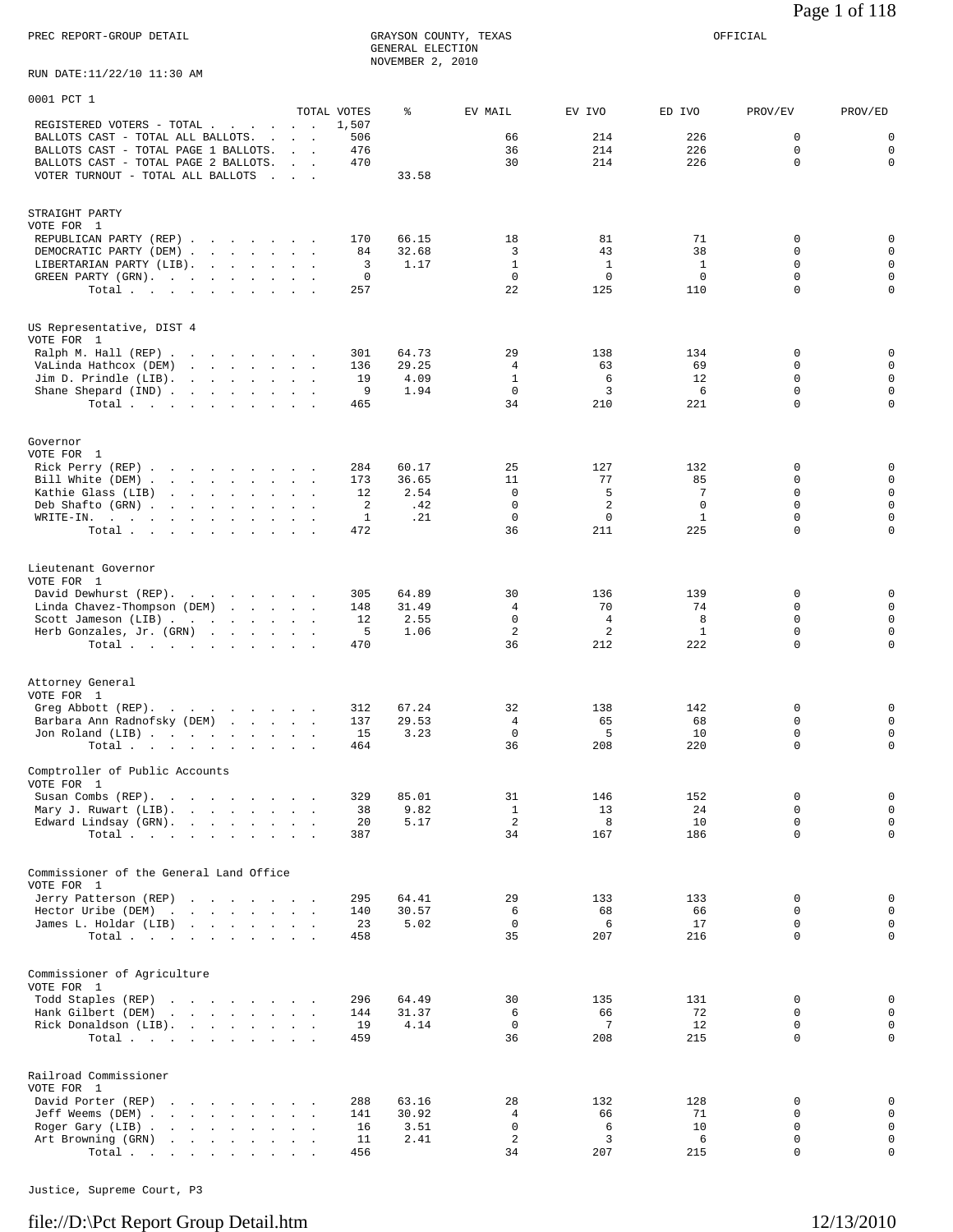| VOTE FOR 1<br>Debra Lehrmann (REP).<br>Jim Sharp (DEM)<br>William Bryan Strange, III (LIB).<br>Total                                                                                        | 296<br>144<br>20<br>460 | 64.35<br>31.30<br>4.35 | 30<br>$\overline{4}$<br>$\mathbf 0$<br>34 | 133<br>66<br>9<br>208 | 133<br>74<br>11<br>218 | 0<br>0<br>0<br>$\mathbf 0$   | 0<br>$\mathbf 0$<br>$\mathbf 0$<br>$\mathbf 0$           |
|---------------------------------------------------------------------------------------------------------------------------------------------------------------------------------------------|-------------------------|------------------------|-------------------------------------------|-----------------------|------------------------|------------------------------|----------------------------------------------------------|
| Justice, Supreme Court, P5                                                                                                                                                                  |                         |                        |                                           |                       |                        |                              |                                                          |
| VOTE FOR 1<br>Paul Green (REP)<br>Bill Moody (DEM)<br>Tom Oxford (LIB)<br>Total                                                                                                             | 291<br>143<br>19<br>453 | 64.24<br>31.57<br>4.19 | 29<br>6<br>$\mathbf 0$<br>35              | 132<br>67<br>6<br>205 | 130<br>70<br>13<br>213 | 0<br>0<br>$\mathbf 0$<br>0   | $\mathbf 0$<br>$\mathbf 0$<br>$\mathbf 0$<br>$\mathbf 0$ |
| Justice, Supreme Court, P9<br>VOTE FOR 1                                                                                                                                                    |                         |                        |                                           |                       |                        |                              |                                                          |
| Eva Guzman (REP)<br>Blake Bailey (DEM)<br>the contract of the contract of the contract of the contract of the contract of the contract of the contract of<br>Jack Armstrong (LIB).<br>Total | 284<br>146<br>19<br>449 | 63.25<br>32.52<br>4.23 | 29<br>5<br>$\mathbf 0$<br>34              | 127<br>69<br>7<br>203 | 128<br>72<br>12<br>212 | 0<br>0<br>0<br>$\mathbf 0$   | 0<br>$\mathbf 0$<br>$\mathbf 0$<br>$\mathbf 0$           |
| Judge, CT of Criminal AP, P2<br>VOTE FOR 1                                                                                                                                                  |                         |                        |                                           |                       |                        |                              |                                                          |
| Lawrence "Larry" Meyers (REP).<br>J. Randell Stevens (LIB)<br>Total.                                                                                                                        | 318<br>63<br>381        | 83.46<br>16.54         | 31<br>2<br>33                             | 141<br>22<br>163      | 146<br>39<br>185       | 0<br>0<br>0                  | 0<br>$\mathbf 0$<br>$\mathbf 0$                          |
| Judge, CT of Criminal AP, P5<br>VOTE FOR 1                                                                                                                                                  |                         |                        |                                           |                       |                        |                              |                                                          |
| Cheryl Johnson (REP).<br>Dave Howard (LIB).<br>Total                                                                                                                                        | 315<br>62<br>377        | 83.55<br>16.45         | 30<br>$\mathbf{1}$<br>31                  | 138<br>25<br>163      | 147<br>36<br>183       | 0<br>0<br>0                  | $\mathbf 0$<br>0<br>0                                    |
| Judge, CT of Criminal AP, P6<br>VOTE FOR 1                                                                                                                                                  |                         |                        |                                           |                       |                        |                              |                                                          |
| Michael E. Keasler (REP)<br>Keith Hampton (DEM)<br>Robert Ravee Virasin (LIB).<br>Total                                                                                                     | 287<br>146<br>18<br>451 | 63.64<br>32.37<br>3.99 | 29<br>6<br>$\mathbf 0$<br>35              | 131<br>69<br>5<br>205 | 127<br>71<br>13<br>211 | 0<br>0<br>0<br>0             | 0<br>$\mathbf 0$<br>$\mathbf 0$<br>0                     |
| State Representative, District 62<br>VOTE FOR 1                                                                                                                                             |                         |                        |                                           |                       |                        |                              |                                                          |
| Larry Phillips (REP).<br>Kenneth Myers (LIB)<br>Total.                                                                                                                                      | 334<br>59<br>393        | 84.99<br>15.01         | 33<br>0<br>33                             | 144<br>25<br>169      | 157<br>34<br>191       | $\mathbf 0$<br>0<br>0        | 0<br>$\mathbf 0$<br>0                                    |
| Chief Justice, 5th CT of AP DIST, UNEXP<br>VOTE FOR 1                                                                                                                                       |                         |                        |                                           |                       |                        |                              |                                                          |
| Carolyn Wright (REP).<br>Total.                                                                                                                                                             | 331<br>331              | 100.00                 | 28<br>28                                  | 143<br>143            | 160<br>160             | 0<br>0                       | 0<br>0                                                   |
| Justice, 5th CT of AP DIST, P4<br>VOTE FOR 1                                                                                                                                                |                         |                        |                                           |                       |                        |                              |                                                          |
| Lana Myers (REP)<br>Bonnie Lee Goldstein (DEM).<br>Total                                                                                                                                    | 295<br>145<br>440       | 67.05<br>32.95         | 28<br>$4\overline{ }$<br>32               | 130<br>71<br>201      | 137<br>70<br>207       | 0<br>0<br>$\Omega$           | $\mathbf 0$<br>$\mathbf 0$<br>$\Omega$                   |
| Justice, 5th CT of AP DIST, P7<br>VOTE FOR 1                                                                                                                                                |                         |                        |                                           |                       |                        |                              |                                                          |
| Michael J. (Mike) O'Neill (REP)<br>Total $\cdots$ $\cdots$ $\cdots$ $\cdots$                                                                                                                | 328<br>328              | 100.00                 | 29<br>29                                  | 144<br>144            | 155<br>155             | $\mathbf 0$<br>$\Omega$      | $\mathbf 0$<br>$\Omega$                                  |
| Justice, 5th CT of AP DIST, P12, UNEXP<br>VOTE FOR 1                                                                                                                                        |                         |                        |                                           |                       |                        |                              |                                                          |
| Robert M. (Bob) Fillmore (REP)<br>Lawrence J. Praeger (DEM)<br>Total.                                                                                                                       | 308<br>139<br>447       | 68.90<br>31.10         | 29<br>$\overline{4}$<br>33                | 136<br>67<br>203      | 143<br>68<br>211       | 0<br>$\mathbf 0$<br>$\Omega$ | 0<br>$\mathbf 0$<br>$\Omega$                             |
| District Judge, 397th Judicial District<br>VOTE FOR 1                                                                                                                                       |                         |                        |                                           |                       |                        |                              |                                                          |
| Brian K. Gary (REP)<br>Total                                                                                                                                                                | 323<br>323              | 100.00                 | 29<br>29                                  | 141<br>141            | 153<br>153             | 0<br>0                       | 0<br>$\Omega$                                            |
| County Judge<br>VOTE FOR 1<br>Drue Bynum (REP)                                                                                                                                              | 271                     | 58.66                  | 29                                        | 125                   | 117                    | 0                            | $\mathbf 0$                                              |
| Greg Middents (DEM)<br>Total $\cdots$                                                                                                                                                       | 191<br>462              | 41.34                  | $\overline{4}$<br>33                      | 84<br>209             | 103<br>220             | 0<br>$\Omega$                | $\mathbf 0$<br>$\Omega$                                  |
| County Treasurer<br>VOTE FOR 1<br>Trent Bass (REP)                                                                                                                                          | 278                     | 60.43                  | 25                                        | 124                   | 129                    | $\overline{0}$               | $\Omega$                                                 |
|                                                                                                                                                                                             |                         |                        |                                           |                       |                        |                              |                                                          |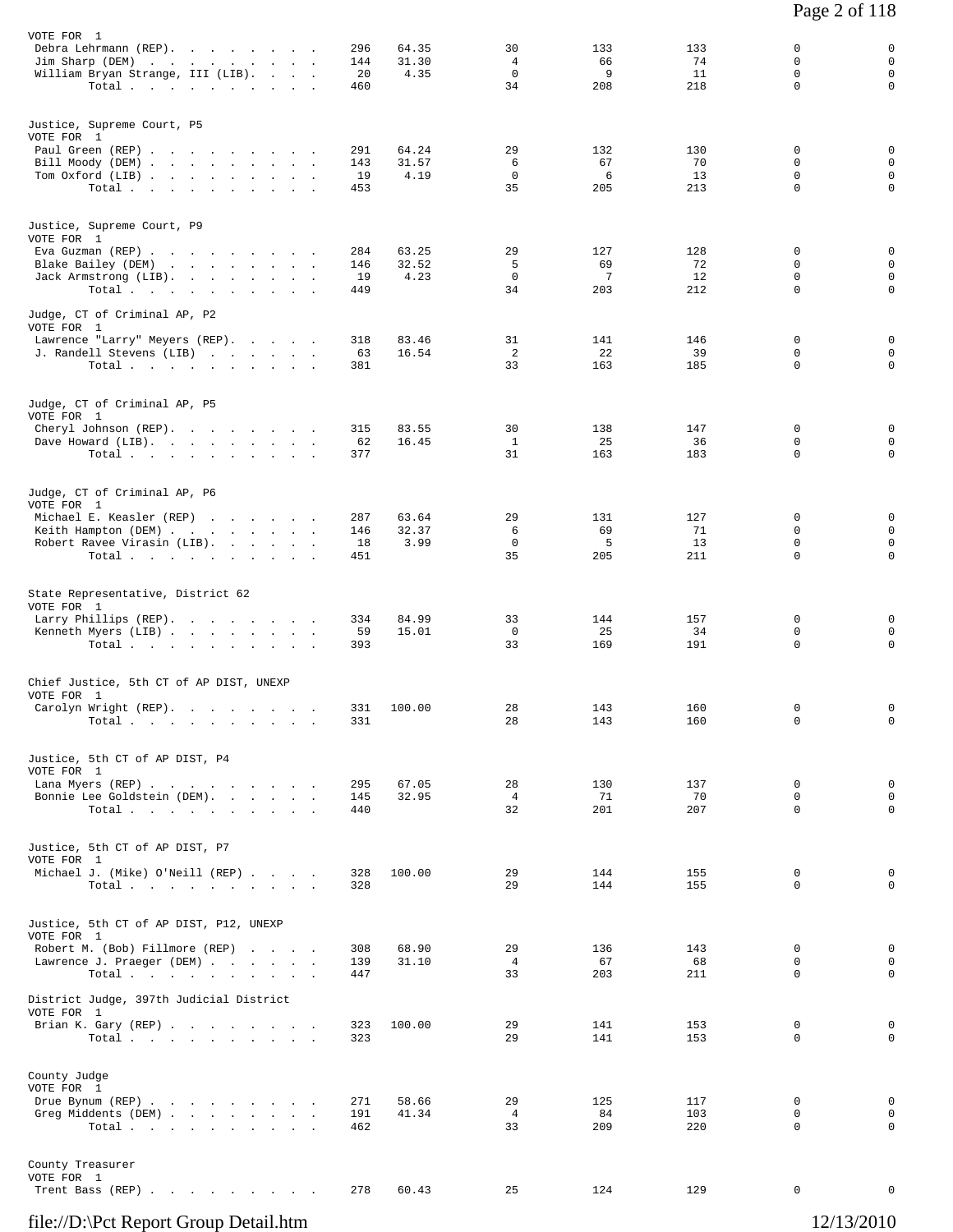|                                                                                                                                                                                                                                              |                                                          |                 |              |                                                                      |                                    |                                      |                             |                                    |                                    |                                           | Page 3 of 118                              |
|----------------------------------------------------------------------------------------------------------------------------------------------------------------------------------------------------------------------------------------------|----------------------------------------------------------|-----------------|--------------|----------------------------------------------------------------------|------------------------------------|--------------------------------------|-----------------------------|------------------------------------|------------------------------------|-------------------------------------------|--------------------------------------------|
| Virginia Hughes (DEM)                                                                                                                                                                                                                        | Total                                                    |                 |              |                                                                      | 182<br>460                         | 39.57                                | 9<br>34                     | 86<br>210                          | 87<br>216                          | 0<br>0                                    | 0<br>$\mathbf 0$                           |
| SHERMAN PROP 1                                                                                                                                                                                                                               |                                                          |                 |              |                                                                      |                                    |                                      |                             |                                    |                                    |                                           |                                            |
| VOTE FOR 1<br>FOR $\cdots$<br>AGAINST                                                                                                                                                                                                        | Total.                                                   |                 |              |                                                                      | 296<br>65<br>361                   | 81.99<br>18.01                       | 23<br>$\mathbf{1}$<br>24    | 132<br>32<br>164                   | 141<br>32<br>173                   | 0<br>0<br>0                               | 0<br>0<br>$\mathbf 0$                      |
| SHERMAN PROP 2<br>VOTE FOR 1                                                                                                                                                                                                                 |                                                          |                 |              |                                                                      |                                    |                                      |                             |                                    |                                    |                                           |                                            |
| FOR<br>AGAINST                                                                                                                                                                                                                               | Total                                                    |                 |              |                                                                      | 269<br>109<br>378                  | 71.16<br>28.84                       | 17<br>$7\phantom{.0}$<br>24 | 119<br>56<br>175                   | 133<br>46<br>179                   | 0<br>0<br>0                               | 0<br>0<br>0                                |
| SHERMAN PROP 3<br>VOTE FOR 1<br>FOR $\qquad \qquad \ldots \qquad \qquad \ldots \qquad \qquad \ldots \qquad \ldots$                                                                                                                           |                                                          |                 |              |                                                                      | 278                                | 72.58                                | 19                          | 124                                | 135                                | $\mathbf 0$                               | 0                                          |
| ${\tt AGAINST} \hspace{0.1in} . \hspace{0.1in} . \hspace{0.1in} . \hspace{0.1in} . \hspace{0.1in} . \hspace{0.1in} . \hspace{0.1in} . \hspace{0.1in} . \hspace{0.1in} . \hspace{0.1in} . \hspace{0.1in} . \hspace{0.1in} .$                  | Total                                                    |                 |              | $\sim$<br>$\sim$                                                     | 105<br>383                         | 27.42                                | 5<br>24                     | 55<br>179                          | 45<br>180                          | 0<br>0                                    | 0<br>$\mathbf 0$                           |
| SHERMAN PROP 4<br>VOTE FOR 1<br>FOR $\cdots$                                                                                                                                                                                                 |                                                          |                 |              |                                                                      | 170                                | 45.33                                | 12                          | 75                                 | 83                                 | 0                                         | 0                                          |
| ${\tt AGAINST} \hspace{1.5cm} . \hspace{1.5cm} . \hspace{1.5cm} . \hspace{1.5cm} . \hspace{1.5cm} . \hspace{1.5cm} . \hspace{1.5cm} . \hspace{1.5cm} . \hspace{1.5cm} . \hspace{1.5cm} . \hspace{1.5cm} . \hspace{1.5cm} . \hspace{1.5cm} .$ | Total                                                    |                 |              |                                                                      | 205<br>375                         | 54.67                                | 12<br>24                    | 97<br>172                          | 96<br>179                          | 0<br>0                                    | 0<br>0                                     |
| SHERMAN PROP 5<br>VOTE FOR 1<br>FOR $\cdots$                                                                                                                                                                                                 |                                                          |                 |              |                                                                      | 258                                | 69.73                                | 17                          | 121                                | 120                                | 0                                         | 0                                          |
| AGAINST                                                                                                                                                                                                                                      | Total                                                    |                 |              |                                                                      | 112<br>370                         | 30.27                                | $\overline{4}$<br>21        | 51<br>172                          | 57<br>177                          | 0<br>0                                    | $\mathbf 0$<br>0                           |
| SHERMAN PROP 6<br>VOTE FOR 1<br>$FOR$<br>AGAINST                                                                                                                                                                                             |                                                          |                 |              | $\sim$<br>$\sim$                                                     | 303<br>69                          | 81.45<br>18.55                       | 22<br>2                     | 133<br>38                          | 148<br>29                          | 0<br>$\Omega$                             | 0<br>0                                     |
| Total .                                                                                                                                                                                                                                      | $\sim$<br>and the state of the                           | $\sim 10^{-11}$ |              |                                                                      | 372                                |                                      | 24                          | 171                                | 177                                | $\mathbf 0$                               | 0                                          |
| PREC REPORT-GROUP DETAIL                                                                                                                                                                                                                     |                                                          |                 |              |                                                                      |                                    | GENERAL ELECTION<br>NOVEMBER 2, 2010 | GRAYSON COUNTY, TEXAS       |                                    |                                    | OFFICIAL                                  |                                            |
| RUN DATE:11/22/10 11:30 AM                                                                                                                                                                                                                   |                                                          |                 |              |                                                                      |                                    |                                      |                             |                                    |                                    |                                           |                                            |
| 0002 PCT 2                                                                                                                                                                                                                                   |                                                          |                 |              |                                                                      | TOTAL VOTES                        | ႜ                                    | EV MAIL                     | EV IVO                             | ED IVO                             | PROV/EV                                   | PROV/ED                                    |
| REGISTERED VOTERS - TOTAL<br>BALLOTS CAST - TOTAL ALL BALLOTS.                                                                                                                                                                               |                                                          |                 |              | $\mathcal{L}^{\text{max}}$                                           | 1,432<br>539                       |                                      | 35                          | 316                                | 186                                | 0                                         | 2                                          |
| BALLOTS CAST - TOTAL PAGE 1 BALLOTS.<br>BALLOTS CAST - TOTAL PAGE 2 BALLOTS.<br>VOTER TURNOUT - TOTAL ALL BALLOTS                                                                                                                            |                                                          |                 |              | $\sim$<br><b>Contract Contract Street</b><br>and the contract of the | 520<br>521                         | 37.64                                | 17<br>18                    | 316<br>316                         | 186<br>186                         | 0<br>$\mathbf 0$                          | $\mathbf{1}$<br>$\mathbf{1}$               |
| STRAIGHT PARTY<br>VOTE FOR 1<br>REPUBLICAN PARTY (REP)                                                                                                                                                                                       |                                                          |                 |              |                                                                      | 195                                | 69.15                                | 5                           | 120                                | 70                                 | 0                                         | 0                                          |
| DEMOCRATIC PARTY (DEM)<br>LIBERTARIAN PARTY (LIB).                                                                                                                                                                                           |                                                          |                 |              |                                                                      | 85<br>2                            | 30.14<br>.71                         | 2<br>0                      | 60<br>$\mathbf{1}$                 | 23<br>$\mathbf{1}$                 | $\mathbf 0$<br>$\mathbf 0$                | 0<br>0                                     |
| GREEN PARTY (GRN).                                                                                                                                                                                                                           | Total                                                    |                 |              |                                                                      | $\mathbf 0$<br>282                 |                                      | 0<br>7                      | $\mathbf 0$<br>181                 | $\mathbf 0$<br>94                  | $\mathbf 0$<br>0                          | $\mathsf 0$<br>0                           |
| US Representative, DIST 4<br>VOTE FOR 1                                                                                                                                                                                                      |                                                          |                 |              |                                                                      |                                    |                                      |                             |                                    |                                    |                                           |                                            |
| Ralph M. Hall (REP)<br>VaLinda Hathcox (DEM)                                                                                                                                                                                                 |                                                          |                 |              |                                                                      | 355<br>132                         | 69.74<br>25.93                       | 8<br>6                      | 216<br>85                          | 131<br>40                          | 0<br>$\mathbf 0$                          | 0<br>$\mathbf{1}$                          |
| Jim D. Prindle (LIB).<br>Shane Shepard (IND)                                                                                                                                                                                                 | Total $\cdots$ $\cdots$ $\cdots$                         |                 |              |                                                                      | 14<br>8<br>509                     | 2.75<br>1.57                         | 0<br>$\overline{c}$<br>16   | 8<br>3<br>312                      | 6<br>3<br>180                      | $\mathbf 0$<br>$\mathbf 0$<br>$\mathbf 0$ | 0<br>0<br>$\mathbf{1}$                     |
| Governor<br>VOTE FOR 1                                                                                                                                                                                                                       |                                                          |                 |              |                                                                      |                                    |                                      |                             |                                    |                                    |                                           |                                            |
| Rick Perry (REP)<br>Bill White (DEM)<br>Kathie Glass (LIB)                                                                                                                                                                                   | the contract of the contract of                          |                 |              |                                                                      | 338<br>170<br>7                    | 65.38<br>32.88<br>1.35               | 10<br>7<br>0                | 205<br>102<br>6                    | 123<br>60<br>$\mathbf{1}$          | 0<br>$\mathbf 0$<br>$\Omega$              | 0<br>$\mathbf{1}$<br>$\mathbf 0$           |
| Deb Shafto (GRN)<br>WRITE-IN.                                                                                                                                                                                                                | the contract of the contract of the contract of<br>Total | $\sim$          | $\mathbf{r}$ |                                                                      | 2<br>0<br>517                      | .39                                  | 0<br>0<br>17                | $\mathbf{1}$<br>$\mathbf 0$<br>314 | $\mathbf{1}$<br>$\mathbf 0$<br>185 | $\mathbf 0$<br>0<br>0                     | $\mathsf 0$<br>$\mathsf 0$<br>$\mathbf{1}$ |
| Lieutenant Governor<br>VOTE FOR 1                                                                                                                                                                                                            |                                                          |                 |              |                                                                      |                                    |                                      |                             |                                    |                                    |                                           |                                            |
| David Dewhurst (REP).<br>Linda Chavez-Thompson (DEM)<br>Scott Jameson (LIB)<br>Herb Gonzales, Jr. (GRN)                                                                                                                                      |                                                          |                 |              | $\sim$                                                               | 363<br>135<br>12<br>$\overline{4}$ | 70.62<br>26.26<br>2.33<br>.78        | 13<br>4<br>0<br>0           | 217<br>88<br>6<br>$\mathbf{1}$     | 133<br>42<br>6<br>3                | 0<br>0<br>0<br>0                          | 0<br>$\mathbf{1}$<br>$\mathsf 0$<br>0      |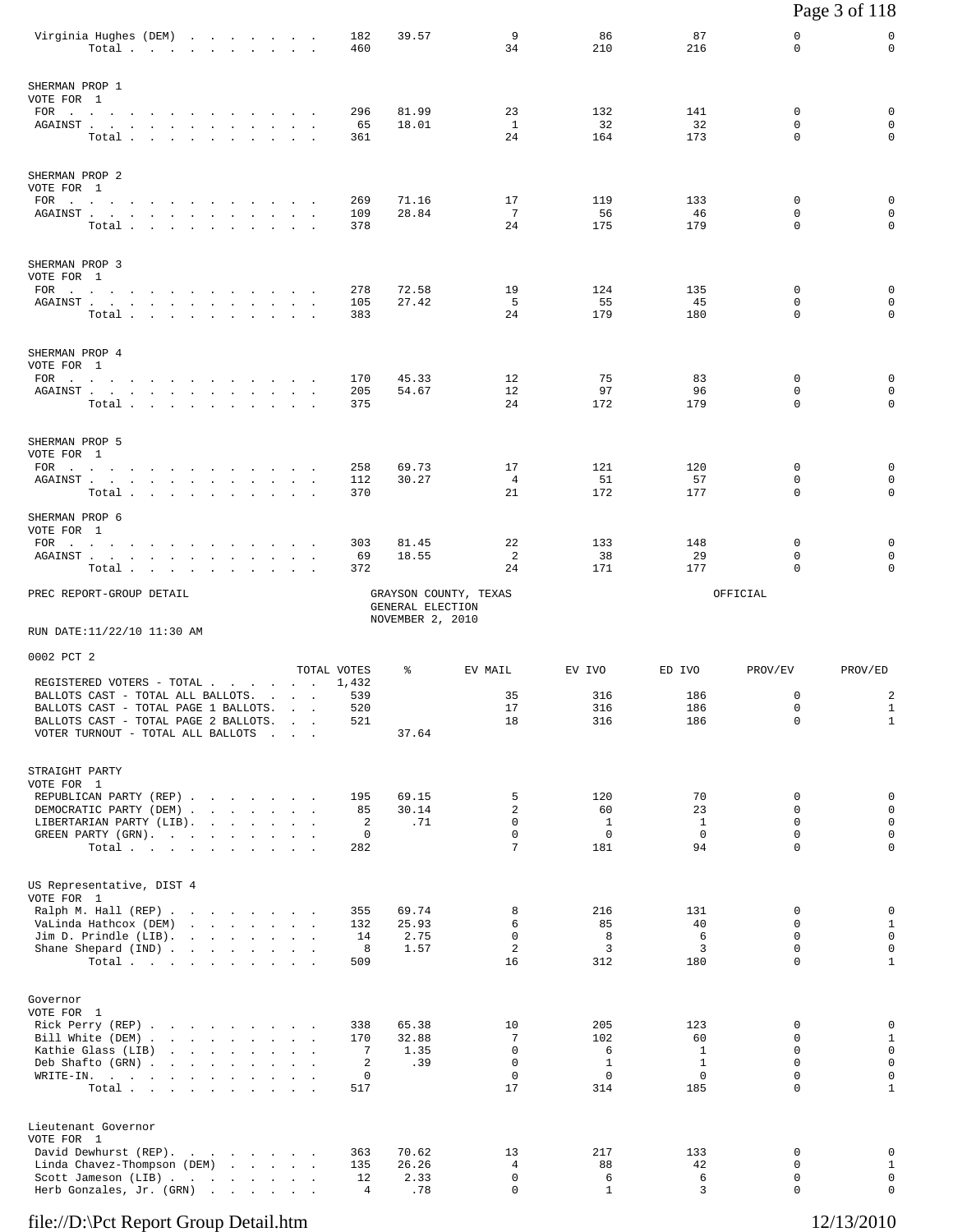| Total                                                                                                            |                                                                                                                                                                                                                                                                   |  |  | 514                          |                                | 17                                           | 312                        | 184                                | 0                                                   | $\mathbf{1}$                                                    |
|------------------------------------------------------------------------------------------------------------------|-------------------------------------------------------------------------------------------------------------------------------------------------------------------------------------------------------------------------------------------------------------------|--|--|------------------------------|--------------------------------|----------------------------------------------|----------------------------|------------------------------------|-----------------------------------------------------|-----------------------------------------------------------------|
| Attorney General<br>VOTE FOR 1<br>Greg Abbott (REP).<br>Barbara Ann Radnofsky (DEM)<br>Jon Roland (LIB)<br>Total |                                                                                                                                                                                                                                                                   |  |  | 370<br>129<br>15<br>514      | 71.98<br>25.10<br>2.92         | 12<br>5<br>$\mathbf 0$<br>17                 | 220<br>84<br>8<br>312      | 138<br>40<br>6<br>184              | 0<br>0<br>$\Omega$<br>$\mathbf 0$                   | 0<br>$\mathbf 0$<br>$\mathbf{1}$<br>$\mathbf{1}$                |
| Comptroller of Public Accounts<br>VOTE FOR 1                                                                     |                                                                                                                                                                                                                                                                   |  |  |                              |                                |                                              |                            |                                    |                                                     |                                                                 |
| Susan Combs (REP).<br>Mary J. Ruwart (LIB).<br>Edward Lindsay (GRN).<br>Total                                    |                                                                                                                                                                                                                                                                   |  |  | 386<br>25<br>16<br>427       | 90.40<br>5.85<br>3.75          | 12<br>0<br>$\overline{a}$<br>14              | 231<br>12<br>9<br>252      | 142<br>13<br>5<br>160              | 0<br>0<br>$\Omega$<br>$\mathbf 0$                   | $\mathbf{1}$<br>$\mathbf 0$<br>$\mathbf 0$<br>$\mathbf{1}$      |
| Commissioner of the General Land Office<br>VOTE FOR 1                                                            |                                                                                                                                                                                                                                                                   |  |  |                              |                                |                                              |                            |                                    |                                                     |                                                                 |
| Jerry Patterson (REP)<br>Hector Uribe (DEM)<br>James L. Holdar (LIB)<br>Total                                    |                                                                                                                                                                                                                                                                   |  |  | 360<br>129<br>12<br>501      | 71.86<br>25.75<br>2.40         | 12<br>4<br>$\mathbf 0$<br>16                 | 214<br>82<br>5<br>301      | 134<br>42<br>7<br>183              | 0<br>$\Omega$<br>$\mathbf 0$<br>$\Omega$            | 0<br>$\mathbf{1}$<br>$\mathbf 0$<br>$\mathbf{1}$                |
| Commissioner of Agriculture<br>VOTE FOR 1                                                                        |                                                                                                                                                                                                                                                                   |  |  |                              |                                |                                              |                            |                                    |                                                     |                                                                 |
| Todd Staples (REP)<br>Hank Gilbert (DEM)<br>Rick Donaldson (LIB).<br>Total                                       | and the contract of the contract of the contract of the contract of the contract of the contract of the contract of the contract of the contract of the contract of the contract of the contract of the contract of the contra<br>the contract of the contract of |  |  | 356<br>134<br>13<br>503      | 70.78<br>26.64<br>2.58         | 11<br>5<br>0<br>16                           | 209<br>85<br>9<br>303      | 136<br>43<br>$\overline{4}$<br>183 | 0<br>$\mathbf 0$<br>0<br>$\Omega$                   | 0<br>$\mathbf{1}$<br>$\mathsf 0$<br>$\mathbf{1}$                |
| Railroad Commissioner<br>VOTE FOR 1                                                                              |                                                                                                                                                                                                                                                                   |  |  |                              |                                |                                              |                            |                                    |                                                     |                                                                 |
| David Porter (REP)<br>Jeff Weems (DEM)<br>Roger Gary (LIB)<br>Art Browning (GRN)<br>Total                        |                                                                                                                                                                                                                                                                   |  |  | 354<br>130<br>11<br>7<br>502 | 70.52<br>25.90<br>2.19<br>1.39 | 11<br>4<br>$\mathbf 0$<br>$\mathbf{1}$<br>16 | 208<br>83<br>8<br>3<br>302 | 135<br>42<br>3<br>3<br>183         | 0<br>0<br>$\mathbf 0$<br>$\mathbf 0$<br>$\mathbf 0$ | 0<br>$\mathbf{1}$<br>$\mathsf 0$<br>$\mathbf 0$<br>$\mathbf{1}$ |
| Justice, Supreme Court, P3<br>VOTE FOR 1                                                                         |                                                                                                                                                                                                                                                                   |  |  |                              |                                |                                              |                            |                                    |                                                     |                                                                 |
| Debra Lehrmann (REP).<br>Jim Sharp (DEM)<br>William Bryan Strange, III (LIB).<br>Total                           |                                                                                                                                                                                                                                                                   |  |  | 350<br>142<br>12<br>504      | 69.44<br>28.17<br>2.38         | 10<br>6<br>$\mathbf 0$<br>16                 | 207<br>91<br>6<br>304      | 133<br>44<br>6<br>183              | 0<br>$\Omega$<br>0<br>0                             | 0<br>$\mathbf{1}$<br>$\mathbf 0$<br>$\mathbf{1}$                |
| Justice, Supreme Court, P5<br>VOTE FOR 1                                                                         |                                                                                                                                                                                                                                                                   |  |  |                              |                                |                                              |                            |                                    |                                                     |                                                                 |
| Paul Green (REP)<br>Bill Moody (DEM)<br>Tom Oxford (LIB)<br>Total                                                |                                                                                                                                                                                                                                                                   |  |  | 350<br>136<br>15<br>501      | 69.86<br>27.15<br>2.99         | 12<br>$\overline{4}$<br>0<br>16              | 205<br>88<br>9<br>302      | 133<br>43<br>6<br>182              | 0<br>$\Omega$<br>0<br>0                             | 0<br>$\mathbf{1}$<br>0<br>$\mathbf{1}$                          |
| Justice, Supreme Court, P9<br>VOTE FOR 1                                                                         |                                                                                                                                                                                                                                                                   |  |  |                              |                                |                                              |                            |                                    |                                                     |                                                                 |
| Eva Guzman (REP)<br>Blake Bailey (DEM)<br>Jack Armstrong (LIB).<br>Total                                         |                                                                                                                                                                                                                                                                   |  |  | 336<br>143<br>18<br>497      | 67.61<br>28.77<br>3.62         | 11<br>5<br>$\mathbf 0$<br>16                 | 192<br>94<br>13<br>299     | 133<br>43<br>5<br>181              | 0<br>$\Omega$<br>$\mathbf 0$<br>$\mathbf 0$         | 0<br>$\mathbf{1}$<br>$\mathbf 0$<br>$\mathbf{1}$                |
| Judge, CT of Criminal AP, P2<br>VOTE FOR 1                                                                       |                                                                                                                                                                                                                                                                   |  |  |                              |                                |                                              |                            |                                    |                                                     |                                                                 |
| Lawrence "Larry" Meyers (REP).<br>J. Randell Stevens (LIB)<br>Total.                                             |                                                                                                                                                                                                                                                                   |  |  | 367<br>46<br>413             | 88.86<br>11.14                 | 12<br>$\mathbf{1}$<br>13                     | 220<br>22<br>242           | 135<br>22<br>157                   | 0<br>0<br>$\Omega$                                  | 0<br>$\mathbf{1}$<br>$\mathbf{1}$                               |
| Judge, CT of Criminal AP, P5<br>VOTE FOR 1                                                                       |                                                                                                                                                                                                                                                                   |  |  |                              |                                |                                              |                            |                                    |                                                     |                                                                 |
| Cheryl Johnson (REP).<br>Dave Howard (LIB).<br>Total,                                                            |                                                                                                                                                                                                                                                                   |  |  | 371<br>46<br>417             | 88.97<br>11.03                 | 12<br>$\mathbf{1}$<br>13                     | 221<br>23<br>244           | 138<br>21<br>159                   | 0<br>0<br>$\mathbf 0$                               | 0<br>$\mathbf{1}$<br>$\mathbf{1}$                               |
| Judge, CT of Criminal AP, P6<br>VOTE FOR 1                                                                       |                                                                                                                                                                                                                                                                   |  |  |                              |                                |                                              |                            |                                    |                                                     |                                                                 |
| Michael E. Keasler (REP)<br>Keith Hampton (DEM)<br>Robert Ravee Virasin (LIB).<br>Total                          |                                                                                                                                                                                                                                                                   |  |  | 350<br>138<br>13<br>501      | 69.86<br>27.54<br>2.59         | 12<br>4<br>0<br>16                           | 205<br>91<br>6<br>302      | 133<br>42<br>7<br>182              | 0<br>0<br>$\mathbf 0$<br>$\Omega$                   | 0<br>$\mathbf{1}$<br>$\mathbf 0$<br>$\mathbf{1}$                |
| State Representative, District 62<br>VOTE FOR 1                                                                  |                                                                                                                                                                                                                                                                   |  |  |                              |                                |                                              |                            |                                    |                                                     |                                                                 |
| Larry Phillips (REP).<br>Kenneth Myers (LIB)                                                                     |                                                                                                                                                                                                                                                                   |  |  | 375<br>55                    | 87.21<br>12.79                 | 12<br>$\overline{a}$                         | 226<br>26                  | 137<br>26                          | 0<br>$\mathbf 0$                                    | 0<br>$\mathbf{1}$                                               |

Page 4 of 118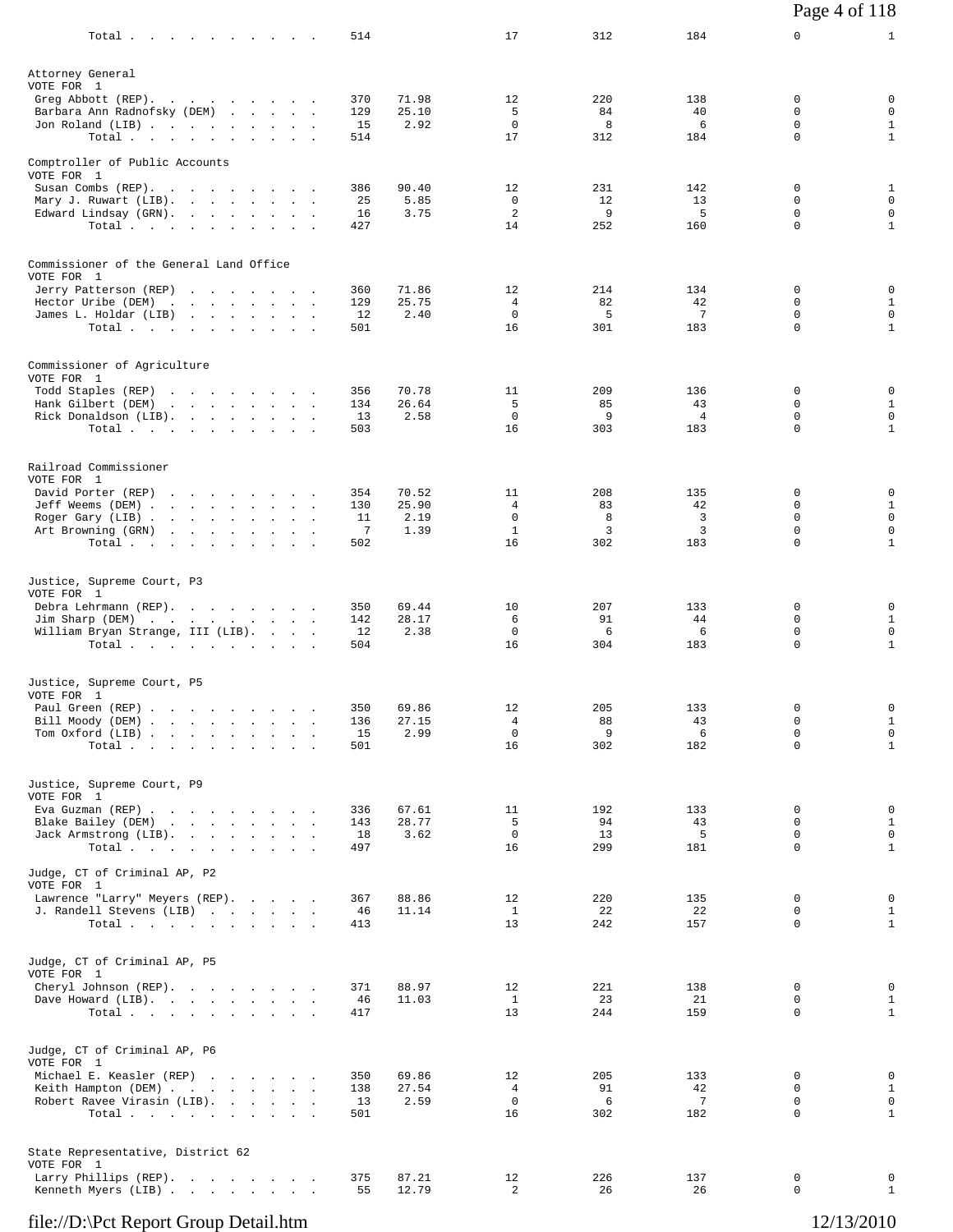|                              |                                                                                                                                                                                                                                                                                                                                                                                                                                                                                                                  |  |                   |                                                               |                           |                   |                  | Page 5 of 118                |                                             |
|------------------------------|------------------------------------------------------------------------------------------------------------------------------------------------------------------------------------------------------------------------------------------------------------------------------------------------------------------------------------------------------------------------------------------------------------------------------------------------------------------------------------------------------------------|--|-------------------|---------------------------------------------------------------|---------------------------|-------------------|------------------|------------------------------|---------------------------------------------|
|                              | Total $\cdots$                                                                                                                                                                                                                                                                                                                                                                                                                                                                                                   |  | 430               |                                                               | 14                        | 252               | 163              | 0                            | $\mathbf{1}$                                |
| VOTE FOR 1                   | Chief Justice, 5th CT of AP DIST, UNEXP                                                                                                                                                                                                                                                                                                                                                                                                                                                                          |  |                   |                                                               |                           |                   |                  |                              |                                             |
|                              | Carolyn Wright (REP).<br>Total                                                                                                                                                                                                                                                                                                                                                                                                                                                                                   |  | 369<br>369        | 100.00                                                        | 12<br>12                  | 217<br>217        | 140<br>140       | 0<br>0                       | 0<br>$\mathbf 0$                            |
| VOTE FOR 1                   | Justice, 5th CT of AP DIST, P4<br>Lana Myers (REP)                                                                                                                                                                                                                                                                                                                                                                                                                                                               |  | 357               | 72.27                                                         | 12                        | 210               | 135              | $\mathbf 0$                  | 0                                           |
|                              | Bonnie Lee Goldstein (DEM).<br>Total                                                                                                                                                                                                                                                                                                                                                                                                                                                                             |  | 137<br>494        | 27.73                                                         | $\overline{4}$<br>16      | 88<br>298         | 44<br>179        | 0<br>0                       | $\mathbf{1}$<br>$\mathbf{1}$                |
| VOTE FOR 1                   | Justice, 5th CT of AP DIST, P7                                                                                                                                                                                                                                                                                                                                                                                                                                                                                   |  |                   |                                                               |                           |                   |                  |                              |                                             |
|                              | Michael J. (Mike) O'Neill (REP)<br>Total                                                                                                                                                                                                                                                                                                                                                                                                                                                                         |  | 373<br>373        | 100.00                                                        | 12<br>12                  | 220<br>220        | 141<br>141       | 0<br>0                       | 0<br>$\mathbf 0$                            |
| VOTE FOR 1                   | Justice, 5th CT of AP DIST, P12, UNEXP<br>Robert M. (Bob) Fillmore (REP)                                                                                                                                                                                                                                                                                                                                                                                                                                         |  | 358               | 72.32                                                         | 12                        | 211               | 135              | 0                            | 0                                           |
|                              | Lawrence J. Praeger (DEM)<br>Total.                                                                                                                                                                                                                                                                                                                                                                                                                                                                              |  | 137<br>495        | 27.68                                                         | 4<br>16                   | 88<br>299         | 44<br>179        | 0<br>$\mathbf 0$             | $\mathbf{1}$<br>$\mathbf{1}$                |
| VOTE FOR 1                   | District Judge, 397th Judicial District<br>Brian K. Gary (REP)                                                                                                                                                                                                                                                                                                                                                                                                                                                   |  | 377               | 100.00                                                        | 12                        | 222               | 143              | 0                            | 0                                           |
|                              | Total $\cdots$ $\cdots$ $\cdots$ $\cdots$                                                                                                                                                                                                                                                                                                                                                                                                                                                                        |  | 377               |                                                               | 12                        | 222               | 143              | 0                            | $\mathbf 0$                                 |
| County Judge<br>VOTE FOR 1   | Drue Bynum (REP)                                                                                                                                                                                                                                                                                                                                                                                                                                                                                                 |  | 324               | 62.91                                                         | 7                         | 204               | 113              | 0                            | 0                                           |
|                              | Greg Middents (DEM)<br>Total                                                                                                                                                                                                                                                                                                                                                                                                                                                                                     |  | 191<br>515        | 37.09                                                         | 10<br>17                  | 109<br>313        | 71<br>184        | 0<br>$\mathbf 0$             | $\mathbf{1}$<br>$\mathbf{1}$                |
| VOTE FOR 1                   | County Treasurer<br>Trent Bass (REP)                                                                                                                                                                                                                                                                                                                                                                                                                                                                             |  | 316               | 61.48                                                         | 9                         | 181               | 126              | 0                            | 0                                           |
|                              | Virginia Hughes (DEM)<br>Total                                                                                                                                                                                                                                                                                                                                                                                                                                                                                   |  | 198<br>514        | 38.52                                                         | 7<br>16                   | 131<br>312        | 59<br>185        | 0<br>0                       | $\mathbf{1}$<br>$\mathbf{1}$                |
| SHERMAN PROP 1<br>VOTE FOR 1 | FOR $\cdots$ $\cdots$ $\cdots$ $\cdots$ $\cdots$                                                                                                                                                                                                                                                                                                                                                                                                                                                                 |  | 371               | 86.68                                                         | 15                        | 219               | 137              | 0                            | 0                                           |
|                              | AGAINST<br>Total<br>the contract of the contract of the contract of the contract of the contract of the contract of the contract of                                                                                                                                                                                                                                                                                                                                                                              |  | 57<br>428         | 13.32                                                         | $\mathbf 0$<br>15         | 34<br>253         | 22<br>159        | 0<br>0                       | $\mathbf{1}$<br>$\mathbf{1}$                |
| SHERMAN PROP 2<br>VOTE FOR 1 |                                                                                                                                                                                                                                                                                                                                                                                                                                                                                                                  |  |                   |                                                               |                           |                   |                  |                              |                                             |
|                              | FOR<br>AGAINST<br>Total                                                                                                                                                                                                                                                                                                                                                                                                                                                                                          |  | 330<br>100<br>430 | 76.74<br>23.26                                                | 14<br>2<br>16             | 194<br>64<br>258  | 122<br>33<br>155 | 0<br>$\mathbf 0$<br>$\Omega$ | 0<br>$\mathbf{1}$<br>$\mathbf{1}$           |
| SHERMAN PROP 3<br>VOTE FOR 1 |                                                                                                                                                                                                                                                                                                                                                                                                                                                                                                                  |  |                   |                                                               |                           |                   |                  |                              |                                             |
|                              | AGAINST<br>Total.                                                                                                                                                                                                                                                                                                                                                                                                                                                                                                |  | 340<br>97<br>437  | 77.80<br>22.20                                                | 14<br><sup>1</sup><br>15  | 192<br>72<br>264  | 133<br>24<br>157 | 0<br>$\mathbf 0$<br>$\Omega$ | $\mathbf{1}$<br>$\Omega$<br>$\mathbf{1}$    |
| SHERMAN PROP 4<br>VOTE FOR 1 |                                                                                                                                                                                                                                                                                                                                                                                                                                                                                                                  |  |                   |                                                               |                           |                   |                  |                              |                                             |
|                              | FOR $\cdots$<br>AGAINST<br>Total $\cdots$ $\cdots$ $\cdots$                                                                                                                                                                                                                                                                                                                                                                                                                                                      |  | 209<br>236<br>445 | 46.97<br>53.03                                                | 9<br>6<br>15              | 124<br>144<br>268 | 75<br>86<br>161  | 0<br>0<br>$\Omega$           | $\mathbf{1}$<br>$\mathbf 0$<br>$\mathbf{1}$ |
| SHERMAN PROP 5<br>VOTE FOR 1 |                                                                                                                                                                                                                                                                                                                                                                                                                                                                                                                  |  |                   |                                                               |                           |                   |                  |                              |                                             |
|                              | FOR<br>AGAINST<br>Total.                                                                                                                                                                                                                                                                                                                                                                                                                                                                                         |  | 308<br>117<br>425 | 72.47<br>27.53                                                | 8<br>$\overline{4}$<br>12 | 186<br>72<br>258  | 114<br>40<br>154 | 0<br>0<br>$\Omega$           | 0<br>$\mathbf{1}$<br>$\mathbf{1}$           |
| SHERMAN PROP 6<br>VOTE FOR 1 |                                                                                                                                                                                                                                                                                                                                                                                                                                                                                                                  |  |                   |                                                               |                           |                   |                  |                              |                                             |
|                              | $\text{FOR} \quad \text{.} \quad \text{.} \quad \text{.} \quad \text{.} \quad \text{.} \quad \text{.} \quad \text{.} \quad \text{.} \quad \text{.} \quad \text{.} \quad \text{.} \quad \text{.} \quad \text{.} \quad \text{.} \quad \text{.} \quad \text{.} \quad \text{.} \quad \text{.} \quad \text{.} \quad \text{.} \quad \text{.} \quad \text{.} \quad \text{.} \quad \text{.} \quad \text{.} \quad \text{.} \quad \text{.} \quad \text{.} \quad \text{.} \quad \text{.} \quad \text{$<br>AGAINST<br>Total. |  | 371<br>62<br>433  | 85.68<br>14.32                                                | 10<br>4<br>14             | 217<br>46<br>263  | 143<br>12<br>155 | 0<br>0<br>0                  | $\mathbf{1}$<br>$\mathbf 0$<br>$\mathbf{1}$ |
|                              | PREC REPORT-GROUP DETAIL                                                                                                                                                                                                                                                                                                                                                                                                                                                                                         |  |                   | GRAYSON COUNTY, TEXAS<br>GENERAL ELECTION<br>NOVEMBER 2, 2010 |                           |                   | OFFICIAL         |                              |                                             |

RUN DATE:11/22/10 11:30 AM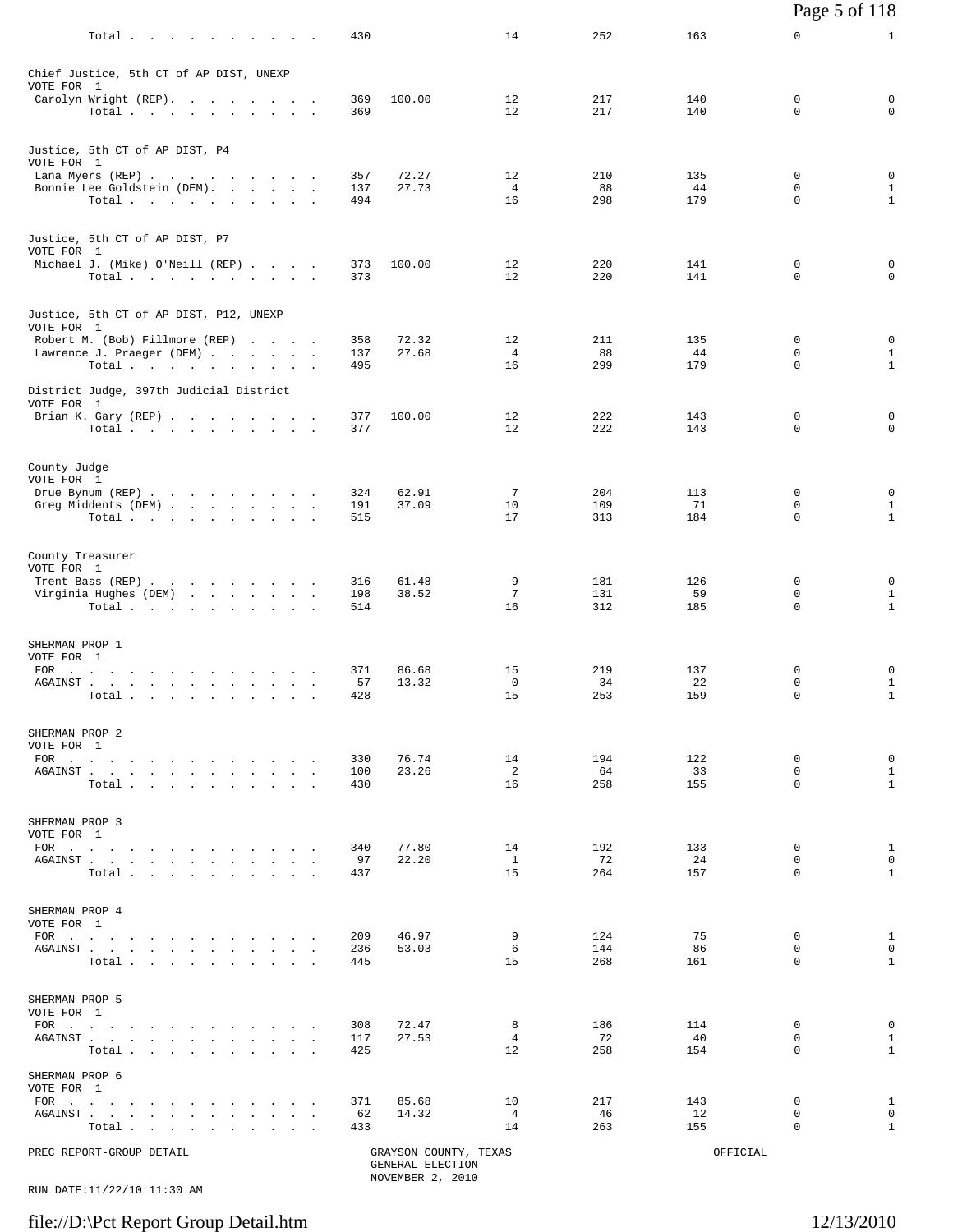|                                                                                           | TOTAL VOTES                                                            | ి              | EV MAIL                    | EV IVO            | ED IVO      | PROV/EV          | PROV/ED                    |
|-------------------------------------------------------------------------------------------|------------------------------------------------------------------------|----------------|----------------------------|-------------------|-------------|------------------|----------------------------|
| REGISTERED VOTERS - TOTAL .<br>and the contract of<br>BALLOTS CAST - TOTAL ALL BALLOTS. . | 3,436<br><b>Contract Contract</b><br>1,075<br><b>Contract Contract</b> |                | 34                         | 595               | 446         | $\overline{0}$   | 0                          |
| BALLOTS CAST - TOTAL PAGE 1 BALLOTS.                                                      | 1,059<br><b>Contract Contract</b>                                      |                | 18                         | 595               | 446         | 0                | $\mathbf 0$                |
| BALLOTS CAST - TOTAL PAGE 2 BALLOTS.                                                      | 1,057<br><b>Contract Contract</b>                                      |                | 16                         | 595               | 446         | $\mathbf 0$      | $\mathbf 0$                |
| VOTER TURNOUT - TOTAL ALL BALLOTS                                                         | and the contract of the                                                | 31.29          |                            |                   |             |                  |                            |
| STRAIGHT PARTY                                                                            |                                                                        |                |                            |                   |             |                  |                            |
| VOTE FOR 1                                                                                |                                                                        |                |                            |                   |             |                  |                            |
| REPUBLICAN PARTY (REP)                                                                    | 401                                                                    | 72.38          | 10                         | 227               | 164         | 0                | 0                          |
| DEMOCRATIC PARTY (DEM)<br>LIBERTARIAN PARTY (LIB).                                        | 150<br>3                                                               | 27.08<br>.54   | 1<br>$\mathbf 0$           | 86<br>$\mathbf 0$ | 63<br>3     | $\Omega$<br>0    | $\mathbf 0$<br>$\mathbf 0$ |
| GREEN PARTY (GRN).                                                                        | 0                                                                      |                | 0                          | 0                 | $\mathbf 0$ | 0                | $\mathsf 0$                |
| Total                                                                                     | 554                                                                    |                | 11                         | 313               | 230         | $\mathbf 0$      | $\mathbf 0$                |
|                                                                                           |                                                                        |                |                            |                   |             |                  |                            |
| US Representative, DIST 4<br>VOTE FOR 1                                                   |                                                                        |                |                            |                   |             |                  |                            |
| Ralph M. Hall (REP)                                                                       | 735                                                                    | 70.47          | 12                         | 413               | 310         | 0                | $\mathbf 0$                |
| VaLinda Hathcox (DEM)                                                                     | 252                                                                    | 24.16          | $\mathbf{1}$<br>2          | 142               | 109         | 0                | $\mathsf 0$                |
| Jim D. Prindle (LIB).<br>Shane Shepard (IND)                                              | 26<br>30                                                               | 2.49<br>2.88   | $\mathbf 0$                | 12<br>19          | 12<br>11    | 0<br>0           | $\mathsf 0$<br>$\mathbf 0$ |
| Total.                                                                                    | 1,043                                                                  |                | 15                         | 586               | 442         | 0                | $\mathbf 0$                |
|                                                                                           |                                                                        |                |                            |                   |             |                  |                            |
| Governor<br>VOTE FOR 1                                                                    |                                                                        |                |                            |                   |             |                  |                            |
| Rick Perry (REP)                                                                          | 691                                                                    | 65.75          | 13                         | 394               | 284         | 0                | 0                          |
| Bill White (DEM)                                                                          | 339                                                                    | 32.25          | 5                          | 186               | 148         | 0                | $\mathbf 0$                |
| Kathie Glass (LIB)<br>and a strategic control of the<br>Deb Shafto (GRN)                  | 17<br>4                                                                | 1.62<br>.38    | $\mathbf 0$<br>$\mathbf 0$ | 7<br>2            | 10<br>2     | 0<br>0           | $\mathbf 0$<br>$\mathbf 0$ |
| WRITE-IN.                                                                                 | 0                                                                      |                | $\mathbf 0$                | $\mathbf 0$       | $\mathbf 0$ | $\mathbf 0$      | $\mathsf 0$                |
| Total $\cdots$                                                                            | 1,051                                                                  |                | 18                         | 589               | 444         | $\Omega$         | $\Omega$                   |
|                                                                                           |                                                                        |                |                            |                   |             |                  |                            |
| Lieutenant Governor<br>VOTE FOR 1                                                         |                                                                        |                |                            |                   |             |                  |                            |
| David Dewhurst (REP).                                                                     | 764                                                                    | 72.90          | 16                         | 429               | 319         | 0                | 0                          |
| Linda Chavez-Thompson (DEM)<br>and the contract of the contract of the                    | 255                                                                    | 24.33          | 1<br>$\mathbf 0$           | 151<br>7          | 103<br>15   | $\Omega$<br>0    | 0<br>$\mathbf 0$           |
| Scott Jameson (LIB)<br>Herb Gonzales, Jr. (GRN)                                           | 22<br>7<br>$\ddot{\phantom{a}}$                                        | 2.10<br>.67    | $\mathbf 0$                | $\mathbf{1}$      | 6           | $\mathbf 0$      | $\mathsf 0$                |
| Total $\cdots$                                                                            | 1,048                                                                  |                | 17                         | 588               | 443         | $\mathbf 0$      | $\mathbf 0$                |
|                                                                                           |                                                                        |                |                            |                   |             |                  |                            |
| Attorney General<br>VOTE FOR 1                                                            |                                                                        |                |                            |                   |             |                  |                            |
| Greg Abbott (REP).                                                                        | 773                                                                    | 74.04          | 15                         | 434               | 324         | 0                | $\mathbf 0$                |
| Barbara Ann Radnofsky (DEM)<br>the contract of the contract of the contract of            | 250                                                                    | 23.95          | $\mathbf{1}$               | 143               | 106         | 0                | $\mathsf 0$                |
| Jon Roland (LIB)                                                                          | 21                                                                     | 2.01           | <sup>1</sup>               | 8                 | 12          | 0                | $\mathsf 0$                |
| Total                                                                                     | 1,044                                                                  |                | 17                         | 585               | 442         | $\Omega$         | 0                          |
| Comptroller of Public Accounts                                                            |                                                                        |                |                            |                   |             |                  |                            |
| VOTE FOR 1<br>Susan Combs (REP).                                                          | 790                                                                    | 88.07          | 15                         | 449               | 326         | 0                | $\mathsf{O}$               |
| Mary J. Ruwart (LIB).                                                                     | 62<br>$\sim$                                                           | 6.91           | 0                          | 29                | 33          | 0                | $\mathsf 0$                |
| Edward Lindsay (GRN).                                                                     | 45                                                                     | 5.02           | $\mathbf{1}$               | 22                | 22          | $\mathbf 0$      | $\mathsf{O}$               |
| Total<br>$\ddot{\phantom{a}}$                                                             | 897<br><b>Contract Contract</b>                                        |                | 16                         | 500               | 381         | $\mathbf 0$      | $\mathbf 0$                |
| Commissioner of the General Land Office<br>VOTE FOR 1                                     |                                                                        |                |                            |                   |             |                  |                            |
| Jerry Patterson (REP)                                                                     | 743                                                                    | 72.14          | 16                         | 424               | 303         | 0                | 0                          |
| Hector Uribe (DEM)                                                                        | 256                                                                    | 24.85          | $\mathbf{1}$               | 142               | 113         | 0                | $\mathbf 0$                |
| James L. Holdar (LIB)                                                                     | 31                                                                     | 3.01           | $\mathbf 0$                | 13                | 18          | $\mathbf 0$      | $\mathsf{O}$               |
| Total $\cdots$                                                                            | 1,030                                                                  |                | 17                         | 579               | 434         | $\Omega$         | $\mathbf 0$                |
| Commissioner of Agriculture                                                               |                                                                        |                |                            |                   |             |                  |                            |
| VOTE FOR 1                                                                                |                                                                        |                |                            |                   |             |                  |                            |
| Todd Staples (REP)<br>Hank Gilbert (DEM)<br>the company of the company of the company of  | 725<br>270                                                             | 70.53<br>26.26 | 15<br>$\mathbf{1}$         | 411<br>153        | 299<br>116  | 0<br>$\mathbf 0$ | $\mathbf 0$<br>$\mathbf 0$ |
| Rick Donaldson (LIB).                                                                     | 33                                                                     | 3.21           | $\mathbf{1}$               | 12                | 20          | 0                | $\mathsf{O}$               |
| Total $\cdots$                                                                            | 1,028                                                                  |                | 17                         | 576               | 435         | $\mathbf 0$      | $\mathbf 0$                |
|                                                                                           |                                                                        |                |                            |                   |             |                  |                            |
| Railroad Commissioner<br>VOTE FOR 1                                                       |                                                                        |                |                            |                   |             |                  |                            |
| David Porter (REP)                                                                        | 722                                                                    | 70.10          | 14                         | 411               | 297         | 0                | 0                          |
| Jeff Weems (DEM)                                                                          | 261                                                                    | 25.34          | $\mathbf{1}$               | 145               | 115         | 0                | $\mathbf 0$                |
| Roger Gary (LIB)                                                                          | 28                                                                     | 2.72           | $\mathbf{1}$               | 11                | 16<br>7     | $\mathbf 0$<br>0 | $\mathbf 0$<br>$\mathbf 0$ |
| Art Browning (GRN)<br>the contract of the contract of the contract of<br>Total $\cdots$   | 19<br>1,030                                                            | 1.84           | $\mathbf{1}$<br>17         | 11<br>578         | 435         | 0                | 0                          |
|                                                                                           |                                                                        |                |                            |                   |             |                  |                            |
| Justice, Supreme Court, P3                                                                |                                                                        |                |                            |                   |             |                  |                            |
| VOTE FOR 1<br>Debra Lehrmann (REP).                                                       | 722                                                                    | 69.89          | 15                         | 407               | 300         | 0                | 0                          |
| Jim Sharp (DEM)                                                                           | 276                                                                    | 26.72          | $\mathbf{1}$               | 158               | 117         | 0                | $\mathbf 0$                |
| William Bryan Strange, III (LIB).                                                         | 35<br>$\sim$ $\sim$ $\sim$ $\sim$                                      | 3.39           | $\mathbf{1}$               | 15                | 19          | 0                | 0                          |

0003 PCT 3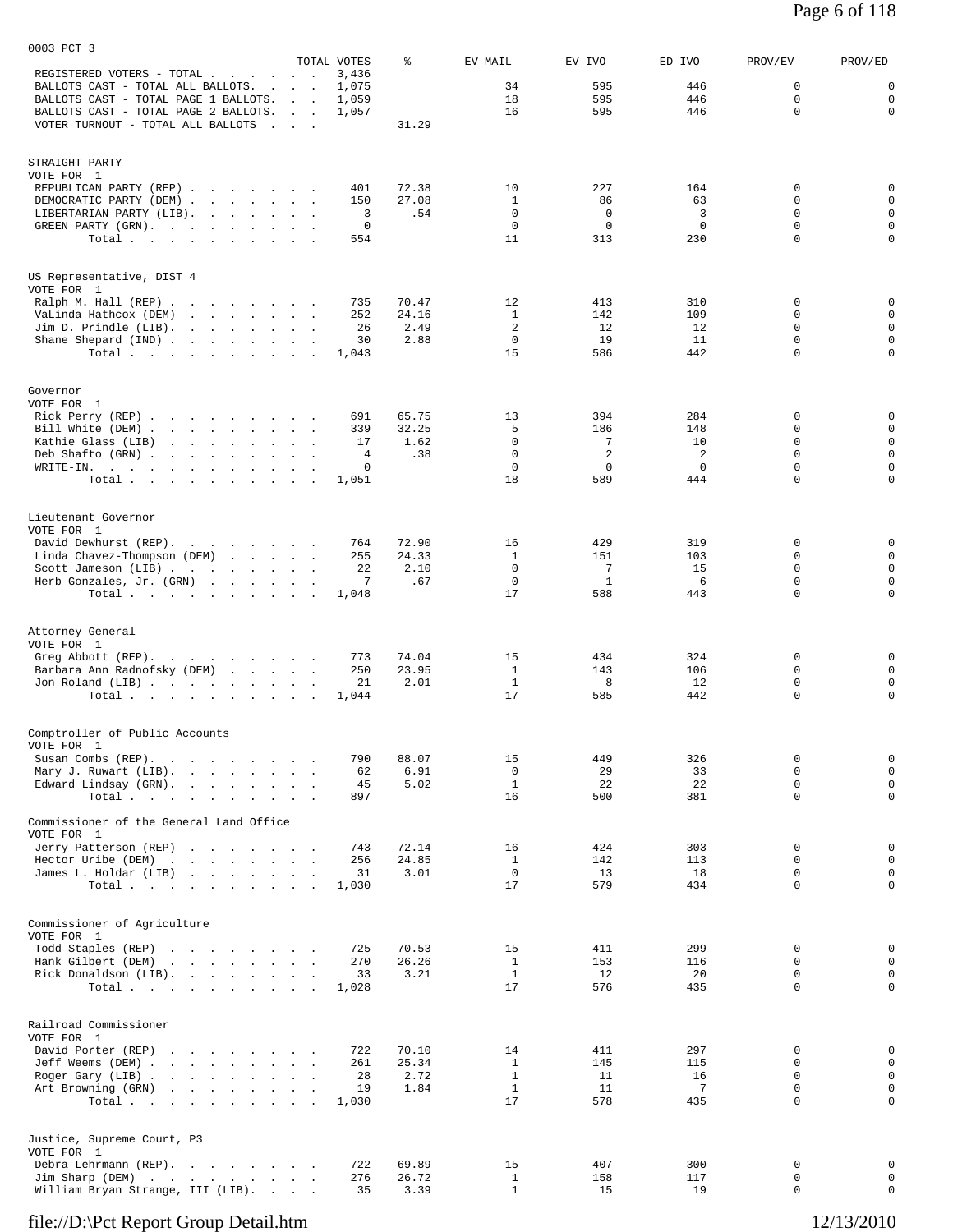| Total<br>1,033                                                                                 |                | 17                 | 580        | 436        | 0<br>0                                                |
|------------------------------------------------------------------------------------------------|----------------|--------------------|------------|------------|-------------------------------------------------------|
| Justice, Supreme Court, P5<br>VOTE FOR 1                                                       |                |                    |            |            |                                                       |
| Paul Green (REP)<br>727                                                                        | 70.65          | 14                 | 408        | 305        | 0<br>0                                                |
| Bill Moody (DEM)<br>269                                                                        | 26.14          | <sup>1</sup>       | 153        | 115        | $\mathbf 0$<br>$\Omega$                               |
| Tom Oxford (LIB)                                                                               | 3.21<br>33     | 2                  | 15         | 16         | $\mathbf 0$<br>$\mathbf 0$                            |
| Total<br>1,029                                                                                 |                | 17                 | 576        | 436        | $\mathbf 0$<br>$\Omega$                               |
| Justice, Supreme Court, P9<br>VOTE FOR 1                                                       |                |                    |            |            |                                                       |
| Eva Guzman (REP)<br>723                                                                        | 70.40          | 14                 | 406        | 303        | 0<br>0                                                |
| Blake Bailey (DEM)<br>267                                                                      | 26.00          | $\mathbf{1}$       | 154        | 112        | $\mathbf 0$<br>0                                      |
| Jack Armstrong (LIB).<br>Total $\cdots$ $\cdots$ $\cdots$<br>1,027                             | 3.60<br>37     | 2<br>17            | 14<br>574  | 21<br>436  | $\mathbf 0$<br>$\Omega$<br>$\mathbf 0$<br>$\mathbf 0$ |
|                                                                                                |                |                    |            |            |                                                       |
| Judge, CT of Criminal AP, P2<br>VOTE FOR 1                                                     |                |                    |            |            |                                                       |
| Lawrence "Larry" Meyers (REP).<br>767                                                          | 87.46          | 15                 | 430        | 322        | 0<br>0                                                |
| J. Randell Stevens (LIB)<br>110<br>877<br>Total                                                | 12.54          | $\mathbf{1}$<br>16 | 56<br>486  | 53<br>375  | $\Omega$<br>$\mathbf 0$<br>$\mathbf 0$<br>$\mathbf 0$ |
|                                                                                                |                |                    |            |            |                                                       |
| Judge, CT of Criminal AP, P5<br>VOTE FOR 1                                                     |                |                    |            |            |                                                       |
| 762<br>Cheryl Johnson (REP).<br>Dave Howard (LIB).<br>109                                      | 87.49<br>12.51 | 14<br>2            | 430<br>52  | 318<br>55  | 0<br>0<br>$\mathbf 0$<br>0                            |
| Total.<br>871                                                                                  |                | 16                 | 482        | 373        | $\Omega$<br>0                                         |
| Judge, CT of Criminal AP, P6                                                                   |                |                    |            |            |                                                       |
| VOTE FOR 1                                                                                     |                |                    |            |            |                                                       |
| Michael E. Keasler (REP)<br>718<br>276                                                         | 70.53<br>27.11 | 15<br><sup>1</sup> | 402<br>157 | 301<br>118 | 0<br>0<br>0<br>0                                      |
| Keith Hampton (DEM)<br>Robert Ravee Virasin (LIB).                                             | 24<br>2.36     | $\mathbf{1}$       | 11         | 12         | $\mathbf 0$<br>0                                      |
| Total<br>1,018                                                                                 |                | 17                 | 570        | 431        | $\mathbf 0$<br>0                                      |
| State Representative, District 62                                                              |                |                    |            |            |                                                       |
| VOTE FOR 1                                                                                     |                |                    |            |            |                                                       |
| Larry Phillips (REP).<br>793<br>Kenneth Myers (LIB)<br>106                                     | 88.21<br>11.79 | 14<br>$\mathbf{0}$ | 443<br>59  | 336<br>47  | 0<br>0<br>$\Omega$<br>0                               |
| Total<br>899                                                                                   |                | 14                 | 502        | 383        | $\mathbf 0$<br>0                                      |
|                                                                                                |                |                    |            |            |                                                       |
| Chief Justice, 5th CT of AP DIST, UNEXP<br>VOTE FOR 1                                          |                |                    |            |            |                                                       |
| Carolyn Wright (REP).<br>795                                                                   | 100.00         | 14                 | 448        | 333        | 0<br>0                                                |
| 795<br>Total.                                                                                  |                | 14                 | 448        | 333        | $\Omega$<br>0                                         |
| Justice, 5th CT of AP DIST, P4                                                                 |                |                    |            |            |                                                       |
| VOTE FOR 1<br>Lana Myers (REP)<br>749                                                          | 73.79          | 16                 | 417        | 316        | $\mathsf{O}$<br>0                                     |
| Bonnie Lee Goldstein (DEM).<br>266                                                             | 26.21          | <sup>1</sup>       | 153        | 112        | $\mathbf 0$<br>0                                      |
| Total.<br>1,015                                                                                |                | 17                 | 570        | 428        | $\mathbf 0$<br>$\Omega$                               |
| Justice, 5th CT of AP DIST, P7                                                                 |                |                    |            |            |                                                       |
| VOTE FOR 1<br>Michael J. (Mike) O'Neill (REP)<br>797                                           | 100.00         | 16                 | 443        | 338        | 0<br>0                                                |
| Total.<br>797                                                                                  |                | 16                 | 443        | 338        | 0<br>0                                                |
| Justice, 5th CT of AP DIST, P12, UNEXP                                                         |                |                    |            |            |                                                       |
| VOTE FOR 1                                                                                     |                |                    |            |            | $\mathbf 0$<br>$\Omega$                               |
| Robert M. (Bob) Fillmore (REP)<br>746<br>271<br>Lawrence J. Praeger (DEM)                      | 73.35<br>26.65 | 15<br>2            | 416<br>155 | 315<br>114 | $\mathbf 0$<br>0                                      |
| Total $\cdots$<br>1,017                                                                        |                | 17                 | 571        | 429        | $\Omega$<br>0                                         |
| District Judge, 397th Judicial District                                                        |                |                    |            |            |                                                       |
| VOTE FOR 1                                                                                     |                |                    |            |            |                                                       |
| Brian K. Gary (REP)<br>795<br>795<br>$Total \, . \, . \, . \, . \, . \, . \, . \, . \, . \, .$ | 100.00         | 13<br>13           | 445<br>445 | 337<br>337 | 0<br>0<br>0<br>0                                      |
| County Judge<br>VOTE FOR 1                                                                     |                |                    |            |            |                                                       |
| Drue Bynum (REP)<br>687                                                                        | 65.80          | 12                 | 384        | 291        | 0<br>0                                                |
| Greg Middents (DEM)<br>357<br>Total.<br>1,044                                                  | 34.20          | 3<br>15            | 206<br>590 | 148<br>439 | 0<br>0<br>$\mathsf{O}$<br>$\Omega$                    |
|                                                                                                |                |                    |            |            |                                                       |
| County Treasurer<br>VOTE FOR 1                                                                 |                |                    |            |            |                                                       |
| Trent Bass (REP)<br>666                                                                        | 64.35          | 13                 | 365        | 288        | 0<br>0<br>0<br>0                                      |
| Virginia Hughes (DEM)<br>369<br>1,035<br>Total                                                 | 35.65          | 3<br>16            | 221<br>586 | 145<br>433 | $\mathbf 0$<br>0                                      |

Page 7 of 118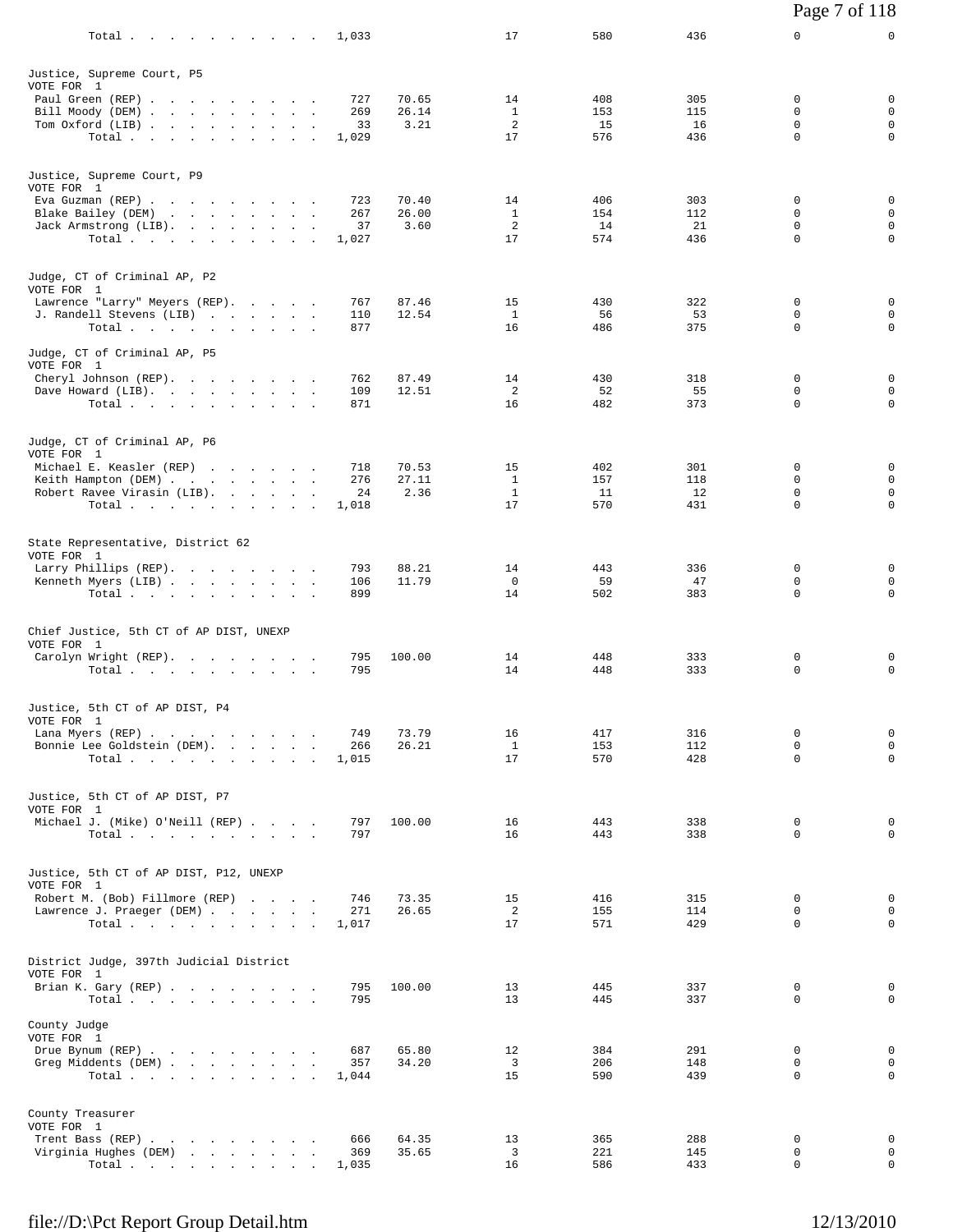| SHERMAN PROP 1<br>VOTE FOR 1<br>FOR<br>${\tt AGAINST} \hspace{1.5cm} . \hspace{1.5cm} . \hspace{1.5cm} . \hspace{1.5cm} . \hspace{1.5cm} . \hspace{1.5cm} . \hspace{1.5cm} . \hspace{1.5cm} . \hspace{1.5cm} . \hspace{1.5cm} . \hspace{1.5cm} . \hspace{1.5cm} . \hspace{1.5cm} .$<br>Total                  | the contract of the contract of the contract of the contract of the contract of the contract of the contract of |  |                          | 735<br>135<br>870          | 84.48<br>15.52                       | 10<br>$\mathbf 0$<br>10    | 407<br>72<br>479               | 318<br>63<br>381                 | 0<br>$\Omega$<br>$\mathbf 0$           | $\mathbf 0$<br>$\mathbf 0$<br>$\mathbf 0$ |
|---------------------------------------------------------------------------------------------------------------------------------------------------------------------------------------------------------------------------------------------------------------------------------------------------------------|-----------------------------------------------------------------------------------------------------------------|--|--------------------------|----------------------------|--------------------------------------|----------------------------|--------------------------------|----------------------------------|----------------------------------------|-------------------------------------------|
| SHERMAN PROP 2<br>VOTE FOR 1<br>${\tt AGAINST} \hspace{0.1in} . \hspace{0.1in} . \hspace{0.1in} . \hspace{0.1in} . \hspace{0.1in} . \hspace{0.1in} . \hspace{0.1in} . \hspace{0.1in} . \hspace{0.1in} . \hspace{0.1in} .$<br>Total                                                                            |                                                                                                                 |  |                          | 640<br>236<br>876          | 73.06<br>26.94                       | 9<br>1<br>10               | 359<br>131<br>490              | 272<br>104<br>376                | $\mathbf 0$<br>$\Omega$<br>$\mathbf 0$ | 0<br>$\mathbf 0$<br>$\mathbf 0$           |
| SHERMAN PROP 3<br>VOTE FOR 1<br>FOR<br>${\tt AGAINST} \hspace{0.1in} . \hspace{0.1in} . \hspace{0.1in} . \hspace{0.1in} . \hspace{0.1in} . \hspace{0.1in} . \hspace{0.1in} . \hspace{0.1in} . \hspace{0.1in} . \hspace{0.1in} . \hspace{0.1in} . \hspace{0.1in} . \hspace{0.1in} . \hspace{0.1in} .$<br>Total |                                                                                                                 |  |                          | 689<br>194<br>883          | 78.03<br>21.97                       | 8<br>2<br>10               | 389<br>103<br>492              | 292<br>89<br>381                 | 0<br>0<br>0                            | 0<br>$\mathbf 0$<br>$\mathbf 0$           |
| SHERMAN PROP 4<br>VOTE FOR 1<br>$FOR$<br>AGAINST<br>Total                                                                                                                                                                                                                                                     |                                                                                                                 |  |                          | 389<br>515<br>904          | 43.03<br>56.97                       | 4<br>5<br>9                | 223<br>281<br>504              | 162<br>229<br>391                | 0<br>0<br>0                            | 0<br>$\mathbf 0$<br>$\mathbf 0$           |
| SHERMAN PROP 5<br>VOTE FOR 1<br>FOR<br>AGAINST<br>Total.                                                                                                                                                                                                                                                      |                                                                                                                 |  |                          | 618<br>272<br>890          | 69.44<br>30.56                       | 7<br>3<br>10               | 338<br>153<br>491              | 273<br>116<br>389                | 0<br>0<br>$\Omega$                     | 0<br>$\mathbf 0$<br>$\Omega$              |
| SHERMAN PROP 6<br>VOTE FOR 1<br>FOR $\cdots$<br>AGAINST<br>Total                                                                                                                                                                                                                                              | <b>Service State</b>                                                                                            |  |                          | 763<br>132<br>895          | 85.25<br>14.75                       | 9<br>1<br>10               | 411<br>82<br>493               | 343<br>49<br>392                 | 0<br>0<br>$\Omega$                     | 0<br>$\mathbf 0$<br>$\Omega$              |
| PREC REPORT-GROUP DETAIL<br>RUN DATE:11/22/10 11:30 AM                                                                                                                                                                                                                                                        |                                                                                                                 |  |                          |                            | GENERAL ELECTION<br>NOVEMBER 2, 2010 | GRAYSON COUNTY, TEXAS      |                                |                                  | OFFICIAL                               |                                           |
|                                                                                                                                                                                                                                                                                                               |                                                                                                                 |  |                          |                            |                                      |                            |                                |                                  |                                        |                                           |
| 0004 PCT 4<br>REGISTERED VOTERS - TOTAL<br>BALLOTS CAST - TOTAL ALL BALLOTS. .<br>BALLOTS CAST - TOTAL PAGE 1 BALLOTS.<br>BALLOTS CAST - TOTAL PAGE 2 BALLOTS.                                                                                                                                                |                                                                                                                 |  | <b>Contract Contract</b> | TOTAL VOTES<br>830<br>237  | နွ                                   | EV MAIL<br>12              | EV IVO<br>120                  | ED IVO<br>103                    | PROV/EV<br>$\mathbf 0$                 | PROV/ED<br>2                              |
| VOTER TURNOUT - TOTAL ALL BALLOTS                                                                                                                                                                                                                                                                             |                                                                                                                 |  | <b>Contract Contract</b> | 230<br>230                 |                                      | 6<br>6                     | 120<br>120                     | 103<br>103                       | $\mathbf 0$<br>0                       | $\mathbf{1}$<br>$\mathbf{1}$              |
|                                                                                                                                                                                                                                                                                                               |                                                                                                                 |  | and the contract of      |                            | 28.55                                |                            |                                |                                  |                                        |                                           |
| STRAIGHT PARTY                                                                                                                                                                                                                                                                                                |                                                                                                                 |  |                          |                            |                                      |                            |                                |                                  |                                        |                                           |
| VOTE FOR 1<br>REPUBLICAN PARTY (REP)                                                                                                                                                                                                                                                                          |                                                                                                                 |  |                          | 68                         | 47.55                                | 3                          | 32                             | 32                               | 0                                      | $\mathbf{1}$                              |
| DEMOCRATIC PARTY (DEM)                                                                                                                                                                                                                                                                                        |                                                                                                                 |  |                          | 75                         | 52.45                                | $\overline{a}$             | 48                             | 25                               | 0                                      | $\mathsf 0$                               |
| LIBERTARIAN PARTY (LIB).<br>GREEN PARTY (GRN).                                                                                                                                                                                                                                                                |                                                                                                                 |  |                          | $\mathbf 0$<br>$\mathbf 0$ |                                      | $\mathbf 0$<br>$\Omega$    | $\overline{0}$<br>$\mathbf{0}$ | $\overline{0}$<br>$\overline{0}$ | $\mathbf 0$<br>$\Omega$                | $\mathsf 0$<br>$\mathsf 0$                |
| Total                                                                                                                                                                                                                                                                                                         |                                                                                                                 |  |                          | 143                        |                                      | 5                          | 80                             | 57                               | $\mathbf 0$                            | $\mathbf{1}$                              |
| US Representative, DIST 4                                                                                                                                                                                                                                                                                     |                                                                                                                 |  |                          |                            |                                      |                            |                                |                                  |                                        |                                           |
| VOTE FOR 1                                                                                                                                                                                                                                                                                                    |                                                                                                                 |  |                          |                            |                                      |                            |                                |                                  |                                        |                                           |
| Ralph M. Hall (REP)<br>VaLinda Hathcox (DEM)                                                                                                                                                                                                                                                                  |                                                                                                                 |  |                          | 121<br>97                  | 53.54<br>42.92                       | 4<br>2                     | 58<br>55                       | 58<br>40                         | 0<br>0                                 | $\mathbf{1}$<br>$\mathbf 0$               |
| Jim D. Prindle $(LIB)$ .                                                                                                                                                                                                                                                                                      |                                                                                                                 |  |                          | 4                          | 1.77                                 | $\mathbf 0$                | 3                              | $\mathbf{1}$                     | $\mathbf 0$                            | $\mathbf 0$                               |
| Shane Shepard (IND)<br>Total                                                                                                                                                                                                                                                                                  |                                                                                                                 |  |                          | 4<br>226                   | 1.77                                 | 0<br>6                     | $\mathbf{1}$<br>117            | 3<br>102                         | $\mathbf 0$<br>$\mathbf 0$             | $\mathsf{O}\xspace$<br>$\mathbf{1}$       |
| Governor                                                                                                                                                                                                                                                                                                      |                                                                                                                 |  |                          |                            |                                      |                            |                                |                                  |                                        |                                           |
| VOTE FOR 1                                                                                                                                                                                                                                                                                                    |                                                                                                                 |  |                          |                            |                                      |                            |                                |                                  |                                        |                                           |
| Rick Perry (REP)<br>Bill White (DEM)                                                                                                                                                                                                                                                                          |                                                                                                                 |  |                          | 99<br>126                  | 43.23<br>55.02                       | 1<br>5                     | 50<br>67                       | 47<br>54                         | 0<br>0                                 | $\mathbf{1}$<br>$\mathbf 0$               |
| Kathie Glass (LIB)                                                                                                                                                                                                                                                                                            | the contract of the contract of the contract of the contract of the contract of the contract of the contract of |  |                          | 3                          | 1.31                                 | $\mathbf 0$                | $\overline{2}$                 | $\mathbf{1}$                     | $\Omega$                               | $\mathsf 0$                               |
| Deb Shafto (GRN)<br>WRITE-IN.                                                                                                                                                                                                                                                                                 | the contract of the contract of the contract of the contract of the contract of the contract of the contract of |  |                          | 1<br>$\mathbf 0$           | .44                                  | $\mathbf 0$<br>$\mathbf 0$ | $\Omega$<br>$\mathbf 0$        | $\mathbf{1}$<br>$\mathbf{0}$     | $\Omega$<br>$\mathbf 0$                | $\mathsf 0$<br>$\mathsf 0$                |
| Total $\cdots$                                                                                                                                                                                                                                                                                                |                                                                                                                 |  |                          | 229                        |                                      | 6                          | 119                            | 103                              | 0                                      | $\mathbf{1}$                              |
| Lieutenant Governor                                                                                                                                                                                                                                                                                           |                                                                                                                 |  |                          |                            |                                      |                            |                                |                                  |                                        |                                           |
| VOTE FOR 1<br>David Dewhurst (REP).                                                                                                                                                                                                                                                                           |                                                                                                                 |  |                          | 116                        | 51.33                                | 4                          | 58                             | 53                               | 0                                      | $\mathbf{1}$                              |
| Linda Chavez-Thompson (DEM)                                                                                                                                                                                                                                                                                   |                                                                                                                 |  |                          | 103<br>7                   | 45.58                                | 2<br>$\mathbf 0$           | 58<br>$\overline{a}$           | 43<br>5                          | $\mathbf 0$<br>$\mathbf 0$             | $\mathsf 0$<br>$\mathsf 0$                |
| Scott Jameson (LIB)<br>Herb Gonzales, Jr. (GRN)<br>$\texttt{Total}~~.~~.~~.~~.~~.~~.~~.~~.~~.$                                                                                                                                                                                                                |                                                                                                                 |  |                          | $\mathbf 0$<br>226         | 3.10                                 | 0<br>6                     | $\mathbf 0$<br>118             | $\mathbf 0$<br>101               | 0<br>$\mathbf 0$                       | $\mathsf{O}$<br>$\mathbf{1}$              |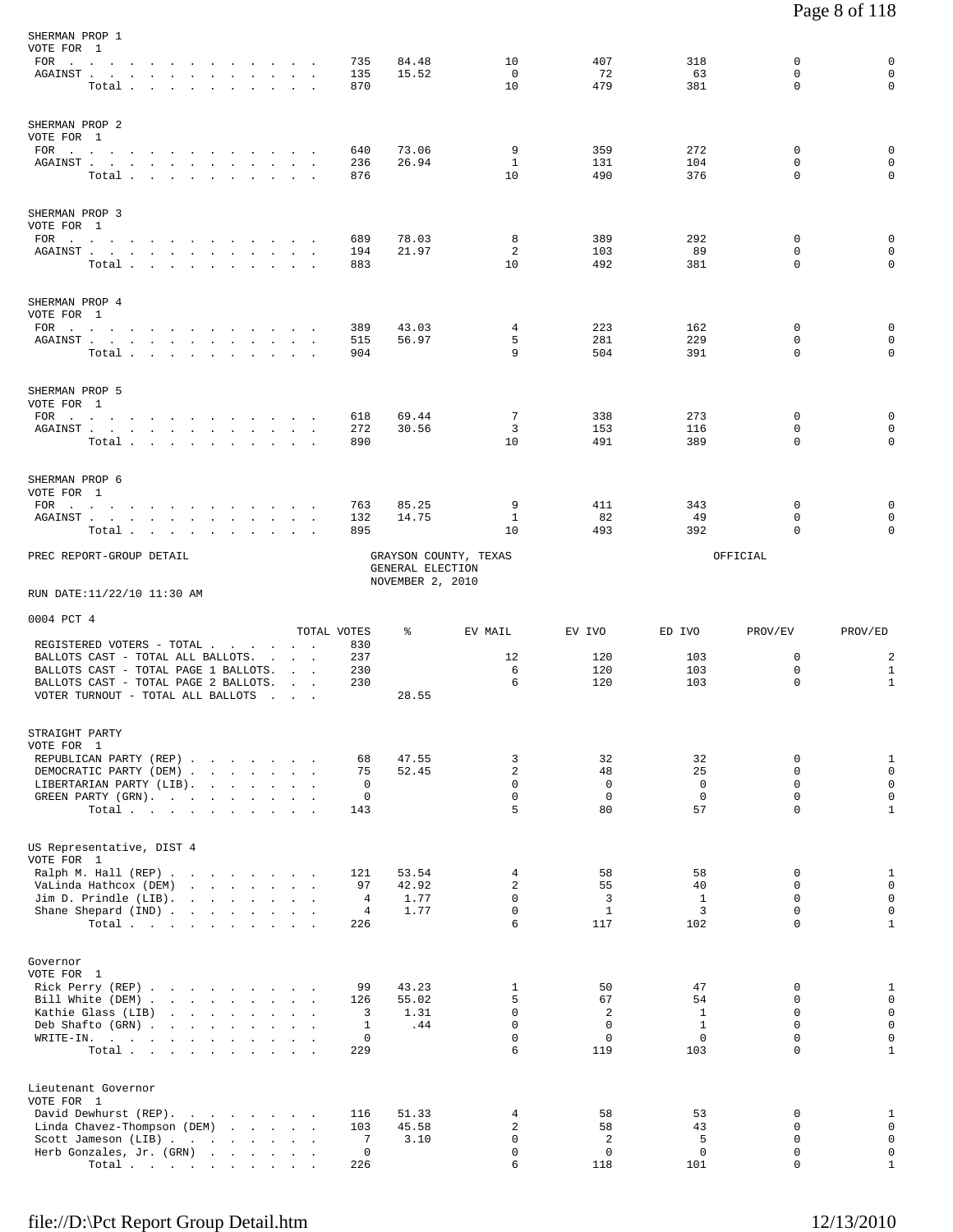| Attorney General<br>VOTE FOR 1<br>Greg Abbott (REP).<br>Barbara Ann Radnofsky (DEM)<br>Jon Roland (LIB)                       | Total                                                                                                                                       |        | 122<br>99<br>$\overline{4}$<br>225 | 54.22<br>44.00<br>1.78        | 4<br>$\overline{c}$<br>$\Omega$<br>6                   | 57<br>58<br>$\overline{2}$<br>117   | 60<br>39<br>2<br>101             | 0<br>0<br>$\Omega$<br>$\mathbf 0$                  | $\mathbf{1}$<br>$\mathsf 0$<br>$\mathbf 0$<br>$\mathbf{1}$                |
|-------------------------------------------------------------------------------------------------------------------------------|---------------------------------------------------------------------------------------------------------------------------------------------|--------|------------------------------------|-------------------------------|--------------------------------------------------------|-------------------------------------|----------------------------------|----------------------------------------------------|---------------------------------------------------------------------------|
| Comptroller of Public Accounts<br>VOTE FOR 1<br>Susan Combs (REP).<br>Mary J. Ruwart (LIB).<br>Edward Lindsay (GRN).          | Total                                                                                                                                       |        | 126<br>17<br>9<br>152              | 82.89<br>11.18<br>5.92        | 3<br>0<br>$\mathbf 0$<br>3                             | 59<br>8<br>3<br>70                  | 63<br>9<br>6<br>78               | 0<br>$\Omega$<br>$\mathbf 0$<br>0                  | $\mathbf{1}$<br>$\mathbf 0$<br>$\mathsf 0$<br>$\mathbf{1}$                |
| Commissioner of the General Land Office<br>VOTE FOR 1<br>Jerry Patterson (REP)<br>Hector Uribe (DEM)<br>James L. Holdar (LIB) | the contract of the contract of the contract of<br>Total.                                                                                   |        | 117<br>100<br>5<br>222             | 52.70<br>45.05<br>2.25        | 4<br>2<br>$\mathbf 0$<br>6                             | 56<br>58<br>3<br>117                | 56<br>40<br>2<br>98              | 0<br>$\Omega$<br>$\mathbf 0$<br>0                  | 1<br>$\mathbf 0$<br>$\mathsf 0$<br>$\mathbf{1}$                           |
| Commissioner of Agriculture<br>VOTE FOR 1<br>Todd Staples (REP)<br>Hank Gilbert (DEM)<br>Rick Donaldson (LIB).                | the contract of the contract of the<br>the contract of the contract of<br>Total                                                             |        | 113<br>103<br>7<br>223             | 50.67<br>46.19<br>3.14        | 4<br>2<br>0<br>6                                       | 55<br>60<br>3<br>118                | 53<br>41<br>$\overline{4}$<br>98 | 0<br>$\mathbf 0$<br>0<br>$\mathbf 0$               | $\mathbf{1}$<br>$\mathsf 0$<br>$\mathsf 0$<br>$\mathbf{1}$                |
| Railroad Commissioner<br>VOTE FOR 1<br>David Porter (REP)<br>Jeff Weems (DEM)<br>Roger Gary (LIB)<br>Art Browning (GRN)       | the contract of the contract of the contract of the contract of the contract of<br>the contract of the contract of the contract of<br>Total |        | 112<br>104<br>4<br>2<br>222        | 50.45<br>46.85<br>1.80<br>.90 | 3<br>$\overline{c}$<br>$\mathbf 0$<br>$\mathbf 0$<br>5 | 54<br>62<br>2<br>$\mathbf 0$<br>118 | 54<br>40<br>2<br>2<br>98         | 0<br>0<br>0<br>$\mathbf 0$<br>$\mathbf 0$          | $\mathbf{1}$<br>$\mathbf 0$<br>$\mathbf 0$<br>$\mathbf 0$<br>$\mathbf{1}$ |
| Justice, Supreme Court, P3<br>VOTE FOR 1<br>Debra Lehrmann (REP).<br>Jim Sharp (DEM)<br>William Bryan Strange, III (LIB).     | Total.                                                                                                                                      |        | 111<br>110<br>1<br>222             | 50.00<br>49.55<br>.45         | 3<br>$\overline{2}$<br>$\mathbf 0$<br>5                | 52<br>64<br>$\mathbf{1}$<br>117     | 55<br>44<br>0<br>99              | 0<br>$\Omega$<br>0<br>$\Omega$                     | $\mathbf{1}$<br>$\mathbf 0$<br>$\mathbf 0$<br>$\mathbf{1}$                |
| Justice, Supreme Court, P5<br>VOTE FOR 1<br>Paul Green (REP)<br>Bill Moody (DEM)<br>Tom Oxford (LIB)                          | Total $\cdots$ $\cdots$ $\cdots$                                                                                                            | $\sim$ | 111<br>107<br>4<br>222             | 50.00<br>48.20<br>1.80        | 3<br>$\overline{\mathbf{c}}$<br>0<br>5                 | 54<br>61<br>3<br>118                | 53<br>44<br>$\mathbf{1}$<br>98   | 0<br>$\mathbf 0$<br>0<br>$\mathbf 0$               | $\mathbf{1}$<br>$\mathbf 0$<br>$\mathsf 0$<br>$\mathbf{1}$                |
| Justice, Supreme Court, P9<br>VOTE FOR 1<br>Eva Guzman (REP)<br>Blake Bailey (DEM)<br>Jack Armstrong (LIB).                   | Total                                                                                                                                       |        | 108<br>108<br>6<br>222             | 48.65<br>48.65<br>2.70        | 3<br>$\overline{a}$<br>$\mathbf 0$<br>5                | 55<br>61<br>2<br>118                | 49<br>45<br>$\overline{4}$<br>98 | $\mathbf 0$<br>$\Omega$<br>$\mathbf 0$<br>$\Omega$ | $\mathbf{1}$<br>$\mathsf 0$<br>$\mathbf 0$<br>$\mathbf{1}$                |
| Judge, CT of Criminal AP, P2<br>VOTE FOR 1<br>Lawrence "Larry" Meyers (REP).<br>J. Randell Stevens (LIB)                      | Total $\cdots$ $\cdots$ $\cdots$ $\cdots$                                                                                                   |        | 124<br>28<br>152                   | 81.58<br>18.42                | 3<br>$\mathbf 0$<br>3                                  | 61<br>11<br>72                      | 59<br>17<br>76                   | $\mathbf 0$<br>$\mathbf 0$<br>$\Omega$             | $\mathbf{1}$<br>$\mathbf 0$<br>$\mathbf{1}$                               |
| Judge, CT of Criminal AP, P5<br>VOTE FOR 1<br>Cheryl Johnson (REP).<br>Dave Howard (LIB).                                     | Total.                                                                                                                                      |        | 125<br>27<br>152                   | 82.24<br>17.76                | 3<br>0<br>3                                            | 60<br>12<br>72                      | 61<br>15<br>76                   | 0<br>$\mathbf 0$<br>$\Omega$                       | $\mathbf{1}$<br>$\mathbf 0$<br>$\mathbf{1}$                               |
| Judge, CT of Criminal AP, P6<br>VOTE FOR 1<br>Michael E. Keasler (REP)<br>Keith Hampton (DEM)<br>Robert Ravee Virasin (LIB).  | Total                                                                                                                                       |        | 110<br>110<br>3<br>223             | 49.33<br>49.33<br>1.35        | 3<br>2<br>$\mathbf 0$<br>5                             | 54<br>63<br>2<br>119                | 52<br>45<br>$\mathbf{1}$<br>98   | $\Omega$<br>$\mathbf 0$<br>$\mathbf 0$<br>$\Omega$ | $\mathbf{1}$<br>$\mathbf 0$<br>$\mathbf 0$<br>$\mathbf{1}$                |
| State Representative, District 62<br>VOTE FOR 1<br>Larry Phillips (REP).<br>Kenneth Myers (LIB)                               | $\texttt{Total}~~.~~.~~.~~.~~.~~.~~.~~.~~.$                                                                                                 |        | 127<br>29<br>156                   | 81.41<br>18.59                | 4<br>0<br>4                                            | 57<br>15<br>72                      | 65<br>14<br>79                   | 0<br>0<br>$\Omega$                                 | $\mathbf{1}$<br>$\mathbf 0$<br>$\mathbf{1}$                               |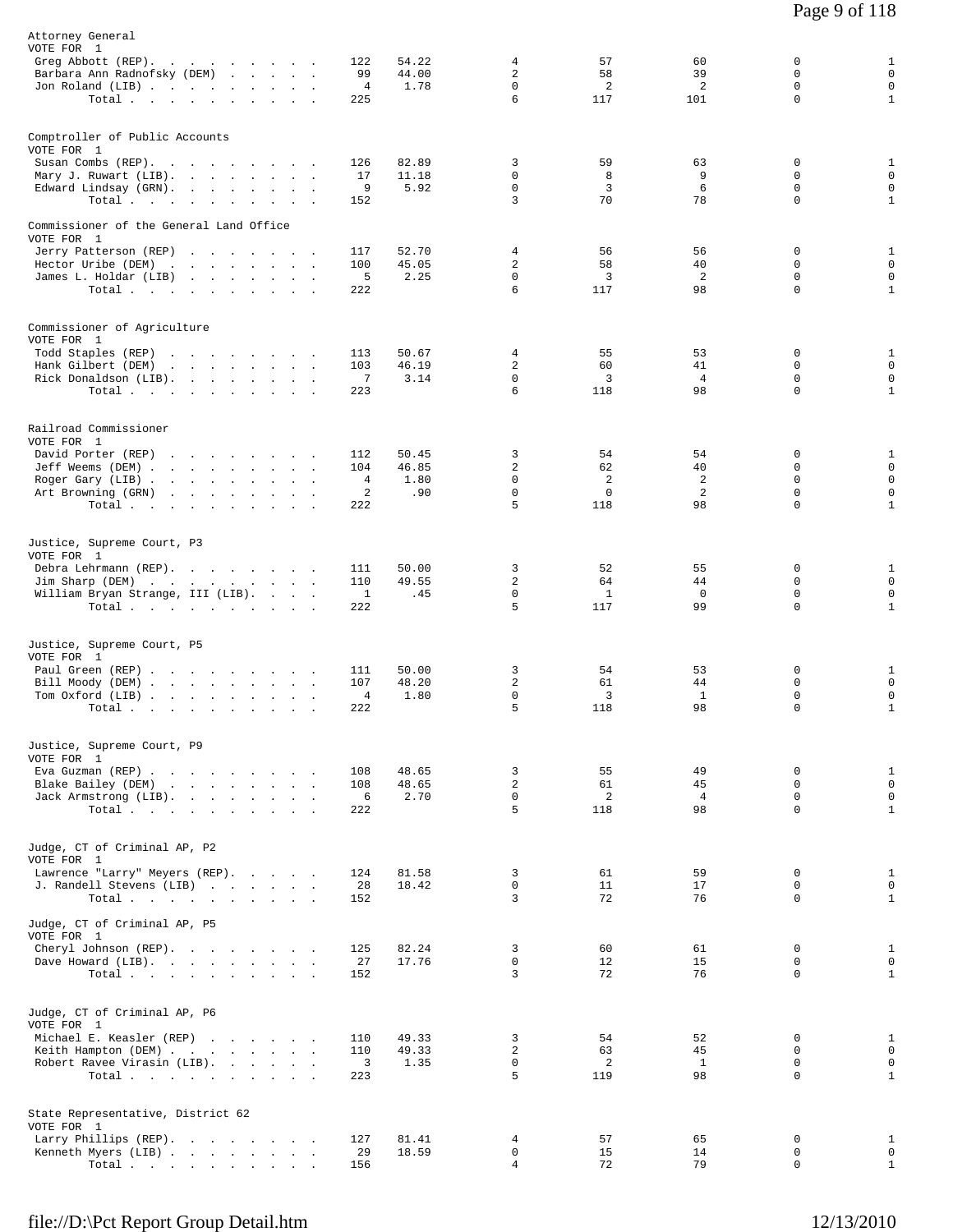| Chief Justice, 5th CT of AP DIST, UNEXP<br>VOTE FOR 1                                                                                                                                                                                                 |                   |                                           |                   |                 |                |                  |                                             |
|-------------------------------------------------------------------------------------------------------------------------------------------------------------------------------------------------------------------------------------------------------|-------------------|-------------------------------------------|-------------------|-----------------|----------------|------------------|---------------------------------------------|
| Carolyn Wright (REP).<br>Total                                                                                                                                                                                                                        | 126<br>126        | 100.00                                    | 4<br>4            | 62<br>62        | 59<br>59       | 0<br>$\mathbf 0$ | $\mathbf{1}$<br>$\mathbf{1}$                |
| Justice, 5th CT of AP DIST, P4<br>VOTE FOR 1                                                                                                                                                                                                          |                   |                                           |                   |                 |                |                  |                                             |
| Lana Myers (REP)<br>Bonnie Lee Goldstein (DEM).<br>Total                                                                                                                                                                                              | 115<br>107<br>222 | 51.80<br>48.20                            | 4<br>2<br>6       | 58<br>59<br>117 | 52<br>46<br>98 | 0<br>0<br>0      | $\mathbf{1}$<br>$\mathsf 0$<br>$\mathbf{1}$ |
| Justice, 5th CT of AP DIST, P7<br>VOTE FOR 1                                                                                                                                                                                                          |                   |                                           |                   |                 |                |                  |                                             |
| Michael J. (Mike) O'Neill (REP)<br>$Total \, . \, . \, . \, . \, . \, . \, . \, . \, . \, .$                                                                                                                                                          | 124<br>124        | 100.00                                    | 3<br>3            | 63<br>63        | 57<br>57       | 0<br>$\mathbf 0$ | $\mathbf{1}$<br>$\mathbf{1}$                |
| Justice, 5th CT of AP DIST, P12, UNEXP<br>VOTE FOR 1                                                                                                                                                                                                  |                   |                                           |                   |                 |                |                  |                                             |
| Robert M. (Bob) Fillmore (REP)<br>Lawrence J. Praeger (DEM)                                                                                                                                                                                           | 117<br>105        | 52.70<br>47.30                            | 3<br>2            | 58<br>61        | 55<br>42       | 0<br>0           | $\mathbf{1}$<br>$\mathbf 0$                 |
| Total $\cdots$ $\cdots$ $\cdots$ $\cdots$                                                                                                                                                                                                             | 222               |                                           | 5                 | 119             | 97             | 0                | $\mathbf{1}$                                |
| District Judge, 397th Judicial District<br>VOTE FOR 1                                                                                                                                                                                                 |                   |                                           |                   |                 |                |                  |                                             |
| Brian K. Gary (REP)<br>Total $\cdots$ $\cdots$ $\cdots$                                                                                                                                                                                               | 126<br>126        | 100.00                                    | 4<br>4            | 62<br>62        | 59<br>59       | 0<br>0           | $\mathbf{1}$<br>$\mathbf{1}$                |
| County Judge<br>VOTE FOR 1                                                                                                                                                                                                                            |                   |                                           |                   |                 |                |                  |                                             |
| Drue Bynum (REP)                                                                                                                                                                                                                                      | 106               | 46.70                                     | 4                 | 53              | 48             | 0                | $\mathbf{1}$                                |
| Greg Middents (DEM)<br>Total                                                                                                                                                                                                                          | 121<br>227        | 53.30                                     | 2<br>6            | 65<br>118       | 54<br>102      | 0<br>$\mathbf 0$ | $\mathsf 0$<br>$\mathbf{1}$                 |
| County Treasurer                                                                                                                                                                                                                                      |                   |                                           |                   |                 |                |                  |                                             |
| VOTE FOR 1<br>Trent Bass (REP)                                                                                                                                                                                                                        | 102               | 45.13                                     | 3                 | 46              | 52             | 0                | $\mathbf{1}$                                |
| Virginia Hughes (DEM)<br>Total $\cdots$ $\cdots$ $\cdots$ $\cdots$                                                                                                                                                                                    | 124<br>226        | 54.87                                     | 3<br>6            | 72<br>118       | 49<br>101      | 0<br>0           | $\mathbf 0$<br>$1\,$                        |
| SHERMAN PROP 1                                                                                                                                                                                                                                        |                   |                                           |                   |                 |                |                  |                                             |
| VOTE FOR 1<br>FOR<br>the contract of the contract of the contract of the contract of                                                                                                                                                                  | 166               | 88.30                                     | 4                 | 86              | 75             | 0                | $\mathbf{1}$                                |
| AGAINST.<br>the contract of the contract of the contract of<br>Total                                                                                                                                                                                  | 22<br>188         | 11.70                                     | 2<br>6            | 10<br>96        | 10<br>85       | 0<br>$\mathbf 0$ | $\mathbb O$<br>$1\,$                        |
| SHERMAN PROP 2                                                                                                                                                                                                                                        |                   |                                           |                   |                 |                |                  |                                             |
| VOTE FOR 1<br>FOR $\cdots$                                                                                                                                                                                                                            | 140               | 73.68                                     | 5                 | 76              | 59             | 0                | 0                                           |
| AGAINST.<br>the contract of the contract of the<br>$\sim$                                                                                                                                                                                             | 50<br>190         | 26.32                                     | $\mathbf{1}$<br>6 | 23<br>99        | 25<br>84       | 0<br>$\mathbf 0$ | $\mathbf{1}$<br>$\mathbf{1}$                |
| Total.<br>$\sim$                                                                                                                                                                                                                                      |                   |                                           |                   |                 |                |                  |                                             |
| SHERMAN PROP 3<br>VOTE FOR 1                                                                                                                                                                                                                          |                   |                                           |                   |                 |                |                  |                                             |
| FOR $\cdots$<br>${\tt AGAINST} \hspace{1.5cm} . \hspace{1.5cm} . \hspace{1.5cm} . \hspace{1.5cm} . \hspace{1.5cm} . \hspace{1.5cm} . \hspace{1.5cm} . \hspace{1.5cm} . \hspace{1.5cm} . \hspace{1.5cm} . \hspace{1.5cm} . \hspace{1.5cm} .$<br>$\sim$ | 137<br>57         | 70.62<br>29.38                            | 4<br>2            | 73<br>28        | 60<br>26       | 0<br>$\mathbf 0$ | $\mathsf 0$<br>$1\,$                        |
| Total                                                                                                                                                                                                                                                 | 194               |                                           | 6                 | 101             | 86             | 0                | $\mathbf{1}$                                |
| SHERMAN PROP 4<br>VOTE FOR 1                                                                                                                                                                                                                          |                   |                                           |                   |                 |                |                  |                                             |
| FOR $\cdots$ $\cdots$ $\cdots$ $\cdots$<br>AGAINST                                                                                                                                                                                                    | 89<br>107         | 45.41<br>54.59                            | $\mathbf{1}$<br>5 | 48<br>54        | 40<br>47       | 0<br>$\mathbf 0$ | $\mathsf 0$<br>$\mathbf{1}$                 |
| Total.                                                                                                                                                                                                                                                | 196               |                                           | 6                 | 102             | 87             | 0                | $\mathbf{1}$                                |
| SHERMAN PROP 5<br>VOTE FOR 1                                                                                                                                                                                                                          |                   |                                           |                   |                 |                |                  |                                             |
| $FOR$                                                                                                                                                                                                                                                 | 137               | 70.98                                     | 6                 | 67              | 64             | 0<br>$\mathbf 0$ | 0                                           |
| AGAINST<br>$\mathcal{L}^{\mathcal{L}}$<br>$\mathbf{r}$<br>Total                                                                                                                                                                                       | 56<br>193         | 29.02                                     | 0<br>6            | 33<br>100       | 22<br>86       | 0                | $1\,$<br>$\mathbf{1}$                       |
| SHERMAN PROP 6                                                                                                                                                                                                                                        |                   |                                           |                   |                 |                |                  |                                             |
| VOTE FOR 1<br>$FOR$                                                                                                                                                                                                                                   | 170               | 86.73                                     | 6                 | 88              | 76             | 0                | $\mathsf 0$                                 |
| AGAINST<br>$\sim$<br>$\ddot{\phantom{a}}$<br>$\cdot$<br>$\ddot{\phantom{a}}$<br>$\ddot{\phantom{a}}$<br>Total<br>$\sim$<br><b>Contract Contract</b>                                                                                                   | 26<br>196         | 13.27                                     | $\mathsf{O}$<br>6 | 14<br>102       | 11<br>87       | $\mathbf 0$<br>0 | $\mathbf{1}$<br>$\mathbf{1}$                |
| PREC REPORT-GROUP DETAIL                                                                                                                                                                                                                              |                   | GRAYSON COUNTY, TEXAS<br>GENERAL ELECTION |                   |                 | OFFICIAL       |                  |                                             |
|                                                                                                                                                                                                                                                       |                   | NOVEMBER 2, 2010                          |                   |                 |                |                  |                                             |

RUN DATE:11/22/10 11:30 AM

0005 PCT 5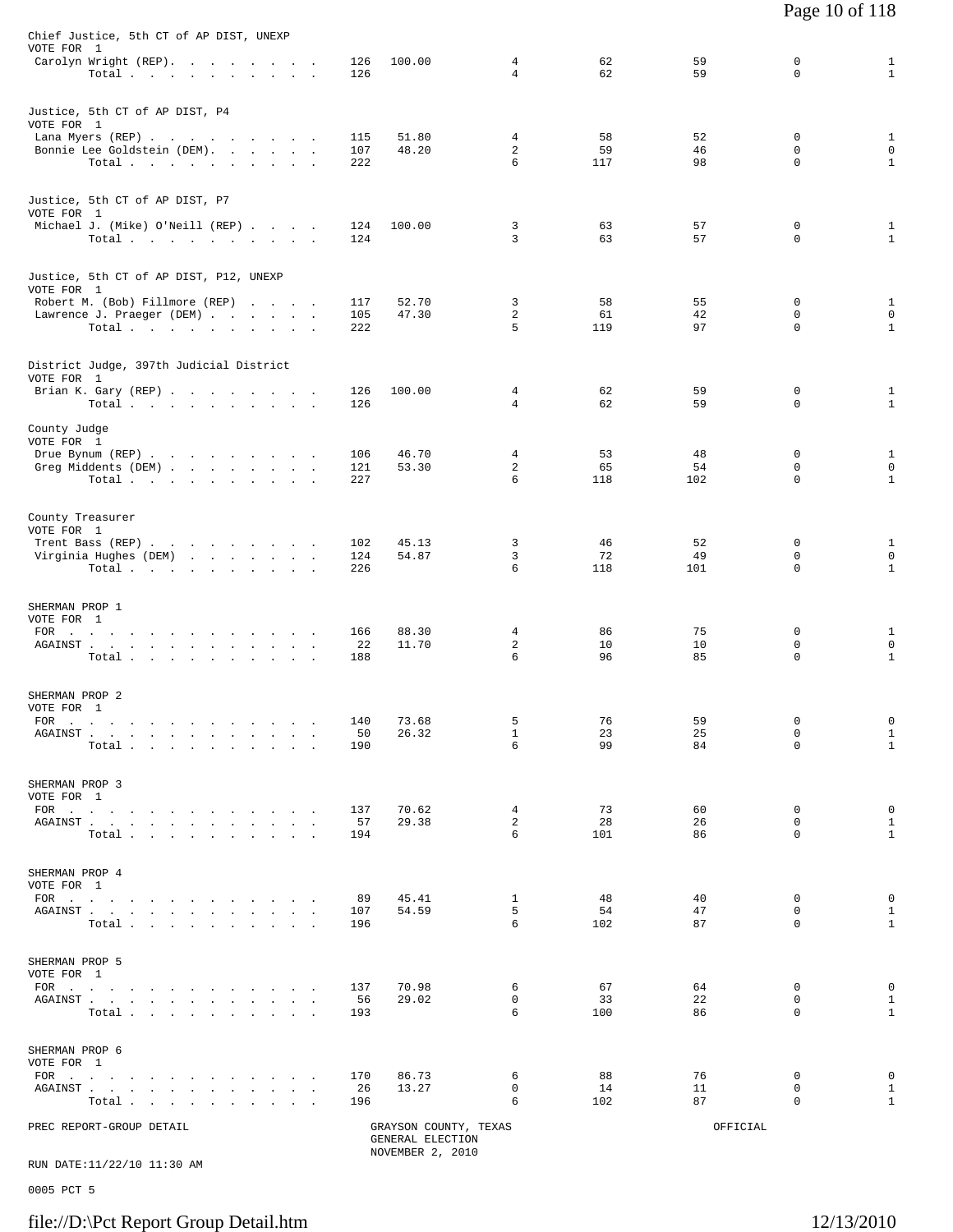| REGISTERED VOTERS - TOTAL<br>$\sim$                                                                                             | $\sim 10^{-1}$ km $^{-1}$                       | TOTAL VOTES<br>1,586 | ႜ              | EV MAIL                       | EV IVO             | ED IVO              | PROV/EV                      | PROV/ED                         |
|---------------------------------------------------------------------------------------------------------------------------------|-------------------------------------------------|----------------------|----------------|-------------------------------|--------------------|---------------------|------------------------------|---------------------------------|
| BALLOTS CAST - TOTAL ALL BALLOTS.<br>$\sim 100$<br>BALLOTS CAST - TOTAL PAGE 1 BALLOTS.<br>BALLOTS CAST - TOTAL PAGE 2 BALLOTS. | <b>Contract Contract</b><br><b>Sales Street</b> | 340<br>337<br>335    |                | 8<br>5<br>3                   | 161<br>161<br>161  | 171<br>171<br>171   | 0<br>$\Omega$<br>$\mathbf 0$ | $\mathsf 0$<br>0<br>$\mathbf 0$ |
| VOTER TURNOUT - TOTAL ALL BALLOTS                                                                                               |                                                 |                      | 21.44          |                               |                    |                     |                              |                                 |
| STRAIGHT PARTY                                                                                                                  |                                                 |                      |                |                               |                    |                     |                              |                                 |
| VOTE FOR 1<br>REPUBLICAN PARTY (REP)                                                                                            |                                                 | 57                   | 27.01          | 3<br>$\mathbf 0$              | 27                 | 27                  | 0<br>0                       | 0<br>$\mathsf 0$                |
| DEMOCRATIC PARTY (DEM)<br>LIBERTARIAN PARTY (LIB).                                                                              |                                                 | 154<br>0             | 72.99          | 0                             | 78<br>$\mathbf 0$  | 76<br>0             | 0                            | 0                               |
| GREEN PARTY (GRN).<br>Total                                                                                                     |                                                 | 0<br>211             |                | $\mathbf 0$<br>3              | $\mathbf 0$<br>105 | $\mathbf 0$<br>103  | $\Omega$<br>$\mathbf 0$      | 0<br>$\mathbf 0$                |
| US Representative, DIST 4<br>VOTE FOR 1                                                                                         |                                                 |                      |                |                               |                    |                     |                              |                                 |
| Ralph M. Hall (REP)<br>VaLinda Hathcox (DEM)                                                                                    |                                                 | 100<br>214           | 30.96<br>66.25 | 3<br>$\mathbf{1}$             | 41<br>104          | 56<br>109           | 0<br>0                       | 0<br>$\mathsf 0$                |
| Jim D. Prindle (LIB).<br>Shane Shepard (IND)                                                                                    |                                                 | 7<br>2               | 2.17<br>.62    | $\mathbf 0$<br>0              | 4<br>2             | 3<br>$\mathbf 0$    | 0<br>0                       | $\mathbf 0$<br>0                |
| Total $\cdots$                                                                                                                  |                                                 | 323                  |                | 4                             | 151                | 168                 | $\mathbf 0$                  | $\mathbf 0$                     |
| Governor<br>VOTE FOR 1                                                                                                          |                                                 |                      |                |                               |                    |                     |                              |                                 |
| Rick Perry (REP)<br>Bill White (DEM)                                                                                            |                                                 | 85<br>243            | 25.45<br>72.75 | 3<br>2                        | 37<br>120          | 45<br>121           | 0<br>0                       | 0<br>0                          |
| Kathie Glass (LIB)<br>Deb Shafto (GRN)                                                                                          |                                                 | 4<br>2               | 1.20<br>.60    | 0<br>0                        | 1<br>$\mathbf{1}$  | 3<br>$\mathbf{1}$   | 0<br>$\Omega$                | $\mathsf 0$<br>0                |
| WRITE-IN.<br>Total.                                                                                                             |                                                 | 0<br>334             |                | 0<br>5                        | $\mathbf 0$<br>159 | $\mathbf 0$<br>170  | $\mathbf 0$<br>$\Omega$      | $\mathbf 0$<br>0                |
| Lieutenant Governor                                                                                                             |                                                 |                      |                |                               |                    |                     |                              |                                 |
| VOTE FOR 1<br>David Dewhurst (REP).                                                                                             |                                                 | 98                   | 29.88          | 3                             | 43                 | 52                  | 0                            | 0                               |
| Linda Chavez-Thompson (DEM)<br>Scott Jameson (LIB)                                                                              |                                                 | 216<br>7             | 65.85<br>2.13  | $\overline{a}$<br>0           | 107<br>4           | 107<br>3            | 0<br>0                       | $\mathbf 0$<br>$\mathsf 0$      |
| Herb Gonzales, Jr. (GRN)<br>Total                                                                                               |                                                 | 7<br>328             | 2.13           | 0<br>5                        | 2<br>156           | 5<br>167            | $\mathbf 0$<br>$\Omega$      | $\mathbf 0$<br>0                |
| Attorney General<br>VOTE FOR 1                                                                                                  |                                                 |                      |                |                               |                    |                     |                              |                                 |
| Greg Abbott (REP).                                                                                                              |                                                 | 102<br>217           | 31.38<br>66.77 | 3<br>$\overline{a}$           | 44<br>106          | 55<br>109           | 0<br>0                       | 0<br>0                          |
| Barbara Ann Radnofsky (DEM)<br>Jon Roland (LIB)                                                                                 |                                                 | 6                    | 1.85           | $\mathbf 0$                   | 4                  | 2                   | 0                            | 0                               |
| Total $\cdots$                                                                                                                  |                                                 | 325                  |                | 5                             | 154                | 166                 | $\mathbf 0$                  | 0                               |
| Comptroller of Public Accounts<br>VOTE FOR 1                                                                                    |                                                 |                      | 57.21          |                               |                    |                     |                              |                                 |
| Susan Combs (REP).<br>Mary J. Ruwart (LIB).                                                                                     | $\sim$<br>$\sim$                                | 115<br>47            | 23.38          | 3<br>1                        | 50<br>18           | 62<br>28            | 0<br>0                       | 0<br>$\mathbf 0$                |
| Edward Lindsay (GRN).<br>Total $\cdots$ $\cdots$ $\cdots$                                                                       | $\sim 10^{-11}$ km $^{-1}$                      | 39<br>201            | 19.40          | $\mathbf 0$<br>$\overline{4}$ | 15<br>83           | 24<br>114           | $\mathbf 0$<br>$\mathbf 0$   | $\mathbf 0$<br>$\mathbf 0$      |
| Commissioner of the General Land Office<br>VOTE FOR 1                                                                           |                                                 |                      |                |                               |                    |                     |                              |                                 |
| Jerry Patterson (REP)                                                                                                           |                                                 | 96                   | 29.72          | 3                             | 41                 | 52                  | 0                            | $\mathsf 0$                     |
| Hector Uribe (DEM)<br>James L. Holdar (LIB)                                                                                     | $\ddot{\phantom{a}}$                            | 218<br>9             | 67.49<br>2.79  | $\mathbf{1}$<br>$\mathbf 0$   | 108<br>4           | 109<br>5            | 0<br>$\mathbf 0$             | $\mathsf 0$<br>$\mathbf 0$      |
| Total $\cdots$                                                                                                                  |                                                 | 323                  |                | 4                             | 153                | 166                 | 0                            | 0                               |
| Commissioner of Agriculture<br>VOTE FOR 1                                                                                       |                                                 |                      |                |                               |                    |                     |                              |                                 |
| Todd Staples (REP)<br>Hank Gilbert (DEM)                                                                                        |                                                 | 95<br>220            | 29.32<br>67.90 | 3<br>$\mathbf{1}$             | 41<br>109          | 51<br>110           | 0<br>0                       | $\mathsf 0$<br>$\mathsf 0$      |
| Rick Donaldson (LIB).                                                                                                           |                                                 | 9                    | 2.78           | 0<br>$\overline{4}$           | 3                  | 6                   | 0<br>$\mathbf 0$             | $\mathbf 0$<br>$\mathbf 0$      |
| Total, , , , , , , , ,                                                                                                          |                                                 | 324                  |                |                               | 153                | 167                 |                              |                                 |
| Railroad Commissioner<br>VOTE FOR 1<br>David Porter (REP)                                                                       |                                                 | 94                   | 29.19          | 3                             | 42                 | 49                  | 0                            | $\mathsf 0$                     |
| Jeff Weems (DEM)                                                                                                                |                                                 | 215                  | 66.77          | $\mathbf{1}$                  | 106                | 108                 | 0<br>$\mathbf 0$             | $\mathsf 0$                     |
| Roger Gary (LIB)<br>Art Browning (GRN)                                                                                          |                                                 | 8<br>5               | 2.48<br>1.55   | $\mathbf 0$<br>$\mathbf 0$    | 3<br>$\mathbf{1}$  | 5<br>$\overline{4}$ | $\Omega$                     | $\mathbf 0$<br>0                |
| Total $\cdots$                                                                                                                  |                                                 | 322                  |                | 4                             | 152                | 166                 | $\mathbf 0$                  | $\mathbf 0$                     |
| Justice, Supreme Court, P3<br>VOTE FOR 1                                                                                        |                                                 |                      |                |                               |                    |                     |                              |                                 |
| Debra Lehrmann (REP).<br>Jim Sharp (DEM)                                                                                        |                                                 | 91<br>223            | 28.17<br>69.04 | 3<br>$\mathbf{1}$             | 39<br>108          | 49<br>114           | 0<br>0                       | $\mathsf 0$<br>$\mathsf 0$      |
| William Bryan Strange, III (LIB).<br>Total $\cdots$ $\cdots$ $\cdots$                                                           |                                                 | 9<br>323             | 2.79           | $\mathbf 0$<br>4              | 5<br>152           | 4<br>167            | $\mathsf 0$<br>$\mathbf 0$   | $\mathbf 0$<br>$\mathbf 0$      |

Page 11 of 118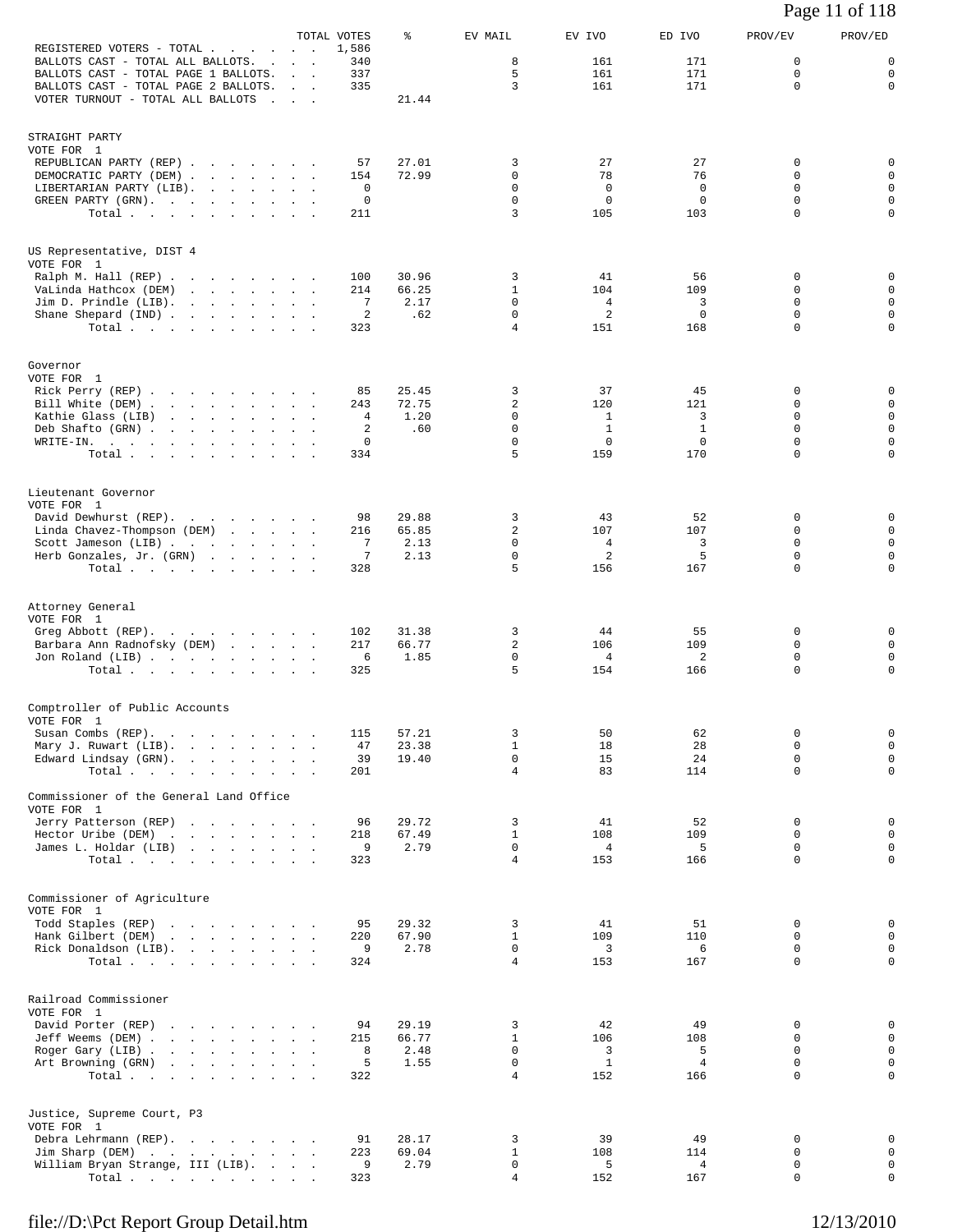| Justice, Supreme Court, P5<br>VOTE FOR 1                                                                     |                        |                        |                                          |                                    |                        |                                      |                                      |
|--------------------------------------------------------------------------------------------------------------|------------------------|------------------------|------------------------------------------|------------------------------------|------------------------|--------------------------------------|--------------------------------------|
| Paul Green (REP)<br>Bill Moody (DEM)<br>Tom Oxford (LIB)<br>Total $\cdots$ $\cdots$ $\cdots$                 | 94<br>218<br>10<br>322 | 29.19<br>67.70<br>3.11 | 3<br>2<br>0<br>5                         | 40<br>108<br>3<br>151              | 51<br>108<br>7<br>166  | 0<br>$\mathbf 0$<br>0<br>$\mathbf 0$ | 0<br>0<br>$\mathsf 0$<br>$\mathbf 0$ |
| Justice, Supreme Court, P9<br>VOTE FOR 1                                                                     |                        |                        |                                          |                                    |                        |                                      |                                      |
| Eva Guzman (REP)<br>Blake Bailey (DEM)<br>Jack Armstrong (LIB).<br>Total $\cdots$ $\cdots$ $\cdots$ $\cdots$ | 89<br>224<br>9<br>322  | 27.64<br>69.57<br>2.80 | 3<br>$\mathbf{1}$<br>0<br>$\overline{4}$ | 38<br>109<br>$\overline{4}$<br>151 | 48<br>114<br>5<br>167  | 0<br>0<br>$\mathbf 0$<br>$\mathbf 0$ | 0<br>0<br>0<br>$\mathbf 0$           |
| Judge, CT of Criminal AP, P2<br>VOTE FOR 1                                                                   |                        |                        |                                          |                                    |                        |                                      | 0                                    |
| Lawrence "Larry" Meyers (REP).<br>J. Randell Stevens (LIB)<br>Total                                          | 111<br>85<br>196       | 56.63<br>43.37         | 3<br>$\mathbf{1}$<br>4                   | 48<br>33<br>81                     | 60<br>51<br>111        | 0<br>$\mathbf 0$<br>$\mathbf 0$      | 0<br>$\mathbf 0$                     |
| Judge, CT of Criminal AP, P5<br>VOTE FOR 1<br>Cheryl Johnson (REP).<br>Dave Howard (LIB).                    | 106<br>87              | 54.92<br>45.08         | 3<br>$\mathbf{1}$                        | 45<br>36                           | 58<br>50               | $\mathbf 0$<br>0                     | 0<br>0                               |
| Total                                                                                                        | 193                    |                        | $\overline{4}$                           | 81                                 | 108                    | $\mathbf 0$                          | 0                                    |
| Judge, CT of Criminal AP, P6<br>VOTE FOR 1<br>Michael E. Keasler (REP)                                       | 91                     | 28.17                  | 3<br>2                                   | 40<br>108                          | 48<br>111              | $\mathbf 0$<br>$\mathbf 0$           | 0<br>0                               |
| Keith Hampton (DEM)<br>Robert Ravee Virasin (LIB).<br>Total $\cdots$ $\cdots$ $\cdots$                       | 221<br>11<br>323       | 68.42<br>3.41          | $\mathbf 0$<br>5                         | $\overline{4}$<br>152              | $7\phantom{.0}$<br>166 | $\mathbf 0$<br>$\mathbf 0$           | 0<br>0                               |
| State Representative, District 62<br>VOTE FOR 1<br>Larry Phillips (REP).                                     | 118                    | 57.28                  | 3                                        | 51                                 | 64                     | 0                                    | 0                                    |
| Kenneth Myers (LIB)<br>Total                                                                                 | 88<br>206              | 42.72                  | $\mathbf{1}$<br>4                        | 36<br>87                           | 51<br>115              | 0<br>0                               | $\mathbf 0$<br>0                     |
| Chief Justice, 5th CT of AP DIST, UNEXP<br>VOTE FOR 1                                                        |                        |                        |                                          |                                    |                        |                                      |                                      |
| Carolyn Wright (REP).<br>Total $\cdots$ $\cdots$ $\cdots$ $\cdots$                                           | 133<br>133             | 100.00                 | 4<br>4                                   | 57<br>57                           | 72<br>72               | 0<br>0                               | 0<br>0                               |
| Justice, 5th CT of AP DIST, P4<br>VOTE FOR 1<br>Lana Myers (REP)                                             | 94                     | 29.47                  | 3                                        | 38                                 | 53                     | 0                                    | 0                                    |
| Bonnie Lee Goldstein (DEM).<br>Total $\cdots$ $\cdots$ $\cdots$                                              | 225<br>319             | 70.53                  | $\mathbf{1}$<br>$\overline{4}$           | 112<br>150                         | 112<br>165             | 0<br>$\mathbf 0$                     | $\mathsf 0$<br>0                     |
| Justice, 5th CT of AP DIST, P7<br>VOTE FOR 1<br>Michael J. (Mike) O'Neill (REP)                              | 131                    | 100.00                 | $\overline{4}$                           | 54                                 | 73                     | $\mathbf 0$                          | 0                                    |
| Total                                                                                                        | 131                    |                        | $\overline{4}$                           | 54                                 | 73                     | $\Omega$                             | 0                                    |
| Justice, 5th CT of AP DIST, P12, UNEXP<br>VOTE FOR 1<br>Robert M. (Bob) Fillmore (REP)                       | 98                     | 30.72                  | 3                                        | 41                                 | 54                     | 0                                    | 0                                    |
| Lawrence J. Praeger (DEM)<br>Total.                                                                          | 221<br>319             | 69.28                  | $\mathbf{1}$<br>$\overline{4}$           | 110<br>151                         | 110<br>164             | $\Omega$<br>0                        | $\mathbf 0$<br>$\mathbf 0$           |
| District Judge, 397th Judicial District<br>VOTE FOR 1<br>Brian K. Gary (REP)                                 | 133                    | 100.00                 | 4                                        | 57                                 | 72                     | 0                                    | 0                                    |
| Total<br>County Judge                                                                                        | 133                    |                        | $\overline{4}$                           | 57                                 | 72                     | $\Omega$                             | $\Omega$                             |
| VOTE FOR 1<br>Drue Bynum (REP)<br>Greg Middents (DEM)<br>Total.                                              | 93<br>230<br>323       | 28.79<br>71.21         | 3<br>$\mathbf{1}$<br>$\overline{4}$      | 42<br>111<br>153                   | 48<br>118<br>166       | 0<br>0<br>0                          | 0<br>$\mathsf 0$<br>$\mathbf 0$      |
| County Treasurer<br>VOTE FOR 1                                                                               |                        |                        |                                          |                                    |                        |                                      |                                      |
| Trent Bass (REP)<br>Virginia Hughes (DEM)<br>Total.                                                          | 95<br>230<br>325       | 29.23<br>70.77         | 3<br>$\mathbf{1}$<br>$\overline{4}$      | 41<br>112<br>153                   | 51<br>117<br>168       | 0<br>0<br>$\mathbf 0$                | 0<br>$\mathsf 0$<br>0                |

SHERMAN PROP 1 VOTE FOR 1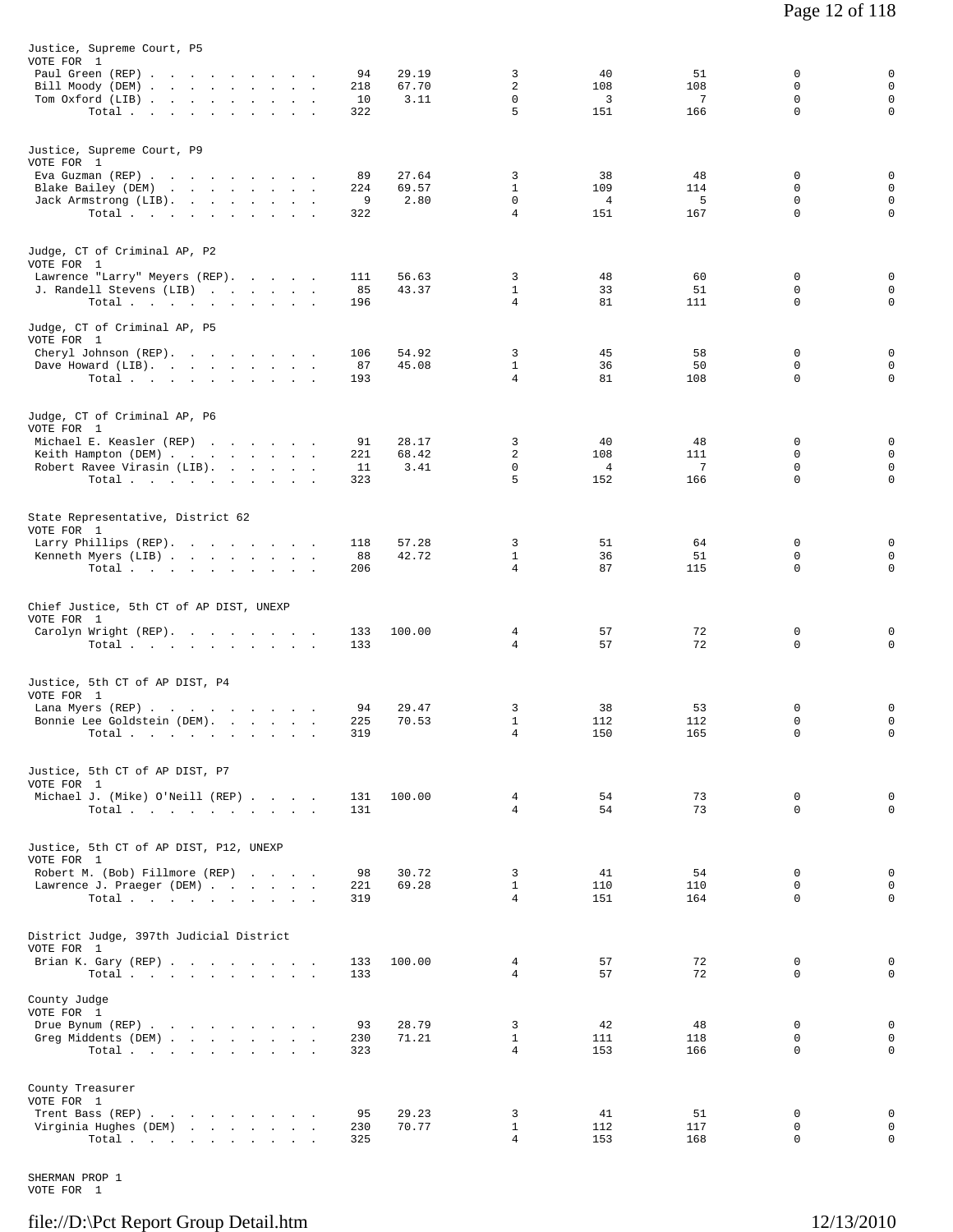|                                                                                                                                                                                                                                                                                                                                             |                                                                                                           |                                                               |                                                       |                                                     |                                |                                                       | Page 13 of 118                                                     |
|---------------------------------------------------------------------------------------------------------------------------------------------------------------------------------------------------------------------------------------------------------------------------------------------------------------------------------------------|-----------------------------------------------------------------------------------------------------------|---------------------------------------------------------------|-------------------------------------------------------|-----------------------------------------------------|--------------------------------|-------------------------------------------------------|--------------------------------------------------------------------|
| $\texttt{FOR} \quad . \qquad . \qquad . \qquad . \qquad . \qquad . \qquad . \qquad .$<br>$\sim$<br>AGAINST<br>Total .<br>the company of the company of the company                                                                                                                                                                          | 213<br>$\sim$<br>256                                                                                      | 83.20<br>16.80<br>43                                          | 3<br>$\mathbf 0$<br>3                                 | 93<br>23<br>116                                     | 117<br>20<br>137               | $\mathbf 0$<br>$\mathbf 0$<br>$\Omega$                | 0<br>$\mathbf 0$<br>0                                              |
| SHERMAN PROP 2<br>VOTE FOR 1<br>FOR $\cdots$<br>AGAINST<br>Total                                                                                                                                                                                                                                                                            | 189<br>256                                                                                                | 73.83<br>67<br>26.17                                          | 1<br>$\mathbf{1}$<br>2                                | 82<br>32<br>114                                     | 106<br>34<br>140               | 0<br>$\mathbf 0$<br>$\Omega$                          | 0<br>0<br>0                                                        |
| SHERMAN PROP 3<br>VOTE FOR 1<br>FOR $\cdots$<br>${\tt AGAINST} \hspace{0.1in} . \hspace{0.1in} . \hspace{0.1in} . \hspace{0.1in} . \hspace{0.1in} . \hspace{0.1in} . \hspace{0.1in} . \hspace{0.1in} . \hspace{0.1in} . \hspace{0.1in} . \hspace{0.1in} . \hspace{0.1in} . \hspace{0.1in} . \hspace{0.1in} . \hspace{0.1in} .$<br>Total     | 184<br>263                                                                                                | 69.96<br>79<br>30.04                                          | $\mathbf{1}$<br>$\mathbf{1}$<br>$\overline{a}$        | 83<br>34<br>117                                     | 100<br>44<br>144               | 0<br>$\mathbf 0$<br>$\mathbf 0$                       | 0<br>0<br>$\mathbf 0$                                              |
| SHERMAN PROP 4<br>VOTE FOR 1<br>FOR $\cdots$<br>${\tt AGAINST} \hspace{1.5cm} . \hspace{1.5cm} . \hspace{1.5cm} . \hspace{1.5cm} . \hspace{1.5cm} . \hspace{1.5cm} . \hspace{1.5cm} . \hspace{1.5cm} . \hspace{1.5cm} . \hspace{1.5cm} . \hspace{1.5cm} . \hspace{1.5cm} . \hspace{1.5cm} .$<br>Total $\cdots$ $\cdots$ $\cdots$            | 118<br>146<br>264                                                                                         | 44.70<br>55.30                                                | 0<br>3<br>3                                           | 48<br>69<br>117                                     | 70<br>74<br>144                | $\mathbf 0$<br>$\mathbf 0$<br>$\mathbf 0$             | 0<br>0<br>0                                                        |
| SHERMAN PROP 5<br>VOTE FOR 1<br>FOR $\cdots$<br>${\tt AGAINST} \hspace{0.1in} . \hspace{0.1in} . \hspace{0.1in} . \hspace{0.1in} . \hspace{0.1in} . \hspace{0.1in} . \hspace{0.1in} . \hspace{0.1in} . \hspace{0.1in} . \hspace{0.1in} . \hspace{0.1in} . \hspace{0.1in} . \hspace{0.1in} . \hspace{0.1in} . \hspace{0.1in} .$<br>Total     | 187<br>268                                                                                                | 69.78<br>81<br>30.22                                          | 3<br>0<br>3                                           | 79<br>42<br>121                                     | 105<br>39<br>144               | $\mathbf 0$<br>$\mathbf 0$<br>$\Omega$                | 0<br>0<br>0                                                        |
| SHERMAN PROP 6<br>VOTE FOR 1<br>FOR $\qquad \qquad \ldots \qquad \qquad \ldots \qquad \qquad \ldots \qquad \ldots$<br>${\tt AGAINST} \hspace{1.5cm} . \hspace{1.5cm} . \hspace{1.5cm} . \hspace{1.5cm} . \hspace{1.5cm} . \hspace{1.5cm} . \hspace{1.5cm} . \hspace{1.5cm} . \hspace{1.5cm} . \hspace{1.5cm} . \hspace{1.5cm} .$<br>Total . | 232<br>266                                                                                                | 87.22<br>34<br>12.78                                          | 3<br>0<br>3                                           | 100<br>18<br>118                                    | 129<br>16<br>145               | 0<br>0<br>0                                           | 0<br>0<br>0                                                        |
| PREC REPORT-GROUP DETAIL                                                                                                                                                                                                                                                                                                                    |                                                                                                           | GRAYSON COUNTY, TEXAS<br>GENERAL ELECTION<br>NOVEMBER 2, 2010 |                                                       |                                                     |                                | OFFICIAL                                              |                                                                    |
| RUN DATE:11/22/10 11:30 AM                                                                                                                                                                                                                                                                                                                  |                                                                                                           |                                                               |                                                       |                                                     |                                |                                                       |                                                                    |
| 0006 PCT 6                                                                                                                                                                                                                                                                                                                                  | TOTAL VOTES                                                                                               | ႜ                                                             | EV MAIL                                               | EV IVO                                              | ED IVO                         | PROV/EV                                               | PROV/ED                                                            |
| REGISTERED VOTERS - TOTAL<br>BALLOTS CAST - TOTAL ALL BALLOTS.<br>BALLOTS CAST - TOTAL PAGE 1 BALLOTS.<br>VOTER TURNOUT - TOTAL ALL BALLOTS                                                                                                                                                                                                 | 506<br>224<br><b>Contract Contract Contract</b><br>224<br><b>Contract Contract</b><br>and the contract of | 44.27                                                         | 2<br>2                                                | 115<br>115                                          | 107<br>107                     | 0<br>0                                                | 0<br>$\mathbf 0$                                                   |
| STRAIGHT PARTY<br>VOTE FOR 1<br>REPUBLICAN PARTY (REP)<br>DEMOCRATIC PARTY (DEM).<br>LIBERTARIAN PARTY (LIB).<br>$\sim 10^{-11}$<br>GREEN PARTY (GRN).<br>Total.                                                                                                                                                                            | 107<br>the contract of the contract of the contract of<br>the company of the company<br>125               | 85.60<br>12.80<br>16<br>2<br>1.60<br>0                        | 1<br>$\Omega$<br>$\mathbf 0$<br>0<br>$\mathbf{1}$     | 48<br>9<br>$\mathsf 0$<br>0<br>57                   | 58<br>7<br>2<br>0<br>67        | 0<br>$\Omega$<br>$\mathbf 0$<br>0<br>$\mathbf 0$      | 0<br>$\mathsf 0$<br>$\mathsf 0$<br>$\mathsf 0$<br>0                |
| US Representative, DIST 4<br>VOTE FOR 1<br>Ralph M. Hall (REP)<br>VaLinda Hathcox (DEM)<br>Jim D. Prindle $(LIB)$ .<br>Shane Shepard (IND)<br>Total $\cdots$ $\cdots$ $\cdots$                                                                                                                                                              | 177<br>222                                                                                                | 79.73<br>13.06<br>29<br>8<br>3.60<br>8<br>3.60                | 2<br>0<br>$\mathbf 0$<br>$\Omega$<br>$\overline{c}$   | 89<br>17<br>3<br>6<br>115                           | 86<br>12<br>5<br>2<br>105      | 0<br>0<br>$\mathbf 0$<br>$\Omega$<br>$\mathbf 0$      | 0<br>$\mathsf 0$<br>$\mathsf 0$<br>$\mathsf 0$<br>0                |
| Governor<br>VOTE FOR 1<br>Rick Perry (REP)<br>Bill White (DEM)<br>the contract of the contract of the<br>Kathie Glass (LIB)<br>Deb Shafto (GRN)<br>$\texttt{WRITE-IN.}$<br>Total.                                                                                                                                                           | 179<br>$\sim$<br>$\sim$                                                                                   | 80.27<br>17.04<br>38<br>1.79<br>4<br>2<br>.90<br>0<br>223     | 2<br>$\Omega$<br>$\mathbf 0$<br>$\mathbf 0$<br>0<br>2 | 90<br>24<br>$\mathbf{1}$<br>$\mathbf 0$<br>0<br>115 | 87<br>14<br>3<br>2<br>0<br>106 | 0<br>$\Omega$<br>$\mathbf 0$<br>0<br>0<br>$\mathbf 0$ | 0<br>$\mathbf 0$<br>$\mathsf 0$<br>0<br>$\mathsf 0$<br>$\mathbf 0$ |
| Lieutenant Governor<br>VOTE FOR 1<br>David Dewhurst (REP).<br>Linda Chavez-Thompson (DEM)<br>Scott Jameson (LIB)<br>Herb Gonzales, Jr. (GRN)<br>Total.                                                                                                                                                                                      | 184<br>and the contract of the contract of<br>223                                                         | 82.51<br>30<br>13.45<br>8<br>3.59<br>$\mathbf{1}$<br>.45      | 2<br>$\Omega$<br>$\mathbf 0$<br>0<br>$\overline{a}$   | 93<br>18<br>3<br>$\mathbf{1}$<br>115                | 89<br>12<br>5<br>0<br>106      | 0<br>$\Omega$<br>$\mathbf 0$<br>0<br>$\mathbf 0$      | 0<br>0<br>$\mathsf 0$<br>$\mathsf 0$<br>0                          |
| Attorney General<br>VOTE FOR 1<br>Greg Abbott (REP).                                                                                                                                                                                                                                                                                        | 186                                                                                                       | 84.55                                                         | 1                                                     | 95                                                  | 90                             | 0                                                     | 0                                                                  |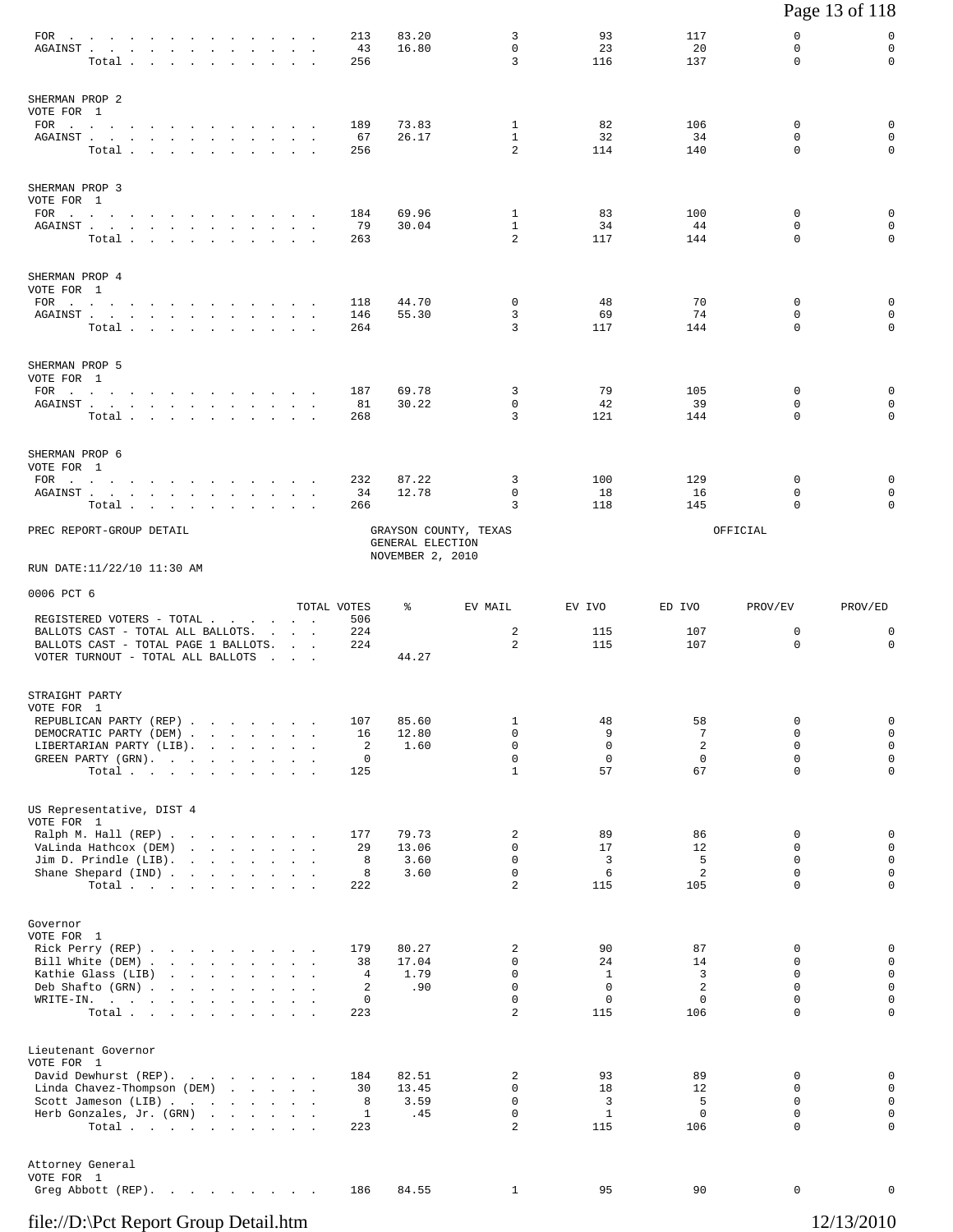|                                                                                                                      |                |                |                                              |                             |                | Page 14 of 118               |                                           |
|----------------------------------------------------------------------------------------------------------------------|----------------|----------------|----------------------------------------------|-----------------------------|----------------|------------------------------|-------------------------------------------|
| Barbara Ann Radnofsky (DEM)<br>Jon Roland (LIB)<br>Total.                                                            | 25<br>9<br>220 | 11.36<br>4.09  | 0<br>$\mathbf 0$<br>$\mathbf{1}$             | 15<br>$\overline{4}$<br>114 | 10<br>5<br>105 | 0<br>0<br>$\Omega$           | 0<br>$\mathbf 0$<br>0                     |
| Comptroller of Public Accounts<br>VOTE FOR 1                                                                         |                |                |                                              |                             |                |                              |                                           |
| Susan Combs (REP).                                                                                                   | 187            | 89.90          | 2                                            | 93                          | 92             | 0                            | 0                                         |
| Mary J. Ruwart (LIB).<br>Edward Lindsay (GRN).<br>Total                                                              | 13<br>8<br>208 | 6.25<br>3.85   | $\mathbf 0$<br>$\mathbf 0$<br>$\overline{a}$ | 8<br>5<br>106               | 5<br>3<br>100  | 0<br>$\Omega$<br>$\mathbf 0$ | $\mathbf 0$<br>$\mathbf 0$<br>$\mathbf 0$ |
| Commissioner of the General Land Office                                                                              |                |                |                                              |                             |                |                              |                                           |
| VOTE FOR 1<br>Jerry Patterson (REP)                                                                                  | 184            | 82.88          | 2                                            | 93                          | 89             | 0                            | 0                                         |
| Hector Uribe (DEM)                                                                                                   | 27             | 12.16          | 0                                            | 18                          | 9              | 0                            | $\mathbf 0$                               |
| James L. Holdar (LIB)<br>Total.                                                                                      | 11<br>222      | 4.95           | $\Omega$<br>$\overline{a}$                   | 4<br>115                    | 7<br>105       | $\Omega$<br>$\mathbf 0$      | $\mathbf 0$<br>$\mathbf 0$                |
| Commissioner of Agriculture<br>VOTE FOR 1                                                                            |                |                |                                              |                             |                |                              |                                           |
| Todd Staples (REP)                                                                                                   | 181            | 81.53          | 2                                            | 91                          | 88             | 0                            | 0                                         |
| Hank Gilbert (DEM)<br>$\mathbf{r}$ , and $\mathbf{r}$ , and $\mathbf{r}$ , and $\mathbf{r}$<br>Rick Donaldson (LIB). | 31<br>10       | 13.96<br>4.50  | 0<br>$\mathbf 0$                             | 21<br>3                     | 10<br>7        | $\Omega$<br>$\mathbf 0$      | $\mathbf 0$<br>$\mathbf 0$                |
| Total.                                                                                                               | 222            |                | 2                                            | 115                         | 105            | $\Omega$                     | $\mathbf 0$                               |
| Railroad Commissioner<br>VOTE FOR 1                                                                                  |                |                |                                              |                             |                |                              |                                           |
| David Porter (REP)<br>Jeff Weems (DEM)                                                                               | 180<br>32      | 81.45<br>14.48 | 2<br>$\mathbf 0$                             | 88<br>22                    | 90<br>10       | $\Omega$<br>$\Omega$         | 0<br>$\mathbf 0$                          |
| Roger Gary (LIB)<br>Art Browning (GRN)                                                                               | 5<br>4         | 2.26<br>1.81   | $\mathbf 0$<br>$\mathbf 0$                   | 2<br>2                      | 3<br>2         | $\Omega$<br>$\mathbf 0$      | $\mathbf 0$<br>$\mathsf{O}$               |
| Total                                                                                                                | 221            |                | $\overline{a}$                               | 114                         | 105            | $\Omega$                     | $\mathbf 0$                               |
| Justice, Supreme Court, P3<br>VOTE FOR 1                                                                             |                |                |                                              |                             |                |                              |                                           |
| Debra Lehrmann (REP).<br>Jim Sharp (DEM)                                                                             | 178<br>34      | 80.18<br>15.32 | 2<br>$\mathbf 0$                             | 88<br>22                    | 88<br>12       | 0<br>0                       | 0<br>$\mathbf 0$                          |
| William Bryan Strange, III (LIB).<br>Total.                                                                          | 10<br>222      | 4.50           | $\Omega$<br>$\overline{a}$                   | 5<br>115                    | 5<br>105       | $\Omega$<br>$\mathbf 0$      | $\mathbf 0$<br>$\mathbf 0$                |
| Justice, Supreme Court, P5                                                                                           |                |                |                                              |                             |                |                              |                                           |
| VOTE FOR 1<br>Paul Green (REP)                                                                                       | 180            | 81.45          | 2                                            | 93                          | 85             | 0                            | 0                                         |
| Bill Moody (DEM)<br>Tom Oxford (LIB)<br>$\mathcal{L}^{\text{max}}$ and                                               | 34<br>7        | 15.38<br>3.17  | 0<br>$\mathbf 0$                             | 21<br>$\mathbf{1}$          | 13<br>6        | $\Omega$<br>$\mathbf 0$      | $\mathbf 0$<br>$\mathbf 0$                |
| Total.                                                                                                               | 221            |                | 2                                            | 115                         | 104            | 0                            | $\mathsf 0$                               |
| Justice, Supreme Court, P9<br>VOTE FOR 1                                                                             |                |                |                                              |                             |                |                              |                                           |
| Eva Guzman (REP)<br>Blake Bailey (DEM)<br>the contract of the contract of the                                        | 175<br>33      | 79.19<br>14.93 | 2<br>$\mathbf 0$                             | 87<br>21                    | 86<br>12       | 0<br>$\mathbf 0$             | 0<br>$\mathbf 0$                          |
| Jack Armstrong (LIB).                                                                                                | 13             | 5.88           | $\mathsf{O}$                                 | 7                           | 6              | 0                            | $\mathbf 0$                               |
| Total.                                                                                                               | 221            |                | $\overline{a}$                               | 115                         | 104            | $\mathbf 0$                  | $\mathsf{O}$                              |
| Judge, CT of Criminal AP, P2<br>VOTE FOR 1                                                                           |                |                |                                              |                             |                |                              |                                           |
| Lawrence "Larry" Meyers (REP).<br>J. Randell Stevens (LIB)                                                           | 189<br>19      | 90.87<br>9.13  | 2<br>0                                       | 95<br>12                    | 92<br>7        | $\mathbf 0$<br>0             | $\mathbf 0$<br>$\mathbf 0$                |
| Total<br>Judge, CT of Criminal AP, P5                                                                                | 208            |                | $\overline{a}$                               | 107                         | 99             | $\Omega$                     | $\mathbf 0$                               |
| VOTE FOR 1                                                                                                           | 187            |                | 2                                            | 94                          | 91             | $\mathbf 0$                  | 0                                         |
| Cheryl Johnson (REP).<br>Dave Howard (LIB).                                                                          | 22             | 89.47<br>10.53 | $\mathbf 0$                                  | 14                          | 8              | $\mathbf 0$                  | $\mathbf 0$                               |
| Total $\cdots$ $\cdots$ $\cdots$ $\cdots$                                                                            | 209            |                | $\overline{2}$                               | 108                         | 99             | $\Omega$                     | $\mathbf 0$                               |
| Judge, CT of Criminal AP, P6<br>VOTE FOR 1                                                                           |                |                |                                              |                             |                |                              |                                           |
| Michael E. Keasler (REP)<br>Keith Hampton (DEM)                                                                      | 180<br>33      | 81.82<br>15.00 | 2<br>0                                       | 91<br>23                    | 87<br>10       | $\Omega$<br>$\Omega$         | 0<br>$\mathbf 0$                          |
| Robert Ravee Virasin (LIB).                                                                                          | 7              | 3.18           | $\mathsf{O}$                                 | $\mathbf{1}$                | 6              | 0                            | $\mathsf{O}$                              |
| Total                                                                                                                | 220            |                | $\overline{2}$                               | 115                         | 103            | 0                            | $\mathbf 0$                               |
| State Representative, District 62<br>VOTE FOR 1                                                                      |                |                |                                              |                             |                |                              |                                           |
| Larry Phillips (REP).<br>Kenneth Myers (LIB)                                                                         | 191<br>18      | 91.39<br>8.61  | $\overline{a}$<br>0                          | 95<br>12                    | 94<br>6        | $\mathbf 0$<br>$\mathbf 0$   | 0<br>0                                    |
| Total.                                                                                                               | 209            |                | $\overline{a}$                               | 107                         | 100            | 0                            | $\mathsf{O}$                              |
| Chief Justice, 5th CT of AP DIST, UNEXP<br>VOTE FOR 1                                                                |                |                |                                              |                             |                |                              |                                           |
| Carolyn Wright (REP).                                                                                                | 195            | 100.00         | 2                                            | 100                         | 93             | 0                            | 0                                         |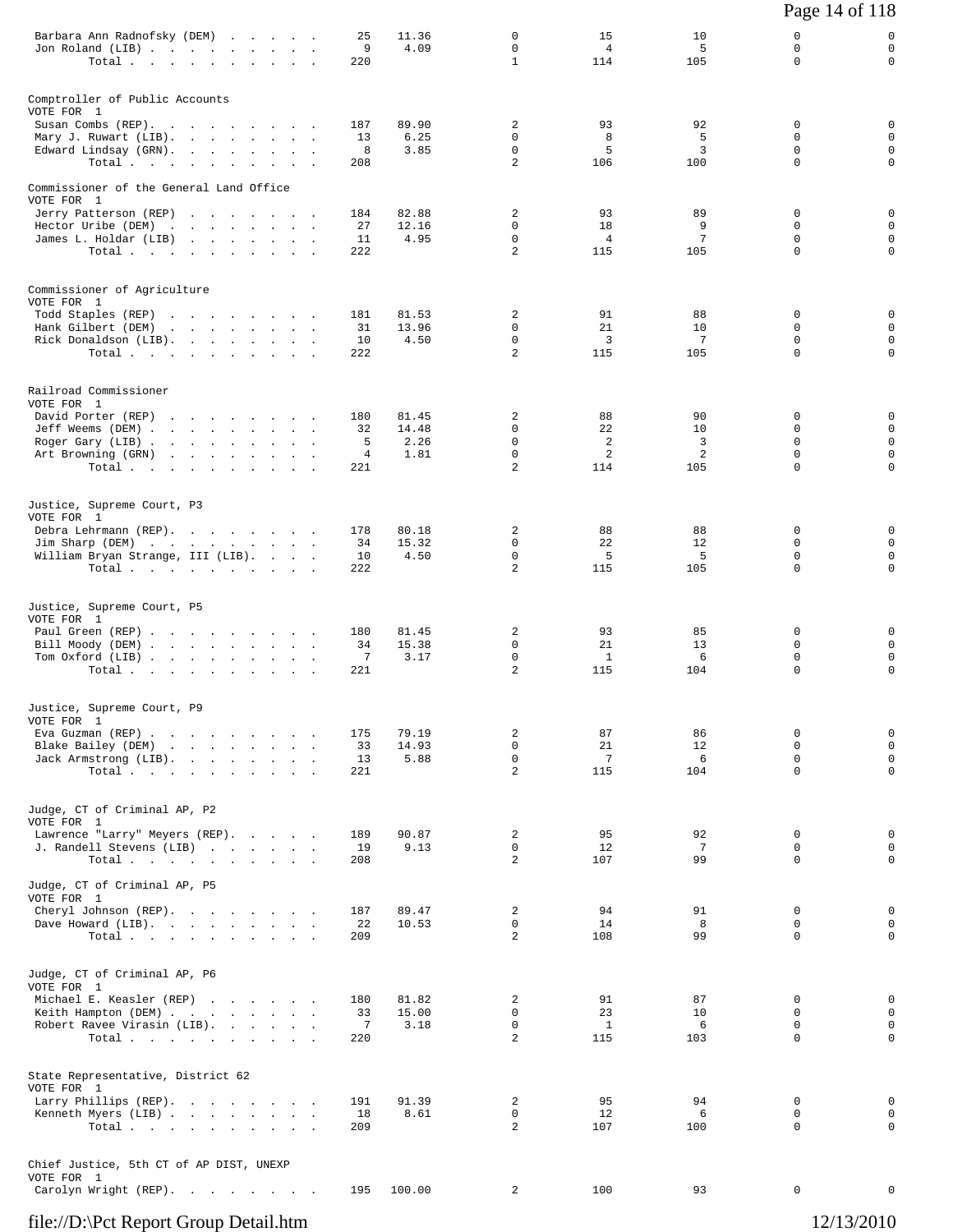|                                                                           |                                        |                       |                                      |                            |                      |                      |                         | Page 15 of 118               |
|---------------------------------------------------------------------------|----------------------------------------|-----------------------|--------------------------------------|----------------------------|----------------------|----------------------|-------------------------|------------------------------|
| Total                                                                     |                                        | 195                   |                                      | 2                          | 100                  | 93                   | 0                       | 0                            |
| Justice, 5th CT of AP DIST, P4<br>VOTE FOR 1                              |                                        |                       |                                      |                            |                      |                      |                         |                              |
| Lana Myers (REP)                                                          |                                        | 191                   | 86.43                                | 2                          | 95                   | 94                   | $\Omega$                | 0                            |
| Bonnie Lee Goldstein (DEM).<br>Total.                                     |                                        | 30<br>221             | 13.57                                | $\mathbf 0$<br>2           | 20<br>115            | 10<br>104            | 0<br>$\Omega$           | $\mathbf 0$<br>0             |
|                                                                           |                                        |                       |                                      |                            |                      |                      |                         |                              |
| Justice, 5th CT of AP DIST, P7<br>VOTE FOR 1                              |                                        |                       |                                      |                            |                      |                      |                         |                              |
| Michael J. (Mike) O'Neill (REP)<br>Total $\cdots$                         |                                        | 196<br>196            | 100.00                               | 2<br>$\overline{a}$        | 101<br>101           | 93<br>93             | 0<br>$\Omega$           | 0<br>$\mathbf 0$             |
|                                                                           |                                        |                       |                                      |                            |                      |                      |                         |                              |
| Justice, 5th CT of AP DIST, P12, UNEXP<br>VOTE FOR 1                      |                                        |                       |                                      |                            |                      |                      |                         |                              |
| Robert M. (Bob) Fillmore (REP)                                            |                                        | 188                   | 85.45                                | 2<br>$\mathbf 0$           | 94                   | 92                   | 0<br>0                  | 0                            |
| Lawrence J. Praeger (DEM)<br>Total $\cdots$ $\cdots$ $\cdots$             |                                        | 32<br>220             | 14.55                                | 2                          | 20<br>114            | 12<br>104            | $\Omega$                | 0<br>$\Omega$                |
| District Judge, 397th Judicial District                                   |                                        |                       |                                      |                            |                      |                      |                         |                              |
| VOTE FOR 1                                                                |                                        |                       |                                      |                            |                      |                      |                         |                              |
| Brian K. Gary (REP)<br>Total                                              |                                        | 195<br>195            | 100.00                               | 2<br>$\overline{2}$        | 98<br>98             | 95<br>95             | 0<br>$\Omega$           | 0<br>0                       |
| County Judge                                                              |                                        |                       |                                      |                            |                      |                      |                         |                              |
| VOTE FOR 1                                                                |                                        |                       |                                      |                            |                      |                      |                         |                              |
| Drue Bynum (REP)<br>Greg Middents (DEM)                                   |                                        | 171<br>50             | 77.38<br>22.62                       | 2<br>0                     | 81<br>33             | 88<br>17             | $\mathbf 0$<br>0        | 0<br>$\mathbf 0$             |
| Total.                                                                    |                                        | 221                   |                                      | 2                          | 114                  | 105                  | $\Omega$                | 0                            |
| County Treasurer                                                          |                                        |                       |                                      |                            |                      |                      |                         |                              |
| VOTE FOR 1                                                                |                                        |                       |                                      |                            |                      |                      |                         |                              |
| Trent Bass (REP)<br>Virginia Hughes (DEM)                                 |                                        | 157<br>64             | 71.04<br>28.96                       | 2<br>$\mathbf 0$           | 72<br>43             | 83<br>21             | $\mathbf 0$<br>0        | 0<br>$\mathbf 0$             |
| Total<br>the contract of the contract of the                              |                                        | 221                   |                                      | 2                          | 115                  | 104                  | 0                       | $\mathbf 0$                  |
| PREC REPORT-GROUP DETAIL                                                  |                                        |                       | GENERAL ELECTION<br>NOVEMBER 2, 2010 | GRAYSON COUNTY, TEXAS      |                      |                      | OFFICIAL                |                              |
| RUN DATE:11/22/10 11:30 AM                                                |                                        |                       |                                      |                            |                      |                      |                         |                              |
| 0007 PCT 7                                                                |                                        |                       |                                      |                            |                      |                      |                         |                              |
| REGISTERED VOTERS - TOTAL                                                 |                                        | TOTAL VOTES<br>827    | ႜ                                    | EV MAIL                    | EV IVO               | ED IVO               | PROV/EV                 | PROV/ED                      |
| BALLOTS CAST - TOTAL ALL BALLOTS.                                         | <b>Contract Contract</b>               | 387                   |                                      | 6                          | 192                  | 188                  | 0                       | $\mathbf{1}$                 |
| BALLOTS CAST - TOTAL PAGE 1 BALLOTS.<br>VOTER TURNOUT - TOTAL ALL BALLOTS | $\mathbf{r} = \mathbf{r} + \mathbf{r}$ | 387                   | 46.80                                | 6                          | 192                  | 188                  | 0                       | $\mathbf{1}$                 |
|                                                                           |                                        |                       |                                      |                            |                      |                      |                         |                              |
| STRAIGHT PARTY<br>VOTE FOR 1                                              |                                        |                       |                                      |                            |                      |                      |                         |                              |
| REPUBLICAN PARTY (REP)                                                    |                                        | 178                   | 85.58                                | 3                          | 89                   | 86                   | 0                       | $\mathbf 0$                  |
| DEMOCRATIC PARTY (DEM)<br>LIBERTARIAN PARTY (LIB).                        |                                        | 29<br>$\mathbf{1}$    | 13.94<br>.48                         | $\mathbf 0$<br>$\mathbf 0$ | 20<br>$\mathbf{1}$   | 9<br>$\mathbf 0$     | $\Omega$<br>$\Omega$    | $\mathsf 0$<br>$\mathbf 0$   |
| GREEN PARTY (GRN).                                                        |                                        | $\mathbf 0$           |                                      | $\Omega$                   | $\mathbf 0$          | $\mathbf 0$          | $\Omega$                | $\mathbf 0$                  |
| Total.                                                                    |                                        | 208                   |                                      | 3                          | 110                  | 95                   | $\Omega$                | $\mathbf 0$                  |
| US Representative, DIST 4                                                 |                                        |                       |                                      |                            |                      |                      |                         |                              |
| VOTE FOR 1<br>Ralph M. Hall (REP)                                         |                                        | 315                   | 83.55                                | 6                          | 152                  | 156                  | 0                       | 1                            |
| VaLinda Hathcox (DEM)                                                     |                                        | 49                    | 13.00                                | $\Omega$                   | 30                   | 19                   | $\Omega$                | $\mathbf 0$                  |
| Jim D. Prindle (LIB).<br>Shane Shepard (IND)                              |                                        | 9<br>4                | 2.39<br>1.06                         | $\mathbf 0$<br>$\mathbf 0$ | $\overline{a}$<br>2  | $7\phantom{.0}$<br>2 | $\mathbf 0$<br>$\Omega$ | $\mathsf 0$<br>$\mathbf 0$   |
| Total                                                                     |                                        | 377                   |                                      | 6                          | 186                  | 184                  | $\Omega$                | $\mathbf{1}$                 |
| Governor                                                                  |                                        |                       |                                      |                            |                      |                      |                         |                              |
| VOTE FOR 1                                                                |                                        |                       |                                      |                            |                      |                      |                         |                              |
|                                                                           |                                        |                       |                                      |                            |                      |                      |                         |                              |
| Rick Perry (REP)                                                          |                                        | 295                   | 77.43                                | 5<br>0                     | 141                  | 148                  | 0<br>$\Omega$           | 1                            |
| Bill White (DEM)<br>Kathie Glass (LIB)<br>the contract of the contract of |                                        | 77<br>9               | 20.21<br>2.36                        | $\mathbf{1}$               | 44<br>$\overline{c}$ | 33<br>6              | $\Omega$                | $\mathbf 0$<br>$\mathbf 0$   |
| Deb Shafto (GRN)                                                          |                                        | $\mathbf 0$           |                                      | $\Omega$                   | $\mathbf 0$          | $\mathbf 0$          | $\Omega$                | $\mathbf 0$                  |
| WRITE-IN.<br>Total                                                        |                                        | 0<br>381              |                                      | $\mathbf 0$<br>6           | 0<br>187             | 0<br>187             | 0<br>$\Omega$           | $\mathsf{O}$<br>$\mathbf{1}$ |
|                                                                           |                                        |                       |                                      |                            |                      |                      |                         |                              |
| Lieutenant Governor<br>VOTE FOR 1                                         |                                        |                       |                                      |                            |                      |                      |                         |                              |
| David Dewhurst (REP).                                                     |                                        | 306                   | 80.31                                | 6                          | 142                  | 157                  | 0                       | 1                            |
| Linda Chavez-Thompson (DEM)<br>Scott Jameson (LIB)                        |                                        | 63<br>8               | 16.54<br>2.10                        | 0<br>$\mathbf 0$           | 39<br>3              | 24<br>5              | 0<br>0                  | $\mathbf 0$<br>$\mathbf 0$   |
| Herb Gonzales, Jr. (GRN)<br>Total                                         |                                        | $\overline{4}$<br>381 | 1.05                                 | 0<br>6                     | 3<br>187             | $\mathbf{1}$<br>187  | $\Omega$<br>$\mathbf 0$ | $\mathbf 0$<br>$1\,$         |

Attorney General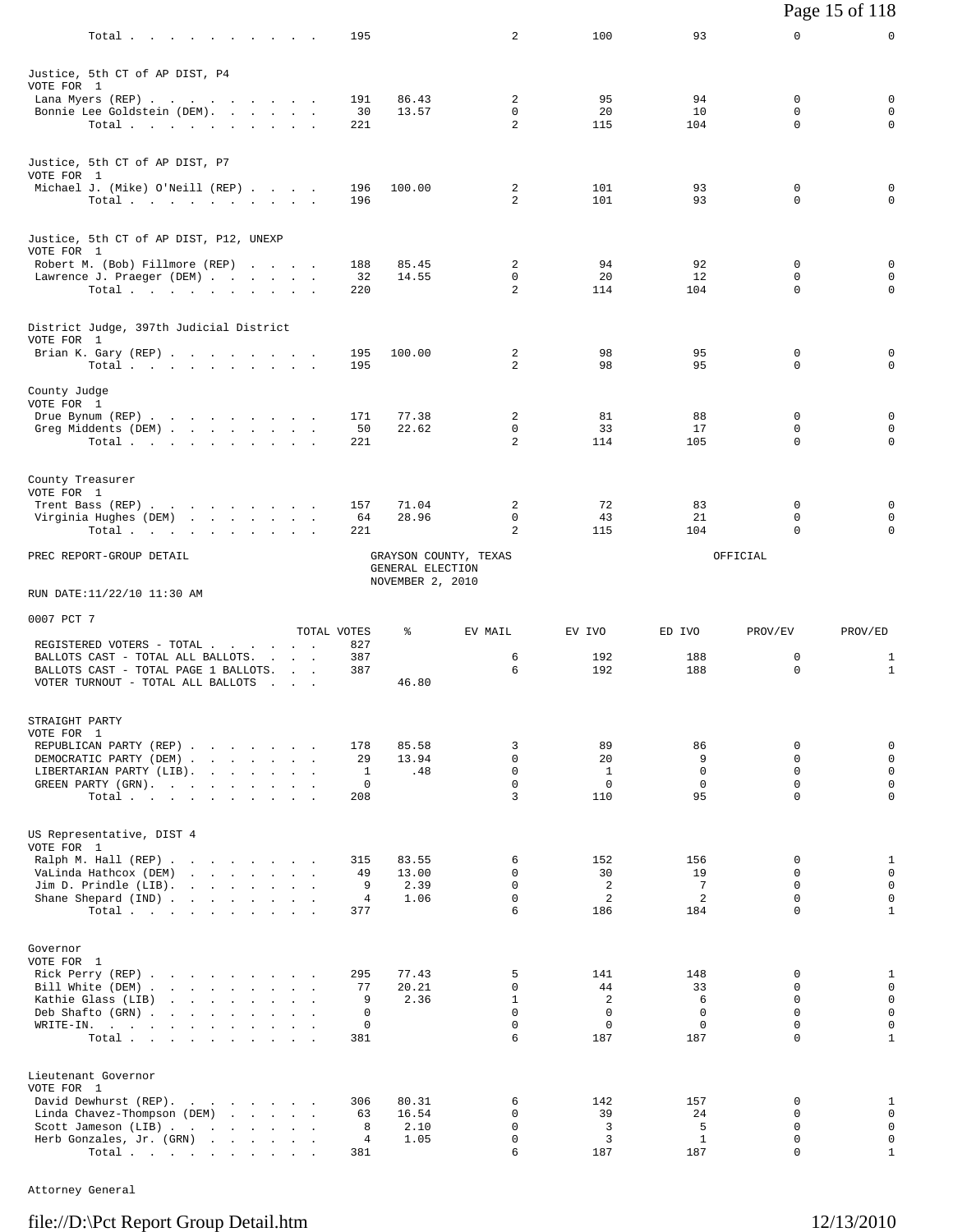| VOTE FOR 1                               |  |  |           |                |                  |                |                |                            |                             |
|------------------------------------------|--|--|-----------|----------------|------------------|----------------|----------------|----------------------------|-----------------------------|
| Greg Abbott (REP).                       |  |  | 308       | 81.70          | 6                | 147            | 154            | 0                          | $\mathbf{1}$                |
| Barbara Ann Radnofsky (DEM)              |  |  | 64        | 16.98          | 0                | 36             | 28             | 0                          | $\mathbf 0$                 |
| Jon Roland (LIB)                         |  |  | 5         | 1.33           | $\Omega$         | <sup>1</sup>   | $\overline{4}$ | $\Omega$                   | $\mathbf 0$                 |
| Total                                    |  |  | 377       |                | 6                | 184            | 186            | $\mathbf 0$                | $\mathbf{1}$                |
|                                          |  |  |           |                |                  |                |                |                            |                             |
| Comptroller of Public Accounts           |  |  |           |                |                  |                |                |                            |                             |
| VOTE FOR 1                               |  |  |           |                |                  |                |                |                            |                             |
| Susan Combs (REP).                       |  |  | 323       | 93.62          | 6                | 154            | 162            | 0                          | 1                           |
| Mary J. Ruwart (LIB).                    |  |  | 15        | 4.35           | 0                | $\overline{4}$ | 11             | $\Omega$                   | $\mathbf 0$                 |
| Edward Lindsay (GRN).                    |  |  | 7         | 2.03           | $\mathbf 0$      | 6              | <sup>1</sup>   | $\mathbf 0$                | $\mathbf 0$                 |
| Total $\cdots$                           |  |  | 345       |                | 6                | 164            | 174            | $\Omega$                   | $\mathbf{1}$                |
|                                          |  |  |           |                |                  |                |                |                            |                             |
| Commissioner of the General Land Office  |  |  |           |                |                  |                |                |                            |                             |
| VOTE FOR 1                               |  |  |           |                |                  |                |                |                            |                             |
| Jerry Patterson (REP)                    |  |  | 300       | 80.86          | 5                | 150            | 144            | $\mathbf 0$                | 1                           |
| Hector Uribe (DEM)                       |  |  | 58        | 15.63          | $\Omega$         | 32             | 26             | $\Omega$                   | $\mathbf 0$                 |
| James L. Holdar (LIB)                    |  |  | 13        | 3.50           | $\mathbf 0$      | 2              | 11             | $\mathbf 0$                | $\mathbf 0$                 |
|                                          |  |  | 371       |                | 5                | 184            | 181            | $\Omega$                   | $\mathbf{1}$                |
| Total $\cdots$                           |  |  |           |                |                  |                |                |                            |                             |
|                                          |  |  |           |                |                  |                |                |                            |                             |
|                                          |  |  |           |                |                  |                |                |                            |                             |
| Commissioner of Agriculture              |  |  |           |                |                  |                |                |                            |                             |
| VOTE FOR 1                               |  |  |           |                |                  |                |                |                            |                             |
| Todd Staples (REP)<br>Hank Gilbert (DEM) |  |  | 304       | 81.07<br>16.27 | 5<br>$\mathbf 0$ | 149            | 149<br>27      | $\mathbf 0$<br>$\mathbf 0$ | $\mathbf{1}$<br>$\mathbf 0$ |
| Rick Donaldson (LIB).                    |  |  | 61        |                | $\mathbf 0$      | 34<br>3        | 7              | 0                          | $\mathbf 0$                 |
|                                          |  |  | 10<br>375 | 2.67           | 5                | 186            | 183            | $\Omega$                   | $\mathbf{1}$                |
| Total                                    |  |  |           |                |                  |                |                |                            |                             |
|                                          |  |  |           |                |                  |                |                |                            |                             |
|                                          |  |  |           |                |                  |                |                |                            |                             |
| Railroad Commissioner                    |  |  |           |                |                  |                |                |                            |                             |
| VOTE FOR 1                               |  |  |           |                |                  |                |                |                            |                             |
| David Porter (REP)                       |  |  | 291       | 77.81<br>18.18 | 5<br>0           | 141<br>40      | 144<br>28      | 0<br>$\Omega$              | 1<br>$\mathbf 0$            |
| Jeff Weems (DEM)                         |  |  | 68        |                | $\mathbf 0$      | 2              | 8              | $\Omega$                   | $\mathbf 0$                 |
| Roger Gary (LIB)                         |  |  | 10        | 2.67           | $\mathbf 0$      | 2              |                | $\mathbf 0$                | $\mathbf 0$                 |
| Art Browning (GRN)                       |  |  | 5         | 1.34           | 5                |                | 3              | $\Omega$                   |                             |
| Total                                    |  |  | 374       |                |                  | 185            | 183            |                            | $\mathbf{1}$                |
|                                          |  |  |           |                |                  |                |                |                            |                             |
|                                          |  |  |           |                |                  |                |                |                            |                             |
| Justice, Supreme Court, P3               |  |  |           |                |                  |                |                |                            |                             |
| VOTE FOR 1                               |  |  |           |                |                  |                |                | 0                          |                             |
| Debra Lehrmann (REP).                    |  |  | 304       | 80.64          | 6<br>$\Omega$    | 145            | 152            | $\Omega$                   | 1<br>$\mathbf 0$            |
| Jim Sharp (DEM)                          |  |  | 64        | 16.98          |                  | 37             | 27             |                            |                             |
| William Bryan Strange, III (LIB).        |  |  | 9         | 2.39           | $\mathbf 0$<br>6 | $\overline{3}$ | 6              | $\mathbf 0$<br>$\Omega$    | $\mathbf 0$<br>$\mathbf{1}$ |
| Total $\cdots$                           |  |  | 377       |                |                  | 185            | 185            |                            |                             |
|                                          |  |  |           |                |                  |                |                |                            |                             |
|                                          |  |  |           |                |                  |                |                |                            |                             |
| Justice, Supreme Court, P5               |  |  |           |                |                  |                |                |                            |                             |
| VOTE FOR 1                               |  |  |           |                |                  |                |                |                            |                             |
| Paul Green (REP)                         |  |  | 293       | 78.55          | 5                | 140            | 147            | 0                          | $\mathbf{1}$                |
| Bill Moody (DEM)                         |  |  | 69        | 18.50          | $\mathbf 0$      | 39             | 30             | $\mathbf 0$                | $\mathbf 0$                 |
| Tom Oxford (LIB)                         |  |  | 11        | 2.95           | $\mathsf{O}$     | $\overline{4}$ | 7              | 0                          | $\mathsf 0$                 |
| Total                                    |  |  | 373       |                | 5                | 183            | 184            | 0                          | $\mathbf{1}$                |
|                                          |  |  |           |                |                  |                |                |                            |                             |
|                                          |  |  |           |                |                  |                |                |                            |                             |
| Justice, Supreme Court, P9               |  |  |           |                |                  |                |                |                            |                             |
| VOTE FOR 1                               |  |  |           |                |                  |                |                |                            |                             |
| Eva Guzman (REP)                         |  |  | 287       | 77.57          | 6                | 135            | 145            | 0                          | $\mathbf{1}$                |
| Blake Bailey (DEM)                       |  |  | 68        | 18.38          | 0                | 38             | 30             | 0                          | $\mathbf 0$                 |
| Jack Armstrong (LIB).                    |  |  | 15        | 4.05           | $\mathbf 0$      | 9              | 6              | $\mathbf 0$                | $\mathsf{O}$                |
| Total                                    |  |  | 370       |                | 6                | 182            | 181            | $\mathbf 0$                | $\mathbf{1}$                |
|                                          |  |  |           |                |                  |                |                |                            |                             |
|                                          |  |  |           |                |                  |                |                |                            |                             |
| Judge, CT of Criminal AP, P2             |  |  |           |                |                  |                |                |                            |                             |
| VOTE FOR 1                               |  |  |           |                |                  |                |                |                            |                             |
| Lawrence "Larry" Meyers (REP).           |  |  | 315       | 92.38          | 5                | 151            | 158            | 0                          | $\mathbf{1}$                |
| J. Randell Stevens (LIB)                 |  |  | 26        | 7.62           | $\mathsf{O}$     | 15             | 11             | 0                          | $\mathsf{O}$                |
| Total $\cdots$                           |  |  | 341       |                | 5                | 166            | 169            | $\Omega$                   | $\mathbf{1}$                |
|                                          |  |  |           |                |                  |                |                |                            |                             |
|                                          |  |  |           |                |                  |                |                |                            |                             |
| Judge, CT of Criminal AP, P5             |  |  |           |                |                  |                |                |                            |                             |
| VOTE FOR 1                               |  |  | 323       | 93.90          | 6                | 152            | 164            | 0                          | $\mathbf{1}$                |
| Cheryl Johnson (REP).                    |  |  |           |                |                  |                |                |                            |                             |
| Dave Howard (LIB).                       |  |  | 21        | 6.10           | 0                | 14             | 7              | 0                          | $\mathbf 0$                 |
| Total.                                   |  |  | 344       |                | 6                | 166            | 171            | $\Omega$                   | $\mathbf{1}$                |
|                                          |  |  |           |                |                  |                |                |                            |                             |
|                                          |  |  |           |                |                  |                |                |                            |                             |
| Judge, CT of Criminal AP, P6             |  |  |           |                |                  |                |                |                            |                             |
| VOTE FOR 1                               |  |  |           |                |                  |                |                |                            |                             |
| Michael E. Keasler (REP)                 |  |  | 296       | 80.43          | 5                | 140            | 150            | $\mathbf 0$                | $\mathbf{1}$                |
| Keith Hampton (DEM)                      |  |  | 63        | 17.12          | 0                | 38             | 25             | 0                          | $\overline{0}$              |
| Robert Ravee Virasin (LIB).              |  |  | 9         | 2.45           | $\mathsf{O}$     | 5              | $\overline{4}$ | 0                          | $\mathbf 0$                 |
| Total $\cdots$                           |  |  | 368       |                | 5                | 183            | 179            | $\Omega$                   | $\mathbf{1}$                |
|                                          |  |  |           |                |                  |                |                |                            |                             |
|                                          |  |  |           |                |                  |                |                |                            |                             |
| State Representative, District 62        |  |  |           |                |                  |                |                |                            |                             |
| VOTE FOR 1                               |  |  |           |                |                  |                |                |                            |                             |
| Larry Phillips (REP).                    |  |  | 325       | 91.55          | 4                | 156            | 164            | 0                          | 1                           |
| Kenneth Myers (LIB)                      |  |  | 30        | 8.45           | 0                | 18             | 12             | 0                          | $\mathbf 0$                 |
| Total                                    |  |  | 355       |                | 4                | 174            | 176            | 0                          | $\mathbf{1}$                |

Chief Justice, 5th CT of AP DIST, UNEXP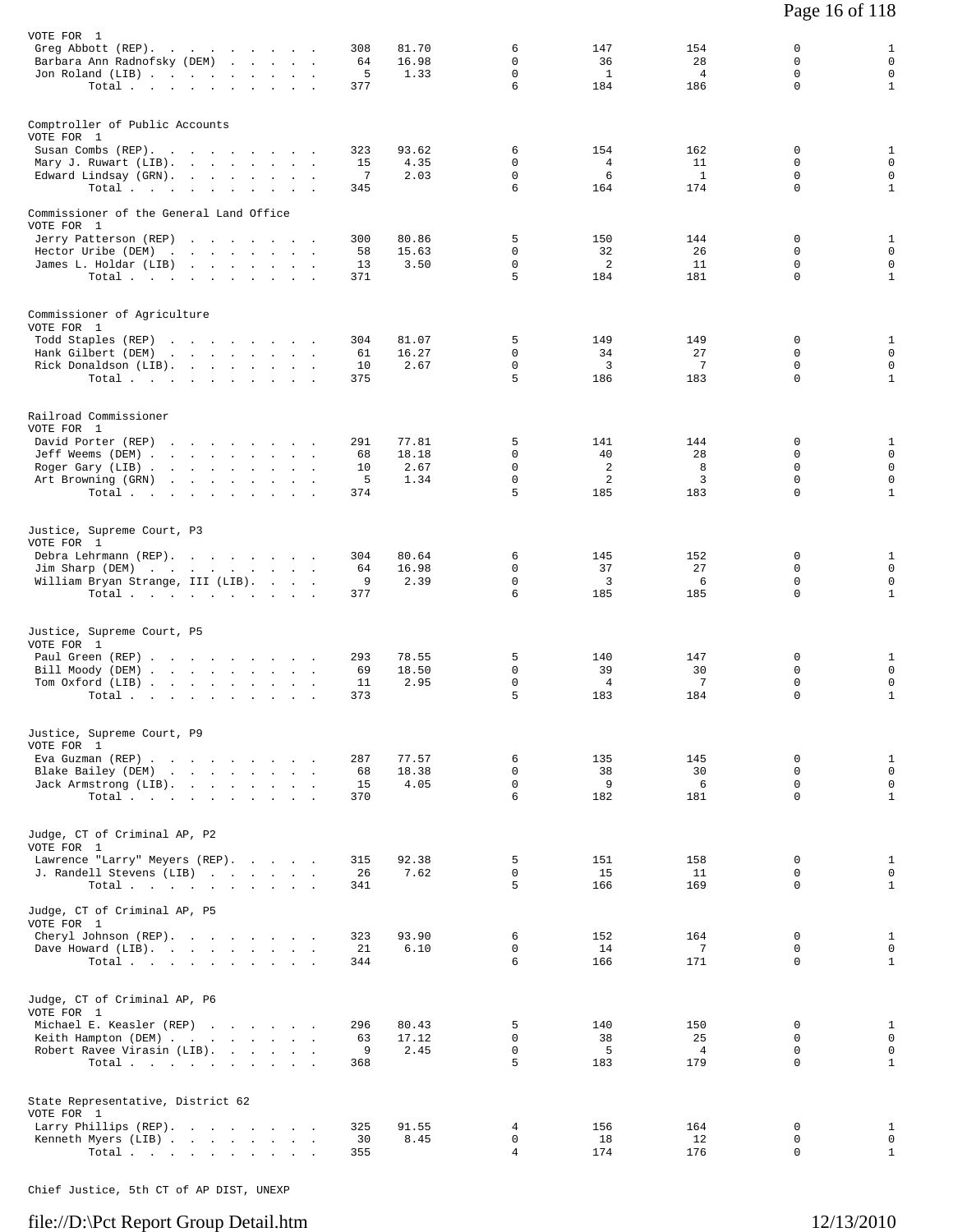| VOTE FOR 1<br>Carolyn Wright (REP).<br>Total $\cdots$ $\cdots$ $\cdots$                                                                                                             |  | $\sim$                                                                    | 322<br>322                     | 100.00                         | 5<br>5                                                        | 156<br>156                                | 160<br>160                                     | 0<br>$\Omega$                                                | $\mathbf{1}$<br>$\mathbf{1}$                             |
|-------------------------------------------------------------------------------------------------------------------------------------------------------------------------------------|--|---------------------------------------------------------------------------|--------------------------------|--------------------------------|---------------------------------------------------------------|-------------------------------------------|------------------------------------------------|--------------------------------------------------------------|----------------------------------------------------------|
| Justice, 5th CT of AP DIST, P4<br>VOTE FOR 1<br>Lana Myers (REP)<br>Bonnie Lee Goldstein (DEM).<br>Total.                                                                           |  |                                                                           | 299<br>70<br>369               | 81.03<br>18.97                 | 6<br>0<br>6                                                   | 144<br>38<br>182                          | 148<br>32<br>180                               | 0<br>$\mathbf 0$<br>0                                        | $\mathbf{1}$<br>$\mathbf 0$<br>$\mathbf{1}$              |
| Justice, 5th CT of AP DIST, P7<br>VOTE FOR 1<br>Michael J. (Mike) O'Neill (REP)<br>Total $\cdots$ $\cdots$ $\cdots$ $\cdots$                                                        |  |                                                                           | 321<br>321                     | 100.00                         | 5<br>5                                                        | 154<br>154                                | 161<br>161                                     | 0<br>$\mathbf 0$                                             | $\mathbf{1}$<br>$\mathbf{1}$                             |
| Justice, 5th CT of AP DIST, P12, UNEXP<br>VOTE FOR 1                                                                                                                                |  |                                                                           |                                |                                |                                                               |                                           |                                                |                                                              |                                                          |
| Robert M. (Bob) Fillmore (REP)<br>Lawrence J. Praeger (DEM)<br>Total                                                                                                                |  |                                                                           | 311<br>63<br>374               | 83.16<br>16.84                 | 5<br>0<br>5                                                   | 149<br>37<br>186                          | 156<br>26<br>182                               | $\mathbf 0$<br>0<br>$\mathbf 0$                              | $\mathbf{1}$<br>0<br>$\mathbf{1}$                        |
| District Judge, 397th Judicial District<br>VOTE FOR 1                                                                                                                               |  |                                                                           |                                |                                |                                                               |                                           |                                                |                                                              |                                                          |
| Brian K. Gary (REP)<br>Total $\cdots$ $\cdots$ $\cdots$                                                                                                                             |  |                                                                           | 320<br>320                     | 100.00                         | 4<br>4                                                        | 159<br>159                                | 156<br>156                                     | $\mathbf 0$<br>$\mathbf 0$                                   | 1<br>$\mathbf{1}$                                        |
| County Judge<br>VOTE FOR 1                                                                                                                                                          |  |                                                                           |                                |                                |                                                               |                                           |                                                |                                                              |                                                          |
| Drue Bynum (REP)<br>Greg Middents (DEM)<br>Total                                                                                                                                    |  |                                                                           | 310<br>73<br>383               | 80.94<br>19.06                 | 4<br>0<br>$\overline{4}$                                      | 154<br>37<br>191                          | 151<br>36<br>187                               | 0<br>0<br>$\Omega$                                           | $\mathbf{1}$<br>$\mathbf 0$<br>$\mathbf{1}$              |
| County Treasurer<br>VOTE FOR 1                                                                                                                                                      |  |                                                                           |                                |                                |                                                               |                                           |                                                |                                                              |                                                          |
| Trent Bass (REP)<br>Virginia Hughes (DEM)<br>Total                                                                                                                                  |  |                                                                           | 280<br>103<br>383              | 73.11<br>26.89                 | 3<br>2<br>5                                                   | 131<br>58<br>189                          | 145<br>43<br>188                               | 0<br>0<br>$\Omega$                                           | 1<br>0<br>$\mathbf{1}$                                   |
| PREC REPORT-GROUP DETAIL                                                                                                                                                            |  |                                                                           |                                | GRAYSON COUNTY, TEXAS          |                                                               |                                           |                                                | OFFICIAL                                                     |                                                          |
|                                                                                                                                                                                     |  |                                                                           |                                | GENERAL ELECTION               |                                                               |                                           |                                                |                                                              |                                                          |
| RUN DATE:11/22/10 11:30 AM                                                                                                                                                          |  |                                                                           |                                | NOVEMBER 2, 2010               |                                                               |                                           |                                                |                                                              |                                                          |
| 0008 PCT 8                                                                                                                                                                          |  |                                                                           | TOTAL VOTES                    | ႜ                              | EV MAIL                                                       | EV IVO                                    | ED IVO                                         | PROV/EV                                                      | PROV/ED                                                  |
| REGISTERED VOTERS - TOTAL<br>BALLOTS CAST - TOTAL ALL BALLOTS.<br>BALLOTS CAST - TOTAL PAGE 1 BALLOTS.<br>BALLOTS CAST - TOTAL PAGE 2 BALLOTS.<br>VOTER TURNOUT - TOTAL ALL BALLOTS |  | and the contract of<br>$\sim$ $\sim$<br><b>Contract Contract Contract</b> | 568<br>169<br>163<br>163       | 29.75                          | 12<br>6<br>6                                                  | 82<br>82<br>82                            | 75<br>75<br>75                                 | 0<br>0<br>0                                                  | 0<br>0<br>0                                              |
| STRAIGHT PARTY<br>VOTE FOR 1                                                                                                                                                        |  |                                                                           |                                |                                |                                                               |                                           |                                                |                                                              |                                                          |
| REPUBLICAN PARTY (REP)<br>DEMOCRATIC PARTY (DEM)<br>LIBERTARIAN PARTY (LIB).<br>GREEN PARTY (GRN).<br>Total.                                                                        |  |                                                                           | 58<br>24<br>0<br>0<br>82       | 70.73<br>29.27                 | 3<br>0<br>$\Omega$<br>$\Omega$<br>3                           | 22<br>14<br>$\mathbf 0$<br>$\Omega$<br>36 | 33<br>10<br>$\mathbf 0$<br>$\mathbf 0$<br>43   | $\Omega$<br>$\mathbf 0$<br>$\mathbf 0$<br>0<br>$\mathbf 0$   | 0<br>0<br>$\mathbf 0$<br>$\mathbf 0$<br>0                |
| US Representative, DIST 4<br>VOTE FOR 1                                                                                                                                             |  |                                                                           |                                |                                |                                                               |                                           |                                                |                                                              |                                                          |
| Ralph M. Hall (REP)<br>VaLinda Hathcox (DEM)<br>Jim D. Prindle (LIB).<br>Shane Shepard (IND)<br>Total                                                                               |  |                                                                           | 100<br>42<br>8<br>7<br>157     | 63.69<br>26.75<br>5.10<br>4.46 | 6<br>$\Omega$<br>$\Omega$<br>0<br>6                           | 45<br>25<br>$\overline{3}$<br>5<br>78     | 49<br>17<br>5<br>2<br>73                       | 0<br>$\Omega$<br>$\Omega$<br>0<br>$\Omega$                   | 0<br>$\mathbf 0$<br>$\mathbf 0$<br>0<br>0                |
| Governor<br>VOTE FOR 1<br>Rick Perry (REP)<br>Bill White (DEM)<br>Kathie Glass (LIB)<br>Deb Shafto (GRN)<br>WRITE-IN.<br>Total.                                                     |  |                                                                           | 92<br>56<br>9<br>2<br>0<br>159 | 57.86<br>35.22<br>5.66<br>1.26 | 3<br>$\Omega$<br>$\mathbf{1}$<br>$\Omega$<br>$\mathbf 0$<br>4 | 39<br>34<br>6<br>2<br>$\mathbf 0$<br>81   | 50<br>22<br>2<br>$\Omega$<br>$\mathbf 0$<br>74 | 0<br>0<br>$\Omega$<br>$\Omega$<br>$\mathbf 0$<br>$\mathbf 0$ | 0<br>$\mathsf 0$<br>$\mathbf 0$<br>$\mathbf 0$<br>0<br>0 |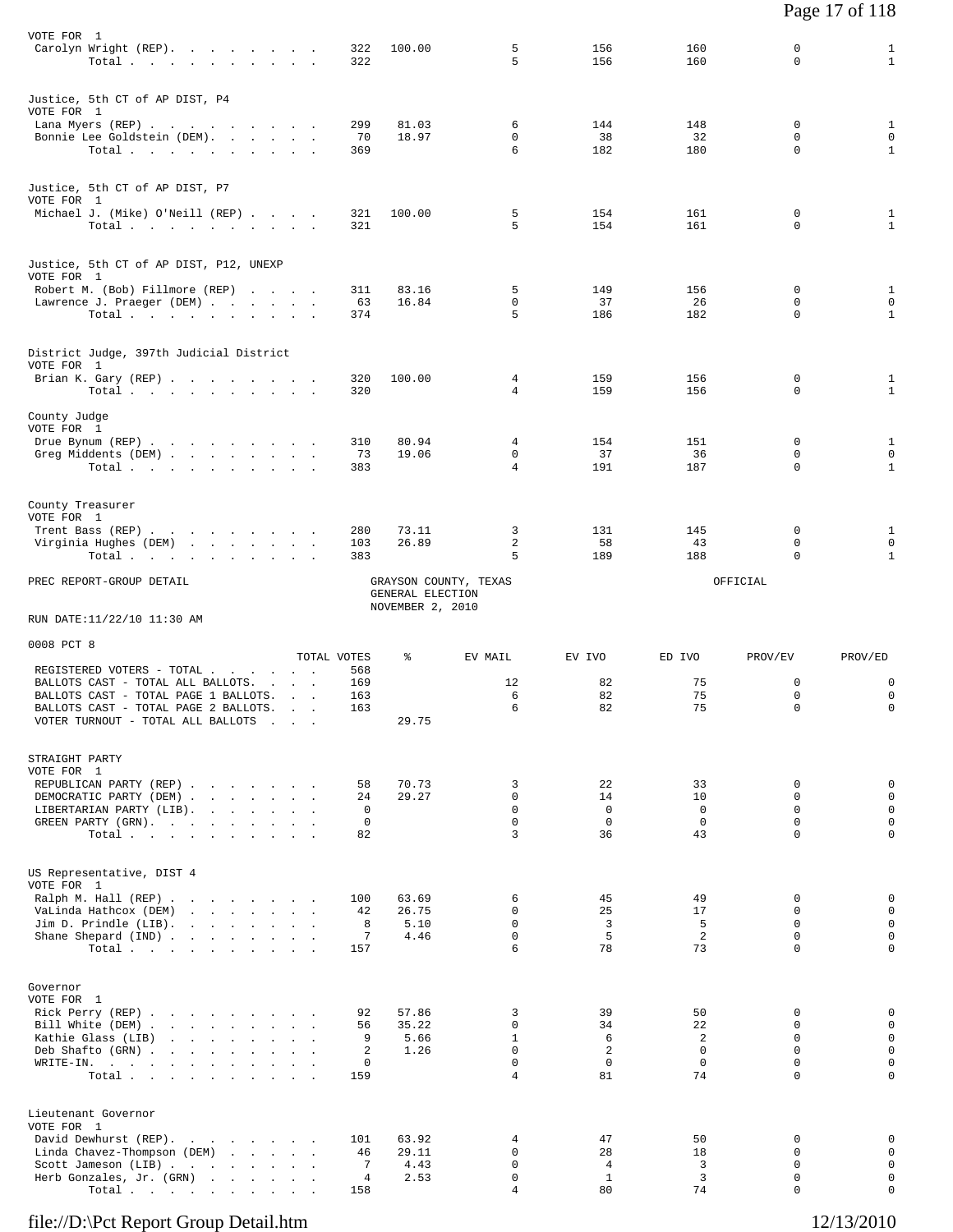| Attorney General<br>VOTE FOR 1<br>Jon Roland (LIB)                                                             | Greg Abbott (REP).<br>Barbara Ann Radnofsky (DEM)<br>Total $\cdots$ $\cdots$ $\cdots$                       | 108<br>42<br>9<br>159              | 67.92<br>26.42<br>5.66         | 4<br>0<br>$\mathbf 0$<br>$\overline{4}$                 | 51<br>22<br>7<br>80                              | 53<br>20<br>2<br>75                 | 0<br>0<br>$\mathbf 0$<br>$\mathbf 0$             | 0<br>$\mathsf 0$<br>$\mathsf 0$<br>0                |
|----------------------------------------------------------------------------------------------------------------|-------------------------------------------------------------------------------------------------------------|------------------------------------|--------------------------------|---------------------------------------------------------|--------------------------------------------------|-------------------------------------|--------------------------------------------------|-----------------------------------------------------|
| Comptroller of Public Accounts<br>VOTE FOR 1<br>Susan Combs (REP).<br>Edward Lindsay (GRN).                    | $\sim$<br>Mary J. Ruwart (LIB).<br>and the contract of the contract of<br>Total<br><b>Contract Contract</b> | 108<br>15<br>10<br>133             | 81.20<br>11.28<br>7.52         | 4<br>0<br>$\Omega$<br>$\overline{4}$                    | 49<br>9<br>7<br>65                               | 55<br>6<br>3<br>64                  | 0<br>$\mathbf 0$<br>0<br>$\mathbf 0$             | 0<br>$\mathsf 0$<br>$\mathsf 0$<br>0                |
| Commissioner of the General Land Office<br>VOTE FOR 1<br>Hector Uribe (DEM)                                    | Jerry Patterson (REP)<br>the contract of the contract of the<br>James L. Holdar (LIB)<br>Total.             | 106<br>44<br>9<br>159              | 66.67<br>27.67<br>5.66         | 3<br>$\mathbf 0$<br>$\mathbf{1}$<br>$\overline{4}$      | 48<br>26<br>6<br>80                              | 55<br>18<br>2<br>75                 | 0<br>0<br>0<br>$\mathbf 0$                       | 0<br>0<br>$\mathsf 0$<br>0                          |
| Commissioner of Agriculture<br>VOTE FOR 1<br>Todd Staples (REP)<br>Hank Gilbert (DEM)<br>Rick Donaldson (LIB). | the contract of the contract of the contract of<br>the contract of the contract of the<br>Total $\cdots$    | 100<br>52<br>6<br>158              | 63.29<br>32.91<br>3.80         | 4<br>0<br>0<br>$\overline{4}$                           | 45<br>30<br>$\overline{4}$<br>79                 | 51<br>22<br>2<br>75                 | 0<br>0<br>$\mathsf 0$<br>0                       | 0<br>$\mathsf 0$<br>$\mathsf 0$<br>0                |
| Railroad Commissioner<br>VOTE FOR 1<br>David Porter (REP)                                                      | Jeff Weems (DEM)<br>Roger Gary (LIB)<br>Art Browning (GRN)<br>Total                                         | 101<br>50<br>5<br>2<br>158         | 63.92<br>31.65<br>3.16<br>1.27 | 3<br>$\mathbf{1}$<br>0<br>$\mathbf 0$<br>$\overline{4}$ | 44<br>30<br>$\overline{4}$<br>$\mathbf{1}$<br>79 | 54<br>19<br>1<br>$\mathbf{1}$<br>75 | 0<br>$\mathbf 0$<br>0<br>$\mathbf 0$<br>$\Omega$ | 0<br>$\mathbf 0$<br>$\mathsf 0$<br>$\mathsf 0$<br>0 |
| Justice, Supreme Court, P3<br>VOTE FOR 1                                                                       | Debra Lehrmann (REP).<br>Jim Sharp (DEM)<br>William Bryan Strange, III (LIB).<br>Total                      | 102<br>49<br>6<br>157              | 64.97<br>31.21<br>3.82         | 4<br>0<br>$\mathbf 0$<br>$\overline{4}$                 | 48<br>28<br>3<br>79                              | 50<br>21<br>3<br>74                 | 0<br>$\mathbf 0$<br>$\mathbf 0$<br>$\mathbf 0$   | 0<br>$\mathsf 0$<br>$\mathsf 0$<br>0                |
| Justice, Supreme Court, P5<br>VOTE FOR 1<br>Paul Green (REP)<br>Tom Oxford (LIB)                               | $\sim$<br>Bill Moody (DEM)<br>Total $\cdots$ $\cdots$ $\cdots$<br>$\ddot{\phantom{1}}$                      | 102<br>49<br>6<br>157              | 64.97<br>31.21<br>3.82         | 4<br>0<br>$\mathsf{O}$<br>4                             | 45<br>31<br>2<br>78                              | 53<br>18<br>4<br>75                 | 0<br>0<br>$\mathsf 0$<br>0                       | 0<br>0<br>0<br>0                                    |
| Justice, Supreme Court, P9<br>VOTE FOR 1                                                                       | Eva Guzman (REP)<br>Blake Bailey (DEM)<br>Jack Armstrong (LIB).<br>Total                                    | 95<br>49<br>13<br>157              | 60.51<br>31.21<br>8.28         | 3<br>$\mathbf 0$<br>$\mathbf{1}$<br>$\overline{4}$      | 41<br>29<br>8<br>78                              | 51<br>20<br>$\overline{4}$<br>75    | 0<br>$\mathbf 0$<br>0<br>$\mathbf 0$             | 0<br>$\mathbf{0}$<br>$\mathsf 0$<br>0               |
| Judge, CT of Criminal AP, P2<br>VOTE FOR 1                                                                     | Lawrence "Larry" Meyers (REP).<br>J. Randell Stevens (LIB)<br>Total                                         | 107<br>24<br>131                   | 81.68<br>18.32                 | 3<br>$\mathbf{1}$<br>$\overline{4}$                     | 50<br>12<br>62                                   | 54<br>11<br>65                      | 0<br>0<br>$\mathbf 0$                            | $\mathsf 0$<br>$\mathbf 0$<br>$\mathbf 0$           |
| Judge, CT of Criminal AP, P5<br>VOTE FOR 1                                                                     | Cheryl Johnson (REP).<br>Dave Howard (LIB).<br>Total                                                        | 108<br>23<br>131                   | 82.44<br>17.56                 | $\overline{4}$<br>$\mathbf 0$<br>$\overline{4}$         | 51<br>11<br>62                                   | 53<br>12<br>65                      | 0<br>$\mathbf 0$<br>0                            | 0<br>$\mathbf 0$<br>0                               |
| Judge, CT of Criminal AP, P6<br>VOTE FOR 1                                                                     | Michael E. Keasler (REP)<br>Keith Hampton (DEM)<br>Robert Ravee Virasin (LIB).<br>Total                     | 103<br>45<br>$\overline{7}$<br>155 | 66.45<br>29.03<br>4.52         | 4<br>$\mathbf 0$<br>0<br>$\overline{4}$                 | 47<br>26<br>$\overline{\mathbf{3}}$<br>76        | 52<br>19<br>$\overline{4}$<br>75    | 0<br>$\mathbf 0$<br>0<br>$\Omega$                | 0<br>$\mathbf 0$<br>0<br>0                          |
| State Representative, District 62<br>VOTE FOR 1                                                                | Larry Phillips (REP).<br>Kenneth Myers (LIB)<br>Total                                                       | 112<br>19<br>131                   | 85.50<br>14.50                 | 4<br>0<br>$\overline{4}$                                | 53<br>10<br>63                                   | 55<br>9<br>64                       | 0<br>0<br>$\mathbf 0$                            | 0<br>$\mathsf 0$<br>0                               |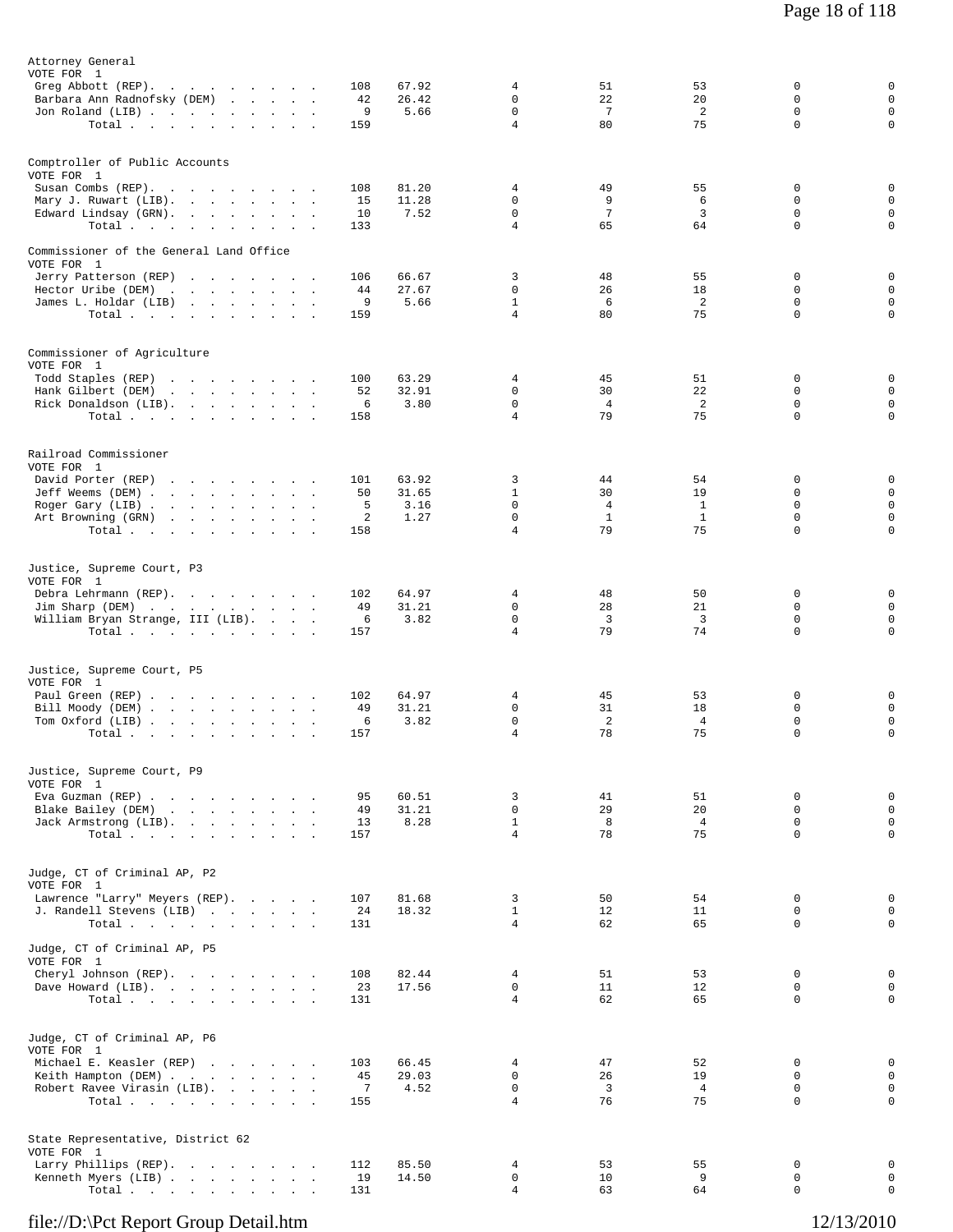| PREC REPORT-GROUP DETAIL                                                                                                                                                                                               |                  | GRAYSON COUNTY, TEXAS<br>GENERAL ELECTION<br>NOVEMBER 2, 2010 |                                  |                | OFFICIAL       |                             |                                            |
|------------------------------------------------------------------------------------------------------------------------------------------------------------------------------------------------------------------------|------------------|---------------------------------------------------------------|----------------------------------|----------------|----------------|-----------------------------|--------------------------------------------|
| SHERMAN PROP 6<br>VOTE FOR 1<br>$FOR$<br>$\sim$<br>AGAINST.<br>the company of the company of the<br>$\sim 10^{-1}$<br>$\bullet$<br>$\ddot{\phantom{a}}$<br>$\sim$<br>$\ddot{\phantom{a}}$<br>Total                     | 112<br>27<br>139 | 80.58<br>19.42                                                | 1<br>$\overline{a}$<br>3         | 52<br>15<br>67 | 59<br>10<br>69 | 0<br>$\mathbf 0$<br>0       | $\mathsf 0$<br>$\mathbf{0}$<br>0           |
| SHERMAN PROP 5<br>VOTE FOR 1<br>FOR $\cdots$<br>AGAINST<br>Total                                                                                                                                                       | 96<br>40<br>136  | 70.59<br>29.41                                                | 3<br>$\mathbf 0$<br>3            | 44<br>22<br>66 | 49<br>18<br>67 | 0<br>$\mathbf 0$<br>0       | $\mathsf 0$<br>$\mathbf{0}$<br>$\mathbf 0$ |
| SHERMAN PROP 4<br>VOTE FOR 1<br>FOR $\cdots$ $\cdots$ $\cdots$ $\cdots$ $\cdots$<br>AGAINST<br>$\ddot{\phantom{a}}$<br>Total                                                                                           | 63<br>75<br>138  | 45.65<br>54.35                                                | $\mathbf 0$<br>3<br>3            | 29<br>38<br>67 | 34<br>34<br>68 | 0<br>$\mathbf 0$<br>0       | $\mathsf 0$<br>$\mathbf 0$<br>$\mathbf 0$  |
| SHERMAN PROP 3<br>VOTE FOR 1<br>AGAINST<br>$\sim$<br>$\sim$<br>Total                                                                                                                                                   | 94<br>41<br>135  | 69.63<br>30.37                                                | 1<br>$\overline{a}$<br>3         | 48<br>17<br>65 | 45<br>22<br>67 | 0<br>$\mathbf 0$<br>0       | $\mathsf 0$<br>$\mathsf 0$<br>$\mathbf 0$  |
| SHERMAN PROP 2<br>VOTE FOR 1<br>FOR $\qquad \qquad \ldots \qquad \qquad \ldots \qquad \qquad \ldots \qquad \ldots$<br>AGAINST.<br>and the company of the company of the<br>$\sim$<br>$\overline{\phantom{a}}$<br>Total | 99<br>39<br>138  | 71.74<br>28.26                                                | 2<br>2<br>$\overline{4}$         | 49<br>18<br>67 | 48<br>19<br>67 | 0<br>$\circ$<br>$\mathbf 0$ | 0<br>$\mathbf 0$<br>$\mathsf 0$            |
| SHERMAN PROP 1<br>VOTE FOR 1<br>FOR<br>the contract of the contract of the contract of the contract of<br>AGAINST<br>Total                                                                                             | 112<br>26<br>138 | 81.16<br>18.84                                                | 3<br>$\mathbf{1}$<br>4           | 52<br>13<br>65 | 57<br>12<br>69 | 0<br>$\circ$<br>0           | 0<br>$\mathsf 0$<br>$\mathbf 0$            |
| County Treasurer<br>VOTE FOR 1<br>Trent Bass (REP)<br>Virginia Hughes (DEM)<br>Total                                                                                                                                   | 95<br>64<br>159  | 59.75<br>40.25                                                | 4<br>$\mathbf 0$<br>4            | 39<br>41<br>80 | 52<br>23<br>75 | 0<br>$\mathbf 0$<br>0       | 0<br>$\mathsf 0$<br>0                      |
| County Judge<br>VOTE FOR 1<br>Drue Bynum (REP)<br>Greg Middents (DEM)<br>Total.                                                                                                                                        | 95<br>63<br>158  | 60.13<br>39.87                                                | 3<br>$\mathbf{1}$<br>4           | 41<br>38<br>79 | 51<br>24<br>75 | 0<br>0<br>0                 | 0<br>$\mathsf 0$<br>$\mathbf 0$            |
| District Judge, 397th Judicial District<br>VOTE FOR 1<br>Brian K. Gary (REP)<br>Total $\cdots$ $\cdots$ $\cdots$ $\cdots$                                                                                              | 117<br>117       | 100.00                                                        | 4<br>4                           | 56<br>56       | 57<br>57       | 0<br>0                      | 0<br>0                                     |
| Justice, 5th CT of AP DIST, P12, UNEXP<br>VOTE FOR 1<br>Robert M. (Bob) Fillmore (REP)<br>Lawrence J. Praeger (DEM)<br>Total                                                                                           | 105<br>51<br>156 | 67.31<br>32.69                                                | 4<br>0<br>$\overline{4}$         | 47<br>30<br>77 | 54<br>21<br>75 | 0<br>0<br>0                 | 0<br>0<br>0                                |
| Justice, 5th CT of AP DIST, P7<br>VOTE FOR 1<br>Michael J. (Mike) O'Neill (REP)<br>Total                                                                                                                               | 115<br>115       | 100.00                                                        | $\overline{4}$<br>$\overline{4}$ | 54<br>54       | 57<br>57       | 0<br>0                      | 0<br>$\mathbf 0$                           |
| Justice, 5th CT of AP DIST, P4<br>VOTE FOR 1<br>Lana Myers (REP)<br>Bonnie Lee Goldstein (DEM).<br>Total $\cdots$                                                                                                      | 106<br>50<br>156 | 67.95<br>32.05                                                | 4<br>$\mathbf 0$<br>4            | 48<br>29<br>77 | 54<br>21<br>75 | 0<br>0<br>0                 | 0<br>$\mathsf 0$<br>0                      |
| Chief Justice, 5th CT of AP DIST, UNEXP<br>VOTE FOR 1<br>Carolyn Wright (REP).<br>Total                                                                                                                                | 115<br>115       | 100.00                                                        | 4<br>4                           | 54<br>54       | 57<br>57       | 0<br>0                      | $\mathsf 0$<br>$\mathsf 0$                 |

RUN DATE:11/22/10 11:30 AM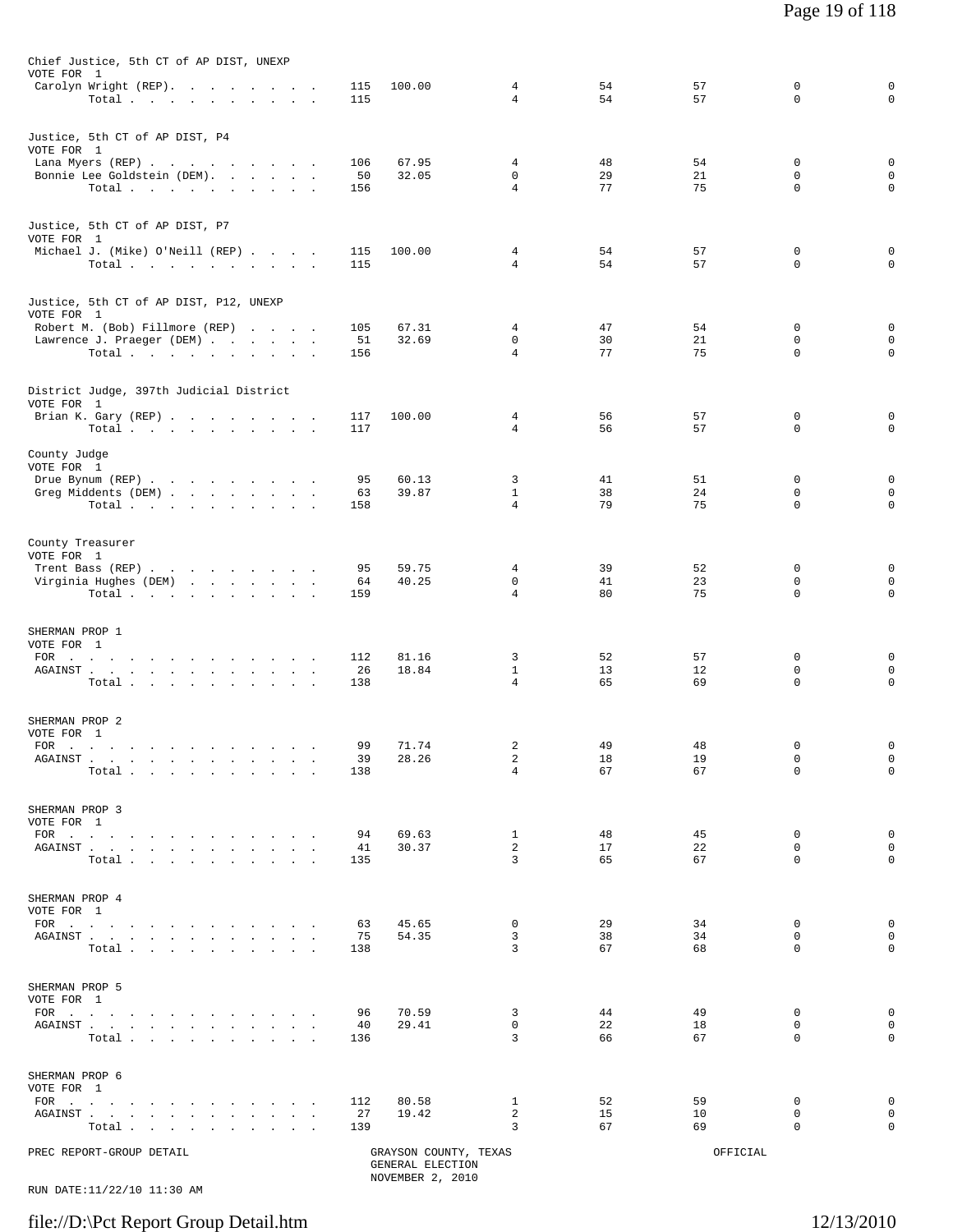|                                                                                            |                                    | TOTAL VOTES    | န့             | EV MAIL                        | EV IVO               | ED IVO               | PROV/EV          | PROV/ED                    |
|--------------------------------------------------------------------------------------------|------------------------------------|----------------|----------------|--------------------------------|----------------------|----------------------|------------------|----------------------------|
| REGISTERED VOTERS - TOTAL .<br>$\sim$<br>BALLOTS CAST - TOTAL ALL BALLOTS.<br>$\mathbf{r}$ | $\sim$<br><b>Contract Contract</b> | 920<br>360     |                | 4                              | 206                  | 150                  | 0                | 0                          |
| BALLOTS CAST - TOTAL PAGE 1 BALLOTS.                                                       |                                    | 360            |                | 4                              | 206                  | 150                  | 0                | $\mathbf 0$                |
| VOTER TURNOUT - TOTAL ALL BALLOTS<br>$\sim$                                                | <b>Contract Contract</b>           |                | 39.13          |                                |                      |                      |                  |                            |
|                                                                                            |                                    |                |                |                                |                      |                      |                  |                            |
| STRAIGHT PARTY                                                                             |                                    |                |                |                                |                      |                      |                  |                            |
| VOTE FOR 1                                                                                 |                                    |                |                |                                |                      |                      |                  |                            |
| REPUBLICAN PARTY (REP)<br>DEMOCRATIC PARTY (DEM)                                           |                                    | 171<br>24      | 87.24<br>12.24 | 3<br>0                         | 109<br>11            | 59<br>13             | 0<br>0           | 0<br>$\mathbf 0$           |
| LIBERTARIAN PARTY (LIB).<br>and the state of the state                                     |                                    | 0              |                | $\mathbf 0$                    | $\mathbf{0}$         | 0                    | 0                | $\mathsf{O}$               |
| GREEN PARTY (GRN).                                                                         |                                    | $\mathbf{1}$   | .51            | $\mathsf 0$                    | $\mathbf 0$          | $\mathbf{1}$         | 0                | $\mathbf 0$                |
| Total $\cdots$ $\cdots$ $\cdots$                                                           |                                    | 196            |                | 3                              | 120                  | 73                   | $\mathbf 0$      | $\mathbf 0$                |
|                                                                                            |                                    |                |                |                                |                      |                      |                  |                            |
| US Representative, DIST 4                                                                  |                                    |                |                |                                |                      |                      |                  |                            |
| VOTE FOR 1                                                                                 |                                    |                |                |                                |                      |                      |                  |                            |
| Ralph M. Hall (REP)<br>VaLinda Hathcox (DEM)                                               | $\sim$                             | 292<br>50      | 82.72<br>14.16 | 3<br>$\mathbf 0$               | 170<br>27            | 119<br>23            | $\Omega$<br>0    | 0<br>$\mathbf 0$           |
| Jim D. Prindle (LIB).                                                                      |                                    | 5              | 1.42           | 0                              | 3                    | 2                    | 0                | $\mathsf{O}$               |
| Shane Shepard (IND)                                                                        |                                    | 6              | 1.70           | $\mathsf 0$                    | 4                    | 2                    | 0                | $\mathsf{O}$               |
| Total                                                                                      |                                    | 353            |                | 3                              | 204                  | 146                  | $\mathbf 0$      | $\mathbf 0$                |
|                                                                                            |                                    |                |                |                                |                      |                      |                  |                            |
| Governor                                                                                   |                                    |                |                |                                |                      |                      |                  |                            |
| VOTE FOR 1                                                                                 |                                    |                |                |                                |                      |                      |                  |                            |
| Rick Perry (REP)<br>Bill White (DEM).<br>the contract of the contract of the contract of   |                                    | 269<br>84      | 75.14<br>23.46 | 4<br>0                         | 160<br>40            | 105<br>44            | 0<br>$\Omega$    | 0<br>0                     |
| Kathie Glass (LIB)<br>and the state of the state of the<br>$\sim$ $\sim$                   |                                    | 5              | 1.40           | 0                              | 5                    | 0                    | 0                | $\mathbf 0$                |
| Deb Shafto (GRN).<br>the contract of the contract of the                                   |                                    | 0              |                | $\mathbf 0$                    | 0                    | 0                    | 0                | $\mathbf 0$                |
| WRITE-IN.<br>the company of the company of the company of<br>$\sim$                        |                                    | 0              |                | $\mathbf 0$                    | $\mathbf 0$          | 0                    | $\mathbf 0$      | $\mathsf{O}$               |
| Total $\cdots$ $\cdots$<br>$\blacksquare$                                                  |                                    | 358            |                | 4                              | 205                  | 149                  | $\Omega$         | $\mathbf 0$                |
|                                                                                            |                                    |                |                |                                |                      |                      |                  |                            |
| Lieutenant Governor                                                                        |                                    |                |                |                                |                      |                      |                  |                            |
| VOTE FOR 1<br>David Dewhurst (REP).                                                        |                                    | 294            | 82.82          | 4                              | 177                  | 113                  | 0                | 0                          |
| Linda Chavez-Thompson (DEM)                                                                |                                    | 54             | 15.21          | 0                              | 23                   | 31                   | 0                | $\mathbf 0$                |
| Scott Jameson (LIB)                                                                        |                                    | 5              | 1.41           | 0                              | 3                    | 2                    | $\Omega$         | $\mathsf{O}$               |
| Herb Gonzales, Jr. (GRN)                                                                   |                                    | $\overline{a}$ | .56            | $\mathsf 0$                    | $\mathbf{1}$         | $\mathbf{1}$         | $\mathbf 0$      | $\mathsf{O}$               |
| Total $\cdots$ $\cdots$ $\cdots$                                                           |                                    | 355            |                | 4                              | 204                  | 147                  | $\Omega$         | $\mathbf 0$                |
|                                                                                            |                                    |                |                |                                |                      |                      |                  |                            |
| Attorney General                                                                           |                                    |                |                |                                |                      |                      |                  |                            |
| VOTE FOR 1                                                                                 |                                    |                |                | 4                              |                      | 117                  | 0                | 0                          |
| Greg Abbott (REP).<br>Barbara Ann Radnofsky (DEM)<br>the contract of the contract of       |                                    | 299<br>57      | 83.75<br>15.97 | $\mathbf 0$                    | 178<br>25            | 32                   | $\mathbf 0$      | 0                          |
| Jon Roland (LIB)                                                                           |                                    | 1              | .28            | 0                              | $\mathbf{1}$         | $\mathbf 0$          | 0                | $\mathbb O$                |
| Total                                                                                      |                                    | 357            |                | $\overline{4}$                 | 204                  | 149                  | $\mathbf 0$      | $\mathbf 0$                |
|                                                                                            |                                    |                |                |                                |                      |                      |                  |                            |
| Comptroller of Public Accounts                                                             |                                    |                |                |                                |                      |                      |                  |                            |
| VOTE FOR 1                                                                                 |                                    |                |                |                                |                      |                      |                  |                            |
| Susan Combs (REP).                                                                         |                                    | 303            | 92.10          | 4                              | 179                  | 120                  | 0                | 0                          |
| Mary J. Ruwart (LIB).<br>Edward Lindsay (GRN).                                             |                                    | 11<br>15       | 3.34<br>4.56   | 0<br>0                         | 3<br>8               | 8<br>7               | 0<br>$\mathbf 0$ | 0<br>$\mathbf 0$           |
| Total<br>$\sim$                                                                            | $\sim$ 100 $\mu$                   | 329            |                | 4                              | 190                  | 135                  | $\Omega$         | $\mathbf 0$                |
|                                                                                            |                                    |                |                |                                |                      |                      |                  |                            |
| Commissioner of the General Land Office<br>VOTE FOR 1                                      |                                    |                |                |                                |                      |                      |                  |                            |
| Jerry Patterson (REP)                                                                      |                                    | 290            | 82.86          | 4                              | 170                  | 116                  | $\mathbf 0$      | 0                          |
| Hector Uribe (DEM)                                                                         |                                    | 50             | 14.29          | 0                              | 24                   | 26                   | $\Omega$         | $\mathbf 0$                |
| James L. Holdar (LIB)                                                                      |                                    | 10             | 2.86           | $\mathsf{O}$<br>$\overline{4}$ | 6<br>200             | $\overline{4}$       | 0<br>$\Omega$    | $\mathbf 0$<br>$\mathbf 0$ |
| Total $\cdots$                                                                             |                                    | 350            |                |                                |                      | 146                  |                  |                            |
|                                                                                            |                                    |                |                |                                |                      |                      |                  |                            |
| Commissioner of Agriculture                                                                |                                    |                |                |                                |                      |                      |                  |                            |
| VOTE FOR 1<br>Todd Staples (REP)                                                           |                                    | 285            | 81.43          | 4                              | 167                  | 114                  | 0                | 0                          |
| Hank Gilbert (DEM)                                                                         |                                    | 56             | 16.00          | 0                              | 27                   | 29                   | 0                | $\mathbf 0$                |
| Rick Donaldson (LIB).                                                                      |                                    | 9              | 2.57           | 0                              | 6                    | 3                    | $\Omega$         | $\mathbf 0$                |
| Total                                                                                      |                                    | 350            |                | 4                              | 200                  | 146                  | $\mathbf 0$      | $\mathsf{O}$               |
|                                                                                            |                                    |                |                |                                |                      |                      |                  |                            |
| Railroad Commissioner                                                                      |                                    |                |                |                                |                      |                      |                  |                            |
| VOTE FOR 1                                                                                 |                                    |                |                |                                |                      |                      |                  |                            |
| David Porter (REP)                                                                         |                                    | 278            | 79.43          | 4<br>$\Omega$                  | 166<br>26            | 108<br>34            | 0<br>$\Omega$    | 0<br>$\mathbf 0$           |
| Jeff Weems (DEM)<br>Roger Gary (LIB)                                                       |                                    | 60<br>8        | 17.14<br>2.29  | $\mathbf 0$                    | $\overline{4}$       | $\overline{4}$       | 0                | $\mathbf 0$                |
| Art Browning (GRN)                                                                         |                                    | 4              | 1.14           | 0                              | $\overline{4}$       | $^{\circ}$           | 0                | $\mathbf 0$                |
| Total                                                                                      |                                    | 350            |                | 4                              | 200                  | 146                  | $\Omega$         | $\mathbf 0$                |
|                                                                                            |                                    |                |                |                                |                      |                      |                  |                            |
| Justice, Supreme Court, P3                                                                 |                                    |                |                |                                |                      |                      |                  |                            |
| VOTE FOR 1                                                                                 |                                    |                |                |                                |                      |                      |                  |                            |
| Debra Lehrmann (REP).                                                                      |                                    | 283            | 80.86          | 4                              | 168                  | 111                  | 0                | 0                          |
| Jim Sharp (DEM)<br>William Bryan Strange, III (LIB).                                       |                                    | 59<br>8        | 16.86<br>2.29  | 0<br>0                         | 27<br>$\overline{4}$ | 32<br>$\overline{4}$ | $\Omega$<br>0    | $\mathbf 0$<br>$\mathbf 0$ |
| Total $\cdots$                                                                             |                                    | 350            |                | 4                              | 199                  | 147                  | 0                | $\mathsf{O}$               |
|                                                                                            |                                    |                |                |                                |                      |                      |                  |                            |

0009 PCT 9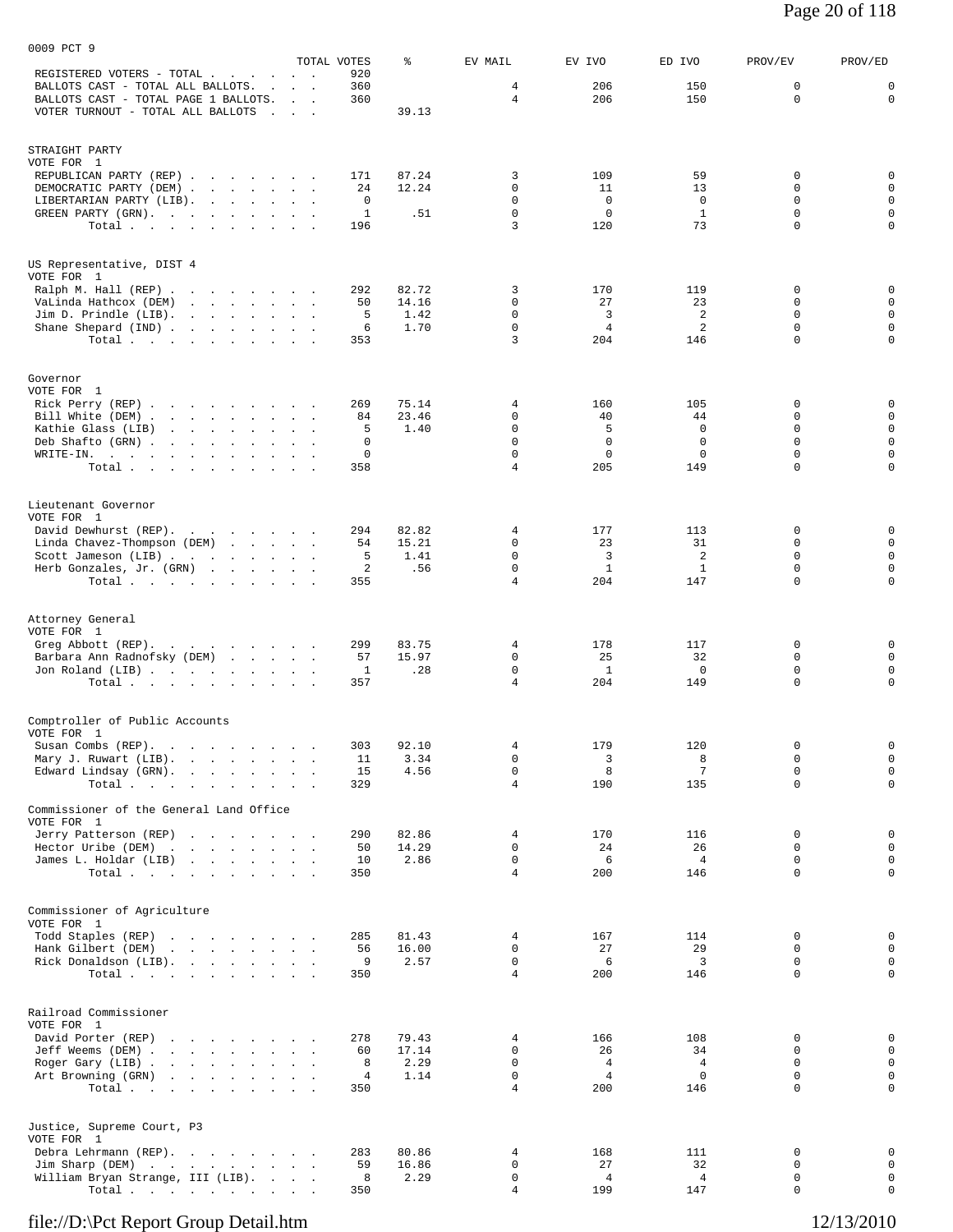| Justice, Supreme Court, P5<br>VOTE FOR 1<br>Paul Green (REP)<br>Bill Moody (DEM)<br>Tom Oxford (LIB)<br>Total                                                                  | 279<br>80.64<br>59<br>17.05<br>8<br>2.31<br>346  | 4<br>$\mathbf 0$<br>$\mathbf 0$<br>$\overline{4}$ | 162<br>29<br>7<br>198 | 113<br>30<br>$\mathbf{1}$<br>144 | 0<br>$\mathbf 0$<br>$\mathsf 0$<br>$\mathbf 0$ | $\mathsf 0$<br>$\mathsf 0$<br>$\mathsf 0$<br>$\mathsf 0$ |
|--------------------------------------------------------------------------------------------------------------------------------------------------------------------------------|--------------------------------------------------|---------------------------------------------------|-----------------------|----------------------------------|------------------------------------------------|----------------------------------------------------------|
| Justice, Supreme Court, P9<br>VOTE FOR 1<br>Eva Guzman (REP)<br>Blake Bailey (DEM)<br>Jack Armstrong (LIB).<br>Total                                                           | 282<br>80.11<br>17.05<br>60<br>2.84<br>10<br>352 | 4<br>$\mathbf 0$<br>$\mathbf 0$<br>4              | 165<br>30<br>8<br>203 | 113<br>30<br>2<br>145            | 0<br>0<br>0<br>0                               | 0<br>$\mathsf 0$<br>$\mathsf 0$<br>$\mathbf 0$           |
| Judge, CT of Criminal AP, P2<br>VOTE FOR 1<br>Lawrence "Larry" Meyers (REP).<br>J. Randell Stevens (LIB)<br>Total<br>Judge, CT of Criminal AP, P5                              | 297<br>91.95<br>26<br>8.05<br>323                | 4<br>$\mathbf 0$<br>4                             | 174<br>13<br>187      | 119<br>13<br>132                 | 0<br>0<br>0                                    | $\mathsf 0$<br>$\mathsf 0$<br>$\mathbf 0$                |
| VOTE FOR 1<br>Cheryl Johnson (REP).<br>Dave Howard (LIB).<br>Total $\cdots$                                                                                                    | 292<br>91.25<br>28<br>8.75<br>320                | 4<br>0<br>4                                       | 173<br>13<br>186      | 115<br>15<br>130                 | 0<br>0<br>0                                    | 0<br>$\mathsf 0$<br>$\mathbf 0$                          |
| Judge, CT of Criminal AP, P6<br>VOTE FOR 1<br>Michael E. Keasler (REP)<br>Keith Hampton (DEM)<br>Robert Ravee Virasin (LIB).<br>Total                                          | 279<br>80.40<br>17.58<br>61<br>7<br>2.02<br>347  | 4<br>$\mathbf 0$<br>0<br>$\overline{4}$           | 166<br>26<br>6<br>198 | 109<br>35<br>$\mathbf{1}$<br>145 | 0<br>$\mathbf 0$<br>0<br>$\mathbf 0$           | 0<br>$\mathsf 0$<br>$\mathsf 0$<br>$\mathbf 0$           |
| State Representative, District 62<br>VOTE FOR 1<br>Larry Phillips (REP).<br>Kenneth Myers (LIB)<br>Total.                                                                      | 304<br>91.02<br>8.98<br>30<br>334                | 3<br>0<br>3                                       | 181<br>11<br>192      | 120<br>19<br>139                 | 0<br>0<br>$\mathbf 0$                          | $\mathsf 0$<br>$\mathsf 0$<br>0                          |
| Chief Justice, 5th CT of AP DIST, UNEXP<br>VOTE FOR 1<br>Carolyn Wright (REP).<br>Total $\cdots$                                                                               | 298<br>100.00<br>298                             | 3<br>3                                            | 174<br>174            | 121<br>121                       | 0<br>0                                         | 0<br>$\mathbf 0$                                         |
| Justice, 5th CT of AP DIST, P4<br>VOTE FOR 1<br>Lana Myers (REP)<br>Bonnie Lee Goldstein (DEM).<br>$\texttt{Total} \quad . \qquad . \qquad . \qquad . \qquad .$<br>$\bullet$ . | 285<br>83.33<br>57<br>16.67<br>342               | 4<br>$\mathbf 0$<br>4                             | 165<br>29<br>194      | 116<br>28<br>144                 | 0<br>$\mathbf 0$<br>$\Omega$                   | 0<br>$\mathsf 0$<br>$\mathbf 0$                          |
| Justice, 5th CT of AP DIST, P7<br>VOTE FOR 1<br>Michael J. (Mike) O'Neill (REP)<br>Total $\cdots$ $\cdots$ $\cdots$                                                            | 100.00<br>303<br>303                             | $\overline{4}$<br>$\overline{4}$                  | 176<br>176            | 123<br>123                       | $\mathbf 0$<br>$\Omega$                        | $\mathbf 0$<br>$\Omega$                                  |
| Justice, 5th CT of AP DIST, P12, UNEXP<br>VOTE FOR 1<br>Robert M. (Bob) Fillmore (REP)<br>Lawrence J. Praeger (DEM)<br>Total $\cdots$ $\cdots$ $\cdots$                        | 84.26<br>289<br>54<br>15.74<br>343               | 4<br>$\Omega$<br>4                                | 172<br>24<br>196      | 113<br>30<br>143                 | 0<br>$\Omega$<br>0                             | 0<br>$\mathbf 0$<br>$\mathbf 0$                          |
| District Judge, 397th Judicial District<br>VOTE FOR 1<br>Brian K. Gary (REP)<br>Total $\cdots$ $\cdots$ $\cdots$                                                               | 302<br>100.00<br>302                             | 3<br>3                                            | 177<br>177            | 122<br>122                       | 0<br>$\Omega$                                  | 0<br>$\mathbf 0$                                         |
| County Judge<br>VOTE FOR 1<br>Drue Bynum (REP)<br>Greg Middents (DEM)<br>Total $\cdots$ $\cdots$ $\cdots$ $\cdots$                                                             | 275<br>77.46<br>80<br>22.54<br>355               | 3<br>$\mathsf{O}$<br>3                            | 165<br>40<br>205      | 107<br>40<br>147                 | 0<br>$\mathbf 0$<br>$\Omega$                   | $\mathbf 0$<br>$\mathbf 0$<br>$\mathbf 0$                |
| County Treasurer<br>VOTE FOR 1<br>Trent Bass (REP)<br>Virginia Hughes (DEM)<br>Total                                                                                           | 70.74<br>249<br>29.26<br>103<br>352              | 3<br>0<br>3                                       | 155<br>45<br>200      | 91<br>58<br>149                  | 0<br>$\mathbf 0$<br>0                          | 0<br>$\mathbf 0$<br>$\mathbf 0$                          |
| PREC REPORT-GROUP DETAIL                                                                                                                                                       | GRAYSON COUNTY, TEXAS<br>GENERAL ELECTION        |                                                   |                       | OFFICIAL                         |                                                |                                                          |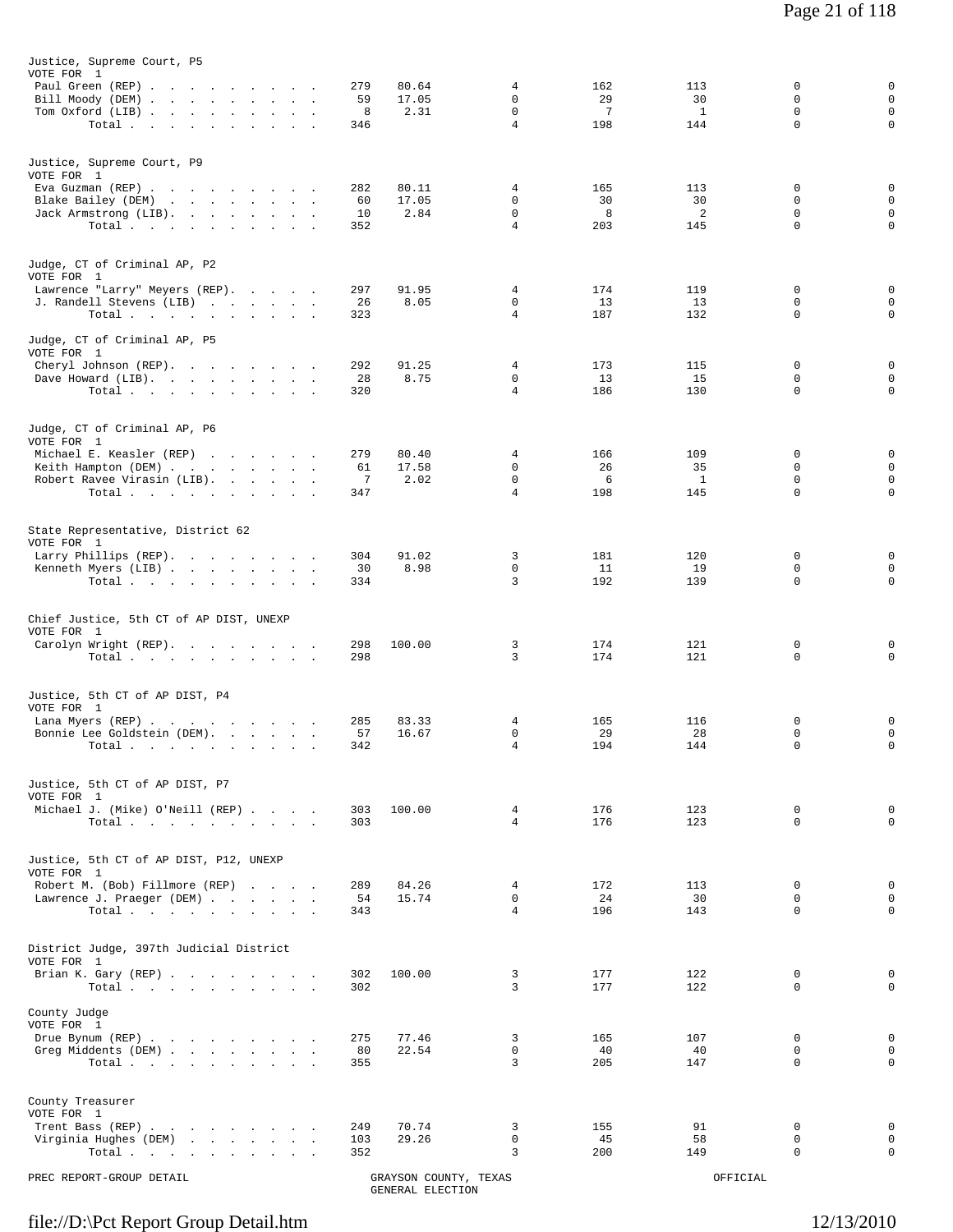| 0010 PCT 10                                                               |                                                  |                    |                |                                |                     |                                |                            |                            |
|---------------------------------------------------------------------------|--------------------------------------------------|--------------------|----------------|--------------------------------|---------------------|--------------------------------|----------------------------|----------------------------|
| REGISTERED VOTERS - TOTAL                                                 | $\sim$ $ \sim$                                   | TOTAL VOTES<br>900 | ిక             | EV MAIL                        | EV IVO              | ED IVO                         | PROV/EV                    | PROV/ED                    |
| BALLOTS CAST - TOTAL ALL BALLOTS.                                         |                                                  | 202                |                | 3                              | 104                 | 95                             | 0                          | $\mathbf 0$                |
| BALLOTS CAST - TOTAL PAGE 1 BALLOTS.<br>VOTER TURNOUT - TOTAL ALL BALLOTS | <b>Contract Contract</b><br>$\sim$ $\sim$ $\sim$ | 202                | 22.44          | 3                              | 104                 | 95                             | $\mathbf 0$                | $\mathbf 0$                |
|                                                                           |                                                  |                    |                |                                |                     |                                |                            |                            |
| STRAIGHT PARTY                                                            |                                                  |                    |                |                                |                     |                                |                            |                            |
| VOTE FOR 1                                                                |                                                  |                    |                |                                |                     |                                |                            |                            |
| REPUBLICAN PARTY (REP)                                                    |                                                  | 64<br>71           | 47.06<br>52.21 | $\mathbf{1}$<br>$\overline{a}$ | 36<br>32            | 27<br>37                       | 0<br>$\mathbf 0$           | 0<br>$\mathbf 0$           |
| DEMOCRATIC PARTY (DEM)<br>LIBERTARIAN PARTY (LIB).                        |                                                  | 0                  |                | $\Omega$                       | $\mathbf 0$         | $\mathbf 0$                    | $\Omega$                   | $\mathbf 0$                |
| GREEN PARTY (GRN).                                                        |                                                  | $\mathbf{1}$       | .74            | 0                              | $\mathbf{1}$        | $\mathbf 0$                    | $\mathbf 0$                | $\mathbf 0$                |
| Total $\cdots$                                                            |                                                  | 136                |                | 3                              | 69                  | 64                             | $\mathbf 0$                | $\mathbf 0$                |
|                                                                           |                                                  |                    |                |                                |                     |                                |                            |                            |
| US Representative, DIST 4<br>VOTE FOR 1                                   |                                                  |                    |                |                                |                     |                                |                            |                            |
| Ralph M. Hall (REP)                                                       |                                                  | 95                 | 47.98          | 1                              | 52                  | 42                             | 0                          | 0                          |
| VaLinda Hathcox (DEM)                                                     |                                                  | 91                 | 45.96          | $\overline{a}$                 | 43                  | 46                             | $\mathbf 0$                | $\mathbf 0$                |
| Jim D. Prindle $(LIB)$ .<br>Shane Shepard (IND)                           |                                                  | 7<br>5             | 3.54<br>2.53   | 0<br>0                         | 3<br>$\overline{4}$ | $\overline{4}$<br>$\mathbf{1}$ | 0<br>$\mathbf 0$           | $\mathbf 0$<br>$\mathbf 0$ |
| Total $\cdots$                                                            |                                                  | 198                |                | 3                              | 102                 | 93                             | $\Omega$                   | $\mathbf 0$                |
|                                                                           |                                                  |                    |                |                                |                     |                                |                            |                            |
| Governor                                                                  |                                                  |                    |                |                                |                     |                                |                            |                            |
| VOTE FOR 1                                                                |                                                  |                    |                |                                |                     |                                |                            |                            |
| Rick Perry (REP)<br>Bill White (DEM)                                      |                                                  | 83<br>109          | 41.71<br>54.77 | 1<br>2                         | 45<br>50            | 37<br>57                       | 0<br>0                     | 0<br>$\mathbf 0$           |
| Kathie Glass (LIB)                                                        |                                                  | 5                  | 2.51           | 0                              | 4                   | 1                              | $\Omega$                   | $\mathbf 0$                |
| Deb Shafto (GRN)                                                          | $\sim$ $\sim$                                    | 2<br>0             | 1.01           | 0<br>0                         | 2<br>0              | $\mathbf 0$<br>$\mathbf 0$     | $\mathbf 0$<br>$\mathbf 0$ | $\mathbf 0$<br>$\mathbf 0$ |
| WRITE-IN.<br>Total                                                        |                                                  | 199                |                | 3                              | 101                 | 95                             | $\mathbf 0$                | $\mathsf 0$                |
|                                                                           |                                                  |                    |                |                                |                     |                                |                            |                            |
| Lieutenant Governor                                                       |                                                  |                    |                |                                |                     |                                |                            |                            |
| VOTE FOR 1                                                                |                                                  |                    |                |                                |                     |                                |                            |                            |
| David Dewhurst (REP).<br>Linda Chavez-Thompson (DEM)                      |                                                  | 97<br>96           | 48.50<br>48.00 | $\mathbf{1}$<br>2              | 54<br>44            | 42<br>50                       | 0<br>$\mathbf 0$           | $\mathbf 0$<br>$\mathbf 0$ |
| Scott Jameson (LIB)                                                       |                                                  | 5                  | 2.50           | 0                              | 3                   | $\overline{2}$                 | $\mathbf 0$                | $\mathbf 0$                |
| Herb Gonzales, Jr. (GRN)                                                  |                                                  | 2                  | 1.00           | 0                              | $\mathbf{1}$        | $\mathbf{1}$                   | $\mathbf 0$                | $\mathbf 0$                |
| Total                                                                     |                                                  | 200                |                | 3                              | 102                 | 95                             | $\mathbf 0$                | $\mathbf 0$                |
|                                                                           |                                                  |                    |                |                                |                     |                                |                            |                            |
| Attorney General                                                          |                                                  |                    |                |                                |                     |                                |                            |                            |
| VOTE FOR 1<br>Greg Abbott (REP).                                          |                                                  | 99                 | 49.50          | 1                              | 55                  | 43                             | 0                          | $\mathbf 0$                |
| Barbara Ann Radnofsky (DEM)                                               |                                                  | 94                 | 47.00          | $\overline{c}$                 | 42                  | 50                             | $\Omega$                   | $\mathbf 0$                |
| Jon Roland (LIB)<br>Total                                                 |                                                  | 7<br>200           | 3.50           | $\mathsf 0$<br>3               | 5<br>102            | 2<br>95                        | $\mathsf 0$<br>$\mathbf 0$ | $\mathbf 0$<br>$\mathbf 0$ |
|                                                                           |                                                  |                    |                |                                |                     |                                |                            |                            |
| Comptroller of Public Accounts                                            |                                                  |                    |                |                                |                     |                                |                            |                            |
| VOTE FOR 1                                                                |                                                  |                    |                |                                |                     |                                |                            |                            |
| Susan Combs (REP).                                                        |                                                  | 104                | 80.00          | $\mathbf{1}$                   | 56                  | 47                             | 0                          | $\mathsf 0$                |
| Mary J. Ruwart (LIB).<br>Edward Lindsay (GRN).                            |                                                  | 16<br>10           | 12.31<br>7.69  | $\overline{\mathbf{c}}$<br>0   | 9<br>6              | 5<br>$\overline{4}$            | $\mathbf 0$<br>$\mathbf 0$ | $\mathsf 0$<br>$\mathbb O$ |
| Total                                                                     |                                                  | 130                |                | 3                              | 71                  | 56                             | $\mathbf 0$                | $\mathbf 0$                |
|                                                                           |                                                  |                    |                |                                |                     |                                |                            |                            |
| Commissioner of the General Land Office<br>VOTE FOR 1                     |                                                  |                    |                |                                |                     |                                |                            |                            |
| Jerry Patterson (REP)                                                     |                                                  | 96                 | 48.48          | $\mathbf{1}$                   | 52                  | 43                             | 0                          | $\mathbb O$                |
| Hector Uribe (DEM)<br>James L. Holdar (LIB)                               |                                                  | 93<br>9            | 46.97<br>4.55  | 2<br>$\mathsf 0$               | 43<br>6             | 48<br>3                        | $\mathbf 0$<br>0           | $\mathbf 0$<br>$\mathbf 0$ |
| Total $\cdots$                                                            |                                                  | 198                |                | 3                              | 101                 | 94                             | 0                          | $\mathbf 0$                |
|                                                                           |                                                  |                    |                |                                |                     |                                |                            |                            |
| Commissioner of Agriculture                                               |                                                  |                    |                |                                |                     |                                |                            |                            |
| VOTE FOR 1                                                                |                                                  |                    |                |                                |                     |                                |                            |                            |
| Todd Staples (REP)<br>Hank Gilbert (DEM)                                  |                                                  | 95<br>96           | 47.50<br>48.00 | 1<br>2                         | 53<br>44            | 41<br>50                       | 0<br>0                     | $\mathbf 0$<br>$\mathsf 0$ |
| Rick Donaldson (LIB).                                                     |                                                  | 9                  | 4.50           | $\mathbf 0$                    | 5                   | $\overline{4}$                 | $\mathbf 0$                | $\mathsf 0$                |
| Total $\cdots$                                                            |                                                  | 200                |                | 3                              | 102                 | 95                             | $\mathbf 0$                | $\mathbf 0$                |
|                                                                           |                                                  |                    |                |                                |                     |                                |                            |                            |
| Railroad Commissioner                                                     |                                                  |                    |                |                                |                     |                                |                            |                            |
| VOTE FOR 1<br>David Porter (REP)                                          |                                                  | 90                 | 45.45          | 1                              | 51                  | 38                             | 0                          | 0                          |
| Jeff Weems (DEM)                                                          |                                                  | 101                | 51.01          | $\overline{a}$                 | 47                  | 52                             | $\mathbf 0$                | $\mathsf 0$                |
| Roger Gary (LIB)                                                          |                                                  | 4                  | 2.02           | $\mathbf 0$                    | 3                   | $\mathbf{1}$                   | 0                          | $\mathsf 0$                |
| Art Browning (GRN)<br>Total $\cdots$                                      |                                                  | 3<br>198           | 1.52           | $\mathsf 0$<br>3               | $\mathbf{1}$<br>102 | $\overline{2}$<br>93           | $\mathbf 0$<br>$\mathbf 0$ | $\mathsf 0$<br>$\mathbf 0$ |
|                                                                           |                                                  |                    |                |                                |                     |                                |                            |                            |
|                                                                           |                                                  |                    |                |                                |                     |                                |                            |                            |
| Justice, Supreme Court, P3<br>VOTE FOR 1                                  |                                                  |                    |                |                                |                     |                                |                            |                            |
| Debra Lehrmann (REP).                                                     |                                                  | 92                 | 46.00          | $\mathbf{1}$                   | 53                  | 38                             | 0                          | 0                          |
| Jim Sharp (DEM)                                                           |                                                  | 100                | 50.00          | 2                              | 44                  | 54                             | 0                          | $\mathbb O$                |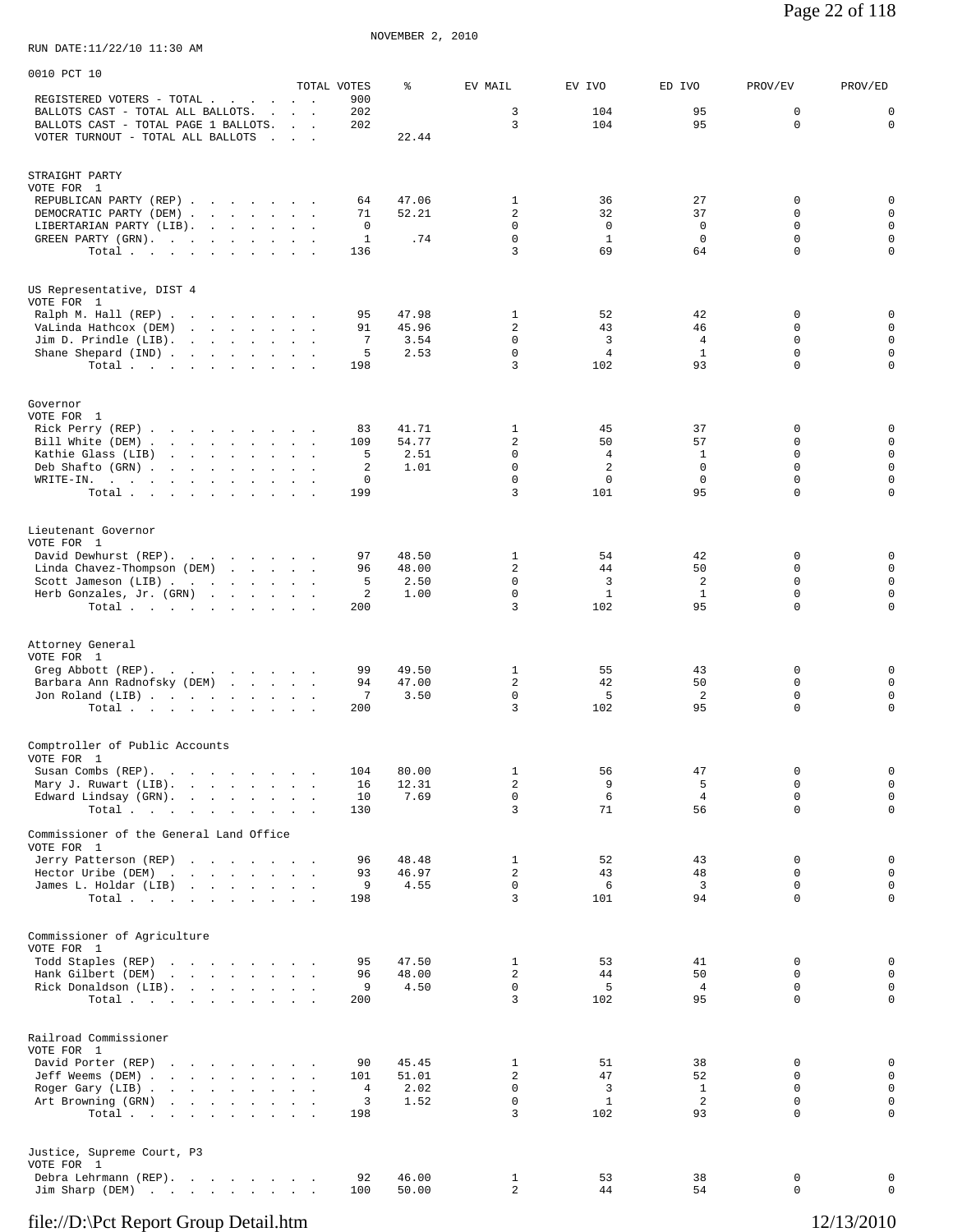|                                                                              |            |                |                            |                |          | Page 23 of 118          |                            |
|------------------------------------------------------------------------------|------------|----------------|----------------------------|----------------|----------|-------------------------|----------------------------|
| William Bryan Strange, III (LIB).<br>Total $\cdots$                          | 8<br>200   | 4.00           | $\mathbf 0$<br>3           | 5<br>102       | 3<br>95  | 0<br>$\mathbf 0$        | 0<br>$\mathbf 0$           |
| Justice, Supreme Court, P5                                                   |            |                |                            |                |          |                         |                            |
| VOTE FOR 1<br>Paul Green (REP)                                               | 90         | 45.69          | $\mathbf{1}$               | 53             | 36       | 0                       | 0                          |
| Bill Moody (DEM)<br>Tom Oxford (LIB)                                         | 97<br>10   | 49.24<br>5.08  | 2<br>$\mathbf 0$           | 44<br>5        | 51<br>5  | 0<br>$\mathbf 0$        | 0<br>$\mathbf 0$           |
| Total                                                                        | 197        |                | 3                          | 102            | 92       | $\Omega$                | $\mathbf 0$                |
| Justice, Supreme Court, P9                                                   |            |                |                            |                |          |                         |                            |
| VOTE FOR 1<br>Eva Guzman (REP)                                               | 88         | 44.00          | $\mathbf{1}$               | 49             | 38       | 0                       | 0                          |
| Blake Bailey (DEM)<br>Jack Armstrong (LIB).                                  | 100<br>12  | 50.00<br>6.00  | $\overline{a}$<br>$\Omega$ | 44<br>9        | 54<br>3  | 0<br>0                  | $\mathbf 0$<br>$\mathbf 0$ |
| Total                                                                        | 200        |                | 3                          | 102            | 95       | 0                       | $\mathbf 0$                |
| Judge, CT of Criminal AP, P2                                                 |            |                |                            |                |          |                         |                            |
| VOTE FOR 1<br>Lawrence "Larry" Meyers (REP).                                 | 101        | 78.29          | 3                          | 51             | 47       | 0                       | 0                          |
| J. Randell Stevens (LIB)<br>Total $\cdots$                                   | 28<br>129  | 21.71          | 0<br>3                     | 19<br>70       | 9<br>56  | 0<br>$\mathbf 0$        | $\mathbf 0$<br>$\mathbf 0$ |
| Judge, CT of Criminal AP, P5                                                 |            |                |                            |                |          |                         |                            |
| VOTE FOR 1<br>Cheryl Johnson (REP).                                          | 100        | 78.74          | 3                          | 55             | 42       | 0                       | 0                          |
| Dave Howard (LIB).                                                           | 27         | 21.26          | 0                          | 14             | 13       | 0                       | $\mathbf 0$                |
| Total                                                                        | 127        |                | 3                          | 69             | 55       | $\Omega$                | $\mathbf 0$                |
| Judge, CT of Criminal AP, P6<br>VOTE FOR 1                                   |            |                |                            |                |          |                         |                            |
| Michael E. Keasler (REP)                                                     | 91<br>102  | 45.73<br>51.26 | 1<br>2                     | 51<br>47       | 39<br>53 | 0<br>0                  | 0<br>0                     |
| Keith Hampton (DEM)<br>Robert Ravee Virasin (LIB).                           | 6          | 3.02           | 0                          | $\overline{4}$ | 2        | 0                       | $\mathbf 0$                |
| Total                                                                        | 199        |                | 3                          | 102            | 94       | $\mathbf 0$             | $\mathbf 0$                |
| State Representative, District 62<br>VOTE FOR 1                              |            |                |                            |                |          |                         |                            |
| Larry Phillips (REP).                                                        | 103<br>29  | 78.03<br>21.97 | $\mathbf{1}$<br>2          | 54<br>17       | 48<br>10 | 0<br>0                  | 0<br>0                     |
| Kenneth Myers (LIB)<br>Total                                                 | 132        |                | 3                          | 71             | 58       | $\mathbf 0$             | $\mathbf 0$                |
| Chief Justice, 5th CT of AP DIST, UNEXP                                      |            |                |                            |                |          |                         |                            |
| VOTE FOR 1<br>Carolyn Wright (REP).                                          | 111        | 100.00         | 3                          | 57             | 51       | 0                       | 0                          |
| Total $\cdots$ $\cdots$ $\cdots$                                             | 111        |                | 3                          | 57             | 51       | 0                       | $\mathbf 0$                |
| Justice, 5th CT of AP DIST, P4                                               |            |                |                            |                |          |                         |                            |
| VOTE FOR 1<br>Lana Myers (REP)                                               | 94         | 48.21          | $\mathbf{1}$               | 52             | 41       | 0                       | $\mathsf 0$                |
| Bonnie Lee Goldstein (DEM).<br>Total.                                        | 101<br>195 | 51.79          | $\overline{a}$<br>3        | 48<br>100      | 51<br>92 | 0<br>$\mathbf 0$        | $\mathbf 0$<br>$\mathbf 0$ |
|                                                                              |            |                |                            |                |          |                         |                            |
| Justice, 5th CT of AP DIST, P7<br>VOTE FOR 1                                 |            |                |                            |                |          |                         |                            |
| Michael J. (Mike) O'Neill (REP)<br>Total $\cdots$ $\cdots$ $\cdots$ $\cdots$ | 110<br>110 | 100.00         | 3<br>3                     | 57<br>57       | 50<br>50 | 0<br>$\Omega$           | $\mathbf 0$<br>0           |
| Justice, 5th CT of AP DIST, P12, UNEXP                                       |            |                |                            |                |          |                         |                            |
| VOTE FOR 1<br>Robert M. (Bob) Fillmore (REP)                                 | 98         | 49.75          | $\mathbf{1}$               | 54             | 43       | 0                       | 0                          |
| Lawrence J. Praeger (DEM)<br>Total $\cdots$                                  | 99<br>197  | 50.25          | $\overline{a}$<br>3        | 47<br>101      | 50<br>93 | $\mathbf 0$<br>$\Omega$ | $\mathbf 0$<br>0           |
|                                                                              |            |                |                            |                |          |                         |                            |
| District Judge, 397th Judicial District<br>VOTE FOR 1                        |            |                |                            |                |          |                         |                            |
| Brian K. Gary (REP)<br>Total $\cdots$                                        | 111<br>111 | 100.00         | 3<br>3                     | 59<br>59       | 49<br>49 | 0<br>$\Omega$           | 0<br>$\mathbf 0$           |
| County Judge                                                                 |            |                |                            |                |          |                         |                            |
| VOTE FOR 1<br>Drue Bynum (REP)                                               | 96         | 47.76          | $\mathbf{1}$               | 52             | 43       | $\mathbf 0$             | 0                          |
| Greg Middents (DEM)<br>Total.                                                | 105<br>201 | 52.24          | $\overline{a}$<br>3        | 51<br>103      | 52<br>95 | 0<br>$\Omega$           | 0<br>$\mathbf 0$           |
|                                                                              |            |                |                            |                |          |                         |                            |
| County Treasurer<br>VOTE FOR 1                                               |            |                |                            |                |          |                         |                            |
| Trent Bass (REP)<br>Virginia Hughes (DEM)                                    | 90<br>108  | 45.45<br>54.55 | $\mathbf{1}$<br>2          | 50<br>52       | 39<br>54 | 0<br>0                  | $\mathbf 0$<br>0           |
| Total                                                                        | 198        |                | 3                          | 102            | 93       | $\Omega$                | 0                          |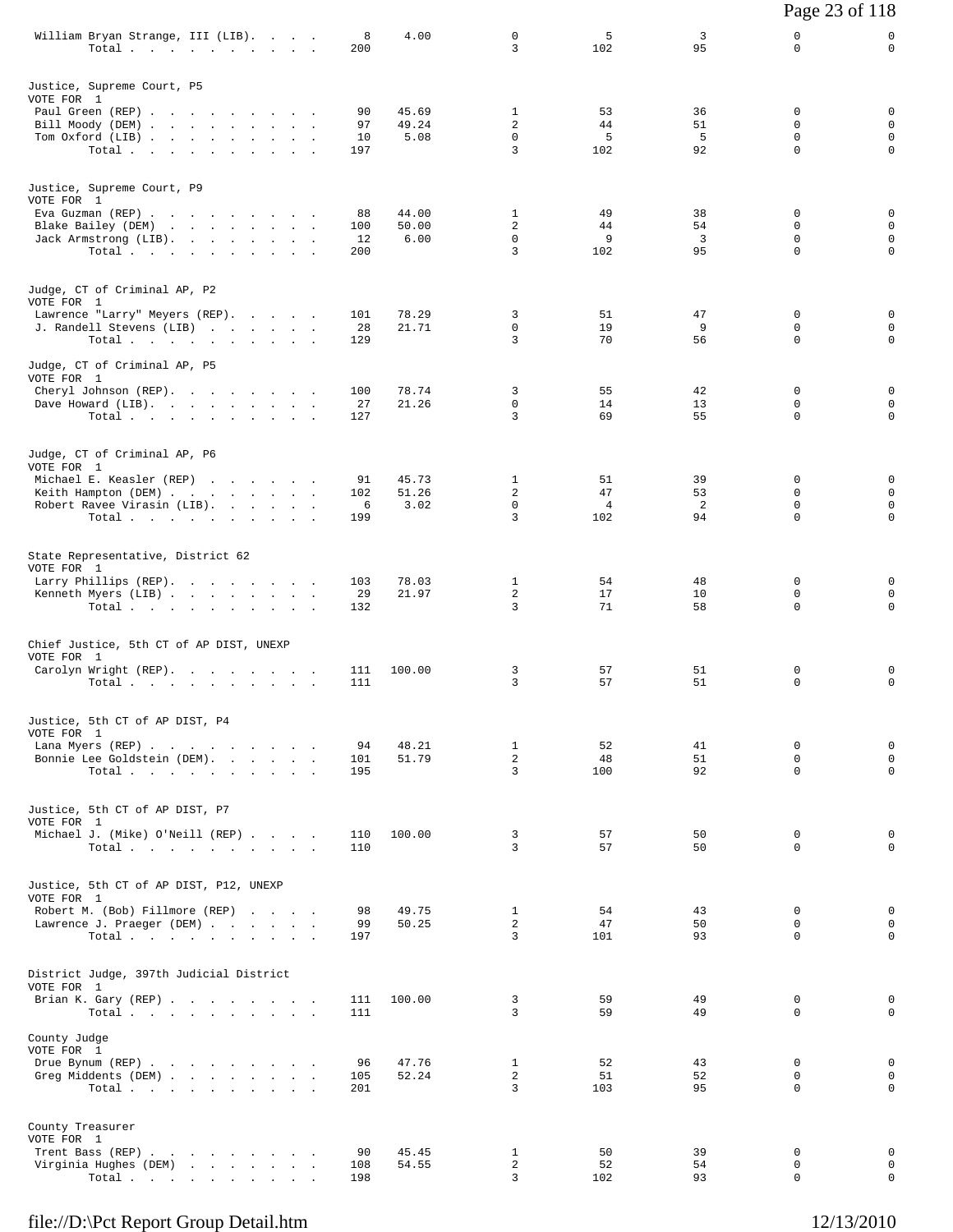| County Commissioner, Precinct 4<br>VOTE FOR 1                                                                                                             |                    |                                      |                                     |                             |                    |                            |                              |
|-----------------------------------------------------------------------------------------------------------------------------------------------------------|--------------------|--------------------------------------|-------------------------------------|-----------------------------|--------------------|----------------------------|------------------------------|
| Bart Lawrence (REP)<br>Mike Brady (DEM)<br>Total                                                                                                          | 96<br>103<br>199   | 48.24<br>51.76                       | $\mathbf{1}$<br>$\overline{a}$<br>3 | 55<br>47<br>102             | 40<br>54<br>94     | $\mathbf 0$<br>0<br>0      | $\mathbf 0$<br>$\Omega$<br>0 |
| PREC REPORT-GROUP DETAIL                                                                                                                                  |                    | GENERAL ELECTION<br>NOVEMBER 2, 2010 | GRAYSON COUNTY, TEXAS               |                             |                    | OFFICIAL                   |                              |
| RUN DATE:11/22/10 11:30 AM                                                                                                                                |                    |                                      |                                     |                             |                    |                            |                              |
| 0011 PCT 11                                                                                                                                               |                    |                                      |                                     |                             |                    |                            |                              |
| REGISTERED VOTERS - TOTAL                                                                                                                                 | TOTAL VOTES<br>742 | ႜ                                    | EV MAIL                             | EV IVO                      | ED IVO             | PROV/EV                    | PROV/ED                      |
| BALLOTS CAST - TOTAL ALL BALLOTS.<br>BALLOTS CAST - TOTAL PAGE 1 BALLOTS.<br>VOTER TURNOUT - TOTAL ALL BALLOTS                                            | 194<br>194         | 26.15                                | 3<br>3                              | 85<br>85                    | 106<br>106         | 0<br>$\Omega$              | $\mathbf 0$<br>$\mathbf 0$   |
| STRAIGHT PARTY                                                                                                                                            |                    |                                      |                                     |                             |                    |                            |                              |
| VOTE FOR 1<br>REPUBLICAN PARTY (REP)                                                                                                                      | 79                 | 68.70                                | 2                                   | 37                          | 40                 | 0                          | 0                            |
| DEMOCRATIC PARTY (DEM)<br>LIBERTARIAN PARTY (LIB).                                                                                                        | 34<br>1            | 29.57<br>.87                         | $\mathbf 0$<br>$\mathbf 0$          | 17<br>$\mathbf 0$           | 17<br>$\mathbf{1}$ | $\mathbf 0$<br>0           | $\mathbf 0$<br>$\mathbf 0$   |
| GREEN PARTY (GRN).<br>Total                                                                                                                               | 1<br>115           | .87                                  | 0<br>$\overline{a}$                 | $\mathbf 0$<br>54           | $\mathbf{1}$<br>59 | 0<br>$\Omega$              | 0<br>$\Omega$                |
| US Representative, DIST 4<br>VOTE FOR 1                                                                                                                   |                    |                                      |                                     |                             |                    |                            |                              |
| Ralph M. Hall (REP)<br>VaLinda Hathcox (DEM)                                                                                                              | 120<br>53          | 62.83<br>27.75                       | 2<br>$\mathbf{1}$                   | 50<br>25                    | 68<br>27           | 0<br>$\mathbf 0$           | 0<br>$\mathbf 0$             |
| Jim D. Prindle (LIB).<br>Shane Shepard (IND)                                                                                                              | 7<br>11            | 3.66<br>5.76                         | $\mathbf 0$<br>$\mathbf 0$          | $\overline{4}$<br>5         | 3<br>6             | 0<br>0                     | 0<br>0                       |
| Total                                                                                                                                                     | 191                |                                      | 3                                   | 84                          | 104                | $\Omega$                   | 0                            |
| Governor<br>VOTE FOR 1                                                                                                                                    |                    |                                      |                                     |                             |                    |                            |                              |
| Rick Perry (REP)                                                                                                                                          | 121                | 62.69                                | 2<br>$\mathbf{1}$                   | 51                          | 68                 | 0<br>$\Omega$              | $\mathbf 0$<br>$\mathbf 0$   |
| Bill White (DEM)<br>Kathie Glass (LIB)<br>the contract of the contract of the contract of the contract of the contract of the contract of the contract of | 60<br>8            | 31.09<br>4.15                        | $\mathbf 0$                         | 28<br>5                     | 31<br>3            | $\mathbf 0$                | $\mathbf 0$                  |
| Deb Shafto (GRN)<br>WRITE-IN.                                                                                                                             | 4<br>0             | 2.07                                 | $\mathbf 0$<br>$\mathbf 0$          | $\mathbf{1}$<br>$\mathbf 0$ | 3<br>$\mathbf 0$   | $\Omega$<br>$\Omega$       | $\Omega$<br>0                |
| Total $\cdots$ $\cdots$ $\cdots$                                                                                                                          | 193                |                                      | 3                                   | 85                          | 105                | $\Omega$                   |                              |
| Lieutenant Governor<br>VOTE FOR 1                                                                                                                         |                    |                                      |                                     |                             |                    |                            |                              |
| David Dewhurst (REP).<br>Linda Chavez-Thompson (DEM)                                                                                                      | 123<br>55          | 64.06<br>28.65                       | 2<br>$\mathbf{1}$                   | 54<br>24                    | 67<br>30           | 0<br>$\mathbf 0$           | 0<br>0                       |
| Scott Jameson (LIB)                                                                                                                                       | 11                 | 5.73                                 | $\mathbf 0$                         | 5                           | 6                  | $\mathbf 0$                | $\Omega$                     |
| Herb Gonzales, Jr. (GRN)<br>Total $\cdots$ $\cdots$ $\cdots$                                                                                              | 3<br>192           | 1.56                                 | 0<br>3                              | $\mathbf{1}$<br>84          | 2<br>105           | 0<br>$\mathbf 0$           | 0<br>$\Omega$                |
| Attorney General<br>VOTE FOR 1                                                                                                                            |                    |                                      |                                     |                             |                    |                            |                              |
| Greg Abbott (REP).<br>Barbara Ann Radnofsky (DEM)                                                                                                         | 125<br>56          | 64.77<br>29.02                       | $\overline{2}$<br>$\mathbf{1}$      | 54<br>25                    | 69<br>30           | $\mathbf 0$<br>0           | $\mathbf 0$<br>0             |
| Jon Roland (LIB)                                                                                                                                          | 12                 | 6.22                                 | $\mathbf 0$                         | 6                           | 6                  | $\mathbf 0$                | $\mathbf 0$                  |
| Total                                                                                                                                                     | 193                |                                      | 3                                   | 85                          | 105                | $\Omega$                   | $\Omega$                     |
| Comptroller of Public Accounts<br>VOTE FOR 1                                                                                                              |                    |                                      |                                     |                             |                    |                            |                              |
| Susan Combs (REP).<br>Mary J. Ruwart (LIB).                                                                                                               | 128<br>28          | 77.11<br>16.87                       | 2<br>$\mathbf{1}$                   | 55<br>11                    | 71<br>16           | $\mathbf 0$<br>$\mathbf 0$ | $\mathsf 0$<br>$\mathbf 0$   |
| Edward Lindsay (GRN).<br>Total $\cdots$                                                                                                                   | 10<br>166          | 6.02                                 | $\Omega$<br>3                       | $\overline{4}$<br>70        | 6<br>93            | $\Omega$<br>$\mathbf 0$    | $\mathbf 0$<br>$\mathbf 0$   |
| Commissioner of the General Land Office                                                                                                                   |                    |                                      |                                     |                             |                    |                            |                              |
| VOTE FOR 1<br>Jerry Patterson (REP)                                                                                                                       | 127                | 66.49                                | 2                                   | 56                          | 69                 | 0                          | $\mathbf 0$                  |
| Hector Uribe (DEM)                                                                                                                                        | 52                 | 27.23                                | $\mathbf{1}$                        | 23                          | 28                 | $\Omega$                   | $\mathbf 0$                  |
| James L. Holdar (LIB)<br>Total.                                                                                                                           | 12<br>191          | 6.28                                 | 0<br>3                              | 5<br>84                     | 7<br>104           | 0<br>$\Omega$              | $\mathbf 0$<br>$\Omega$      |
| Commissioner of Agriculture<br>VOTE FOR 1                                                                                                                 |                    |                                      |                                     |                             |                    |                            |                              |
| Todd Staples (REP)<br>Hank Gilbert (DEM)<br>the contract of the contract of the                                                                           | 122<br>56          | 63.54<br>29.17                       | 2<br>$\mathbf{1}$                   | 53<br>26                    | 67<br>29           | 0<br>$\Omega$              | 0<br>$\mathbf 0$             |
| Rick Donaldson (LIB).                                                                                                                                     | 14                 | 7.29                                 | $\mathbf{0}$                        | 6                           | 8                  | 0                          | $\mathbf 0$                  |
| Total                                                                                                                                                     | 192                |                                      | 3                                   | 85                          | 104                | $\Omega$                   | 0                            |
| Railroad Commissioner<br>VOTE FOR 1                                                                                                                       |                    |                                      |                                     |                             |                    |                            |                              |
| David Porter (REP)<br>Jeff Weems (DEM)                                                                                                                    | 121<br>60          | 62.69<br>31.09                       | 2<br>$\mathbf{1}$                   | 52<br>28                    | 67<br>31           | 0<br>$\mathbf 0$           | $\mathbf 0$<br>$\mathbf 0$   |
|                                                                                                                                                           |                    |                                      |                                     |                             |                    |                            |                              |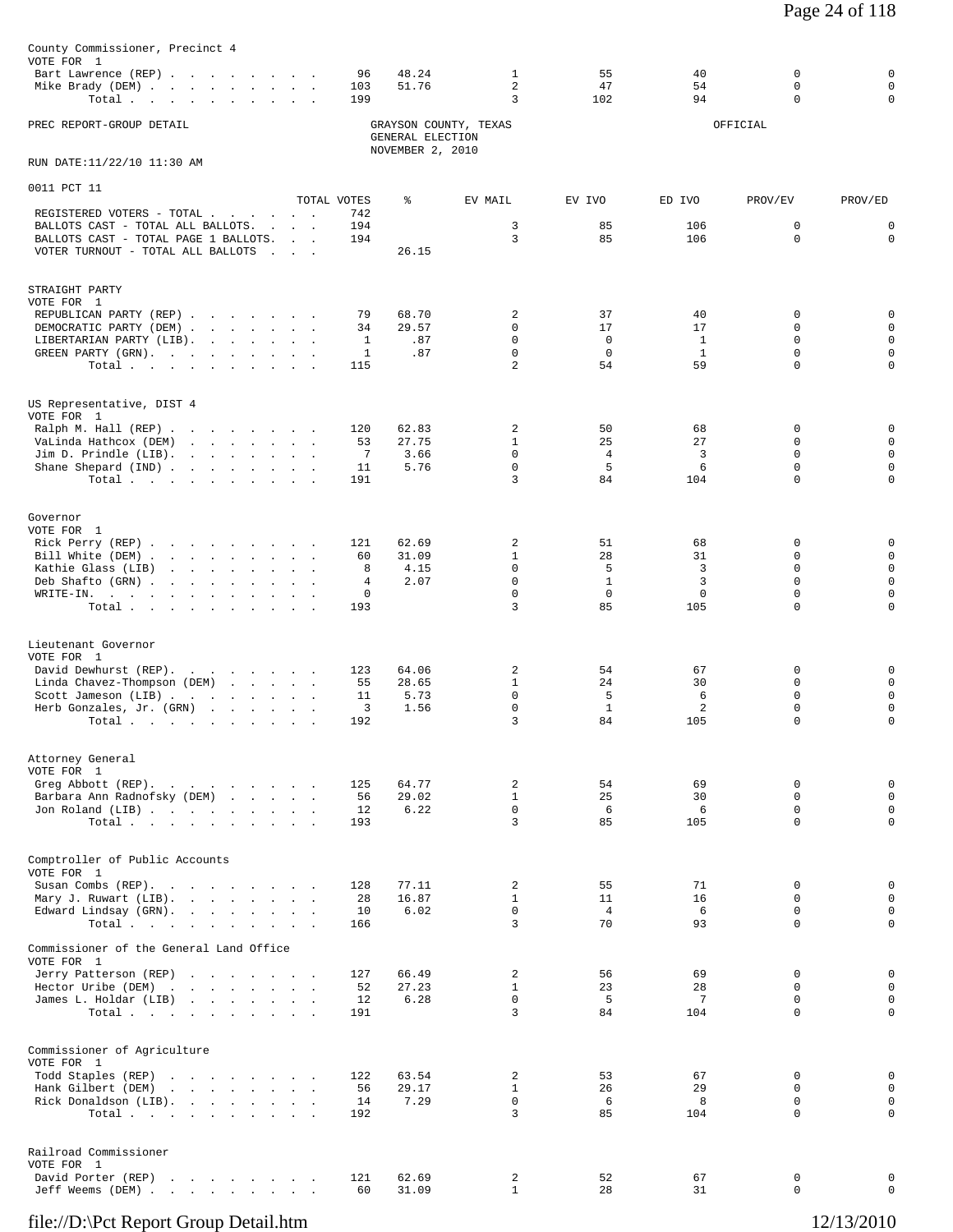|                                                                                                                                              |  |                        |                        |                                       |                         |                                   | Page 25 of 118                                           |                                      |
|----------------------------------------------------------------------------------------------------------------------------------------------|--|------------------------|------------------------|---------------------------------------|-------------------------|-----------------------------------|----------------------------------------------------------|--------------------------------------|
| Roger Gary (LIB)<br>Art Browning (GRN)<br>Total.                                                                                             |  | 7<br>5<br>193          | 3.63<br>2.59           | 0<br>0<br>3                           | 4<br>$\mathbf{1}$<br>85 | 3<br>$\overline{4}$<br>105        | 0<br>$\mathbf 0$<br>$\Omega$                             | 0<br>$\mathbf 0$<br>$\mathbf 0$      |
| Justice, Supreme Court, P3<br>VOTE FOR 1<br>Debra Lehrmann (REP).<br>Jim Sharp (DEM)<br>William Bryan Strange, III (LIB).<br>Total $\cdots$  |  | 123<br>57<br>11<br>191 | 64.40<br>29.84<br>5.76 | 2<br>$\mathbf{1}$<br>$\mathbf 0$<br>3 | 53<br>25<br>6<br>84     | 68<br>31<br>5<br>104              | 0<br>0<br>$\mathbf 0$<br>$\mathbf 0$                     | 0<br>0<br>$\mathbf 0$<br>$\mathbf 0$ |
| Justice, Supreme Court, P5<br>VOTE FOR 1<br>Paul Green (REP)<br>Bill Moody (DEM)<br>Tom Oxford (LIB)<br>Total $\cdots$                       |  | 123<br>57<br>9<br>189  | 65.08<br>30.16<br>4.76 | 2<br>$\mathbf{1}$<br>0<br>3           | 55<br>23<br>5<br>83     | 66<br>33<br>$\overline{4}$<br>103 | 0<br>$\Omega$<br>$\mathsf{O}$<br>0                       | 0<br>0<br>$\mathbf 0$<br>0           |
| Justice, Supreme Court, P9<br>VOTE FOR 1<br>Eva Guzman (REP)<br>Blake Bailey (DEM)<br>Jack Armstrong (LIB).<br>Total                         |  | 120<br>58<br>13<br>191 | 62.83<br>30.37<br>6.81 | 2<br>$\mathbf{1}$<br>0<br>3           | 52<br>25<br>6<br>83     | 66<br>32<br>$\overline{7}$<br>105 | $\mathbf 0$<br>$\mathbf 0$<br>$\mathbf 0$<br>$\mathbf 0$ | 0<br>0<br>0<br>$\mathbf 0$           |
| Judge, CT of Criminal AP, P2<br>VOTE FOR 1<br>Lawrence "Larry" Meyers (REP).<br>J. Randell Stevens (LIB)<br>Total $\cdots$ $\cdots$ $\cdots$ |  | 131<br>34<br>165       | 79.39<br>20.61         | 2<br>$\mathbf{1}$<br>3                | 55<br>14<br>69          | 74<br>19<br>93                    | 0<br>$\mathbf 0$<br>0                                    | 0<br>0<br>$\mathsf{O}$               |
| Judge, CT of Criminal AP, P5<br>VOTE FOR 1<br>Cheryl Johnson (REP).<br>Dave Howard (LIB).<br>Total                                           |  | 131<br>34<br>165       | 79.39<br>20.61         | 2<br>$\mathbf{1}$<br>3                | 55<br>14<br>69          | 74<br>19<br>93                    | $\mathbf 0$<br>$\mathbf 0$<br>0                          | 0<br>0<br>$\mathbf 0$                |
| Judge, CT of Criminal AP, P6<br>VOTE FOR 1<br>Michael E. Keasler (REP)<br>Keith Hampton (DEM)<br>Robert Ravee Virasin (LIB).<br>Total.       |  | 125<br>55<br>11<br>191 | 65.45<br>28.80<br>5.76 | 2<br>$\mathbf{1}$<br>$\mathbf 0$<br>3 | 54<br>24<br>-5<br>83    | 69<br>30<br>6<br>105              | 0<br>$\mathbf 0$<br>$\mathsf{O}$<br>$\mathbf 0$          | 0<br>0<br>$\mathbf 0$<br>$\mathbf 0$ |
| State Representative, District 62<br>VOTE FOR 1<br>Larry Phillips (REP).<br>Kenneth Myers (LIB)<br>Total.                                    |  | 132<br>34<br>166       | 79.52<br>20.48         | 2<br>$\mathbf{1}$<br>3                | 58<br>12<br>70          | 72<br>21<br>93                    | 0<br>0<br>$\mathbf 0$                                    | 0<br>0<br>$\mathbf 0$                |
| Chief Justice, 5th CT of AP DIST, UNEXP<br>VOTE FOR 1<br>Carolyn Wright (REP).<br>Total $\cdots$ $\cdots$ $\cdots$ $\cdots$                  |  | 142<br>142             | 100.00                 | 2<br>$\overline{a}$                   | 60<br>60                | 80<br>80                          | $\mathbf 0$<br>0                                         | 0<br>$\mathbf 0$                     |
| Justice, 5th CT of AP DIST, P4<br>VOTE FOR 1<br>Lana Myers (REP)<br>Bonnie Lee Goldstein (DEM).<br>Total                                     |  | 127<br>61<br>188       | 67.55<br>32.45         | 2<br>$\Omega$<br>2                    | 56<br>26<br>82          | 69<br>35<br>104                   | 0<br>$\Omega$<br>$\mathbf 0$                             | 0<br>0<br>$\mathsf{O}$               |
| Justice, 5th CT of AP DIST, P7<br>VOTE FOR 1<br>Michael J. (Mike) O'Neill (REP)<br>Total $\cdots$ $\cdots$ $\cdots$                          |  | 147<br>147             | 100.00                 | 2<br>$\overline{2}$                   | 62<br>62                | 83<br>83                          | $\mathbf 0$<br>$\Omega$                                  | 0<br>$\mathbf 0$                     |
| Justice, 5th CT of AP DIST, P12, UNEXP<br>VOTE FOR 1<br>Robert M. (Bob) Fillmore (REP)<br>Lawrence J. Praeger (DEM)<br>Total $\cdots$        |  | 131<br>59<br>190       | 68.95<br>31.05         | 2<br>0<br>2                           | 57<br>27<br>84          | 72<br>32<br>104                   | 0<br>$\mathbf 0$<br>$\Omega$                             | 0<br>$\mathbf 0$<br>0                |
| District Judge, 397th Judicial District<br>VOTE FOR 1<br>Brian K. Gary (REP)<br>Total $\cdots$                                               |  | 142<br>142             | 100.00                 | 2<br>2                                | 60<br>60                | 80<br>80                          | 0<br>0                                                   | 0<br>0                               |
| County Judge<br>VOTE FOR 1<br>Drue Bynum (REP)<br>Greg Middents (DEM)                                                                        |  | 126<br>66              | 65.63<br>34.38         | 2<br>0                                | 57<br>28                | 67<br>38                          | 0<br>$\mathbf 0$                                         | 0<br>0                               |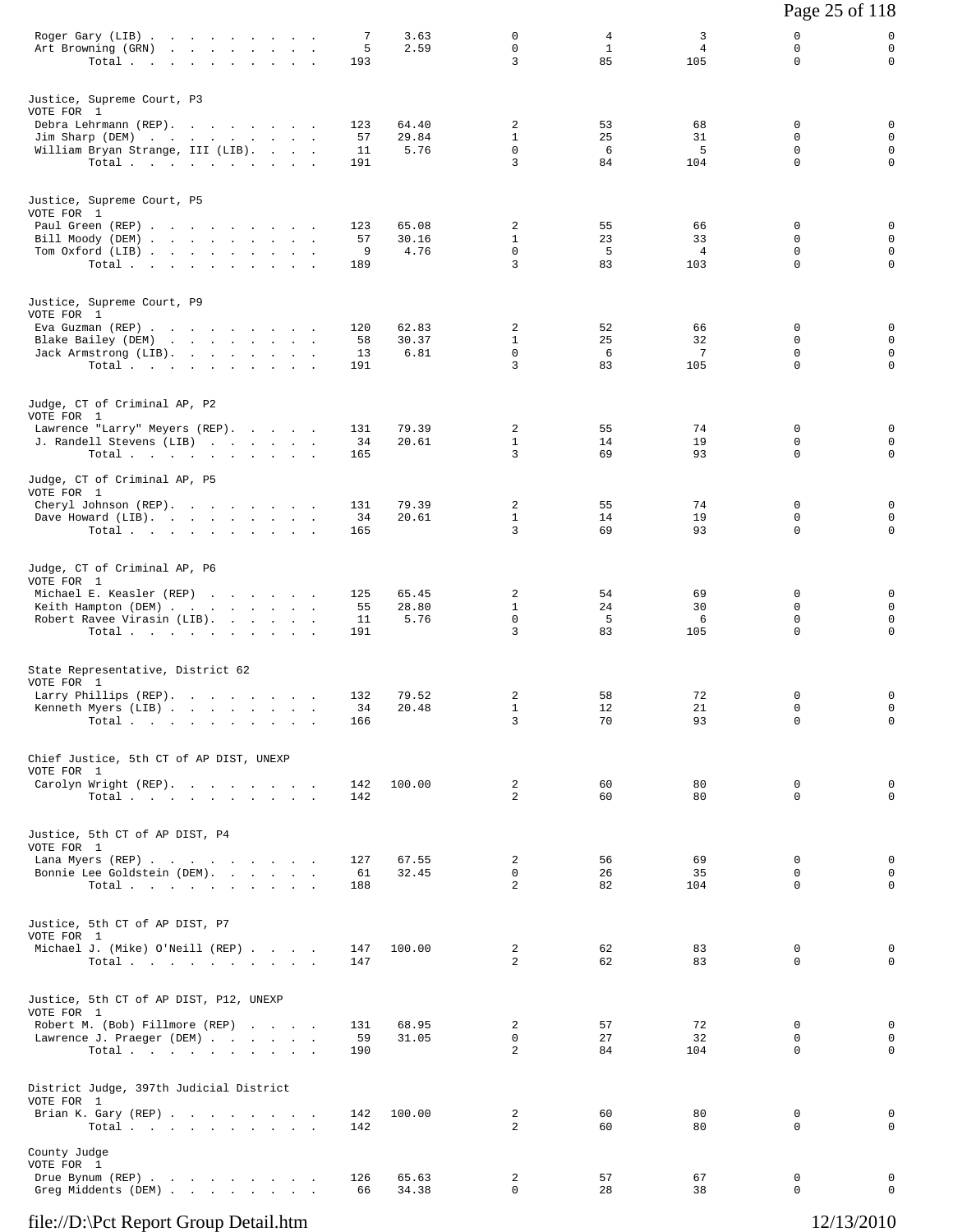|                                                                                                                |                                   |            |                                      |                       |                             |                   |                  | Page 26 of 118             |
|----------------------------------------------------------------------------------------------------------------|-----------------------------------|------------|--------------------------------------|-----------------------|-----------------------------|-------------------|------------------|----------------------------|
| Total                                                                                                          |                                   | 192        |                                      | 2                     | 85                          | 105               | 0                | 0                          |
| County Treasurer<br>VOTE FOR 1                                                                                 |                                   |            |                                      |                       |                             |                   |                  |                            |
| Trent Bass (REP)                                                                                               |                                   | 119        | 62.63                                | 2<br>$\mathbf 0$      | 51                          | 66                | 0<br>$\mathbf 0$ | 0                          |
| Virginia Hughes (DEM)<br>Total                                                                                 |                                   | 71<br>190  | 37.37                                | $\overline{a}$        | 33<br>84                    | 38<br>104         | 0                | $\mathsf 0$<br>0           |
| County Commissioner, Precinct 4<br>VOTE FOR 1                                                                  |                                   |            |                                      |                       |                             |                   |                  |                            |
| Bart Lawrence (REP)                                                                                            |                                   | 127        | 66.49                                | 2                     | 57                          | 68                | 0                | 0                          |
| Mike Brady (DEM)<br>Total.                                                                                     |                                   | 64<br>191  | 33.51                                | 0<br>2                | 28<br>85                    | 36<br>104         | $\mathbf 0$<br>0 | $\mathbf 0$<br>$\mathbf 0$ |
| PREC REPORT-GROUP DETAIL                                                                                       |                                   |            | GENERAL ELECTION<br>NOVEMBER 2, 2010 | GRAYSON COUNTY, TEXAS |                             |                   | OFFICIAL         |                            |
| RUN DATE:11/22/10 11:30 AM                                                                                     |                                   |            |                                      |                       |                             |                   |                  |                            |
| 0012 PCT 12                                                                                                    | TOTAL VOTES                       |            | ႜ                                    | EV MAIL               | EV IVO                      | ED IVO            | PROV/EV          | PROV/ED                    |
| REGISTERED VOTERS - TOTAL                                                                                      |                                   | 1,324      |                                      |                       |                             |                   |                  |                            |
| BALLOTS CAST - TOTAL ALL BALLOTS.<br>BALLOTS CAST - TOTAL PAGE 1 BALLOTS.<br>VOTER TURNOUT - TOTAL ALL BALLOTS | <b>Contract Contract Contract</b> | 438<br>438 | 33.08                                | 5<br>5                | 251<br>251                  | 182<br>182        | 0<br>0           | 0<br>0                     |
| STRAIGHT PARTY                                                                                                 |                                   |            |                                      |                       |                             |                   |                  |                            |
| VOTE FOR 1<br>REPUBLICAN PARTY (REP)                                                                           |                                   | 176        | 69.02                                | 3                     | 107                         | 66                | 0                | 0                          |
| DEMOCRATIC PARTY (DEM)                                                                                         |                                   | 76         | 29.80                                | 0                     | 36                          | 40                | 0                | $\mathsf 0$                |
| LIBERTARIAN PARTY (LIB).<br>GREEN PARTY (GRN).                                                                 |                                   | 2<br>1     | .78<br>.39                           | 0<br>$\mathbf 0$      | $\mathbf{1}$<br>$\mathbf 0$ | 1<br>$\mathbf{1}$ | $\mathbf 0$<br>0 | 0<br>0                     |
| Total.                                                                                                         |                                   | 255        |                                      | 3                     | 144                         | 108               | $\mathbf 0$      | $\mathbf 0$                |
| US Representative, DIST 4                                                                                      |                                   |            |                                      |                       |                             |                   |                  |                            |
| VOTE FOR 1<br>Ralph M. Hall (REP)                                                                              |                                   | 308        | 71.30                                | 4                     | 183                         | 121               | 0                | 0                          |
| VaLinda Hathcox (DEM)                                                                                          |                                   | 105        | 24.31                                | $\Omega$              | 54                          | 51                | $\Omega$         | $\mathsf 0$                |
| Jim D. Prindle (LIB).                                                                                          |                                   | 10         | 2.31                                 | 0                     | 7                           | 3                 | $\mathbf 0$      | $\mathsf 0$                |
| Shane Shepard (IND)<br>Total.                                                                                  |                                   | 9<br>432   | 2.08                                 | 0<br>4                | 6<br>250                    | 3<br>178          | 0<br>0           | $\mathsf 0$<br>$\mathbf 0$ |
| Governor                                                                                                       |                                   |            |                                      |                       |                             |                   |                  |                            |
| VOTE FOR 1                                                                                                     |                                   |            |                                      |                       |                             |                   |                  |                            |
| Rick Perry (REP)<br>Bill White (DEM).<br>the contract of the contract of the                                   | $\sim$                            | 296<br>132 | 67.58<br>30.14                       | 5<br>$\mathbf 0$      | 174<br>70                   | 117<br>62         | 0<br>0           | 0<br>$\mathsf 0$           |
| Kathie Glass (LIB)<br>the contract of the contract of the                                                      | $\sim$                            | 7          | 1.60                                 | $\mathbf 0$           | 5                           | 2                 | $\mathbf 0$      | 0                          |
| Deb Shafto (GRN).<br>the contract of the contract of the contract of<br>WRITE-IN.                              |                                   | 2<br>1     | .46<br>.23                           | $\Omega$<br>0         | 1<br>$\mathbf{1}$           | 1<br>0            | $\Omega$<br>0    | $\mathbf 0$<br>0           |
| $\texttt{Total} \quad . \qquad . \qquad . \qquad . \qquad . \qquad . \qquad . \qquad .$                        |                                   | 438        |                                      | 5                     | 251                         | 182               | $\mathbf 0$      | $\mathbf 0$                |
| Lieutenant Governor                                                                                            |                                   |            |                                      |                       |                             |                   |                  |                            |
| VOTE FOR 1<br>David Dewhurst (REP).                                                                            |                                   | 311        | 71.33                                | 5                     | 186                         | 120               | 0                | 0                          |
| Linda Chavez-Thompson (DEM)                                                                                    |                                   | 114        | 26.15                                | 0                     | 56                          | 58                | $\mathbf 0$      | $\mathsf 0$                |
| Scott Jameson (LIB)<br>Herb Gonzales, Jr. (GRN)                                                                |                                   | 10<br>1    | 2.29<br>.23                          | 0<br>$\mathsf{O}$     | 8<br>$\mathbf 0$            | 2<br>$\mathbf{1}$ | 0<br>$\mathbf 0$ | 0<br>$\mathbf 0$           |
| Total                                                                                                          |                                   | 436        |                                      | 5                     | 250                         | 181               | $\mathbf 0$      | $\mathbf 0$                |
| Attorney General                                                                                               |                                   |            |                                      |                       |                             |                   |                  |                            |
| VOTE FOR 1                                                                                                     |                                   |            |                                      |                       |                             |                   |                  |                            |
| Greg Abbott (REP).<br>Barbara Ann Radnofsky (DEM)                                                              |                                   | 315<br>113 | 72.58<br>26.04                       | 5<br>0                | 184<br>60                   | 126<br>53         | 0<br>$\Omega$    | 0<br>$\mathbf 0$           |
| Jon Roland (LIB)<br>Total $\cdots$                                                                             |                                   | 6<br>434   | 1.38                                 | $\mathbf 0$<br>5      | $\overline{4}$<br>248       | 2<br>181          | $\mathbf 0$<br>0 | $\mathbf 0$<br>$\mathbf 0$ |
|                                                                                                                |                                   |            |                                      |                       |                             |                   |                  |                            |
| Comptroller of Public Accounts<br>VOTE FOR 1                                                                   |                                   |            |                                      |                       |                             |                   |                  |                            |
| Susan Combs (REP).<br>Mary J. Ruwart (LIB).                                                                    |                                   | 324<br>24  | 87.80<br>6.50                        | 5<br>0                | 194<br>13                   | 125<br>11         | 0<br>$\Omega$    | 0<br>$\mathbf 0$           |
| Edward Lindsay (GRN).                                                                                          |                                   | 21         | 5.69                                 | $\mathsf{O}$          | 9                           | 12                | 0                | 0                          |
| Total $\cdots$ $\cdots$ $\cdots$                                                                               | $\sim$ 10 $\pm$                   | 369        |                                      | 5                     | 216                         | 148               | 0                | $\mathbf 0$                |
| Commissioner of the General Land Office<br>VOTE FOR 1                                                          |                                   |            |                                      |                       |                             |                   |                  |                            |
| Jerry Patterson (REP)                                                                                          |                                   | 304        | 71.03                                | 5                     | 178                         | 121               | 0                | 0                          |
| Hector Uribe (DEM)<br>James L. Holdar (LIB)                                                                    |                                   | 114<br>10  | 26.64<br>2.34                        | 0<br>0                | 60<br>$7\phantom{.0}$       | 54<br>3           | 0<br>0           | $\mathsf 0$<br>$\mathsf 0$ |
| Total                                                                                                          |                                   | 428        |                                      | 5                     | 245                         | 178               | 0                | $\mathbf 0$                |
| Commissioner of Agriculture                                                                                    |                                   |            |                                      |                       |                             |                   |                  |                            |
| VOTE FOR 1                                                                                                     |                                   |            |                                      | 5                     | 176                         |                   | 0                | 0                          |
| Todd Staples (REP)                                                                                             |                                   | 298        | 69.30                                |                       |                             | 117               |                  |                            |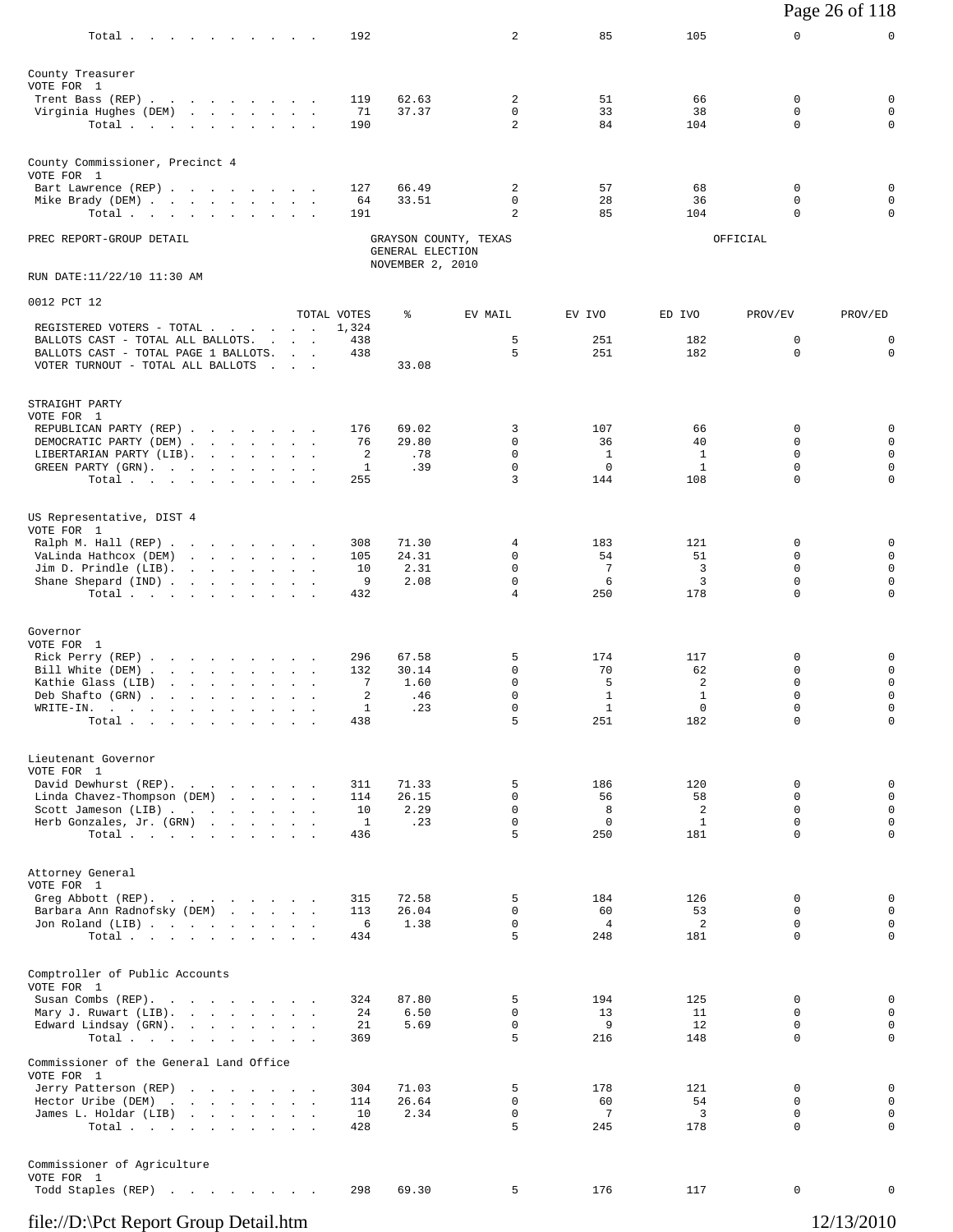|                                                                                                                                                         |                             |                               |                                      |                                      |                                    | Page 27 of 118                       |                                                               |
|---------------------------------------------------------------------------------------------------------------------------------------------------------|-----------------------------|-------------------------------|--------------------------------------|--------------------------------------|------------------------------------|--------------------------------------|---------------------------------------------------------------|
| Hank Gilbert (DEM)<br>Rick Donaldson (LIB).<br>Total                                                                                                    | 120<br>12<br>430            | 27.91<br>2.79                 | 0<br>0<br>5                          | 61<br>$7\phantom{.0}$<br>244         | 59<br>5<br>181                     | 0<br>0<br>$\Omega$                   | 0<br>$\mathbf 0$<br>$\mathbf 0$                               |
| Railroad Commissioner<br>VOTE FOR 1<br>David Porter (REP)<br>Jeff Weems (DEM)<br>Roger Gary (LIB)<br>Art Browning (GRN)<br>Total $\cdots$               | 295<br>120<br>9<br>3<br>427 | 69.09<br>28.10<br>2.11<br>.70 | 5<br>0<br>0<br>$\mathbf 0$<br>5      | 178<br>61<br>6<br>$\mathbf 0$<br>245 | 112<br>59<br>3<br>3<br>177         | 0<br>0<br>0<br>0<br>0                | 0<br>$\mathbf 0$<br>$\mathbf 0$<br>$\mathbf 0$<br>$\mathbf 0$ |
| Justice, Supreme Court, P3<br>VOTE FOR 1<br>Debra Lehrmann (REP).<br>Jim Sharp (DEM)<br>William Bryan Strange, III (LIB).<br>Total                      | 304<br>118<br>6<br>428      | 71.03<br>27.57<br>1.40        | 5<br>0<br>0<br>5                     | 181<br>60<br>3<br>244                | 118<br>58<br>3<br>179              | 0<br>0<br>0<br>$\mathbf 0$           | 0<br>$\mathbf 0$<br>$\mathbf 0$<br>$\mathbf 0$                |
| Justice, Supreme Court, P5<br>VOTE FOR 1<br>Paul Green (REP)<br>Bill Moody (DEM)<br>Tom Oxford (LIB)<br>Total                                           | 304<br>119<br>6<br>429      | 70.86<br>27.74<br>1.40        | 5<br>0<br>$\mathbf 0$<br>5           | 183<br>60<br>2<br>245                | 116<br>59<br>$\overline{4}$<br>179 | 0<br>0<br>0<br>$\Omega$              | 0<br>$\mathbf 0$<br>$\mathbf 0$<br>$\mathbf 0$                |
| Justice, Supreme Court, P9<br>VOTE FOR 1<br>Eva Guzman (REP)<br>Blake Bailey (DEM)<br>Jack Armstrong (LIB).<br>Total                                    | 300<br>119<br>9<br>428      | 70.09<br>27.80<br>2.10        | 5<br>0<br>$\mathbf 0$<br>5           | 179<br>61<br>4<br>244                | 116<br>58<br>5<br>179              | 0<br>0<br>$\mathbf 0$<br>$\mathbf 0$ | 0<br>0<br>$\mathbf 0$<br>$\mathbf 0$                          |
| Judge, CT of Criminal AP, P2<br>VOTE FOR 1<br>Lawrence "Larry" Meyers (REP).<br>J. Randell Stevens (LIB)<br>Total                                       | 322<br>42<br>364            | 88.46<br>11.54                | 5<br>0<br>5                          | 192<br>20<br>212                     | 125<br>22<br>147                   | 0<br>$\Omega$<br>$\mathbf 0$         | 0<br>0<br>$\mathbf 0$                                         |
| Judge, CT of Criminal AP, P5<br>VOTE FOR 1<br>Cheryl Johnson (REP).<br>Dave Howard (LIB).<br>Total                                                      | 317<br>48<br>365            | 86.85<br>13.15                | 5<br>0<br>5                          | 189<br>24<br>213                     | 123<br>24<br>147                   | 0<br>0<br>0                          | 0<br>0<br>0                                                   |
| Judge, CT of Criminal AP, P6<br>VOTE FOR 1<br>Michael E. Keasler (REP)<br>Keith Hampton (DEM)<br>Robert Ravee Virasin (LIB).<br>Total $\cdots$          | 300<br>118<br>8<br>426      | 70.42<br>27.70<br>1.88        | 5<br>$\mathbf 0$<br>$\mathbf 0$<br>5 | 180<br>58<br>$\overline{4}$<br>242   | 115<br>60<br>$\overline{4}$<br>179 | 0<br>$\mathbf 0$<br>0<br>0           | $\mathbf 0$<br>$\mathsf 0$<br>$\mathbf 0$<br>$\mathbf 0$      |
| State Representative, District 62<br>VOTE FOR 1<br>Larry Phillips (REP).<br>Kenneth Myers (LIB)<br>Total $\cdots$                                       | 315<br>54<br>369            | 85.37<br>14.63                | 4<br>0<br>$\overline{4}$             | 189<br>28<br>217                     | 122<br>26<br>148                   | 0<br>0<br>$\mathbf 0$                | 0<br>0<br>$\mathbf 0$                                         |
| Chief Justice, 5th CT of AP DIST, UNEXP<br>VOTE FOR 1<br>Carolyn Wright (REP).<br>Total $\cdots$                                                        | 330<br>330                  | 100.00                        | $\overline{4}$<br>$\overline{4}$     | 200<br>200                           | 126<br>126                         | 0<br>$\Omega$                        | 0<br>$\mathbf 0$                                              |
| Justice, 5th CT of AP DIST, P4<br>VOTE FOR 1<br>Lana Myers (REP)<br>Bonnie Lee Goldstein (DEM).<br>Total $\cdots$                                       | 307<br>113<br>420           | 73.10<br>26.90                | 4<br>0<br>$\overline{4}$             | 184<br>56<br>240                     | 119<br>57<br>176                   | 0<br>0<br>0                          | 0<br>0<br>$\mathbf 0$                                         |
| Justice, 5th CT of AP DIST, P7<br>VOTE FOR 1<br>Michael J. (Mike) O'Neill (REP)<br>Total $\cdots$                                                       | 327<br>327                  | 100.00                        | $\overline{4}$<br>$\overline{4}$     | 196<br>196                           | 127<br>127                         | 0<br>0                               | 0<br>$\mathbf 0$                                              |
| Justice, 5th CT of AP DIST, P12, UNEXP<br>VOTE FOR 1<br>Robert M. (Bob) Fillmore (REP)<br>Lawrence J. Praeger (DEM)<br>Total $\cdots$ $\cdots$ $\cdots$ | 311<br>116<br>427           | 72.83<br>27.17                | 4<br>0<br>4                          | 184<br>59<br>243                     | 123<br>57<br>180                   | 0<br>0<br>0                          | 0<br>0<br>$\mathbf 0$                                         |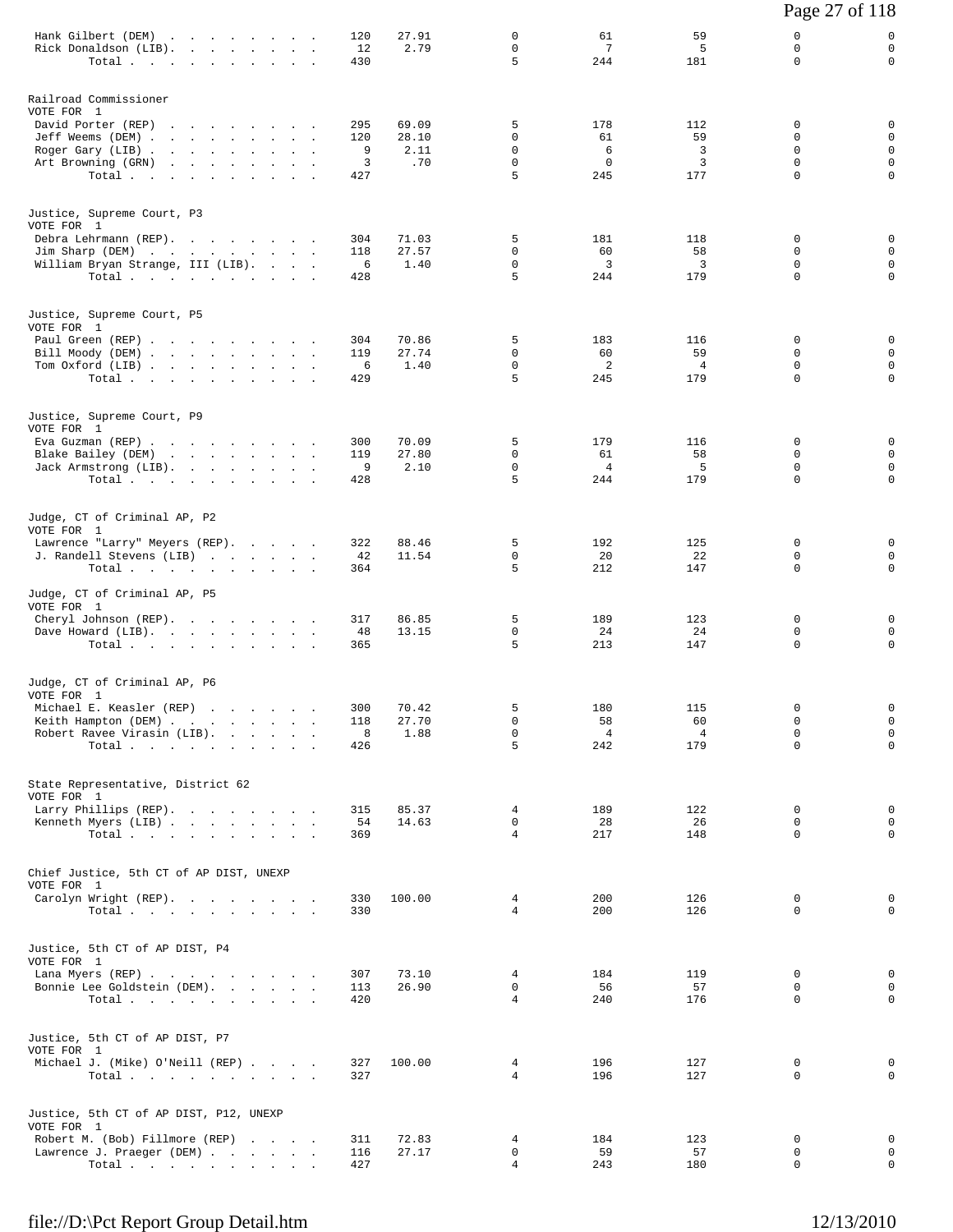| District Judge, 397th Judicial District                                                   |                      |                                                               |                             |                    |                      |                            |                             |
|-------------------------------------------------------------------------------------------|----------------------|---------------------------------------------------------------|-----------------------------|--------------------|----------------------|----------------------------|-----------------------------|
| VOTE FOR 1<br>Brian K. Gary (REP)<br>Total $\cdots$ $\cdots$ $\cdots$                     | 327<br>327           | 100.00                                                        | 4<br>4                      | 196<br>196         | 127<br>127           | 0<br>0                     | $\mathbf 0$<br>$\mathbf 0$  |
| County Judge                                                                              |                      |                                                               |                             |                    |                      |                            |                             |
| VOTE FOR 1<br>Drue Bynum (REP)                                                            | 302                  | 69.91                                                         | 4                           | 186                | 112                  | 0                          | $\mathbf 0$                 |
| Greg Middents (DEM)                                                                       | 130                  | 30.09                                                         | $\mathbf 0$                 | 62                 | 68                   | 0                          | 0                           |
| Total                                                                                     | 432                  |                                                               | $\overline{4}$              | 248                | 180                  | $\mathbf 0$                | $\mathbf 0$                 |
| County Treasurer                                                                          |                      |                                                               |                             |                    |                      |                            |                             |
| VOTE FOR 1<br>Trent Bass (REP)                                                            | 293                  | 67.98                                                         | 4                           | 171                | 118                  | 0                          | $\mathbf 0$                 |
| Virginia Hughes (DEM)                                                                     | 138                  | 32.02                                                         | 0                           | 76                 | 62                   | 0                          | $\mathbf 0$                 |
| Total $\cdots$ $\cdots$ $\cdots$ $\cdots$                                                 | 431                  |                                                               | 4                           | 247                | 180                  | $\mathbf 0$                | $\mathbf 0$                 |
| County Commissioner, Precinct 2                                                           |                      |                                                               |                             |                    |                      |                            |                             |
| VOTE FOR 1<br>David Whitlock (REP).                                                       | 288                  | 66.82                                                         | 4                           | 170                | 114                  | 0                          | $\mathbf 0$                 |
| Roy Fuller (DEM)                                                                          | 143                  | 33.18                                                         | 0                           | 76                 | 67                   | 0                          | 0                           |
| Total                                                                                     | 431                  |                                                               | 4                           | 246                | 181                  | $\mathbf 0$                | $\mathbf 0$                 |
| PREC REPORT-GROUP DETAIL                                                                  |                      | GRAYSON COUNTY, TEXAS<br>GENERAL ELECTION<br>NOVEMBER 2, 2010 |                             |                    |                      | OFFICIAL                   |                             |
| RUN DATE:11/22/10 11:30 AM                                                                |                      |                                                               |                             |                    |                      |                            |                             |
| 0013 PCT 13                                                                               | TOTAL VOTES          | ႜ                                                             | EV MAIL                     | EV IVO             | ED IVO               | PROV/EV                    | PROV/ED                     |
| REGISTERED VOTERS - TOTAL .<br>and the contract of the contract of                        | 801                  |                                                               |                             |                    |                      |                            |                             |
| BALLOTS CAST - TOTAL ALL BALLOTS.<br>BALLOTS CAST - TOTAL PAGE 1 BALLOTS.                 | 195<br>195           |                                                               | 5<br>5                      | 107<br>107         | 83<br>83             | 0<br>$\mathbf 0$           | 0<br>$\mathbf 0$            |
| VOTER TURNOUT - TOTAL ALL BALLOTS<br><b>Contract Contract Contract</b>                    |                      | 24.34                                                         |                             |                    |                      |                            |                             |
| STRAIGHT PARTY                                                                            |                      |                                                               |                             |                    |                      |                            |                             |
| VOTE FOR 1                                                                                |                      |                                                               |                             |                    |                      |                            |                             |
| REPUBLICAN PARTY (REP)                                                                    | 86<br>32             | 71.67<br>26.67                                                | 4<br>0                      | 48<br>17           | 34<br>15             | 0<br>0                     | 0<br>$\mathbf 0$            |
| DEMOCRATIC PARTY (DEM)<br>LIBERTARIAN PARTY (LIB).                                        | 1                    | .83                                                           | $\mathbf 0$                 | $\mathbf 0$        | 1                    | $\Omega$                   | 0                           |
| GREEN PARTY (GRN).                                                                        | $\mathbf{1}$         | .83                                                           | $\mathbf 0$                 | $\mathbf 0$        | $\mathbf{1}$         | $\mathbf 0$                | $\mathbf 0$                 |
| Total                                                                                     | 120                  |                                                               | 4                           | 65                 | 51                   | $\Omega$                   | $\mathbf 0$                 |
| US Representative, DIST 4                                                                 |                      |                                                               |                             |                    |                      |                            |                             |
| VOTE FOR 1<br>Ralph M. Hall (REP)                                                         | 130                  | 68.42                                                         | 5                           | 72                 | 53                   | 0                          | 0                           |
| VaLinda Hathcox (DEM)<br>the contract of the contract of the                              | 46                   | 24.21                                                         | $\mathbf 0$                 | 25                 | 21                   | 0                          | $\mathbf 0$                 |
| Jim D. Prindle $(LIB)$ .<br>Shane Shepard (IND)                                           | 9<br>5               | 4.74<br>2.63                                                  | $\mathbf 0$<br>0            | 4<br>2             | 5<br>3               | $\mathbf 0$<br>0           | $\mathbf 0$<br>0            |
| Total $\cdots$ $\cdots$ $\cdots$                                                          | 190                  |                                                               | 5                           | 103                | 82                   | $\mathbf 0$                | $\mathbf 0$                 |
|                                                                                           |                      |                                                               |                             |                    |                      |                            |                             |
| Governor<br>VOTE FOR 1                                                                    |                      |                                                               |                             |                    |                      |                            |                             |
| Rick Perry (REP)<br>$\sim$                                                                | 126                  | 65.63                                                         | 5                           | 70                 | 51                   | 0                          | $\mathbf 0$                 |
| Bill White (DEM)<br>Kathie Glass (LIB)<br>the contract of the contract of the contract of | 61<br>4              | 31.77<br>2.08                                                 | $\mathbf 0$<br>$\mathbf 0$  | 34<br>2            | 27<br>2              | $\mathbf 0$<br>$\mathbf 0$ | $\mathbf{0}$<br>$\mathbf 0$ |
| Deb Shafto (GRN)                                                                          | 1                    | .52                                                           | $\mathsf 0$                 | $\mathbf 0$        | $\mathbf{1}$         | $\mathbf 0$                | $\mathbf 0$                 |
| WRITE-IN.                                                                                 | 0<br>192             |                                                               | $\mathbf 0$<br>5            | $\mathbf 0$<br>106 | $\mathbf 0$<br>81    | $\mathbf 0$<br>$\Omega$    | $\mathbf{0}$<br>$\mathbf 0$ |
| Total                                                                                     |                      |                                                               |                             |                    |                      |                            |                             |
| Lieutenant Governor<br>VOTE FOR 1                                                         |                      |                                                               |                             |                    |                      |                            |                             |
| David Dewhurst (REP).                                                                     | 129                  | 67.89                                                         | 5                           | 73                 | 51                   | 0                          | $\mathbf 0$                 |
| Linda Chavez-Thompson (DEM)                                                               | 53                   | 27.89                                                         | 0                           | 29                 | 24                   | $\mathbf 0$                | $\mathbf 0$                 |
| Scott Jameson (LIB)<br>Herb Gonzales, Jr. (GRN)                                           | $\overline{7}$<br>1  | 3.68<br>.53                                                   | $\mathbf 0$<br>$\mathbf 0$  | 4<br>$\mathbf 0$   | 3<br>$\mathbf{1}$    | $\Omega$<br>$\mathbf 0$    | $\mathbf 0$<br>$\mathbf 0$  |
| Total $\cdots$                                                                            | 190                  |                                                               | 5                           | 106                | 79                   | $\Omega$                   | $\mathbf 0$                 |
| Attorney General                                                                          |                      |                                                               |                             |                    |                      |                            |                             |
| VOTE FOR 1                                                                                |                      |                                                               |                             |                    |                      |                            |                             |
| Greg Abbott (REP).                                                                        | 130                  | 68.42                                                         | 5                           | 75                 | 50                   | 0                          | 0<br>$\mathbf{0}$           |
| Barbara Ann Radnofsky (DEM)<br>Jon Roland (LIB)                                           | 56<br>$\overline{4}$ | 29.47<br>2.11                                                 | $\mathbf 0$<br>$\mathsf{O}$ | 30<br>0            | 26<br>$\overline{4}$ | $\mathbf 0$<br>0           | $\mathsf 0$                 |
| Total                                                                                     | 190                  |                                                               | 5                           | 105                | 80                   | $\Omega$                   | $\mathbf 0$                 |
| Comptroller of Public Accounts                                                            |                      |                                                               |                             |                    |                      |                            |                             |
| VOTE FOR 1                                                                                |                      |                                                               |                             |                    |                      |                            |                             |
| Susan Combs (REP).                                                                        | 132                  | 85.71                                                         | 5                           | 74                 | 53                   | 0                          | $\mathbf 0$                 |
| Mary J. Ruwart (LIB).<br>Edward Lindsay (GRN).                                            | 13<br>9              | 8.44<br>5.84                                                  | 0<br>$\mathsf{O}$           | 8<br>2             | 5<br>7               | 0<br>$\mathsf{O}$          | $\mathbf 0$<br>$\mathbf 0$  |
| Total                                                                                     | 154                  |                                                               | 5                           | 84                 | 65                   | $\Omega$                   | $\Omega$                    |

Commissioner of the General Land Office

VOTE FOR 1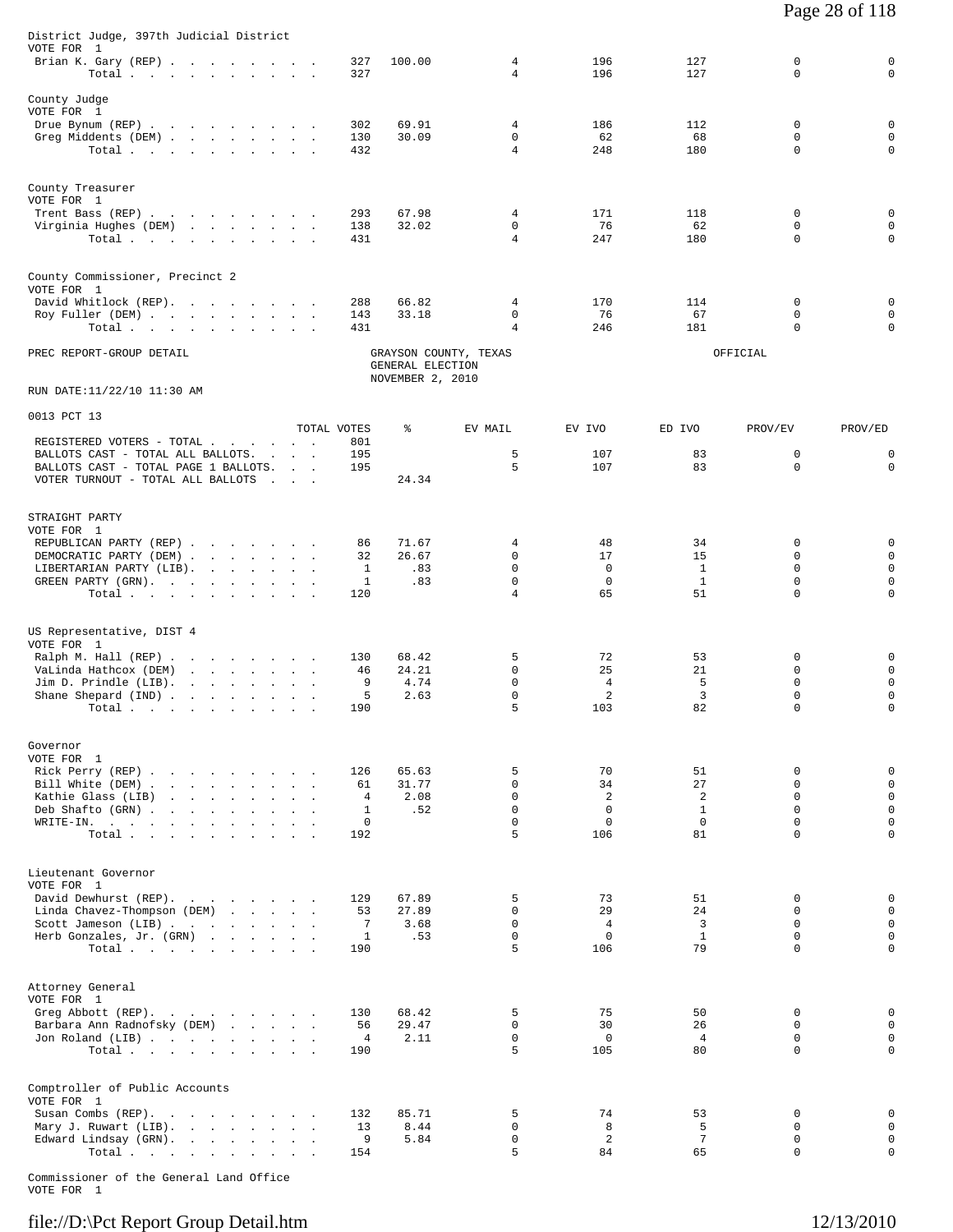|                                                                                                                                                   |                                                                                                                 |                      |                            |                               |                                           |                                                  |                                                  | Page 29 of 118                                   |                                                            |
|---------------------------------------------------------------------------------------------------------------------------------------------------|-----------------------------------------------------------------------------------------------------------------|----------------------|----------------------------|-------------------------------|-------------------------------------------|--------------------------------------------------|--------------------------------------------------|--------------------------------------------------|------------------------------------------------------------|
| Jerry Patterson (REP)<br>Hector Uribe (DEM)<br>James L. Holdar (LIB)<br>Total                                                                     | the company of the company of the company of<br>and the state<br>$\mathcal{L}^{\mathcal{L}}$                    | $\ddot{\phantom{a}}$ | 127<br>48<br>13<br>188     | 67.55<br>25.53<br>6.91        | 5<br>0<br>$\mathbf 0$<br>5                | 70<br>27<br>$7\phantom{.0}$<br>104               | 52<br>21<br>6<br>79                              | 0<br>$\mathbf 0$<br>$\mathbf 0$<br>$\mathbf 0$   | 0<br>$\mathbf 0$<br>$\mathbf 0$<br>$\mathbf 0$             |
| Commissioner of Agriculture<br>VOTE FOR 1<br>Todd Staples (REP)<br>Hank Gilbert (DEM)<br>Rick Donaldson (LIB).<br>Total.                          | the contract of the contract of the contract of<br>the contract of the contract of the                          |                      | 127<br>53<br>7<br>187      | 67.91<br>28.34<br>3.74        | 5<br>0<br>$\mathbf 0$<br>5                | 73<br>27<br>3<br>103                             | 49<br>26<br>$\overline{4}$<br>79                 | 0<br>0<br>$\mathbf 0$<br>$\mathbf 0$             | 0<br>$\mathbf 0$<br>$\mathbf 0$<br>$\mathbf 0$             |
| Railroad Commissioner<br>VOTE FOR 1<br>David Porter (REP)<br>Jeff Weems (DEM)<br>Roger Gary (LIB)<br>Art Browning (GRN)<br>Total                  | the contract of the contract of the contract of the contract of the contract of the contract of the contract of |                      | 126<br>53<br>8<br>1<br>188 | 67.02<br>28.19<br>4.26<br>.53 | 5<br>0<br>$\mathbf 0$<br>$\mathbf 0$<br>5 | 71<br>29<br>$\overline{4}$<br>$\mathbf 0$<br>104 | 50<br>24<br>$\overline{4}$<br>$\mathbf{1}$<br>79 | $\mathbf 0$<br>0<br>0<br>$\mathbf 0$<br>$\Omega$ | 0<br>$\mathbf 0$<br>$\mathsf 0$<br>$\mathsf 0$<br>$\Omega$ |
| Justice, Supreme Court, P3<br>VOTE FOR 1<br>Debra Lehrmann (REP).<br>Jim Sharp (DEM)<br>William Bryan Strange, III (LIB).<br>Total                |                                                                                                                 |                      | 131<br>54<br>5<br>190      | 68.95<br>28.42<br>2.63        | 5<br>$\mathbf 0$<br>$\mathbf 0$<br>5      | 72<br>29<br>3<br>104                             | 54<br>25<br>2<br>81                              | 0<br>0<br>$\mathbf 0$<br>$\mathbf 0$             | 0<br>$\mathbf 0$<br>$\mathbf 0$<br>$\mathbf 0$             |
| Justice, Supreme Court, P5<br>VOTE FOR 1<br>Paul Green (REP)<br>Bill Moody (DEM)<br>Tom Oxford (LIB)<br>Total $\cdots$ $\cdots$ $\cdots$ $\cdots$ |                                                                                                                 |                      | 128<br>57<br>5<br>190      | 67.37<br>30.00<br>2.63        | 5<br>$\mathbf 0$<br>$\mathbf 0$<br>5      | 72<br>31<br>2<br>105                             | 51<br>26<br>$\overline{3}$<br>80                 | $\mathbf 0$<br>0<br>$\mathbf 0$<br>0             | 0<br>$\mathbf 0$<br>$\mathbf 0$<br>$\mathbf 0$             |
| Justice, Supreme Court, P9<br>VOTE FOR 1<br>Eva Guzman (REP)<br>Blake Bailey (DEM)<br>Jack Armstrong (LIB).<br>Total                              | the contract of the contract of the contract of the contract of the contract of                                 |                      | 126<br>53<br>10<br>189     | 66.67<br>28.04<br>5.29        | 5<br>$\mathbf 0$<br>0<br>5                | 69<br>28<br>7<br>104                             | 52<br>25<br>$\overline{3}$<br>80                 | 0<br>0<br>0<br>$\Omega$                          | 0<br>$\mathbf 0$<br>$\mathbf 0$<br>$\mathbf 0$             |
| Judge, CT of Criminal AP, P2<br>VOTE FOR 1<br>Lawrence "Larry" Meyers (REP).<br>J. Randell Stevens (LIB)<br>Total $\cdots$ $\cdots$ $\cdots$      |                                                                                                                 |                      | 132<br>24<br>156           | 84.62<br>15.38                | 5<br>0<br>5                               | 74<br>11<br>85                                   | 53<br>13<br>66                                   | 0<br>0<br>$\mathbf 0$                            | 0<br>0<br>$\mathbf 0$                                      |
| Judge, CT of Criminal AP, P5<br>VOTE FOR 1<br>Cheryl Johnson (REP).<br>Dave Howard (LIB).<br>Total $\cdots$                                       |                                                                                                                 |                      | 134<br>22<br>156           | 85.90<br>14.10                | 5<br>$\mathbf 0$<br>5                     | 75<br>10<br>85                                   | 54<br>12<br>66                                   | $\mathbf 0$<br>$\mathbf 0$<br>$\Omega$           | 0<br>$\mathbf 0$<br>$\mathbf 0$                            |
| Judge, CT of Criminal AP, P6<br>VOTE FOR 1<br>Michael E. Keasler (REP)<br>Keith Hampton (DEM)<br>Robert Ravee Virasin (LIB).<br>Total             |                                                                                                                 |                      | 126<br>54<br>8<br>188      | 67.02<br>28.72<br>4.26        | 5<br>$\mathbf 0$<br>$\mathbf 0$<br>5      | 70<br>30<br>3<br>103                             | 51<br>24<br>- 5<br>80                            | $\mathbf 0$<br>$\mathbf 0$<br>0<br>$\Omega$      | 0<br>$\mathbf 0$<br>$\mathsf{O}$<br>$\mathbf 0$            |
| State Representative, District 62<br>VOTE FOR 1<br>Larry Phillips (REP).<br>Kenneth Myers (LIB)<br>Total.                                         |                                                                                                                 |                      | 137<br>22<br>159           | 86.16<br>13.84                | 5<br>0<br>5                               | 76<br>12<br>88                                   | 56<br>10<br>66                                   | $\mathbf 0$<br>$\mathbf 0$<br>$\Omega$           | $\mathbf 0$<br>$\mathbf 0$<br>$\mathbf 0$                  |
| Chief Justice, 5th CT of AP DIST, UNEXP<br>VOTE FOR 1<br>Carolyn Wright (REP).<br>Total                                                           |                                                                                                                 |                      | 141<br>141                 | 100.00                        | 5<br>5                                    | 78<br>78                                         | 58<br>58                                         | $\mathbf 0$<br>$\mathbf 0$                       | 0<br>0                                                     |
| Justice, 5th CT of AP DIST, P4<br>VOTE FOR 1<br>Lana Myers (REP)<br>Bonnie Lee Goldstein (DEM).<br>Total                                          |                                                                                                                 |                      | 131<br>55<br>186           | 70.43<br>29.57                | 5<br>$\mathbf 0$<br>5                     | 75<br>28<br>103                                  | 51<br>27<br>78                                   | $\mathbf 0$<br>$\mathbf 0$<br>$\mathbf 0$        | $\mathbf 0$<br>$\mathsf{O}$<br>0                           |
| Justice, 5th CT of AP DIST, P7<br>VOTE FOR 1<br>Michael J. (Mike) O'Neill (REP)<br>Total                                                          |                                                                                                                 |                      | 142<br>142                 | 100.00                        | 5<br>5                                    | 79<br>79                                         | 58<br>58                                         | 0<br>0                                           | 0<br>$\mathbf 0$                                           |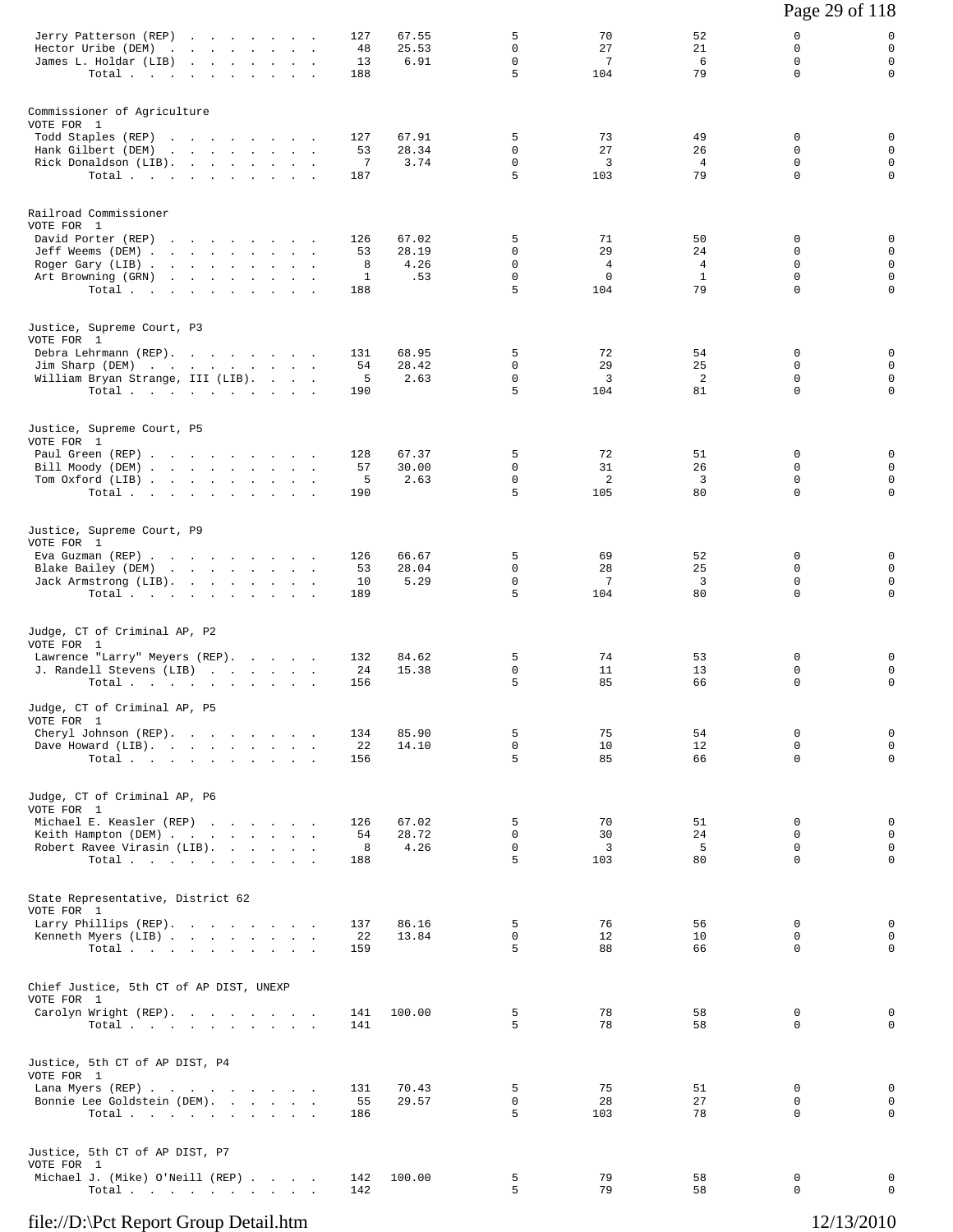| Justice, 5th CT of AP DIST, P12, UNEXP                                                    |                                                     |                       |                  |                                 |                       |                       |                              |                            |
|-------------------------------------------------------------------------------------------|-----------------------------------------------------|-----------------------|------------------|---------------------------------|-----------------------|-----------------------|------------------------------|----------------------------|
| VOTE FOR 1<br>Robert M. (Bob) Fillmore (REP)<br>Lawrence J. Praeger (DEM)<br>Total        |                                                     | 130<br>55<br>185      | 70.27<br>29.73   | 4<br>0<br>$\overline{4}$        | 73<br>30<br>103       | 53<br>25<br>78        | 0<br>$\Omega$<br>$\mathbf 0$ | 0<br>$\mathbf 0$<br>0      |
|                                                                                           |                                                     |                       |                  |                                 |                       |                       |                              |                            |
| District Judge, 397th Judicial District<br>VOTE FOR 1                                     |                                                     |                       |                  |                                 |                       |                       |                              |                            |
| Brian K. Gary (REP)<br>Total.                                                             |                                                     | 139<br>139            | 100.00           | 5<br>5                          | 76<br>76              | 58<br>58              | 0<br>$\Omega$                | 0<br>0                     |
| County Judge<br>VOTE FOR 1                                                                |                                                     |                       |                  |                                 |                       |                       |                              |                            |
| Drue Bynum (REP)                                                                          |                                                     | 132                   | 68.04            | 5<br>0                          | 74<br>32              | 53<br>30              | $\mathbf 0$<br>$\mathbf 0$   | 0<br>0                     |
| Greg Middents (DEM)<br>Total                                                              |                                                     | 62<br>194             | 31.96            | 5                               | 106                   | 83                    | 0                            | 0                          |
| County Treasurer<br>VOTE FOR 1                                                            |                                                     |                       |                  |                                 |                       |                       |                              |                            |
| Trent Bass (REP)                                                                          |                                                     | 129                   | 67.19            | 5                               | 71                    | 53                    | 0                            | 0                          |
| Virginia Hughes (DEM)<br>Total                                                            |                                                     | 63<br>192             | 32.81            | $\mathbf 0$<br>5                | 34<br>105             | 29<br>82              | $\mathbf 0$<br>0             | $\mathbf 0$<br>0           |
| County Commissioner, Precinct 2                                                           |                                                     |                       |                  |                                 |                       |                       |                              |                            |
| VOTE FOR 1<br>David Whitlock (REP).                                                       |                                                     | 127                   | 66.49            | 4                               | 75                    | 48                    | $\mathbf 0$                  | 0                          |
| Roy Fuller (DEM)<br>Total                                                                 |                                                     | 64<br>191             | 33.51            | $\mathbf{1}$<br>5               | 31<br>106             | 32<br>80              | $\mathbf 0$<br>0             | $\mathbf 0$<br>0           |
| PREC REPORT-GROUP DETAIL                                                                  |                                                     |                       | GENERAL ELECTION | GRAYSON COUNTY, TEXAS           |                       |                       | OFFICIAL                     |                            |
| RUN DATE:11/22/10 11:30 AM                                                                |                                                     |                       | NOVEMBER 2, 2010 |                                 |                       |                       |                              |                            |
| 0014 PCT 14                                                                               |                                                     | TOTAL VOTES           | ႜ                | EV MAIL                         | EV IVO                | ED IVO                | PROV/EV                      | PROV/ED                    |
| REGISTERED VOTERS - TOTAL<br>BALLOTS CAST - TOTAL ALL BALLOTS.                            |                                                     | 915<br>449            |                  | 7                               | 246                   | 196                   | 0                            | 0                          |
| BALLOTS CAST - TOTAL PAGE 1 BALLOTS.<br>VOTER TURNOUT - TOTAL ALL BALLOTS                 | <b>Contract Contract</b><br><b>Carl Corporation</b> | 449                   | 49.07            | 7                               | 246                   | 196                   | 0                            | $\mathbf 0$                |
| STRAIGHT PARTY<br>VOTE FOR 1                                                              |                                                     |                       |                  |                                 |                       |                       |                              |                            |
| REPUBLICAN PARTY (REP)                                                                    |                                                     | 193                   | 83.19            | 1                               | 103                   | 89                    | 0                            | 0                          |
| DEMOCRATIC PARTY (DEM)<br>LIBERTARIAN PARTY (LIB).                                        |                                                     | 38<br>1               | 16.38<br>.43     | 0<br>0                          | 23<br>$\mathbf{1}$    | 15<br>$\mathbf 0$     | 0<br>0                       | $\mathbf 0$<br>0           |
| GREEN PARTY (GRN).<br>Total                                                               |                                                     | 0<br>232              |                  | 0<br>$\mathbf{1}$               | 0<br>127              | 0<br>104              | $\mathsf 0$<br>0             | 0<br>0                     |
| US Representative, DIST 4                                                                 |                                                     |                       |                  |                                 |                       |                       |                              |                            |
| VOTE FOR 1<br>Ralph M. Hall (REP)                                                         |                                                     | 337                   | 75.73            | 3                               | 182                   | 152                   | 0                            | 0                          |
| VaLinda Hathcox (DEM)<br>the contract of the contract of                                  |                                                     | 70                    | 15.73            | $\mathbf{1}$                    | 43                    | 26                    | $\Omega$                     | $\mathbf 0$                |
| Jim D. Prindle (LIB).<br>and the contract of the contract of<br>Shane Shepard (IND)       |                                                     | 16<br>22              | 3.60<br>4.94     | $\mathbf 0$<br>2                | 9<br>10               | 7<br>10               | 0<br>$\mathbf 0$             | 0<br>$\mathbf 0$           |
| Total                                                                                     |                                                     | 445                   |                  | 6                               | 244                   | 195                   | $\Omega$                     | 0                          |
| Governor<br>VOTE FOR 1                                                                    |                                                     |                       |                  |                                 |                       |                       |                              |                            |
| Rick Perry (REP)                                                                          |                                                     | 315                   | 70.47            | 3                               | 168                   | 144                   | 0                            | 0                          |
| Bill White (DEM)<br>Kathie Glass (LIB)<br>the contract of the contract of the contract of |                                                     | 110<br>16             | 24.61<br>3.58    | $\overline{2}$<br>$\mathbf{1}$  | 68<br>6               | 40<br>9               | $\Omega$<br>$\Omega$         | $\mathbf 0$<br>$\mathbf 0$ |
| Deb Shafto (GRN)<br>WRITE-IN.                                                             |                                                     | 6<br>$\mathbf 0$      | 1.34             | $\mathbf{1}$<br>$\mathbf 0$     | 2<br>$\mathbf 0$      | 3<br>$\mathbf 0$      | $\mathbf 0$<br>$\mathbf 0$   | $\mathsf 0$<br>0           |
| Total                                                                                     |                                                     | 447                   |                  | 7                               | 244                   | 196                   | $\Omega$                     | 0                          |
| Lieutenant Governor<br>VOTE FOR 1                                                         |                                                     |                       |                  |                                 |                       |                       |                              |                            |
| David Dewhurst (REP).                                                                     |                                                     | 347                   | 77.63            | 4                               | 186                   | 157                   | 0                            | 0                          |
| Linda Chavez-Thompson (DEM)<br>Scott Jameson (LIB)                                        |                                                     | 82<br>14              | 18.34<br>3.13    | $\mathbf{1}$<br>2               | 52<br>5               | 29<br>$7\phantom{.0}$ | 0<br>$\Omega$                | 0<br>0                     |
| Herb Gonzales, Jr. (GRN)<br>Total                                                         |                                                     | $\overline{4}$<br>447 | .89              | $\mathbf 0$<br>7                | $\overline{a}$<br>245 | $\overline{a}$<br>195 | $\mathbf 0$<br>$\Omega$      | $\mathbf 0$<br>0           |
| Attorney General                                                                          |                                                     |                       |                  |                                 |                       |                       |                              |                            |
| VOTE FOR 1                                                                                |                                                     |                       |                  |                                 |                       |                       | 0                            | $\mathsf 0$                |
| Greg Abbott (REP).<br>Barbara Ann Radnofsky (DEM)                                         |                                                     | 363<br>78             | 81.03<br>17.41   | 6<br>0                          | 195<br>49             | 162<br>29             | $\mathbf 0$                  | $\mathbf 0$                |
| Jon Roland (LIB)<br>Total                                                                 |                                                     | 7<br>448              | 1.56             | $\mathbf{1}$<br>$7\phantom{.0}$ | 2<br>246              | $\overline{4}$<br>195 | 0<br>$\mathbf 0$             | 0<br>0                     |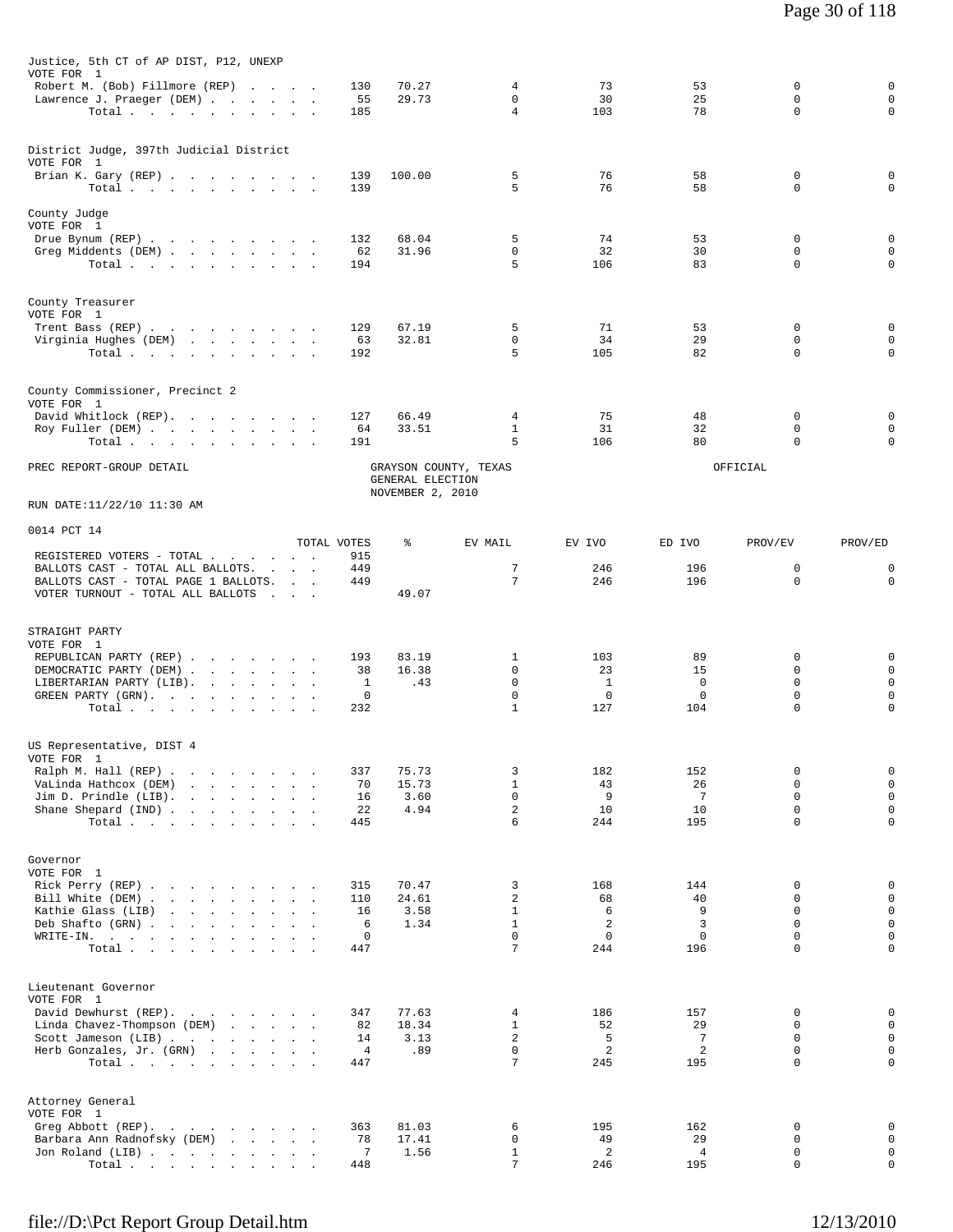| Comptroller of Public Accounts<br>VOTE FOR 1<br>Susan Combs (REP).     |                                                 |                                |                                | 366             | 90.37          | 4                                                | 205                           | 157                   | 0                                      | 0                                         |
|------------------------------------------------------------------------|-------------------------------------------------|--------------------------------|--------------------------------|-----------------|----------------|--------------------------------------------------|-------------------------------|-----------------------|----------------------------------------|-------------------------------------------|
| Mary J. Ruwart (LIB).<br>Edward Lindsay (GRN).<br>Total                |                                                 | $\ddot{\phantom{a}}$<br>$\sim$ | $\ddot{\phantom{a}}$<br>$\sim$ | 21<br>18<br>405 | 5.19<br>4.44   | $\overline{2}$<br>$\mathbf{1}$<br>$\overline{7}$ | 7<br>8<br>220                 | 12<br>9<br>178        | $\Omega$<br>$\mathbf 0$<br>$\mathbf 0$ | $\mathbf 0$<br>$\mathbf 0$<br>$\mathbf 0$ |
| Commissioner of the General Land Office<br>VOTE FOR 1                  |                                                 |                                |                                |                 |                |                                                  |                               |                       |                                        |                                           |
| Jerry Patterson (REP)                                                  |                                                 |                                |                                | 352             | 80.00          | 4                                                | 193                           | 155                   | 0                                      | 0                                         |
| Hector Uribe (DEM)<br>James L. Holdar (LIB)                            |                                                 |                                |                                | 72<br>16        | 16.36<br>3.64  | $\mathbf{1}$<br>2                                | 47<br>$\overline{3}$          | 24<br>11              | $\Omega$<br>$\mathbf 0$                | $\mathbf 0$<br>$\mathbf 0$                |
| Total                                                                  |                                                 |                                |                                | 440             |                | 7                                                | 243                           | 190                   | $\Omega$                               | $\mathbf 0$                               |
| Commissioner of Agriculture<br>VOTE FOR 1                              |                                                 |                                |                                |                 |                |                                                  |                               |                       |                                        |                                           |
| Todd Staples (REP)                                                     |                                                 |                                |                                | 343             | 77.95          | 4                                                | 187                           | 152                   | $\Omega$                               | 0                                         |
| Hank Gilbert (DEM)<br>Rick Donaldson (LIB).                            | the contract of the contract of the             |                                |                                | 79<br>18        | 17.95<br>4.09  | $\mathbf{1}$<br>2                                | 49<br>7                       | 29<br>9               | 0<br>0                                 | $\mathbf 0$<br>$\mathbf 0$                |
| Total                                                                  |                                                 |                                |                                | 440             |                | 7                                                | 243                           | 190                   | $\mathbf 0$                            | $\mathbf 0$                               |
| Railroad Commissioner<br>VOTE FOR 1                                    |                                                 |                                |                                |                 |                |                                                  |                               |                       |                                        |                                           |
| David Porter (REP)                                                     |                                                 |                                |                                | 335             | 76.14          | 3                                                | 183                           | 149                   | 0                                      | 0                                         |
| Jeff Weems (DEM)<br>Roger Gary (LIB)                                   |                                                 |                                |                                | 81<br>16        | 18.41<br>3.64  | $\mathbf 0$<br>2                                 | 52<br>$\overline{4}$          | 29<br>10              | $\Omega$<br>$\mathbf 0$                | $\mathbf 0$<br>$\mathbf 0$                |
| Art Browning (GRN)                                                     | the contract of the contract of the contract of |                                |                                | 8               | 1.82           | 2                                                | $\overline{4}$                | 2                     | $\Omega$                               | $\mathbf 0$                               |
| Total $\cdots$                                                         |                                                 |                                |                                | 440             |                | 7                                                | 243                           | 190                   | 0                                      | $\mathsf{O}$                              |
| Justice, Supreme Court, P3<br>VOTE FOR 1                               |                                                 |                                |                                |                 |                |                                                  |                               |                       |                                        |                                           |
| Debra Lehrmann (REP).                                                  |                                                 |                                |                                | 341<br>86       | 77.85<br>19.63 | 7<br>$\mathbf 0$                                 | 182<br>55                     | 152<br>31             | 0<br>$\Omega$                          | 0<br>$\mathbf 0$                          |
| Jim Sharp (DEM)<br>William Bryan Strange, III (LIB).<br>Total $\cdots$ |                                                 |                                |                                | 11<br>438       | 2.51           | $\mathbf 0$<br>7                                 | 5<br>242                      | 6<br>189              | $\mathbf 0$<br>0                       | $\mathbf 0$<br>$\mathbf 0$                |
|                                                                        |                                                 |                                |                                |                 |                |                                                  |                               |                       |                                        |                                           |
| Justice, Supreme Court, P5<br>VOTE FOR 1                               |                                                 |                                |                                |                 |                |                                                  |                               |                       |                                        |                                           |
| Paul Green (REP)                                                       |                                                 |                                |                                | 344             | 78.90          | 6                                                | 187                           | 151                   | 0                                      | 0                                         |
| Bill Moody (DEM)<br>Tom Oxford (LIB)                                   |                                                 |                                |                                | 81<br>11        | 18.58<br>2.52  | $\mathbf{1}$<br>0                                | 51<br>$\overline{4}$          | 29<br>$7\phantom{.0}$ | $\mathbf 0$<br>0                       | $\mathbf 0$<br>$\mathbf 0$                |
| Total                                                                  |                                                 |                                |                                | 436             |                | 7                                                | 242                           | 187                   | $\Omega$                               | $\mathbf 0$                               |
| Justice, Supreme Court, P9<br>VOTE FOR 1                               |                                                 |                                |                                |                 |                |                                                  |                               |                       |                                        |                                           |
| Eva Guzman (REP)                                                       |                                                 |                                |                                | 332             | 76.32          | 6                                                | 174                           | 152                   | 0                                      | 0                                         |
| Blake Bailey (DEM)<br>Jack Armstrong (LIB).                            |                                                 |                                |                                | 82<br>21        | 18.85<br>4.83  | 0<br>$\mathbf{1}$                                | 55<br>12                      | 27<br>8               | $\Omega$<br>0                          | $\mathbf 0$<br>$\mathbf 0$                |
| Total                                                                  |                                                 |                                | $\sim$ 100 $\mu$               | 435             |                | 7                                                | 241                           | 187                   | $\mathbf 0$                            | $\mathbf 0$                               |
| Judge, CT of Criminal AP, P2                                           |                                                 |                                |                                |                 |                |                                                  |                               |                       |                                        |                                           |
| VOTE FOR 1<br>Lawrence "Larry" Meyers (REP).                           |                                                 |                                |                                | 364             | 91.46          | 5                                                | 200                           | 159                   | $\mathbf 0$                            | 0                                         |
| J. Randell Stevens (LIB)<br>Total $\cdots$ $\cdots$ $\cdots$           |                                                 |                                |                                | 34<br>398       | 8.54           | $\overline{a}$<br>$7\phantom{.0}$                | 19<br>219                     | 13<br>172             | $\Omega$<br>$\mathbf 0$                | $\mathbf 0$<br>$\mathbf 0$                |
| Judge, CT of Criminal AP, P5                                           |                                                 |                                |                                |                 |                |                                                  |                               |                       |                                        |                                           |
| VOTE FOR 1<br>Cheryl Johnson (REP).                                    |                                                 |                                |                                | 363             | 91.67          | 7                                                | 199                           | 157                   | $\mathbf 0$                            | 0                                         |
| Dave Howard (LIB).                                                     |                                                 |                                |                                | 33              | 8.33           | $\mathbf 0$                                      | 19                            | 14                    | $\Omega$                               | $\mathbf 0$                               |
| Total                                                                  |                                                 |                                |                                | 396             |                | 7                                                | 218                           | 171                   | $\Omega$                               | $\mathbf 0$                               |
| Judge, CT of Criminal AP, P6<br>VOTE FOR 1                             |                                                 |                                |                                |                 |                |                                                  |                               |                       |                                        |                                           |
| Michael E. Keasler (REP)                                               |                                                 |                                |                                | 345             | 79.13          | 7                                                | 184                           | 154                   | $\mathbf 0$                            | 0                                         |
| Keith Hampton (DEM)<br>Robert Ravee Virasin (LIB).                     |                                                 |                                |                                | 82<br>9         | 18.81<br>2.06  | 0<br>$\mathbf 0$                                 | 54<br>$\overline{\mathbf{3}}$ | 28<br>- 6             | $\Omega$<br>$\Omega$                   | $\mathbf 0$<br>$\mathbf 0$                |
| Total                                                                  |                                                 |                                |                                | 436             |                | $7\phantom{.0}$                                  | 241                           | 188                   | $\Omega$                               | $\mathbf 0$                               |
| State Representative, District 62<br>VOTE FOR 1                        |                                                 |                                |                                |                 |                |                                                  |                               |                       |                                        |                                           |
| Larry Phillips (REP).                                                  |                                                 |                                |                                | 359             | 89.08          | $\overline{4}$                                   | 202                           | 153                   | $\mathbf 0$                            | 0                                         |
| Kenneth Myers (LIB)<br>Total                                           |                                                 |                                |                                | 44<br>403       | 10.92          | $\overline{a}$<br>6                              | 19<br>221                     | 23<br>176             | $\mathbf 0$<br>$\Omega$                | 0<br>$\Omega$                             |
|                                                                        |                                                 |                                |                                |                 |                |                                                  |                               |                       |                                        |                                           |
| Chief Justice, 5th CT of AP DIST, UNEXP<br>VOTE FOR 1                  |                                                 |                                |                                |                 |                |                                                  |                               |                       |                                        |                                           |
| Carolyn Wright (REP).<br>Total $\cdots$ $\cdots$ $\cdots$              |                                                 |                                |                                | 363<br>363      | 100.00         | 6<br>6                                           | 202<br>202                    | 155<br>155            | 0<br>0                                 | 0<br>$\mathbf 0$                          |
|                                                                        |                                                 |                                |                                |                 |                |                                                  |                               |                       |                                        |                                           |

Justice, 5th CT of AP DIST, P4 VOTE FOR 1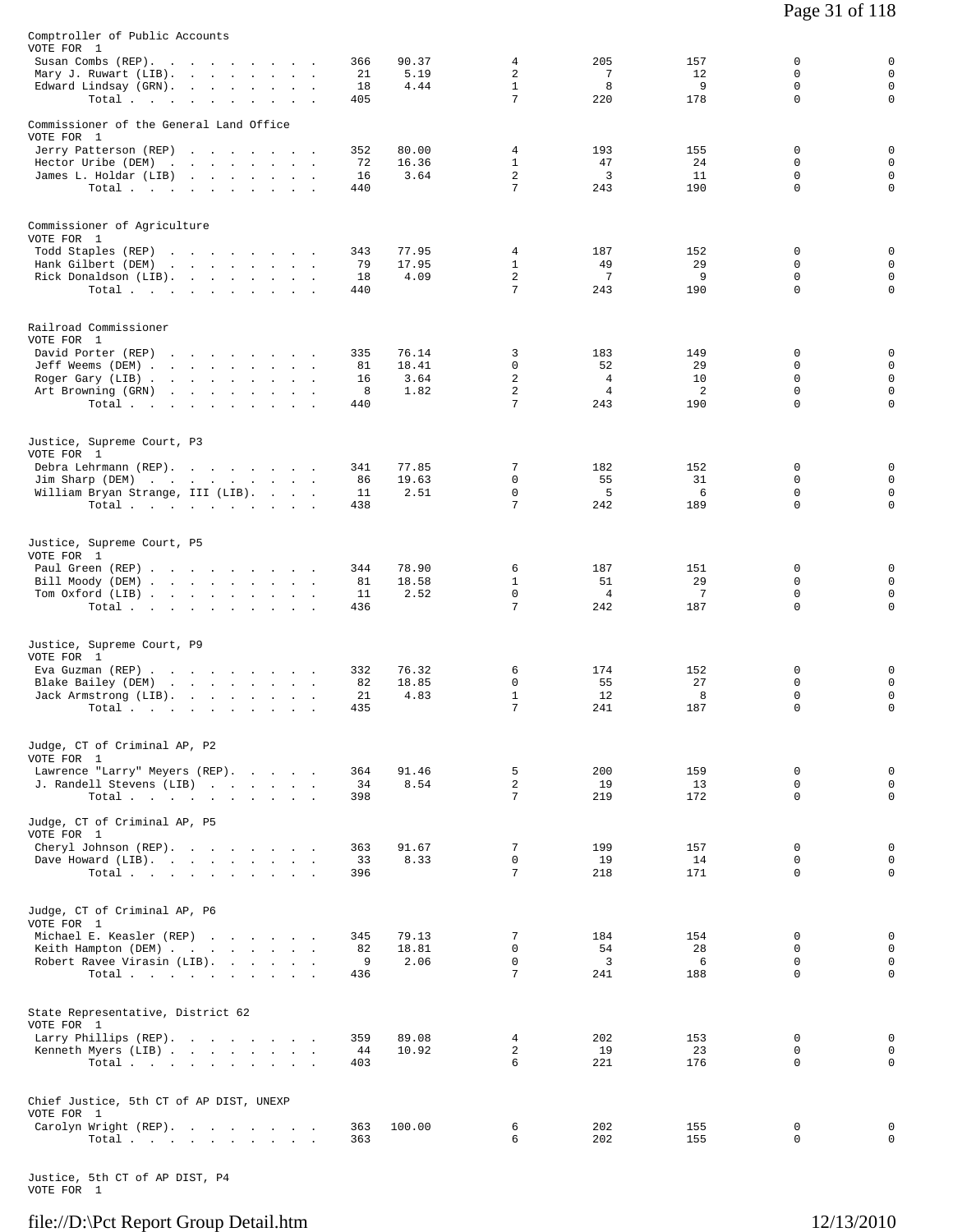|                                                                                                                                                                                                                                                                                     |                  |                                                               |                              |                               |                  |                              | Page 32 of 118              |
|-------------------------------------------------------------------------------------------------------------------------------------------------------------------------------------------------------------------------------------------------------------------------------------|------------------|---------------------------------------------------------------|------------------------------|-------------------------------|------------------|------------------------------|-----------------------------|
| Lana Myers (REP)<br>Bonnie Lee Goldstein (DEM).<br>Total                                                                                                                                                                                                                            | 349<br>79<br>428 | 81.54<br>18.46                                                | 5<br>$\mathbf{1}$<br>6       | 187<br>52<br>239              | 157<br>26<br>183 | $\mathbf 0$<br>0<br>$\Omega$ | 0<br>0<br>0                 |
| Justice, 5th CT of AP DIST, P7<br>VOTE FOR 1                                                                                                                                                                                                                                        |                  |                                                               |                              |                               |                  |                              |                             |
| Michael J. (Mike) O'Neill (REP)<br>Total $\cdots$ $\cdots$ $\cdots$                                                                                                                                                                                                                 | 367<br>367       | 100.00                                                        | 5<br>5                       | 205<br>205                    | 157<br>157       | 0<br>0                       | 0<br>0                      |
| Justice, 5th CT of AP DIST, P12, UNEXP<br>VOTE FOR 1                                                                                                                                                                                                                                |                  |                                                               |                              |                               |                  |                              |                             |
| Robert M. (Bob) Fillmore (REP)<br>Lawrence J. Praeger (DEM)                                                                                                                                                                                                                         | 347<br>81        | 81.07<br>18.93                                                | 5<br>$\mathbf{1}$            | 187<br>51                     | 155<br>29        | $\mathbf 0$<br>$\mathbf 0$   | $\mathbf 0$<br>0            |
| Total                                                                                                                                                                                                                                                                               | 428              |                                                               | 6                            | 238                           | 184              | 0                            | $\mathbf 0$                 |
| District Judge, 397th Judicial District<br>VOTE FOR 1                                                                                                                                                                                                                               |                  |                                                               |                              |                               |                  |                              |                             |
| Brian K. Gary (REP)<br>Total                                                                                                                                                                                                                                                        | 359<br>359       | 100.00                                                        | 6<br>6                       | 201<br>201                    | 152<br>152       | $\mathbf 0$<br>$\mathbf 0$   | 0<br>0                      |
| County Judge<br>VOTE FOR 1                                                                                                                                                                                                                                                          |                  |                                                               |                              |                               |                  |                              |                             |
| Drue Bynum (REP)                                                                                                                                                                                                                                                                    | 333              | 74.83                                                         | 6                            | 175                           | 152              | 0                            | 0                           |
| Greg Middents (DEM)<br>Total                                                                                                                                                                                                                                                        | 112<br>445       | 25.17                                                         | 0<br>6                       | 70<br>245                     | 42<br>194        | 0<br>$\Omega$                | $\mathbf 0$<br>0            |
| County Treasurer<br>VOTE FOR 1                                                                                                                                                                                                                                                      |                  |                                                               |                              |                               |                  |                              |                             |
| Trent Bass (REP)<br>Virginia Hughes (DEM)                                                                                                                                                                                                                                           | 328<br>114       | 74.21<br>25.79                                                | 6<br>0                       | 174<br>70                     | 148<br>44        | 0<br>0                       | 0<br>0                      |
| Total $\cdots$ $\cdots$ $\cdots$                                                                                                                                                                                                                                                    | 442              |                                                               | 6                            | 244                           | 192              | $\Omega$                     | 0                           |
| County Commissioner, Precinct 2<br>VOTE FOR 1                                                                                                                                                                                                                                       |                  |                                                               |                              |                               |                  |                              |                             |
| David Whitlock (REP).<br>Roy Fuller (DEM)                                                                                                                                                                                                                                           | 327<br>118       | 73.48<br>26.52                                                | 6<br>0                       | 171<br>75                     | 150<br>43        | 0<br>0                       | 0<br>0                      |
| Total                                                                                                                                                                                                                                                                               | 445              |                                                               | 6                            | 246                           | 193              | $\Omega$                     | 0                           |
| PREC REPORT-GROUP DETAIL                                                                                                                                                                                                                                                            |                  | GRAYSON COUNTY, TEXAS<br>GENERAL ELECTION<br>NOVEMBER 2, 2010 |                              |                               |                  | OFFICIAL                     |                             |
| RUN DATE:11/22/10 11:30 AM                                                                                                                                                                                                                                                          |                  |                                                               |                              |                               |                  |                              |                             |
| 0015 PCT 15                                                                                                                                                                                                                                                                         | TOTAL VOTES      | ႜ                                                             | EV MAIL                      | EV IVO                        | ED IVO           | PROV/EV                      | PROV/ED                     |
| REGISTERED VOTERS - TOTAL<br>BALLOTS CAST - TOTAL ALL BALLOTS.                                                                                                                                                                                                                      | 2,663            |                                                               | 25                           | 556                           | 608              | 0                            |                             |
| BALLOTS CAST - TOTAL PAGE 1 BALLOTS.<br>VOTER TURNOUT - TOTAL ALL BALLOTS                                                                                                                                                                                                           | 1,190<br>1,190   | 44.69                                                         | 25                           | 556                           | 608              | 0                            | 1<br>$\mathbf{1}$           |
| STRAIGHT PARTY<br>VOTE FOR 1                                                                                                                                                                                                                                                        |                  |                                                               |                              |                               |                  |                              |                             |
| REPUBLICAN PARTY (REP)                                                                                                                                                                                                                                                              | 545              | 80.15                                                         | 13                           | 270                           | 261              | 0                            | $\mathbf{1}$<br>$\mathbf 0$ |
| DEMOCRATIC PARTY (DEM)<br>LIBERTARIAN PARTY (LIB).                                                                                                                                                                                                                                  | 129<br>3         | 18.97<br>.44                                                  | 3<br>$\mathbf 0$             | 69<br>$\mathbf{1}$            | 57<br>2          | $\Omega$<br>0                | $\mathbf 0$                 |
| GREEN PARTY (GRN).<br>Total                                                                                                                                                                                                                                                         | 3<br>680         | .44                                                           | $\mathbf 0$<br>16            | 2<br>342                      | 1<br>321         | $\mathbf 0$<br>$\Omega$      | $\mathsf 0$<br>$\mathbf{1}$ |
| US Representative, DIST 4<br>VOTE FOR 1                                                                                                                                                                                                                                             |                  |                                                               |                              |                               |                  |                              |                             |
| Ralph M. Hall (REP)                                                                                                                                                                                                                                                                 | 878              | 75.30                                                         | 15                           | 409                           | 453              | 0                            | $\mathbf{1}$                |
| VaLinda Hathcox (DEM)<br>Jim D. Prindle (LIB).<br>$\mathbf{r}$ . The contract of the contract of the contract of the contract of the contract of the contract of the contract of the contract of the contract of the contract of the contract of the contract of the contract of th | 213<br>27        | 18.27<br>2.32                                                 | 3<br>$\mathbf{1}$            | 110<br>4                      | 100<br>22        | $\Omega$<br>$\Omega$         | $\mathbf 0$<br>$\mathbf 0$  |
| Shane Shepard (IND)<br>Total $\cdots$ $\cdots$ $\cdots$ $\cdots$                                                                                                                                                                                                                    | 48<br>1,166      | 4.12                                                          | 3<br>22                      | 20<br>543                     | 25<br>600        | $\mathbf 0$<br>$\Omega$      | $\mathsf 0$<br>$\mathbf{1}$ |
| Governor                                                                                                                                                                                                                                                                            |                  |                                                               |                              |                               |                  |                              |                             |
| VOTE FOR 1<br>Rick Perry (REP)                                                                                                                                                                                                                                                      | 828              | 70.29                                                         | 18                           | 389                           | 420              | $\Omega$<br>$\Omega$         | $\mathbf{1}$<br>$\mathbf 0$ |
| Bill White (DEM)<br>Kathie Glass (LIB)                                                                                                                                                                                                                                              | 312<br>27        | 26.49<br>2.29                                                 | 5<br>$\mathbf{1}$            | 148<br>9                      | 159<br>17        | 0                            | $\mathbf 0$                 |
| Deb Shafto (GRN)<br>WRITE-IN.                                                                                                                                                                                                                                                       | 11<br>0          | .93                                                           | $\mathbf{1}$<br>$\mathbf 0$  | $\overline{4}$<br>$\mathbf 0$ | 6<br>$\Omega$    | $\Omega$<br>$\Omega$         | $\mathsf 0$<br>$\mathsf{O}$ |
| Total                                                                                                                                                                                                                                                                               | 1,178            |                                                               | 25                           | 550                           | 602              | $\Omega$                     | $\mathbf{1}$                |
| Lieutenant Governor<br>VOTE FOR 1                                                                                                                                                                                                                                                   |                  |                                                               |                              |                               |                  |                              |                             |
| David Dewhurst (REP).<br>Linda Chavez-Thompson (DEM)                                                                                                                                                                                                                                | 899<br>226       | 76.84<br>19.32                                                | 20<br>3                      | 412<br>116                    | 466<br>107       | 0<br>$\Omega$                | $\mathbf{1}$<br>$\mathbf 0$ |
| Scott Jameson (LIB)<br>Herb Gonzales, Jr. (GRN)                                                                                                                                                                                                                                     | 31<br>14         | 2.65<br>1.20                                                  | $\mathbf{1}$<br>$\mathbf{1}$ | 10<br>4                       | 20<br>9          | $\mathbf 0$<br>0             | $\mathsf 0$<br>$\mathsf{O}$ |
| Total                                                                                                                                                                                                                                                                               | 1,170            |                                                               | 25                           | 542                           | 602              | $\Omega$                     | $\mathbf{1}$                |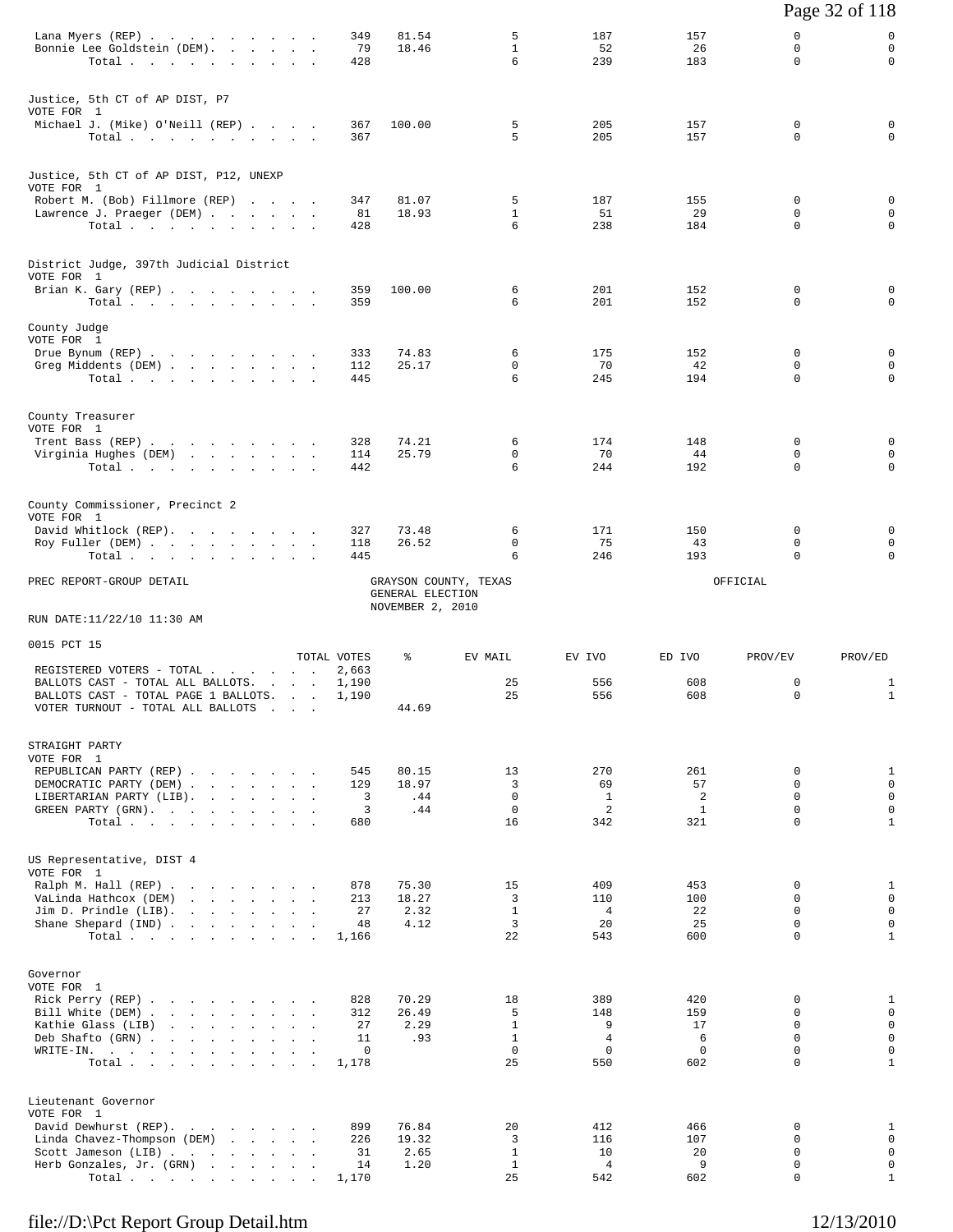| Attorney General                                                                                                                                                                                                               |                                                                                                  |
|--------------------------------------------------------------------------------------------------------------------------------------------------------------------------------------------------------------------------------|--------------------------------------------------------------------------------------------------|
| VOTE FOR 1<br>76.80<br>Greg Abbott (REP).<br>897                                                                                                                                                                               | 19<br>419<br>458<br>0<br>$\mathbf{1}$                                                            |
| Barbara Ann Radnofsky (DEM)<br>235<br>20.12                                                                                                                                                                                    | $\mathbf{0}$<br>5<br>$\mathbf 0$<br>117<br>113                                                   |
| 3.08<br>Jon Roland (LIB)<br>36<br>$\mathbf{r}$                                                                                                                                                                                 | $\mathbf 0$<br>1<br>29<br>0<br>6<br>25<br>542<br>600<br>$\mathbf 0$<br>$\mathbf{1}$              |
| Total<br>1,168                                                                                                                                                                                                                 |                                                                                                  |
| Comptroller of Public Accounts                                                                                                                                                                                                 |                                                                                                  |
| VOTE FOR 1                                                                                                                                                                                                                     |                                                                                                  |
| Susan Combs (REP).<br>929<br>89.67<br>$\sim$<br>6.56<br>Mary J. Ruwart (LIB).<br>68                                                                                                                                            | 19<br>479<br>$\mathbf{1}$<br>430<br>0<br>$\mathsf 0$<br>2<br>16<br>50<br>0                       |
| 39<br>3.76<br>Edward Lindsay (GRN).                                                                                                                                                                                            | $\mathbf{1}$<br>20<br>$\mathbf 0$<br>$\mathsf 0$<br>18                                           |
| Total,<br>1,036                                                                                                                                                                                                                | $\mathbf{1}$<br>22<br>466<br>547<br>0                                                            |
| Commissioner of the General Land Office                                                                                                                                                                                        |                                                                                                  |
| VOTE FOR 1<br>Jerry Patterson (REP)<br>893<br>77.05                                                                                                                                                                            | 19<br>415<br>458<br>0<br>1                                                                       |
| 222<br>Hector Uribe (DEM)<br>the contract of the contract of the contract of the contract of the contract of<br>19.15                                                                                                          | $\mathbf 0$<br>5<br>109<br>108<br>$\Omega$                                                       |
| James L. Holdar (LIB)<br>3.80<br>44                                                                                                                                                                                            | $\mathbf 0$<br>31<br>$\mathbf 0$<br>$\mathbf 0$<br>13<br>$\mathbf{1}$<br>24<br>537<br>597<br>0   |
| Total $\cdots$<br>1,159                                                                                                                                                                                                        |                                                                                                  |
| Commissioner of Agriculture                                                                                                                                                                                                    |                                                                                                  |
| VOTE FOR 1                                                                                                                                                                                                                     |                                                                                                  |
| 75.43<br>Todd Staples (REP)<br>875<br>the contract of the contract of the contract of the contract of the contract of the contract of the contract of<br>Hank Gilbert (DEM)<br>the contract of the contract of<br>239<br>20.60 | 19<br>414<br>441<br>0<br>$\mathbf{1}$<br>$\mathbf 0$<br>$\mathbf 0$<br>3<br>116<br>120           |
| Rick Donaldson (LIB).<br>3.97<br>46                                                                                                                                                                                            | $\overline{a}$<br>34<br>$\mathsf 0$<br>10<br>0                                                   |
| Total<br>1,160                                                                                                                                                                                                                 | 24<br>$\mathbf 0$<br>$\mathbf{1}$<br>540<br>595                                                  |
|                                                                                                                                                                                                                                |                                                                                                  |
| Railroad Commissioner<br>VOTE FOR 1                                                                                                                                                                                            |                                                                                                  |
| David Porter (REP)<br>854<br>73.88                                                                                                                                                                                             | $\mathbf{1}$<br>19<br>400<br>434<br>0                                                            |
| Jeff Weems (DEM)<br>20.33<br>235                                                                                                                                                                                               | $\mathsf 0$<br>4<br>115<br>116<br>$\mathbf 0$<br>$\mathbf 0$                                     |
| 3.46<br>Roger Gary (LIB)<br>40<br>2.34<br>Art Browning (GRN)<br>the contract of the contract of the contract of<br>27                                                                                                          | 0<br>1<br>10<br>29<br>$\mathbf{1}$<br>$\mathbf 0$<br>10<br>16<br>$\mathbf 0$                     |
| Total<br>1,156                                                                                                                                                                                                                 | 25<br>535<br>595<br>$\mathbf 0$<br>$\mathbf{1}$                                                  |
|                                                                                                                                                                                                                                |                                                                                                  |
| Justice, Supreme Court, P3<br>VOTE FOR 1                                                                                                                                                                                       |                                                                                                  |
| Debra Lehrmann (REP).<br>858<br>73.58                                                                                                                                                                                          | 19<br>404<br>434<br>0<br>1                                                                       |
| Jim Sharp (DEM)<br>264<br>22.64                                                                                                                                                                                                | $\mathbf 0$<br>5<br>126<br>133<br>$\Omega$<br>$\mathbf 0$                                        |
| William Bryan Strange, III (LIB).<br>3.77<br>44<br>Total.<br>1,166                                                                                                                                                             | $\mathbf{1}$<br>12<br>31<br>0<br>25<br>$\mathbf{1}$<br>542<br>598<br>$\mathbf 0$                 |
|                                                                                                                                                                                                                                |                                                                                                  |
| Justice, Supreme Court, P5                                                                                                                                                                                                     |                                                                                                  |
| VOTE FOR 1                                                                                                                                                                                                                     |                                                                                                  |
| 75.45<br>Paul Green (REP)<br>873<br>Bill Moody (DEM)<br>238<br>20.57                                                                                                                                                           | 16<br>406<br>450<br>0<br>$\mathbf{1}$<br>$\mathbf 0$<br>$\mathsf 0$<br>6<br>114<br>118           |
| Tom Oxford (LIB)<br>3.98<br>46<br>$\sim$ 100 $\mu$                                                                                                                                                                             | 0<br>3<br>14<br>29<br>0                                                                          |
| Total $\cdots$ $\cdots$ $\cdots$<br>1,157<br>$\sim$                                                                                                                                                                            | 25<br>$\mathbf 0$<br>$\mathbf{1}$<br>534<br>597                                                  |
|                                                                                                                                                                                                                                |                                                                                                  |
| Justice, Supreme Court, P9<br>VOTE FOR 1                                                                                                                                                                                       |                                                                                                  |
| Eva Guzman (REP)<br>844<br>73.20                                                                                                                                                                                               | 18<br>$\mathbf 0$<br>$\mathbf{1}$<br>397<br>428<br>$\mathsf 0$<br>0                              |
| 21.94<br>Blake Bailey (DEM)<br>253<br>Jack Armstrong (LIB).<br>4.86<br>56                                                                                                                                                      | 6<br>119<br>128<br>$\mathbf{1}$<br>39<br>$\mathbf 0$<br>0<br>16                                  |
| Total<br>1,153                                                                                                                                                                                                                 | $\mathbf{1}$<br>25<br>532<br>595<br>$\Omega$                                                     |
|                                                                                                                                                                                                                                |                                                                                                  |
| Judge, CT of Criminal AP, P2<br>VOTE FOR 1                                                                                                                                                                                     |                                                                                                  |
| Lawrence "Larry" Meyers (REP).<br>89.30<br>918                                                                                                                                                                                 | 20<br>424<br>473<br>$\mathbf{1}$<br>0                                                            |
| 10.70<br>J. Randell Stevens (LIB)<br>110<br>Total.                                                                                                                                                                             | $\mathbf 0$<br>2<br>38<br>70<br>$\mathbf 0$<br>$\mathbf{1}$<br>22<br>$\Omega$                    |
| 1,028                                                                                                                                                                                                                          | 462<br>543                                                                                       |
| Judge, CT of Criminal AP, P5                                                                                                                                                                                                   |                                                                                                  |
| VOTE FOR 1<br>Cheryl Johnson (REP).<br>89.20<br>917                                                                                                                                                                            | 19<br>472<br>$\mathbf 0$<br>$\mathbf{1}$<br>425                                                  |
| Dave Howard (LIB).<br>10.80<br>111                                                                                                                                                                                             | $\mathsf 0$<br>3<br>36<br>72<br>0                                                                |
| Total, , , , , , , , , ,<br>1,028                                                                                                                                                                                              | $\mathbf 0$<br>$\mathbf{1}$<br>22<br>461<br>544                                                  |
|                                                                                                                                                                                                                                |                                                                                                  |
| Judge, CT of Criminal AP, P6<br>VOTE FOR 1                                                                                                                                                                                     |                                                                                                  |
| 75.26<br>Michael E. Keasler (REP)<br>867                                                                                                                                                                                       | 19<br>406<br>441<br>0<br>1                                                                       |
| Keith Hampton (DEM)<br>236<br>20.49<br>Robert Ravee Virasin (LIB).<br>4.25<br>49                                                                                                                                               | $\mathsf 0$<br>$\overline{4}$<br>114<br>118<br>0<br>$\mathsf 0$<br><sup>1</sup><br>11<br>37<br>0 |
| Total.<br>1,152                                                                                                                                                                                                                | 24<br>$\mathbf{1}$<br>531<br>596<br>$\Omega$                                                     |
|                                                                                                                                                                                                                                |                                                                                                  |
| State Representative, District 62<br>VOTE FOR 1                                                                                                                                                                                |                                                                                                  |
| Larry Phillips (REP).<br>88.80<br>928                                                                                                                                                                                          | 18<br>438<br>471<br>0<br>$\mathbf{1}$                                                            |
| Kenneth Myers (LIB)<br>117<br>11.20                                                                                                                                                                                            | 2<br>$\mathbf 0$<br>0<br>35<br>80<br>$\Omega$                                                    |
| Total<br>1,045                                                                                                                                                                                                                 | $\mathbf{1}$<br>20<br>473<br>551                                                                 |

Page 33 of 118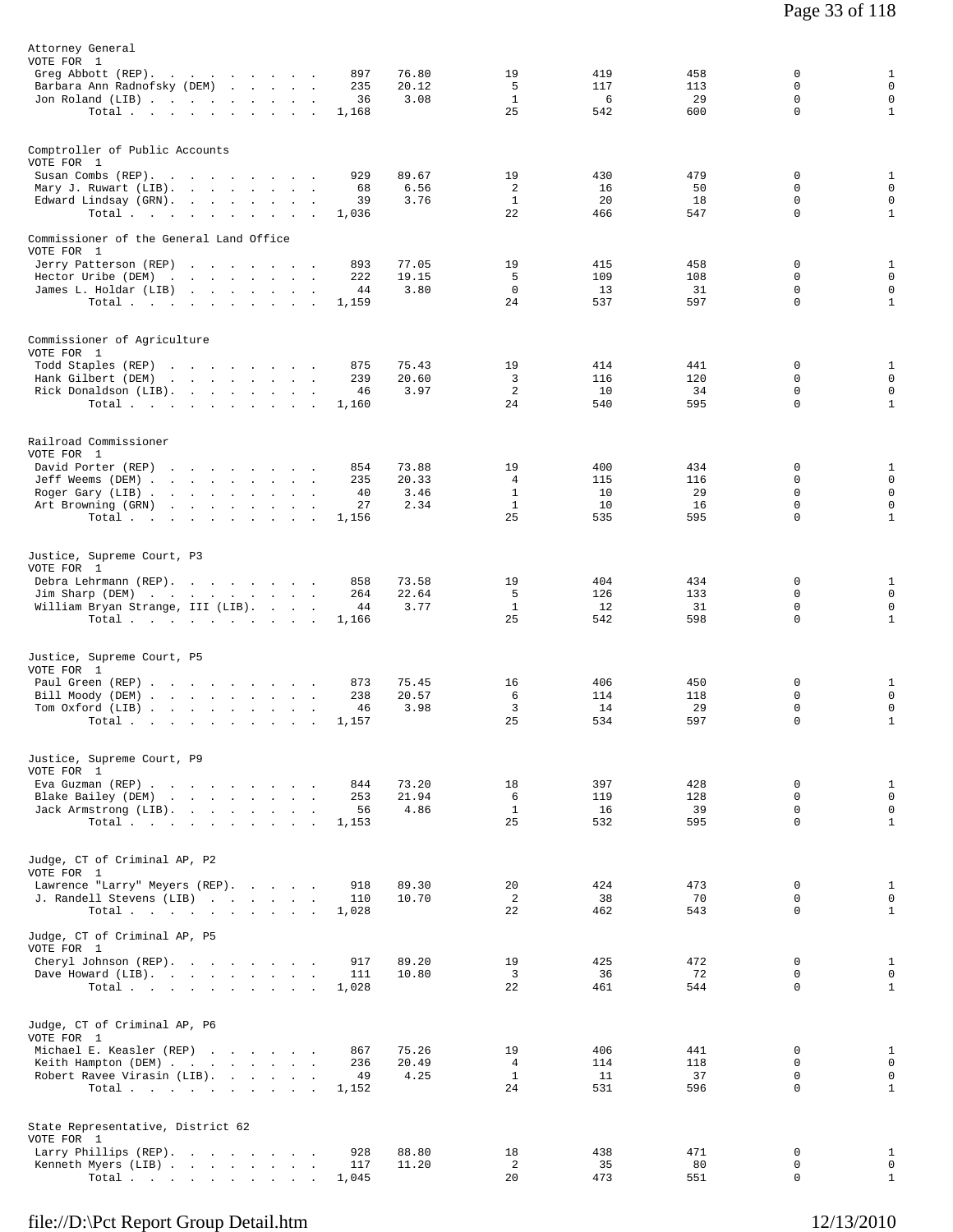| Chief Justice, 5th CT of AP DIST, UNEXP                                          |              |                                           |                            |                       |            |                  |                              |
|----------------------------------------------------------------------------------|--------------|-------------------------------------------|----------------------------|-----------------------|------------|------------------|------------------------------|
| VOTE FOR 1<br>Carolyn Wright (REP).                                              | 942          | 100.00                                    | 20                         | 428                   | 493        | 0                | $\mathbf{1}$                 |
| Total                                                                            | 942          |                                           | 20                         | 428                   | 493        | 0                | $\mathbf{1}$                 |
| Justice, 5th CT of AP DIST, P4                                                   |              |                                           |                            |                       |            |                  |                              |
| VOTE FOR 1                                                                       |              |                                           |                            |                       |            |                  |                              |
| Lana Myers (REP)<br>Bonnie Lee Goldstein (DEM).                                  | 910<br>234   | 79.55<br>20.45                            | 19<br>-5                   | 419<br>112            | 471<br>117 | 0<br>$\Omega$    | $\mathbf{1}$<br>$\mathbf 0$  |
| Total $\cdots$ $\cdots$ $\cdots$                                                 | 1,144        |                                           | 24                         | 531                   | 588        | 0                | 1                            |
|                                                                                  |              |                                           |                            |                       |            |                  |                              |
| Justice, 5th CT of AP DIST, P7<br>VOTE FOR 1                                     |              |                                           |                            |                       |            |                  |                              |
| Michael J. (Mike) O'Neill (REP)                                                  | 951<br>951   | 100.00                                    | 18<br>18                   | 434<br>434            | 498<br>498 | 0<br>0           | $\mathbf{1}$<br>$\mathbf{1}$ |
| Total                                                                            |              |                                           |                            |                       |            |                  |                              |
| Justice, 5th CT of AP DIST, P12, UNEXP                                           |              |                                           |                            |                       |            |                  |                              |
| VOTE FOR 1<br>Robert M. (Bob) Fillmore (REP)                                     | 906          | 79.13                                     | 18                         | 417                   | 470        | 0                | $\mathbf{1}$                 |
| Lawrence J. Praeger (DEM)                                                        | 239          | 20.87                                     | 5                          | 116                   | 118        | 0                | $\mathbf 0$                  |
| Total $\cdots$ $\cdots$ $\cdots$                                                 | 1,145        |                                           | 23                         | 533                   | 588        | 0                | $\mathbf{1}$                 |
|                                                                                  |              |                                           |                            |                       |            |                  |                              |
| District Judge, 397th Judicial District<br>VOTE FOR 1                            |              |                                           |                            |                       |            |                  |                              |
| Brian K. Gary (REP)<br>Total.                                                    | 927<br>927   | 100.00                                    | 18<br>18                   | 423<br>423            | 485<br>485 | 0<br>0           | $\mathbf{1}$<br>$\mathbf{1}$ |
|                                                                                  |              |                                           |                            |                       |            |                  |                              |
| County Judge<br>VOTE FOR 1                                                       |              |                                           |                            |                       |            |                  |                              |
| Drue Bynum (REP)<br>Greg Middents (DEM)                                          | 899<br>274   | 76.64<br>23.36                            | 18<br>5                    | 426<br>121            | 454<br>148 | 0<br>0           | $\mathbf{1}$<br>$\mathbf 0$  |
| Total                                                                            | 1,173        |                                           | 23                         | 547                   | 602        | 0                | 1                            |
|                                                                                  |              |                                           |                            |                       |            |                  |                              |
| County Treasurer<br>VOTE FOR 1                                                   |              |                                           |                            |                       |            |                  |                              |
| Trent Bass (REP)                                                                 | 850          | 73.47                                     | 19                         | 396                   | 434        | 0                | $\mathbf{1}$                 |
| Virginia Hughes (DEM)<br>Total $\cdots$ $\cdots$ $\cdots$                        | 307<br>1,157 | 26.53                                     | $\overline{4}$<br>23       | 144<br>540            | 159<br>593 | $\mathbf 0$<br>0 | $\mathbf 0$<br>1             |
|                                                                                  |              |                                           |                            |                       |            |                  |                              |
| County Commissioner, Precinct 4                                                  |              |                                           |                            |                       |            |                  |                              |
| VOTE FOR 1<br>Bart Lawrence (REP)                                                | 933          | 79.88                                     | 18                         | 441                   | 473        | 0                | $\mathbf{1}$                 |
| Mike Brady (DEM)                                                                 | 235<br>1,168 | 20.12                                     | 5<br>23                    | 109<br>550            | 121<br>594 | 0<br>0           | $\mathbf 0$<br>$\mathbf{1}$  |
| Total.                                                                           |              |                                           |                            |                       |            |                  |                              |
| PREC REPORT-GROUP DETAIL                                                         |              | GRAYSON COUNTY, TEXAS<br>GENERAL ELECTION |                            |                       |            | OFFICIAL         |                              |
| RUN DATE:11/22/10 11:30 AM                                                       |              | NOVEMBER 2, 2010                          |                            |                       |            |                  |                              |
|                                                                                  |              |                                           |                            |                       |            |                  |                              |
| 0016 PCT 16                                                                      | TOTAL VOTES  | ႜ                                         | EV MAIL                    | EV IVO                | ED IVO     | PROV/EV          | PROV/ED                      |
| REGISTERED VOTERS - TOTAL                                                        | 2,298        |                                           |                            |                       |            |                  |                              |
| BALLOTS CAST - TOTAL ALL BALLOTS.<br>BALLOTS CAST - TOTAL PAGE 1 BALLOTS.        | 969<br>969   |                                           | 17<br>17                   | 387<br>387            | 564<br>564 | 0<br>0           | $\mathbf{1}$<br>$\mathbf{1}$ |
| VOTER TURNOUT - TOTAL ALL BALLOTS                                                |              | 42.17                                     |                            |                       |            |                  |                              |
|                                                                                  |              |                                           |                            |                       |            |                  |                              |
| STRAIGHT PARTY<br>VOTE FOR 1                                                     |              |                                           |                            |                       |            |                  |                              |
| REPUBLICAN PARTY (REP)<br>DEMOCRATIC PARTY (DEM)                                 | 434<br>56    | 87.50<br>11.29                            | 10<br>$\mathbf{1}$         | 183<br>20             | 240<br>35  | 0<br>$\Omega$    | $\mathbf{1}$<br>$\mathbf 0$  |
| LIBERTARIAN PARTY (LIB).                                                         | 3            | .60                                       | $\mathbf 0$                | $\mathbf{1}$          | 2          | $\Omega$         | $\mathsf 0$                  |
| GREEN PARTY (GRN), , , , , , , , ,<br>Total.                                     | 3<br>496     | .60                                       | $\mathbf 0$<br>11          | $\overline{a}$<br>206 | 1<br>278   | 0<br>0           | $\mathsf 0$<br>$1\,$         |
|                                                                                  |              |                                           |                            |                       |            |                  |                              |
| US Representative, DIST 4                                                        |              |                                           |                            |                       |            |                  |                              |
| VOTE FOR 1<br>Ralph M. Hall (REP)                                                | 775          | 82.10                                     | 15                         | 316                   | 443        | 0                | $\mathbf{1}$                 |
| VaLinda Hathcox (DEM)                                                            | 115          | 12.18                                     | 2                          | 41                    | 72         | 0                | $\mathbf 0$                  |
| Jim D. Prindle $(LIB)$ .<br>Shane Shepard (IND)                                  | 37<br>17     | 3.92<br>1.80                              | $\mathbf 0$<br>$\mathbf 0$ | 15<br>8               | 22<br>9    | 0<br>0           | $\mathsf 0$<br>$\mathsf 0$   |
| Total.                                                                           | 944          |                                           | 17                         | 380                   | 546        | 0                | $\mathbf{1}$                 |
|                                                                                  |              |                                           |                            |                       |            |                  |                              |
| Governor<br>VOTE FOR 1                                                           |              |                                           |                            |                       |            |                  |                              |
| Rick Perry (REP)                                                                 | 733          | 76.51                                     | 15                         | 303                   | 414        | 0<br>0           | 1<br>$\mathsf 0$             |
| Bill White (DEM)<br>Kathie Glass (LIB)                                           | 191<br>26    | 19.94<br>2.71                             | 2<br>0                     | 67<br>11              | 122<br>15  | 0                | $\mathsf 0$                  |
| Deb Shafto (GRN)<br>WRITE-IN.<br>the contract of the contract of the contract of | 6<br>2       | .63<br>.21                                | $\mathbf 0$<br>0           | 3<br>$\overline{a}$   | 3<br>0     | 0<br>0           | $\mathsf 0$<br>0             |
| Total $\cdots$ $\cdots$ $\cdots$                                                 | 958          |                                           | 17                         | 386                   | 554        | 0                | $\mathbf{1}$                 |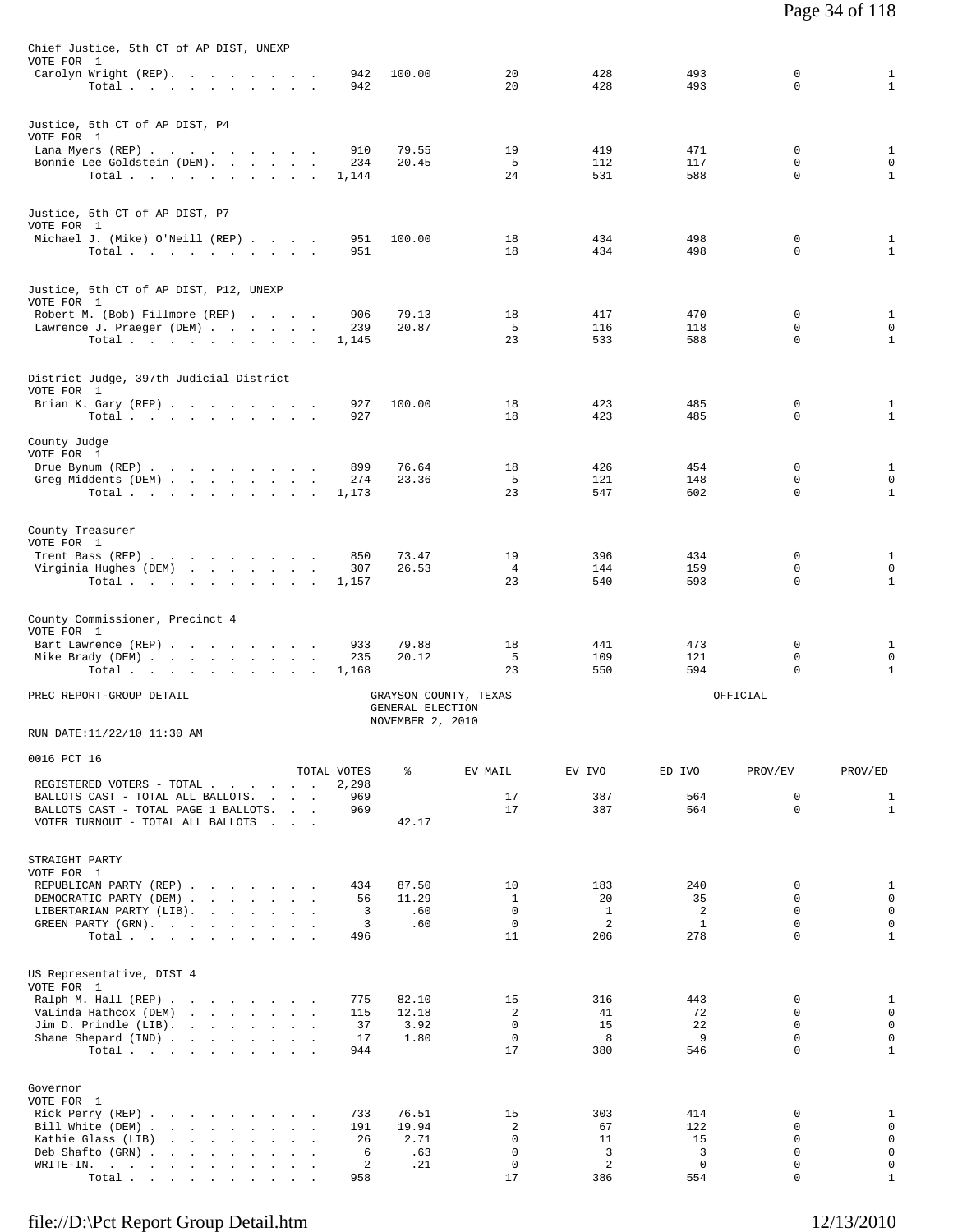| Lieutenant Governor<br>VOTE FOR 1<br>David Dewhurst (REP).<br>Linda Chavez-Thompson (DEM)<br>Scott Jameson (LIB)<br>Herb Gonzales, Jr. (GRN) | the contract of the contract of the<br>Total                                                                                     |                      |                                        | 793<br>122<br>24<br>8<br>947              | 83.74<br>12.88<br>2.53<br>.84 | 15<br>2<br>0<br>$\mathbf 0$<br>17        | 323<br>42<br>12<br>5<br>382 | 454<br>78<br>12<br>3<br>547 | 0<br>$\Omega$<br>0<br>$\mathbf 0$<br>0         | $\mathbf{1}$<br>$\mathbf 0$<br>$\mathbf 0$<br>$\mathsf 0$<br>$\mathbf{1}$ |
|----------------------------------------------------------------------------------------------------------------------------------------------|----------------------------------------------------------------------------------------------------------------------------------|----------------------|----------------------------------------|-------------------------------------------|-------------------------------|------------------------------------------|-----------------------------|-----------------------------|------------------------------------------------|---------------------------------------------------------------------------|
| Attorney General<br>VOTE FOR 1<br>Greg Abbott (REP).<br>Barbara Ann Radnofsky (DEM)<br>Jon Roland (LIB)                                      | Total.                                                                                                                           |                      |                                        | 793<br>123<br>30<br>946                   | 83.83<br>13.00<br>3.17        | 15<br>2<br>$\mathbf 0$<br>17             | 329<br>39<br>14<br>382      | 448<br>82<br>16<br>546      | $\mathbf 0$<br>0<br>0<br>$\mathbf 0$           | $\mathbf{1}$<br>$\mathbf 0$<br>$\mathbf 0$<br>$\mathbf{1}$                |
| Comptroller of Public Accounts<br>VOTE FOR 1<br>Susan Combs (REP).<br>Mary J. Ruwart (LIB).<br>Edward Lindsay (GRN).                         | Total $\cdots$ $\cdots$ $\cdots$                                                                                                 |                      |                                        | 813<br>47<br>20<br>880                    | 92.39<br>5.34<br>2.27         | 15<br>$\Omega$<br>$\mathbf 0$<br>15      | 337<br>15<br>6<br>358       | 460<br>32<br>14<br>506      | 0<br>0<br>$\mathbf 0$<br>0                     | $\mathbf{1}$<br>0<br>$\mathbf 0$<br>$\mathbf{1}$                          |
| Commissioner of the General Land Office<br>VOTE FOR 1<br>Jerry Patterson (REP)<br>Hector Uribe (DEM)<br>James L. Holdar (LIB)                | Total                                                                                                                            |                      |                                        | 777<br>116<br>36<br>929                   | 83.64<br>12.49<br>3.88        | 15<br>2<br>$^{\circ}$<br>17              | 322<br>38<br>14<br>374      | 439<br>76<br>22<br>537      | $\mathbf 0$<br>$\mathbf 0$<br>$\mathbf 0$<br>0 | $\mathbf{1}$<br>$\mathbf 0$<br>0<br>$\mathbf{1}$                          |
| Commissioner of Agriculture<br>VOTE FOR 1<br>Todd Staples (REP)<br>Hank Gilbert (DEM)<br>Rick Donaldson (LIB).                               | the contract of the contract of the<br>the contract of the contract of the contract of the contract of the contract of<br>Total. |                      |                                        | 767<br>132<br>30<br>929                   | 82.56<br>14.21<br>3.23        | 15<br>2<br>0<br>17                       | 317<br>45<br>12<br>374      | 434<br>85<br>18<br>537      | 0<br>$\mathbf 0$<br>0<br>$\mathbf 0$           | $\mathbf{1}$<br>0<br>$\mathsf 0$<br>$\mathbf{1}$                          |
| Railroad Commissioner<br>VOTE FOR 1<br>David Porter (REP)<br>Jeff Weems (DEM)<br>Roger Gary (LIB)<br>Art Browning (GRN)                      | the contract of the contract of the<br>Total $\cdots$ $\cdots$ $\cdots$                                                          |                      |                                        | 752<br>139<br>29<br>$\overline{7}$<br>927 | 81.12<br>14.99<br>3.13<br>.76 | 15<br>2<br>$\mathbf 0$<br>$\Omega$<br>17 | 313<br>46<br>11<br>2<br>372 | 423<br>91<br>18<br>5<br>537 | 0<br>0<br>0<br>$\mathbf 0$<br>$\mathbf 0$      | $\mathbf{1}$<br>$\mathsf 0$<br>$\mathsf 0$<br>$\mathsf 0$<br>$\mathbf{1}$ |
| Justice, Supreme Court, P3<br>VOTE FOR 1<br>Debra Lehrmann (REP).<br>Jim Sharp (DEM)<br>William Bryan Strange, III (LIB).<br>Total .         | and the state of the state                                                                                                       | $\ddot{\phantom{a}}$ | $\blacksquare$<br>$\ddot{\phantom{a}}$ | 743<br>149<br>36<br>928                   | 80.06<br>16.06<br>3.88        | 15<br>2<br>$\mathbf 0$<br>17             | 311<br>45<br>15<br>371      | 416<br>102<br>21<br>539     | 0<br>0<br>$\mathbf 0$<br>$\Omega$              | $\mathbf{1}$<br>$\mathsf 0$<br>$\mathsf 0$<br>$\mathbf{1}$                |
| Justice, Supreme Court, P5<br>VOTE FOR 1<br>Paul Green (REP)<br>Bill Moody (DEM)<br>Tom Oxford (LIB)                                         | Total,                                                                                                                           |                      |                                        | 750<br>138<br>33<br>921                   | 81.43<br>14.98<br>3.58        | 15<br>2<br>$\mathbf 0$<br>17             | 311<br>44<br>16<br>371      | 423<br>92<br>17<br>532      | 0<br>$\mathbf 0$<br>0<br>$\mathbf 0$           | $\mathbf{1}$<br>$\mathsf 0$<br>$\mathsf 0$<br>$\mathbf{1}$                |
| Justice, Supreme Court, P9<br>VOTE FOR 1<br>Eva Guzman (REP)<br>Blake Bailey (DEM)<br>Jack Armstrong (LIB).                                  | Total $\cdots$ $\cdots$ $\cdots$ $\cdots$                                                                                        |                      |                                        | 737<br>132<br>51<br>920                   | 80.11<br>14.35<br>5.54        | 15<br>2<br>$\mathbf 0$<br>17             | 306<br>40<br>23<br>369      | 415<br>90<br>28<br>533      | 0<br>0<br>$\mathbf 0$<br>$\Omega$              | $\mathbf{1}$<br>$\mathsf 0$<br>$\mathsf 0$<br>$\mathbf{1}$                |
| Judge, CT of Criminal AP, P2<br>VOTE FOR 1<br>Lawrence "Larry" Meyers (REP).<br>J. Randell Stevens (LIB)                                     | Total                                                                                                                            |                      |                                        | 799<br>70<br>869                          | 91.94<br>8.06                 | 15<br>$\mathbf{0}$<br>15                 | 328<br>23<br>351            | 455<br>47<br>502            | 0<br>0<br>0                                    | $\mathbf{1}$<br>$\mathsf 0$<br>$\mathbf{1}$                               |
| Judge, CT of Criminal AP, P5<br>VOTE FOR 1<br>Cheryl Johnson (REP).<br>Dave Howard (LIB).                                                    | Total $\cdots$                                                                                                                   |                      |                                        | 789<br>76<br>865                          | 91.21<br>8.79                 | 15<br>$\mathbf 0$<br>15                  | 325<br>23<br>348            | 448<br>53<br>501            | 0<br>0<br>0                                    | $\mathbf{1}$<br>$\mathsf 0$<br>$\mathbf{1}$                               |
| Judge, CT of Criminal AP, P6<br>VOTE FOR 1<br>Michael E. Keasler (REP)<br>Keith Hampton (DEM)<br>Robert Ravee Virasin (LIB).                 |                                                                                                                                  |                      |                                        | 744<br>128<br>41                          | 81.49<br>14.02<br>4.49        | 15<br>2<br>0                             | 306<br>40<br>20             | 422<br>86<br>21             | 0<br>0<br>0                                    | $\mathbf{1}$<br>$\mathsf 0$<br>0                                          |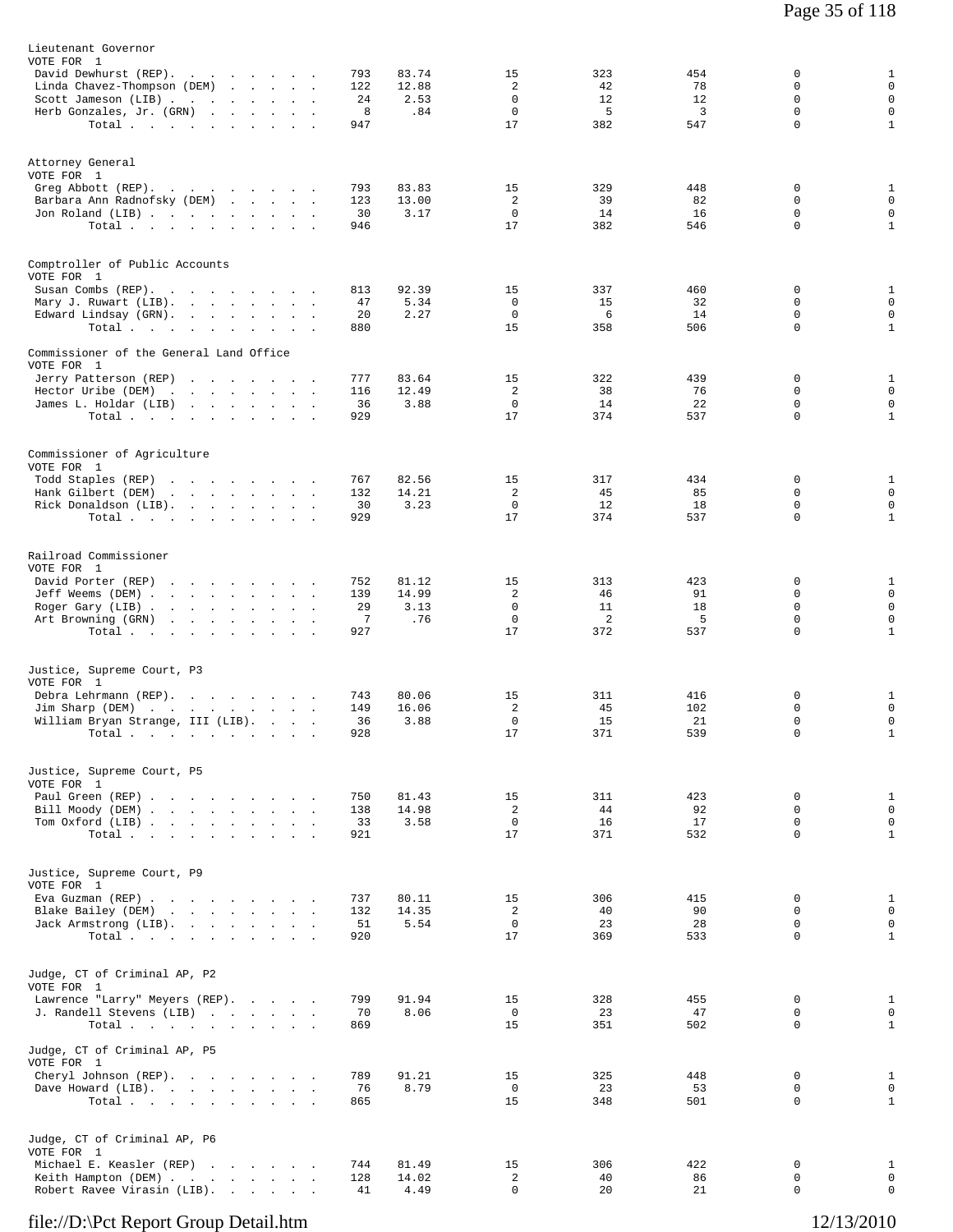|                                                                           |              |                  |                                  |                  |                    |                            | Page 36 of 118               |
|---------------------------------------------------------------------------|--------------|------------------|----------------------------------|------------------|--------------------|----------------------------|------------------------------|
| Total.                                                                    | 913          |                  | 17                               | 366              | 529                | 0                          | $\mathbf{1}$                 |
| State Representative, District 62                                         |              |                  |                                  |                  |                    |                            |                              |
| VOTE FOR 1<br>Larry Phillips (REP).                                       | 812          | 90.83            | 14                               | 335              | 462                | 0                          | $\mathbf{1}$                 |
| Kenneth Myers (LIB)                                                       | 82           | 9.17             | $\mathbf 0$                      | 25               | 57                 | 0                          | $\mathsf 0$                  |
| Total                                                                     | 894          |                  | 14                               | 360              | 519                | 0                          | $\mathbf{1}$                 |
| Chief Justice, 5th CT of AP DIST, UNEXP<br>VOTE FOR 1                     |              |                  |                                  |                  |                    |                            |                              |
| Carolyn Wright (REP).                                                     | 806          | 100.00           | 15                               | 328              | 462                | 0                          | $\mathbf{1}$                 |
| Total                                                                     | 806          |                  | 15                               | 328              | 462                | 0                          | $\mathbf{1}$                 |
| Justice, 5th CT of AP DIST, P4<br>VOTE FOR 1                              |              |                  |                                  |                  |                    |                            |                              |
| Lana Myers (REP)<br>Bonnie Lee Goldstein (DEM).                           | 776<br>125   | 86.13<br>13.87   | 15<br>2                          | 316<br>43        | 444<br>80          | 0<br>0                     | $\mathbf{1}$<br>0            |
| Total                                                                     | 901          |                  | 17                               | 359              | 524                | $\Omega$                   | $\mathbf{1}$                 |
| Justice, 5th CT of AP DIST, P7                                            |              |                  |                                  |                  |                    |                            |                              |
| VOTE FOR 1<br>Michael J. (Mike) O'Neill (REP)                             | 800          | 100.00           | 15                               | 325              | 459                | 0                          | $\mathbf{1}$                 |
| Total.                                                                    | 800          |                  | 15                               | 325              | 459                | $\mathbf 0$                | $\mathbf{1}$                 |
| Justice, 5th CT of AP DIST, P12, UNEXP<br>VOTE FOR 1                      |              |                  |                                  |                  |                    |                            |                              |
| Robert M. (Bob) Fillmore (REP)                                            | 779          | 85.70            | 15                               | 318              | 445                | 0                          | $\mathbf{1}$                 |
| Lawrence J. Praeger (DEM)<br>Total                                        | 130<br>909   | 14.30            | 2<br>17                          | 44<br>362        | 84<br>529          | 0<br>0                     | 0<br>$\mathbf{1}$            |
| District Judge, 397th Judicial District                                   |              |                  |                                  |                  |                    |                            |                              |
| VOTE FOR 1                                                                |              |                  |                                  |                  |                    |                            |                              |
| Brian K. Gary (REP)<br>Total                                              | 788<br>788   | 100.00           | 13<br>13                         | 320<br>320       | 454<br>454         | 0<br>0                     | $\mathbf{1}$<br>$\mathbf{1}$ |
| County Judge<br>VOTE FOR 1                                                |              |                  |                                  |                  |                    |                            |                              |
| Drue Bynum (REP)<br>Greg Middents (DEM)                                   | 797<br>160   | 83.28<br>16.72   | 14<br>2                          | 329<br>53        | 453<br>105         | 0<br>0                     | $\mathbf{1}$<br>0            |
| Total $\cdots$ $\cdots$ $\cdots$                                          | 957          |                  | 16                               | 382              | 558                | $\mathbf 0$                | $\mathbf{1}$                 |
| County Treasurer                                                          |              |                  |                                  |                  |                    |                            |                              |
| VOTE FOR 1<br>Trent Bass (REP)                                            | 715          | 75.98            | 14                               | 289              | 411                | 0                          | $\mathbf{1}$                 |
| Virginia Hughes (DEM)<br>Total $\cdots$ $\cdots$ $\cdots$ $\cdots$        | 226<br>941   | 24.02            | $\overline{a}$<br>16             | 88<br>377        | 136<br>547         | 0<br>0                     | 0<br>$\mathbf{1}$            |
|                                                                           |              |                  |                                  |                  |                    |                            |                              |
| County Commissioner, Precinct 4<br>VOTE FOR 1                             |              |                  |                                  |                  |                    |                            |                              |
| Bart Lawrence (REP)<br>Mike Brady (DEM)                                   | 854<br>106   | 88.96<br>11.04   | 15<br>$\mathbf{1}$               | 354<br>30        | 484<br>75          | 0<br>$\mathbf 0$           | $\mathbf{1}$<br>$\mathbf 0$  |
| Total                                                                     | 960          |                  | 16                               | 384              | 559                | $\Omega$                   | $\mathbf{1}$                 |
| PREC REPORT-GROUP DETAIL                                                  |              | GENERAL ELECTION | GRAYSON COUNTY, TEXAS            |                  |                    | OFFICIAL                   |                              |
| RUN DATE:11/22/10 11:30 AM                                                |              | NOVEMBER 2, 2010 |                                  |                  |                    |                            |                              |
| 0017 PCT 17                                                               | TOTAL VOTES  | ႜ                | EV MAIL                          | EV IVO           | ED IVO             |                            |                              |
| REGISTERED VOTERS - TOTAL                                                 | 882          |                  |                                  |                  |                    | PROV/EV                    | PROV/ED                      |
| BALLOTS CAST - TOTAL ALL BALLOTS.<br>BALLOTS CAST - TOTAL PAGE 1 BALLOTS. | 394<br>394   |                  | 11<br>11                         | 154<br>154       | 229<br>229         | $\mathbf 0$<br>$\mathbf 0$ | 0<br>$\mathbf 0$             |
| VOTER TURNOUT - TOTAL ALL BALLOTS                                         |              | 44.67            |                                  |                  |                    |                            |                              |
| STRAIGHT PARTY                                                            |              |                  |                                  |                  |                    |                            |                              |
| VOTE FOR 1                                                                |              |                  |                                  |                  |                    |                            |                              |
| REPUBLICAN PARTY (REP)                                                    | 168<br>39    | 80.77<br>18.75   | $\overline{4}$<br>$\overline{2}$ | 70<br>12         | 94<br>25           | 0<br>$\mathbf 0$           | 0<br>$\mathbf 0$             |
| DEMOCRATIC PARTY (DEM)<br>LIBERTARIAN PARTY (LIB).                        | $\mathbf{1}$ | .48              | $\mathbf 0$                      | $\mathbf{1}$     | $\mathbf 0$        | $\mathbf 0$                | 0                            |
| GREEN PARTY (GRN).                                                        | 0<br>208     |                  | $\mathbf 0$<br>6                 | $^{\circ}$<br>83 | $\mathbf 0$<br>119 | $\mathbf 0$<br>$\Omega$    | $\mathbf 0$<br>$\Omega$      |
| Total                                                                     |              |                  |                                  |                  |                    |                            |                              |
| US Representative, DIST 4<br>VOTE FOR 1                                   |              |                  |                                  |                  |                    |                            |                              |
| Ralph M. Hall (REP)                                                       | 300          | 77.72            | 6                                | 122              | 172                | 0                          | 0                            |
| VaLinda Hathcox (DEM)<br>Jim D. Prindle $(LIB)$ .                         | 67<br>7      | 17.36<br>1.81    | 4<br>$\mathbf 0$                 | 23<br>$\Omega$   | 40<br>7            | $\mathbf 0$<br>$\mathbf 0$ | 0<br>$\mathbf 0$             |
| Shane Shepard (IND)                                                       | 12           | 3.11             | $\mathbf 0$                      | 7                | 5                  | 0                          | 0                            |
| Total $\cdots$                                                            | 386          |                  | 10                               | 152              | 224                | 0                          | 0                            |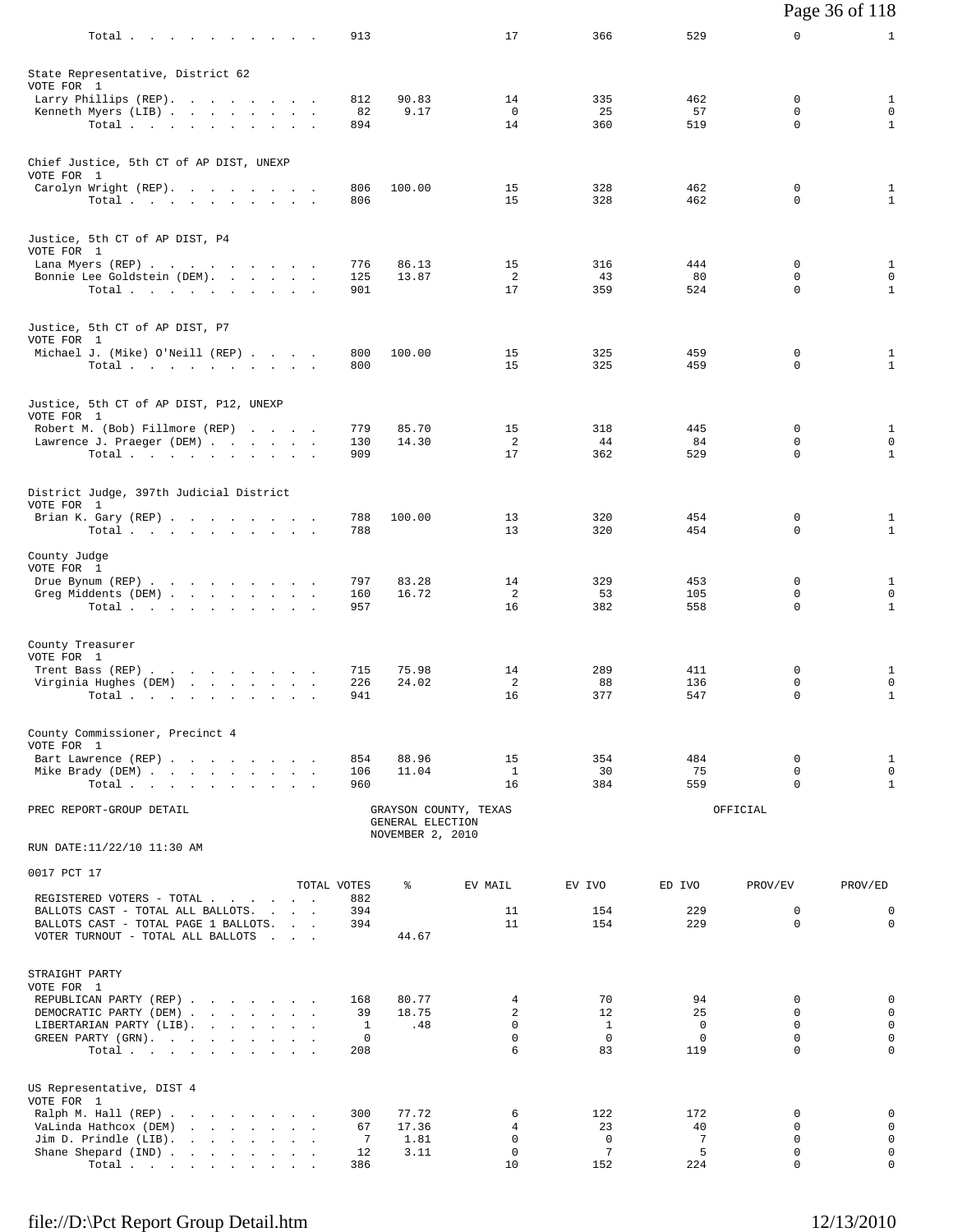| Governor<br>VOTE FOR 1<br>Rick Perry (REP)<br>Bill White (DEM)<br>Kathie Glass (LIB)<br>the company of the company of the company<br>Deb Shafto (GRN).<br>the contract of the con-<br>$\sim$<br>$\texttt{WRITE-IN.}$<br>Total<br>$\sim 10^{-11}$<br>$\sim$             | 271<br>68.96<br>28.50<br>112<br>8<br>$\mathbf 1$<br>$\mathbf{1}$<br>393 | 5<br>5<br>$\mathbf 0$<br>2.04<br>$\mathbf 0$<br>.25<br>$\mathbf{1}$<br>.25<br>11 | 114<br>38<br>$\mathbf{1}$<br>$\mathbf{1}$<br>$\mathbf 0$<br>154 | 152<br>69<br>7<br>$\mathbf 0$<br>$\mathbf 0$<br>228 | 0<br>0<br>$\mathbf 0$<br>0<br>$\mathbf 0$<br>$\mathbf 0$      | 0<br>$\mathsf 0$<br>$\mathbf 0$<br>$\mathbf 0$<br>$\mathsf 0$<br>$\mathbf 0$ |
|------------------------------------------------------------------------------------------------------------------------------------------------------------------------------------------------------------------------------------------------------------------------|-------------------------------------------------------------------------|----------------------------------------------------------------------------------|-----------------------------------------------------------------|-----------------------------------------------------|---------------------------------------------------------------|------------------------------------------------------------------------------|
| Lieutenant Governor<br>VOTE FOR 1<br>David Dewhurst (REP).<br>Linda Chavez-Thompson (DEM)<br>Scott Jameson (LIB)<br>Herb Gonzales, Jr. (GRN)<br>Total                                                                                                                  | 288<br>74.61<br>22.54<br>87<br>7<br>$\overline{4}$<br>386               | 7<br>4<br>$\mathbf 0$<br>1.81<br>1.04<br>0<br>11                                 | 120<br>27<br>$\mathbf{1}$<br>3<br>151                           | 161<br>56<br>6<br>$\mathbf{1}$<br>224               | $\mathbf 0$<br>$\mathbf 0$<br>0<br>$\mathbf 0$<br>$\mathbf 0$ | 0<br>$\mathbf 0$<br>$\mathsf 0$<br>$\mathbf 0$<br>$\mathbf 0$                |
| Attorney General<br>VOTE FOR 1<br>Greg Abbott (REP).<br>Barbara Ann Radnofsky (DEM)<br>Jon Roland (LIB)<br>Total                                                                                                                                                       | 285<br>74.41<br>85<br>22.19<br>13<br>383                                | 7<br>4<br>0<br>3.39<br>11                                                        | 116<br>29<br>5<br>150                                           | 162<br>52<br>8<br>222                               | 0<br>$\Omega$<br>$\mathbf 0$<br>$\mathbf 0$                   | 0<br>$\mathbf 0$<br>$\mathbf 0$<br>$\mathbf 0$                               |
| Comptroller of Public Accounts<br>VOTE FOR 1<br>Susan Combs (REP).<br>Mary J. Ruwart (LIB).<br>$\sim$<br>Edward Lindsay (GRN).<br>Total $\cdots$ $\cdots$ $\cdots$<br><b>Contract Contract</b>                                                                         | 88.92<br>305<br>20<br>18<br>343                                         | 7<br>$\mathbf{1}$<br>5.83<br>$\mathbf{1}$<br>5.25<br>9                           | 123<br>8<br>8<br>139                                            | 175<br>11<br>9<br>195                               | $\mathbf 0$<br>$\mathbf 0$<br>0<br>$\mathbf 0$                | 0<br>$\mathbf 0$<br>0<br>$\mathbf 0$                                         |
| Commissioner of the General Land Office<br>VOTE FOR 1<br>Jerry Patterson (REP)<br>Hector Uribe (DEM)<br>the company of the company of the company<br>James L. Holdar (LIB)<br>Total                                                                                    | 299<br>78.27<br>74<br>19.37<br>9<br>382                                 | 7<br>4<br>2.36<br>$\mathbf 0$<br>11                                              | 119<br>27<br>$\overline{4}$<br>150                              | 173<br>43<br>5<br>221                               | $\mathbf 0$<br>$\mathbf 0$<br>0<br>$\mathbf 0$                | 0<br>$\mathbf 0$<br>$\mathbf 0$<br>$\mathbf 0$                               |
| Commissioner of Agriculture<br>VOTE FOR 1<br>Todd Staples (REP)<br>Hank Gilbert (DEM)<br>Rick Donaldson (LIB).<br>Total.                                                                                                                                               | 280<br>73.49<br>89<br>23.36<br>12<br>381                                | 7<br>4<br>$\mathbf 0$<br>3.15<br>11                                              | 116<br>30<br>5<br>151                                           | 157<br>55<br>$7\phantom{.0}$<br>219                 | $\mathbf 0$<br>$\mathbf 0$<br>$\mathbf 0$<br>$\Omega$         | $\mathbf 0$<br>0<br>$\mathbf 0$<br>0                                         |
| Railroad Commissioner<br>VOTE FOR 1<br>David Porter (REP)<br>Jeff Weems (DEM)<br>$\sim 10^{-11}$<br>$\mathbf{r}$<br>Roger Gary (LIB)<br>Art Browning (GRN)<br>the contract of the contract of the<br>$\ddot{\phantom{0}}$<br>Total $\cdots$ $\cdots$ $\cdots$ $\cdots$ | 277<br>73.28<br>83<br>21.96<br>12<br>6<br>378                           | 6<br>4<br>$\mathbf{1}$<br>3.17<br>1.59<br>0<br>11                                | 112<br>29<br>6<br>1<br>148                                      | 159<br>50<br>5<br>5<br>219                          | 0<br>0<br>$\mathbf 0$<br>0<br>0                               | 0<br>$\mathsf 0$<br>$\mathbf 0$<br>0<br>$\mathsf{O}$                         |
| Justice, Supreme Court, P3<br>VOTE FOR 1<br>Debra Lehrmann (REP).<br>Jim Sharp (DEM)<br>William Bryan Strange, III (LIB).<br>Total                                                                                                                                     | 278<br>73.16<br>93<br>24.47<br>9<br>380                                 | 6<br>4<br>2.37<br>$\mathbf{1}$<br>11                                             | 117<br>30<br>3<br>150                                           | 155<br>59<br>5<br>219                               | $\mathbf 0$<br>0<br>0<br>0                                    | 0<br>$\mathbf 0$<br>$\mathsf{O}$<br>0                                        |
| Justice, Supreme Court, P5<br>VOTE FOR 1<br>Paul Green (REP)<br>Bill Moody (DEM)<br>Tom Oxford (LIB)<br>Total.                                                                                                                                                         | 274<br>73.66<br>88<br>23.66<br>10<br>372                                | 6<br>4<br>$\mathbf{1}$<br>2.69<br>11                                             | 112<br>33<br>3<br>148                                           | 156<br>51<br>6<br>213                               | 0<br>0<br>0<br>$\Omega$                                       | 0<br>0<br>0<br>$\mathbf 0$                                                   |
| Justice, Supreme Court, P9<br>VOTE FOR 1<br>Eva Guzman (REP)<br>Blake Bailey (DEM)<br>Jack Armstrong (LIB).<br>Total                                                                                                                                                   | 72.04<br>268<br>88<br>23.66<br>16<br>372                                | 6<br>4<br>4.30<br>$\mathbf{1}$<br>11                                             | 110<br>32<br>6<br>148                                           | 152<br>52<br>9<br>213                               | 0<br>0<br>0<br>0                                              | 0<br>0<br>$\mathsf{O}$<br>0                                                  |
| Judge, CT of Criminal AP, P2<br>VOTE FOR 1<br>Lawrence "Larry" Meyers (REP).<br>J. Randell Stevens (LIB)<br>Total                                                                                                                                                      | 301<br>89.05<br>37<br>10.95<br>338                                      | 7<br>2<br>9                                                                      | 124<br>13<br>137                                                | 170<br>22<br>192                                    | 0<br>0<br>0                                                   | 0<br>$\mathbf 0$<br>$\mathbf 0$                                              |
| Judge, CT of Criminal AP, P5<br>VOTE FOR 1<br>Cheryl Johnson (REP).                                                                                                                                                                                                    | 293<br>86.94                                                            | 7                                                                                | 123                                                             | 163                                                 | 0                                                             | 0                                                                            |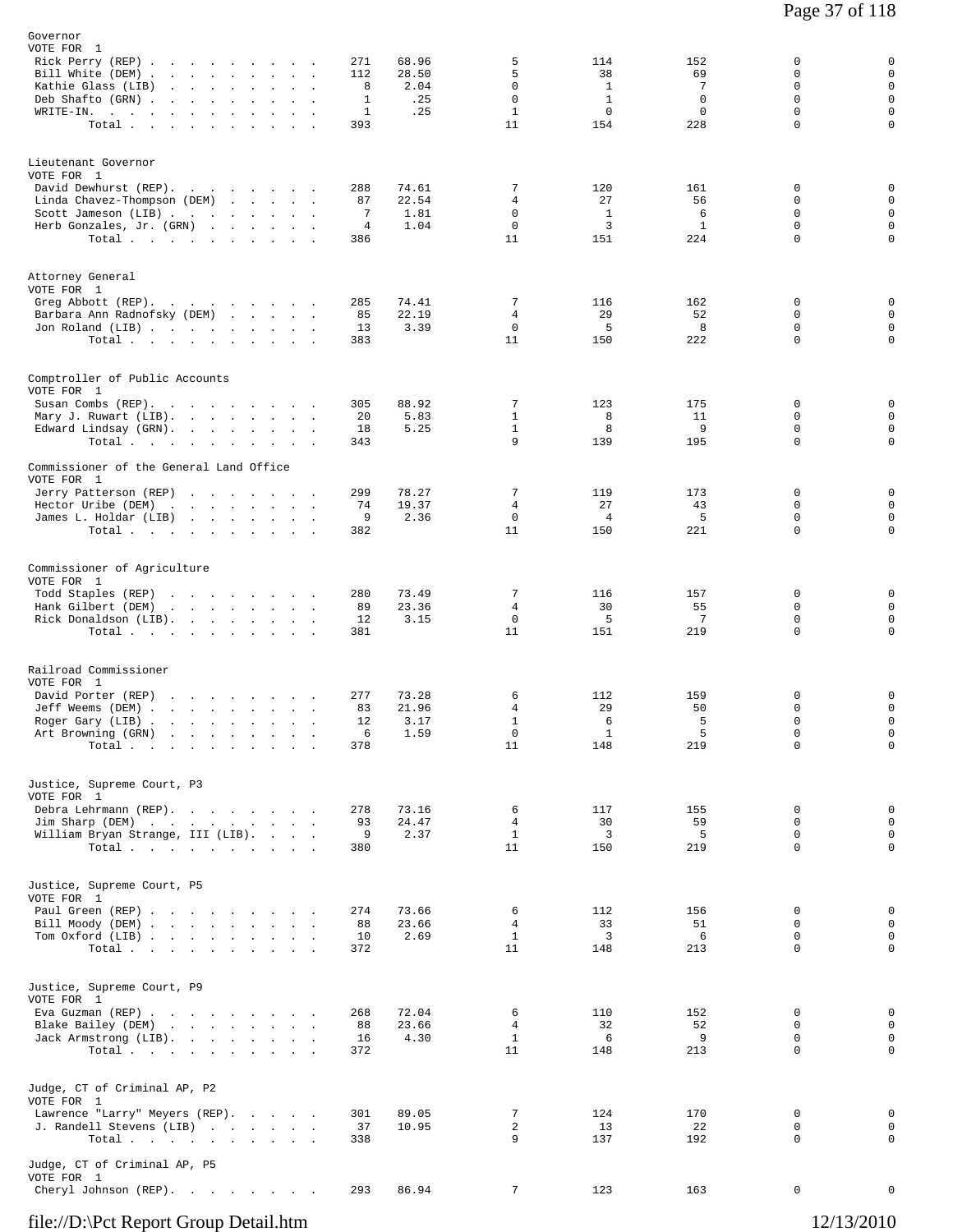|                                                                                                           |                      |                  |                       |            |                    |                            | Page 38 of 118               |
|-----------------------------------------------------------------------------------------------------------|----------------------|------------------|-----------------------|------------|--------------------|----------------------------|------------------------------|
| Dave Howard (LIB).<br>Total                                                                               | 44<br>337            | 13.06            | 2<br>9                | 14<br>137  | 28<br>191          | 0<br>0                     | 0<br>$\mathbf 0$             |
| Judge, CT of Criminal AP, P6                                                                              |                      |                  |                       |            |                    |                            |                              |
| VOTE FOR 1<br>Michael E. Keasler (REP)                                                                    | 271                  | 73.24            | 6                     | 111        | 154                | 0                          | 0                            |
| Keith Hampton (DEM)                                                                                       | 86                   | 23.24            | 4                     | 30         | 52                 | $\mathbf 0$                | 0                            |
| Robert Ravee Virasin (LIB).<br>Total.                                                                     | 13<br>370            | 3.51             | $\mathbf{1}$<br>11    | 5<br>146   | 7<br>213           | 0<br>$\Omega$              | 0<br>0                       |
|                                                                                                           |                      |                  |                       |            |                    |                            |                              |
| State Representative, District 62<br>VOTE FOR 1                                                           |                      |                  |                       |            |                    |                            |                              |
| Larry Phillips (REP).<br>Kenneth Myers (LIB)                                                              | 295<br>49            | 85.76<br>14.24   | 5<br>3                | 125<br>14  | 165<br>32          | $\mathbf 0$<br>$\mathbf 0$ | 0<br>0                       |
| Total.                                                                                                    | 344                  |                  | 8                     | 139        | 197                | $\Omega$                   | $\mathbf 0$                  |
| Chief Justice, 5th CT of AP DIST, UNEXP                                                                   |                      |                  |                       |            |                    |                            |                              |
| VOTE FOR 1<br>Carolyn Wright (REP).                                                                       | 305                  | 100.00           | 7                     | 125        | 173                | 0                          | 0                            |
| Total                                                                                                     | 305                  |                  | 7                     | 125        | 173                | 0                          | $\mathbf 0$                  |
| Justice, 5th CT of AP DIST, P4                                                                            |                      |                  |                       |            |                    |                            |                              |
| VOTE FOR 1<br>Lana Myers (REP)                                                                            | 279                  | 76.23            | 7                     | 116        | 156                | $\Omega$                   | 0                            |
| Bonnie Lee Goldstein (DEM).<br>Total.                                                                     | 87<br>366            | 23.77            | $\overline{4}$<br>11  | 30<br>146  | 53<br>209          | 0<br>$\Omega$              | $\mathbf 0$<br>$\mathbf 0$   |
| Justice, 5th CT of AP DIST, P7                                                                            |                      |                  |                       |            |                    |                            |                              |
| VOTE FOR 1                                                                                                |                      |                  |                       |            |                    |                            |                              |
| Michael J. (Mike) O'Neill (REP)<br>Total                                                                  | 308<br>308           | 100.00           | 7<br>7                | 125<br>125 | 176<br>176         | 0<br>0                     | 0<br>0                       |
| Justice, 5th CT of AP DIST, P12, UNEXP                                                                    |                      |                  |                       |            |                    |                            |                              |
| VOTE FOR 1                                                                                                | 281                  | 76.15            | 7                     | 115        | 159                | 0                          | 0                            |
| Robert M. (Bob) Fillmore (REP)<br>Lawrence J. Praeger (DEM)                                               | 88                   | 23.85            | $\overline{4}$        | 35         | 49                 | $\Omega$                   | $\mathbf 0$                  |
| Total                                                                                                     | 369                  |                  | 11                    | 150        | 208                | 0                          | $\mathbf 0$                  |
| District Judge, 397th Judicial District                                                                   |                      |                  |                       |            |                    |                            |                              |
| VOTE FOR 1<br>Brian K. Gary (REP)                                                                         | 298                  | 100.00           | 6                     | 119        | 173                | 0                          | 0                            |
| Total                                                                                                     | 298                  |                  | 6                     | 119        | 173                | $\Omega$                   | $\Omega$                     |
| County Judge<br>VOTE FOR 1                                                                                |                      |                  |                       |            |                    |                            |                              |
| Drue Bynum (REP)<br>Greg Middents (DEM)                                                                   | 296<br>92            | 76.29<br>23.71   | 6<br>4                | 127<br>27  | 163<br>61          | 0<br>0                     | 0<br>0                       |
| Total                                                                                                     | 388                  |                  | 10                    | 154        | 224                | 0                          | $\mathbf 0$                  |
| County Treasurer                                                                                          |                      |                  |                       |            |                    |                            |                              |
| VOTE FOR 1<br>Trent Bass (REP)                                                                            | 263                  | 69.21            | 6                     | 112        | 145                | $\Omega$                   | 0                            |
| Virginia Hughes (DEM)<br>Total $\cdots$                                                                   | 117<br>380           | 30.79            | 4<br>10               | 41<br>153  | 72<br>217          | $\mathbf 0$<br>0           | 0<br>$\mathbf 0$             |
|                                                                                                           |                      |                  |                       |            |                    |                            |                              |
| County Commissioner, Precinct 4<br>VOTE FOR 1                                                             |                      |                  |                       |            |                    |                            |                              |
| Bart Lawrence (REP)                                                                                       | 329                  | 84.58            | 7                     | 132        | 190                | $\Omega$                   | $\mathbf 0$                  |
| Mike Brady (DEM)<br>Total                                                                                 | 60<br>389            | 15.42            | $\overline{4}$<br>11  | 22<br>154  | 34<br>224          | $\mathbf 0$<br>$\Omega$    | $\mathbf 0$<br>0             |
| PREC REPORT-GROUP DETAIL                                                                                  |                      | GENERAL ELECTION | GRAYSON COUNTY, TEXAS |            |                    | OFFICIAL                   |                              |
| RUN DATE:11/22/10 11:30 AM                                                                                |                      | NOVEMBER 2, 2010 |                       |            |                    |                            |                              |
| 0018 PCT 18                                                                                               |                      |                  |                       |            |                    |                            |                              |
| REGISTERED VOTERS - TOTAL                                                                                 | TOTAL VOTES<br>1,280 | ႜ                | EV MAIL               | EV IVO     | ED IVO             | PROV/EV                    | PROV/ED                      |
| BALLOTS CAST - TOTAL ALL BALLOTS.<br>and the contract of the con-<br>BALLOTS CAST - TOTAL PAGE 1 BALLOTS. | 630<br>630           |                  | 7<br>7                | 375<br>375 | 247<br>247         | 0<br>$\mathbf 0$           | $\mathbf{1}$<br>$\mathbf{1}$ |
| VOTER TURNOUT - TOTAL ALL BALLOTS<br>and the control of                                                   |                      | 49.22            |                       |            |                    |                            |                              |
| STRAIGHT PARTY                                                                                            |                      |                  |                       |            |                    |                            |                              |
| VOTE FOR 1<br>REPUBLICAN PARTY (REP)                                                                      | 275                  | 78.80            | 2                     | 174        | 99                 | 0                          | 0                            |
| DEMOCRATIC PARTY (DEM)<br>LIBERTARIAN PARTY (LIB).                                                        | 71<br>1              | 20.34<br>.29     | $\mathbf{1}$<br>0     | 52<br>1    | 18<br>0            | $\Omega$<br>$\Omega$       | $\mathbf 0$<br>$\mathbf 0$   |
| GREEN PARTY (GRN).<br>Total $\cdots$ $\cdots$ $\cdots$                                                    | 2<br>349             | .57              | $\mathbf 0$<br>3      | 2<br>229   | $\mathbf 0$<br>117 | $\mathbf 0$<br>0           | 0<br>$\mathsf{O}$            |
|                                                                                                           |                      |                  |                       |            |                    |                            |                              |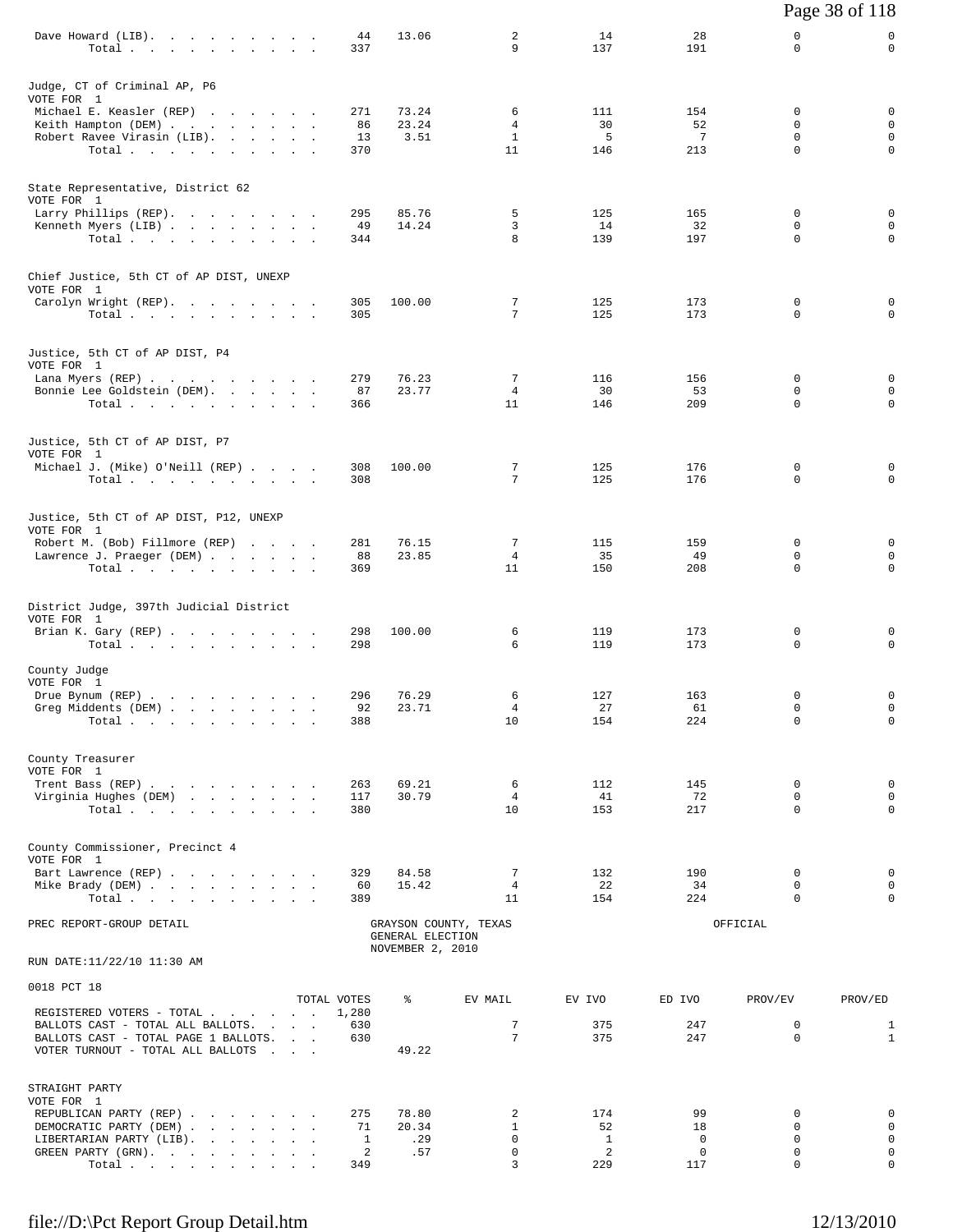| US Representative, DIST 4<br>VOTE FOR 1<br>Ralph M. Hall $(REP)$<br>VaLinda Hathcox (DEM)<br>Jim D. Prindle (LIB).<br>Shane Shepard (IND)       | the contract of the contract of the contract of<br>$\sim$<br>and the state of the state<br>$\mathbf{r}$<br>$\Delta$<br>Total $\cdots$ $\cdots$ $\cdots$                   | 77.04<br>473<br>110<br>17.92<br>17<br>2.77<br>14<br>2.28<br>614           | 4<br>2<br>0<br>0<br>6                             | 276<br>74<br>9<br>10<br>369                           | 192<br>34<br>8<br>$\overline{4}$<br>238           | 0<br>$\mathbf 0$<br>$\Omega$<br>0<br>$\mathbf 0$ | $\mathbf{1}$<br>$\mathbf 0$<br>$\mathsf 0$<br>$\mathbf 0$<br>$\mathbf{1}$     |
|-------------------------------------------------------------------------------------------------------------------------------------------------|---------------------------------------------------------------------------------------------------------------------------------------------------------------------------|---------------------------------------------------------------------------|---------------------------------------------------|-------------------------------------------------------|---------------------------------------------------|--------------------------------------------------|-------------------------------------------------------------------------------|
| Governor<br>VOTE FOR 1<br>Rick Perry (REP)<br>Bill White (DEM).<br>Kathie Glass (LIB)<br>Deb Shafto (GRN).<br>$W{\tt RITE-IN.}$ , , , , , , , , | and the state of the state of the<br>$\sim$<br>$\ddot{\phantom{a}}$<br>and the contract of the con-<br>$\ddot{\phantom{a}}$<br>Total<br>$\sim$                            | 446<br>71.36<br>26.72<br>167<br>10<br>1.60<br>1<br>.16<br>1<br>.16<br>625 | 5<br>$\overline{c}$<br>0<br>0<br>$\mathbf 0$<br>7 | 265<br>102<br>6<br>$\mathbf{1}$<br>$\mathbf 0$<br>374 | 175<br>63<br>4<br>$\Omega$<br>$\mathbf{1}$<br>243 | 0<br>0<br>0<br>$\Omega$<br>$\mathbf 0$<br>0      | 1<br>$\mathbf 0$<br>$\mathbf 0$<br>$\mathbf 0$<br>$\mathsf 0$<br>$\mathbf{1}$ |
| Lieutenant Governor<br>VOTE FOR 1<br>David Dewhurst (REP).<br>Linda Chavez-Thompson (DEM)<br>Scott Jameson (LIB)<br>Herb Gonzales, Jr. (GRN)    | and the state of the state of<br>Total                                                                                                                                    | 486<br>78.26<br>17.71<br>110<br>17<br>2.74<br>8<br>1.29<br>621            | 5<br>2<br>0<br>$\mathbf 0$<br>7                   | 289<br>71<br>10<br>2<br>372                           | 191<br>37<br>$\overline{7}$<br>6<br>241           | 0<br>0<br>0<br>$\mathbf 0$<br>$\Omega$           | 1<br>$\mathbf 0$<br>$\mathbf 0$<br>$\mathbf 0$<br>$\mathbf{1}$                |
| Attorney General<br>VOTE FOR 1<br>Greg Abbott (REP).<br>Barbara Ann Radnofsky (DEM)<br>Jon Roland (LIB)                                         | the contract of the contract of<br>Total $\cdots$ $\cdots$ $\cdots$                                                                                                       | 80.13<br>496<br>115<br>18.58<br>8<br>1.29<br>619                          | 5<br>2<br>0<br>7                                  | 290<br>75<br>4<br>369                                 | 200<br>38<br>$\overline{4}$<br>242                | 0<br>0<br>0<br>0                                 | $\mathbf{1}$<br>$\mathbf 0$<br>$\mathbf 0$<br>$\mathbf{1}$                    |
| Comptroller of Public Accounts<br>VOTE FOR 1<br>Susan Combs (REP).<br>Mary J. Ruwart (LIB).<br>Edward Lindsay (GRN).<br>Total                   | $\sim$<br>$\ddot{\phantom{a}}$<br>$\sim$<br>$\blacksquare$<br>$\sim$                                                                                                      | 504<br>89.68<br>38<br>6.76<br>20<br>3.56<br>562                           | 6<br>1<br>$\mathbf 0$<br>7                        | 295<br>18<br>12<br>325                                | 203<br>19<br>8<br>230                             | 0<br>$\Omega$<br>$\mathbf 0$<br>0                | 0<br>$\mathbf 0$<br>$\mathbf 0$<br>0                                          |
| Commissioner of the General Land Office<br>VOTE FOR 1<br>Jerry Patterson (REP)<br>Hector Uribe (DEM)<br>James L. Holdar (LIB)                   | the contract of the contract of the<br>Total                                                                                                                              | 478<br>77.60<br>121<br>19.64<br>2.76<br>17<br>616                         | 4<br>3<br>0<br>7                                  | 281<br>82<br>6<br>369                                 | 193<br>36<br>11<br>240                            | 0<br>0<br>$\mathbf 0$<br>0                       | 0<br>$\mathbf 0$<br>$\mathbf 0$<br>0                                          |
| Commissioner of Agriculture<br>VOTE FOR 1<br>Todd Staples (REP)<br>Hank Gilbert (DEM)<br>Rick Donaldson (LIB).                                  | the contract of the contract of the<br>the contract of the contract of the contract of the contract of the contract of the contract of the contract of<br>$\sim$<br>Total | 76.99<br>475<br>127<br>20.58<br>15<br>2.43<br>617                         | 5<br>2<br>0<br>7                                  | 282<br>81<br>6<br>369                                 | 188<br>44<br>9<br>241                             | 0<br>$\mathbf 0$<br>0<br>0                       | 0<br>$\mathbf 0$<br>0<br>$\mathsf{O}$                                         |
| Railroad Commissioner<br>VOTE FOR 1<br>David Porter (REP)<br>Jeff Weems (DEM)<br>Roger Gary (LIB)<br>Art Browning (GRN)                         | the contract of the contract of the contract of<br>Total                                                                                                                  | 471<br>76.34<br>20.58<br>127<br>1.78<br>11<br>8<br>1.30<br>617            | 4<br>3<br>$\mathbf 0$<br>$\Omega$<br>7            | 282<br>79<br>5<br>$\overline{4}$<br>370               | 185<br>45<br>6<br>$\overline{4}$<br>240           | 0<br>0<br>0<br>$\Omega$<br>$\mathbf 0$           | 0<br>$\mathbf 0$<br>$\mathbf 0$<br>$\mathbf 0$<br>$\mathbf 0$                 |
| Justice, Supreme Court, P3<br>VOTE FOR 1<br>Debra Lehrmann (REP).<br>Jim Sharp (DEM)<br>William Bryan Strange, III (LIB).                       | Total $\cdots$                                                                                                                                                            | 471<br>77.09<br>124<br>20.29<br>2.62<br>16<br>611                         | 5<br>2<br>$\mathbf 0$<br>7                        | 278<br>85<br>3<br>366                                 | 188<br>37<br>13<br>238                            | 0<br>$\Omega$<br>$\mathbf 0$<br>0                | 0<br>$\mathsf 0$<br>$\mathsf 0$<br>$\mathbf 0$                                |
| Justice, Supreme Court, P5<br>VOTE FOR 1<br>Paul Green (REP)<br>Bill Moody (DEM)<br>Tom Oxford (LIB)                                            | Total $\cdots$                                                                                                                                                            | 76.28<br>463<br>21.58<br>131<br>13<br>2.14<br>607                         | 4<br>2<br>0<br>6                                  | 274<br>85<br>5<br>364                                 | 185<br>44<br>8<br>237                             | 0<br>0<br>0<br>$\mathbf 0$                       | 0<br>$\mathsf 0$<br>0<br>$\mathsf{O}$                                         |
| Justice, Supreme Court, P9<br>VOTE FOR 1<br>Eva Guzman (REP)<br>Blake Bailey (DEM)<br>Jack Armstrong (LIB).                                     | Total                                                                                                                                                                     | 76.07<br>464<br>121<br>19.84<br>25<br>4.10<br>610                         | 5<br>2<br>0<br>7                                  | 275<br>79<br>12<br>366                                | 184<br>40<br>13<br>237                            | 0<br>0<br>0<br>0                                 | $\mathbf 0$<br>0<br>$\mathbf 0$<br>0                                          |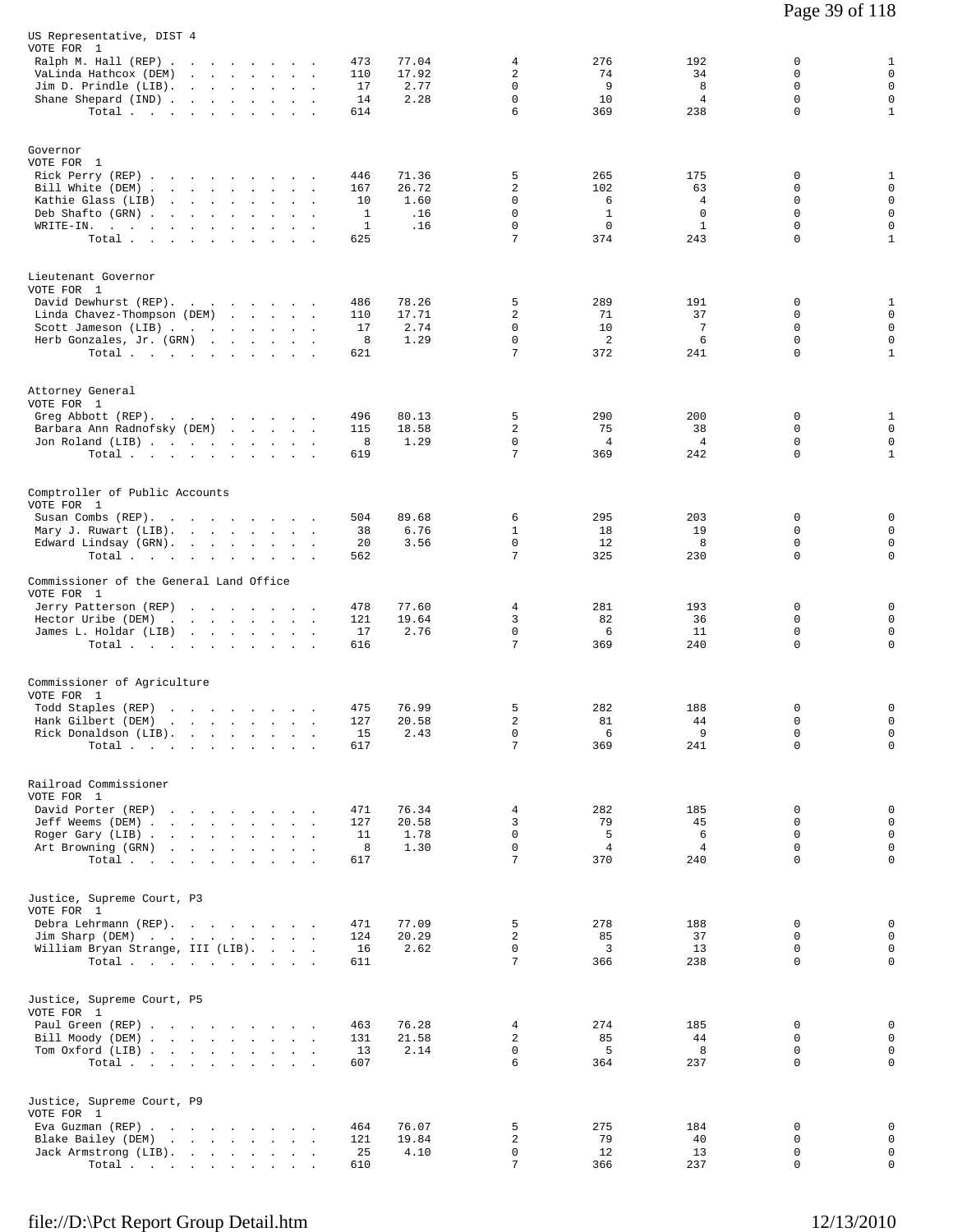| Judge, CT of Criminal AP, P2<br>VOTE FOR 1                                   |              |                  |                                  |            |            |                  |                              |
|------------------------------------------------------------------------------|--------------|------------------|----------------------------------|------------|------------|------------------|------------------------------|
| Lawrence "Larry" Meyers (REP).<br>J. Randell Stevens (LIB)                   | 493<br>54    | 90.13<br>9.87    | 5<br>$\mathbf{1}$                | 292<br>24  | 195<br>29  | 0<br>0           | $\mathbf{1}$<br>$\mathbf 0$  |
| Total.                                                                       | 547          |                  | 6                                | 316        | 224        | $\mathbf 0$      | $\mathbf{1}$                 |
| Judge, CT of Criminal AP, P5<br>VOTE FOR 1                                   |              |                  |                                  |            |            |                  |                              |
| Cheryl Johnson (REP).                                                        | 502          | 91.61<br>8.39    | 6<br>$\mathbf{1}$                | 296<br>20  | 200<br>25  | 0<br>0           | 0<br>$\mathbf 0$             |
| Dave Howard (LIB).<br>Total.                                                 | 46<br>548    |                  | 7                                | 316        | 225        | $\Omega$         | 0                            |
|                                                                              |              |                  |                                  |            |            |                  |                              |
| Judge, CT of Criminal AP, P6<br>VOTE FOR 1                                   |              |                  |                                  |            |            |                  |                              |
| Michael E. Keasler (REP)                                                     | 471          | 77.59            | 4                                | 278        | 189        | 0                | 0                            |
| Keith Hampton (DEM)<br>Robert Ravee Virasin (LIB).                           | 121<br>15    | 19.93<br>2.47    | 2<br>0                           | 81<br>6    | 38<br>9    | 0<br>0           | 0<br>0                       |
| Total.                                                                       | 607          |                  | 6                                | 365        | 236        | $\mathbf 0$      | 0                            |
|                                                                              |              |                  |                                  |            |            |                  |                              |
| State Representative, District 62<br>VOTE FOR 1                              |              |                  |                                  |            |            |                  |                              |
| Larry Phillips (REP).                                                        | 497          | 89.39            | 4                                | 298        | 194        | 0                | 1                            |
| Kenneth Myers (LIB)<br>Total                                                 | 59<br>556    | 10.61            | 2<br>6                           | 26<br>324  | 31<br>225  | 0<br>$\mathbf 0$ | $\mathbf 0$<br>$\mathbf{1}$  |
|                                                                              |              |                  |                                  |            |            |                  |                              |
| Chief Justice, 5th CT of AP DIST, UNEXP<br>VOTE FOR 1                        |              |                  |                                  |            |            |                  |                              |
| Carolyn Wright (REP).                                                        | 512          | 100.00           | 4                                | 300        | 207        | 0                | 1                            |
| Total.                                                                       | 512          |                  | $\overline{4}$                   | 300        | 207        | $\Omega$         | $\mathbf{1}$                 |
|                                                                              |              |                  |                                  |            |            |                  |                              |
| Justice, 5th CT of AP DIST, P4<br>VOTE FOR 1                                 |              |                  |                                  |            |            |                  |                              |
| Lana Myers (REP)<br>Bonnie Lee Goldstein (DEM).                              | 481<br>123   | 79.64<br>20.36   | 4<br>2                           | 283<br>79  | 193<br>42  | 0<br>0           | $\mathbf{1}$<br>$\mathbf 0$  |
| Total.                                                                       | 604          |                  | 6                                | 362        | 235        | 0                | $\mathbf{1}$                 |
|                                                                              |              |                  |                                  |            |            |                  |                              |
| Justice, 5th CT of AP DIST, P7<br>VOTE FOR 1                                 |              |                  |                                  |            |            |                  |                              |
| Michael J. (Mike) O'Neill (REP)<br>Total $\cdots$ $\cdots$ $\cdots$ $\cdots$ | 510<br>510   | 100.00           | 4<br>4                           | 301<br>301 | 204<br>204 | 0<br>0           | 1<br>$\mathbf{1}$            |
|                                                                              |              |                  |                                  |            |            |                  |                              |
| Justice, 5th CT of AP DIST, P12, UNEXP                                       |              |                  |                                  |            |            |                  |                              |
| VOTE FOR 1<br>Robert M. (Bob) Fillmore (REP)                                 | 482          | 79.93            | 3                                | 285        | 194        | 0                | 0                            |
| Lawrence J. Praeger (DEM)                                                    | 121          | 20.07            | 2                                | 78         | 41         | 0                | 0                            |
| Total.                                                                       | 603          |                  | 5                                | 363        | 235        | 0                | 0                            |
|                                                                              |              |                  |                                  |            |            |                  |                              |
| District Judge, 397th Judicial District<br>VOTE FOR 1                        |              |                  |                                  |            |            |                  |                              |
| Brian K. Gary (REP)<br>Total $\cdots$ $\cdots$ $\cdots$                      | 502<br>502   | 100.00           | 4<br>$\overline{4}$              | 295<br>295 | 202<br>202 | 0<br>$\Omega$    | $\mathbf{1}$<br>$\mathbf{1}$ |
|                                                                              |              |                  |                                  |            |            |                  |                              |
| County Judge<br>VOTE FOR 1                                                   |              |                  |                                  |            |            |                  |                              |
| Drue Bynum (REP)                                                             | 473          | 76.41            | $\overline{4}$<br>$\overline{a}$ | 276<br>95  | 192<br>49  | 0<br>0           | $\mathbf{1}$<br>$\mathbf 0$  |
| Greg Middents (DEM)<br>Total.                                                | 146<br>619   | 23.59            | 6                                | 371        | 241        | $\Omega$         | $\mathbf{1}$                 |
|                                                                              |              |                  |                                  |            |            |                  |                              |
| County Treasurer                                                             |              |                  |                                  |            |            |                  |                              |
| VOTE FOR 1<br>Trent Bass (REP)                                               | 444          | 72.67            | 3                                | 258        | 182        | 0                | $\mathbf{1}$                 |
| Virginia Hughes (DEM)                                                        | 167          | 27.33            | 2                                | 110        | 55         | 0                | $\mathbf 0$                  |
| Total                                                                        | 611          |                  | 5                                | 368        | 237        | $\Omega$         | $\mathbf{1}$                 |
| County Commissioner, Precinct 2                                              |              |                  |                                  |            |            |                  |                              |
| VOTE FOR 1<br>David Whitlock (REP).                                          | 459          | 74.51            | 4                                | 265        | 189        | 0                | $\mathbf{1}$                 |
| Roy Fuller (DEM)                                                             | 157          | 25.49            | 2                                | 105        | 50         | 0                | $\mathbf 0$                  |
| Total                                                                        | 616          |                  | 6                                | 370        | 239        | $\Omega$         | $\mathbf{1}$                 |
| PREC REPORT-GROUP DETAIL                                                     |              | GENERAL ELECTION | GRAYSON COUNTY, TEXAS            |            |            | OFFICIAL         |                              |
| RUN DATE:11/22/10 11:30 AM                                                   |              | NOVEMBER 2, 2010 |                                  |            |            |                  |                              |
|                                                                              |              |                  |                                  |            |            |                  |                              |
| 0019 PCT 19                                                                  | TOTAL VOTES  | ి                | EV MAIL                          | EV IVO     | ED IVO     | PROV/EV          | PROV/ED                      |
| REGISTERED VOTERS - TOTAL                                                    | 1,552<br>603 |                  | 12                               | 109        | 482        | 0                | $\mathbf 0$                  |
| BALLOTS CAST - TOTAL ALL BALLOTS.<br>BALLOTS CAST - TOTAL PAGE 1 BALLOTS.    | 603          |                  | 12                               | 109        | 482        | 0                | $\mathbf 0$                  |
| VOTER TURNOUT - TOTAL ALL BALLOTS<br><b>Contract Contract</b>                |              | 38.85            |                                  |            |            |                  |                              |

Page 40 of 118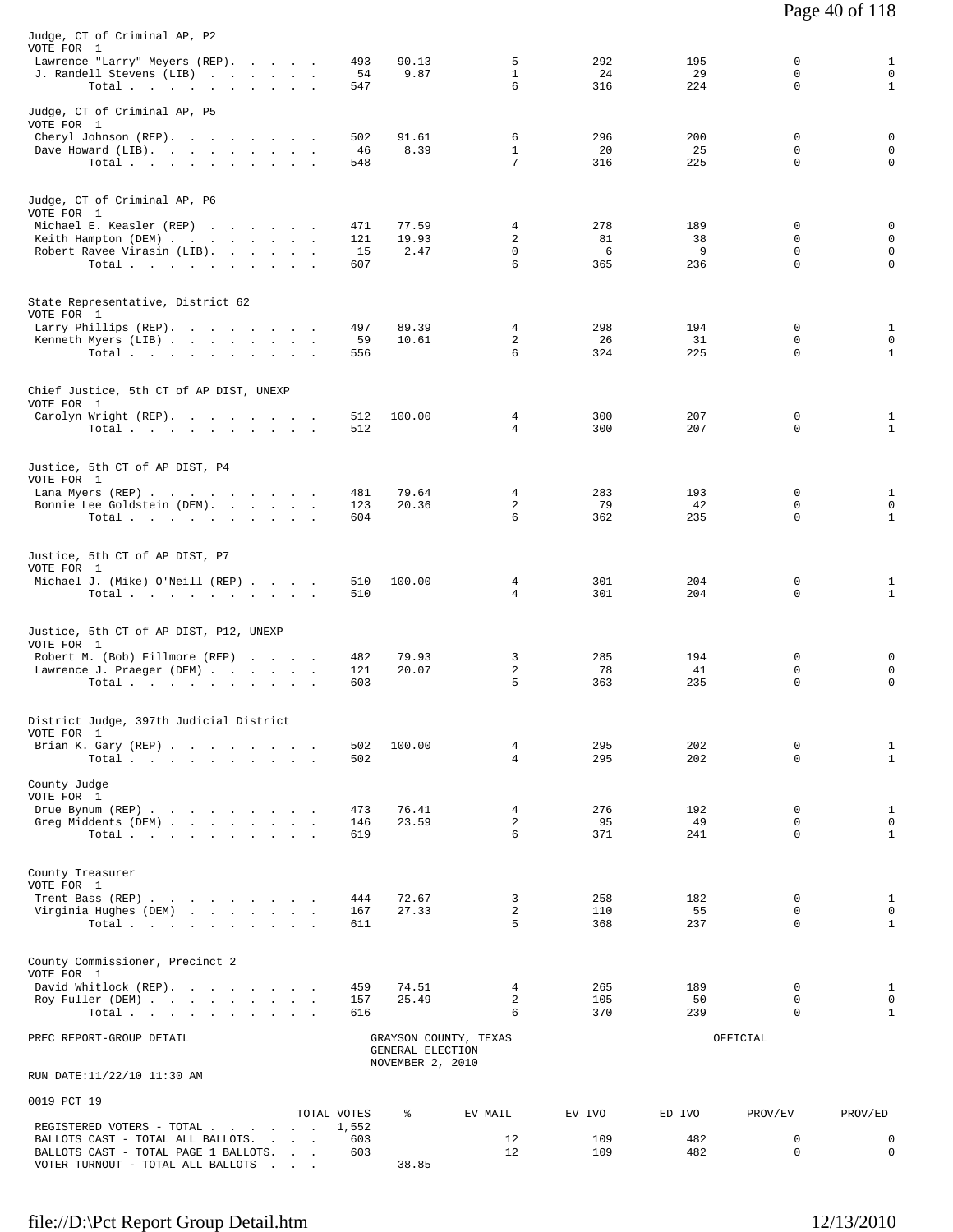| STRAIGHT PARTY<br>VOTE FOR 1                                                 |                                                                                                                             |                      |                   |                       |                                                 |                                           |                               |                            |                                 |
|------------------------------------------------------------------------------|-----------------------------------------------------------------------------------------------------------------------------|----------------------|-------------------|-----------------------|-------------------------------------------------|-------------------------------------------|-------------------------------|----------------------------|---------------------------------|
| REPUBLICAN PARTY (REP)<br>DEMOCRATIC PARTY (DEM)<br>LIBERTARIAN PARTY (LIB). |                                                                                                                             |                      | 249<br>64<br>1    | 79.30<br>20.38<br>.32 | 5<br>$\mathbf{1}$<br>$\mathbf 0$<br>$\mathbf 0$ | 55<br>11<br>$\overline{0}$<br>$\mathbf 0$ | 189<br>52<br>1<br>$\mathbf 0$ | 0<br>0<br>0<br>$\mathbf 0$ | 0<br>$\mathbf 0$<br>$\mathbf 0$ |
| GREEN PARTY (GRN).<br>Total                                                  |                                                                                                                             | $\sim$               | 0<br>314          |                       | 6                                               | 66                                        | 242                           | $\Omega$                   | $\mathbf 0$<br>$\mathbf 0$      |
| US Representative, DIST 4<br>VOTE FOR 1<br>Ralph M. Hall (REP)               |                                                                                                                             |                      | 429               | 73.97                 | 8                                               | 78                                        | 343                           | 0                          | 0                               |
| VaLinda Hathcox (DEM)                                                        |                                                                                                                             |                      | 109               | 18.79                 | $\mathbf{1}$                                    | 24                                        | 84                            | 0<br>$\Omega$              | $\mathbf 0$                     |
| Jim D. Prindle (LIB).<br>Shane Shepard (IND)                                 | and the contract of the contract of                                                                                         |                      | 20<br>22          | 3.45<br>3.79          | 3<br>$\mathbf 0$                                | 2<br>3                                    | 15<br>19                      | $\mathbf 0$                | $\mathbf 0$<br>$\mathbf 0$      |
| Total $\cdots$ $\cdots$ $\cdots$                                             |                                                                                                                             |                      | 580               |                       | 12                                              | 107                                       | 461                           | $\Omega$                   | $\mathbf 0$                     |
| Governor<br>VOTE FOR 1                                                       |                                                                                                                             |                      |                   |                       |                                                 |                                           |                               |                            |                                 |
| Rick Perry (REP)<br>Bill White (DEM)                                         |                                                                                                                             |                      | 420<br>151        | 71.07<br>25.55        | 7<br>$\overline{2}$                             | 78<br>30                                  | 335<br>119                    | $\Omega$<br>0              | 0<br>$\mathbf 0$                |
| Kathie Glass (LIB)                                                           | the contract of the contract of the contract of                                                                             |                      | 16                | 2.71                  | 3                                               | $\mathbf 0$                               | 13                            | 0                          | $\mathsf 0$                     |
| Deb Shafto (GRN).<br>WRITE-IN.                                               | the company of the company of the company of                                                                                |                      | 3<br>$\mathbf{1}$ | .51<br>.17            | $\mathbf 0$<br>$\mathbf 0$                      | $\mathbf 0$<br>$\mathbf{1}$               | 3<br>$\mathbf 0$              | $\mathbf 0$<br>$\Omega$    | $\mathbf 0$<br>$\mathsf 0$      |
| Total                                                                        |                                                                                                                             | $\ddot{\phantom{a}}$ | 591               |                       | 12                                              | 109                                       | 470                           | 0                          | $\mathbf 0$                     |
| Lieutenant Governor<br>VOTE FOR 1                                            |                                                                                                                             |                      |                   |                       |                                                 |                                           |                               |                            |                                 |
| David Dewhurst (REP).<br>Linda Chavez-Thompson (DEM)                         |                                                                                                                             |                      | 433<br>127        | 73.51<br>21.56        | 9<br>2                                          | 83<br>25                                  | 341<br>100                    | 0<br>$\Omega$              | 0<br>$\mathbf 0$                |
| Scott Jameson (LIB)                                                          |                                                                                                                             |                      | 20                | 3.40                  | $\mathbf{1}$                                    | $\mathbf 0$                               | 19                            | $\mathbf 0$                | $\mathbf 0$                     |
| Herb Gonzales, Jr. (GRN)<br>Total $\cdots$                                   |                                                                                                                             |                      | 9<br>589          | 1.53                  | $\mathbf 0$<br>12                               | $\mathbf{1}$<br>109                       | 8<br>468                      | 0<br>$\Omega$              | $\mathsf{O}$<br>$\mathbf 0$     |
| Attorney General                                                             |                                                                                                                             |                      |                   |                       |                                                 |                                           |                               |                            |                                 |
| VOTE FOR 1<br>Greg Abbott (REP).                                             |                                                                                                                             |                      | 438               | 75.26                 | 8                                               | 82                                        | 348                           | 0                          | 0                               |
| Barbara Ann Radnofsky (DEM)                                                  |                                                                                                                             |                      | 122               | 20.96                 | $\mathbf{1}$                                    | 25                                        | 96                            | 0                          | $\mathbf 0$                     |
| Jon Roland (LIB)<br>Total                                                    |                                                                                                                             |                      | 22<br>582         | 3.78                  | 3<br>12                                         | $\mathbf{1}$<br>108                       | 18<br>462                     | $\Omega$<br>$\mathbf 0$    | $\mathbf 0$<br>$\mathbf 0$      |
|                                                                              |                                                                                                                             |                      |                   |                       |                                                 |                                           |                               |                            |                                 |
| Comptroller of Public Accounts<br>VOTE FOR 1                                 |                                                                                                                             |                      |                   |                       |                                                 |                                           |                               |                            |                                 |
| Susan Combs (REP).                                                           |                                                                                                                             |                      | 455               | 88.35                 | 10                                              | 86                                        | 359                           | 0                          | 0                               |
| Mary J. Ruwart (LIB).                                                        |                                                                                                                             |                      | 31                | 6.02<br>5.63          | $\mathbf{1}$<br>$^{\circ}$                      | 8<br>3                                    | 22<br>26                      | 0<br>$\mathbf 0$           | $\mathsf 0$<br>$\mathbf 0$      |
| Edward Lindsay (GRN).<br>Total.                                              |                                                                                                                             | $\sim$<br>$\cdot$    | 29<br>515         |                       | 11                                              | 97                                        | 407                           | 0                          | $\mathbf 0$                     |
| Commissioner of the General Land Office                                      |                                                                                                                             |                      |                   |                       |                                                 |                                           |                               |                            |                                 |
| VOTE FOR 1                                                                   |                                                                                                                             |                      | 439               | 75.69                 | 10                                              | 82                                        | 347                           | $\Omega$                   | $\mathbf 0$                     |
| Jerry Patterson (REP)<br>Hector Uribe (DEM)                                  | the contract of the contract of                                                                                             |                      | 113               | 19.48                 | $\mathbf{1}$                                    | 22                                        | 90                            | 0                          | 0                               |
| James L. Holdar (LIB)                                                        |                                                                                                                             |                      | 28<br>580         | 4.83                  | $\mathbf{1}$<br>12                              | 4<br>108                                  | 23<br>460                     | $\mathbf 0$<br>0           | $\mathbf 0$<br>$\mathsf{O}$     |
| Total $\cdots$                                                               |                                                                                                                             |                      |                   |                       |                                                 |                                           |                               |                            |                                 |
| Commissioner of Agriculture<br>VOTE FOR 1                                    |                                                                                                                             |                      |                   |                       |                                                 |                                           |                               |                            |                                 |
| Todd Staples (REP)<br>Hank Gilbert (DEM)                                     | the contract of the contract of the contract of the contract of the contract of<br>the contract of the contract of the con- |                      | 427<br>127        | 74.00<br>22.01        | 9<br>2                                          | 82<br>23                                  | 336<br>102                    | 0<br>$\Omega$              | 0<br>$\mathbf 0$                |
| Rick Donaldson (LIB).                                                        |                                                                                                                             |                      | 23                | 3.99                  | $\mathbf{1}$                                    | 3                                         | 19                            | 0                          | $\mathbf 0$                     |
| Total                                                                        |                                                                                                                             |                      | 577               |                       | 12                                              | 108                                       | 457                           | 0                          | $\mathbf 0$                     |
| Railroad Commissioner<br>VOTE FOR 1                                          |                                                                                                                             |                      |                   |                       |                                                 |                                           |                               |                            |                                 |
| David Porter (REP)                                                           | the contract of the contract of the contract of                                                                             |                      | 417               | 72.02                 | 10                                              | 77                                        | 330                           | $\Omega$                   | 0                               |
| Jeff Weems (DEM)                                                             |                                                                                                                             |                      | 126               | 21.76                 | $\mathbf{1}$                                    | 25                                        | 100                           | 0                          | $\mathbf 0$                     |
| Roger Gary (LIB)<br>Art Browning (GRN)                                       | the contract of the contract of the contract of                                                                             |                      | 20<br>16          | 3.45<br>2.76          | $\mathbf{1}$<br>$\mathbf 0$                     | 2<br>4                                    | 17<br>12                      | 0<br>$\mathbf 0$           | $\mathbf 0$<br>$\mathbf 0$      |
| Total $\cdots$                                                               |                                                                                                                             |                      | 579               |                       | 12                                              | 108                                       | 459                           | $\mathbf 0$                | $\mathbf 0$                     |
| Justice, Supreme Court, P3<br>VOTE FOR 1                                     |                                                                                                                             |                      |                   |                       |                                                 |                                           |                               |                            |                                 |
| Debra Lehrmann (REP).                                                        |                                                                                                                             |                      | 433               | 74.78                 | 10                                              | 83                                        | 340                           | 0                          | 0                               |
| Jim Sharp (DEM)                                                              |                                                                                                                             |                      | 117               | 20.21                 | $\mathbf{1}$                                    | 20                                        | 96                            | $\Omega$<br>$\mathbf 0$    | $\mathbf 0$                     |
| William Bryan Strange, III (LIB).<br>Total                                   |                                                                                                                             |                      | 29<br>579         | 5.01                  | $\mathbf{1}$<br>12                              | 5<br>108                                  | 23<br>459                     | $\Omega$                   | $\mathbf 0$<br>$\mathsf{O}$     |
| Justice, Supreme Court, P5                                                   |                                                                                                                             |                      |                   |                       |                                                 |                                           |                               |                            |                                 |
| VOTE FOR 1<br>Paul Green (REP)                                               |                                                                                                                             |                      | 427               | 74.13                 | 9                                               | 83                                        | 335                           | 0                          | 0                               |
| Bill Moody (DEM)                                                             |                                                                                                                             |                      | 126               | 21.88                 | $\sqrt{2}$                                      | 23                                        | 101                           | 0                          | $\mathbf 0$                     |
| Tom Oxford (LIB)<br>Total                                                    |                                                                                                                             |                      | 23<br>576         | 3.99                  | $\mathbf{1}$<br>12                              | 2<br>108                                  | 20<br>456                     | 0<br>$\mathbf 0$           | $\mathsf{O}$<br>$\mathsf{O}$    |
|                                                                              |                                                                                                                             |                      |                   |                       |                                                 |                                           |                               |                            |                                 |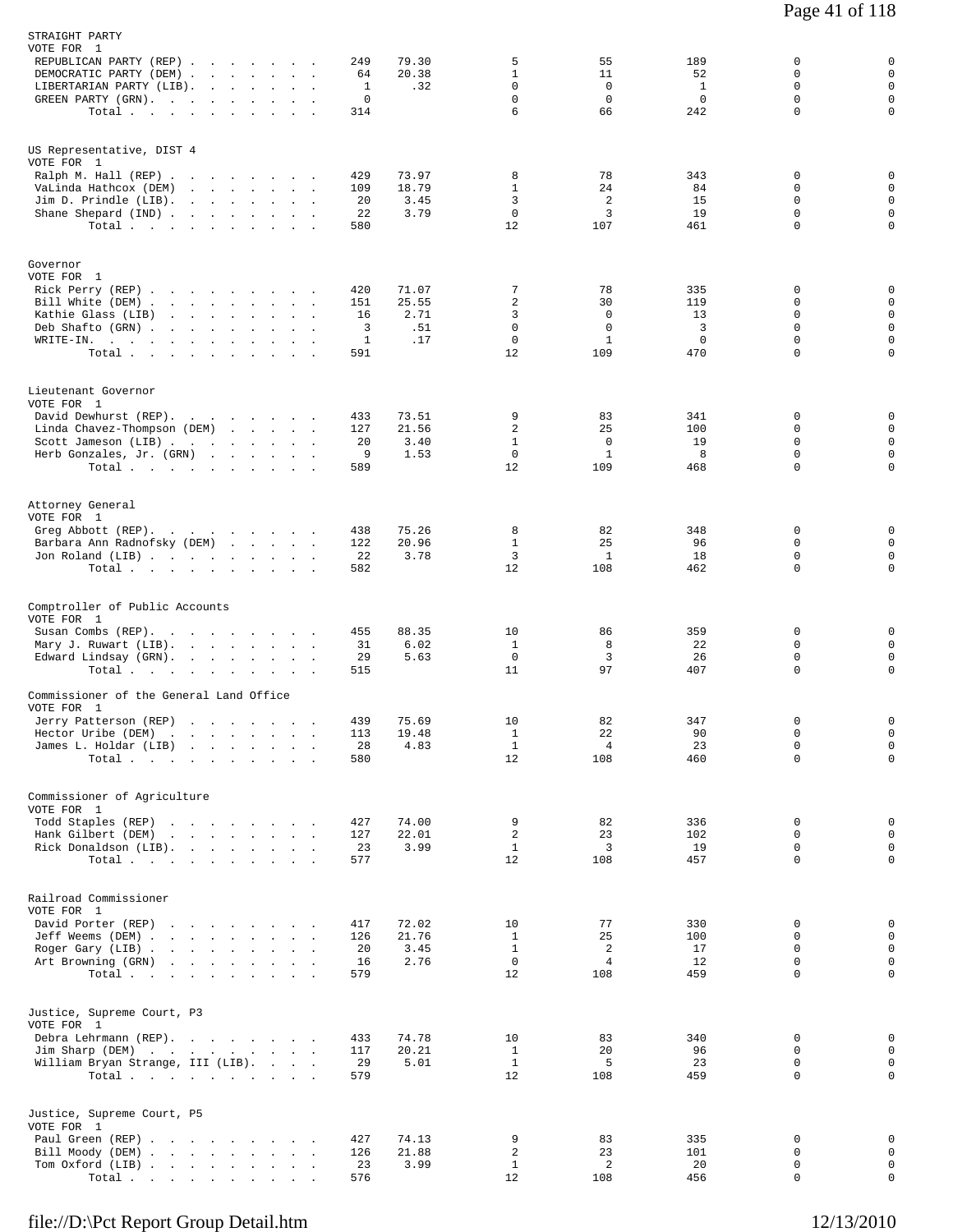| Justice, Supreme Court, P9<br>VOTE FOR 1              |           |                                           |                    |           |           |                         |                            |
|-------------------------------------------------------|-----------|-------------------------------------------|--------------------|-----------|-----------|-------------------------|----------------------------|
| Eva Guzman (REP)                                      | 420       | 72.66                                     | 7                  | 82        | 331       | 0                       | 0                          |
| Blake Bailey (DEM)<br>Jack Armstrong (LIB).           | 126<br>32 | 21.80<br>5.54                             | 2<br>3             | 20<br>6   | 104<br>23 | $\mathbf 0$<br>0        | $\mathbf 0$<br>$\mathbf 0$ |
| Total                                                 | 578       |                                           | 12                 | 108       | 458       | $\Omega$                | 0                          |
|                                                       |           |                                           |                    |           |           |                         |                            |
| Judge, CT of Criminal AP, P2<br>VOTE FOR 1            |           |                                           |                    |           |           |                         |                            |
| Lawrence "Larry" Meyers (REP).                        | 458       | 89.28                                     | 7                  | 89        | 362       | 0                       | 0                          |
| J. Randell Stevens (LIB)<br>Total.                    | 55<br>513 | 10.72                                     | $\mathbf{1}$<br>8  | 10<br>99  | 44<br>406 | 0<br>$\Omega$           | 0<br>0                     |
|                                                       |           |                                           |                    |           |           |                         |                            |
| Judge, CT of Criminal AP, P5<br>VOTE FOR 1            |           |                                           |                    |           |           |                         |                            |
| Cheryl Johnson (REP).<br>Dave Howard (LIB).           | 455<br>60 | 88.35<br>11.65                            | 8<br>3             | 86<br>13  | 361<br>44 | $\Omega$<br>$\mathbf 0$ | 0<br>$\mathbf 0$           |
| Total $\cdots$                                        | 515       |                                           | 11                 | 99        | 405       | $\Omega$                | 0                          |
|                                                       |           |                                           |                    |           |           |                         |                            |
| Judge, CT of Criminal AP, P6<br>VOTE FOR 1            |           |                                           |                    |           |           |                         |                            |
| Michael E. Keasler (REP)                              | 430       | 75.17                                     | 9                  | 82        | 339       | 0                       | 0                          |
| Keith Hampton (DEM)                                   | 116       | 20.28                                     | $\overline{a}$     | 23        | 91        | $\mathbf 0$             | $\mathbf 0$                |
| Robert Ravee Virasin (LIB).<br>Total                  | 26<br>572 | 4.55                                      | $\mathbf{1}$<br>12 | 3<br>108  | 22<br>452 | 0<br>$\mathbf 0$        | 0<br>0                     |
|                                                       |           |                                           |                    |           |           |                         |                            |
| State Representative, District 62<br>VOTE FOR 1       |           |                                           |                    |           |           |                         |                            |
| Larry Phillips (REP).                                 | 460       | 88.12                                     | 10                 | 88        | 362       | 0                       | 0                          |
| Kenneth Myers (LIB)<br>Total,                         | 62<br>522 | 11.88                                     | $\mathbf{1}$<br>11 | 12<br>100 | 49<br>411 | 0<br>$\mathbf 0$        | 0<br>0                     |
|                                                       |           |                                           |                    |           |           |                         |                            |
| Chief Justice, 5th CT of AP DIST, UNEXP               |           |                                           |                    |           |           |                         |                            |
| VOTE FOR 1<br>Carolyn Wright (REP).                   | 463       | 100.00                                    | 9                  | 90        | 364       | 0                       | 0                          |
| Total                                                 | 463       |                                           | 9                  | 90        | 364       | 0                       | 0                          |
|                                                       |           |                                           |                    |           |           |                         |                            |
| Justice, 5th CT of AP DIST, P4<br>VOTE FOR 1          |           |                                           |                    |           |           |                         |                            |
| Lana Myers (REP)                                      | 449       | 79.75                                     | 11                 | 83        | 355       | 0                       | 0                          |
| Bonnie Lee Goldstein (DEM).                           | 114       | 20.25                                     | 1<br>12            | 24        | 89        | $\mathbf 0$<br>0        | $\mathbf 0$<br>0           |
| Total.                                                | 563       |                                           |                    | 107       | 444       |                         |                            |
|                                                       |           |                                           |                    |           |           |                         |                            |
| Justice, 5th CT of AP DIST, P7<br>VOTE FOR 1          |           |                                           |                    |           |           |                         |                            |
| Michael J. (Mike) O'Neill (REP)                       | 464       | 100.00                                    | 9                  | 88        | 367       | 0                       | 0                          |
| Total                                                 | 464       |                                           | 9                  | 88        | 367       | $\mathbf 0$             | $\mathbf 0$                |
|                                                       |           |                                           |                    |           |           |                         |                            |
| Justice, 5th CT of AP DIST, P12, UNEXP<br>VOTE FOR 1  |           |                                           |                    |           |           |                         |                            |
| Robert M. (Bob) Fillmore (REP)                        | 442       | 77.68                                     | 10                 | 82        | 350       | 0                       | 0                          |
| Lawrence J. Praeger (DEM)                             | 127       | 22.32                                     | $\overline{2}$     | 24        | 101       | $\mathbf 0$             | $\mathsf 0$                |
| Total                                                 | 569       |                                           | 12                 | 106       | 451       | $\mathbf 0$             | $\mathbf 0$                |
|                                                       |           |                                           |                    |           |           |                         |                            |
| District Judge, 397th Judicial District<br>VOTE FOR 1 |           |                                           |                    |           |           |                         |                            |
| Brian K. Gary (REP)                                   | 454       | 100.00                                    | 9                  | 87        | 358       | 0                       | 0                          |
| Total $\cdots$ $\cdots$ $\cdots$ $\cdots$             | 454       |                                           | 9                  | 87        | 358       | $\mathbf 0$             | $\mathbf 0$                |
| County Judge                                          |           |                                           |                    |           |           |                         |                            |
| VOTE FOR 1<br>Drue Bynum (REP)                        | 428       | 73.04                                     | 8                  | 81        | 339       | 0                       | 0                          |
| Greg Middents (DEM)                                   | 158       | 26.96                                     | $\overline{4}$     | 26        | 128       | $\mathbf 0$             | $\mathsf 0$                |
| Total $\cdots$                                        | 586       |                                           | 12                 | 107       | 467       | 0                       | 0                          |
|                                                       |           |                                           |                    |           |           |                         |                            |
| County Treasurer                                      |           |                                           |                    |           |           |                         |                            |
| VOTE FOR 1<br>Trent Bass (REP)                        | 406       | 69.64                                     | 11                 | 82        | 313       | 0                       | 0                          |
| Virginia Hughes (DEM)                                 | 177       | 30.36                                     | $\mathbf{1}$       | 26        | 150       | $\mathbf 0$             | $\mathbf 0$                |
| Total                                                 | 583       |                                           | 12                 | 108       | 463       | 0                       | $\mathsf 0$                |
|                                                       |           |                                           |                    |           |           |                         |                            |
| County Commissioner, Precinct 4<br>VOTE FOR 1         |           |                                           |                    |           |           |                         |                            |
| Bart Lawrence (REP)                                   | 378       | 64.07                                     | 9                  | 74        | 295       | 0                       | 0                          |
| Mike Brady (DEM)                                      | 212       | 35.93                                     | 3                  | 34        | 175       | $\mathbf 0$             | $\mathsf 0$                |
| Total                                                 | 590       |                                           | 12                 | 108       | 470       | 0                       | 0                          |
| PREC REPORT-GROUP DETAIL                              |           | GRAYSON COUNTY, TEXAS<br>GENERAL ELECTION |                    |           | OFFICIAL  |                         |                            |
|                                                       |           | NOVEMBER 2, 2010                          |                    |           |           |                         |                            |

RUN DATE:11/22/10 11:30 AM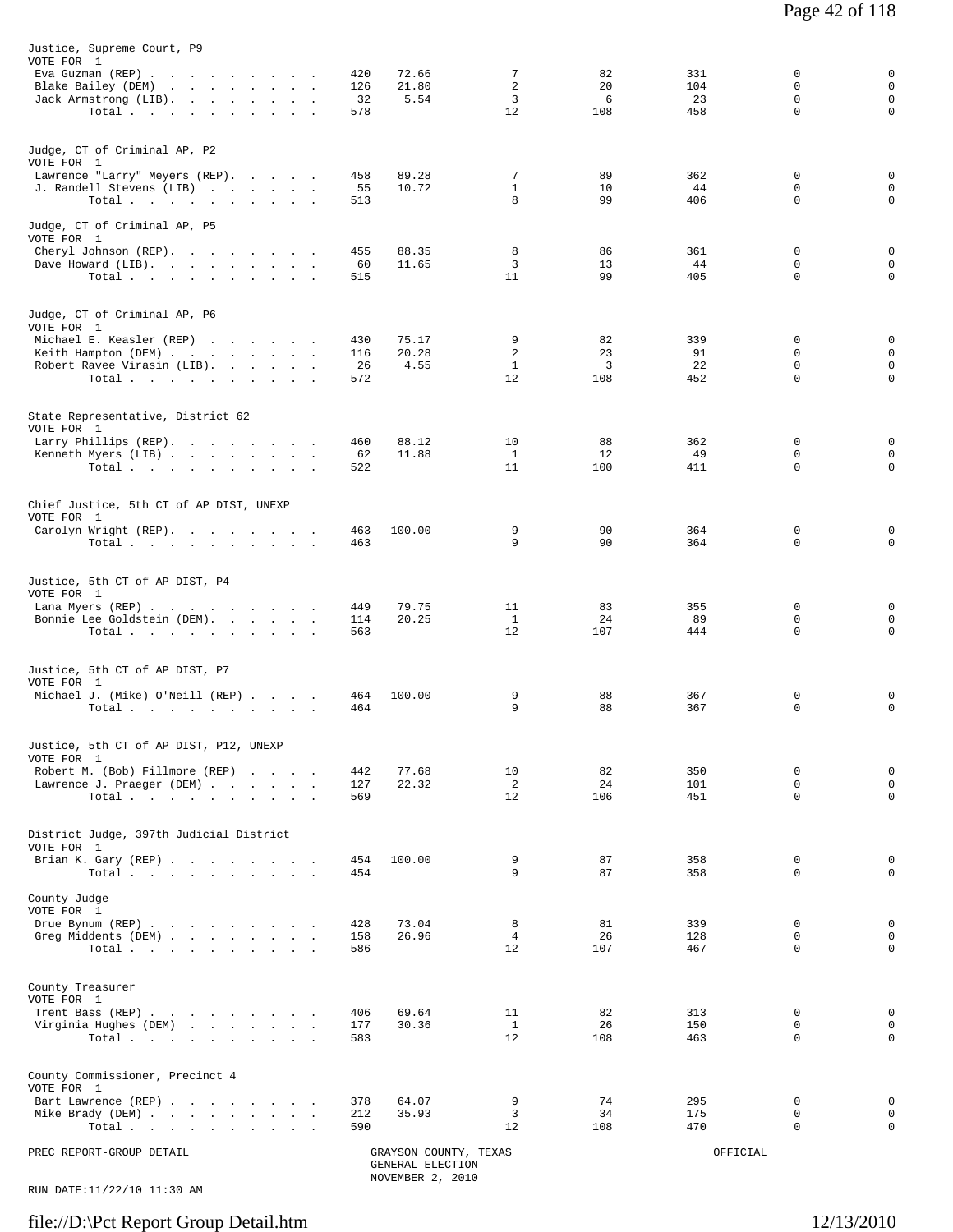|                                                                                                                                       |                                       | TOTAL VOTES          | ႜ              | EV MAIL                     | EV IVO            | ED IVO             | PROV/EV                 | PROV/ED                            |
|---------------------------------------------------------------------------------------------------------------------------------------|---------------------------------------|----------------------|----------------|-----------------------------|-------------------|--------------------|-------------------------|------------------------------------|
| REGISTERED VOTERS - TOTAL .<br>$\sim$<br><b>Contract Contract</b><br>BALLOTS CAST - TOTAL ALL BALLOTS.<br>$\ddot{\phantom{a}}$        | $\sim$ $\sim$<br>$\sim$ $\sim$ $\sim$ | 494<br>185           |                | 9                           | 91                | 85                 | 0                       | 0                                  |
| BALLOTS CAST - TOTAL PAGE 1 BALLOTS.                                                                                                  | <b>Sales Street</b>                   | 181                  |                | 5                           | 91                | 85                 | $\mathbf 0$             | $\mathbf 0$                        |
| BALLOTS CAST - TOTAL PAGE 2 BALLOTS.                                                                                                  | <b>Contract Contract</b>              | 180                  |                | $\overline{4}$              | 91                | 85                 | $\Omega$                | $\mathbf 0$                        |
| VOTER TURNOUT - TOTAL ALL BALLOTS                                                                                                     | <b>Carl Corp.</b>                     |                      | 37.45          |                             |                   |                    |                         |                                    |
| STRAIGHT PARTY                                                                                                                        |                                       |                      |                |                             |                   |                    |                         |                                    |
| VOTE FOR 1                                                                                                                            |                                       |                      |                |                             |                   |                    |                         |                                    |
| REPUBLICAN PARTY (REP)                                                                                                                |                                       | 63                   | 67.74          | 3                           | 34                | 26                 | 0                       | 0                                  |
| DEMOCRATIC PARTY (DEM)                                                                                                                |                                       | 30                   | 32.26          | $\Omega$                    | 13                | 17                 | $\Omega$                | 0                                  |
| LIBERTARIAN PARTY (LIB).                                                                                                              |                                       | 0                    |                | $\mathbf 0$<br>$\mathbf 0$  | $\mathbf 0$       | $\mathbf 0$        | $\mathbf 0$             | $\mathsf 0$                        |
| GREEN PARTY (GRN).<br>Total.                                                                                                          |                                       | 0<br>93              |                | 3                           | $\mathbf 0$<br>47 | $\mathbf 0$<br>43  | 0<br>$\mathbf 0$        | $\mathsf{O}$<br>$\mathbf 0$        |
|                                                                                                                                       |                                       |                      |                |                             |                   |                    |                         |                                    |
| US Representative, DIST 4                                                                                                             |                                       |                      |                |                             |                   |                    |                         |                                    |
| VOTE FOR 1                                                                                                                            |                                       |                      |                |                             |                   |                    |                         |                                    |
| Ralph M. Hall (REP)                                                                                                                   |                                       | 129                  | 71.27          | 4<br>$\mathbf{1}$           | 65<br>21          | 60<br>23           | 0<br>0                  | 0<br>$\mathbf 0$                   |
| VaLinda Hathcox (DEM)<br>and the contract of the contract of<br>Jim D. Prindle $(LIB)$ .                                              |                                       | 45<br>3              | 24.86<br>1.66  | $\mathbf 0$                 | 2                 | 1                  | 0                       | $\mathbf 0$                        |
| Shane Shepard (IND)                                                                                                                   |                                       | 4                    | 2.21           | $\mathbf 0$                 | 3                 | 1                  | $\Omega$                | $\mathbf 0$                        |
| Total $\cdots$ $\cdots$ $\cdots$                                                                                                      |                                       | 181                  |                | 5                           | 91                | 85                 | $\mathbf 0$             | $\mathsf 0$                        |
|                                                                                                                                       |                                       |                      |                |                             |                   |                    |                         |                                    |
| Governor<br>VOTE FOR 1                                                                                                                |                                       |                      |                |                             |                   |                    |                         |                                    |
| Rick Perry (REP)                                                                                                                      |                                       | 120                  | 66.30          | 4                           | 67                | 49                 | 0                       | 0                                  |
| Bill White (DEM)                                                                                                                      |                                       | 59                   | 32.60          | $\mathbf{1}$                | 23                | 35                 | $\Omega$                | $\mathbf 0$                        |
| Kathie Glass (LIB)<br>the contract of the contract of the contract of the contract of the contract of the contract of the contract of |                                       | 1                    | .55            | $\mathbf 0$                 | $\mathbf{1}$      | $\mathbf 0$        | $\mathbf 0$             | $\mathbf 0$                        |
| Deb Shafto (GRN)                                                                                                                      |                                       | 1                    | .55            | $\mathbf 0$                 | $\mathbf 0$       | $\mathbf{1}$       | 0                       | $\mathsf 0$                        |
| WRITE-IN.                                                                                                                             |                                       | 0                    |                | $\mathbf 0$                 | $\mathbf 0$       | $\mathbf 0$        | $\mathbf 0$             | $\mathsf{O}$                       |
| Total                                                                                                                                 |                                       | 181                  |                | 5                           | 91                | 85                 | $\Omega$                | $\mathbf 0$                        |
| Lieutenant Governor                                                                                                                   |                                       |                      |                |                             |                   |                    |                         |                                    |
| VOTE FOR 1<br>David Dewhurst (REP).<br>and the contract of the contract of                                                            |                                       | 124                  | 68.51          | 4                           | 68                | 52                 | 0                       | 0                                  |
| Linda Chavez-Thompson (DEM)                                                                                                           |                                       | 53                   | 29.28          | $\mathbf{1}$                | 22                | 30                 | $\Omega$                | $\mathbf 0$                        |
| Scott Jameson (LIB)                                                                                                                   |                                       | 3                    | 1.66           | $\mathbf 0$                 | <sup>1</sup>      | 2                  | $\Omega$                | $\mathsf 0$                        |
| Herb Gonzales, Jr. (GRN)                                                                                                              |                                       | 1                    | .55            | $\mathbf 0$                 | $\mathbf 0$       | $\mathbf{1}$       | $\mathbf 0$             | $\mathbf 0$                        |
| Total                                                                                                                                 |                                       | 181                  |                | 5                           | 91                | 85                 | $\mathbf 0$             | $\mathsf 0$                        |
|                                                                                                                                       |                                       |                      |                |                             |                   |                    |                         |                                    |
| Attorney General<br>VOTE FOR 1                                                                                                        |                                       |                      |                |                             |                   |                    |                         |                                    |
| Greg Abbott (REP).                                                                                                                    |                                       | 129                  | 71.27          | 4                           | 71                | 54                 | $\Omega$                | 0                                  |
| Barbara Ann Radnofsky (DEM)                                                                                                           |                                       | 50                   | 27.62          | $\mathbf{1}$                | 20                | 29                 | $\mathbf 0$             | $\mathbf 0$                        |
| Jon Roland (LIB)                                                                                                                      |                                       | 2                    | 1.10           | $\mathsf{O}$                | $\mathbf{0}$      | 2                  | 0                       | $\mathbf 0$                        |
| Total                                                                                                                                 |                                       | 181                  |                | 5                           | 91                | 85                 | $\Omega$                | $\mathbf 0$                        |
| Comptroller of Public Accounts                                                                                                        |                                       |                      |                |                             |                   |                    |                         |                                    |
| VOTE FOR 1                                                                                                                            |                                       |                      |                |                             |                   |                    |                         |                                    |
| Susan Combs (REP).<br>the contract of the contract of                                                                                 |                                       | 135<br>14            | 83.33<br>8.64  | 4<br>$\mathbf 0$            | 69<br>6           | 62<br>8            | 0<br>$\mathbf 0$        | $\mathbf 0$<br>$\mathsf{O}\xspace$ |
| Mary J. Ruwart (LIB).<br>Edward Lindsay (GRN).<br>the contract of the contract of the contract of the contract of the contract of     | $\ddot{\phantom{a}}$                  | 13                   | 8.02           | $\mathbf{1}$                | 7                 | 5                  | $\mathbf 0$             | $\mathbf 0$                        |
| Total                                                                                                                                 | $\sim$ $\sim$ $\sim$                  | 162                  |                | 5                           | 82                | 75                 | $\mathbf 0$             | $\mathbf 0$                        |
| Commissioner of the General Land Office                                                                                               |                                       |                      |                |                             |                   |                    |                         |                                    |
| VOTE FOR 1                                                                                                                            |                                       |                      |                |                             |                   |                    |                         |                                    |
| Jerry Patterson (REP)<br>the contract of the contract of the                                                                          |                                       | 128                  | 71.11          | $\overline{4}$              | 69                | 55                 | 0                       | 0                                  |
| Hector Uribe (DEM)                                                                                                                    |                                       | 50<br>2              | 27.78          | $\mathbf{1}$<br>$\mathbf 0$ | 19                | 30<br>$\mathbf 0$  | $\Omega$<br>$\mathbf 0$ | $\mathbf 0$<br>$\mathbf 0$         |
| James L. Holdar (LIB)<br>Total                                                                                                        |                                       | 180                  | 1.11           | 5                           | 2<br>90           | 85                 | $\Omega$                | $\mathbf 0$                        |
|                                                                                                                                       |                                       |                      |                |                             |                   |                    |                         |                                    |
| Commissioner of Agriculture                                                                                                           |                                       |                      |                |                             |                   |                    |                         |                                    |
| VOTE FOR 1                                                                                                                            |                                       |                      |                |                             |                   |                    |                         |                                    |
| Todd Staples (REP)<br>the contract of the contract of<br>Hank Gilbert (DEM)<br>and the company of the company of                      |                                       | 128<br>51            | 71.11<br>28.33 | 4<br>$\mathbf{1}$           | 69<br>21          | 55<br>29           | 0<br>0                  | 0<br>$\mathbf 0$                   |
| Rick Donaldson (LIB).                                                                                                                 |                                       | $\mathbf{1}$         | .56            | $\mathbf 0$                 | $\circ$           | $\mathbf{1}$       | $\Omega$                | $\mathbf 0$                        |
| Total                                                                                                                                 |                                       | 180                  |                | 5                           | 90                | 85                 | $\mathbf 0$             | $\mathbf 0$                        |
|                                                                                                                                       |                                       |                      |                |                             |                   |                    |                         |                                    |
| Railroad Commissioner                                                                                                                 |                                       |                      |                |                             |                   |                    |                         |                                    |
| VOTE FOR 1                                                                                                                            |                                       |                      |                |                             |                   |                    |                         |                                    |
| David Porter (REP)                                                                                                                    |                                       | 122                  | 67.78          | 4                           | 67                | 51                 | 0                       | 0                                  |
| Jeff Weems (DEM)                                                                                                                      |                                       | 52<br>$\overline{4}$ | 28.89<br>2.22  | 0<br>$\mathbf 0$            | 20<br>3           | 32<br>$\mathbf{1}$ | $\Omega$<br>$\mathbf 0$ | $\mathbf 0$<br>$\mathbf 0$         |
| Roger Gary (LIB)<br>Art Browning (GRN)                                                                                                |                                       | 2                    | 1.11           | $\mathbf{1}$                | $\circ$           | $\mathbf{1}$       | $\mathbf 0$             | $\mathsf{O}$                       |
| Total                                                                                                                                 |                                       | 180                  |                | 5                           | 90                | 85                 | $\Omega$                | $\mathbf 0$                        |
|                                                                                                                                       |                                       |                      |                |                             |                   |                    |                         |                                    |
| Justice, Supreme Court, P3                                                                                                            |                                       |                      |                |                             |                   |                    |                         |                                    |
| VOTE FOR 1<br>Debra Lehrmann (REP).                                                                                                   |                                       | 123                  | 68.72          | $\overline{4}$              | 66                | 53                 | 0                       | 0                                  |
| Jim Sharp (DEM)                                                                                                                       |                                       | 54                   | 30.17          | $\mathbf{1}$                | 22                | 31                 | 0                       | $\mathbf 0$                        |
| William Bryan Strange, III (LIB).                                                                                                     | $\sim$ $\sim$ $\sim$ $\sim$           | 2                    | 1.12           | 0                           | $\mathbf{1}$      | $\mathbf{1}$       | 0                       | $\mathbf 0$                        |
|                                                                                                                                       |                                       |                      |                |                             |                   |                    |                         |                                    |

0020 PCT 20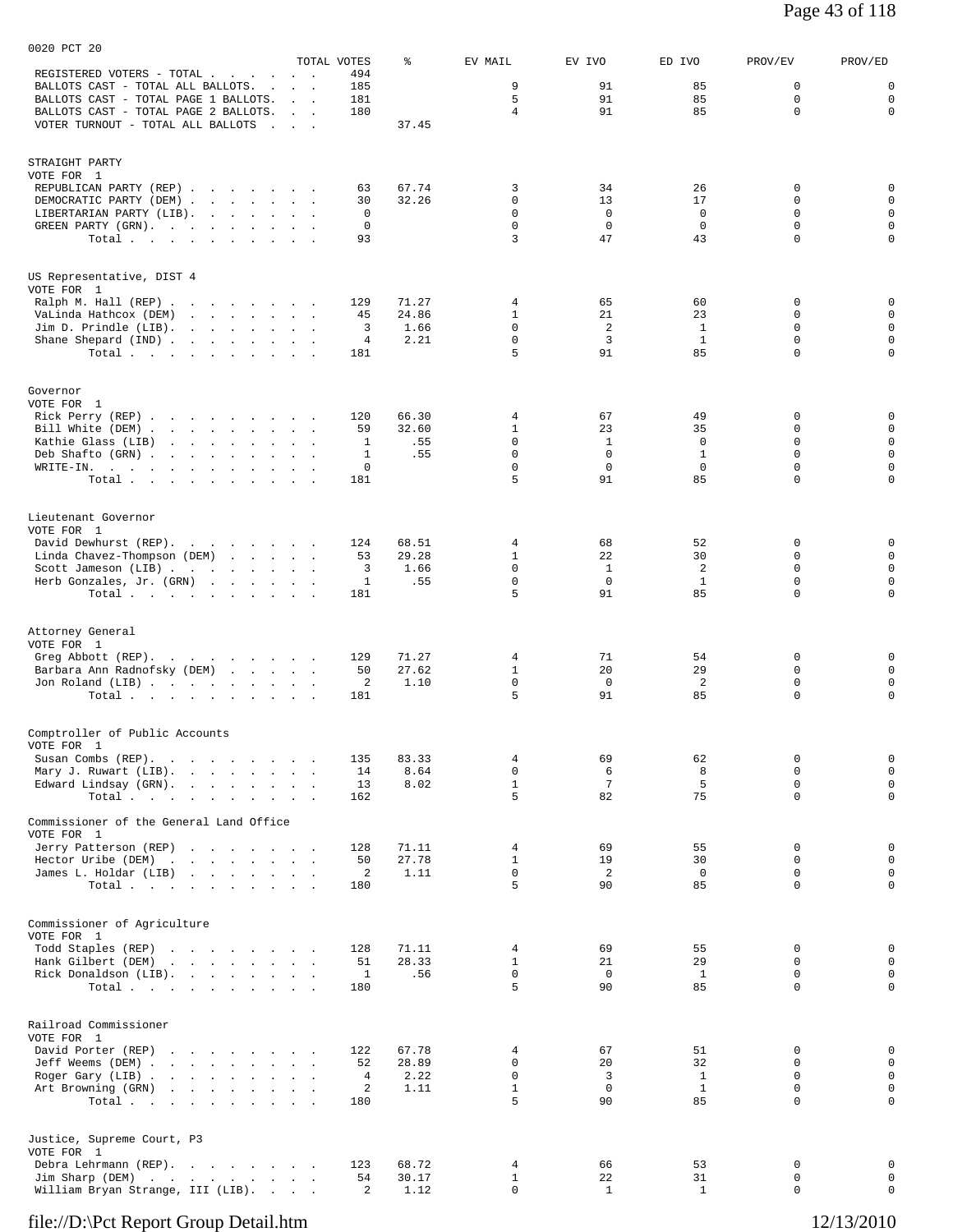| $Total \, . \, . \, . \, . \, . \, . \, . \, . \, . \, .$ | 179        |                | 5                              | 89                   | 85                | 0                       | 0                           |
|-----------------------------------------------------------|------------|----------------|--------------------------------|----------------------|-------------------|-------------------------|-----------------------------|
| Justice, Supreme Court, P5                                |            |                |                                |                      |                   |                         |                             |
| VOTE FOR 1                                                |            |                |                                |                      |                   |                         |                             |
| Paul Green (REP)<br>Bill Moody (DEM)                      | 123<br>55  | 69.10<br>30.90 | 4<br>$\mathbf{1}$              | 67<br>21             | 52<br>33          | 0<br>$\Omega$           | 0<br>$\mathbf 0$            |
| Tom Oxford (LIB)                                          | 0          |                | 0                              | $^{\circ}$           | $^{\circ}$        | $\mathbf 0$             | $\mathbf 0$                 |
| Total.                                                    | 178        |                | 5                              | 88                   | 85                | 0                       | $\mathsf{O}$                |
| Justice, Supreme Court, P9                                |            |                |                                |                      |                   |                         |                             |
| VOTE FOR 1<br>Eva Guzman (REP)                            | 119        | 66.85          | 5                              | 64                   | 50                | 0                       | 0                           |
| Blake Bailey (DEM)                                        | 53         | 29.78          | 0                              | 20                   | 33                | 0                       | $\mathbf 0$                 |
| Jack Armstrong (LIB).<br>Total $\cdots$                   | 6<br>178   | 3.37           | 0<br>5                         | $\overline{4}$<br>88 | 2<br>85           | 0<br>0                  | $\mathbf 0$<br>$\mathbf 0$  |
|                                                           |            |                |                                |                      |                   |                         |                             |
| Judge, CT of Criminal AP, P2<br>VOTE FOR 1                |            |                |                                |                      |                   |                         |                             |
| Lawrence "Larry" Meyers (REP).                            | 134        | 85.35          | 5                              | 66                   | 63                | 0                       | $\mathbf 0$                 |
| J. Randell Stevens (LIB)                                  | 23<br>157  | 14.65          | 0<br>5                         | 11<br>77             | 12<br>75          | 0<br>0                  | $\mathbf 0$<br>$\mathbf 0$  |
| Total                                                     |            |                |                                |                      |                   |                         |                             |
| Judge, CT of Criminal AP, P5<br>VOTE FOR 1                |            |                |                                |                      |                   |                         |                             |
| Cheryl Johnson (REP).<br>Dave Howard (LIB).               | 135<br>21  | 86.54<br>13.46 | 5<br>0                         | 67<br>10             | 63<br>11          | 0<br>$\Omega$           | 0<br>$\mathbf 0$            |
| Total                                                     | 156        |                | 5                              | 77                   | 74                | 0                       | 0                           |
|                                                           |            |                |                                |                      |                   |                         |                             |
| Judge, CT of Criminal AP, P6<br>VOTE FOR 1                |            |                |                                |                      |                   |                         |                             |
| Michael E. Keasler (REP)                                  | 122        | 68.54          | 4                              | 67                   | 51                | 0                       | 0                           |
| Keith Hampton (DEM)<br>Robert Ravee Virasin (LIB).        | 56<br>0    | 31.46          | $\mathbf{1}$<br>$\mathbf 0$    | 21<br>$\mathbf 0$    | 34<br>$\mathbf 0$ | $\Omega$<br>$\mathbf 0$ | 0<br>$\mathbf 0$            |
| Total                                                     | 178        |                | 5                              | 88                   | 85                | $\Omega$                | $\mathbf 0$                 |
| State Representative, District 62                         |            |                |                                |                      |                   |                         |                             |
| VOTE FOR 1                                                |            |                |                                |                      |                   |                         |                             |
| Larry Phillips (REP).<br>Kenneth Myers (LIB)              | 140<br>22  | 86.42<br>13.58 | 5<br>0                         | 72<br>10             | 63<br>12          | $\Omega$<br>$\mathbf 0$ | 0<br>0                      |
| Total.                                                    | 162        |                | 5                              | 82                   | 75                | 0                       | $\mathbf 0$                 |
| Chief Justice, 5th CT of AP DIST, UNEXP                   |            |                |                                |                      |                   |                         |                             |
| VOTE FOR 1                                                |            |                |                                |                      |                   |                         |                             |
| Carolyn Wright (REP).<br>Total                            | 140<br>140 | 100.00         | 4<br>$\overline{4}$            | 70<br>70             | 66<br>66          | 0<br>$\mathbf 0$        | 0<br>$\mathbf 0$            |
|                                                           |            |                |                                |                      |                   |                         |                             |
| Justice, 5th CT of AP DIST, P4<br>VOTE FOR 1              |            |                |                                |                      |                   |                         |                             |
| Lana Myers (REP)                                          | 123        | 69.49          | 3                              | 66                   | 54                | 0                       | 0                           |
| Bonnie Lee Goldstein (DEM).<br>Total                      | 54<br>177  | 30.51          | $\mathbf{1}$<br>$\overline{4}$ | 22<br>88             | 31<br>85          | $\Omega$<br>0           | $\mathbf 0$<br>$\mathsf{O}$ |
|                                                           |            |                |                                |                      |                   |                         |                             |
| Justice, 5th CT of AP DIST, P7<br>VOTE FOR 1              |            |                |                                |                      |                   |                         |                             |
| Michael J. (Mike) O'Neill (REP)                           | 144        | 100.00         | 4                              | 73                   | 67                | 0                       | 0                           |
| Total.                                                    | 144        |                | 4                              | 73                   | 67                | $\Omega$                | $\mathbf 0$                 |
| Justice, 5th CT of AP DIST, P12, UNEXP                    |            |                |                                |                      |                   |                         |                             |
| VOTE FOR 1<br>Robert M. (Bob) Fillmore (REP)              | 124        | 70.06          | 3                              | 67                   | 54                | 0                       | 0                           |
| Lawrence J. Praeger (DEM)                                 | 53         | 29.94          | $\mathbf{1}$                   | 21                   | 31                | 0                       | 0                           |
| Total.                                                    | 177        |                | $\overline{4}$                 | 88                   | 85                | $\Omega$                | 0                           |
| District Judge, 397th Judicial District                   |            |                |                                |                      |                   |                         |                             |
| VOTE FOR 1<br>Brian K. Gary (REP)                         | 141        | 100.00         | 4                              | 71                   | 66                | 0                       | 0                           |
| Total $\cdots$ $\cdots$ $\cdots$ $\cdots$                 | 141        |                | 4                              | 71                   | 66                | $\Omega$                | 0                           |
| County Judge<br>VOTE FOR 1                                |            |                |                                |                      |                   |                         |                             |
| Drue Bynum (REP)                                          | 121        | 67.60          | 3                              | 65                   | 53                | 0                       | 0                           |
| Greg Middents (DEM)<br>Total                              | 58<br>179  | 32.40          | $\mathbf{1}$<br>$\overline{4}$ | 25<br>90             | 32<br>85          | $\Omega$<br>0           | $\mathbf 0$<br>0            |
|                                                           |            |                |                                |                      |                   |                         |                             |
| County Treasurer<br>VOTE FOR 1                            |            |                |                                |                      |                   |                         |                             |
| Trent Bass (REP)                                          | 116        | 64.80          | 3                              | 64                   | 49                | 0                       | 0                           |
| Virginia Hughes (DEM)<br>Total $\cdots$ $\cdots$ $\cdots$ | 63<br>179  | 35.20          | $\mathbf{1}$<br>$\overline{4}$ | 26<br>90             | 36<br>85          | 0<br>$\mathsf{O}$       | $\mathbf 0$<br>$\mathbf 0$  |
|                                                           |            |                |                                |                      |                   |                         |                             |

Page 44 of 118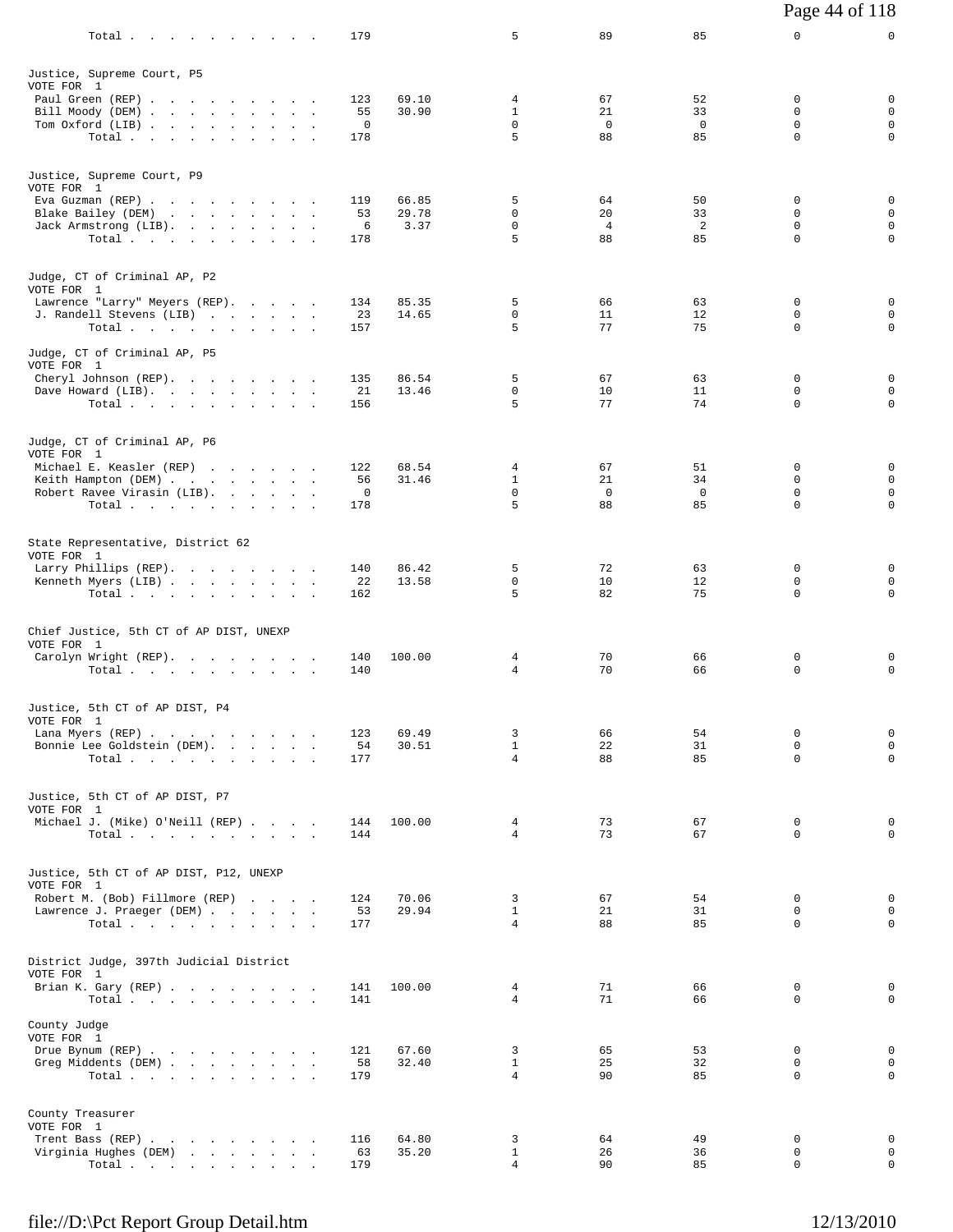| County Commissioner, Precinct 2<br>VOTE FOR 1<br>David Whitlock (REP).<br>Roy Fuller (DEM)                                                                                                                                                                                                                                                                                                                 |                                                                                 | 109<br>70                                       | 60.89<br>39.11                       | 3<br>$\mathbf{1}$                       | 60<br>30                                          | 46<br>39                              | 0<br>0                                                                       | 0<br>$\mathbf 0$                                    |
|------------------------------------------------------------------------------------------------------------------------------------------------------------------------------------------------------------------------------------------------------------------------------------------------------------------------------------------------------------------------------------------------------------|---------------------------------------------------------------------------------|-------------------------------------------------|--------------------------------------|-----------------------------------------|---------------------------------------------------|---------------------------------------|------------------------------------------------------------------------------|-----------------------------------------------------|
| Total.                                                                                                                                                                                                                                                                                                                                                                                                     |                                                                                 | 179                                             |                                      | 4                                       | 90                                                | 85                                    | $\mathbf 0$                                                                  | $\mathbf 0$                                         |
| SHERMAN PROP 1<br>VOTE FOR 1<br>AGAINST<br>Total                                                                                                                                                                                                                                                                                                                                                           |                                                                                 | 136<br>16<br>152                                | 89.47<br>10.53                       | 4<br>0<br>$\overline{4}$                | 59<br>11<br>70                                    | 73<br>5<br>78                         | $\Omega$<br>0<br>0                                                           | 0<br>$\mathsf 0$<br>$\mathbf 0$                     |
| SHERMAN PROP 2<br>VOTE FOR 1<br>AGAINST<br>Total                                                                                                                                                                                                                                                                                                                                                           | $\sim$<br>$\sim$                                                                | 122<br>30<br>152                                | 80.26<br>19.74                       | 3<br>0<br>3                             | 54<br>18<br>72                                    | 65<br>12<br>77                        | $\mathbf 0$<br>0<br>0                                                        | 0<br>0<br>$\mathbf 0$                               |
| SHERMAN PROP 3<br>VOTE FOR 1<br>FOR $\qquad \qquad \ldots \qquad \qquad \ldots \qquad \qquad \ldots \qquad \ldots \qquad \ldots$<br>${\tt AGAINST} \hspace{1.5cm} . \hspace{1.5cm} . \hspace{1.5cm} . \hspace{1.5cm} . \hspace{1.5cm} . \hspace{1.5cm} . \hspace{1.5cm} . \hspace{1.5cm} . \hspace{1.5cm} . \hspace{1.5cm} . \hspace{1.5cm} . \hspace{1.5cm} . \hspace{1.5cm} . \hspace{1.5cm} .$<br>Total |                                                                                 | 125<br>32<br>157                                | 79.62<br>20.38                       | 2<br>$\mathbf 0$<br>$\overline{a}$      | 58<br>19<br>77                                    | 65<br>13<br>78                        | 0<br>$\mathbf 0$<br>0                                                        | 0<br>0<br>$\mathbf 0$                               |
| SHERMAN PROP 4<br>VOTE FOR 1<br>FOR $\qquad \qquad \qquad . \qquad . \qquad . \qquad . \qquad . \qquad . \qquad . \qquad .$<br>${\tt AGAINST} \hspace{1.5cm} . \hspace{1.5cm} . \hspace{1.5cm} . \hspace{1.5cm} . \hspace{1.5cm} . \hspace{1.5cm} . \hspace{1.5cm} . \hspace{1.5cm} . \hspace{1.5cm} . \hspace{1.5cm} . \hspace{1.5cm} . \hspace{1.5cm} . \hspace{1.5cm} .$<br>Total                       |                                                                                 | 64<br>88<br>152                                 | 42.11<br>57.89                       | 2<br>$\mathbf 0$<br>2                   | 31<br>40<br>71                                    | 31<br>48<br>79                        | 0<br>0<br>0                                                                  | 0<br>$\mathbf 0$<br>0                               |
| SHERMAN PROP 5<br>VOTE FOR 1<br>FOR $\cdots$<br>${\tt AGAINST} \hspace{1.5cm} . \hspace{1.5cm} . \hspace{1.5cm} . \hspace{1.5cm} . \hspace{1.5cm} . \hspace{1.5cm} . \hspace{1.5cm} . \hspace{1.5cm} . \hspace{1.5cm} . \hspace{1.5cm} . \hspace{1.5cm} . \hspace{1.5cm} . \hspace{1.5cm} . \hspace{1.5cm} .$<br>Total                                                                                     |                                                                                 | 103<br>50<br>153                                | 67.32<br>32.68                       | 2<br>$\mathbf 0$<br>2                   | 45<br>26<br>71                                    | 56<br>24<br>80                        | 0<br>$\mathbf 0$<br>0                                                        | 0<br>0<br>0                                         |
| SHERMAN PROP 6<br>VOTE FOR 1<br>$FOR$<br>AGAINST<br>Total .<br>the contract of the contract of the contract of<br>$\sim 10^{-11}$                                                                                                                                                                                                                                                                          |                                                                                 | 140<br>19<br>159                                | 88.05<br>11.95                       | 1<br>$\mathbf{1}$<br>2                  | 67<br>9<br>76                                     | 72<br>9<br>81                         | 0<br>0<br>0                                                                  | 0<br>$\mathbf 0$<br>0                               |
| PREC REPORT-GROUP DETAIL<br>RUN DATE:11/22/10 11:30 AM                                                                                                                                                                                                                                                                                                                                                     |                                                                                 |                                                 | GENERAL ELECTION<br>NOVEMBER 2, 2010 | GRAYSON COUNTY, TEXAS                   |                                                   |                                       | OFFICIAL                                                                     |                                                     |
| 0021 PCT 21                                                                                                                                                                                                                                                                                                                                                                                                |                                                                                 |                                                 |                                      |                                         |                                                   |                                       |                                                                              |                                                     |
| REGISTERED VOTERS - TOTAL .<br>BALLOTS CAST - TOTAL ALL BALLOTS.<br>BALLOTS CAST - TOTAL PAGE 1 BALLOTS.<br>BALLOTS CAST - TOTAL PAGE 2 BALLOTS.<br>VOTER TURNOUT - TOTAL ALL BALLOTS                                                                                                                                                                                                                      | <b>Contract Contract</b><br><b>Contract Contract</b><br>and the contract of the | TOTAL VOTES<br>2,785<br>1,395<br>1,347<br>1,346 | ႜ<br>50.09                           | EV MAIL<br>97<br>49<br>48               | EV IVO<br>661<br>661<br>661                       | ED IVO<br>637<br>637<br>637           | PROV/EV<br>0<br>0<br>$\mathbf 0$                                             | PROV/ED<br>0<br>$\mathsf 0$<br>$\mathsf 0$          |
| STRAIGHT PARTY<br>VOTE FOR 1<br>REPUBLICAN PARTY (REP)<br>DEMOCRATIC PARTY (DEM)<br>LIBERTARIAN PARTY (LIB).<br>GREEN PARTY (GRN).<br>Total                                                                                                                                                                                                                                                                |                                                                                 | 506<br>133<br>1<br>0<br>640                     | 79.06<br>20.78<br>.16                | 32<br>1<br>0<br>$\mathbf 0$<br>33       | 253<br>65<br>$\mathbf 0$<br>$\overline{0}$<br>318 | 221<br>67<br>$\mathbf{1}$<br>0<br>289 | 0<br>0<br>0<br>$\mathbf 0$<br>0                                              | $\mathsf 0$<br>$\mathbf 0$<br>$\mathsf 0$<br>0<br>0 |
| US Representative, DIST 4<br>VOTE FOR 1<br>Ralph M. Hall (REP)<br>VaLinda Hathcox (DEM)<br>Jim D. Prindle (LIB).<br>Shane Shepard (IND)<br>Total                                                                                                                                                                                                                                                           |                                                                                 | 1,027<br>223<br>34<br>27<br>1,311               | 78.34<br>17.01<br>2.59<br>2.06       | 41<br>5<br>0<br>$\mathbf 0$<br>46       | 507<br>112<br>17<br>11<br>647                     | 479<br>106<br>17<br>16<br>618         | 0<br>0<br>0<br>0<br>0                                                        | 0<br>$\mathbf 0$<br>$\mathsf 0$<br>$\mathsf 0$<br>0 |
| Governor<br>VOTE FOR 1<br>Rick Perry (REP)<br>Bill White (DEM)<br>Kathie Glass (LIB)<br>the contract of the contract of the contract of<br>Deb Shafto (GRN)<br>WRITE-IN.<br>Total                                                                                                                                                                                                                          | $\sim$                                                                          | 939<br>368<br>22<br>4<br>2<br>1,335             | 70.34<br>27.57<br>1.65<br>.30<br>.15 | 37<br>12<br>0<br>$\mathsf 0$<br>0<br>49 | 464<br>180<br>9<br>$\mathbf{1}$<br>0<br>654       | 438<br>176<br>13<br>3<br>2<br>632     | 0<br>$\mathbf 0$<br>$\mathbf 0$<br>$\mathbf 0$<br>$\mathbf 0$<br>$\mathbf 0$ | 0<br>0<br>0<br>0<br>0<br>0                          |
| Lieutenant Governor<br>VOTE FOR 1<br>David Dewhurst (REP).                                                                                                                                                                                                                                                                                                                                                 |                                                                                 | 1,021                                           | 77.23                                | 42                                      | 498                                               | 481                                   | 0                                                                            | 0                                                   |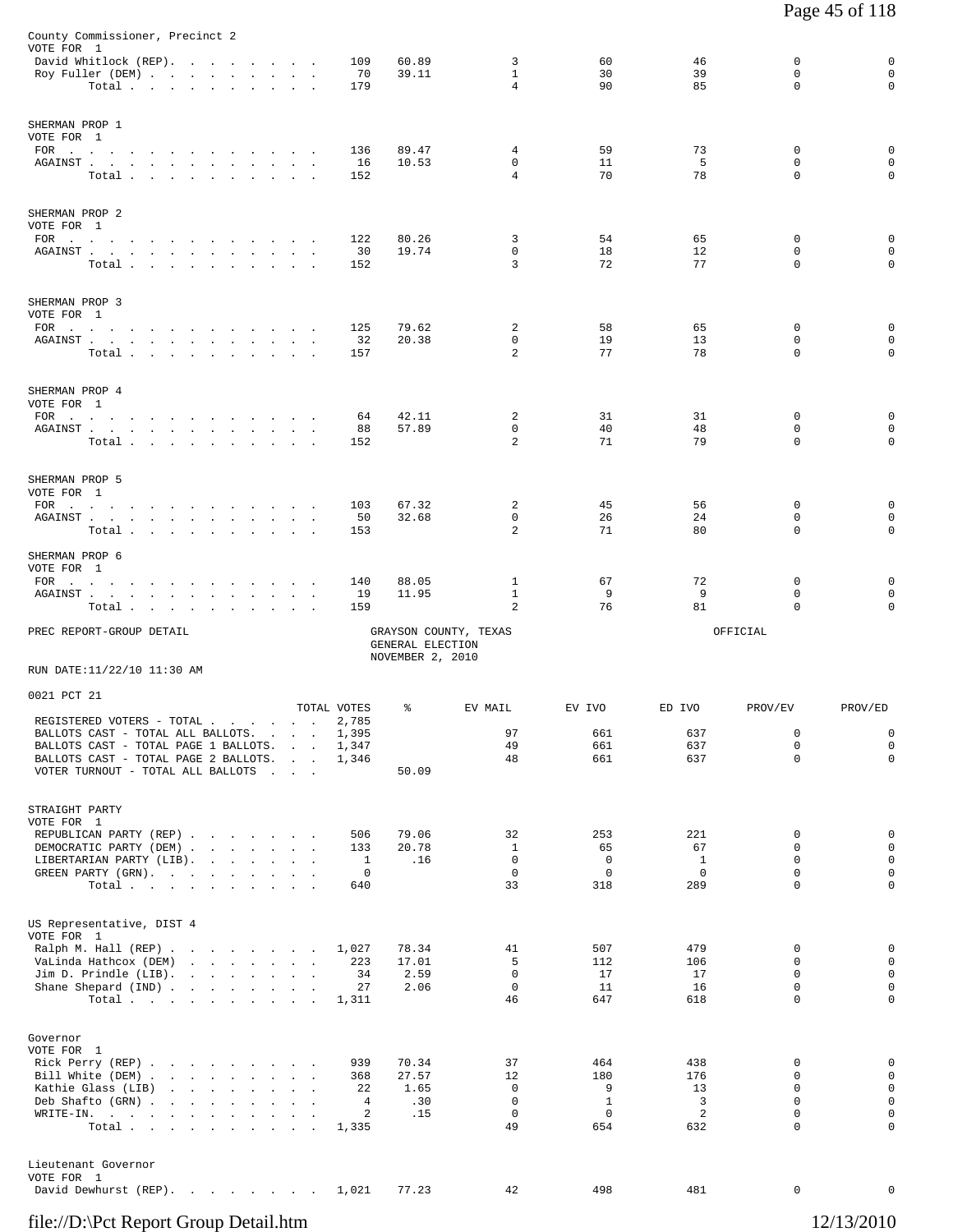|                                                                                                                                                               |                                                                                        |        |                                 |                               |                                           |                                  |                                    | Page 46 of 118                                           |                                                               |
|---------------------------------------------------------------------------------------------------------------------------------------------------------------|----------------------------------------------------------------------------------------|--------|---------------------------------|-------------------------------|-------------------------------------------|----------------------------------|------------------------------------|----------------------------------------------------------|---------------------------------------------------------------|
| Linda Chavez-Thompson (DEM)<br>Scott Jameson (LIB)<br>Herb Gonzales, Jr. (GRN)<br>Total                                                                       |                                                                                        | $\sim$ | 268<br>28<br>5<br>1,322         | 20.27<br>2.12<br>.38          | 6<br>$\mathbf 0$<br>$\mathbf 0$<br>48     | 136<br>14<br><sup>1</sup><br>649 | 126<br>14<br>$\overline{4}$<br>625 | 0<br>$\mathbf 0$<br>$\Omega$<br>$\mathbf 0$              | 0<br>$\mathbf 0$<br>$\mathbf{0}$<br>$\mathbf 0$               |
| Attorney General<br>VOTE FOR 1<br>Greg Abbott (REP).<br>Barbara Ann Radnofsky (DEM)<br>Jon Roland (LIB)<br>Total                                              |                                                                                        |        | 1,042<br>254<br>29<br>1,325     | 78.64<br>19.17<br>2.19        | 41<br>6<br>$\mathbf{1}$<br>48             | 508<br>135<br>12<br>655          | 493<br>113<br>16<br>622            | 0<br>0<br>$\mathbf 0$<br>0                               | 0<br>$\mathbf 0$<br>$\mathbf 0$<br>$\mathbf 0$                |
| Comptroller of Public Accounts<br>VOTE FOR 1<br>Susan Combs (REP).<br>Mary J. Ruwart (LIB).<br>Edward Lindsay (GRN).<br>Total.                                | the contract of the contract of                                                        |        | 1,071<br>66<br>50<br>1,187      | 90.23<br>5.56<br>4.21         | 43<br>2<br>2<br>47                        | 529<br>33<br>24<br>586           | 499<br>31<br>24<br>554             | $\mathbf 0$<br>$\mathbf 0$<br>$\mathbf 0$<br>$\mathbf 0$ | 0<br>$\mathbf 0$<br>$\mathsf 0$<br>$\mathbf 0$                |
| Commissioner of the General Land Office<br>VOTE FOR 1<br>Jerry Patterson (REP)<br>Hector Uribe (DEM)<br>James L. Holdar (LIB)<br>Total                        | the contract of the contract of the                                                    |        | 1,005<br>255<br>40<br>1,300     | 77.31<br>19.62<br>3.08        | 41<br>7<br>$\mathbf{0}$<br>48             | 493<br>130<br>19<br>642          | 471<br>118<br>21<br>610            | $\mathbf 0$<br>$\mathbf 0$<br>0<br>$\mathbf 0$           | 0<br>$\mathbf 0$<br>$\mathsf 0$<br>$\mathbf 0$                |
| Commissioner of Agriculture<br>VOTE FOR 1<br>Todd Staples (REP)<br>Hank Gilbert (DEM)<br>Rick Donaldson (LIB).<br>Total                                       | the contract of the contract of the contract of<br>the contract of the contract of the |        | 1,000<br>261<br>39<br>1,300     | 76.92<br>20.08<br>3.00        | 42<br>6<br>$\mathbf{0}$<br>48             | 487<br>136<br>20<br>643          | 471<br>119<br>19<br>609            | $\mathbf 0$<br>0<br>0<br>$\Omega$                        | $\mathbf 0$<br>$\mathbf 0$<br>$\mathbf 0$<br>$\mathbf 0$      |
| Railroad Commissioner<br>VOTE FOR 1<br>David Porter (REP)<br>Jeff Weems (DEM)<br>Roger Gary (LIB)<br>Art Browning (GRN)<br>Total                              | the contract of the contract of the                                                    |        | 982<br>267<br>32<br>10<br>1,291 | 76.07<br>20.68<br>2.48<br>.77 | 38<br>10<br>$\Omega$<br>$\mathbf 0$<br>48 | 474<br>139<br>19<br>5<br>637     | 470<br>118<br>13<br>5<br>606       | 0<br>0<br>$\Omega$<br>$\mathbf 0$<br>$\Omega$            | 0<br>$\mathbf 0$<br>$\mathbf 0$<br>$\mathsf 0$<br>$\mathbf 0$ |
| Justice, Supreme Court, P3<br>VOTE FOR 1<br>Debra Lehrmann (REP).<br>Jim Sharp (DEM)<br>William Bryan Strange, III (LIB).<br>Total $\cdots$ $\cdots$ $\cdots$ |                                                                                        |        | 972<br>285<br>42<br>1,299       | 74.83<br>21.94<br>3.23        | 41<br>7<br>$\mathbf{0}$<br>48             | 476<br>144<br>21<br>641          | 455<br>134<br>21<br>610            | 0<br>$\mathbf 0$<br>0<br>$\mathbf 0$                     | 0<br>$\mathbf 0$<br>$\mathsf 0$<br>$\mathbf 0$                |
| Justice, Supreme Court, P5<br>VOTE FOR 1<br>Paul Green (REP)<br>Bill Moody (DEM)<br>Tom Oxford (LIB)<br>Total                                                 |                                                                                        |        | 987<br>261<br>36<br>1,284       | 76.87<br>20.33<br>2.80        | 41<br>7<br>$\mathbf 0$<br>48              | 487<br>135<br>14<br>636          | 459<br>119<br>22<br>600            | 0<br>$\Omega$<br>$\Omega$<br>$\Omega$                    | $\mathbf 0$<br>$\mathbf 0$<br>$\mathbf 0$<br>$\Omega$         |
| Justice, Supreme Court, P9<br>VOTE FOR 1<br>Eva Guzman (REP)<br>Blake Bailey (DEM)<br>Jack Armstrong (LIB).<br>Total                                          |                                                                                        |        | 963<br>285<br>39<br>1,287       | 74.83<br>22.14<br>3.03        | 40<br>8<br>$\Omega$<br>48                 | 469<br>151<br>19<br>639          | 454<br>126<br>20<br>600            | 0<br>$\mathbf 0$<br>$\Omega$<br>$\mathbf 0$              | $\mathbf 0$<br>$\mathbf 0$<br>$\mathbf 0$<br>$\mathbf 0$      |
| Judge, CT of Criminal AP, P2<br>VOTE FOR 1<br>Lawrence "Larry" Meyers (REP).<br>J. Randell Stevens (LIB)<br>Total                                             |                                                                                        |        | 1,041<br>115<br>1,156           | 90.05<br>9.95                 | 43<br>3<br>46                             | 511<br>61<br>572                 | 487<br>51<br>538                   | 0<br>0<br>$\Omega$                                       | $\mathbf 0$<br>$\mathbf 0$<br>$\mathbf 0$                     |
| Judge, CT of Criminal AP, P5<br>VOTE FOR 1<br>Cheryl Johnson (REP).<br>Dave Howard (LIB).<br>Total $\cdots$                                                   |                                                                                        |        | 1,029<br>124<br>1,153           | 89.25<br>10.75                | 43<br>3<br>46                             | 504<br>64<br>568                 | 482<br>57<br>539                   | 0<br>$\mathbf 0$<br>$\Omega$                             | 0<br>$\mathbf 0$<br>$\Omega$                                  |
| Judge, CT of Criminal AP, P6<br>VOTE FOR 1<br>Michael E. Keasler (REP)<br>Keith Hampton (DEM)<br>Robert Ravee Virasin (LIB).<br>Total.                        |                                                                                        |        | 976<br>268<br>38<br>1,282       | 76.13<br>20.90<br>2.96        | 39<br>9<br>$\mathbf 0$<br>48              | 479<br>141<br>15<br>635          | 458<br>118<br>23<br>599            | 0<br>0<br>0<br>$\mathbf 0$                               | 0<br>$\mathbf 0$<br>$\mathbf 0$<br>$\mathsf 0$                |

State Representative, District 62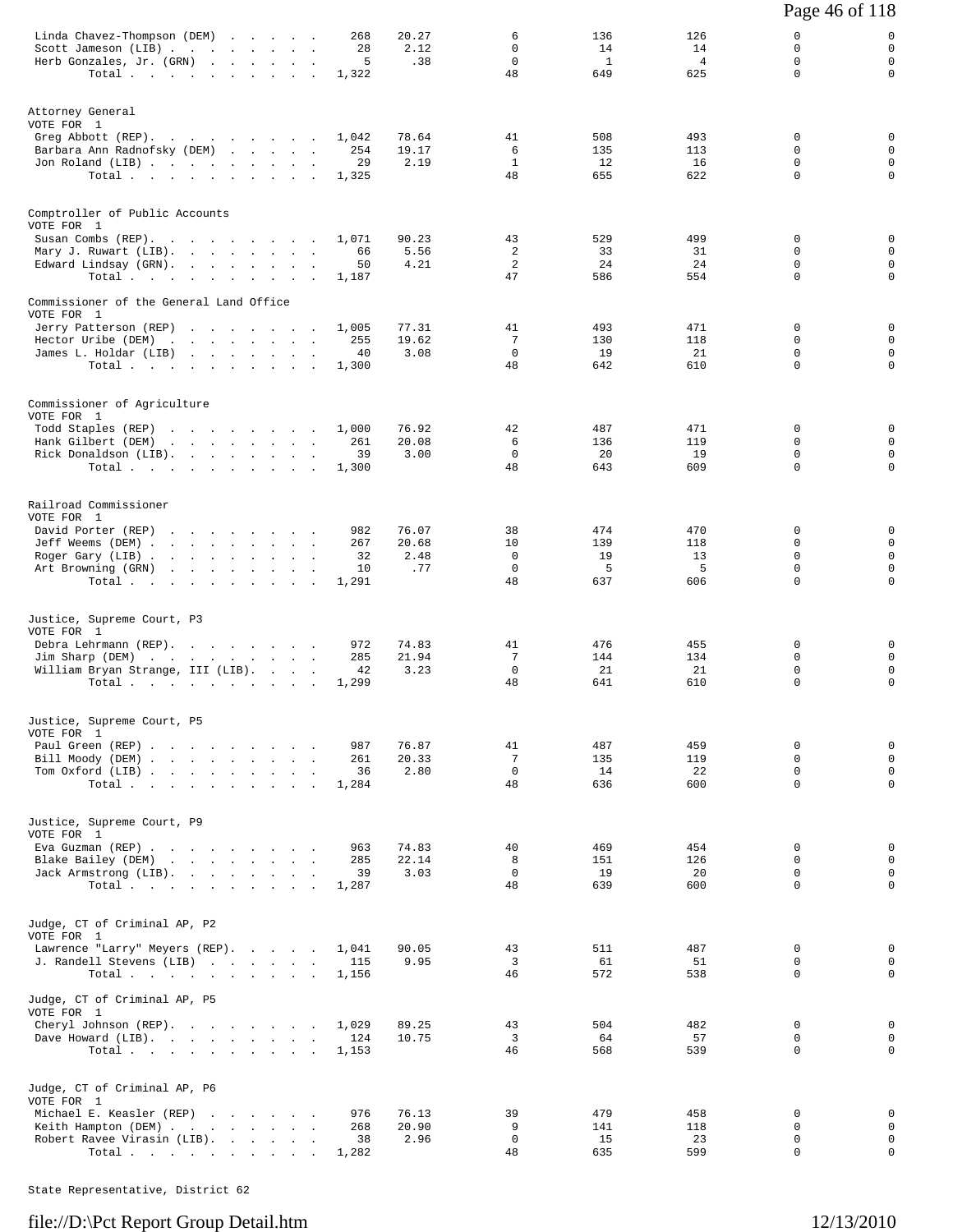| VOTE FOR 1<br>Larry Phillips (REP).                                                                                                                                                                                                                                           | 89.56<br>1,081                 | 43                    | 532        | 506        | 0                          | 0                          |
|-------------------------------------------------------------------------------------------------------------------------------------------------------------------------------------------------------------------------------------------------------------------------------|--------------------------------|-----------------------|------------|------------|----------------------------|----------------------------|
| Kenneth Myers (LIB)<br>$\sim$<br>Total.                                                                                                                                                                                                                                       | 126<br>10.44<br>1,207          | 3<br>46               | 65<br>597  | 58<br>564  | 0<br>0                     | $\mathbf 0$<br>0           |
| Chief Justice, 5th CT of AP DIST, UNEXP<br>VOTE FOR 1                                                                                                                                                                                                                         |                                |                       |            |            |                            |                            |
| Carolyn Wright (REP).<br>Total $\cdots$                                                                                                                                                                                                                                       | 100.00<br>1,049<br>1,049       | 41<br>41              | 513<br>513 | 495<br>495 | 0<br>0                     | 0<br>$\mathbf 0$           |
| Justice, 5th CT of AP DIST, P4<br>VOTE FOR 1                                                                                                                                                                                                                                  |                                |                       |            |            |                            |                            |
| Lana Myers (REP)<br>Bonnie Lee Goldstein (DEM).                                                                                                                                                                                                                               | 1,015<br>80.24<br>250<br>19.76 | 39<br>$7\phantom{.0}$ | 496<br>130 | 480<br>113 | $\mathbf 0$<br>$\mathsf 0$ | $\mathbf 0$<br>$\mathbf 0$ |
| Total                                                                                                                                                                                                                                                                         | 1,265                          | 46                    | 626        | 593        | 0                          | $\mathbf 0$                |
| Justice, 5th CT of AP DIST, P7<br>VOTE FOR 1                                                                                                                                                                                                                                  |                                |                       |            |            |                            |                            |
| Michael J. (Mike) O'Neill (REP)<br>Total                                                                                                                                                                                                                                      | 1,043<br>100.00<br>1,043       | 40<br>40              | 511<br>511 | 492<br>492 | 0<br>$\mathbf 0$           | 0<br>$\mathbf 0$           |
| Justice, 5th CT of AP DIST, P12, UNEXP                                                                                                                                                                                                                                        |                                |                       |            |            |                            |                            |
| VOTE FOR 1<br>Robert M. (Bob) Fillmore (REP)                                                                                                                                                                                                                                  | 79.70<br>1,017                 | 40                    | 501        | 476        | 0                          | 0                          |
| Lawrence J. Praeger (DEM)<br>Total                                                                                                                                                                                                                                            | 259<br>20.30<br>1,276          | $7\phantom{.0}$<br>47 | 130<br>631 | 122<br>598 | 0<br>0                     | $\mathbf 0$<br>$\mathbf 0$ |
| District Judge, 397th Judicial District<br>VOTE FOR 1                                                                                                                                                                                                                         |                                |                       |            |            |                            |                            |
| Brian K. Gary (REP)<br>Total.                                                                                                                                                                                                                                                 | 1,045<br>100.00<br>1,045       | 42<br>42              | 511<br>511 | 492<br>492 | 0<br>0                     | 0<br>$\mathbf 0$           |
| County Judge<br>VOTE FOR 1                                                                                                                                                                                                                                                    |                                |                       |            |            |                            |                            |
| Drue Bynum (REP)<br>Greg Middents (DEM)                                                                                                                                                                                                                                       | 66.19<br>879<br>33.81<br>449   | 36<br>11              | 440<br>213 | 403<br>225 | $\mathbf 0$<br>0           | $\mathbf 0$<br>$\mathbf 0$ |
| Total                                                                                                                                                                                                                                                                         | 1,328                          | 47                    | 653        | 628        | 0                          | $\mathbf 0$                |
| County Treasurer<br>VOTE FOR 1                                                                                                                                                                                                                                                |                                |                       |            |            |                            |                            |
| Trent Bass (REP)<br>Virginia Hughes (DEM)                                                                                                                                                                                                                                     | 892<br>67.37<br>32.63<br>432   | 34<br>13              | 450<br>201 | 408<br>218 | 0<br>$\mathbf 0$           | 0<br>$\mathbf 0$           |
| Total.                                                                                                                                                                                                                                                                        | 1,324                          | 47                    | 651        | 626        | 0                          | $\mathbf 0$                |
| County Commissioner, Precinct 4<br>VOTE FOR 1                                                                                                                                                                                                                                 |                                |                       |            |            |                            |                            |
| Bart Lawrence (REP)<br>Mike Brady (DEM)                                                                                                                                                                                                                                       | 1,005<br>76.83<br>23.17<br>303 | 39<br>8               | 495<br>151 | 471<br>144 | 0<br>$\mathbf 0$           | 0<br>0                     |
| Total                                                                                                                                                                                                                                                                         | 1,308                          | 47                    | 646        | 615        | 0                          | $\mathbf{0}$               |
| SHERMAN PROP 1<br>VOTE FOR 1                                                                                                                                                                                                                                                  |                                |                       |            |            |                            |                            |
| FOR $\cdots$<br>AGAINST                                                                                                                                                                                                                                                       | 992<br>87.25<br>12.75<br>145   | 38<br>6               | 483<br>67  | 471<br>72  | $\mathbf 0$<br>$\mathbf 0$ | $\mathbf 0$<br>$\mathbf 0$ |
| Total.                                                                                                                                                                                                                                                                        | 1,137                          | 44                    | 550        | 543        | $\mathbf 0$                | $\mathbf 0$                |
| SHERMAN PROP 2<br>VOTE FOR 1                                                                                                                                                                                                                                                  |                                |                       |            |            |                            |                            |
| FOR $\cdots$<br>AGAINST                                                                                                                                                                                                                                                       | 73.86<br>856<br>303<br>26.14   | 30<br>13              | 429<br>141 | 397<br>149 | $\mathbf 0$<br>$\mathbf 0$ | $\mathbf 0$<br>$\mathbf 0$ |
| Total                                                                                                                                                                                                                                                                         | 1,159                          | 43                    | 570        | 546        | $\Omega$                   | $\Omega$                   |
| SHERMAN PROP 3<br>VOTE FOR 1                                                                                                                                                                                                                                                  |                                |                       |            |            |                            |                            |
| FOR $\cdots$<br>${\tt AGAINST} \hspace{1.5cm} . \hspace{1.5cm} . \hspace{1.5cm} . \hspace{1.5cm} . \hspace{1.5cm} . \hspace{1.5cm} . \hspace{1.5cm} . \hspace{1.5cm} . \hspace{1.5cm} . \hspace{1.5cm} . \hspace{1.5cm} . \hspace{1.5cm} . \hspace{1.5cm} . \hspace{1.5cm} .$ | 78.56<br>927<br>21.44<br>253   | 32<br>10              | 446<br>131 | 449<br>112 | 0<br>$\mathbf 0$           | 0<br>$\mathbf 0$           |
| Total.                                                                                                                                                                                                                                                                        | 1,180                          | 42                    | 577        | 561        | $\Omega$                   | $\Omega$                   |
| SHERMAN PROP 4<br>VOTE FOR 1                                                                                                                                                                                                                                                  |                                |                       |            |            |                            |                            |
| FOR $\cdots$<br>AGAINST                                                                                                                                                                                                                                                       | 47.07<br>547<br>52.93<br>615   | 21<br>21              | 278<br>279 | 248<br>315 | 0<br>$\mathbf 0$           | $\mathbf 0$<br>$\mathbf 0$ |
| Total.                                                                                                                                                                                                                                                                        | 1,162                          | 42                    | 557        | 563        | $\Omega$                   | $\Omega$                   |
| SHERMAN PROP 5<br>VOTE FOR 1                                                                                                                                                                                                                                                  |                                |                       |            |            |                            |                            |
| FOR $\cdots$<br>AGAINST.<br>the contract of the contract of the contract of                                                                                                                                                                                                   | 74.20<br>854<br>297<br>25.80   | 27<br>12              | 418<br>141 | 409<br>144 | 0<br>$\mathbf 0$           | 0<br>$\mathbf 0$           |
| Total $\cdots$ $\cdots$ $\cdots$ $\cdots$                                                                                                                                                                                                                                     | 1,151                          | 39                    | 559        | 553        | 0                          | $\mathbf{0}$               |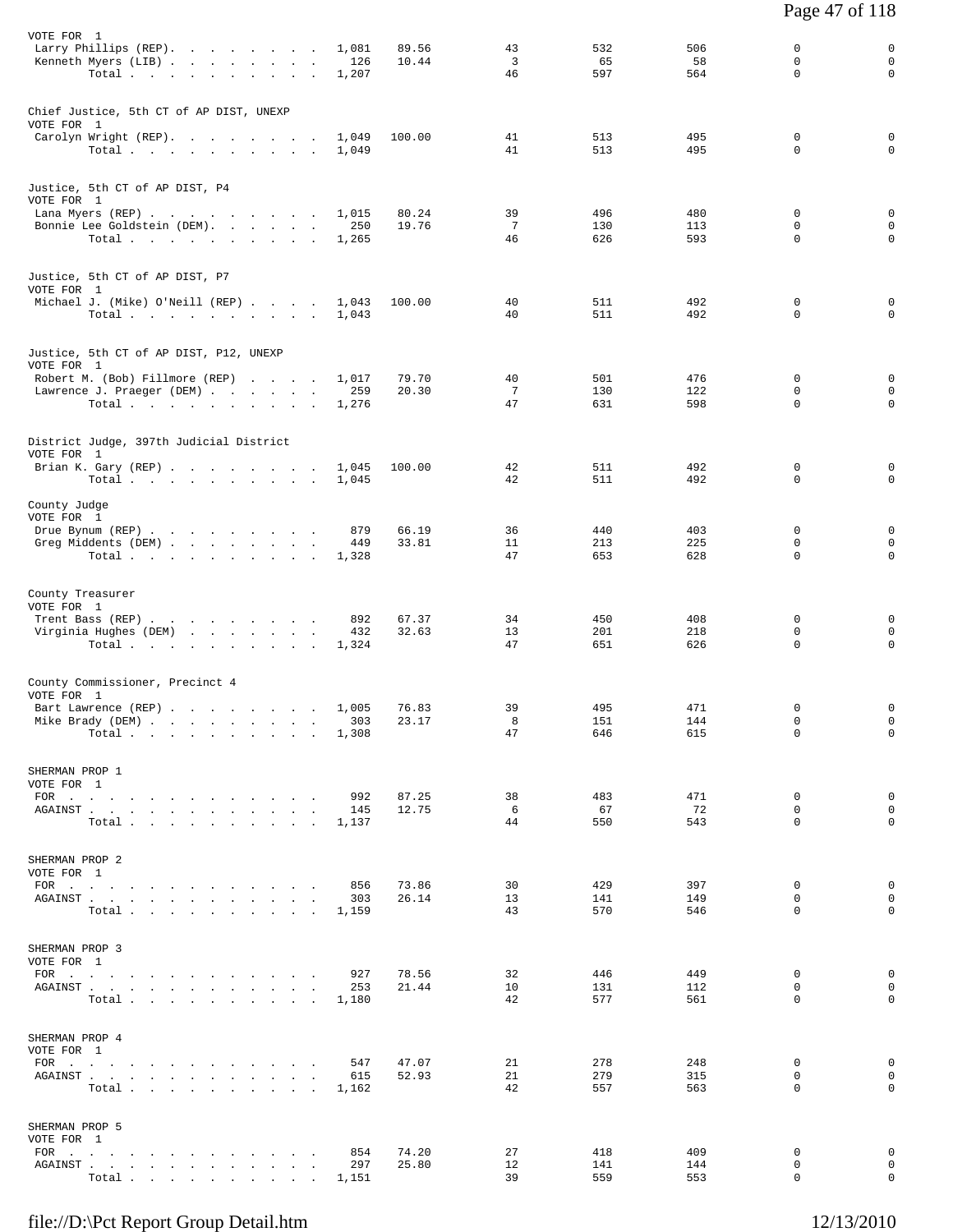| SHERMAN PROP 6<br>VOTE FOR 1<br>FOR $\cdots$<br>AGAINST.<br>the contract of the contract of the contract of<br>Total.<br>and the contract of the contract of the contract of the contract of the contract of the contract of the contract of the contract of the contract of the contract of the contract of the contract of the contract of the contra |                                                      | 999<br>167<br>1,166                  | 85.68<br>14.32                 | 37<br>6<br>43                                                                | 484<br>79<br>563                            | 478<br>82<br>560                                    | 0<br>$\mathbf 0$<br>0                       | O                       |
|---------------------------------------------------------------------------------------------------------------------------------------------------------------------------------------------------------------------------------------------------------------------------------------------------------------------------------------------------------|------------------------------------------------------|--------------------------------------|--------------------------------|------------------------------------------------------------------------------|---------------------------------------------|-----------------------------------------------------|---------------------------------------------|-------------------------|
| PREC REPORT-GROUP DETAIL                                                                                                                                                                                                                                                                                                                                |                                                      |                                      | GENERAL ELECTION               | GRAYSON COUNTY, TEXAS                                                        |                                             |                                                     | OFFICIAL                                    |                         |
| RUN DATE:11/22/10 11:30 AM                                                                                                                                                                                                                                                                                                                              |                                                      |                                      | NOVEMBER 2, 2010               |                                                                              |                                             |                                                     |                                             |                         |
| 0022 PCT 22                                                                                                                                                                                                                                                                                                                                             |                                                      |                                      |                                |                                                                              |                                             |                                                     |                                             |                         |
|                                                                                                                                                                                                                                                                                                                                                         |                                                      | TOTAL VOTES                          | ႜ                              | EV MAIL                                                                      | EV IVO                                      | ED IVO                                              | PROV/EV                                     | PROV/ED                 |
| REGISTERED VOTERS - TOTAL<br>BALLOTS CAST - TOTAL ALL BALLOTS.<br>BALLOTS CAST - TOTAL PAGE 1 BALLOTS.<br>VOTER TURNOUT - TOTAL ALL BALLOTS                                                                                                                                                                                                             | $\sim$ $\sim$ $\sim$ $\sim$<br><b>Carl Carl Carl</b> | 805<br>313<br>313                    | 38.88                          | 4<br>4                                                                       | 70<br>70                                    | 239<br>239                                          | 0<br>$\mathbf 0$                            | 0<br>0                  |
| STRAIGHT PARTY                                                                                                                                                                                                                                                                                                                                          |                                                      |                                      |                                |                                                                              |                                             |                                                     |                                             |                         |
| VOTE FOR 1<br>REPUBLICAN PARTY (REP)<br>DEMOCRATIC PARTY (DEM)<br>LIBERTARIAN PARTY (LIB).<br>GREEN PARTY (GRN).<br>Total.                                                                                                                                                                                                                              |                                                      | 133<br>22<br>$\mathbf 0$<br>0<br>155 | 85.81<br>14.19                 | 0<br>$\Omega$<br>$\Omega$<br>$\Omega$<br>$\Omega$                            | 31<br>6<br>$\mathbf 0$<br>$\mathbf 0$<br>37 | 102<br>16<br>$\mathbf 0$<br>$\mathbf 0$<br>118      | 0<br>0<br>0<br>0<br>0                       | 0<br>O<br>$\Omega$      |
| US Representative, DIST 4<br>VOTE FOR 1                                                                                                                                                                                                                                                                                                                 |                                                      |                                      |                                |                                                                              |                                             |                                                     |                                             |                         |
| Ralph M. Hall (REP)<br>VaLinda Hathcox (DEM)<br>Jim D. Prindle (LIB).<br>Shane Shepard (IND)<br>Total                                                                                                                                                                                                                                                   |                                                      | 243<br>43<br>12<br>8<br>306          | 79.41<br>14.05<br>3.92<br>2.61 | 0<br>$\Omega$<br>$\mathbf 0$<br>2<br>2                                       | 50<br>14<br>3<br>2<br>69                    | 193<br>29<br>9<br>4<br>235                          | 0<br>$\Omega$<br>0<br>0<br>$\Omega$         | O<br>O                  |
| Governor                                                                                                                                                                                                                                                                                                                                                |                                                      |                                      |                                |                                                                              |                                             |                                                     |                                             |                         |
| VOTE FOR 1<br>Rick Perry (REP)<br>Bill White (DEM)<br>Kathie Glass (LIB)<br>Deb Shafto (GRN)<br>WRITE-IN.<br>Total.                                                                                                                                                                                                                                     |                                                      | 219<br>81<br>8<br>0<br>2<br>310      | 70.65<br>26.13<br>2.58<br>.65  | 2<br>$\Omega$<br>$\Omega$<br>$\mathbf 0$<br>$\overline{a}$<br>$\overline{4}$ | 50<br>17<br>3<br>$\mathbf 0$<br>0<br>70     | 167<br>64<br>5<br>$\mathbf 0$<br>$\mathbf 0$<br>236 | 0<br>0<br>0<br>$\mathbf 0$<br>0<br>0        | U<br>U<br>U             |
| Lieutenant Governor<br>VOTE FOR 1<br>David Dewhurst (REP).<br>the contract of the contract of<br>Linda Chavez-Thompson (DEM)<br>Scott Jameson (LIB)<br>Herb Gonzales, Jr. (GRN)<br>Total $\cdots$ $\cdots$ $\cdots$                                                                                                                                     | $\sim$ $\sim$ $\sim$                                 | 244<br>53<br>12<br>1<br>310          | 78.71<br>17.10<br>3.87<br>.32  | 4<br>0<br>$\mathbf 0$<br>$\Omega$<br>$\overline{4}$                          | 51<br>15<br>3<br>$\mathbf 0$<br>69          | 189<br>38<br>9<br>$\mathbf{1}$<br>237               | 0<br>0<br>0<br>0<br>$\mathbf 0$             | 0                       |
| Attorney General<br>VOTE FOR 1                                                                                                                                                                                                                                                                                                                          |                                                      |                                      |                                |                                                                              |                                             |                                                     |                                             |                         |
| Greq Abbott (REP).<br>Barbara Ann Radnofsky (DEM)<br>Jon Roland (LIB)<br>Total $\cdots$ $\cdots$ $\cdots$ $\cdots$                                                                                                                                                                                                                                      |                                                      | 247<br>49<br>10<br>306               | 80.72<br>16.01<br>3.27         | 2<br>$\Omega$<br>$\overline{a}$<br>$\overline{4}$                            | 54<br>14<br>$\mathbf{1}$<br>69              | 191<br>35<br>$7\phantom{.0}$<br>233                 | 0<br>$\mathbf 0$<br>$\mathbf 0$<br>$\Omega$ | 0<br>0<br>0<br>$\Omega$ |
| Comptroller of Public Accounts                                                                                                                                                                                                                                                                                                                          |                                                      |                                      |                                |                                                                              |                                             |                                                     |                                             |                         |
| VOTE FOR 1<br>Susan Combs (REP).<br>Mary J. Ruwart (LIB).<br>Edward Lindsay (GRN).<br>Total                                                                                                                                                                                                                                                             |                                                      | 253<br>19<br>9<br>281                | 90.04<br>6.76<br>3.20          | 2<br>$\mathbf{1}$<br>$\mathbf{1}$<br>$\overline{4}$                          | 55<br>6<br>$\mathbf{1}$<br>62               | 196<br>12<br>$\overline{7}$<br>215                  | 0<br>$\mathbf 0$<br>0<br>$\mathbf 0$        | 0<br>0<br>$\Omega$      |
| Commissioner of the General Land Office                                                                                                                                                                                                                                                                                                                 |                                                      |                                      |                                |                                                                              |                                             |                                                     |                                             |                         |
| VOTE FOR 1<br>Jerry Patterson (REP)<br>Hector Uribe (DEM)<br>James L. Holdar (LIB)<br>Total.                                                                                                                                                                                                                                                            |                                                      | 244<br>48<br>10<br>302               | 80.79<br>15.89<br>3.31         | 3<br>0<br>$\mathbf{1}$<br>$\overline{4}$                                     | 51<br>15<br>2<br>68                         | 190<br>33<br>7<br>230                               | 0<br>0<br>0<br>$\Omega$                     | U<br>0<br>$\Omega$      |
| Commissioner of Agriculture                                                                                                                                                                                                                                                                                                                             |                                                      |                                      |                                |                                                                              |                                             |                                                     |                                             |                         |
| VOTE FOR 1<br>Todd Staples (REP)<br>Hank Gilbert (DEM)<br>Rick Donaldson (LIB).<br>Total.                                                                                                                                                                                                                                                               |                                                      | 234<br>58<br>12<br>304               | 76.97<br>19.08<br>3.95         | 3<br>$\mathbf{1}$<br>$\mathbf 0$<br>$\overline{4}$                           | 49<br>16<br>3<br>68                         | 182<br>41<br>9<br>232                               | 0<br>0<br>0<br>$\Omega$                     | 0<br>0<br>0<br>$\Omega$ |
| Railroad Commissioner<br>VOTE FOR 1                                                                                                                                                                                                                                                                                                                     |                                                      |                                      |                                |                                                                              |                                             |                                                     |                                             |                         |
| David Porter (REP)<br>Jeff Weems (DEM)<br>Roger Gary (LIB)                                                                                                                                                                                                                                                                                              |                                                      | 231<br>56<br>13                      | 76.24<br>18.48<br>4.29         | 3<br>0<br>$\Omega$                                                           | 49<br>14<br>5                               | 179<br>42<br>8                                      | 0<br>0<br>$\mathbf 0$                       | 0<br>0                  |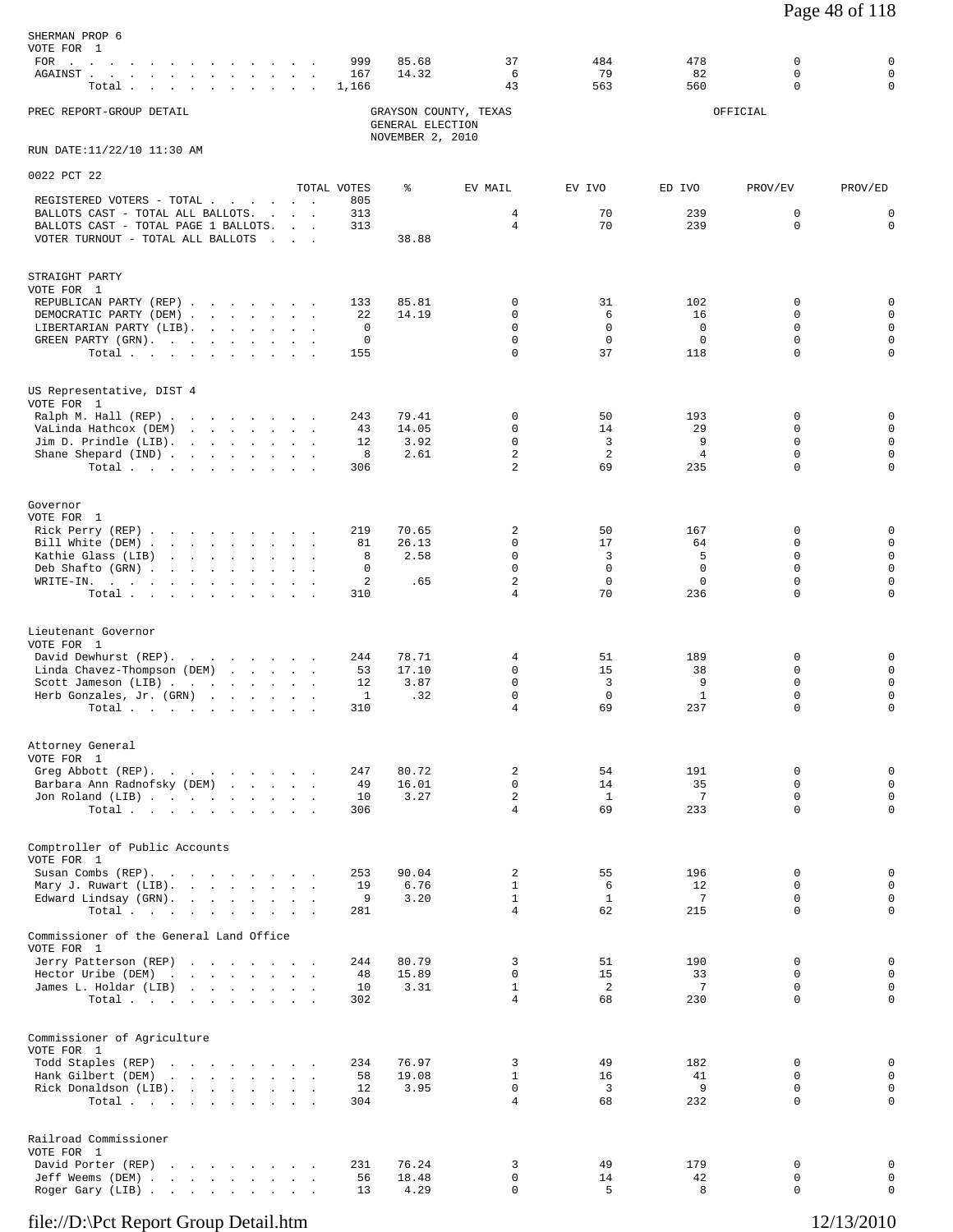| Art Browning (GRN)<br>$\mathcal{O}(10^{-10} \log n)$ . The second constraints of $\mathcal{O}(10^{-10} \log n)$<br>Total<br>the contract of the contract of the con- | 3<br>303               | .99                    | 1<br>4                                      | $\mathbf{1}$<br>69         | 1<br>230               | 0<br>0                              | 0<br>$\mathbf 0$                                |
|----------------------------------------------------------------------------------------------------------------------------------------------------------------------|------------------------|------------------------|---------------------------------------------|----------------------------|------------------------|-------------------------------------|-------------------------------------------------|
| Justice, Supreme Court, P3<br>VOTE FOR 1                                                                                                                             |                        |                        |                                             |                            |                        |                                     |                                                 |
| Debra Lehrmann (REP).<br>Jim Sharp (DEM)<br>William Bryan Strange, III (LIB).<br>Total                                                                               | 235<br>55<br>12<br>302 | 77.81<br>18.21<br>3.97 | 4<br>0<br>0<br>$\overline{4}$               | 51<br>15<br>2<br>68        | 180<br>40<br>10<br>230 | 0<br>0<br>0<br>$\mathbf 0$          | 0<br>$\mathbf 0$<br>$\mathsf 0$<br>$\mathsf{O}$ |
| Justice, Supreme Court, P5<br>VOTE FOR 1                                                                                                                             |                        |                        |                                             |                            |                        |                                     |                                                 |
| Paul Green (REP)<br>Bill Moody (DEM)<br>Tom Oxford (LIB)<br>Total                                                                                                    | 236<br>53<br>15<br>304 | 77.63<br>17.43<br>4.93 | 4<br>0<br>0<br>4                            | 49<br>15<br>5<br>69        | 183<br>38<br>10<br>231 | 0<br>$\Omega$<br>0<br>$\mathbf 0$   | 0<br>$\mathbf 0$<br>$\mathbf 0$<br>$\mathbf 0$  |
| Justice, Supreme Court, P9<br>VOTE FOR 1                                                                                                                             | 225                    | 74.01                  | 2                                           | 51                         | 172                    | 0                                   | 0                                               |
| Eva Guzman (REP)<br>Blake Bailey (DEM)<br>the contract of the contract of the contract of<br>Jack Armstrong (LIB).<br>Total $\cdots$ $\cdots$ $\cdots$               | 60<br>19<br>304        | 19.74<br>6.25          | 0<br>$\overline{\mathbf{c}}$<br>4           | 14<br>$\overline{3}$<br>68 | 46<br>14<br>232        | 0<br>$\Omega$<br>0                  | 0<br>$\mathbf 0$<br>$\mathsf{O}$                |
| Judge, CT of Criminal AP, P2<br>VOTE FOR 1                                                                                                                           |                        |                        |                                             |                            |                        |                                     |                                                 |
| Lawrence "Larry" Meyers (REP).<br>J. Randell Stevens (LIB)<br>Total                                                                                                  | 248<br>32<br>280       | 88.57<br>11.43         | 2<br>2<br>4                                 | 51<br>12<br>63             | 195<br>18<br>213       | 0<br>$\Omega$<br>$\mathbf 0$        | 0<br>$\mathbf 0$<br>$\mathbf 0$                 |
| Judge, CT of Criminal AP, P5<br>VOTE FOR 1<br>Cheryl Johnson (REP).                                                                                                  | 250                    | 89.29                  | 2                                           | 54                         | 194                    | 0                                   | 0                                               |
| Dave Howard (LIB).<br>Total.                                                                                                                                         | 30<br>280              | 10.71                  | 2<br>4                                      | 8<br>62                    | 20<br>214              | 0<br>$\Omega$                       | 0<br>$\mathbf 0$                                |
| Judge, CT of Criminal AP, P6<br>VOTE FOR 1<br>Michael E. Keasler (REP)                                                                                               | 232                    | 76.57                  | 3                                           | 49                         | 180                    | 0                                   | 0                                               |
| Keith Hampton (DEM)<br>Robert Ravee Virasin (LIB).<br>Total                                                                                                          | 56<br>15<br>303        | 18.48<br>4.95          | 0<br>$\mathbf{1}$<br>$\overline{4}$         | 14<br>5<br>68              | 42<br>9<br>231         | 0<br>$\Omega$<br>$\mathbf 0$        | $\mathbf 0$<br>$\mathbf 0$<br>$\mathbf 0$       |
| State Representative, District 62<br>VOTE FOR 1                                                                                                                      |                        |                        |                                             |                            |                        |                                     |                                                 |
| Larry Phillips (REP).<br>Kenneth Myers (LIB)<br>Total $\cdots$ $\cdots$<br>$\sim$<br>$\sim$                                                                          | 252<br>32<br>284       | 88.73<br>11.27         | 0<br>2<br>$\overline{c}$                    | 51<br>12<br>63             | 201<br>18<br>219       | 0<br>0<br>$\mathbf 0$               | 0<br>0<br>$\mathsf{O}$                          |
| Chief Justice, 5th CT of AP DIST, UNEXP<br>VOTE FOR 1                                                                                                                |                        |                        |                                             |                            |                        |                                     |                                                 |
| Carolyn Wright (REP).<br>Total                                                                                                                                       | 252<br>252             | 100.00                 | $\mathbf{1}$<br>$\mathbf{1}$                | 54<br>54                   | 197<br>197             | $\mathbf 0$<br>$\Omega$             | 0<br>$\Omega$                                   |
| Justice, 5th CT of AP DIST, P4<br>VOTE FOR 1<br>Lana Myers (REP)                                                                                                     | 245                    | 81.94                  | $\mathbf{1}$                                | 54                         | 190                    | $\mathbf 0$                         | 0                                               |
| Bonnie Lee Goldstein (DEM).<br>Total                                                                                                                                 | 54<br>299              | 18.06                  | $\mathbf 0$<br>$\mathbf{1}$                 | 14<br>68                   | 40<br>230              | 0<br>$\Omega$                       | $\mathbf 0$<br>$\mathbf 0$                      |
| Justice, 5th CT of AP DIST, P7<br>VOTE FOR 1<br>Michael J. (Mike) O'Neill (REP)                                                                                      | 258                    | 100.00                 | $\mathbf{1}$                                | 55                         | 202                    | $\mathbf 0$                         | 0                                               |
| Total                                                                                                                                                                | 258                    |                        | $\mathbf{1}$                                | 55                         | 202                    | $\Omega$                            | $\mathbf 0$                                     |
| Justice, 5th CT of AP DIST, P12, UNEXP<br>VOTE FOR 1<br>Robert M. (Bob) Fillmore (REP)<br>Lawrence J. Praeger (DEM)<br>Total                                         | 242<br>55<br>297       | 81.48<br>18.52         | $\mathbf{1}$<br>$\mathbf 0$<br>$\mathbf{1}$ | 53<br>15<br>68             | 188<br>40<br>228       | $\Omega$<br>$\mathbf 0$<br>$\Omega$ | $\mathbf 0$<br>$\mathbf 0$<br>$\mathbf 0$       |
| District Judge, 397th Judicial District<br>VOTE FOR 1<br>Brian K. Gary (REP)<br>Total                                                                                | 251<br>251             | 100.00                 | $\mathbf{1}$<br>$\mathbf{1}$                | 53<br>53                   | 197<br>197             | $\Omega$<br>$\mathbf 0$             | 0<br>$\mathbf 0$                                |
| County Judge<br>VOTE FOR 1                                                                                                                                           |                        |                        |                                             |                            |                        |                                     |                                                 |
| Drue Bynum (REP)<br>Greg Middents (DEM)<br>Total                                                                                                                     | 221<br>85<br>306       | 72.22<br>27.78         | 0<br>$\overline{2}$<br>2                    | 47<br>22<br>69             | 174<br>61<br>235       | 0<br>0<br>0                         | 0<br>$\mathbf 0$<br>$\mathbf 0$                 |

Page 49 of 118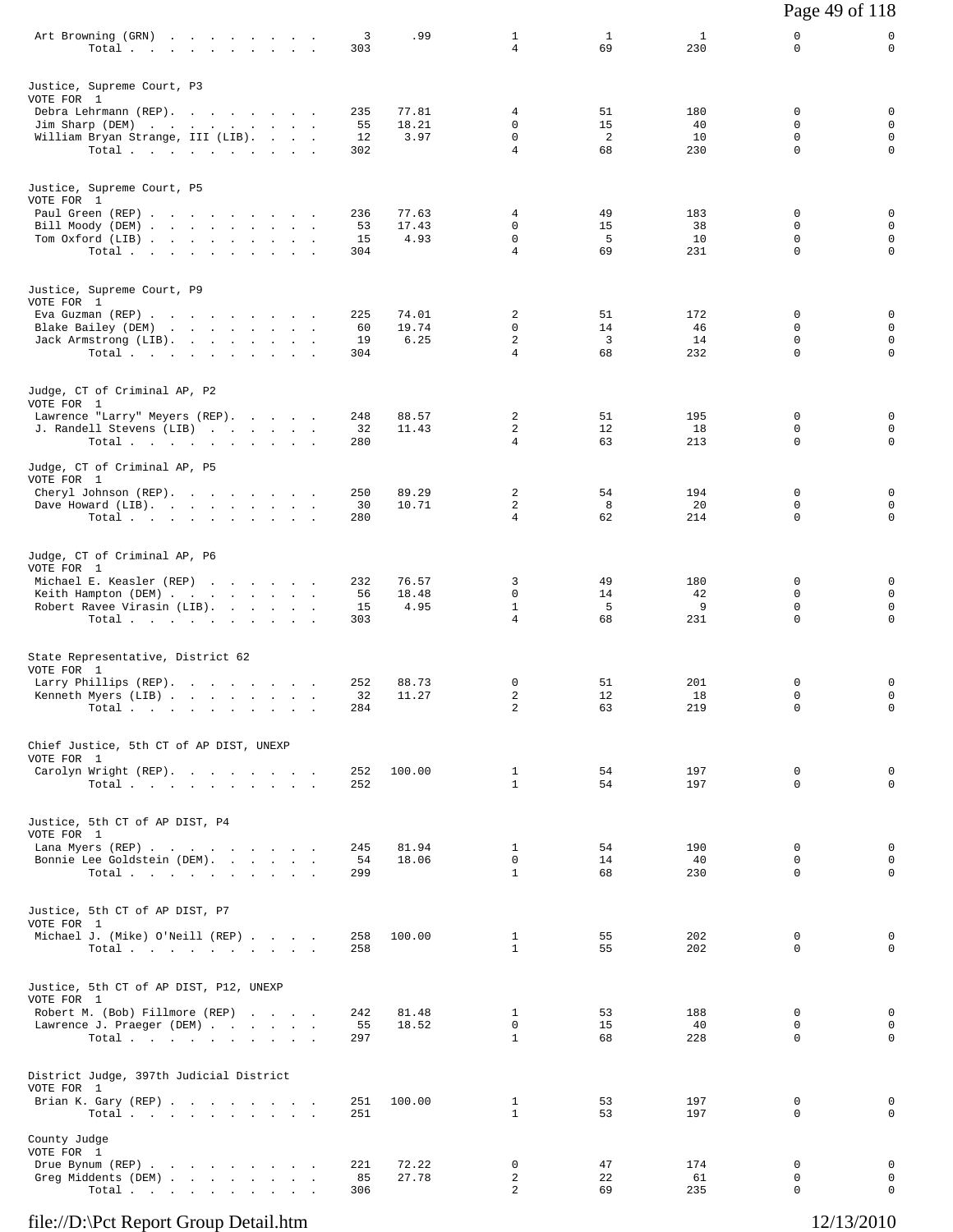| County Treasurer                                                          |                      |                                      |                               |                              |               |                            |                            |
|---------------------------------------------------------------------------|----------------------|--------------------------------------|-------------------------------|------------------------------|---------------|----------------------------|----------------------------|
| VOTE FOR 1<br>Trent Bass (REP)                                            | 227                  | 75.42                                | 2                             | 51                           | 174           | 0                          | $\mathbf 0$                |
| Virginia Hughes (DEM)                                                     | 74                   | 24.58                                | $\Omega$                      | 18                           | 56            | $\Omega$                   | $\mathbf 0$                |
| Total.                                                                    | 301                  |                                      | $\overline{a}$                | 69                           | 230           | $\mathbf 0$                | $\mathbf 0$                |
| County Commissioner, Precinct 4                                           |                      |                                      |                               |                              |               |                            |                            |
| VOTE FOR 1                                                                |                      |                                      |                               |                              |               |                            |                            |
| Bart Lawrence (REP)<br>Mike Brady (DEM)                                   | 216<br>89            | 70.82<br>29.18                       | 2<br>$\mathbf 0$              | 50<br>19                     | 164<br>70     | 0<br>$\mathbf 0$           | 0<br>$\mathsf 0$           |
| Total                                                                     | 305                  |                                      | $\overline{a}$                | 69                           | 234           | 0                          | $\mathbf 0$                |
| PREC REPORT-GROUP DETAIL                                                  |                      |                                      | GRAYSON COUNTY, TEXAS         |                              |               | OFFICIAL                   |                            |
|                                                                           |                      | GENERAL ELECTION<br>NOVEMBER 2, 2010 |                               |                              |               |                            |                            |
| RUN DATE:11/22/10 11:30 AM                                                |                      |                                      |                               |                              |               |                            |                            |
| 0023 PCT 23                                                               |                      |                                      |                               |                              |               |                            |                            |
| REGISTERED VOTERS - TOTAL                                                 | TOTAL VOTES<br>2,827 | ႜ                                    | EV MAIL                       | EV IVO                       | ED IVO        | PROV/EV                    | PROV/ED                    |
| BALLOTS CAST - TOTAL ALL BALLOTS.<br>BALLOTS CAST - TOTAL PAGE 1 BALLOTS. | 1,210<br>1,186       |                                      | 57<br>33                      | 632<br>632                   | 521<br>521    | 0<br>$\mathbf 0$           | $\mathbf 0$<br>$\mathbf 0$ |
| BALLOTS CAST - TOTAL PAGE 2 BALLOTS.                                      | 1,177                |                                      | 24                            | 632                          | 521           | $\Omega$                   | $\mathbf 0$                |
| VOTER TURNOUT - TOTAL ALL BALLOTS                                         |                      | 42.80                                |                               |                              |               |                            |                            |
| STRAIGHT PARTY                                                            |                      |                                      |                               |                              |               |                            |                            |
| VOTE FOR 1                                                                |                      |                                      |                               |                              |               |                            |                            |
| REPUBLICAN PARTY (REP)<br>DEMOCRATIC PARTY (DEM)                          | 380<br>169           | 68.84<br>30.62                       | 10<br>8                       | 211<br>94                    | 159<br>67     | 0<br>0                     | $\mathbf 0$<br>$\mathsf 0$ |
| LIBERTARIAN PARTY (LIB).<br>GREEN PARTY (GRN), , , , , , , , ,            | 2                    | .36<br>.18                           | $\mathbf 0$<br>$\mathbf{0}$   | <sup>1</sup><br>$\mathbf{1}$ | 1<br>$\Omega$ | $\mathbf 0$<br>$\Omega$    | $\mathbf 0$<br>$\mathbf 0$ |
| Total                                                                     | 1<br>552             |                                      | 18                            | 307                          | 227           | $\Omega$                   | $\mathbf 0$                |
|                                                                           |                      |                                      |                               |                              |               |                            |                            |
| US Representative, DIST 4                                                 |                      |                                      |                               |                              |               |                            |                            |
| VOTE FOR 1<br>Ralph M. Hall (REP)                                         | 840                  | 72.73                                | 15                            | 447                          | 378           | 0                          | $\mathbf 0$                |
| VaLinda Hathcox (DEM)<br>Jim D. Prindle $(LIB)$ .                         | 255<br>33            | 22.08<br>2.86                        | 9<br>$\mathbf 0$              | 140<br>15                    | 106<br>18     | $\Omega$<br>$\mathbf 0$    | $\mathbf 0$<br>$\mathbf 0$ |
| Shane Shepard (IND)                                                       | 27                   | 2.34                                 | 2                             | 18                           | 7             | $\mathbf 0$                | $\mathbf 0$                |
| Total.                                                                    | 1,155                |                                      | 26                            | 620                          | 509           | $\Omega$                   | $\mathbf 0$                |
| Governor                                                                  |                      |                                      |                               |                              |               |                            |                            |
| VOTE FOR 1                                                                |                      |                                      |                               |                              |               |                            |                            |
| Rick Perry (REP)<br>Bill White (DEM)                                      | 760<br>399           | 64.46<br>33.84                       | 20<br>13                      | 412<br>206                   | 328<br>180    | 0<br>0                     | 0<br>$\mathbf 0$           |
| Kathie Glass (LIB)<br>Deb Shafto (GRN)                                    | 15<br>3              | 1.27<br>.25                          | $\mathbf 0$<br>$\mathbf 0$    | 8<br>$\mathbf{1}$            | 7<br>2        | $\mathbf 0$<br>$\mathbf 0$ | $\mathbf 0$<br>$\mathbf 0$ |
| $W\text{RITE-IN.}$ , , , , , , , , ,                                      | 2                    | .17                                  | 0                             | $\mathbf 0$                  | 2             | $\mathbf 0$                | $\mathbf 0$                |
| Total                                                                     | 1,179                |                                      | 33                            | 627                          | 519           | $\mathbf 0$                | $\mathbf 0$                |
| Lieutenant Governor                                                       |                      |                                      |                               |                              |               |                            |                            |
| VOTE FOR 1                                                                |                      |                                      |                               |                              |               |                            |                            |
| David Dewhurst (REP).<br>Linda Chavez-Thompson (DEM)                      | 829<br>306           | 70.92<br>26.18                       | 20<br>12                      | 441<br>165                   | 368<br>129    | 0<br>0                     | $\mathbb O$<br>$\mathsf 0$ |
| Scott Jameson (LIB)<br>Herb Gonzales, Jr. (GRN)                           | 25<br>9              | 2.14<br>.77                          | $\mathbf{1}$<br>$\mathbf 0$   | 11<br>$\overline{4}$         | 13<br>5       | $\mathbf 0$<br>$\mathbf 0$ | $\mathsf 0$<br>$\mathsf 0$ |
| Total                                                                     | 1,169                |                                      | 33                            | 621                          | 515           | $\Omega$                   | $\mathbf 0$                |
|                                                                           |                      |                                      |                               |                              |               |                            |                            |
| Attorney General<br>VOTE FOR 1                                            |                      |                                      |                               |                              |               |                            |                            |
| Greg Abbott (REP).                                                        | 840                  | 72.48                                | 21                            | 449                          | 370           | 0                          | $\mathbb O$                |
| Barbara Ann Radnofsky (DEM)<br>Jon Roland (LIB)                           | 299<br>20            | 25.80<br>1.73                        | 11<br>$\mathbf{1}$            | 159<br>10                    | 129<br>9      | $\Omega$<br>$\mathbf 0$    | $\mathbf 0$<br>$\mathsf 0$ |
| Total $\cdots$                                                            | 1,159                |                                      | 33                            | 618                          | 508           | $\Omega$                   | $\mathbf 0$                |
|                                                                           |                      |                                      |                               |                              |               |                            |                            |
| Comptroller of Public Accounts<br>VOTE FOR 1                              |                      |                                      |                               |                              |               |                            |                            |
| Susan Combs (REP).                                                        | 865                  | 88.00                                | 20                            | 471                          | 374           | 0                          | $\mathbb O$                |
| Mary J. Ruwart (LIB).<br>Edward Lindsay (GRN).                            | 55<br>63             | 5.60<br>6.41                         | $\mathbf 0$<br>$\overline{4}$ | 26<br>21                     | 29<br>38      | $\mathbf 0$<br>0           | $\mathsf 0$<br>$\mathsf 0$ |
| Total                                                                     | 983                  |                                      | 24                            | 518                          | 441           | $\mathbf 0$                | $\mathbf 0$                |
| Commissioner of the General Land Office                                   |                      |                                      |                               |                              |               |                            |                            |
| VOTE FOR 1<br>Jerry Patterson (REP)                                       | 794                  | 70.27                                | 19                            | 430                          | 345           | 0                          | $\mathbb O$                |
| Hector Uribe (DEM)<br>James L. Holdar (LIB)                               | 309<br>27            | 27.35<br>2.39                        | 11<br>$\mathbf{1}$            | 160<br>13                    | 138<br>13     | $\mathbf 0$<br>0           | $\mathsf 0$<br>$\mathbf 0$ |
| Total.                                                                    | 1,130                |                                      | 31                            | 603                          | 496           | $\mathbf 0$                | $\mathbf 0$                |
|                                                                           |                      |                                      |                               |                              |               |                            |                            |
| Commissioner of Agriculture                                               |                      |                                      |                               |                              |               |                            |                            |
| VOTE FOR 1<br>Todd Staples (REP)                                          | 785                  | 69.22                                | 21                            | 422                          | 342           | 0                          | 0                          |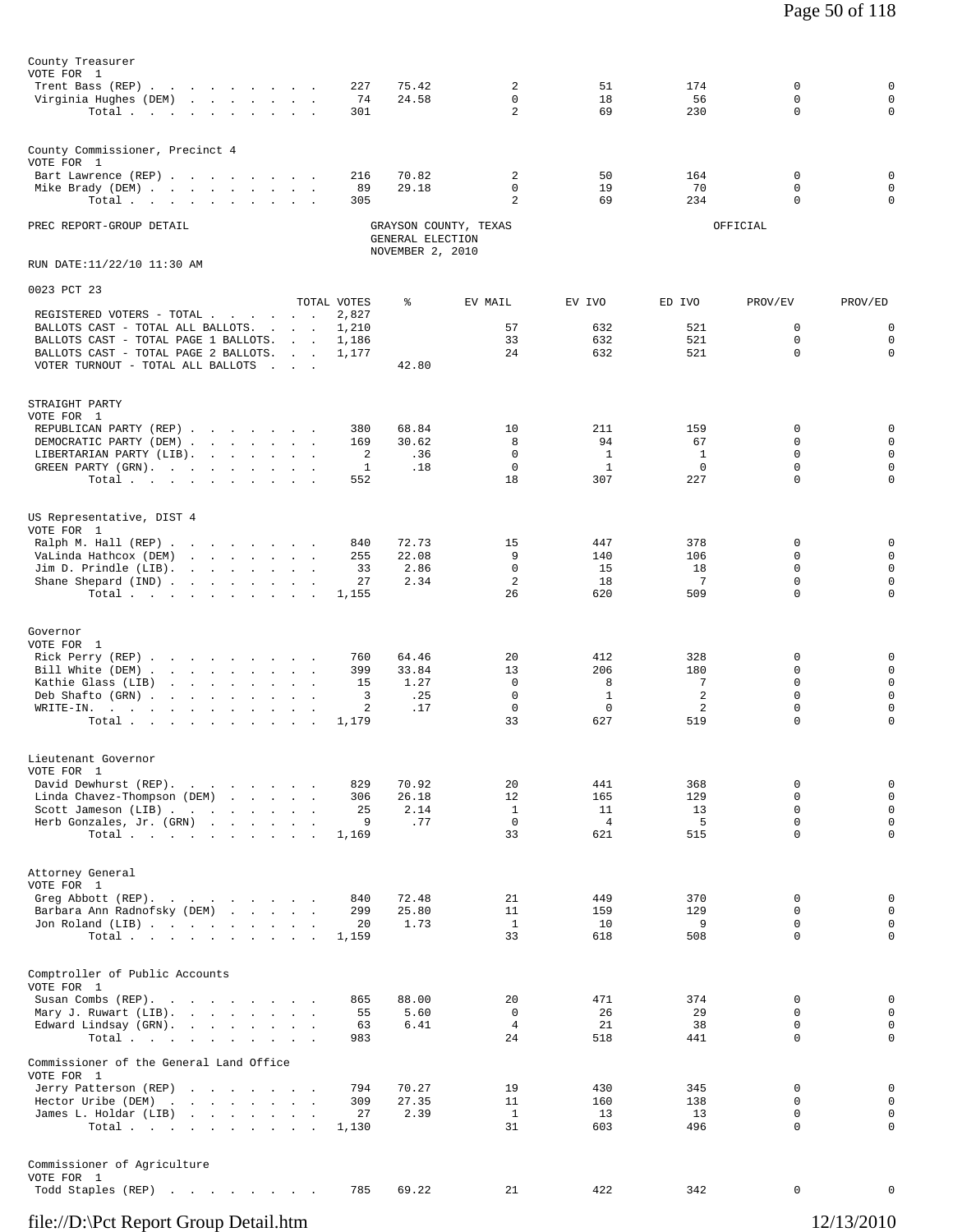|                                                                                                                                                         |                               |                                 |                                |                                                |                             |                              | Page 51 of 118                                        |                                                          |
|---------------------------------------------------------------------------------------------------------------------------------------------------------|-------------------------------|---------------------------------|--------------------------------|------------------------------------------------|-----------------------------|------------------------------|-------------------------------------------------------|----------------------------------------------------------|
| Hank Gilbert (DEM)<br>Rick Donaldson (LIB).<br>Total                                                                                                    |                               | 322<br>27<br>1,134              | 28.40<br>2.38                  | 11<br><sup>1</sup><br>33                       | 166<br>14<br>602            | 145<br>12<br>499             | 0<br>0<br>$\Omega$                                    | 0<br>$\mathbf 0$<br>0                                    |
| Railroad Commissioner<br>VOTE FOR 1<br>David Porter (REP)<br>Jeff Weems (DEM)<br>Roger Gary (LIB)<br>Art Browning (GRN)<br>Total                        |                               | 767<br>326<br>25<br>15<br>1,133 | 67.70<br>28.77<br>2.21<br>1.32 | 19<br>11<br>$\mathbf{1}$<br>$\mathbf{1}$<br>32 | 413<br>175<br>9<br>6<br>603 | 335<br>140<br>15<br>8<br>498 | 0<br>0<br>$\Omega$<br>$\mathbf 0$<br>$\Omega$         | 0<br>0<br>$\mathbf 0$<br>$\mathbf 0$<br>$\mathbf 0$      |
| Justice, Supreme Court, P3<br>VOTE FOR 1<br>Debra Lehrmann (REP).<br>Jim Sharp (DEM)<br>William Bryan Strange, III (LIB).<br>Total                      |                               | 774<br>338<br>24<br>1,136       | 68.13<br>29.75<br>2.11         | 19<br>12<br><sup>1</sup><br>32                 | 419<br>172<br>13<br>604     | 336<br>154<br>10<br>500      | 0<br>0<br>0<br>$\mathbf 0$                            | 0<br>$\mathbf 0$<br>$\mathsf{O}$<br>$\mathbf 0$          |
| Justice, Supreme Court, P5<br>VOTE FOR 1<br>Paul Green (REP)<br>Bill Moody (DEM)<br>Tom Oxford (LIB)<br>Total.                                          |                               | 785<br>324<br>21<br>1,130       | 69.47<br>28.67<br>1.86         | 19<br>12<br><sup>1</sup><br>32                 | 426<br>167<br>9<br>602      | 340<br>145<br>11<br>496      | 0<br>$\Omega$<br>0<br>$\Omega$                        | $\mathbf 0$<br>$\mathbf 0$<br>$\mathbf 0$<br>$\mathbf 0$ |
| Justice, Supreme Court, P9<br>VOTE FOR 1<br>Eva Guzman (REP)<br>Blake Bailey (DEM)<br>Jack Armstrong (LIB).<br>Total                                    |                               | 769<br>328<br>36<br>1,133       | 67.87<br>28.95<br>3.18         | 17<br>11<br>3<br>31                            | 418<br>168<br>17<br>603     | 334<br>149<br>16<br>499      | 0<br>0<br>$\mathbf 0$<br>$\mathbf 0$                  | 0<br>0<br>$\mathbf 0$<br>$\mathbf 0$                     |
| Judge, CT of Criminal AP, P2<br>VOTE FOR 1<br>Lawrence "Larry" Meyers (REP).<br>J. Randell Stevens (LIB)<br>Total $\cdots$ $\cdots$ $\cdots$            |                               | 860<br>98<br>958                | 89.77<br>10.23                 | 19<br>$\overline{4}$<br>23                     | 464<br>38<br>502            | 377<br>56<br>433             | 0<br>$\Omega$<br>$\mathbf 0$                          | 0<br>0<br>$\mathbf 0$                                    |
| Judge, CT of Criminal AP, P5<br>VOTE FOR 1<br>Cheryl Johnson (REP).<br>Dave Howard (LIB).<br>Total $\cdots$                                             |                               | 856<br>103<br>959               | 89.26<br>10.74                 | 19<br>4<br>23                                  | 459<br>44<br>503            | 378<br>55<br>433             | 0<br>0<br>$\Omega$                                    | 0<br>0<br>0                                              |
| Judge, CT of Criminal AP, P6<br>VOTE FOR 1<br>Michael E. Keasler (REP)<br>Keith Hampton (DEM)<br>Robert Ravee Virasin (LIB).<br>Total                   |                               | 771<br>330<br>25<br>1,126       | 68.47<br>29.31<br>2.22         | 19<br>12<br>$\mathbf{1}$<br>32                 | 416<br>174<br>10<br>600     | 336<br>144<br>14<br>494      | $\mathbf 0$<br>$\mathbf 0$<br>$\Omega$<br>$\mathbf 0$ | $\mathbf 0$<br>$\mathbf 0$<br>$\mathbf 0$<br>0           |
| State Representative, District 62<br>VOTE FOR 1<br>Larry Phillips (REP).<br>Kenneth Myers (LIB)<br>Total                                                |                               | 865<br>130<br>995               | 86.93<br>13.07                 | 14<br>$4\overline{ }$<br>18                    | 465<br>59<br>524            | 386<br>67<br>453             | 0<br>0<br>$\mathbf 0$                                 | 0<br>0<br>$\mathbf 0$                                    |
| Chief Justice, 5th CT of AP DIST, UNEXP<br>VOTE FOR 1<br>Carolyn Wright (REP).<br>Total $\cdots$                                                        |                               | 876<br>876                      | 100.00                         | 19<br>19                                       | 461<br>461                  | 396<br>396                   | 0<br>$\Omega$                                         | 0<br>$\mathbf 0$                                         |
| Justice, 5th CT of AP DIST, P4<br>VOTE FOR 1<br>Lana Myers (REP)<br>Bonnie Lee Goldstein (DEM).<br>Total $\cdots$                                       |                               | 801<br>314<br>1,115             | 71.84<br>28.16                 | 16<br>12<br>28                                 | 430<br>165<br>595           | 355<br>137<br>492            | 0<br>0<br>0                                           | 0<br>0<br>0                                              |
| Justice, 5th CT of AP DIST, P7<br>VOTE FOR 1<br>Michael J. (Mike) O'Neill (REP)<br>Total $\cdots$                                                       |                               | 878<br>878                      | 100.00                         | 21<br>21                                       | 465<br>465                  | 392<br>392                   | 0<br>0                                                | 0<br>0                                                   |
| Justice, 5th CT of AP DIST, P12, UNEXP<br>VOTE FOR 1<br>Robert M. (Bob) Fillmore (REP)<br>Lawrence J. Praeger (DEM)<br>Total $\cdots$ $\cdots$ $\cdots$ | and the state of the state of | 806<br>310<br>1,116             | 72.22<br>27.78                 | 18<br>11<br>29                                 | 432<br>163<br>595           | 356<br>136<br>492            | 0<br>0<br>0                                           | 0<br>0<br>$\mathbf 0$                                    |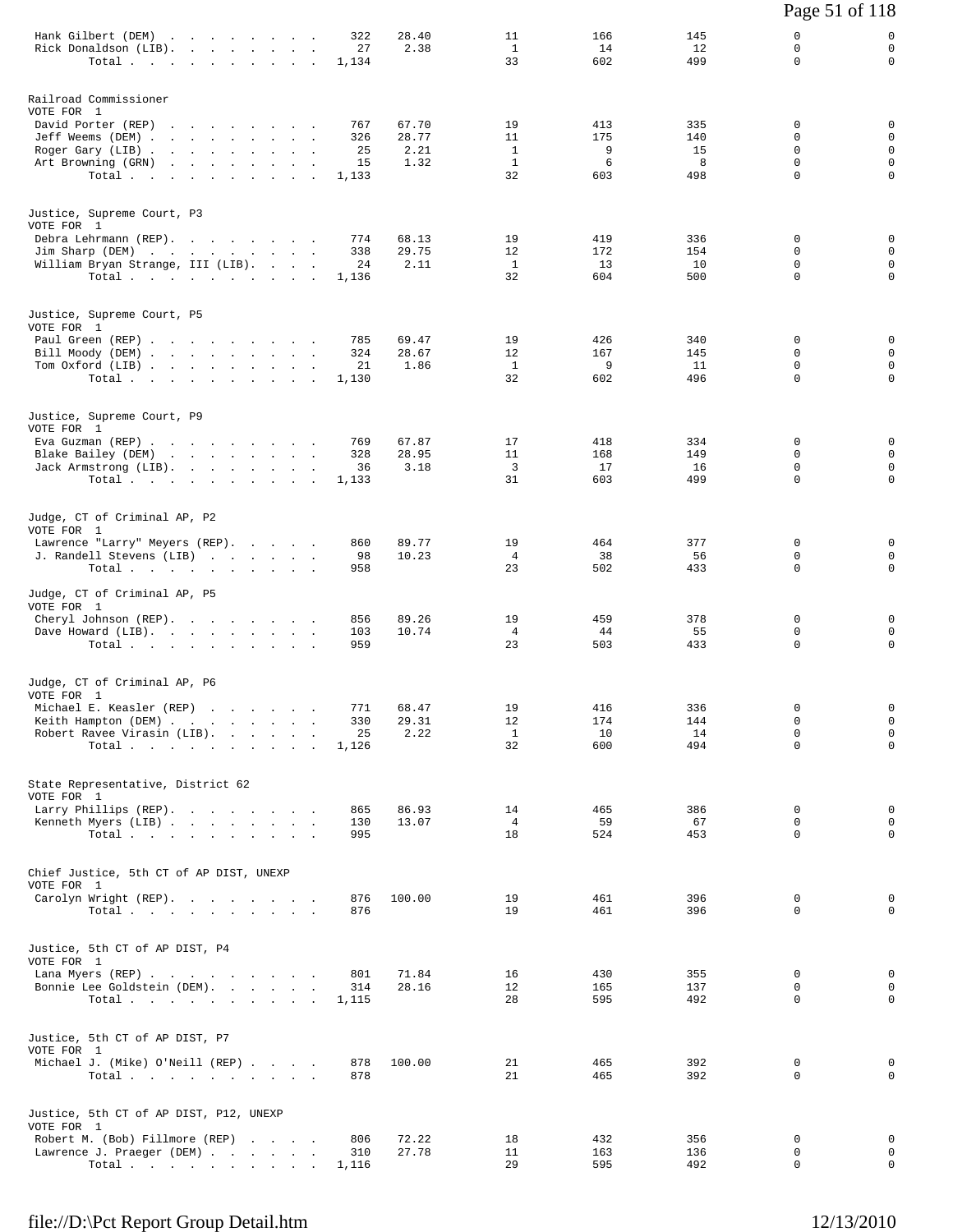| District Judge, 397th Judicial District                                                                                                                                                                                                                              |                                  |                                                                                           |  |  |  |                                   |           |        |              |                                      |                       |                   |                   |                            |                            |
|----------------------------------------------------------------------------------------------------------------------------------------------------------------------------------------------------------------------------------------------------------------------|----------------------------------|-------------------------------------------------------------------------------------------|--|--|--|-----------------------------------|-----------|--------|--------------|--------------------------------------|-----------------------|-------------------|-------------------|----------------------------|----------------------------|
| VOTE FOR 1<br>Brian K. Gary (REP)                                                                                                                                                                                                                                    | Total                            |                                                                                           |  |  |  |                                   |           |        | 874<br>874   | 100.00                               | 18<br>18              | 466<br>466        | 390<br>390        | $\mathbf 0$<br>$\Omega$    | 0<br>$\mathbf 0$           |
| County Judge                                                                                                                                                                                                                                                         |                                  |                                                                                           |  |  |  |                                   |           |        |              |                                      |                       |                   |                   |                            |                            |
| VOTE FOR 1<br>Drue Bynum (REP)                                                                                                                                                                                                                                       |                                  |                                                                                           |  |  |  |                                   |           |        | 718          | 62.11                                | 17                    | 379               | 322               | $\mathbf 0$                | $\mathbf 0$                |
| Greg Middents (DEM)                                                                                                                                                                                                                                                  |                                  |                                                                                           |  |  |  |                                   |           |        | 438          | 37.89                                | 9<br>26               | 239<br>618        | 190<br>512        | 0<br>$\mathbf 0$           | 0<br>$\mathbf 0$           |
|                                                                                                                                                                                                                                                                      | Total $\cdots$                   |                                                                                           |  |  |  |                                   |           |        | 1,156        |                                      |                       |                   |                   |                            |                            |
| County Treasurer                                                                                                                                                                                                                                                     |                                  |                                                                                           |  |  |  |                                   |           |        |              |                                      |                       |                   |                   |                            |                            |
| VOTE FOR 1<br>Trent Bass (REP)                                                                                                                                                                                                                                       |                                  |                                                                                           |  |  |  |                                   |           |        | 691          | 59.57                                | 14                    | 368               | 309               | $\mathbf 0$                | 0                          |
| Virginia Hughes (DEM)                                                                                                                                                                                                                                                |                                  |                                                                                           |  |  |  |                                   |           |        | 469          | 40.43                                | 12                    | 254               | 203               | $\mathbf 0$                | $\mathbf 0$                |
|                                                                                                                                                                                                                                                                      | Total.                           |                                                                                           |  |  |  |                                   |           |        | 1,160        |                                      | 26                    | 622               | 512               | $\mathbf 0$                | $\mathbf 0$                |
| SHERMAN PROP 1                                                                                                                                                                                                                                                       |                                  |                                                                                           |  |  |  |                                   |           |        |              |                                      |                       |                   |                   |                            |                            |
| VOTE FOR 1<br>FOR                                                                                                                                                                                                                                                    |                                  |                                                                                           |  |  |  |                                   |           |        | 862          | 87.25                                | 17                    | 460               | 385               | 0                          | 0                          |
| ${\tt AGAINST} \hspace{1.5cm} . \hspace{1.5cm} . \hspace{1.5cm} . \hspace{1.5cm} . \hspace{1.5cm} . \hspace{1.5cm} . \hspace{1.5cm} . \hspace{1.5cm} . \hspace{1.5cm} . \hspace{1.5cm} . \hspace{1.5cm} . \hspace{1.5cm} .$                                          |                                  |                                                                                           |  |  |  |                                   |           |        | 126          | 12.75                                | $\mathbf{1}$          | 68                | 57                | 0                          | 0                          |
|                                                                                                                                                                                                                                                                      | Total                            |                                                                                           |  |  |  |                                   |           |        | 988          |                                      | 18                    | 528               | 442               | $\mathbf 0$                | $\mathbf 0$                |
| SHERMAN PROP 2                                                                                                                                                                                                                                                       |                                  |                                                                                           |  |  |  |                                   |           |        |              |                                      |                       |                   |                   |                            |                            |
| VOTE FOR 1                                                                                                                                                                                                                                                           |                                  |                                                                                           |  |  |  |                                   |           |        |              |                                      |                       |                   |                   |                            |                            |
| FOR<br>${\tt AGAINST} \hspace{0.1in} . \hspace{0.1in} . \hspace{0.1in} . \hspace{0.1in} . \hspace{0.1in} . \hspace{0.1in} . \hspace{0.1in} . \hspace{0.1in} . \hspace{0.1in} . \hspace{0.1in} . \hspace{0.1in} . \hspace{0.1in} . \hspace{0.1in} . \hspace{0.1in} .$ |                                  |                                                                                           |  |  |  |                                   |           |        | 777<br>225   | 77.54<br>22.46                       | 16<br>$\mathbf{1}$    | 420<br>123        | 341<br>101        | $\mathbf 0$<br>0           | 0<br>0                     |
|                                                                                                                                                                                                                                                                      | Total.                           |                                                                                           |  |  |  |                                   |           |        | 1,002        |                                      | 17                    | 543               | 442               | $\mathbf 0$                | $\mathbf 0$                |
|                                                                                                                                                                                                                                                                      |                                  |                                                                                           |  |  |  |                                   |           |        |              |                                      |                       |                   |                   |                            |                            |
| SHERMAN PROP 3<br>VOTE FOR 1                                                                                                                                                                                                                                         |                                  |                                                                                           |  |  |  |                                   |           |        |              |                                      |                       |                   |                   |                            |                            |
| FOR $\cdots$                                                                                                                                                                                                                                                         |                                  |                                                                                           |  |  |  |                                   |           |        | 804          | 80.56                                | 13                    | 436               | 355               | $\mathbf 0$                | 0                          |
| ${\tt AGAINST} \hspace{1.5cm} . \hspace{1.5cm} . \hspace{1.5cm} . \hspace{1.5cm} . \hspace{1.5cm} . \hspace{1.5cm} . \hspace{1.5cm} . \hspace{1.5cm} . \hspace{1.5cm} . \hspace{1.5cm} . \hspace{1.5cm} . \hspace{1.5cm} . \hspace{1.5cm} . \hspace{1.5cm} .$        | Total                            |                                                                                           |  |  |  |                                   |           |        | 194<br>998   | 19.44                                | 2<br>15               | 105<br>541        | 87<br>442         | $\mathsf 0$<br>$\mathbf 0$ | 0<br>0                     |
|                                                                                                                                                                                                                                                                      |                                  |                                                                                           |  |  |  |                                   |           |        |              |                                      |                       |                   |                   |                            |                            |
| SHERMAN PROP 4                                                                                                                                                                                                                                                       |                                  |                                                                                           |  |  |  |                                   |           |        |              |                                      |                       |                   |                   |                            |                            |
| VOTE FOR 1<br>FOR $\cdots$                                                                                                                                                                                                                                           |                                  |                                                                                           |  |  |  |                                   |           | $\sim$ | 490          | 47.99                                | 5                     | 268               | 217               | 0                          | 0                          |
| ${\tt AGAINST} \hspace{1.5cm} . \hspace{1.5cm} . \hspace{1.5cm} . \hspace{1.5cm} . \hspace{1.5cm} . \hspace{1.5cm} . \hspace{1.5cm} . \hspace{1.5cm} . \hspace{1.5cm} . \hspace{1.5cm} . \hspace{1.5cm} . \hspace{1.5cm} . \hspace{1.5cm} .$                         | Total.                           |                                                                                           |  |  |  |                                   |           |        | 531<br>1,021 | 52.01                                | 12<br>17              | 278<br>546        | 241<br>458        | $\mathbf 0$<br>0           | $\mathbf 0$<br>$\mathbf 0$ |
|                                                                                                                                                                                                                                                                      |                                  |                                                                                           |  |  |  |                                   |           |        |              |                                      |                       |                   |                   |                            |                            |
| SHERMAN PROP 5                                                                                                                                                                                                                                                       |                                  |                                                                                           |  |  |  |                                   |           |        |              |                                      |                       |                   |                   |                            |                            |
| VOTE FOR 1                                                                                                                                                                                                                                                           |                                  |                                                                                           |  |  |  |                                   |           |        | 740          | 75.05                                | 10                    | 393               | 337               | 0                          | 0                          |
| ${\tt AGAINST} \hspace{1.5cm} . \hspace{1.5cm} . \hspace{1.5cm} . \hspace{1.5cm} . \hspace{1.5cm} . \hspace{1.5cm} . \hspace{1.5cm} . \hspace{1.5cm} . \hspace{1.5cm} . \hspace{1.5cm} . \hspace{1.5cm} . \hspace{1.5cm} .$                                          |                                  |                                                                                           |  |  |  |                                   |           |        | 246          | 24.95                                | 4                     | 137               | 105               | $\mathsf 0$                | 0                          |
|                                                                                                                                                                                                                                                                      | Total                            |                                                                                           |  |  |  |                                   |           |        | 986          |                                      | 14                    | 530               | 442               | 0                          | 0                          |
| SHERMAN PROP 6                                                                                                                                                                                                                                                       |                                  |                                                                                           |  |  |  |                                   |           |        |              |                                      |                       |                   |                   |                            |                            |
| VOTE FOR 1                                                                                                                                                                                                                                                           |                                  |                                                                                           |  |  |  |                                   |           |        |              |                                      |                       |                   |                   |                            |                            |
| FOR<br>AGAINST.                                                                                                                                                                                                                                                      |                                  | and a series of the contract of the series of<br>and a series of the contract of the con- |  |  |  |                                   |           |        | 856<br>141   | 85.86<br>14.14                       | 16<br><sup>1</sup>    | 463<br>74         | 377<br>66         | 0<br>$\mathbf 0$           | 0<br>$\mathbf 0$           |
|                                                                                                                                                                                                                                                                      | Total.                           |                                                                                           |  |  |  |                                   |           |        | 997          |                                      | 17                    | 537               | 443               | 0                          | 0                          |
| PREC REPORT-GROUP DETAIL                                                                                                                                                                                                                                             |                                  |                                                                                           |  |  |  |                                   |           |        |              |                                      | GRAYSON COUNTY, TEXAS |                   |                   | OFFICIAL                   |                            |
|                                                                                                                                                                                                                                                                      |                                  |                                                                                           |  |  |  |                                   |           |        |              | GENERAL ELECTION<br>NOVEMBER 2, 2010 |                       |                   |                   |                            |                            |
| RUN DATE:11/22/10 11:30 AM                                                                                                                                                                                                                                           |                                  |                                                                                           |  |  |  |                                   |           |        |              |                                      |                       |                   |                   |                            |                            |
| 0024 PCT 24                                                                                                                                                                                                                                                          |                                  |                                                                                           |  |  |  |                                   |           |        | TOTAL VOTES  | ႜ                                    | EV MAIL               | EV IVO            | ED IVO            | PROV/EV                    | PROV/ED                    |
| REGISTERED VOTERS - TOTAL                                                                                                                                                                                                                                            |                                  |                                                                                           |  |  |  |                                   |           |        | 765          |                                      |                       |                   |                   |                            |                            |
| BALLOTS CAST - TOTAL ALL BALLOTS.<br>BALLOTS CAST - TOTAL PAGE 1 BALLOTS.                                                                                                                                                                                            |                                  |                                                                                           |  |  |  |                                   |           |        | 328<br>328   |                                      | 3<br>3                | 62<br>62          | 263<br>263        | 0<br>$\mathbf 0$           | 0<br>$\mathsf 0$           |
| VOTER TURNOUT - TOTAL ALL BALLOTS                                                                                                                                                                                                                                    |                                  |                                                                                           |  |  |  | <b>Contract Contract Contract</b> |           |        |              | 42.88                                |                       |                   |                   |                            |                            |
|                                                                                                                                                                                                                                                                      |                                  |                                                                                           |  |  |  |                                   |           |        |              |                                      |                       |                   |                   |                            |                            |
| STRAIGHT PARTY<br>VOTE FOR 1                                                                                                                                                                                                                                         |                                  |                                                                                           |  |  |  |                                   |           |        |              |                                      |                       |                   |                   |                            |                            |
| REPUBLICAN PARTY (REP)                                                                                                                                                                                                                                               |                                  |                                                                                           |  |  |  |                                   |           |        | 130          | 79.27                                | 3                     | 26                | 101               | $\mathbf 0$                | 0                          |
| DEMOCRATIC PARTY (DEM)<br>LIBERTARIAN PARTY (LIB).                                                                                                                                                                                                                   |                                  |                                                                                           |  |  |  |                                   |           |        | 34<br>0      | 20.73                                | 0<br>$\Omega$         | 2<br>$\mathbf 0$  | 32<br>$\mathbf 0$ | 0<br>$\Omega$              | $\mathbf 0$<br>$\mathsf 0$ |
| GREEN PARTY (GRN).                                                                                                                                                                                                                                                   |                                  |                                                                                           |  |  |  |                                   |           |        | 0<br>164     |                                      | $\mathbf 0$<br>3      | $\mathbf 0$<br>28 | $^{\circ}$<br>133 | $\mathbf 0$<br>0           | 0<br>0                     |
|                                                                                                                                                                                                                                                                      | Total.                           |                                                                                           |  |  |  |                                   |           |        |              |                                      |                       |                   |                   |                            |                            |
| US Representative, DIST 4                                                                                                                                                                                                                                            |                                  |                                                                                           |  |  |  |                                   |           |        |              |                                      |                       |                   |                   |                            |                            |
| VOTE FOR 1<br>Ralph M. Hall (REP)                                                                                                                                                                                                                                    |                                  |                                                                                           |  |  |  |                                   |           |        | 251          | 77.95                                | 3                     | 51                | 197               | 0                          | 0                          |
| VaLinda Hathcox (DEM)                                                                                                                                                                                                                                                |                                  |                                                                                           |  |  |  |                                   |           |        | 56           | 17.39                                | 0                     | 5                 | 51                | $\mathbf 0$                | $\mathbf 0$                |
| Jim D. Prindle $(LIB)$ .<br>Shane Shepard (IND)                                                                                                                                                                                                                      |                                  |                                                                                           |  |  |  |                                   |           |        | 10<br>5      | 3.11<br>1.55                         | 0<br>0                | 3<br>0            | 7<br>5            | 0<br>0                     | 0<br>0                     |
|                                                                                                                                                                                                                                                                      | Total $\cdots$ $\cdots$ $\cdots$ |                                                                                           |  |  |  |                                   | $\sim 10$ |        | 322          |                                      | 3                     | 59                | 260               | 0                          | 0                          |

Governor

# file://D:\Pct Report Group Detail.htm 12/13/2010

Page 52 of 118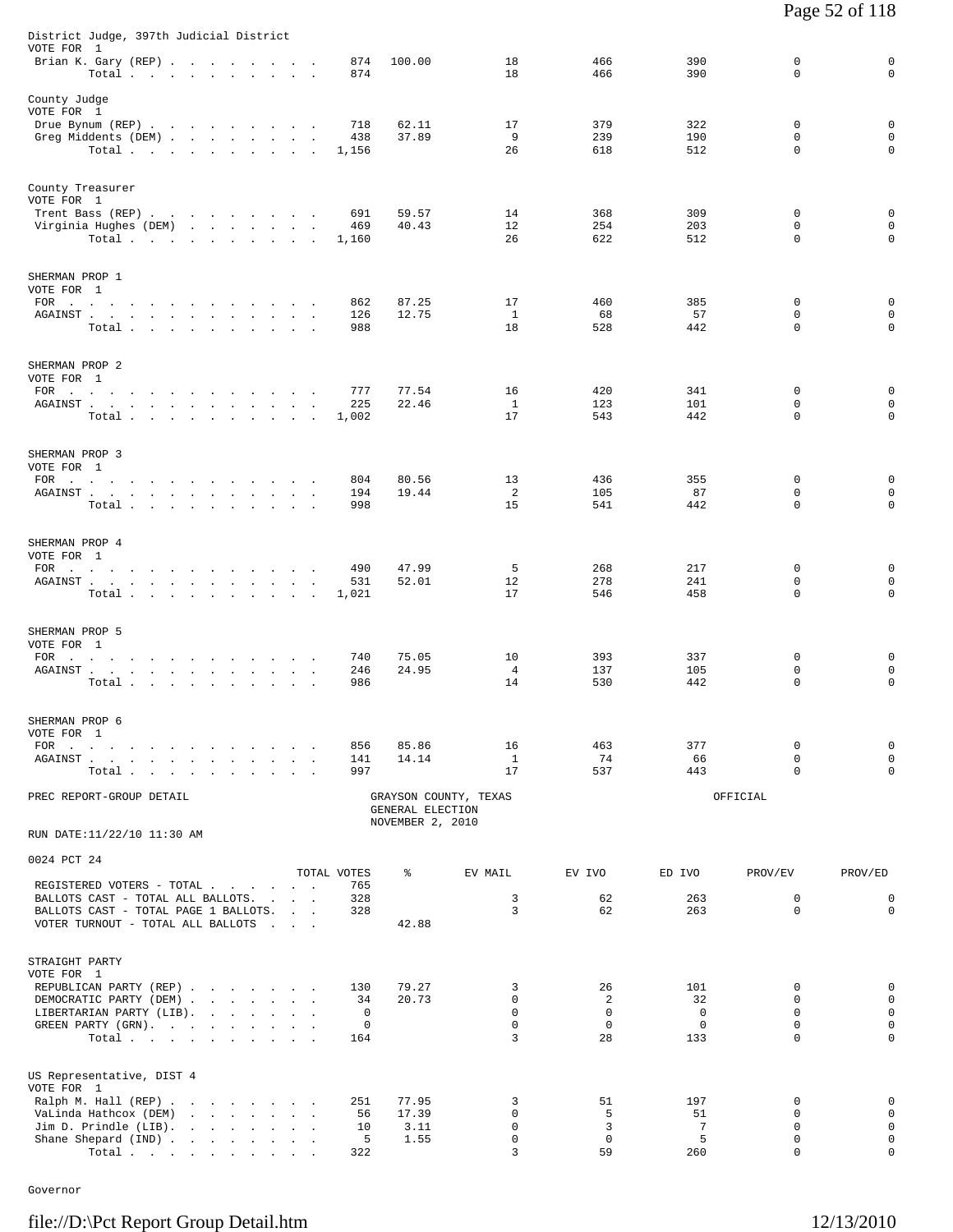| VOTE FOR 1                                                                              |                                                                                           |                                   |                          |           |               |                            |                       |                      |                            |                            |
|-----------------------------------------------------------------------------------------|-------------------------------------------------------------------------------------------|-----------------------------------|--------------------------|-----------|---------------|----------------------------|-----------------------|----------------------|----------------------------|----------------------------|
| Rick Perry (REP)                                                                        |                                                                                           |                                   |                          | 239       | 73.09         | 3                          | 50                    | 186                  | 0                          | 0                          |
| Bill White (DEM)<br>Kathie Glass (LIB)                                                  | $\mathbf{L}^{\text{max}}$ , and $\mathbf{L}^{\text{max}}$ , and $\mathbf{L}^{\text{max}}$ |                                   | $\sim 10^{-1}$<br>$\sim$ | 78<br>7   | 23.85<br>2.14 | $\mathbf 0$<br>$\mathbf 0$ | 8<br>$\overline{2}$   | 70<br>5              | 0<br>0                     | $\mathsf 0$<br>$\mathsf 0$ |
| Deb Shafto (GRN).                                                                       | the company of the state of the                                                           |                                   |                          | 3         | .92           | $\mathbf 0$                | $\mathbf{1}$          | 2                    | 0                          | $\mathbf 0$                |
| $\texttt{WRITE-IN.}$                                                                    |                                                                                           |                                   |                          | 0         |               | $\mathbf 0$                | $\mathbf 0$           | 0                    | 0                          | $\mathsf 0$                |
| Total                                                                                   |                                                                                           |                                   |                          | 327       |               | $\overline{3}$             | 61                    | 263                  | $\Omega$                   | $\mathbf 0$                |
|                                                                                         |                                                                                           |                                   |                          |           |               |                            |                       |                      |                            |                            |
| Lieutenant Governor<br>VOTE FOR 1                                                       |                                                                                           |                                   |                          |           |               |                            |                       |                      |                            |                            |
| David Dewhurst (REP).                                                                   |                                                                                           |                                   |                          | 251       | 77.47         | 3                          | 52                    | 196                  | 0                          | 0                          |
| Linda Chavez-Thompson (DEM)                                                             |                                                                                           | and the state of the state of the |                          | 60        | 18.52         | $\mathbf 0$                | 6                     | 54                   | 0                          | $\mathbf 0$                |
| Scott Jameson (LIB)                                                                     |                                                                                           |                                   | $\sim$                   | 12        | 3.70          | $\mathbf 0$                | 2                     | 10                   | 0                          | $\mathsf 0$                |
| Herb Gonzales, Jr. (GRN)                                                                |                                                                                           |                                   |                          | 1         | .31           | $\mathbf 0$                | $\mathbf{1}$          | $\overline{0}$       | $\Omega$                   | $\mathbf 0$                |
| Total                                                                                   |                                                                                           |                                   |                          | 324       |               | 3                          | 61                    | 260                  | $\mathbf 0$                | $\mathbf 0$                |
|                                                                                         |                                                                                           |                                   |                          |           |               |                            |                       |                      |                            |                            |
| Attorney General<br>VOTE FOR 1                                                          |                                                                                           |                                   |                          |           |               |                            |                       |                      |                            |                            |
| Greg Abbott (REP).                                                                      |                                                                                           |                                   |                          | 260       | 79.51         | 3                          | 56                    | 201                  | 0                          | 0                          |
| Barbara Ann Radnofsky (DEM)                                                             |                                                                                           |                                   |                          | 60        | 18.35         | 0                          | 5                     | 55                   | 0                          | $\mathbf 0$                |
| Jon Roland (LIB)                                                                        |                                                                                           |                                   |                          | 7         | 2.14          | $\mathbf 0$                | $\mathbf{1}$          | 6                    | 0                          | $\mathbf 0$                |
| Total $\cdots$                                                                          |                                                                                           |                                   |                          | 327       |               | 3                          | 62                    | 262                  | $\mathbf 0$                | $\mathbf 0$                |
|                                                                                         |                                                                                           |                                   |                          |           |               |                            |                       |                      |                            |                            |
| Comptroller of Public Accounts<br>VOTE FOR 1                                            |                                                                                           |                                   |                          |           |               |                            |                       |                      |                            |                            |
| Susan Combs (REP).                                                                      |                                                                                           |                                   |                          | 253       | 86.64         | 3                          | 54                    | 196                  | 0                          | 0                          |
| Mary J. Ruwart (LIB).                                                                   |                                                                                           |                                   |                          | 24        | 8.22          | $\mathbf 0$                | 3                     | 21                   | 0                          | $\mathbf 0$                |
| Edward Lindsay (GRN).                                                                   |                                                                                           |                                   |                          | 15        | 5.14          | $\mathsf 0$                | 3                     | 12                   | 0                          | $\mathbf 0$                |
| Total                                                                                   |                                                                                           |                                   |                          | 292       |               | 3                          | 60                    | 229                  | $\mathbf 0$                | $\mathbf 0$                |
| Commissioner of the General Land Office                                                 |                                                                                           |                                   |                          |           |               |                            |                       |                      |                            |                            |
| VOTE FOR 1                                                                              |                                                                                           |                                   |                          |           |               |                            |                       |                      |                            |                            |
| Jerry Patterson (REP)                                                                   |                                                                                           |                                   |                          | 248       | 76.78         | 3                          | 51                    | 194                  | 0                          | 0                          |
| Hector Uribe (DEM)<br>James L. Holdar (LIB)                                             |                                                                                           |                                   |                          | 60<br>15  | 18.58<br>4.64 | $\mathbf 0$<br>$\mathsf 0$ | 7<br>2                | 53<br>13             | $\Omega$<br>0              | $\mathbf 0$<br>$\mathbf 0$ |
| Total $\cdots$                                                                          |                                                                                           |                                   |                          | 323       |               | $\overline{3}$             | 60                    | 260                  | $\mathbf 0$                | $\mathbf 0$                |
|                                                                                         |                                                                                           |                                   |                          |           |               |                            |                       |                      |                            |                            |
| Commissioner of Agriculture                                                             |                                                                                           |                                   |                          |           |               |                            |                       |                      |                            |                            |
| VOTE FOR 1                                                                              |                                                                                           |                                   |                          |           |               |                            |                       |                      |                            |                            |
| Todd Staples (REP)                                                                      | the contract of the contract of                                                           |                                   |                          | 248       | 76.78         | 3                          | 49                    | 196                  | 0                          | 0                          |
| Hank Gilbert (DEM)                                                                      | the contract of the contract of the                                                       |                                   | $\sim$                   | 65        | 20.12         | 0                          | 9                     | 56                   | 0                          | $\mathbf 0$                |
| Rick Donaldson (LIB).                                                                   |                                                                                           |                                   |                          | 10        | 3.10          | $\mathbf 0$                | 2                     | 8                    | $\mathbf 0$                | $\mathsf 0$                |
| Total $\cdots$                                                                          |                                                                                           |                                   |                          | 323       |               | 3                          | 60                    | 260                  | 0                          | 0                          |
|                                                                                         |                                                                                           |                                   |                          |           |               |                            |                       |                      |                            |                            |
| Railroad Commissioner                                                                   |                                                                                           |                                   |                          |           |               |                            |                       |                      |                            |                            |
| VOTE FOR 1                                                                              |                                                                                           |                                   |                          |           | 73.68         |                            |                       |                      |                            |                            |
| David Porter (REP)<br>Jeff Weems (DEM).                                                 | the contract of the contract of the con-<br>the contract of the contract of the           |                                   |                          | 238<br>63 | 19.50         | 3<br>0                     | 49<br>7               | 186<br>56            | 0<br>0                     | 0<br>$\mathsf 0$           |
| Roger Gary (LIB).                                                                       | and the state of the state of the                                                         |                                   |                          | 11        | 3.41          | $\mathbf 0$                | 3                     | 8                    | 0                          | 0                          |
| Art Browning (GRN)                                                                      | the contract of the contract of                                                           |                                   |                          | 11        | 3.41          | $\mathbf 0$                | $\overline{a}$        | 9                    | $\mathbf 0$                | $\mathbf 0$                |
| Total $\cdots$ $\cdots$ $\cdots$                                                        |                                                                                           |                                   |                          | 323       |               | 3                          | 61                    | 259                  | 0                          | 0                          |
|                                                                                         |                                                                                           |                                   |                          |           |               |                            |                       |                      |                            |                            |
| Justice, Supreme Court, P3                                                              |                                                                                           |                                   |                          |           |               |                            |                       |                      |                            |                            |
| VOTE FOR 1<br>Debra Lehrmann (REP).                                                     |                                                                                           |                                   |                          | 245       | 76.09         | 3                          | 52                    | 190                  | $\mathbf 0$                | 0                          |
| Jim Sharp (DEM)                                                                         |                                                                                           |                                   |                          | 68        | 21.12         | $\mathbf 0$                | 6                     | 62                   | $\mathbf 0$                | $\mathbf 0$                |
| William Bryan Strange, III (LIB).                                                       |                                                                                           |                                   |                          | 9         | 2.80          | $\mathbf 0$                | $\overline{3}$        | - 6                  | 0                          | $\mathbf 0$                |
| $\texttt{Total} \quad . \qquad . \qquad . \qquad . \qquad . \qquad . \qquad . \qquad .$ |                                                                                           |                                   |                          | 322       |               | $\overline{3}$             | 61                    | 258                  | $\Omega$                   | $\mathbf 0$                |
|                                                                                         |                                                                                           |                                   |                          |           |               |                            |                       |                      |                            |                            |
| Justice, Supreme Court, P5                                                              |                                                                                           |                                   |                          |           |               |                            |                       |                      |                            |                            |
| VOTE FOR 1                                                                              |                                                                                           |                                   |                          |           |               |                            |                       |                      |                            |                            |
| Paul Green (REP)                                                                        |                                                                                           |                                   |                          | 246       | 76.16         | 3                          | 51                    | 192                  | $\mathbf 0$                | 0                          |
| Bill Moody (DEM)<br>Tom Oxford (LIB)                                                    |                                                                                           |                                   |                          | 67<br>10  | 20.74<br>3.10 | $\mathbf 0$<br>$\mathbf 0$ | 7<br>$\overline{3}$   | 60<br>$\overline{7}$ | $\mathbf 0$<br>$\mathbf 0$ | $\mathbf 0$<br>$\mathbf 0$ |
| Total                                                                                   |                                                                                           |                                   |                          | 323       |               | $\overline{3}$             | 61                    | 259                  | $\Omega$                   | 0                          |
|                                                                                         |                                                                                           |                                   |                          |           |               |                            |                       |                      |                            |                            |
| Justice, Supreme Court, P9                                                              |                                                                                           |                                   |                          |           |               |                            |                       |                      |                            |                            |
| VOTE FOR 1                                                                              |                                                                                           |                                   |                          |           |               |                            |                       |                      |                            |                            |
| Eva Guzman (REP)                                                                        |                                                                                           |                                   |                          | 246       | 76.40         | 3                          | 53                    | 190                  | 0                          | 0                          |
| Blake Bailey (DEM)                                                                      |                                                                                           |                                   |                          | 64        | 19.88         | $\mathbf 0$                | 5                     | 59                   | 0                          | $\mathbf 0$                |
| Jack Armstrong (LIB).<br>Total                                                          |                                                                                           |                                   |                          | 12<br>322 | 3.73          | $\mathbf 0$<br>3           | $\overline{3}$<br>61  | 9<br>258             | $\Omega$<br>0              | 0<br>$\mathbf 0$           |
|                                                                                         |                                                                                           |                                   |                          |           |               |                            |                       |                      |                            |                            |
| Judge, CT of Criminal AP, P2                                                            |                                                                                           |                                   |                          |           |               |                            |                       |                      |                            |                            |
| VOTE FOR 1                                                                              |                                                                                           |                                   |                          |           |               |                            |                       |                      |                            |                            |
| Lawrence "Larry" Meyers (REP).                                                          |                                                                                           |                                   |                          | 257       | 88.01         | 3                          | 53                    | 201                  | 0                          | 0                          |
| J. Randell Stevens (LIB)<br>Total                                                       |                                                                                           |                                   |                          | 35<br>292 | 11.99         | $\mathbf 0$<br>3           | $7\phantom{.0}$<br>60 | 28<br>229            | 0<br>0                     | $\mathbf 0$<br>$\mathbf 0$ |
|                                                                                         |                                                                                           |                                   |                          |           |               |                            |                       |                      |                            |                            |
| Judge, CT of Criminal AP, P5                                                            |                                                                                           |                                   |                          |           |               |                            |                       |                      |                            |                            |
| VOTE FOR 1<br>Cheryl Johnson (REP).                                                     |                                                                                           |                                   |                          | 253       | 87.85         | 3                          | 53                    | 197                  | 0                          | 0                          |
| Dave Howard (LIB).                                                                      |                                                                                           |                                   |                          | 35        | 12.15         | $\mathbf 0$                | 7                     | 28                   | $\mathbf 0$                | $\mathbf 0$                |
|                                                                                         |                                                                                           |                                   |                          |           |               |                            |                       |                      |                            |                            |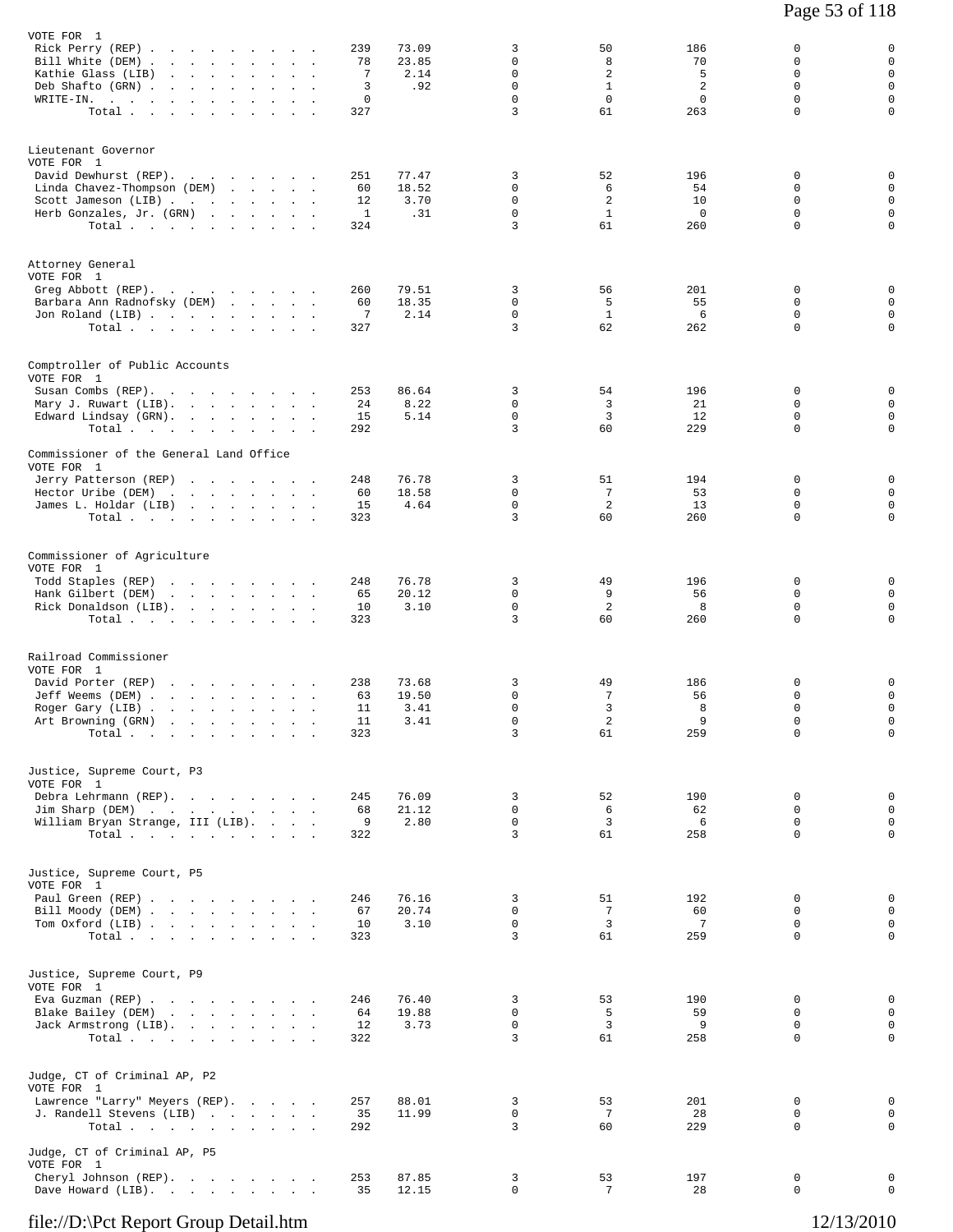|                                                                           | Total                            |  |                          | 288         |                                      | 3                          | 60                 | 225          | 0                          | 0                          |
|---------------------------------------------------------------------------|----------------------------------|--|--------------------------|-------------|--------------------------------------|----------------------------|--------------------|--------------|----------------------------|----------------------------|
| Judge, CT of Criminal AP, P6<br>VOTE FOR 1                                |                                  |  |                          |             |                                      |                            |                    |              |                            |                            |
| Michael E. Keasler (REP)                                                  |                                  |  |                          | 248         | 77.50                                | 3                          | 51                 | 194          | 0                          | 0                          |
| Keith Hampton (DEM)<br>Robert Ravee Virasin (LIB).                        |                                  |  |                          | 60<br>12    | 18.75<br>3.75                        | 0<br>$\mathbf 0$           | -5<br>3            | 55<br>9      | 0<br>$\mathbf 0$           | $\mathsf 0$<br>$\mathsf 0$ |
|                                                                           | Total.                           |  |                          | 320         |                                      | 3                          | 59                 | 258          | $\Omega$                   | $\mathbf 0$                |
| State Representative, District 62                                         |                                  |  |                          |             |                                      |                            |                    |              |                            |                            |
| VOTE FOR 1<br>Larry Phillips (REP).                                       |                                  |  |                          | 258         | 87.76                                | 3                          | 54                 | 201          | 0                          | 0                          |
| Kenneth Myers (LIB)                                                       |                                  |  |                          | 36          | 12.24                                | 0                          | 7                  | 29           | 0                          | $\mathbf 0$                |
|                                                                           | Total.                           |  |                          | 294         |                                      | 3                          | 61                 | 230          | 0                          | 0                          |
| Chief Justice, 5th CT of AP DIST, UNEXP                                   |                                  |  |                          |             |                                      |                            |                    |              |                            |                            |
| VOTE FOR 1<br>Carolyn Wright (REP).                                       |                                  |  |                          | 263         | 100.00                               | 3                          | 52                 | 208          | 0                          | 0                          |
|                                                                           | Total                            |  |                          | 263         |                                      | 3                          | 52                 | 208          | 0                          | $\mathbf 0$                |
| Justice, 5th CT of AP DIST, P4<br>VOTE FOR 1                              |                                  |  |                          |             |                                      |                            |                    |              |                            |                            |
| Lana Myers (REP)                                                          |                                  |  |                          | 252         | 78.75                                | 3                          | 53                 | 196          | 0                          | 0                          |
| Bonnie Lee Goldstein (DEM).                                               |                                  |  |                          | 68          | 21.25                                | $\mathsf{O}$<br>3          | 8<br>61            | 60           | 0<br>$\Omega$              | $\mathsf 0$<br>$\mathbf 0$ |
|                                                                           | Total.                           |  |                          | 320         |                                      |                            |                    | 256          |                            |                            |
| Justice, 5th CT of AP DIST, P7<br>VOTE FOR 1                              |                                  |  |                          |             |                                      |                            |                    |              |                            |                            |
| Michael J. (Mike) O'Neill (REP)                                           | Total                            |  |                          | 265<br>265  | 100.00                               | 3<br>3                     | 52<br>52           | 210<br>210   | 0<br>$\mathbf 0$           | 0<br>$\mathbf 0$           |
|                                                                           |                                  |  |                          |             |                                      |                            |                    |              |                            |                            |
| Justice, 5th CT of AP DIST, P12, UNEXP<br>VOTE FOR 1                      |                                  |  |                          |             |                                      |                            |                    |              |                            |                            |
| Robert M. (Bob) Fillmore (REP)                                            |                                  |  |                          | 256         | 79.50                                | 3                          | 54                 | 199          | 0                          | 0                          |
| Lawrence J. Praeger (DEM)                                                 | Total                            |  |                          | 66<br>322   | 20.50                                | 0<br>3                     | 7<br>61            | 59<br>258    | 0<br>0                     | 0<br>$\mathbf 0$           |
|                                                                           |                                  |  |                          |             |                                      |                            |                    |              |                            |                            |
| District Judge, 397th Judicial District                                   |                                  |  |                          |             |                                      |                            |                    |              |                            |                            |
| VOTE FOR 1<br>Brian K. Gary (REP)                                         |                                  |  |                          | 258         | 100.00                               | 3                          | 53                 | 202          | 0                          | 0                          |
|                                                                           | Total                            |  |                          | 258         |                                      | 3                          | 53                 | 202          | 0                          | $\mathbf 0$                |
| County Judge                                                              |                                  |  |                          |             |                                      |                            |                    |              |                            |                            |
| VOTE FOR 1<br>Drue Bynum (REP)                                            |                                  |  |                          | 241         | 74.38                                | 3                          | 48                 | 190          | 0                          | 0                          |
| Greg Middents (DEM)                                                       | Total $\cdots$ $\cdots$ $\cdots$ |  |                          | 83<br>324   | 25.62                                | 0<br>3                     | 14<br>62           | 69<br>259    | 0<br>0                     | 0<br>$\mathbf 0$           |
|                                                                           |                                  |  |                          |             |                                      |                            |                    |              |                            |                            |
| County Treasurer                                                          |                                  |  |                          |             |                                      |                            |                    |              |                            |                            |
| VOTE FOR 1<br>Trent Bass (REP)                                            |                                  |  |                          | 227         | 69.63                                | 3                          | 48                 | 176          | 0                          | 0                          |
| Virginia Hughes (DEM)                                                     | Total.                           |  |                          | 99<br>326   | 30.37                                | $\mathbf 0$<br>3           | 13<br>61           | 86<br>262    | $\mathbf 0$<br>0           | $\mathbf 0$<br>$\mathbf 0$ |
| PREC REPORT-GROUP DETAIL                                                  |                                  |  |                          |             |                                      | GRAYSON COUNTY, TEXAS      |                    |              | OFFICIAL                   |                            |
|                                                                           |                                  |  |                          |             | GENERAL ELECTION<br>NOVEMBER 2, 2010 |                            |                    |              |                            |                            |
| RUN DATE:11/22/10 11:30 AM                                                |                                  |  |                          |             |                                      |                            |                    |              |                            |                            |
| 0025 PCT 25                                                               |                                  |  |                          | TOTAL VOTES | နွ                                   | EV MAIL                    | EV IVO             | ED IVO       | PROV/EV                    | PROV/ED                    |
| REGISTERED VOTERS - TOTAL                                                 |                                  |  |                          | 2,202       |                                      |                            |                    |              |                            |                            |
| BALLOTS CAST - TOTAL ALL BALLOTS.<br>BALLOTS CAST - TOTAL PAGE 1 BALLOTS. |                                  |  | <b>Contract Contract</b> | 789<br>789  |                                      | 9<br>9                     | 137<br>137         | 643<br>643   | 0<br>$\mathbf 0$           | 0<br>$\mathbf 0$           |
| VOTER TURNOUT - TOTAL ALL BALLOTS                                         |                                  |  | <b>Carl Corp.</b>        |             | 35.83                                |                            |                    |              |                            |                            |
| STRAIGHT PARTY                                                            |                                  |  |                          |             |                                      |                            |                    |              |                            |                            |
| VOTE FOR 1                                                                |                                  |  |                          |             |                                      |                            |                    |              |                            |                            |
| REPUBLICAN PARTY (REP)<br>DEMOCRATIC PARTY (DEM)                          |                                  |  |                          | 378<br>72   | 83.63<br>15.93                       | 5<br>$\mathbf 0$           | 69<br>14           | 304<br>58    | 0<br>0                     | 0<br>$\mathbf 0$           |
| LIBERTARIAN PARTY (LIB).                                                  |                                  |  |                          | 1           | .22                                  | $\Omega$                   | $\Omega$           | $\mathbf{1}$ | $\Omega$                   | 0                          |
| GREEN PARTY (GRN).                                                        | Total                            |  |                          | 1<br>452    | .22                                  | $\mathbf 0$<br>5           | $\mathbf 0$<br>83  | 1<br>364     | $\mathbf 0$<br>$\Omega$    | $\mathbf 0$<br>0           |
|                                                                           |                                  |  |                          |             |                                      |                            |                    |              |                            |                            |
| US Representative, DIST 4<br>VOTE FOR 1                                   |                                  |  |                          |             |                                      |                            |                    |              |                            |                            |
| Ralph M. Hall (REP)                                                       |                                  |  |                          | 632         | 81.97                                | 8                          | 109                | 515          | 0                          | 0                          |
| VaLinda Hathcox (DEM)<br>Jim D. Prindle $(LIB)$ .                         |                                  |  |                          | 108<br>12   | 14.01<br>1.56                        | $\mathbf 0$<br>$\mathbf 0$ | 19<br>$\mathbf{1}$ | 89<br>11     | 0<br>0                     | $\mathsf 0$<br>$\mathbf 0$ |
| Shane Shepard (IND)                                                       |                                  |  |                          | 19          | 2.46                                 | $\mathbf 0$                | 4                  | 15           | $\mathbf 0$<br>$\mathbf 0$ | $\mathbf 0$<br>0           |
|                                                                           | Total.                           |  |                          | 771         |                                      | 8                          | 133                | 630          |                            |                            |

Page 54 of 118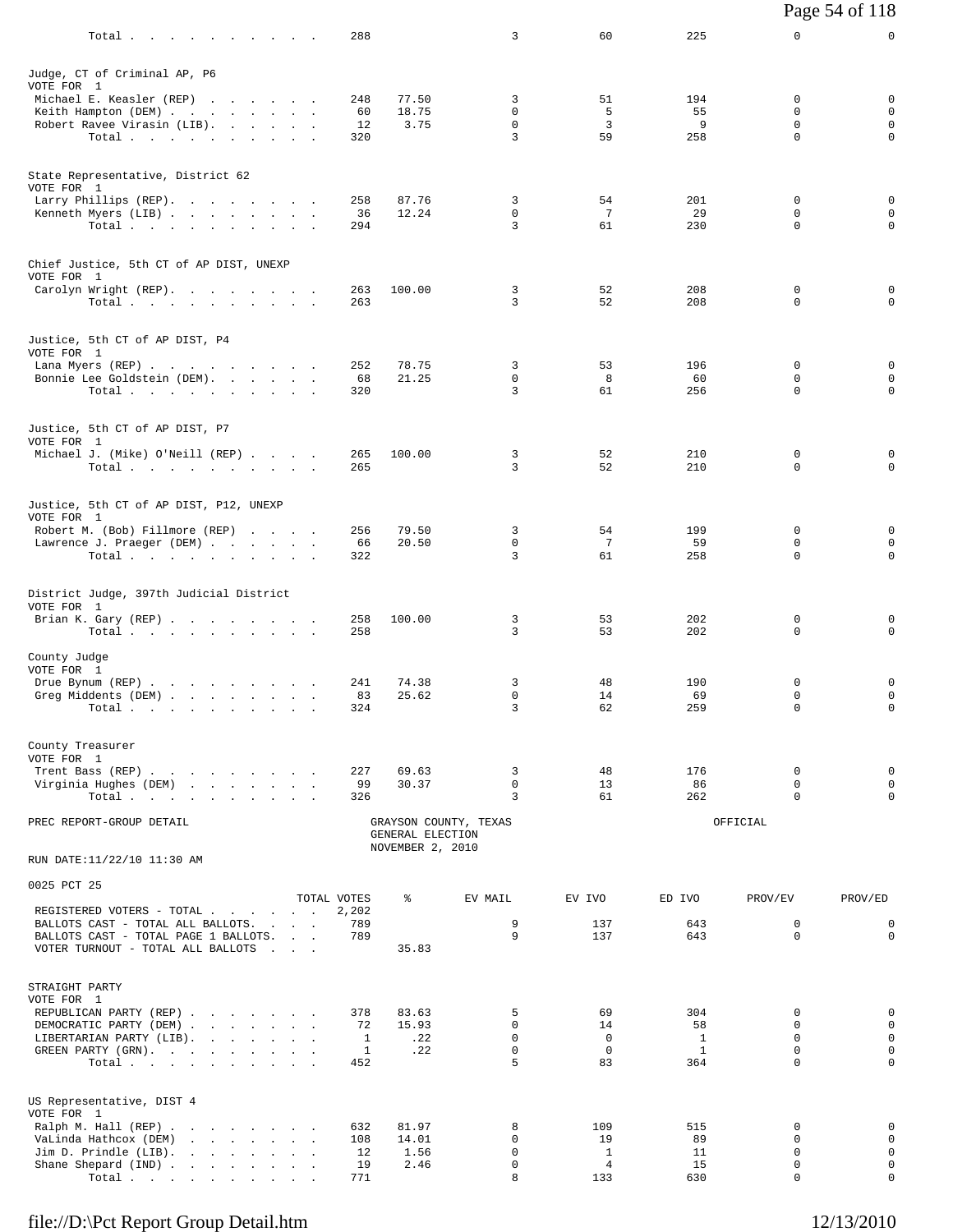| Governor<br>VOTE FOR 1<br>Rick Perry (REP)<br>Bill White (DEM)<br>Kathie Glass (LIB)<br>Deb Shafto (GRN).<br>the company of the company<br>$\texttt{WRITE-IN.}$<br>Total | $\sim$<br>$\mathbf{r}$          | $\sim 100$ km s $^{-1}$<br><b>Contract Contract</b> | 570<br>192<br>14<br>7<br>0<br>783 | 72.80<br>24.52<br>1.79<br>.89  | 9<br>0<br>$\mathbf 0$<br>$\mathbf 0$<br>$\mathbf 0$<br>9 | 108<br>26<br>$\mathbf{1}$<br>$\mathbf{1}$<br>0<br>136 | 453<br>166<br>13<br>6<br>0<br>638          | 0<br>0<br>0<br>$\mathbf 0$<br>$\circ$<br>$\mathbf 0$ | $\mathbf 0$<br>$\mathsf 0$<br>$\mathsf 0$<br>$\mathbf{0}$<br>$\mathbf 0$<br>$\mathbf 0$ |
|--------------------------------------------------------------------------------------------------------------------------------------------------------------------------|---------------------------------|-----------------------------------------------------|-----------------------------------|--------------------------------|----------------------------------------------------------|-------------------------------------------------------|--------------------------------------------|------------------------------------------------------|-----------------------------------------------------------------------------------------|
| Lieutenant Governor<br>VOTE FOR 1<br>David Dewhurst (REP).<br>Linda Chavez-Thompson (DEM)<br>Scott Jameson (LIB)<br>Herb Gonzales, Jr. (GRN)<br>Total.                   |                                 |                                                     | 631<br>133<br>12<br>8<br>784      | 80.48<br>16.96<br>1.53<br>1.02 | 8<br>$\mathbf{1}$<br>$\mathbf 0$<br>0<br>9               | 115<br>18<br>$\mathbf{1}$<br>$\mathbf{1}$<br>135      | 508<br>114<br>11<br>$7\phantom{.0}$<br>640 | 0<br>0<br>0<br>0<br>$\mathbf 0$                      | 0<br>$\mathsf 0$<br>$\mathsf 0$<br>$\mathsf 0$<br>$\mathbf 0$                           |
| Attorney General<br>VOTE FOR 1<br>Greg Abbott (REP).<br>Barbara Ann Radnofsky (DEM)<br>Jon Roland (LIB)<br>Total $\cdots$ $\cdots$ $\cdots$ $\cdots$                     |                                 |                                                     | 626<br>130<br>17<br>773           | 80.98<br>16.82<br>2.20         | 8<br>$\mathbf 0$<br>$\mathbf{1}$<br>9                    | 114<br>19<br>$\mathbf{1}$<br>134                      | 504<br>111<br>15<br>630                    | 0<br>0<br>$\mathbf 0$<br>0                           | 0<br>0<br>$\mathsf 0$<br>$\mathbf 0$                                                    |
| Comptroller of Public Accounts<br>VOTE FOR 1<br>Susan Combs (REP).<br>Mary J. Ruwart (LIB).<br>Edward Lindsay (GRN).<br>Total<br>Commissioner of the General Land Office |                                 |                                                     | 649<br>34<br>24<br>707            | 91.80<br>4.81<br>3.39          | 9<br>$\mathbf 0$<br>$\mathsf 0$<br>9                     | 116<br>3<br>$\overline{c}$<br>121                     | 524<br>31<br>22<br>577                     | 0<br>0<br>0<br>0                                     | 0<br>$\mathbf 0$<br>$\mathbf 0$<br>$\mathbf 0$                                          |
| VOTE FOR 1<br>Jerry Patterson (REP)<br>Hector Uribe (DEM)<br>James L. Holdar (LIB)<br>Total                                                                              |                                 |                                                     | 628<br>120<br>20<br>768           | 81.77<br>15.63<br>2.60         | 9<br>$\mathbf 0$<br>0<br>9                               | 110<br>22<br>$\mathbf 0$<br>132                       | 509<br>98<br>20<br>627                     | 0<br>0<br>0<br>0                                     | 0<br>$\mathsf 0$<br>$\mathsf 0$<br>$\mathbf 0$                                          |
| Commissioner of Agriculture<br>VOTE FOR 1<br>Todd Staples (REP)<br>Hank Gilbert (DEM)<br>Rick Donaldson (LIB).<br>Total.                                                 |                                 |                                                     | 610<br>137<br>21<br>768           | 79.43<br>17.84<br>2.73         | 8<br>$\mathbf{1}$<br>$\mathbf 0$<br>9                    | 109<br>24<br>$\mathbf 0$<br>133                       | 493<br>112<br>21<br>626                    | 0<br>0<br>0<br>$\Omega$                              | 0<br>0<br>$\mathsf 0$<br>$\mathbf 0$                                                    |
| Railroad Commissioner<br>VOTE FOR 1<br>David Porter (REP)<br>Jeff Weems (DEM)<br>Roger Gary (LIB)<br>Art Browning (GRN)<br>Total.                                        | the contract of the contract of | $\sim$<br>$\sim$ 100 $\mu$                          | 611<br>136<br>17<br>6<br>770      | 79.35<br>17.66<br>2.21<br>.78  | 9<br>0<br>0<br>$\mathsf{O}$<br>9                         | 109<br>20<br>2<br>$\mathbf{1}$<br>132                 | 493<br>116<br>15<br>5<br>629               | 0<br>0<br>$\mathbf 0$<br>0<br>0                      | 0<br>$\mathsf 0$<br>$\mathbf 0$<br>$\mathbf 0$<br>$\mathsf{O}$                          |
| Justice, Supreme Court, P3<br>VOTE FOR 1<br>Debra Lehrmann (REP).<br>Jim Sharp (DEM)<br>William Bryan Strange, III (LIB).<br>Total                                       |                                 |                                                     | 605<br>139<br>19<br>763           | 79.29<br>18.22<br>2.49         | 7<br>$\mathbf{1}$<br>$\mathbf{1}$<br>9                   | 111<br>19<br>$\mathbf 0$<br>130                       | 487<br>119<br>18<br>624                    | 0<br>0<br>0<br>$\mathbf 0$                           | 0<br>$\mathsf 0$<br>$\mathbf 0$<br>$\mathbf 0$                                          |
| Justice, Supreme Court, P5<br>VOTE FOR 1<br>Paul Green (REP)<br>Bill Moody (DEM)<br>Tom Oxford (LIB)<br>Total $\cdots$ $\cdots$ $\cdots$ $\cdots$                        |                                 |                                                     | 612<br>131<br>15<br>758           | 80.74<br>17.28<br>1.98         | 9<br>0<br>$\mathsf{O}$<br>9                              | 109<br>20<br>$\mathbf{1}$<br>130                      | 494<br>111<br>14<br>619                    | 0<br>0<br>0<br>$\Omega$                              | $\mathbf 0$<br>0<br>$\mathbf 0$<br>$\mathbf 0$                                          |
| Justice, Supreme Court, P9<br>VOTE FOR 1<br>Eva Guzman (REP)<br>Blake Bailey (DEM)<br>Jack Armstrong (LIB).<br>Total                                                     |                                 |                                                     | 594<br>142<br>24<br>760           | 78.16<br>18.68<br>3.16         | 7<br>$\mathbf{1}$<br>$\mathbf{1}$<br>9                   | 107<br>20<br>3<br>130                                 | 480<br>121<br>20<br>621                    | 0<br>0<br>0<br>$\mathbf 0$                           | 0<br>$\mathbf 0$<br>$\mathbf 0$<br>$\mathbf 0$                                          |
| Judge, CT of Criminal AP, P2<br>VOTE FOR 1<br>Lawrence "Larry" Meyers (REP).<br>J. Randell Stevens (LIB)<br>Total.                                                       |                                 |                                                     | 641<br>58<br>699                  | 91.70<br>8.30                  | 9<br>$\mathbf 0$<br>9                                    | 114<br>5<br>119                                       | 518<br>53<br>571                           | 0<br>0<br>0                                          | 0<br>0<br>$\mathbf 0$                                                                   |

Judge, CT of Criminal AP, P5

#### VOTE FOR 1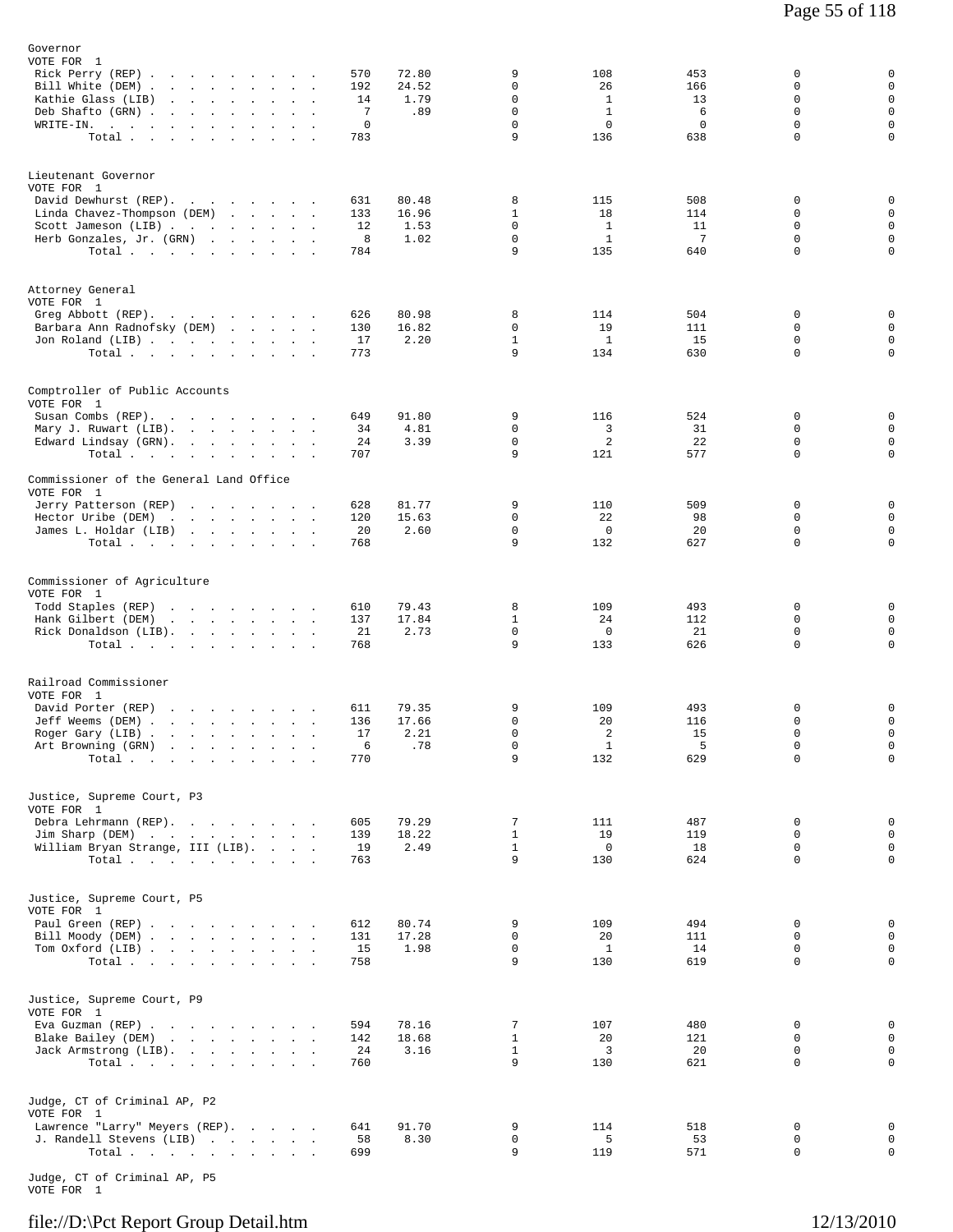|                                                                                                                            |                                                      |                  |                                      |                         |                       |                    |                         | Page 56 of 118             |
|----------------------------------------------------------------------------------------------------------------------------|------------------------------------------------------|------------------|--------------------------------------|-------------------------|-----------------------|--------------------|-------------------------|----------------------------|
| Cheryl Johnson (REP).<br>Dave Howard (LIB).<br>Total.                                                                      |                                                      | 642<br>54<br>696 | 92.24<br>7.76                        | 9<br>$\mathbf 0$<br>9   | 112<br>7<br>119       | 521<br>47<br>568   | 0<br>0<br>$\Omega$      | 0<br>$\mathbf 0$<br>0      |
| Judge, CT of Criminal AP, P6<br>VOTE FOR 1                                                                                 |                                                      |                  |                                      |                         |                       |                    |                         |                            |
| Michael E. Keasler (REP)                                                                                                   |                                                      | 604              | 79.68                                | 8                       | 108                   | 488                | 0                       | 0                          |
| Keith Hampton (DEM)<br>Robert Ravee Virasin (LIB).<br>Total.                                                               |                                                      | 138<br>16<br>758 | 18.21<br>2.11                        | $\mathbf{1}$<br>0<br>9  | 20<br>2<br>130        | 117<br>14<br>619   | 0<br>0<br>0             | 0<br>0<br>0                |
| State Representative, District 62<br>VOTE FOR 1                                                                            |                                                      |                  |                                      |                         |                       |                    |                         |                            |
| Larry Phillips (REP).                                                                                                      |                                                      | 653              | 92.62                                | 8                       | 116                   | 529                | 0                       | 0                          |
| Kenneth Myers (LIB)<br>Total                                                                                               |                                                      | 52<br>705        | 7.38                                 | $\Omega$<br>8           | $\overline{4}$<br>120 | 48<br>577          | 0<br>0                  | 0<br>0                     |
| Chief Justice, 5th CT of AP DIST, UNEXP<br>VOTE FOR 1                                                                      |                                                      |                  |                                      |                         |                       |                    |                         |                            |
| Carolyn Wright (REP).                                                                                                      |                                                      | 648              | 100.00                               | 8<br>8                  | 114                   | 526                | 0<br>$\Omega$           | 0<br>$\Omega$              |
| Total.                                                                                                                     |                                                      | 648              |                                      |                         | 114                   | 526                |                         |                            |
| Justice, 5th CT of AP DIST, P4<br>VOTE FOR 1<br>Lana Myers (REP)                                                           |                                                      | 613              | 81.84                                | 8                       | 110                   | 495                | 0                       | 0                          |
| Bonnie Lee Goldstein (DEM).                                                                                                |                                                      | 136              | 18.16                                | $\mathbf{0}$            | 20                    | 116                | 0                       | $\mathbf 0$                |
| Total                                                                                                                      |                                                      | 749              |                                      | 8                       | 130                   | 611                | 0                       | 0                          |
| Justice, 5th CT of AP DIST, P7<br>VOTE FOR 1                                                                               |                                                      |                  |                                      |                         |                       |                    |                         | 0                          |
| Michael J. (Mike) O'Neill (REP)<br>Total $\cdots$ $\cdots$ $\cdots$                                                        |                                                      | 656<br>656       | 100.00                               | 8<br>8                  | 115<br>115            | 533<br>533         | 0<br>0                  | 0                          |
| Justice, 5th CT of AP DIST, P12, UNEXP<br>VOTE FOR 1                                                                       |                                                      |                  |                                      |                         |                       |                    |                         |                            |
| Robert M. (Bob) Fillmore (REP)                                                                                             |                                                      | 626              | 82.91                                | 8                       | 111                   | 507                | 0                       | 0                          |
| Lawrence J. Praeger (DEM)<br>Total $\cdots$                                                                                |                                                      | 129<br>755       | 17.09                                | 0<br>8                  | 20<br>131             | 109<br>616         | 0<br>0                  | 0<br>0                     |
| District Judge, 397th Judicial District<br>VOTE FOR 1                                                                      |                                                      |                  |                                      |                         |                       |                    |                         |                            |
| Brian K. Gary (REP)<br>$Total \, . \, . \, . \, . \, . \, . \, . \, . \, . \, .$                                           |                                                      | 644<br>644       | 100.00                               | 8<br>8                  | 112<br>112            | 524<br>524         | 0<br>0                  | 0<br>0                     |
| County Judge<br>VOTE FOR 1                                                                                                 |                                                      |                  |                                      |                         |                       |                    |                         |                            |
| Drue Bynum (REP)                                                                                                           |                                                      | 606<br>167       | 78.40<br>21.60                       | 8<br>0                  | 104<br>28             | 494<br>139         | 0<br>$\mathbf 0$        | $\mathsf 0$<br>$\mathbf 0$ |
| Greg Middents (DEM)<br>Total.                                                                                              |                                                      | 773              |                                      | 8                       | 132                   | 633                | 0                       | $\mathbf 0$                |
| County Treasurer<br>VOTE FOR 1                                                                                             |                                                      |                  |                                      |                         |                       |                    |                         |                            |
| Trent Bass (REP)<br>Virginia Hughes (DEM)                                                                                  |                                                      | 587<br>175       | 77.03<br>22.97                       | 8<br>$\mathbf 0$        | 104<br>27             | 475<br>148         | 0<br>0                  | 0<br>0                     |
| Total                                                                                                                      |                                                      | 762              |                                      | 8                       | 131                   | 623                | 0                       | 0                          |
| PREC REPORT-GROUP DETAIL                                                                                                   |                                                      |                  | GENERAL ELECTION<br>NOVEMBER 2, 2010 | GRAYSON COUNTY, TEXAS   |                       |                    | OFFICIAL                |                            |
| RUN DATE:11/22/10 11:30 AM                                                                                                 |                                                      |                  |                                      |                         |                       |                    |                         |                            |
| 0026 PCT 26                                                                                                                |                                                      | TOTAL VOTES      | ႜ                                    | EV MAIL                 | EV IVO                | ED IVO             | PROV/EV                 | PROV/ED                    |
| REGISTERED VOTERS - TOTAL<br>BALLOTS CAST - TOTAL ALL BALLOTS.                                                             | and the contract of the con-                         | 1,350<br>481     |                                      | 6                       | 67                    | 406                | $\mathbf 0$             | $\overline{a}$             |
| BALLOTS CAST - TOTAL PAGE 1 BALLOTS.<br>VOTER TURNOUT - TOTAL ALL BALLOTS                                                  | <b>Contract Contract</b><br><b>Contract Contract</b> | 481              | 35.63                                | 6                       | 67                    | 406                | 0                       | $\overline{c}$             |
| STRAIGHT PARTY<br>VOTE FOR 1                                                                                               |                                                      |                  |                                      |                         |                       |                    |                         |                            |
| REPUBLICAN PARTY (REP)                                                                                                     |                                                      | 255              | 83.88                                | 4                       | 37                    | 212                | 0                       | 2                          |
| DEMOCRATIC PARTY (DEM)<br>LIBERTARIAN PARTY (LIB).                                                                         |                                                      | 47<br>2          | 15.46<br>.66                         | $\Omega$<br>$\mathbf 0$ | 5<br>$\mathbf 0$      | 42<br>2            | $\Omega$<br>$\mathbf 0$ | 0<br>$\mathsf 0$           |
| GREEN PARTY (GRN).<br>Total                                                                                                |                                                      | 0<br>304         |                                      | $\mathbf 0$<br>4        | $\mathbf 0$<br>42     | $\mathbf 0$<br>256 | 0<br>0                  | $\mathsf 0$<br>2           |
| US Representative, DIST 4                                                                                                  |                                                      |                  |                                      |                         |                       |                    |                         |                            |
| VOTE FOR 1<br>Ralph M. Hall (REP)                                                                                          |                                                      | 384              | 81.53                                | 6                       | 55                    | 321                | 0                       | 2                          |
| VaLinda Hathcox (DEM)<br>and the contract of the contract of<br>Jim D. Prindle (LIB).<br>the company of the company of the |                                                      | 71<br>8          | 15.07<br>1.70                        | 0<br>0                  | 9<br>$\mathbf{1}$     | 62<br>7            | 0<br>0                  | 0<br>$\mathsf 0$           |
| Shane Shepard (IND)                                                                                                        |                                                      | 8                | 1.70                                 | 0                       | 0                     | 8                  | 0                       | 0                          |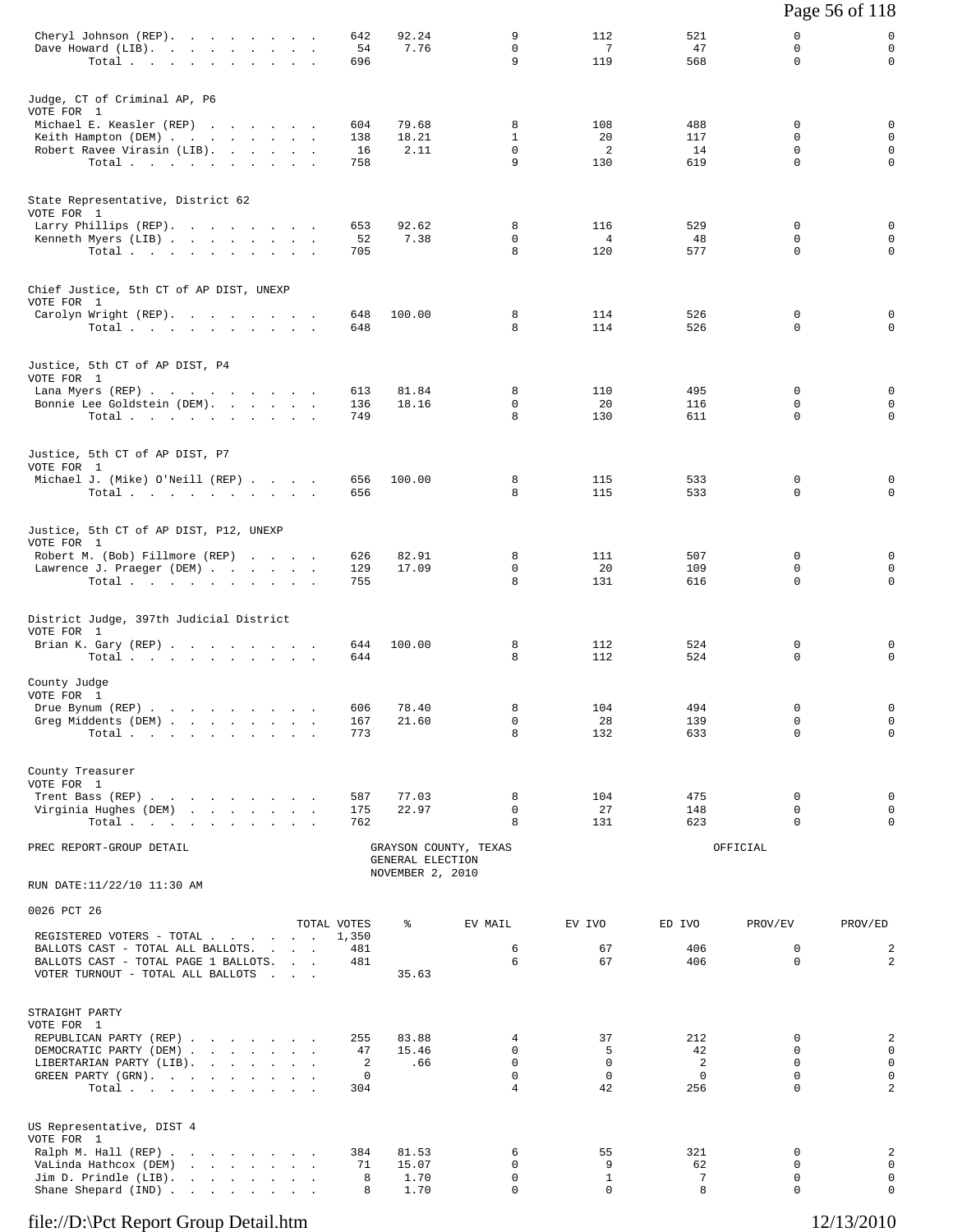| Total $\cdots$                                                                                                                                                         |                                                                                                                                                                |  |        | 471                              |                                | 6                                                        | 65                                                           | 398                                       | 0                                                                   | $\overline{a}$                                                     |
|------------------------------------------------------------------------------------------------------------------------------------------------------------------------|----------------------------------------------------------------------------------------------------------------------------------------------------------------|--|--------|----------------------------------|--------------------------------|----------------------------------------------------------|--------------------------------------------------------------|-------------------------------------------|---------------------------------------------------------------------|--------------------------------------------------------------------|
| Governor<br>VOTE FOR 1<br>Rick Perry (REP)<br>Bill White (DEM)<br>Kathie Glass (LIB)<br>Deb Shafto (GRN)<br>WRITE-IN.<br>Total.                                        | the contract of the contract of the contract of                                                                                                                |  |        | 362<br>105<br>9<br>3<br>0<br>479 | 75.57<br>21.92<br>1.88<br>.63  | 6<br>0<br>$\mathbf 0$<br>$\mathbf 0$<br>$\mathbf 0$<br>6 | 57<br>9<br>$\mathbf{1}$<br>$\mathsf{O}$<br>$\mathbf 0$<br>67 | 297<br>96<br>8<br>3<br>$\mathbf 0$<br>404 | 0<br>$\Omega$<br>$\Omega$<br>$\mathbf 0$<br>$\mathbf 0$<br>$\Omega$ | 2<br>$\mathbf 0$<br>$\mathsf 0$<br>$\mathbf 0$<br>$\mathsf 0$<br>2 |
| Lieutenant Governor<br>VOTE FOR 1<br>David Dewhurst (REP).<br>Linda Chavez-Thompson (DEM)<br>Scott Jameson (LIB)<br>Herb Gonzales, Jr. (GRN)<br>Total.                 |                                                                                                                                                                |  |        | 389<br>75<br>8<br>2<br>474       | 82.07<br>15.82<br>1.69<br>.42  | 6<br>0<br>0<br>$\mathbf 0$<br>6                          | 58<br>7<br>$\mathbf 0$<br>$\mathbf{1}$<br>66                 | 323<br>68<br>8<br>$\mathbf{1}$<br>400     | 0<br>$\Omega$<br>$\Omega$<br>$\mathbf 0$<br>$\Omega$                | 2<br>$\mathbf 0$<br>$\mathbf 0$<br>$\mathbf 0$<br>$\overline{a}$   |
| Attorney General<br>VOTE FOR 1<br>Greg Abbott (REP).<br>Barbara Ann Radnofsky (DEM)<br>Jon Roland (LIB)<br>Total.                                                      |                                                                                                                                                                |  |        | 390<br>75<br>10<br>475           | 82.11<br>15.79<br>2.11         | 6<br>0<br>0<br>6                                         | 57<br>8<br>0<br>65                                           | 325<br>67<br>10<br>402                    | 0<br>0<br>0<br>$\mathbf 0$                                          | 2<br>$\mathbf 0$<br>$\mathsf 0$<br>2                               |
| Comptroller of Public Accounts<br>VOTE FOR 1<br>Susan Combs (REP).<br>Mary J. Ruwart (LIB).<br>Edward Lindsay (GRN).<br>Total.                                         |                                                                                                                                                                |  | $\sim$ | 397<br>17<br>13<br>427           | 92.97<br>3.98<br>3.04          | 6<br>0<br>$\mathbf 0$<br>6                               | 57<br>$\mathbf{1}$<br>$\overline{2}$<br>60                   | 332<br>16<br>11<br>359                    | 0<br>$\Omega$<br>$\mathbf 0$<br>$\Omega$                            | 2<br>$\mathbf 0$<br>$\mathbf 0$<br>$\overline{a}$                  |
| Commissioner of the General Land Office<br>VOTE FOR 1<br>Jerry Patterson (REP)<br>Hector Uribe (DEM)<br>James L. Holdar (LIB)<br>Total                                 | the company of the company of the company of                                                                                                                   |  |        | 390<br>68<br>14<br>472           | 82.63<br>14.41<br>2.97         | 6<br>0<br>$\mathbf 0$<br>6                               | 58<br>8<br>0<br>66                                           | 324<br>60<br>14<br>398                    | 0<br>0<br>$\mathbf 0$<br>$\Omega$                                   | $\overline{\mathbf{c}}$<br>$\mathbf 0$<br>$\mathsf{O}$<br>2        |
| Commissioner of Agriculture<br>VOTE FOR 1<br>Todd Staples (REP)<br>Hank Gilbert (DEM)<br>Rick Donaldson (LIB).<br>Total $\cdots$ $\cdots$ $\cdots$                     | and the contract of the contract of<br>the contract of the contract of the con-                                                                                |  | $\sim$ | 381<br>79<br>11<br>471           | 80.89<br>16.77<br>2.34         | 6<br>$\mathbf 0$<br>0<br>6                               | 56<br>10<br>$\Omega$<br>66                                   | 317<br>69<br>11<br>397                    | 0<br>0<br>$\Omega$<br>$\mathbf 0$                                   | 2<br>$\mathbf 0$<br>$\mathbf 0$<br>$\overline{a}$                  |
| Railroad Commissioner<br>VOTE FOR 1<br>David Porter (REP)<br>Jeff Weems (DEM).<br>Roger Gary (LIB).<br>Art Browning (GRN)<br>Total                                     | the contract of the contract of the<br>and the company of the company of<br>the contract of the contract of<br>the contract of the contract of the contract of |  | $\sim$ | 378<br>75<br>12<br>5<br>470      | 80.43<br>15.96<br>2.55<br>1.06 | 6<br>$\mathbf 0$<br>$\mathbf 0$<br>$\mathbf 0$<br>6      | 57<br>7<br>$\mathsf 0$<br>$\mathbf{1}$<br>65                 | 313<br>68<br>12<br>$\overline{4}$<br>397  | 0<br>$\Omega$<br>$\mathbf 0$<br>0<br>$\mathbf 0$                    | $\overline{a}$<br>$\mathsf 0$<br>$\mathsf 0$<br>$\mathsf 0$<br>2   |
| Justice, Supreme Court, P3<br>VOTE FOR 1<br>Debra Lehrmann (REP).<br>Jim Sharp (DEM)<br>William Bryan Strange, III (LIB).<br>Total $\cdots$ $\cdots$ $\cdots$ $\cdots$ |                                                                                                                                                                |  |        | 380<br>78<br>12<br>470           | 80.85<br>16.60<br>2.55         | 6<br>0<br>$\mathbf 0$<br>6                               | 58<br>8<br>$\mathbf 0$<br>66                                 | 314<br>70<br>12<br>396                    | 0<br>$\Omega$<br>$\mathbf 0$<br>$\Omega$                            | $\overline{\mathbf{c}}$<br>$\mathsf 0$<br>$\mathbf 0$<br>2         |
| Justice, Supreme Court, P5<br>VOTE FOR 1<br>Paul Green (REP)<br>Bill Moody (DEM)<br>Tom Oxford (LIB)<br>Total                                                          |                                                                                                                                                                |  |        | 378<br>80<br>12<br>470           | 80.43<br>17.02<br>2.55         | 6<br>0<br>0<br>6                                         | 57<br>9<br>$\mathbf 0$<br>66                                 | 313<br>71<br>12<br>396                    | 0<br>0<br>$\Omega$<br>$\mathbf 0$                                   | 2<br>$\mathbf 0$<br>$\mathbf 0$<br>2                               |
| Justice, Supreme Court, P9<br>VOTE FOR 1<br>Eva Guzman (REP)<br>Blake Bailey (DEM)<br>Jack Armstrong (LIB).<br>Total $\cdots$                                          |                                                                                                                                                                |  |        | 364<br>86<br>16<br>466           | 78.11<br>18.45<br>3.43         | 6<br>0<br>$\mathbf 0$<br>6                               | 57<br>8<br>$\mathbf 0$<br>65                                 | 299<br>78<br>16<br>393                    | 0<br>$\Omega$<br>$\mathbf 0$<br>0                                   | 2<br>$\mathbf 0$<br>$\mathbf 0$<br>$\overline{a}$                  |
| Judge, CT of Criminal AP, P2<br>VOTE FOR 1<br>Lawrence "Larry" Meyers (REP).<br>J. Randell Stevens (LIB)<br>Total                                                      |                                                                                                                                                                |  |        | 399<br>20<br>419                 | 95.23<br>4.77                  | 6<br>$\mathbf 0$<br>6                                    | 59<br>$\mathbf{1}$<br>60                                     | 332<br>19<br>351                          | 0<br>0<br>$\mathbf 0$                                               | 2<br>$\mathbf 0$<br>$\overline{a}$                                 |

Page 57 of 118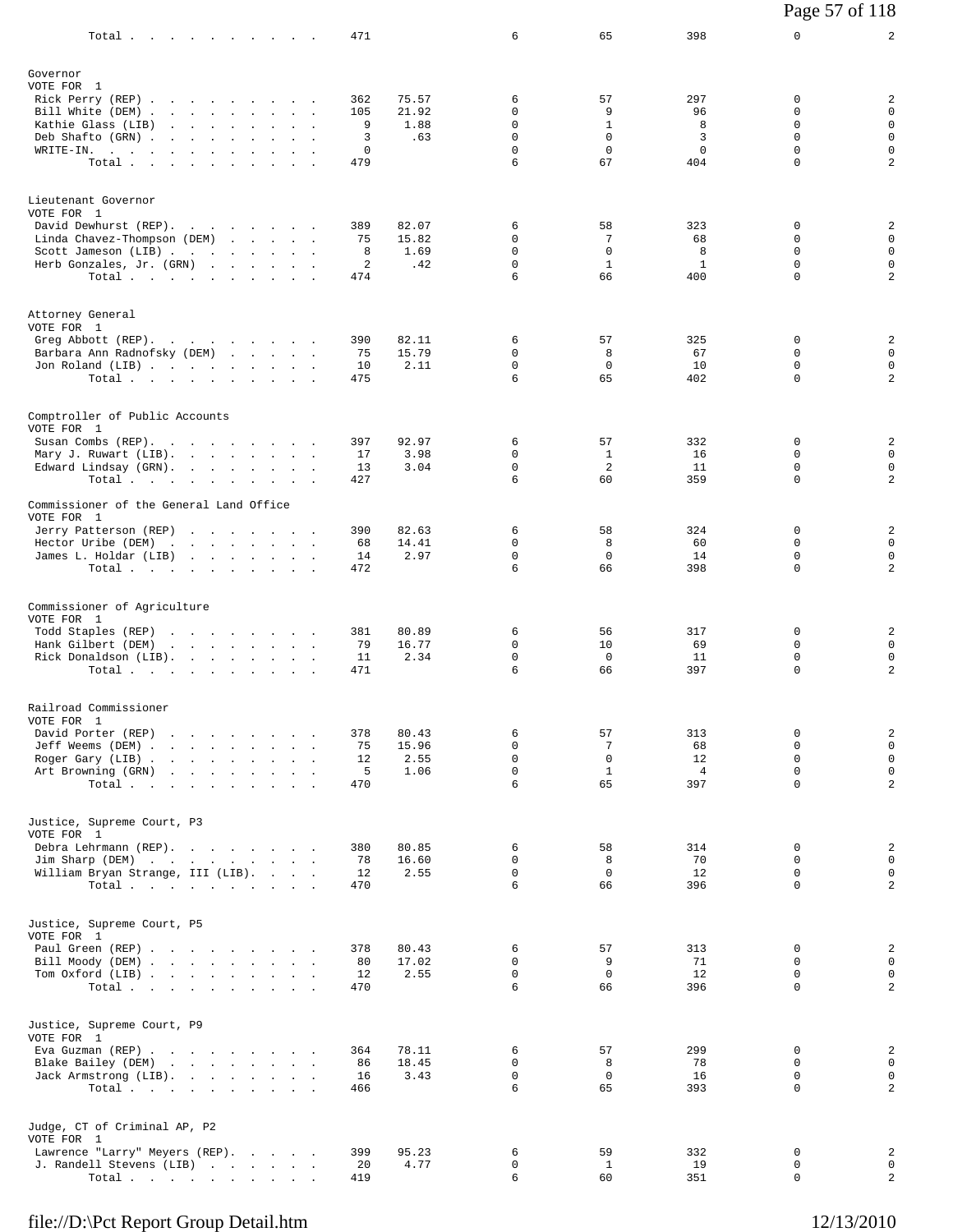| Judge, CT of Criminal AP, P5<br>VOTE FOR 1<br>Cheryl Johnson (REP).<br>Dave Howard (LIB).                      | 392<br>27          | 93.56<br>6.44                        | 6<br>$\Omega$            | 58<br>2                | 326<br>25                  | 0<br>$\Omega$           | 2<br>$\mathbf 0$                |
|----------------------------------------------------------------------------------------------------------------|--------------------|--------------------------------------|--------------------------|------------------------|----------------------------|-------------------------|---------------------------------|
| Total                                                                                                          | 419                |                                      | 6                        | 60                     | 351                        | $\mathbf 0$             | 2                               |
| Judge, CT of Criminal AP, P6<br>VOTE FOR 1                                                                     |                    |                                      |                          |                        |                            |                         |                                 |
| Michael E. Keasler (REP)<br>Keith Hampton (DEM)                                                                | 376<br>80          | 80.69<br>17.17                       | 6<br>0                   | 57<br>8                | 311<br>72                  | 0<br>$\Omega$           | 2<br>$\mathbf 0$                |
| Robert Ravee Virasin (LIB).<br>Total.                                                                          | 10<br>466          | 2.15                                 | $\mathbf 0$<br>6         | $\mathbf 0$<br>65      | 10<br>393                  | $\mathbf 0$<br>$\Omega$ | $\mathbf 0$<br>$\overline{2}$   |
| State Representative, District 62<br>VOTE FOR 1                                                                |                    |                                      |                          |                        |                            | $\Omega$                |                                 |
| Larry Phillips (REP).<br>Kenneth Myers (LIB)<br>Total $\cdots$ $\cdots$ $\cdots$ $\cdots$                      | 391<br>34<br>425   | 92.00<br>8.00                        | 6<br>$\mathbf 0$<br>6    | 56<br>5<br>61          | 327<br>29<br>356           | 0<br>$\Omega$           | 2<br>$\mathbf 0$<br>2           |
| Chief Justice, 5th CT of AP DIST, UNEXP<br>VOTE FOR 1                                                          |                    |                                      |                          |                        |                            |                         |                                 |
| Carolyn Wright (REP).<br>Total $\cdots$ $\cdots$ $\cdots$                                                      | 403<br>403         | 100.00                               | 6<br>6                   | 60<br>60               | 335<br>335                 | 0<br>0                  | 2<br>2                          |
| Justice, 5th CT of AP DIST, P4<br>VOTE FOR 1<br>Lana Myers (REP)                                               | 384                | 82.58                                | 6                        | 56                     | 320                        | 0                       | 2                               |
| Bonnie Lee Goldstein (DEM).<br>Total                                                                           | 81<br>465          | 17.42                                | $\Omega$<br>6            | 9<br>65                | 72<br>392                  | $\Omega$<br>$\mathbf 0$ | 0<br>2                          |
| Justice, 5th CT of AP DIST, P7<br>VOTE FOR 1                                                                   |                    |                                      |                          |                        |                            |                         |                                 |
| Michael J. (Mike) O'Neill (REP)<br>Total.                                                                      | 398<br>398         | 100.00                               | 6<br>6                   | 58<br>58               | 332<br>332                 | 0<br>$\Omega$           | 2<br>2                          |
| Justice, 5th CT of AP DIST, P12, UNEXP<br>VOTE FOR 1                                                           |                    |                                      |                          |                        |                            |                         |                                 |
| Robert M. (Bob) Fillmore (REP)<br>Lawrence J. Praeger (DEM)<br>Total                                           | 387<br>79<br>466   | 83.05<br>16.95                       | 6<br>0<br>6              | 57<br>8<br>65          | 322<br>71<br>393           | 0<br>0<br>$\Omega$      | 2<br>0<br>2                     |
| District Judge, 397th Judicial District                                                                        |                    |                                      |                          |                        |                            |                         |                                 |
| VOTE FOR 1<br>Brian K. Gary (REP)<br>Total $\cdots$ $\cdots$ $\cdots$ $\cdots$                                 | 400<br>400         | 100.00                               | 6<br>6                   | 56<br>56               | 336<br>336                 | 0<br>0                  | 2<br>2                          |
| County Judge<br>VOTE FOR 1<br>Drue Bynum (REP)                                                                 | 385                | 80.71                                | 6                        | 55                     | 322                        | 0                       | 2                               |
| Greg Middents (DEM)<br>Total                                                                                   | 92<br>477          | 19.29                                | $\mathbf 0$<br>6         | 11<br>66               | 81<br>403                  | 0<br>$\mathbf 0$        | $\mathbf 0$<br>2                |
| County Treasurer<br>VOTE FOR 1<br>Trent Bass (REP)                                                             | 357                | 75.00                                | 6                        | 48                     | 301                        | 0                       | 2                               |
| Virginia Hughes (DEM)<br>Total                                                                                 | 119<br>476         | 25.00                                | 0<br>6                   | 17<br>65               | 102<br>403                 | 0<br>0                  | 0<br>2                          |
| PREC REPORT-GROUP DETAIL                                                                                       |                    | GENERAL ELECTION<br>NOVEMBER 2, 2010 | GRAYSON COUNTY, TEXAS    |                        |                            | OFFICIAL                |                                 |
| RUN DATE:11/22/10 11:30 AM                                                                                     |                    |                                      |                          |                        |                            |                         |                                 |
| 0027 PCT 27<br>REGISTERED VOTERS - TOTAL                                                                       | TOTAL VOTES<br>504 | နွ                                   | EV MAIL                  | EV IVO                 | ED IVO                     | PROV/EV                 | PROV/ED                         |
| BALLOTS CAST - TOTAL ALL BALLOTS.<br>BALLOTS CAST - TOTAL PAGE 1 BALLOTS.<br>VOTER TURNOUT - TOTAL ALL BALLOTS | 212<br>212         | 42.06                                | 3<br>3                   | 82<br>82               | 127<br>127                 | 0<br>$\mathbf 0$        | 0<br>$\mathbf 0$                |
| STRAIGHT PARTY<br>VOTE FOR 1                                                                                   |                    |                                      |                          |                        |                            |                         |                                 |
| REPUBLICAN PARTY (REP)<br>DEMOCRATIC PARTY (DEM)<br>LIBERTARIAN PARTY (LIB).                                   | 75<br>20<br>0      | 78.95<br>21.05                       | 1<br>$\mathbf 0$<br>0    | 33<br>8<br>$\mathbf 0$ | 41<br>12<br>$\overline{0}$ | $\Omega$<br>0<br>0      | $\mathbf 0$<br>$\mathsf 0$<br>0 |
| GREEN PARTY (GRN).<br>Total                                                                                    | 0<br>95            |                                      | $\Omega$<br>$\mathbf{1}$ | $\overline{0}$<br>41   | $\overline{0}$<br>53       | $\Omega$<br>$\Omega$    | $\mathbf 0$<br>$\mathbf 0$      |
| US Representative, DIST 4<br>VOTE FOR 1                                                                        |                    |                                      |                          |                        |                            |                         |                                 |
| Ralph M. Hall (REP)<br>VaLinda Hathcox (DEM)                                                                   | 153<br>37          | 74.63<br>18.05                       | 3<br>$\Omega$            | 61<br>15               | 89<br>22                   | 0<br>$\Omega$           | 0<br>$\Omega$                   |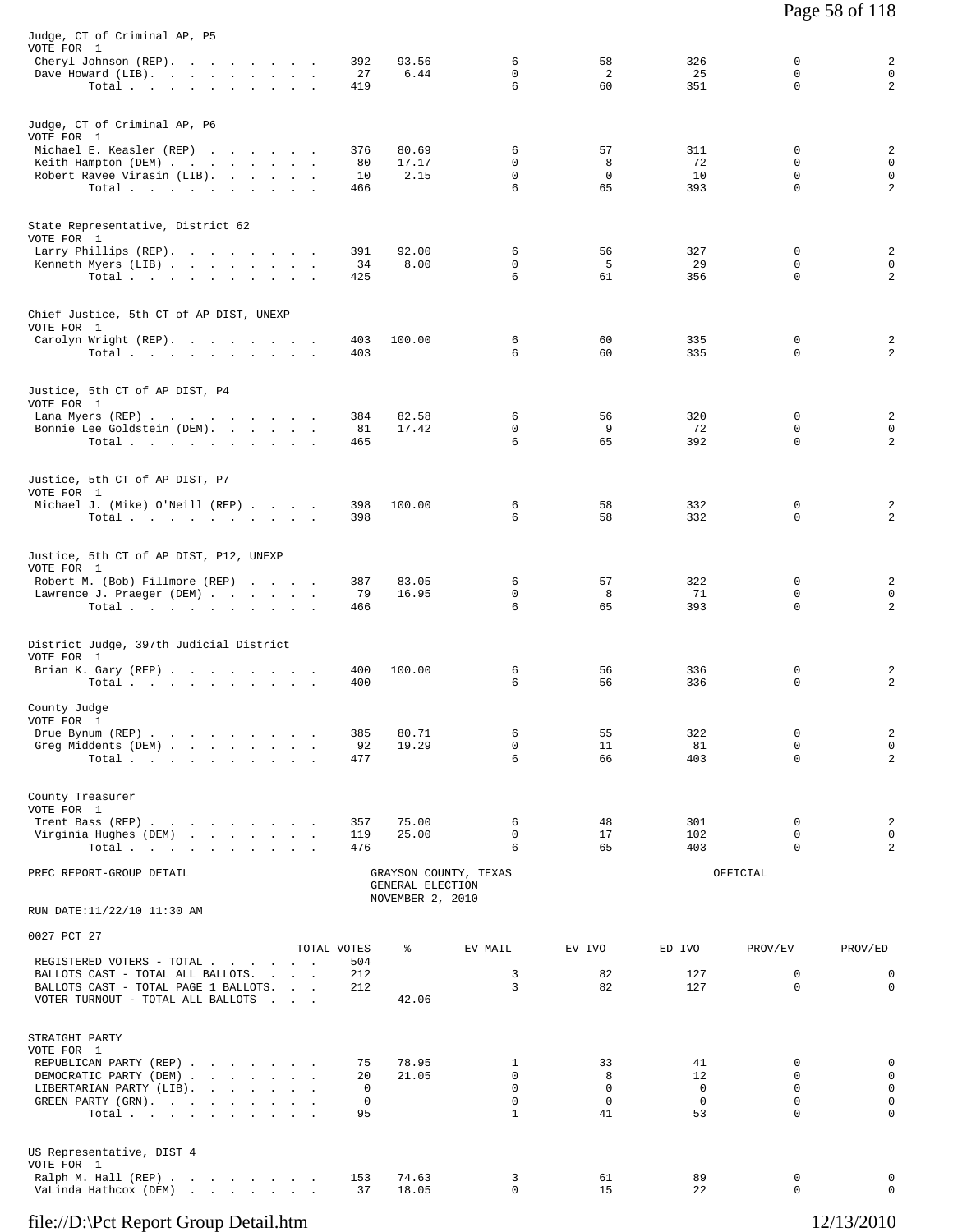|                                                                                                                                                       |  |        |                                  |                               |                                                   |                                                   |                                                    | Page 59 of 118                                                          |                                                                    |
|-------------------------------------------------------------------------------------------------------------------------------------------------------|--|--------|----------------------------------|-------------------------------|---------------------------------------------------|---------------------------------------------------|----------------------------------------------------|-------------------------------------------------------------------------|--------------------------------------------------------------------|
| Jim D. Prindle (LIB).<br>Shane Shepard (IND)<br>Total.                                                                                                |  |        | 6<br>9<br>205                    | 2.93<br>4.39                  | 0<br>$\mathbf 0$<br>3                             | 1<br>4<br>81                                      | 5<br>5<br>121                                      | 0<br>$\mathbf 0$<br>$\Omega$                                            | 0<br>$\mathsf 0$<br>0                                              |
| Governor<br>VOTE FOR 1<br>Rick Perry (REP)<br>Bill White (DEM)<br>Kathie Glass (LIB)<br>Deb Shafto (GRN)<br>WRITE-IN.<br>Total                        |  |        | 142<br>58<br>10<br>0<br>0<br>210 | 67.62<br>27.62<br>4.76        | 1<br>2<br>0<br>$\mathbf 0$<br>$\mathbf 0$<br>3    | 55<br>24<br>3<br>$\mathbf 0$<br>$\mathbf 0$<br>82 | 86<br>32<br>7<br>$\mathbf 0$<br>$\mathbf 0$<br>125 | 0<br>0<br>$\mathbf 0$<br>$\mathbf 0$<br>$\mathbf 0$<br>$\mathbf 0$      | 0<br>0<br>$\mathbf 0$<br>$\mathbf 0$<br>$\mathbf 0$<br>$\mathbf 0$ |
| Lieutenant Governor<br>VOTE FOR 1<br>David Dewhurst (REP).<br>Linda Chavez-Thompson (DEM)<br>Scott Jameson (LIB)<br>Herb Gonzales, Jr. (GRN)<br>Total |  |        | 158<br>42<br>7<br>1<br>208       | 75.96<br>20.19<br>3.37<br>.48 | 3<br>0<br>0<br>$\mathbf 0$<br>3                   | 60<br>19<br>$\mathbf{1}$<br>$\mathbf{1}$<br>81    | 95<br>23<br>6<br>$\mathbf 0$<br>124                | $\mathbf 0$<br>$\mathbf 0$<br>$\mathbf 0$<br>$\mathbf 0$<br>$\mathbf 0$ | 0<br>$\mathbf 0$<br>$\mathbf 0$<br>$\mathbf 0$<br>0                |
| Attorney General<br>VOTE FOR 1<br>Greg Abbott (REP).<br>Barbara Ann Radnofsky (DEM)<br>Jon Roland (LIB)<br>Total                                      |  |        | 168<br>36<br>4<br>208            | 80.77<br>17.31<br>1.92        | 3<br>0<br>0<br>3                                  | 63<br>17<br>$\mathbf{1}$<br>81                    | 102<br>19<br>$\overline{3}$<br>124                 | 0<br>$\Omega$<br>$\mathbf 0$<br>$\mathbf 0$                             | 0<br>0<br>$\mathbf 0$<br>$\mathbf 0$                               |
| Comptroller of Public Accounts<br>VOTE FOR 1<br>Susan Combs (REP).<br>Mary J. Ruwart (LIB).<br>Edward Lindsay (GRN).<br>Total                         |  | $\sim$ | 167<br>19<br>8<br>194            | 86.08<br>9.79<br>4.12         | 3<br>0<br>0<br>3                                  | 64<br>9<br>4<br>77                                | 100<br>10<br>$\overline{4}$<br>114                 | 0<br>$\mathbf 0$<br>$\mathbf 0$<br>0                                    | 0<br>$\mathbf 0$<br>0<br>$\mathbf 0$                               |
| Commissioner of the General Land Office<br>VOTE FOR 1<br>Jerry Patterson (REP)<br>Hector Uribe (DEM)<br>James L. Holdar (LIB)<br>Total                |  |        | 155<br>43<br>8<br>206            | 75.24<br>20.87<br>3.88        | 2<br>$\mathbf 0$<br>$\mathbf 0$<br>$\overline{a}$ | 63<br>18<br>$\mathbf 0$<br>81                     | 90<br>25<br>8<br>123                               | 0<br>$\mathbf 0$<br>0<br>$\Omega$                                       | 0<br>$\mathbf 0$<br>$\mathbf 0$<br>$\mathbf 0$                     |
| Commissioner of Agriculture<br>VOTE FOR 1<br>Todd Staples (REP)<br>Hank Gilbert (DEM)<br>Rick Donaldson (LIB).<br>Total                               |  | $\sim$ | 148<br>44<br>14<br>206           | 71.84<br>21.36<br>6.80        | 3<br>0<br>$\mathbf 0$<br>3                        | 59<br>19<br>$\overline{c}$<br>80                  | 86<br>25<br>12<br>123                              | 0<br>0<br>$\mathbf 0$<br>$\Omega$                                       | 0<br>0<br>$\mathbf 0$<br>0                                         |
| Railroad Commissioner<br>VOTE FOR 1<br>David Porter (REP)<br>Jeff Weems (DEM)<br>Roger Gary (LIB)<br>Art Browning (GRN)<br>Total.                     |  |        | 150<br>42<br>11<br>2<br>205      | 73.17<br>20.49<br>5.37<br>.98 | 2<br>$\Omega$<br>$\Omega$<br>0<br>$\overline{a}$  | 61<br>17<br>$\mathbf{1}$<br>$\mathbf{1}$<br>80    | 87<br>25<br>10<br>$\mathbf{1}$<br>123              | 0<br>$\Omega$<br>$\Omega$<br>0<br>$\Omega$                              | 0<br>$\mathbf 0$<br>$\mathbf 0$<br>$\mathbf 0$<br>$\mathbf 0$      |
| Justice, Supreme Court, P3<br>VOTE FOR 1<br>Debra Lehrmann (REP).<br>Jim Sharp (DEM)<br>William Bryan Strange, III (LIB).<br>Total                    |  |        | 149<br>52<br>6<br>207            | 71.98<br>25.12<br>2.90        | 2<br>$\mathbf{1}$<br>0<br>3                       | 62<br>18<br><sup>1</sup><br>81                    | 85<br>33<br>5<br>123                               | 0<br>$\mathbf 0$<br>0<br>$\Omega$                                       | $\mathbf 0$<br>$\mathbf 0$<br>$\mathbf 0$<br>$\Omega$              |
| Justice, Supreme Court, P5<br>VOTE FOR 1<br>Paul Green (REP)<br>Bill Moody (DEM)<br>Tom Oxford (LIB)<br>Total $\cdots$                                |  |        | 151<br>44<br>9<br>204            | 74.02<br>21.57<br>4.41        | 2<br>0<br>0<br>$\overline{a}$                     | 61<br>17<br>$\mathbf{1}$<br>79                    | 88<br>27<br>8<br>123                               | 0<br>$\Omega$<br>0<br>$\Omega$                                          | 0<br>$\mathbf 0$<br>$\mathbf 0$<br>$\mathbf 0$                     |
| Justice, Supreme Court, P9<br>VOTE FOR 1<br>Eva Guzman (REP)<br>Blake Bailey (DEM)<br>Jack Armstrong (LIB).<br>Total                                  |  |        | 146<br>45<br>14<br>205           | 71.22<br>21.95<br>6.83        | 3<br>$\Omega$<br>$\mathbf 0$<br>3                 | 60<br>18<br>2<br>80                               | 83<br>27<br>12<br>122                              | 0<br>$\Omega$<br>$\mathbf 0$<br>$\Omega$                                | 0<br>0<br>$\mathbf 0$<br>$\mathbf 0$                               |
| Judge, CT of Criminal AP, P2<br>VOTE FOR 1<br>Lawrence "Larry" Meyers (REP).<br>J. Randell Stevens (LIB)                                              |  |        | 164<br>24                        | 87.23<br>12.77                | 2<br>0                                            | 64<br>9                                           | 98<br>15                                           | 0<br>0                                                                  | 0<br>$\mathbf 0$                                                   |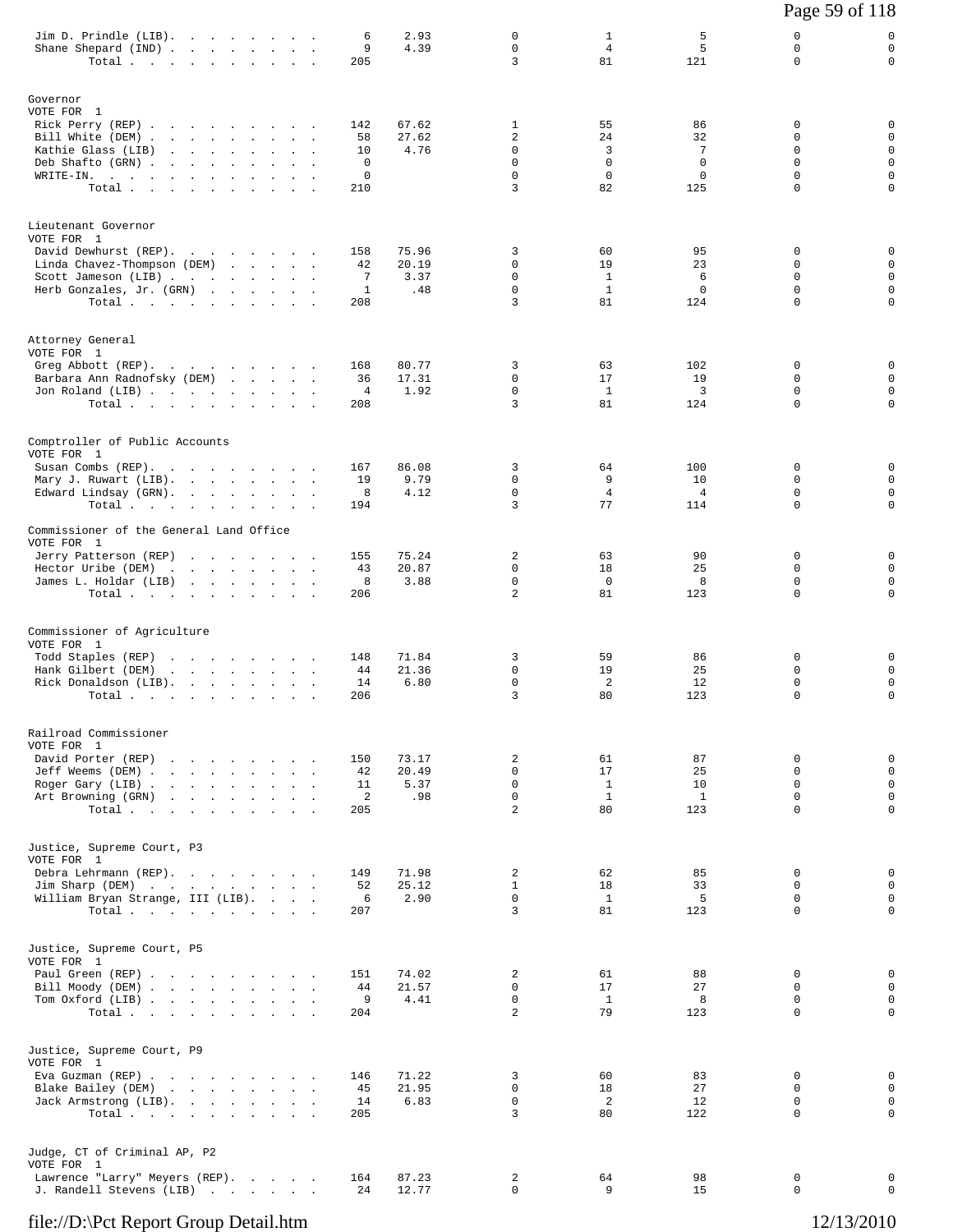| Total $\cdots$ $\cdots$ $\cdots$                                          |                                 |               | 188                  |                                      | 2                          | 73                      | 113                              | 0                       | 0                          |
|---------------------------------------------------------------------------|---------------------------------|---------------|----------------------|--------------------------------------|----------------------------|-------------------------|----------------------------------|-------------------------|----------------------------|
| Judge, CT of Criminal AP, P5                                              |                                 |               |                      |                                      |                            |                         |                                  |                         |                            |
| VOTE FOR 1<br>Cheryl Johnson (REP).                                       |                                 |               | 164                  | 87.70                                | 2                          | 64                      | 98                               | $\mathbf 0$             | $\mathbf 0$                |
| Dave Howard (LIB).                                                        |                                 |               | 23                   | 12.30                                | 0                          | 9                       | 14                               | 0                       | 0                          |
| Total                                                                     |                                 |               | 187                  |                                      | $\overline{a}$             | 73                      | 112                              | $\mathbf 0$             | $\mathbf 0$                |
|                                                                           |                                 |               |                      |                                      |                            |                         |                                  |                         |                            |
| Judge, CT of Criminal AP, P6<br>VOTE FOR 1                                |                                 |               |                      |                                      |                            |                         |                                  |                         |                            |
| Michael E. Keasler (REP)                                                  |                                 |               | 146                  | 71.92                                | 2                          | 61                      | 83                               | 0                       | 0                          |
| Keith Hampton (DEM)<br>Robert Ravee Virasin (LIB).                        |                                 |               | 49<br>8              | 24.14<br>3.94                        | 0<br>$\mathbf 0$           | 18<br><sup>1</sup>      | 31<br>7                          | 0<br>0                  | $\mathbf 0$<br>$\mathsf 0$ |
| Total $\cdots$                                                            |                                 |               | 203                  |                                      | 2                          | 80                      | 121                              | $\Omega$                | 0                          |
|                                                                           |                                 |               |                      |                                      |                            |                         |                                  |                         |                            |
| State Representative, District 62<br>VOTE FOR 1                           |                                 |               |                      |                                      |                            |                         |                                  |                         |                            |
| Larry Phillips (REP).                                                     |                                 |               | 165                  | 85.05                                | 3                          | 65                      | 97                               | 0                       | 0                          |
| Kenneth Myers (LIB)<br>Total.                                             |                                 |               | 29<br>194            | 14.95                                | 0<br>3                     | 11<br>76                | 18<br>115                        | 0<br>$\Omega$           | $\mathbf 0$<br>$\mathbf 0$ |
|                                                                           |                                 |               |                      |                                      |                            |                         |                                  |                         |                            |
| Chief Justice, 5th CT of AP DIST, UNEXP                                   |                                 |               |                      |                                      |                            |                         |                                  |                         |                            |
| VOTE FOR 1                                                                |                                 |               |                      |                                      |                            |                         |                                  |                         |                            |
| Carolyn Wright (REP).<br>Total $\cdots$                                   |                                 |               | 165<br>165           | 100.00                               | 3<br>3                     | 63<br>63                | 99<br>99                         | 0<br>0                  | 0<br>0                     |
|                                                                           |                                 |               |                      |                                      |                            |                         |                                  |                         |                            |
| Justice, 5th CT of AP DIST, P4                                            |                                 |               |                      |                                      |                            |                         |                                  |                         |                            |
| VOTE FOR 1<br>Lana Myers (REP)                                            |                                 |               | 160                  | 79.60                                | 3                          | 60                      | 97                               | 0                       | 0                          |
| Bonnie Lee Goldstein (DEM).                                               |                                 |               | 41                   | 20.40                                | 0                          | 19                      | 22                               | 0                       | 0                          |
| Total                                                                     |                                 |               | 201                  |                                      | 3                          | 79                      | 119                              | 0                       | $\mathbf 0$                |
|                                                                           |                                 |               |                      |                                      |                            |                         |                                  |                         |                            |
| Justice, 5th CT of AP DIST, P7<br>VOTE FOR 1                              |                                 |               |                      |                                      |                            |                         |                                  |                         |                            |
| Michael J. (Mike) O'Neill (REP)                                           |                                 |               | 167                  | 100.00                               | 3                          | 62                      | 102                              | $\mathbf 0$             | 0                          |
| Total                                                                     |                                 |               | 167                  |                                      | 3                          | 62                      | 102                              | $\mathbf 0$             | 0                          |
|                                                                           |                                 |               |                      |                                      |                            |                         |                                  |                         |                            |
| Justice, 5th CT of AP DIST, P12, UNEXP<br>VOTE FOR 1                      |                                 |               |                      |                                      |                            |                         |                                  |                         |                            |
| Robert M. (Bob) Fillmore (REP)                                            |                                 |               | 160                  | 79.21                                | 2                          | 62                      | 96                               | 0                       | 0                          |
| Lawrence J. Praeger (DEM)<br>Total                                        |                                 |               | 42<br>202            | 20.79                                | $\Omega$<br>$\overline{a}$ | 17<br>79                | 25<br>121                        | $\Omega$<br>$\mathbf 0$ | 0<br>0                     |
|                                                                           |                                 |               |                      |                                      |                            |                         |                                  |                         |                            |
| District Judge, 397th Judicial District                                   |                                 |               |                      |                                      |                            |                         |                                  |                         |                            |
| VOTE FOR 1<br>Brian K. Gary (REP)                                         |                                 |               | 166                  | 100.00                               | 3                          | 64                      | 99                               | 0                       | 0                          |
| Total $\cdots$ $\cdots$ $\cdots$                                          |                                 |               | 166                  |                                      | 3                          | 64                      | 99                               | 0                       | $\mathbf 0$                |
| County Judge                                                              |                                 |               |                      |                                      |                            |                         |                                  |                         |                            |
| VOTE FOR 1                                                                |                                 |               |                      |                                      |                            |                         |                                  |                         |                            |
| Drue Bynum (REP)                                                          |                                 |               | 142                  | 67.62<br>32.38                       | 3<br>$\mathbf 0$           | 60<br>22                | 79<br>46                         | 0<br>0                  | $\mathbf 0$<br>$\mathsf 0$ |
| Greg Middents (DEM)<br>Total                                              |                                 |               | 68<br>210            |                                      | 3                          | 82                      | 125                              | $\mathbf 0$             | $\mathbf 0$                |
|                                                                           |                                 |               |                      |                                      |                            |                         |                                  |                         |                            |
| County Treasurer                                                          |                                 |               |                      |                                      |                            |                         |                                  |                         |                            |
| VOTE FOR 1<br>Trent Bass (REP)                                            |                                 |               | 143                  | 68.10                                | $\mathbf{1}$               | 57                      | 85                               | $\mathbf 0$             | 0                          |
| Virginia Hughes (DEM)                                                     |                                 |               | 67                   | 31.90                                | $\overline{2}$             | 25                      | 40                               | 0                       | $\mathbf 0$                |
| Total,                                                                    |                                 |               | 210                  |                                      | 3                          | 82                      | 125                              | 0                       | $\mathbf 0$                |
| PREC REPORT-GROUP DETAIL                                                  |                                 |               |                      |                                      | GRAYSON COUNTY, TEXAS      |                         |                                  | OFFICIAL                |                            |
|                                                                           |                                 |               |                      | GENERAL ELECTION<br>NOVEMBER 2, 2010 |                            |                         |                                  |                         |                            |
| RUN DATE:11/22/10 11:30 AM                                                |                                 |               |                      |                                      |                            |                         |                                  |                         |                            |
| 0028 PCT 28                                                               |                                 |               |                      | ៖                                    |                            |                         |                                  |                         |                            |
| REGISTERED VOTERS - TOTAL                                                 |                                 |               | TOTAL VOTES<br>1,715 |                                      | EV MAIL                    | EV IVO                  | ED IVO                           | PROV/EV                 | PROV/ED                    |
| BALLOTS CAST - TOTAL ALL BALLOTS.                                         |                                 |               | 658                  |                                      | 12                         | 82                      | 563                              | 0                       | $\mathbf{1}$               |
| BALLOTS CAST - TOTAL PAGE 1 BALLOTS.<br>VOTER TURNOUT - TOTAL ALL BALLOTS | <b>Contract Contract</b>        | $\sim$ $\sim$ | 658                  | 38.37                                | 12                         | 82                      | 563                              | 0                       | $\mathbf{1}$               |
|                                                                           |                                 |               |                      |                                      |                            |                         |                                  |                         |                            |
| STRAIGHT PARTY                                                            |                                 |               |                      |                                      |                            |                         |                                  |                         |                            |
| VOTE FOR 1<br>REPUBLICAN PARTY (REP)                                      |                                 |               | 305                  | 83.56                                | 7                          | 33                      | 264                              | 0                       | $\mathbf{1}$               |
| DEMOCRATIC PARTY (DEM)                                                    |                                 |               | 52                   | 14.25                                | $\overline{c}$             | 14                      | 36                               | 0                       | $\mathbf 0$                |
| LIBERTARIAN PARTY (LIB).                                                  | and the company of the state of |               | 4<br>4               | 1.10<br>1.10                         | $\Omega$<br>$\mathbf 0$    | $\Omega$<br>$\mathbf 0$ | $\overline{4}$<br>$\overline{4}$ | $\Omega$<br>$\mathbf 0$ | $\mathbf 0$<br>0           |
| GREEN PARTY (GRN).<br>Total $\cdots$ $\cdots$ $\cdots$                    |                                 |               | 365                  |                                      | 9                          | 47                      | 308                              | 0                       | $\mathbf{1}$               |
|                                                                           |                                 |               |                      |                                      |                            |                         |                                  |                         |                            |

US Representative, DIST 4 VOTE FOR 1

#### file://D:\Pct Report Group Detail.htm 12/13/2010

Page 60 of 118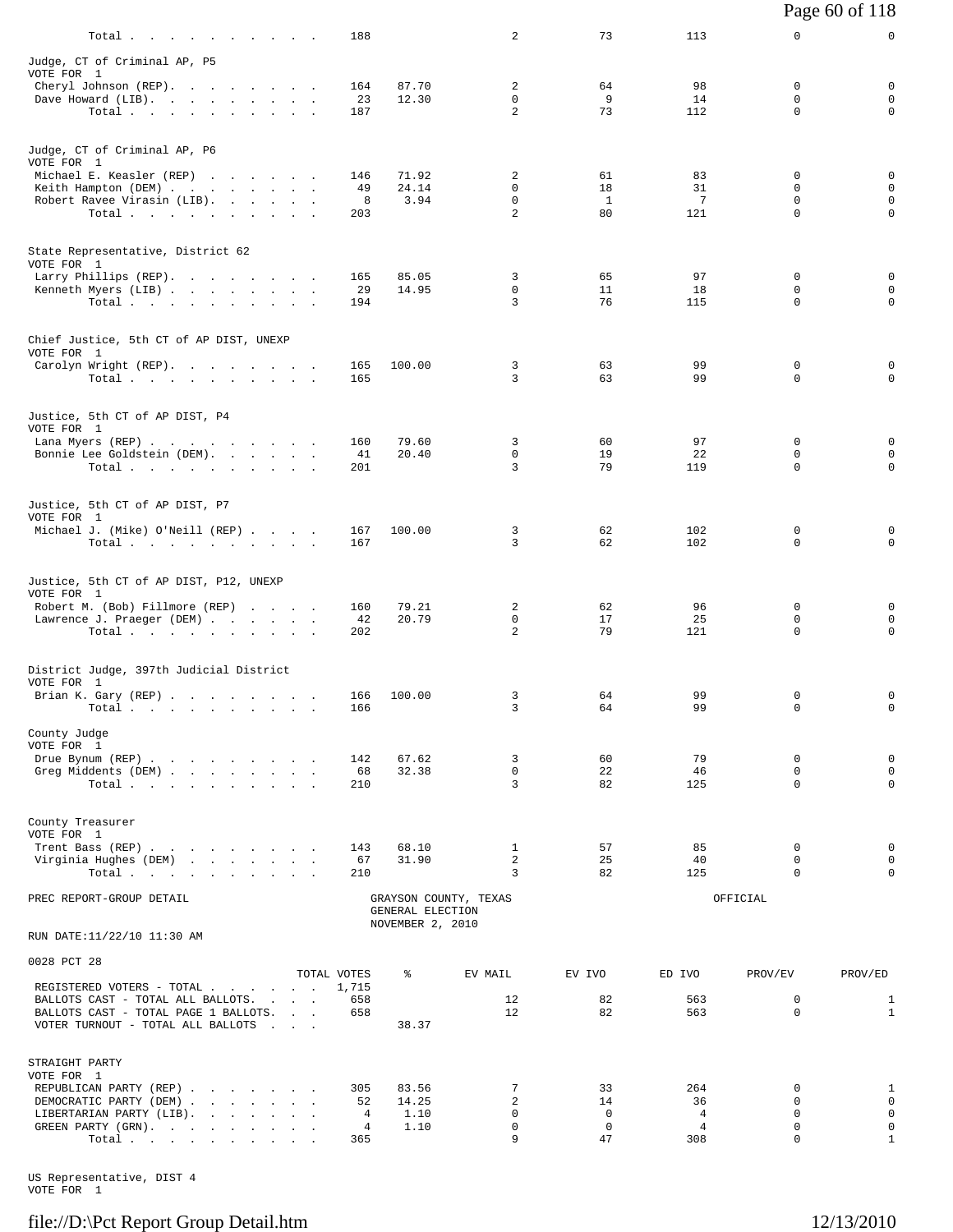|                                                                                                                                                                        |                                                                                                                                                    |        |                                              |                                      |                                                           |                                                  |                                              | Page 61 of 118                                                    |                                                                                |
|------------------------------------------------------------------------------------------------------------------------------------------------------------------------|----------------------------------------------------------------------------------------------------------------------------------------------------|--------|----------------------------------------------|--------------------------------------|-----------------------------------------------------------|--------------------------------------------------|----------------------------------------------|-------------------------------------------------------------------|--------------------------------------------------------------------------------|
| Ralph M. Hall (REP)<br>VaLinda Hathcox (DEM)<br>Jim D. Prindle (LIB).<br>Shane Shepard (IND)<br>Total                                                                  | the contract of the contract of the                                                                                                                |        | 501<br>97<br>20<br>23<br>641                 | 78.16<br>15.13<br>3.12<br>3.59       | 8<br>4<br>$\mathbf 0$<br>$\mathsf 0$<br>12                | 53<br>22<br>3<br>2<br>80                         | 439<br>71<br>17<br>21<br>548                 | 0<br>0<br>$\Omega$<br>$\mathbf 0$<br>$\Omega$                     | 1<br>$\mathbf 0$<br>$\mathbf 0$<br>$\mathbf 0$<br>$\mathbf{1}$                 |
| Governor<br>VOTE FOR 1<br>Rick Perry (REP)<br>Bill White (DEM)<br>Kathie Glass (LIB)<br>Deb Shafto (GRN)<br>WRITE-IN.<br>Total.                                        |                                                                                                                                                    |        | 449<br>171<br>25<br>6<br>$\mathbf{1}$<br>652 | 68.87<br>26.23<br>3.83<br>.92<br>.15 | 7<br>5<br>$\mathbf 0$<br>$\mathbf 0$<br>$\mathbf 0$<br>12 | 47<br>32<br>2<br>$\mathbf 0$<br>$^{\circ}$<br>81 | 394<br>134<br>23<br>6<br>$\mathbf{1}$<br>558 | 0<br>0<br>0<br>$\mathbf 0$<br>$\mathbf 0$<br>0                    | $\mathbf{1}$<br>$\mathbf 0$<br>0<br>$\mathbf 0$<br>$\mathbf 0$<br>$\mathbf{1}$ |
| Lieutenant Governor<br>VOTE FOR 1<br>David Dewhurst (REP).<br>Linda Chavez-Thompson (DEM)<br>Scott Jameson (LIB)<br>Herb Gonzales, Jr. (GRN)<br>Total.                 |                                                                                                                                                    | $\sim$ | 514<br>106<br>23<br>8<br>651                 | 78.96<br>16.28<br>3.53<br>1.23       | 8<br>4<br>0<br>$\mathbf 0$<br>12                          | 53<br>24<br>4<br>$\mathbf 0$<br>81               | 452<br>78<br>19<br>8<br>557                  | 0<br>0<br>$\mathbf 0$<br>$\mathbf 0$<br>$\Omega$                  | 1<br>$\mathbf 0$<br>$\mathbf 0$<br>$\mathsf 0$<br>$\mathbf{1}$                 |
| Attorney General<br>VOTE FOR 1<br>Greg Abbott (REP).<br>Barbara Ann Radnofsky (DEM)<br>Jon Roland (LIB)<br>Total                                                       |                                                                                                                                                    |        | 518<br>101<br>27<br>646                      | 80.19<br>15.63<br>4.18               | 8<br>4<br>$\mathbf 0$<br>12                               | 54<br>23<br>$\overline{4}$<br>81                 | 455<br>74<br>23<br>552                       | 0<br>$\mathbf 0$<br>0<br>$\mathbf 0$                              | 1<br>$\mathbf 0$<br>$\mathbf 0$<br>$\mathbf{1}$                                |
| Comptroller of Public Accounts<br>VOTE FOR 1<br>Susan Combs (REP).<br>Mary J. Ruwart (LIB).<br>Edward Lindsay (GRN).<br>Total                                          |                                                                                                                                                    |        | 527<br>43<br>25<br>595                       | 88.57<br>7.23<br>4.20                | 7<br>4<br>$\mathbf 0$<br>11                               | 56<br>6<br>5<br>67                               | 463<br>33<br>20<br>516                       | 0<br>0<br>$\mathbf 0$<br>0                                        | 1<br>$\mathbf 0$<br>$\mathbf 0$<br>$\mathbf{1}$                                |
| Commissioner of the General Land Office<br>VOTE FOR 1<br>Jerry Patterson (REP)<br>Hector Uribe (DEM)<br>James L. Holdar (LIB)<br>Total                                 |                                                                                                                                                    |        | 519<br>100<br>20<br>639                      | 81.22<br>15.65<br>3.13               | 7<br>$\overline{4}$<br>0<br>11                            | 56<br>22<br>2<br>80                              | 455<br>74<br>18<br>547                       | $\mathbf 0$<br>$\Omega$<br>$\mathbf 0$<br>$\Omega$                | 1<br>$\mathbf 0$<br>$\mathbf 0$<br>$\mathbf{1}$                                |
| Commissioner of Agriculture<br>VOTE FOR 1<br>Todd Staples (REP)<br>Hank Gilbert (DEM)<br>Rick Donaldson (LIB).<br>Total                                                | the contract of the contract of the contract of the contract of the contract of<br>the contract of the contract of the contract of the contract of |        | 503<br>113<br>24<br>640                      | 78.59<br>17.66<br>3.75               | 7<br>4<br>0<br>11                                         | 53<br>25<br>3<br>81                              | 442<br>84<br>21<br>547                       | 0<br>$\Omega$<br>0<br>$\mathbf 0$                                 | $\mathbf{1}$<br>$\mathbf 0$<br>0<br>$\mathbf{1}$                               |
| Railroad Commissioner<br>VOTE FOR 1<br>David Porter (REP)<br>Jeff Weems (DEM)<br>Roger Gary (LIB)<br>Art Browning (GRN)<br>Total.                                      | the contract of the contract of the contract of                                                                                                    |        | 491<br>118<br>23<br>11<br>643                | 76.36<br>18.35<br>3.58<br>1.71       | 7<br>4<br>$\mathbf 0$<br>0<br>11                          | 53<br>25<br>3<br>0<br>81                         | 430<br>89<br>20<br>11<br>550                 | $\mathbf 0$<br>$\mathbf 0$<br>$\Omega$<br>$\mathbf 0$<br>$\Omega$ | $\mathbf{1}$<br>$\mathbf 0$<br>$\mathbf 0$<br>$\mathbf 0$<br>$\mathbf{1}$      |
| Justice, Supreme Court, P3<br>VOTE FOR 1<br>Debra Lehrmann (REP).<br>Jim Sharp (DEM)<br>William Bryan Strange, III (LIB).<br>Total $\cdots$ $\cdots$ $\cdots$ $\cdots$ |                                                                                                                                                    |        | 493<br>125<br>25<br>643                      | 76.67<br>19.44<br>3.89               | 7<br>4<br>0<br>11                                         | 52<br>26<br>3<br>81                              | 433<br>95<br>22<br>550                       | 0<br>$\Omega$<br>$\mathbf 0$<br>$\Omega$                          | 1<br>0<br>$\mathbf 0$<br>$\mathbf{1}$                                          |
| Justice, Supreme Court, P5<br>VOTE FOR 1<br>Paul Green (REP)<br>Bill Moody (DEM)<br>Tom Oxford (LIB)<br>Total $\cdots$ $\cdots$ $\cdots$ $\cdots$                      |                                                                                                                                                    |        | 501<br>117<br>20<br>638                      | 78.53<br>18.34<br>3.13               | 7<br>4<br>0<br>11                                         | 55<br>24<br>$\overline{a}$<br>81                 | 438<br>89<br>18<br>545                       | $\mathbf 0$<br>$\Omega$<br>0<br>$\mathbf 0$                       | $\mathbf{1}$<br>$\mathbf 0$<br>$\mathbf 0$<br>$\mathbf{1}$                     |
| Justice, Supreme Court, P9<br>VOTE FOR 1<br>Eva Guzman (REP)<br>Blake Bailey (DEM)<br>Jack Armstrong (LIB).<br>Total                                                   |                                                                                                                                                    |        | 469<br>120<br>45<br>634                      | 73.97<br>18.93<br>7.10               | 7<br>4<br>0<br>11                                         | 49<br>25<br>7<br>81                              | 412<br>91<br>38<br>541                       | 0<br>0<br>0<br>0                                                  | 1<br>$\mathbf 0$<br>0<br>$\mathbf{1}$                                          |

Judge, CT of Criminal AP, P2 VOTE FOR 1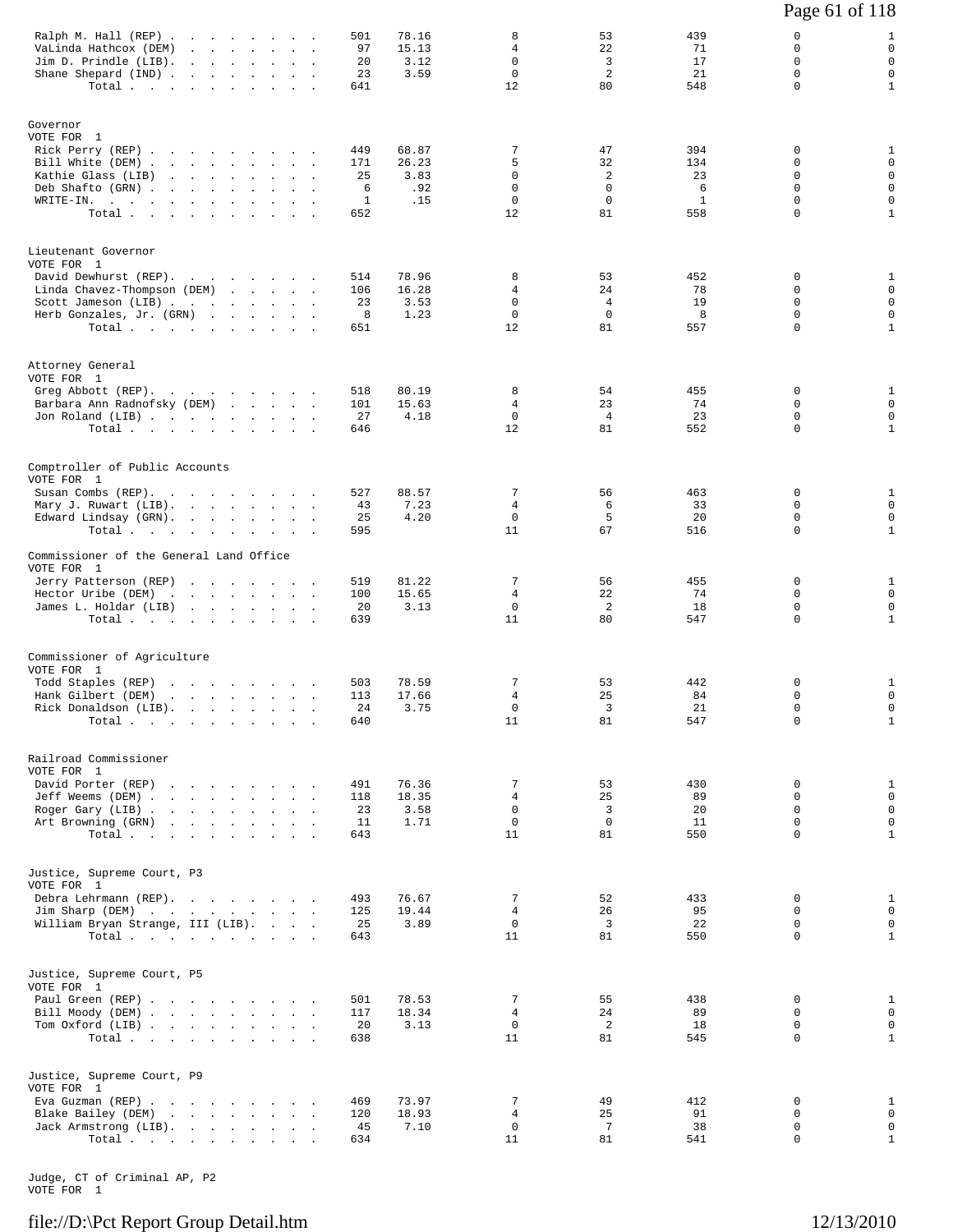|                                                                                                                |                    |                  |                            |                          |                            |                                        | Page 62 of 118                   |
|----------------------------------------------------------------------------------------------------------------|--------------------|------------------|----------------------------|--------------------------|----------------------------|----------------------------------------|----------------------------------|
| Lawrence "Larry" Meyers (REP).<br>J. Randell Stevens (LIB)<br>Total                                            | 516<br>74<br>590   | 87.46<br>12.54   | 7<br>$\overline{4}$<br>11  | 55<br>$12^{\circ}$<br>67 | 453<br>58<br>511           | 0<br>$\mathbf 0$<br>$\Omega$           | 1<br>$\mathbf 0$<br>$\mathbf{1}$ |
| Judge, CT of Criminal AP, P5<br>VOTE FOR 1                                                                     |                    |                  |                            |                          |                            |                                        |                                  |
| Cheryl Johnson (REP).                                                                                          | 520                | 88.29            | 7                          | 57                       | 455                        | $\mathbf 0$                            | $\mathbf{1}$                     |
| Dave Howard (LIB).<br>Total.                                                                                   | 69<br>589          | 11.71            | $\overline{4}$<br>11       | 8<br>65                  | 57<br>512                  | $\mathbf 0$<br>$\mathbf 0$             | $\mathbf 0$<br>$\mathbf{1}$      |
| Judge, CT of Criminal AP, P6<br>VOTE FOR 1                                                                     |                    |                  |                            |                          |                            |                                        |                                  |
| Michael E. Keasler (REP)<br>Keith Hampton (DEM)                                                                | 491<br>119         | 77.57<br>18.80   | 7<br>$\overline{4}$        | 53<br>25                 | 430<br>90                  | 0<br>$\mathbf 0$                       | $\mathbf{1}$<br>0                |
| Robert Ravee Virasin (LIB).<br>Total.                                                                          | 23<br>633          | 3.63             | $\mathbf 0$<br>11          | $\overline{3}$<br>81     | 20<br>540                  | $\mathbf 0$<br>$\Omega$                | $\mathbf 0$<br>$\mathbf{1}$      |
| State Representative, District 62                                                                              |                    |                  |                            |                          |                            |                                        |                                  |
| VOTE FOR 1<br>Larry Phillips (REP).                                                                            | 518                | 86.48            | 7                          | 57                       | 453                        | 0                                      | 1                                |
| Kenneth Myers (LIB)<br>Total                                                                                   | 81<br>599          | 13.52            | $\overline{4}$<br>11       | 11<br>68                 | 66<br>519                  | $\mathbf 0$<br>$\Omega$                | $\mathbf 0$<br>$\mathbf{1}$      |
| Chief Justice, 5th CT of AP DIST, UNEXP<br>VOTE FOR 1                                                          |                    |                  |                            |                          |                            |                                        |                                  |
| Carolyn Wright (REP).<br>Total $\cdots$ $\cdots$ $\cdots$                                                      | 547<br>547         | 100.00           | 9<br>9                     | 61<br>61                 | 476<br>476                 | 0<br>$\Omega$                          | $\mathbf{1}$<br>$\mathbf{1}$     |
| Justice, 5th CT of AP DIST, P4<br>VOTE FOR 1                                                                   |                    |                  |                            |                          |                            |                                        |                                  |
| Lana Myers (REP)<br>Bonnie Lee Goldstein (DEM).                                                                | 512<br>118         | 81.27<br>18.73   | 7<br>$4\overline{ }$       | 53<br>28                 | 451<br>86                  | $\Omega$<br>$\mathbf 0$                | $\mathbf{1}$<br>$\mathbf 0$      |
| Total.                                                                                                         | 630                |                  | 11                         | 81                       | 537                        | $\Omega$                               | $\mathbf{1}$                     |
| Justice, 5th CT of AP DIST, P7<br>VOTE FOR 1                                                                   |                    |                  |                            |                          |                            |                                        |                                  |
| Michael J. (Mike) O'Neill (REP)<br>Total                                                                       | 534<br>534         | 100.00           | 9<br>9                     | 59<br>59                 | 465<br>465                 | $\mathbf 0$<br>$\mathbf 0$             | 1<br>$\mathbf{1}$                |
|                                                                                                                |                    |                  |                            |                          |                            |                                        |                                  |
| Justice, 5th CT of AP DIST, P12, UNEXP<br>VOTE FOR 1                                                           | 507                | 80.99            | 7                          | 55                       | 444                        | 0                                      |                                  |
| Robert M. (Bob) Fillmore (REP)<br>Lawrence J. Praeger (DEM)                                                    | 119<br>626         | 19.01            | $\overline{4}$<br>11       | 25<br>80                 | 90<br>534                  | $\mathbf 0$<br>$\mathbf 0$             | 1<br>$\mathbf 0$<br>$\mathbf{1}$ |
| $\texttt{Total}~~\cdot~~\cdot~~\cdot~~\cdot~~\cdot~~\cdot~~\cdot~~\cdot~~\cdot~~\cdot~~$                       |                    |                  |                            |                          |                            |                                        |                                  |
| District Judge, 397th Judicial District<br>VOTE FOR 1                                                          |                    |                  |                            |                          |                            |                                        |                                  |
| Brian K. Gary (REP)<br>Total.                                                                                  | 536<br>536         | 100.00           | 8<br>8                     | 61<br>61                 | 466<br>466                 | 0<br>$\Omega$                          | 1<br>$\mathbf{1}$                |
| County Judge<br>VOTE FOR 1<br>Drue Bynum (REP)                                                                 | 498                | 77.57            | 7                          | 54                       | 436                        | $\Omega$                               | $\mathbf{1}$                     |
| Greg Middents (DEM)<br>Total $\cdots$ $\cdots$ $\cdots$ $\cdots$                                               | 144<br>642         | 22.43            | $\overline{4}$<br>11       | 28<br>82                 | 112<br>548                 | $\mathbf 0$<br>$\mathbf 0$             | $\mathbf 0$<br>$\mathbf{1}$      |
|                                                                                                                |                    |                  |                            |                          |                            |                                        |                                  |
| County Treasurer<br>VOTE FOR 1                                                                                 |                    |                  |                            |                          |                            |                                        |                                  |
| Trent Bass (REP)<br>Virginia Hughes (DEM)<br>Total                                                             | 484<br>154<br>638  | 75.86<br>24.14   | 7<br>$\overline{4}$<br>11  | 50<br>32<br>82           | 426<br>118<br>544          | $\Omega$<br>$\mathbf 0$<br>$\mathbf 0$ | 1<br>$\mathbf 0$<br>$\mathbf{1}$ |
| PREC REPORT-GROUP DETAIL                                                                                       |                    | GENERAL ELECTION | GRAYSON COUNTY, TEXAS      |                          |                            | OFFICIAL                               |                                  |
| RUN DATE:11/22/10 11:30 AM                                                                                     |                    | NOVEMBER 2, 2010 |                            |                          |                            |                                        |                                  |
| 0029 PCT 30                                                                                                    |                    |                  |                            |                          |                            |                                        |                                  |
| REGISTERED VOTERS - TOTAL                                                                                      | TOTAL VOTES<br>922 | ႜ                | EV MAIL                    | EV IVO                   | ED IVO                     | PROV/EV                                | PROV/ED                          |
| BALLOTS CAST - TOTAL ALL BALLOTS.<br>BALLOTS CAST - TOTAL PAGE 1 BALLOTS.<br>VOTER TURNOUT - TOTAL ALL BALLOTS | 358<br>358         | 38.83            | 5<br>5                     | 35<br>35                 | 318<br>318                 | 0<br>$\mathbf 0$                       | 0<br>$\mathbf 0$                 |
| STRAIGHT PARTY<br>VOTE FOR 1                                                                                   |                    |                  |                            |                          |                            |                                        |                                  |
| REPUBLICAN PARTY (REP)<br>DEMOCRATIC PARTY (DEM)                                                               | 194<br>31          | 86.22<br>13.78   | 3<br>0                     | 23<br>3                  | 168<br>28                  | 0<br>$\Omega$                          | 0<br>$\mathbf 0$                 |
| LIBERTARIAN PARTY (LIB).<br>GREEN PARTY (GRN).                                                                 | 0<br>0             |                  | $\mathbf 0$<br>$\mathbf 0$ | $\mathbf 0$<br>0         | $\mathbf 0$<br>$\mathbf 0$ | $\Omega$<br>$\mathsf{O}$               | $\mathbf 0$<br>$\mathbf 0$       |
| Total                                                                                                          | 225                |                  | 3                          | 26                       | 196                        | 0                                      | 0                                |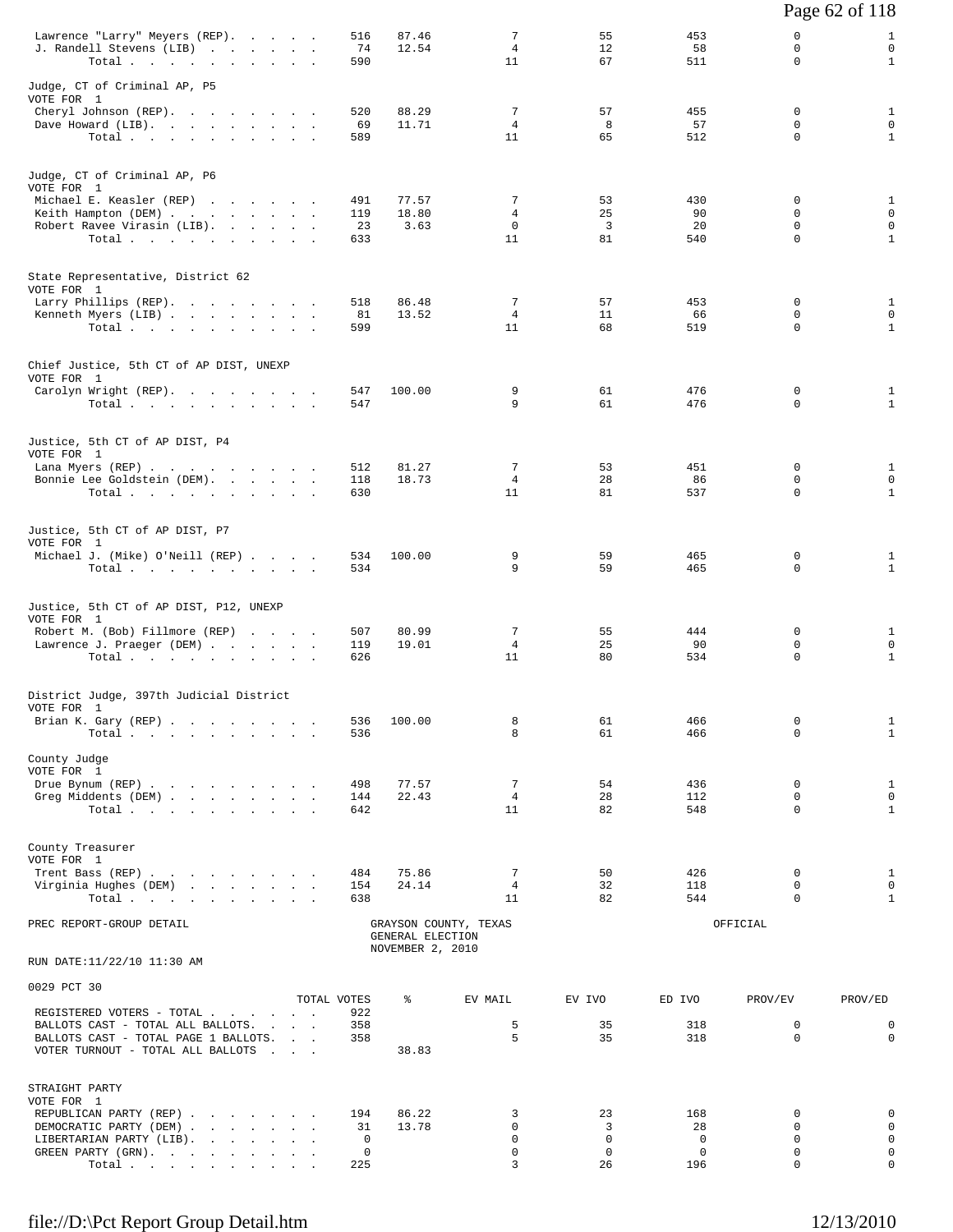| US Representative, DIST 4<br>VOTE FOR 1<br>Ralph M. Hall (REP)<br>VaLinda Hathcox (DEM)<br>Jim D. Prindle (LIB).<br>Shane Shepard (IND)<br>Total                                    | the company of the company<br>$\mathbf{r}$ and $\mathbf{r}$<br>the contract of the contract<br>$\sim$<br>$\sim$ $\sim$ $\sim$                                              | 298<br>84.42<br>12.75<br>45<br>3<br>.85<br>7<br>1.98<br>353              | 4<br>$\Omega$<br>$\mathbf 0$<br>$\mathbf 0$<br>4 | 29<br>3<br>2<br>$\mathbf{1}$<br>35 | 265<br>42<br>$\mathbf{1}$<br>6<br>314   | 0<br>$\Omega$<br>$\mathbf 0$<br>0<br>$\Omega$                          | 0<br>$\mathbf 0$<br>$\mathbf 0$<br>$\mathbf 0$<br>$\mathbf 0$                 |
|-------------------------------------------------------------------------------------------------------------------------------------------------------------------------------------|----------------------------------------------------------------------------------------------------------------------------------------------------------------------------|--------------------------------------------------------------------------|--------------------------------------------------|------------------------------------|-----------------------------------------|------------------------------------------------------------------------|-------------------------------------------------------------------------------|
| Governor<br>VOTE FOR 1<br>Rick Perry (REP)<br>Bill White (DEM)<br>Kathie Glass (LIB)<br>Deb Shafto (GRN).<br>$\texttt{WRITE-IN.}$ , , , , , , ,<br>Total $\cdots$ $\cdots$ $\cdots$ | the contract of the contract of the contract of the contract of the contract of the contract of the contract of<br>and the company of the state of<br>$\ddot{\phantom{a}}$ | 74.86<br>268<br>19.83<br>71<br>13<br>3.63<br>3<br>.84<br>3<br>.84<br>358 | 4<br>$\mathbf{1}$<br>0<br>0<br>0<br>5            | 28<br>5<br>2<br>0<br>0<br>35       | 236<br>65<br>11<br>3<br>3<br>318        | 0<br>$\Omega$<br>$\Omega$<br>$\mathbf 0$<br>$\mathbf 0$<br>$\mathbf 0$ | 0<br>$\mathbf 0$<br>$\mathbf 0$<br>$\mathsf 0$<br>$\mathsf{O}$<br>$\mathbf 0$ |
| Lieutenant Governor<br>VOTE FOR 1<br>David Dewhurst (REP).<br>Linda Chavez-Thompson (DEM)<br>Scott Jameson (LIB)<br>Herb Gonzales, Jr. (GRN)<br>Total                               |                                                                                                                                                                            | 292<br>82.25<br>15.49<br>55<br>7<br>1.97<br>1<br>.28<br>355              | 5<br>0<br>0<br>0<br>5                            | 30<br>3<br>2<br>$\mathbf 0$<br>35  | 257<br>52<br>5<br>$\mathbf{1}$<br>315   | 0<br>0<br>0<br>$\mathbf 0$<br>$\mathbf 0$                              | 0<br>$\mathbf 0$<br>$\mathbf 0$<br>$\mathbf 0$<br>$\mathsf{O}$                |
| Attorney General<br>VOTE FOR 1<br>Greg Abbott (REP).<br>Barbara Ann Radnofsky (DEM)<br>Jon Roland (LIB)<br>Total                                                                    |                                                                                                                                                                            | 296<br>83.38<br>52<br>14.65<br>7<br>1.97<br>355                          | 4<br>$\mathbf{1}$<br>$\mathbf 0$<br>5            | 29<br>5<br>$\mathbf{1}$<br>35      | 263<br>46<br>6<br>315                   | 0<br>$\Omega$<br>$\mathbf 0$<br>0                                      | 0<br>$\mathbf 0$<br>$\mathbf 0$<br>$\mathbf 0$                                |
| Comptroller of Public Accounts<br>VOTE FOR 1<br>Susan Combs (REP).<br>Mary J. Ruwart (LIB).<br>Edward Lindsay (GRN).<br>Total                                                       |                                                                                                                                                                            | 297<br>91.95<br>5.57<br>18<br>2.48<br>8<br>323                           | 5<br>0<br>0<br>5                                 | 31<br>$\mathbf 0$<br>0<br>31       | 261<br>18<br>8<br>287                   | 0<br>0<br>0<br>$\mathbf 0$                                             | 0<br>$\mathbf 0$<br>$\mathsf 0$<br>$\mathsf{O}$                               |
| Commissioner of the General Land Office<br>VOTE FOR 1<br>Jerry Patterson (REP)<br>Hector Uribe (DEM)<br>James L. Holdar (LIB)<br>Total                                              |                                                                                                                                                                            | 297<br>84.62<br>14.25<br>50<br>1.14<br>4<br>351                          | 5<br>0<br>0<br>5                                 | 31<br>4<br>$\mathbf 0$<br>35       | 261<br>46<br>$\overline{4}$<br>311      | 0<br>0<br>0<br>$\mathbf 0$                                             | 0<br>$\mathbf 0$<br>$\mathsf 0$<br>$\mathsf{O}$                               |
| Commissioner of Agriculture<br>VOTE FOR 1<br>Todd Staples (REP)<br>Hank Gilbert (DEM)<br>Rick Donaldson (LIB).<br>Total                                                             | the contract of the contract of the<br>and the company of the company of the                                                                                               | 290<br>82.62<br>14.81<br>52<br>9<br>2.56<br>351                          | 4<br>$\mathbf{1}$<br>0<br>5                      | 31<br>4<br>$\mathbf{0}$<br>35      | 255<br>47<br>9<br>311                   | 0<br>0<br>0<br>0                                                       | 0<br>$\mathbf 0$<br>$\mathbf{0}$<br>$\mathbf 0$                               |
| Railroad Commissioner<br>VOTE FOR 1<br>David Porter (REP)<br>Jeff Weems (DEM)<br>Roger Gary (LIB)<br>Art Browning (GRN)<br>Total                                                    | the contract of the contract of the                                                                                                                                        | 81.14<br>284<br>55<br>15.71<br>1.71<br>6<br>5<br>1.43<br>350             | 4<br>0<br>0<br>$\mathbf{1}$<br>5                 | 30<br>4<br>0<br>$\mathbf 0$<br>34  | 250<br>51<br>6<br>$\overline{4}$<br>311 | 0<br>$\Omega$<br>$\Omega$<br>$\mathbf 0$<br>$\Omega$                   | 0<br>$\mathbf 0$<br>$\mathbf 0$<br>$\mathbf 0$<br>$\mathsf{O}$                |
| Justice, Supreme Court, P3<br>VOTE FOR 1<br>Debra Lehrmann (REP).<br>Jim Sharp (DEM)<br>William Bryan Strange, III (LIB).<br>Total                                                  |                                                                                                                                                                            | 283<br>81.32<br>16.67<br>58<br>7<br>2.01<br>348                          | 5<br>0<br>0<br>5                                 | 31<br>3<br>$\mathbf 0$<br>34       | 247<br>55<br>7<br>309                   | 0<br>0<br>0<br>0                                                       | 0<br>$\mathbf 0$<br>$\mathbf 0$<br>$\mathsf{O}$                               |
| Justice, Supreme Court, P5<br>VOTE FOR 1<br>Paul Green (REP)<br>Bill Moody (DEM)<br>Tom Oxford (LIB)<br>Total                                                                       |                                                                                                                                                                            | 281<br>81.21<br>17.05<br>59<br>6<br>1.73<br>346                          | 4<br>$\mathbf{1}$<br>0<br>5                      | 31<br>3<br>0<br>34                 | 246<br>55<br>6<br>307                   | 0<br>0<br>0<br>$\Omega$                                                | 0<br>$\mathbf 0$<br>0<br>$\mathbf 0$                                          |
| Justice, Supreme Court, P9<br>VOTE FOR 1<br>Eva Guzman (REP)<br>Blake Bailey (DEM)<br>Jack Armstrong (LIB).<br>Total $\cdots$ $\cdots$ $\cdots$                                     |                                                                                                                                                                            | 277<br>80.06<br>17.34<br>60<br>9<br>2.60<br>346                          | 4<br>$\mathbf{1}$<br>0<br>5                      | 31<br>3<br>0<br>34                 | 242<br>56<br>9<br>307                   | 0<br>0<br>0<br>0                                                       | 0<br>0<br>$\mathbf 0$<br>$\mathsf{O}$                                         |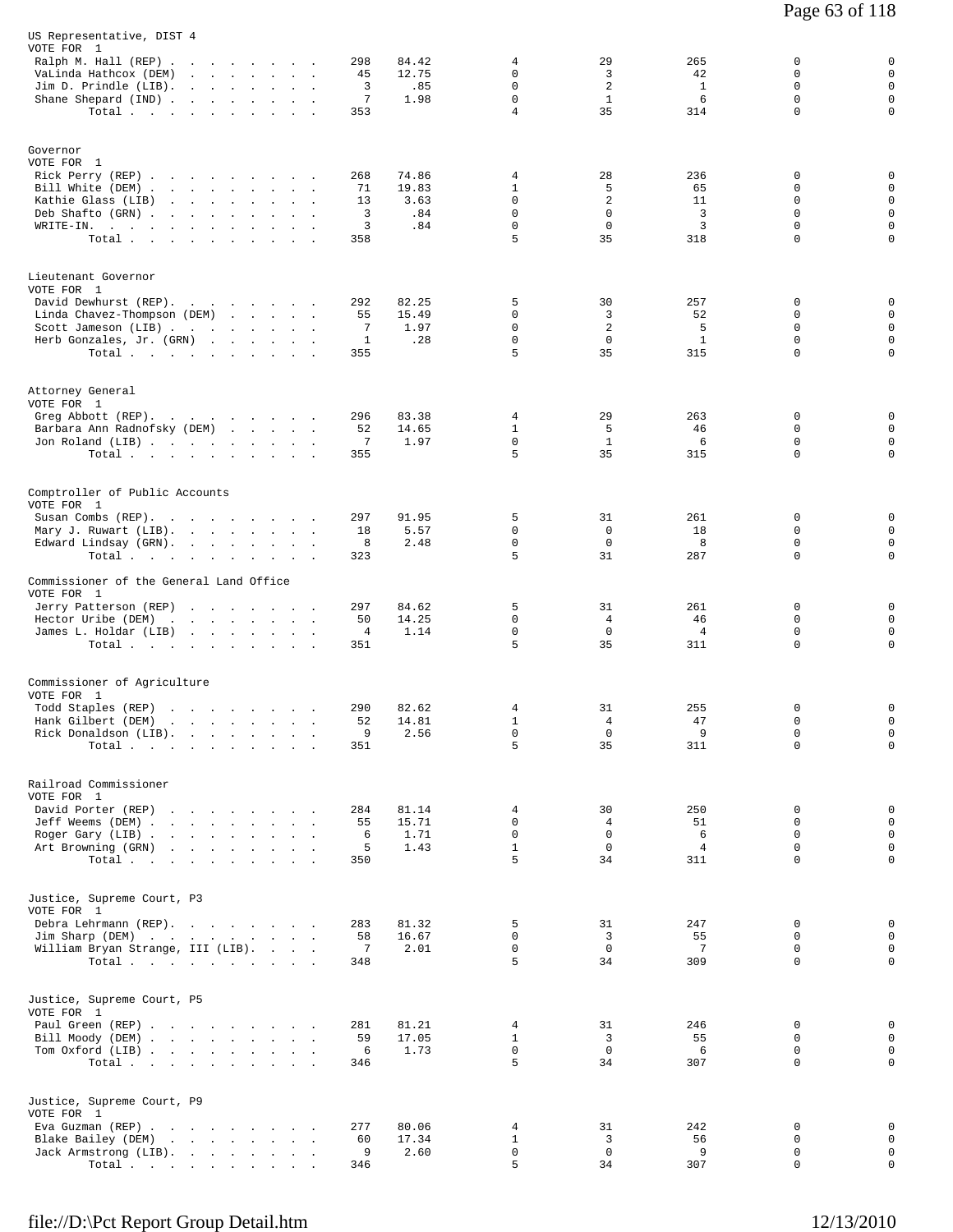| Judge, CT of Criminal AP, P2<br>VOTE FOR 1<br>Lawrence "Larry" Meyers (REP).<br>J. Randell Stevens (LIB)<br>Total                                                         | 293<br>23<br>316           | 92.72<br>7.28                                                 | 5<br>$\Omega$<br>5                                | 31<br>$\Omega$<br>31                        | 257<br>23<br>280                               | 0<br>$\Omega$<br>$\mathbf 0$      | 0<br>$\mathbf 0$<br>$\mathbf 0$      |
|---------------------------------------------------------------------------------------------------------------------------------------------------------------------------|----------------------------|---------------------------------------------------------------|---------------------------------------------------|---------------------------------------------|------------------------------------------------|-----------------------------------|--------------------------------------|
| Judge, CT of Criminal AP, P5<br>VOTE FOR 1<br>Cheryl Johnson (REP).<br>Dave Howard (LIB).<br>Total.                                                                       | 293<br>21<br>314           | 93.31<br>6.69                                                 | 4<br>$\mathbf{1}$<br>5                            | 31<br>$\mathbf 0$<br>31                     | 258<br>20<br>278                               | 0<br>0<br>$\Omega$                | 0<br>0<br>0                          |
| Judge, CT of Criminal AP, P6<br>VOTE FOR 1<br>Michael E. Keasler (REP)<br>Keith Hampton (DEM)<br>Robert Ravee Virasin (LIB).<br>Total $\cdots$ $\cdots$ $\cdots$ $\cdots$ | 285<br>54<br>6<br>345      | 82.61<br>15.65<br>1.74                                        | $\overline{4}$<br>$\mathbf{1}$<br>$\Omega$<br>5   | 31<br>3<br>$\Omega$<br>34                   | 250<br>50<br>6<br>306                          | 0<br>0<br>$\Omega$<br>$\mathbf 0$ | 0<br>$\mathbf 0$<br>$\mathbf 0$<br>0 |
| State Representative, District 62<br>VOTE FOR 1<br>Larry Phillips (REP).<br>Kenneth Myers (LIB)<br>Total $\cdots$ $\cdots$ $\cdots$                                       | 302<br>20<br>322           | 93.79<br>6.21                                                 | 4<br>0<br>$\overline{4}$                          | 31<br>$\mathbf{0}$<br>31                    | 267<br>20<br>287                               | 0<br>0<br>$\mathbf 0$             | 0<br>$\mathbf 0$<br>$\mathbf 0$      |
| Chief Justice, 5th CT of AP DIST, UNEXP<br>VOTE FOR 1<br>Carolyn Wright (REP).<br>Total.                                                                                  | 302<br>302                 | 100.00                                                        | 4<br>$\overline{4}$                               | 30<br>30                                    | 268<br>268                                     | 0<br>$\Omega$                     | 0<br>0                               |
| Justice, 5th CT of AP DIST, P4<br>VOTE FOR 1<br>Lana Myers (REP)<br>Bonnie Lee Goldstein (DEM).<br>Total.                                                                 | 290<br>55<br>345           | 84.06<br>15.94                                                | 3<br>$\mathbf{1}$<br>$\overline{4}$               | 30<br>4<br>34                               | 257<br>50<br>307                               | 0<br>0<br>0                       | 0<br>0<br>$\mathbf 0$                |
| Justice, 5th CT of AP DIST, P7<br>VOTE FOR 1<br>Michael J. (Mike) O'Neill (REP)<br>Total $\cdots$ $\cdots$ $\cdots$                                                       | 301<br>301                 | 100.00                                                        | 4<br>4                                            | 30<br>30                                    | 267<br>267                                     | 0<br>0                            | 0<br>0                               |
| Justice, 5th CT of AP DIST, P12, UNEXP<br>VOTE FOR 1<br>Robert M. (Bob) Fillmore (REP)<br>Lawrence J. Praeger (DEM)<br>Total $\cdots$ $\cdots$ $\cdots$ $\cdots$          | 287<br>58<br>345           | 83.19<br>16.81                                                | 3<br>$\mathbf{1}$<br>4                            | 30<br>$\overline{4}$<br>34                  | 254<br>53<br>307                               | 0<br>0<br>0                       | 0<br>$\mathbf 0$<br>0                |
| District Judge, 397th Judicial District<br>VOTE FOR 1<br>Brian K. Gary (REP)<br>$\texttt{Total}~~\cdot~~\cdot~~\cdot~~\cdot~~\cdot~~\cdot~~\cdot~~\cdot~~\cdot~~\cdot~~$  | 303<br>303                 | 100.00                                                        | 4<br>$\overline{4}$                               | 29<br>29                                    | 270<br>270                                     | 0<br>$\mathbf 0$                  | 0<br>0                               |
| County Judge<br>VOTE FOR 1<br>Drue Bynum (REP)<br>Greg Middents (DEM)<br>Total                                                                                            | 280<br>72<br>352           | 79.55<br>20.45                                                | 4<br>0<br>$\overline{4}$                          | 31<br>4<br>35                               | 245<br>68<br>313                               | 0<br>0<br>$\Omega$                | 0<br>0<br>0                          |
| County Treasurer<br>VOTE FOR 1<br>Trent Bass (REP)<br>Virginia Hughes (DEM)<br>Total.                                                                                     | 278<br>72<br>350           | 79.43<br>20.57                                                | 3<br>$\mathbf{1}$<br>4                            | 29<br>5<br>34                               | 246<br>66<br>312                               | 0<br>0<br>0                       | 0<br>$\mathbf 0$<br>0                |
| PREC REPORT-GROUP DETAIL                                                                                                                                                  |                            | GRAYSON COUNTY, TEXAS<br>GENERAL ELECTION<br>NOVEMBER 2, 2010 |                                                   |                                             |                                                | OFFICIAL                          |                                      |
| RUN DATE:11/22/10 11:30 AM                                                                                                                                                |                            |                                                               |                                                   |                                             |                                                |                                   |                                      |
| 0030 PCT 31                                                                                                                                                               | TOTAL VOTES                | ႜ                                                             | EV MAIL                                           | EV IVO                                      | ED IVO                                         | PROV/EV                           | PROV/ED                              |
| REGISTERED VOTERS - TOTAL<br>BALLOTS CAST - TOTAL ALL BALLOTS.<br>BALLOTS CAST - TOTAL PAGE 1 BALLOTS.<br>VOTER TURNOUT - TOTAL ALL BALLOTS                               | 838<br>312<br>312          | 37.23                                                         | 3<br>3                                            | 33<br>33                                    | 276<br>276                                     | 0<br>0                            | 0<br>0                               |
| STRAIGHT PARTY<br>VOTE FOR 1<br>REPUBLICAN PARTY (REP)<br>DEMOCRATIC PARTY (DEM)<br>LIBERTARIAN PARTY (LIB).<br>GREEN PARTY (GRN).<br>Total.                              | 154<br>27<br>0<br>0<br>181 | 85.08<br>14.92                                                | 1<br>$\Omega$<br>$\mathbf 0$<br>0<br>$\mathbf{1}$ | 16<br>4<br>$\mathbf 0$<br>$\mathbf 0$<br>20 | 137<br>23<br>$\mathbf 0$<br>$\mathbf 0$<br>160 | 0<br>0<br>$\mathbf 0$<br>0<br>0   | 0<br>0<br>0<br>0<br>0                |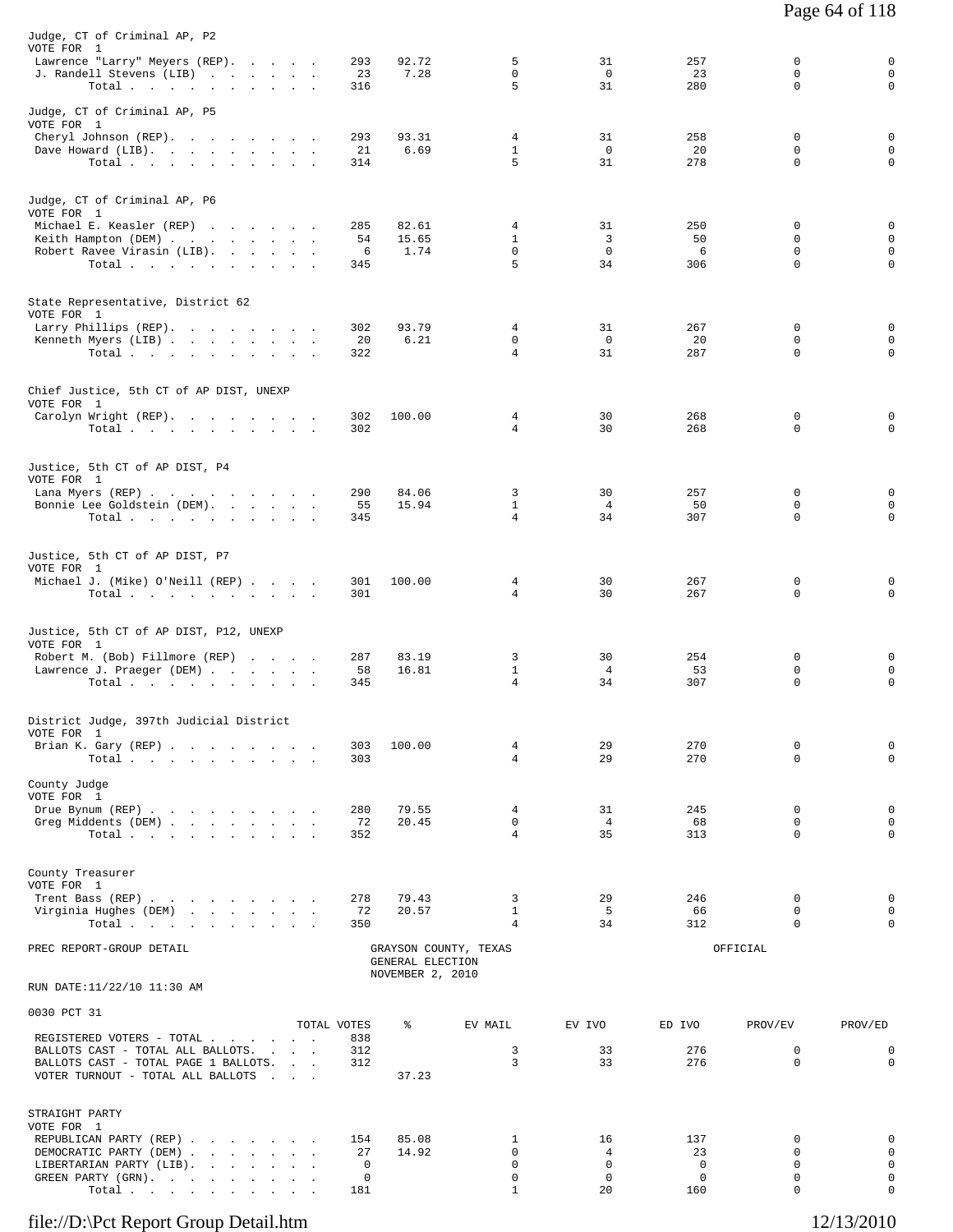| US Representative, DIST 4<br>VOTE FOR 1                               |                                                                                                                 |                                          |                                      |           |                |                         |                          |                    |                         |                            |
|-----------------------------------------------------------------------|-----------------------------------------------------------------------------------------------------------------|------------------------------------------|--------------------------------------|-----------|----------------|-------------------------|--------------------------|--------------------|-------------------------|----------------------------|
| Ralph M. Hall $(REP)$ .                                               |                                                                                                                 |                                          |                                      | 264       | 85.99          | 3                       | 28                       | 233                | 0                       | 0                          |
| VaLinda Hathcox (DEM)<br>Jim D. Prindle (LIB).                        | and a strong control of the state of<br>the company of the company                                              |                                          |                                      | 34<br>5   | 11.07<br>1.63  | $\Omega$<br>$\mathbf 0$ | 4<br>$\mathbf 0$         | 30<br>5            | $\Omega$<br>$\mathbf 0$ | $\mathsf 0$<br>$\mathsf 0$ |
| Shane Shepard (IND)                                                   |                                                                                                                 | $\sim$                                   |                                      | 4         | 1.30           | $\mathbf 0$             | $\mathbf{1}$             | 3                  | $\mathsf 0$             | $\mathsf 0$                |
| Total $\cdots$                                                        |                                                                                                                 |                                          |                                      | 307       |                | 3                       | 33                       | 271                | $\mathbf 0$             | 0                          |
| Governor                                                              |                                                                                                                 |                                          |                                      |           |                |                         |                          |                    |                         |                            |
| VOTE FOR 1                                                            |                                                                                                                 |                                          |                                      | 236       | 75.64          | 1                       | 25                       | 210                | 0                       | 0                          |
| Rick Perry (REP)<br>Bill White (DEM)                                  |                                                                                                                 |                                          |                                      | 65        | 20.83          | 2                       | 7                        | 56                 | 0                       | $\mathsf 0$                |
| Kathie Glass (LIB)                                                    |                                                                                                                 |                                          |                                      | 10        | 3.21           | 0                       | $\mathbf{1}$             | 9                  | 0                       | $\mathsf 0$                |
| Deb Shafto (GRN).<br>WRITE-IN.<br>the contract of the contract of the | the contract of the contract of the                                                                             | $\mathbf{r}$                             |                                      | 1<br>0    | .32            | $\Omega$<br>$\mathbf 0$ | $\Omega$<br>$\mathbf 0$  | $\mathbf{1}$<br>0  | 0<br>$\mathbf 0$        | $\mathsf 0$<br>0           |
| Total                                                                 |                                                                                                                 |                                          |                                      | 312       |                | 3                       | 33                       | 276                | 0                       | 0                          |
| Lieutenant Governor                                                   |                                                                                                                 |                                          |                                      |           |                |                         |                          |                    |                         |                            |
| VOTE FOR 1<br>David Dewhurst (REP).                                   |                                                                                                                 |                                          |                                      |           | 83.87          | 3                       | 26                       | 231                | 0                       | 0                          |
| Linda Chavez-Thompson (DEM)                                           |                                                                                                                 |                                          |                                      | 260<br>42 | 13.55          | 0                       | 6                        | 36                 | 0                       | $\mathbf 0$                |
| Scott Jameson (LIB)                                                   |                                                                                                                 |                                          |                                      | 8         | 2.58           | 0                       | $\mathbf 0$              | 8                  | 0                       | $\mathsf 0$                |
| Herb Gonzales, Jr. (GRN)<br>Total                                     |                                                                                                                 |                                          |                                      | 0<br>310  |                | $\mathbf 0$<br>3        | $\mathbf 0$<br>32        | $\mathbf 0$<br>275 | $\mathbf 0$<br>$\Omega$ | $\mathsf 0$<br>0           |
|                                                                       |                                                                                                                 |                                          |                                      |           |                |                         |                          |                    |                         |                            |
| Attorney General<br>VOTE FOR 1                                        |                                                                                                                 |                                          |                                      |           |                |                         |                          |                    |                         |                            |
| Greg Abbott (REP).                                                    |                                                                                                                 |                                          |                                      | 258       | 83.77          | 3<br>0                  | 27<br>5                  | 228<br>36          | 0<br>0                  | 0<br>0                     |
| Barbara Ann Radnofsky (DEM)<br>Jon Roland (LIB)                       |                                                                                                                 |                                          |                                      | 41<br>9   | 13.31<br>2.92  | $\mathbf 0$             | $\mathbf{1}$             | 8                  | $\mathbf 0$             | 0                          |
| Total                                                                 |                                                                                                                 |                                          |                                      | 308       |                | 3                       | 33                       | 272                | $\mathbf 0$             | 0                          |
| Comptroller of Public Accounts                                        |                                                                                                                 |                                          |                                      |           |                |                         |                          |                    |                         |                            |
| VOTE FOR 1<br>Susan Combs (REP).                                      |                                                                                                                 |                                          | $\sim 10$                            | 264       | 93.62          | 3                       | 26                       | 235                | 0                       | 0                          |
| Mary J. Ruwart (LIB).                                                 |                                                                                                                 | $\ddot{\phantom{a}}$                     | $\mathbf{r}$<br>$\ddot{\phantom{1}}$ | 12        | 4.26           | $\Omega$                | 2                        | 10                 | $\Omega$                | $\mathbf 0$                |
| Edward Lindsay (GRN).<br>Total                                        |                                                                                                                 | $\sim$<br>$\sim$<br>$\ddot{\phantom{a}}$ | $\sim$<br><b>Contract Contract</b>   | 6<br>282  | 2.13           | $\mathbf 0$<br>3        | $\mathbf{1}$<br>29       | 5<br>250           | $\mathsf 0$<br>0        | 0<br>0                     |
| Commissioner of the General Land Office                               |                                                                                                                 |                                          |                                      |           |                |                         |                          |                    |                         |                            |
| VOTE FOR 1                                                            |                                                                                                                 |                                          |                                      |           |                |                         |                          |                    |                         |                            |
| Jerry Patterson (REP)                                                 | the company of the company of the company                                                                       |                                          |                                      | 259<br>41 | 84.36<br>13.36 | 3<br>$\mathbf 0$        | 26<br>5                  | 230<br>36          | 0<br>0                  | 0<br>0                     |
| Hector Uribe (DEM)<br>James L. Holdar (LIB)                           | the contract of the contract of the contract of                                                                 |                                          | $\overline{\phantom{a}}$             | 7         | 2.28           | $\mathbf 0$             | $\mathbf{1}$             | 6                  | $\mathbf 0$             | 0                          |
| Total                                                                 |                                                                                                                 |                                          |                                      | 307       |                | 3                       | 32                       | 272                | 0                       | 0                          |
| Commissioner of Agriculture                                           |                                                                                                                 |                                          |                                      |           |                |                         |                          |                    |                         |                            |
| VOTE FOR 1<br>Todd Staples (REP)                                      | the contract of the contract of the con-                                                                        |                                          |                                      | 256       | 83.12          | 3                       | 25                       | 228                | 0                       | 0                          |
| Hank Gilbert (DEM)                                                    | the contract of the contract of the contract of the contract of the contract of the contract of the contract of |                                          |                                      | 44        | 14.29          | $\mathbf 0$             | 5                        | 39                 | $\mathsf 0$             | 0                          |
| Rick Donaldson (LIB).                                                 |                                                                                                                 |                                          | $\sim 10^{-10}$ $\sim$               | 8         | 2.60           | 0<br>3                  | $\mathbf{1}$<br>31       | 7<br>274           | 0<br>$\mathsf 0$        | 0<br>0                     |
| Total                                                                 |                                                                                                                 |                                          |                                      | 308       |                |                         |                          |                    |                         |                            |
| Railroad Commissioner                                                 |                                                                                                                 |                                          |                                      |           |                |                         |                          |                    |                         |                            |
| VOTE FOR 1<br>David Porter (REP)                                      | the contract of the contract of the                                                                             |                                          |                                      | 251       | 81.23          | 3                       | 26                       | 222                | 0                       | 0                          |
| Jeff Weems (DEM)                                                      |                                                                                                                 |                                          |                                      | 45        | 14.56          | $\Omega$                | 5                        | 40                 | 0                       | 0                          |
| Roger Gary (LIB)                                                      |                                                                                                                 |                                          |                                      | 11<br>2   | 3.56<br>.65    | $\mathbf 0$<br>$\Omega$ | $\mathbf{1}$<br>$\Omega$ | 10<br>2            | $\mathbf 0$<br>0        | $\mathsf 0$<br>$\mathsf 0$ |
| Art Browning (GRN)<br>Total                                           |                                                                                                                 |                                          |                                      | 309       |                | 3                       | 32                       | 274                | $\mathbf 0$             | 0                          |
| Justice, Supreme Court, P3                                            |                                                                                                                 |                                          |                                      |           |                |                         |                          |                    |                         |                            |
| VOTE FOR 1                                                            |                                                                                                                 |                                          |                                      |           |                |                         |                          |                    | 0                       |                            |
| Debra Lehrmann (REP).<br>Jim Sharp (DEM)                              |                                                                                                                 |                                          |                                      | 246<br>51 | 80.39<br>16.67 | 3<br>0                  | 26<br>5                  | 217<br>46          | 0                       | 0<br>$\mathbf 0$           |
| William Bryan Strange, III (LIB).                                     |                                                                                                                 |                                          |                                      | 9         | 2.94           | $\mathbf 0$             | $\mathbf{1}$             | 8                  | $\mathbf 0$             | $\mathsf 0$                |
| Total                                                                 |                                                                                                                 |                                          |                                      | 306       |                | 3                       | 32                       | 271                | 0                       | 0                          |
| Justice, Supreme Court, P5                                            |                                                                                                                 |                                          |                                      |           |                |                         |                          |                    |                         |                            |
| VOTE FOR 1<br>Paul Green (REP)                                        |                                                                                                                 |                                          |                                      | 252       | 82.62          | 3                       | 26                       | 223                | 0                       | 0                          |
| Bill Moody (DEM)                                                      |                                                                                                                 |                                          |                                      | 45        | 14.75          | $\mathbf 0$             | 5                        | 40                 | 0                       | $\mathsf 0$                |
| Tom Oxford (LIB)<br>Total.                                            |                                                                                                                 |                                          |                                      | 8<br>305  | 2.62           | $\mathbf 0$<br>3        | $\mathbf{1}$<br>32       | 7<br>270           | 0<br>0                  | $\mathsf 0$<br>0           |
|                                                                       |                                                                                                                 |                                          |                                      |           |                |                         |                          |                    |                         |                            |
| Justice, Supreme Court, P9                                            |                                                                                                                 |                                          |                                      |           |                |                         |                          |                    |                         |                            |
| VOTE FOR 1<br>Eva Guzman (REP)                                        |                                                                                                                 |                                          |                                      | 244       | 80.53          | 2                       | 26                       | 216                | 0                       | 0                          |
| Blake Bailey (DEM)                                                    |                                                                                                                 |                                          |                                      | 47        | 15.51          | 0                       | 5                        | 42                 | 0                       | $\mathsf 0$                |
| Jack Armstrong (LIB).<br>Total $\cdots$                               |                                                                                                                 |                                          |                                      | 12<br>303 | 3.96           | $\mathsf 0$<br>2        | $\mathbf{1}$<br>32       | 11<br>269          | $\circ$<br>0            | $\mathsf 0$<br>0           |
|                                                                       |                                                                                                                 |                                          |                                      |           |                |                         |                          |                    |                         |                            |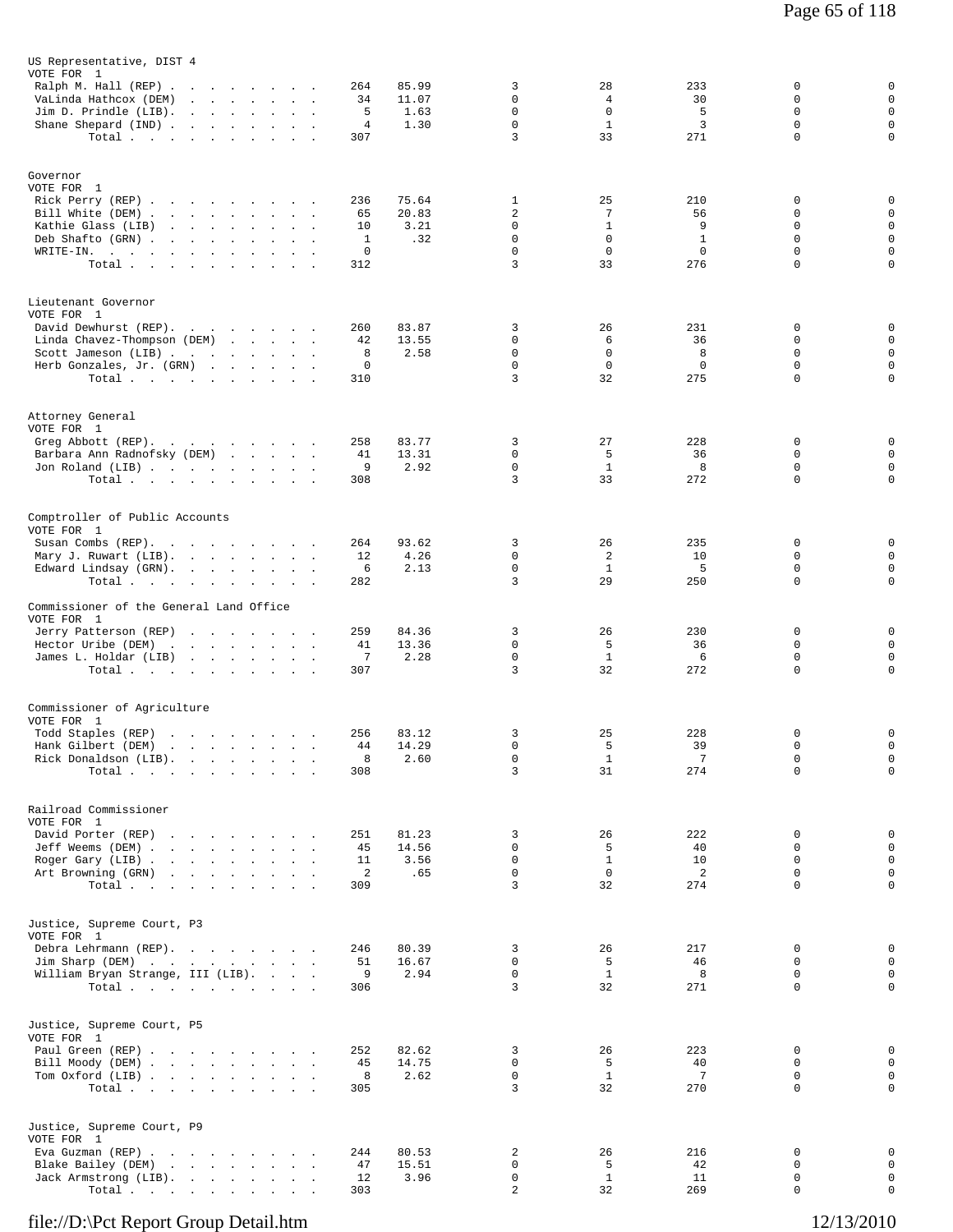| Judge, CT of Criminal AP, P2<br>VOTE FOR 1                                                                        |                      |                                      |                            |                   |            |                         |                            |
|-------------------------------------------------------------------------------------------------------------------|----------------------|--------------------------------------|----------------------------|-------------------|------------|-------------------------|----------------------------|
| Lawrence "Larry" Meyers (REP).<br>J. Randell Stevens (LIB)                                                        | 266<br>17            | 93.99<br>6.01                        | 3<br>$\mathbf 0$           | 25<br>4           | 238<br>13  | 0<br>0                  | 0<br>$\mathsf 0$           |
| Total                                                                                                             | 283                  |                                      | 3                          | 29                | 251        | $\Omega$                | $\mathbf 0$                |
| Judge, CT of Criminal AP, P5                                                                                      |                      |                                      |                            |                   |            |                         |                            |
| VOTE FOR 1<br>Cheryl Johnson (REP).                                                                               | 261                  | 92.88                                | 3                          | 26                | 232        | $\Omega$                | $\mathbf 0$                |
| Dave Howard (LIB).                                                                                                | 20<br>281            | 7.12                                 | $\mathbf 0$<br>3           | 3<br>29           | 17<br>249  | $\mathbf 0$<br>$\Omega$ | $\mathsf 0$<br>$\mathbf 0$ |
| Total $\cdots$                                                                                                    |                      |                                      |                            |                   |            |                         |                            |
| Judge, CT of Criminal AP, P6<br>VOTE FOR 1                                                                        |                      |                                      |                            |                   |            |                         |                            |
| Michael E. Keasler (REP)                                                                                          | 253                  | 82.41                                | 3                          | 26                | 224        | 0                       | 0                          |
| Keith Hampton (DEM)<br>Robert Ravee Virasin (LIB).                                                                | 45<br>9              | 14.66<br>2.93                        | $\mathbf 0$<br>$\mathbf 0$ | 5<br>$\mathbf{1}$ | 40<br>8    | $\mathbf 0$<br>0        | $\mathsf 0$<br>0           |
| Total.                                                                                                            | 307                  |                                      | 3                          | 32                | 272        | $\Omega$                | $\mathbf 0$                |
| State Representative, District 62                                                                                 |                      |                                      |                            |                   |            |                         |                            |
| VOTE FOR 1<br>Larry Phillips (REP).                                                                               | 267                  | 93.68                                | 3                          | 27                | 237        | 0                       | 0                          |
| Kenneth Myers (LIB)                                                                                               | 18                   | 6.32                                 | 0                          | $\overline{3}$    | 15         | 0                       | $\mathbf 0$                |
| Total.                                                                                                            | 285                  |                                      | 3                          | 30                | 252        | $\mathbf 0$             | $\mathbf 0$                |
| Chief Justice, 5th CT of AP DIST, UNEXP<br>VOTE FOR 1                                                             |                      |                                      |                            |                   |            |                         |                            |
| Carolyn Wright (REP).                                                                                             | 267                  | 100.00                               | 2                          | 27                | 238        | 0                       | 0                          |
| Total $\cdots$                                                                                                    | 267                  |                                      | 2                          | 27                | 238        | 0                       | $\mathbf 0$                |
| Justice, 5th CT of AP DIST, P4<br>VOTE FOR 1                                                                      |                      |                                      |                            |                   |            |                         |                            |
| Lana Myers (REP)                                                                                                  | 259                  | 86.05                                | 2                          | 26                | 231        | 0                       | 0                          |
| Bonnie Lee Goldstein (DEM).<br>Total                                                                              | 42<br>301            | 13.95                                | $\mathbf 0$<br>2           | 5<br>31           | 37<br>268  | 0<br>0                  | $\mathbf 0$<br>$\mathbf 0$ |
|                                                                                                                   |                      |                                      |                            |                   |            |                         |                            |
| Justice, 5th CT of AP DIST, P7                                                                                    |                      |                                      |                            |                   |            |                         |                            |
| VOTE FOR 1<br>Michael J. (Mike) O'Neill (REP)                                                                     | 271                  | 100.00                               | 2                          | 27                | 242        | 0                       | 0                          |
| Total $\cdots$                                                                                                    | 271                  |                                      | $\overline{a}$             | 27                | 242        | 0                       | $\mathbf 0$                |
| Justice, 5th CT of AP DIST, P12, UNEXP                                                                            |                      |                                      |                            |                   |            |                         |                            |
| VOTE FOR 1<br>Robert M. (Bob) Fillmore (REP)                                                                      | 262                  | 85.62                                | 2                          | 27                | 233        | 0                       | 0                          |
| Lawrence J. Praeger (DEM)                                                                                         | 44                   | 14.38                                | 0                          | - 5               | 39         | 0                       | 0                          |
| Total $\cdots$ $\cdots$ $\cdots$ $\cdots$                                                                         | 306                  |                                      | $\overline{2}$             | 32                | 272        | $\mathbf 0$             | $\mathbf 0$                |
| District Judge, 397th Judicial District                                                                           |                      |                                      |                            |                   |            |                         |                            |
| VOTE FOR 1<br>Brian K. Gary (REP)                                                                                 | 269                  | 100.00                               | 3                          | 28                | 238        | 0                       | 0                          |
| Total                                                                                                             | 269                  |                                      | 3                          | 28                | 238        | $\Omega$                | $\mathbf 0$                |
| County Judge<br>VOTE FOR 1                                                                                        |                      |                                      |                            |                   |            |                         |                            |
| Drue Bynum (REP)                                                                                                  | 251                  | 81.23                                | 3                          | 27                | 221        | 0                       | 0                          |
| Greg Middents (DEM)<br>Total                                                                                      | 58<br>309            | 18.77                                | $\mathsf{O}$<br>3          | 6<br>33           | 52<br>273  | 0<br>$\Omega$           | $\mathsf 0$<br>$\mathbf 0$ |
|                                                                                                                   |                      |                                      |                            |                   |            |                         |                            |
| County Treasurer<br>VOTE FOR 1                                                                                    |                      |                                      |                            |                   |            |                         |                            |
| Trent Bass (REP)                                                                                                  | 250                  | 81.17                                | 2                          | 24                | 224        | 0                       | 0                          |
| Virginia Hughes (DEM)<br>Total<br>the contract of the contract of the contract of the contract of the contract of | 58<br>308            | 18.83                                | $\mathbf{1}$<br>3          | 8<br>32           | 49<br>273  | 0<br>0                  | $\mathbf 0$<br>$\mathbf 0$ |
| PREC REPORT-GROUP DETAIL                                                                                          |                      |                                      | GRAYSON COUNTY, TEXAS      |                   |            | OFFICIAL                |                            |
|                                                                                                                   |                      | GENERAL ELECTION<br>NOVEMBER 2, 2010 |                            |                   |            |                         |                            |
| RUN DATE:11/22/10 11:30 AM                                                                                        |                      |                                      |                            |                   |            |                         |                            |
| 0031 PCT 32                                                                                                       |                      |                                      |                            |                   |            |                         |                            |
| REGISTERED VOTERS - TOTAL                                                                                         | TOTAL VOTES<br>1,273 | ႜ                                    | EV MAIL                    | EV IVO            | ED IVO     | PROV/EV                 | PROV/ED                    |
| BALLOTS CAST - TOTAL ALL BALLOTS.<br>BALLOTS CAST - TOTAL PAGE 1 BALLOTS.                                         | 402<br>391           |                                      | 22<br>11                   | 157<br>157        | 223<br>223 | 0<br>0                  | 0<br>0                     |
| BALLOTS CAST - TOTAL PAGE 2 BALLOTS.                                                                              | 391                  |                                      | 11                         | 157               | 223        | $\Omega$                | $\mathbf 0$                |
| VOTER TURNOUT - TOTAL ALL BALLOTS<br>and the contract of the                                                      |                      | 31.58                                |                            |                   |            |                         |                            |
| STRAIGHT PARTY                                                                                                    |                      |                                      |                            |                   |            |                         |                            |
| VOTE FOR 1<br>REPUBLICAN PARTY (REP)                                                                              | 107                  | 51.94                                | 6                          | 36                | 65         | 0                       | 0                          |
| DEMOCRATIC PARTY (DEM)                                                                                            | 98                   | 47.57                                | $\mathbf{1}$               | 44                | 53         | 0                       | 0                          |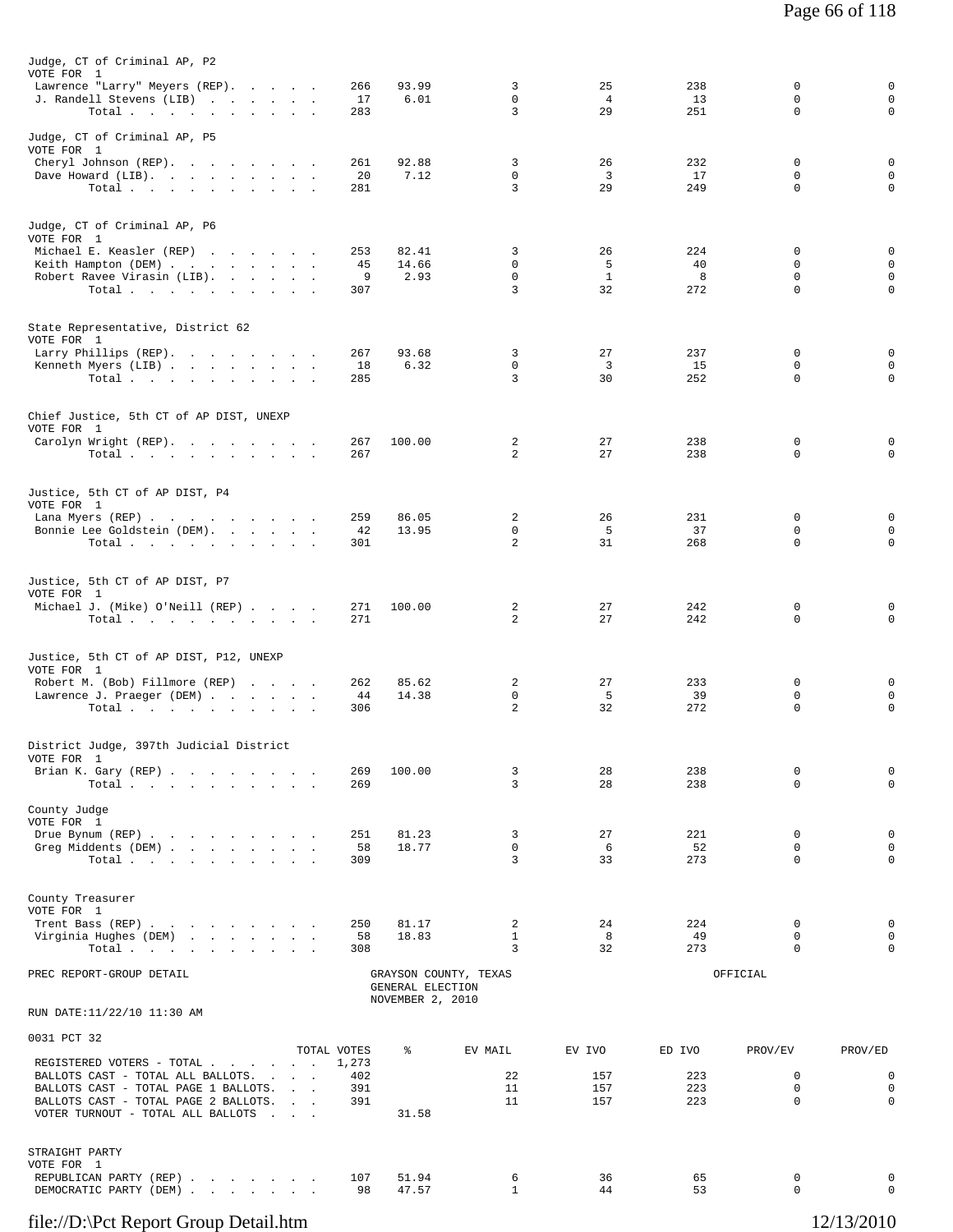|                                                                                                                                                       |                                                                                             |  |                            |                                  |                                |                                                            |                                                       |                                           | Page 67 of 118                                  |                                                                    |
|-------------------------------------------------------------------------------------------------------------------------------------------------------|---------------------------------------------------------------------------------------------|--|----------------------------|----------------------------------|--------------------------------|------------------------------------------------------------|-------------------------------------------------------|-------------------------------------------|-------------------------------------------------|--------------------------------------------------------------------|
| LIBERTARIAN PARTY (LIB).<br>GREEN PARTY (GRN).<br>Total                                                                                               |                                                                                             |  |                            | 0<br>$\mathbf{1}$<br>206         | .49                            | 0<br>$\mathbf 0$<br>7                                      | 0<br>$\mathbf{1}$<br>81                               | 0<br>$\mathbf 0$<br>118                   | 0<br>0<br>$\Omega$                              | 0<br>$\mathbf 0$<br>0                                              |
| US Representative, DIST 4<br>VOTE FOR 1<br>Ralph M. Hall (REP)<br>VaLinda Hathcox (DEM)<br>Jim D. Prindle (LIB).<br>Shane Shepard (IND)<br>Total      |                                                                                             |  |                            | 236<br>135<br>10<br>4<br>385     | 61.30<br>35.06<br>2.60<br>1.04 | 10<br>$\mathbf{1}$<br>$\mathbf 0$<br>$\mathbf 0$<br>11     | 87<br>63<br>2<br>2<br>154                             | 139<br>71<br>8<br>2<br>220                | 0<br>0<br>$\Omega$<br>$\mathbf 0$<br>$\Omega$   | 0<br>$\mathbf 0$<br>$\mathbf 0$<br>$\mathbf 0$<br>$\mathbf 0$      |
| Governor<br>VOTE FOR 1<br>Rick Perry (REP)<br>Bill White (DEM)<br>Kathie Glass (LIB)<br>Deb Shafto (GRN)<br>WRITE-IN.<br>Total                        |                                                                                             |  | $\mathcal{L}_{\rm{max}}$ . | 218<br>162<br>3<br>4<br>0<br>387 | 56.33<br>41.86<br>.78<br>1.03  | 10<br>1<br>$\mathbf 0$<br>$\mathbf 0$<br>$\mathbf 0$<br>11 | 79<br>73<br>2<br>$\overline{c}$<br>$\mathbf 0$<br>156 | 129<br>88<br>1<br>2<br>$\mathbf 0$<br>220 | 0<br>0<br>$\Omega$<br>$\Omega$<br>$\Omega$<br>0 | 0<br>$\mathbf 0$<br>$\mathsf 0$<br>$\mathbf 0$<br>$\mathsf 0$<br>0 |
| Lieutenant Governor<br>VOTE FOR 1<br>David Dewhurst (REP).<br>Linda Chavez-Thompson (DEM)<br>Scott Jameson (LIB)<br>Herb Gonzales, Jr. (GRN)<br>Total |                                                                                             |  |                            | 227<br>141<br>9<br>4<br>381      | 59.58<br>37.01<br>2.36<br>1.05 | 9<br>2<br>0<br>0<br>11                                     | 78<br>68<br>4<br>2<br>152                             | 140<br>71<br>5<br>2<br>218                | 0<br>$\Omega$<br>$\mathbf 0$<br>0<br>$\Omega$   | 0<br>$\mathbf 0$<br>$\mathbf 0$<br>$\mathsf{O}$<br>$\mathbf 0$     |
| Attorney General<br>VOTE FOR 1<br>Greg Abbott (REP).<br>Barbara Ann Radnofsky (DEM)<br>Jon Roland (LIB)<br>Total                                      |                                                                                             |  |                            | 233<br>133<br>10<br>376          | 61.97<br>35.37<br>2.66         | 11<br>$\mathbf 0$<br>0<br>11                               | 81<br>64<br>4<br>149                                  | 141<br>69<br>6<br>216                     | 0<br>$\Omega$<br>0<br>$\mathbf 0$               | 0<br>$\mathbf 0$<br>$\mathbf 0$<br>$\mathbf 0$                     |
| Comptroller of Public Accounts<br>VOTE FOR 1<br>Susan Combs (REP).<br>Mary J. Ruwart (LIB).<br>Edward Lindsay (GRN).<br>Total                         |                                                                                             |  | $\sim$                     | 235<br>27<br>23<br>285           | 82.46<br>9.47<br>8.07          | 11<br>0<br>$\mathbf 0$<br>11                               | 81<br>12<br>11<br>104                                 | 143<br>15<br>12<br>170                    | 0<br>$\Omega$<br>$\mathbf 0$<br>0               | 0<br>0<br>$\mathbf 0$<br>$\mathsf{O}$                              |
| Commissioner of the General Land Office<br>VOTE FOR 1<br>Jerry Patterson (REP)<br>Hector Uribe (DEM)<br>James L. Holdar (LIB)<br>Total                | the contract of the contract of the contract of<br>the contract of the contract of the con- |  |                            | 218<br>147<br>8<br>373           | 58.45<br>39.41<br>2.14         | 9<br>2<br>0<br>11                                          | 74<br>69<br>4<br>147                                  | 135<br>76<br>4<br>215                     | 0<br>$\mathbf 0$<br>$\Omega$<br>0               | 0<br>$\mathbf 0$<br>$\mathbf 0$<br>0                               |
| Commissioner of Agriculture<br>VOTE FOR 1<br>Todd Staples (REP)<br>Hank Gilbert (DEM)<br>Rick Donaldson (LIB).<br>Total.                              | the contract of the contract of the con-                                                    |  |                            | 210<br>151<br>11<br>372          | 56.45<br>40.59<br>2.96         | 9<br>2<br>$\mathbf 0$<br>11                                | 71<br>71<br>$\overline{4}$<br>146                     | 130<br>78<br>$7\phantom{.0}$<br>215       | 0<br>$\Omega$<br>0<br>0                         | 0<br>$\mathbf 0$<br>$\mathbf 0$<br>$\mathbf 0$                     |
| Railroad Commissioner<br>VOTE FOR 1<br>David Porter (REP)<br>Jeff Weems (DEM)<br>Roger Gary (LIB)<br>Art Browning (GRN)<br>Total                      | the contract of the contract of the contract of                                             |  |                            | 215<br>144<br>11<br>7<br>377     | 57.03<br>38.20<br>2.92<br>1.86 | 9<br>$\overline{c}$<br>$\mathbf 0$<br>$\mathbf 0$<br>11    | 74<br>66<br>6<br>3<br>149                             | 132<br>76<br>5<br>$\overline{4}$<br>217   | $\Omega$<br>0<br>0<br>$\Omega$<br>$\mathbf 0$   | 0<br>$\mathbf 0$<br>$\mathbf 0$<br>$\mathbf 0$<br>$\mathbf 0$      |
| Justice, Supreme Court, P3<br>VOTE FOR 1<br>Debra Lehrmann (REP).<br>Jim Sharp (DEM)<br>William Bryan Strange, III (LIB).<br>Total                    |                                                                                             |  |                            | 206<br>160<br>9<br>375           | 54.93<br>42.67<br>2.40         | 10<br>1<br>$\mathbf 0$<br>11                               | 68<br>74<br>4<br>146                                  | 128<br>85<br>5<br>218                     | 0<br>$\Omega$<br>$\mathbf 0$<br>$\Omega$        | 0<br>$\mathbf 0$<br>$\mathbf 0$<br>$\mathbf 0$                     |
| Justice, Supreme Court, P5<br>VOTE FOR 1<br>Paul Green (REP)<br>Bill Moody (DEM)<br>Tom Oxford (LIB)<br>Total.                                        |                                                                                             |  |                            | 215<br>148<br>8<br>371           | 57.95<br>39.89<br>2.16         | 9<br>$\mathbf{1}$<br>$\mathbf{1}$<br>11                    | 75<br>68<br>3<br>146                                  | 131<br>79<br>$\overline{4}$<br>214        | $\Omega$<br>0<br>0<br>$\mathbf 0$               | 0<br>$\mathbf 0$<br>0<br>$\mathbf 0$                               |
| Justice, Supreme Court, P9<br>VOTE FOR 1<br>Eva Guzman (REP)                                                                                          |                                                                                             |  |                            | 208                              | 56.52                          | 10                                                         | 70                                                    | 128                                       | 0                                               | 0                                                                  |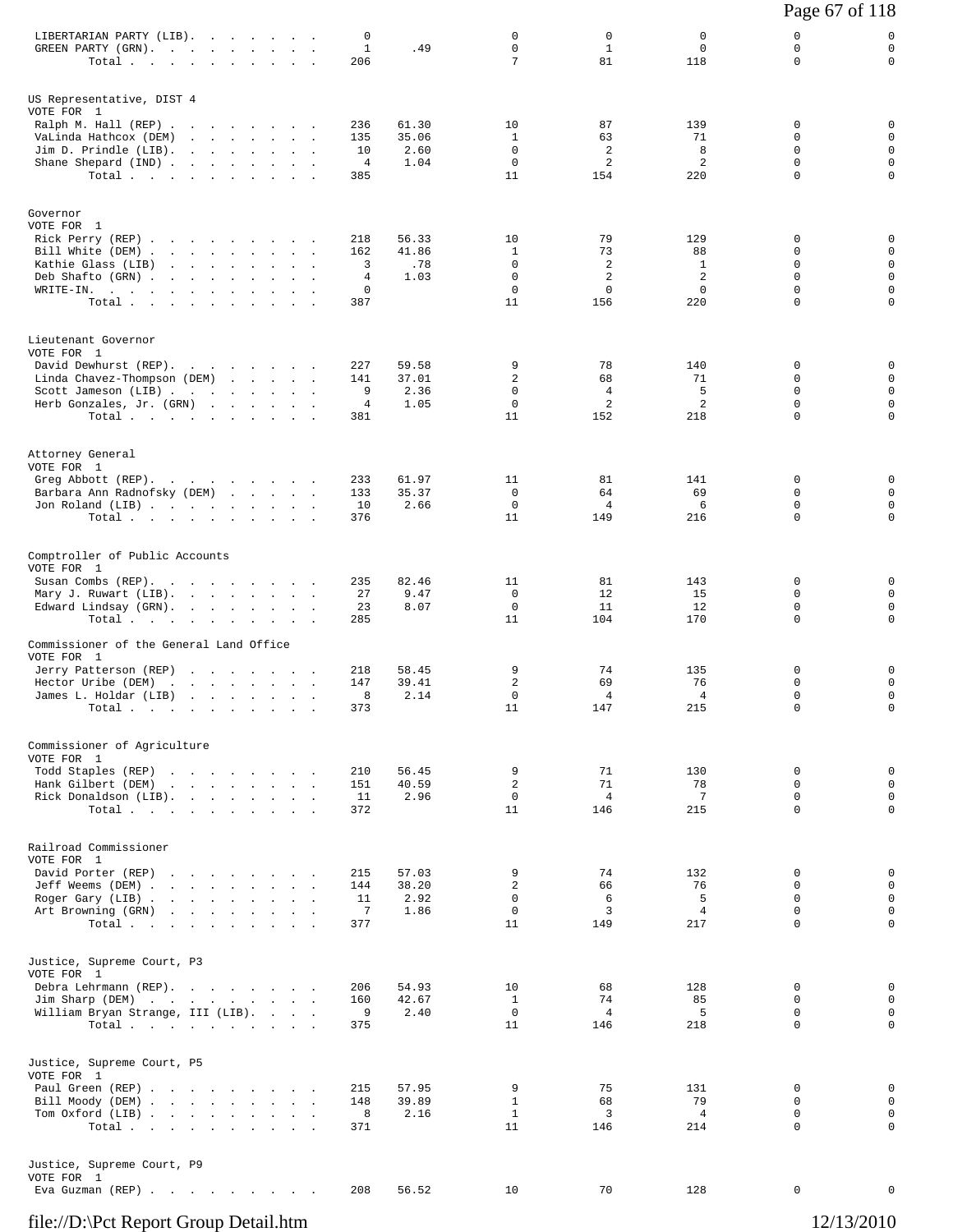|                                                                                                                                                                                                                                              |                  |                |                                   |                             |                | Page 68 of 118               |                              |
|----------------------------------------------------------------------------------------------------------------------------------------------------------------------------------------------------------------------------------------------|------------------|----------------|-----------------------------------|-----------------------------|----------------|------------------------------|------------------------------|
| Blake Bailey (DEM)<br>Jack Armstrong (LIB).<br>Total $\cdots$                                                                                                                                                                                | 150<br>10<br>368 | 40.76<br>2.72  | $\mathbf{1}$<br>$\mathbf 0$<br>11 | 72<br>$\overline{4}$<br>146 | 77<br>6<br>211 | 0<br>$\mathbf 0$<br>$\Omega$ | 0<br>$\mathbf 0$<br>0        |
| Judge, CT of Criminal AP, P2<br>VOTE FOR 1                                                                                                                                                                                                   |                  |                |                                   |                             |                |                              |                              |
| Lawrence "Larry" Meyers (REP).                                                                                                                                                                                                               | 239              | 84.75          | 10                                | 83                          | 146            | 0                            | 0                            |
| J. Randell Stevens (LIB)<br>Total                                                                                                                                                                                                            | 43<br>282        | 15.25          | 1<br>11                           | 21<br>104                   | 21<br>167      | 0<br>$\Omega$                | 0<br>0                       |
| Judge, CT of Criminal AP, P5<br>VOTE FOR 1                                                                                                                                                                                                   |                  |                |                                   |                             |                |                              |                              |
| Cheryl Johnson (REP).                                                                                                                                                                                                                        | 234              | 83.57          | 11                                | 82                          | 141            | $\mathbf 0$                  | $\mathbf 0$                  |
| Dave Howard (LIB).<br>Total                                                                                                                                                                                                                  | 46<br>280        | 16.43          | $\overline{0}$<br>11              | 23<br>105                   | 23<br>164      | 0<br>$\Omega$                | 0<br>$\mathbf 0$             |
| Judge, CT of Criminal AP, P6<br>VOTE FOR 1                                                                                                                                                                                                   |                  |                |                                   |                             |                |                              |                              |
| Michael E. Keasler (REP)<br>Keith Hampton (DEM)                                                                                                                                                                                              | 214<br>147       | 58.15<br>39.95 | 10<br>$\mathbf{1}$                | 75<br>67                    | 129<br>79      | $\mathbf 0$<br>$\mathbf 0$   | 0<br>$\mathbf 0$             |
| Robert Ravee Virasin (LIB).                                                                                                                                                                                                                  | 7                | 1.90           | $\mathbf{0}$                      | 3                           | $\overline{4}$ | 0                            | 0                            |
| Total $\cdots$                                                                                                                                                                                                                               | 368              |                | 11                                | 145                         | 212            | $\Omega$                     | $\Omega$                     |
| State Representative, District 62<br>VOTE FOR 1                                                                                                                                                                                              |                  |                |                                   |                             |                |                              |                              |
| Larry Phillips (REP).<br>Kenneth Myers (LIB)                                                                                                                                                                                                 | 245<br>47        | 83.90<br>16.10 | 11<br>$\overline{0}$              | 91<br>22                    | 143<br>25      | $\mathbf 0$<br>$\mathbf 0$   | 0<br>$\mathbf 0$             |
| Total.                                                                                                                                                                                                                                       | 292              |                | 11                                | 113                         | 168            | $\Omega$                     | 0                            |
| Chief Justice, 5th CT of AP DIST, UNEXP<br>VOTE FOR 1                                                                                                                                                                                        |                  |                |                                   |                             |                |                              |                              |
| Carolyn Wright (REP).                                                                                                                                                                                                                        | 240              | 100.00         | 8                                 | 87                          | 145            | 0                            | 0<br>$\Omega$                |
| Total $\cdots$ $\cdots$ $\cdots$ $\cdots$                                                                                                                                                                                                    | 240              |                | 8                                 | 87                          | 145            | 0                            |                              |
| Justice, 5th CT of AP DIST, P4<br>VOTE FOR 1<br>Lana Myers (REP)                                                                                                                                                                             | 222              | 60.82          | 9                                 | 76                          | 137            | 0                            | 0                            |
| Bonnie Lee Goldstein (DEM).<br>Total $\cdots$ $\cdots$ $\cdots$ $\cdots$                                                                                                                                                                     | 143<br>365       | 39.18          | $\overline{a}$<br>11              | 66<br>142                   | 75<br>212      | 0<br>0                       | $\mathbf 0$<br>0             |
| Justice, 5th CT of AP DIST, P7<br>VOTE FOR 1<br>Michael J. (Mike) O'Neill (REP)<br>Total $\cdots$ $\cdots$ $\cdots$ $\cdots$                                                                                                                 | 242<br>242       | 100.00         | 8<br>8                            | 87<br>87                    | 147<br>147     | 0<br>$\mathbf 0$             | 0<br>0                       |
|                                                                                                                                                                                                                                              |                  |                |                                   |                             |                |                              |                              |
| Justice, 5th CT of AP DIST, P12, UNEXP<br>VOTE FOR 1                                                                                                                                                                                         |                  |                |                                   |                             |                |                              |                              |
| Robert M. (Bob) Fillmore (REP)<br>Lawrence J. Praeger (DEM)                                                                                                                                                                                  | 224<br>140       | 61.54<br>38.46 | 10<br>$\mathbf{1}$                | 77<br>67                    | 137<br>72      | 0<br>$\Omega$                | 0<br>0                       |
| Total $\cdots$                                                                                                                                                                                                                               | 364              |                | 11                                | 144                         | 209            | 0                            | 0                            |
| District Judge, 397th Judicial District<br>VOTE FOR 1                                                                                                                                                                                        |                  |                |                                   |                             |                |                              |                              |
| Brian K. Gary (REP)<br>Total                                                                                                                                                                                                                 | 230<br>230       | 100.00         | 8<br>8                            | 85<br>85                    | 137<br>137     | 0<br>$\Omega$                | $\mathbf 0$<br>$\Omega$      |
| County Judge                                                                                                                                                                                                                                 |                  |                |                                   |                             |                |                              |                              |
| VOTE FOR 1<br>Drue Bynum (REP)                                                                                                                                                                                                               | 196              | 51.17          | 9                                 | 68                          | 119            | $\mathbf 0$                  | $\mathbf 0$                  |
| Greg Middents (DEM)<br>Total $\cdots$                                                                                                                                                                                                        | 187<br>383       | 48.83          | $\overline{a}$<br>11              | 84<br>152                   | 101<br>220     | $\mathbf 0$<br>$\Omega$      | $\mathbf 0$<br>$\mathbf 0$   |
|                                                                                                                                                                                                                                              |                  |                |                                   |                             |                |                              |                              |
| County Treasurer<br>VOTE FOR 1                                                                                                                                                                                                               |                  |                |                                   |                             |                |                              |                              |
| Trent Bass (REP)<br>Virginia Hughes (DEM)                                                                                                                                                                                                    | 173<br>207       | 45.53<br>54.47 | 6<br>5                            | 57<br>94                    | 110<br>108     | $\mathbf 0$<br>$\mathbf 0$   | 0<br>$\mathbf 0$             |
| Total.                                                                                                                                                                                                                                       | 380              |                | 11                                | 151                         | 218            | 0                            | 0                            |
| SHERMAN PROP 1                                                                                                                                                                                                                               |                  |                |                                   |                             |                |                              |                              |
| VOTE FOR 1<br>FOR $\cdots$                                                                                                                                                                                                                   | 253              | 84.33          | 8                                 | 103                         | 142            | $\mathbf 0$                  | $\mathbf{0}$                 |
| ${\tt AGAINST} \hspace{0.1in} . \hspace{0.1in} . \hspace{0.1in} . \hspace{0.1in} . \hspace{0.1in} . \hspace{0.1in} . \hspace{0.1in} . \hspace{0.1in} . \hspace{0.1in} . \hspace{0.1in} . \hspace{0.1in} . \hspace{0.1in} . \hspace{0.1in} .$ | 47               | 15.67          | $\mathbf 0$                       | 13                          | 34             | 0                            | $\mathsf{O}$                 |
| Total $\cdots$                                                                                                                                                                                                                               | 300              |                | 8                                 | 116                         | 176            | $\Omega$                     | $\mathbf 0$                  |
| SHERMAN PROP 2                                                                                                                                                                                                                               |                  |                |                                   |                             |                |                              |                              |
| VOTE FOR 1<br>FOR $\cdots$                                                                                                                                                                                                                   | 217              | 71.62          | 6                                 | 89                          | 122            | 0                            | $\mathbf 0$                  |
| AGAINST<br>$\ddot{\phantom{a}}$<br>$\cdot$<br>$\blacksquare$<br>Total                                                                                                                                                                        | 86<br>303        | 28.38          | $\mathbf{1}$<br>$7\overline{ }$   | 27<br>116                   | 58<br>180      | 0<br>0                       | $\mathsf{O}$<br>$\mathbf{0}$ |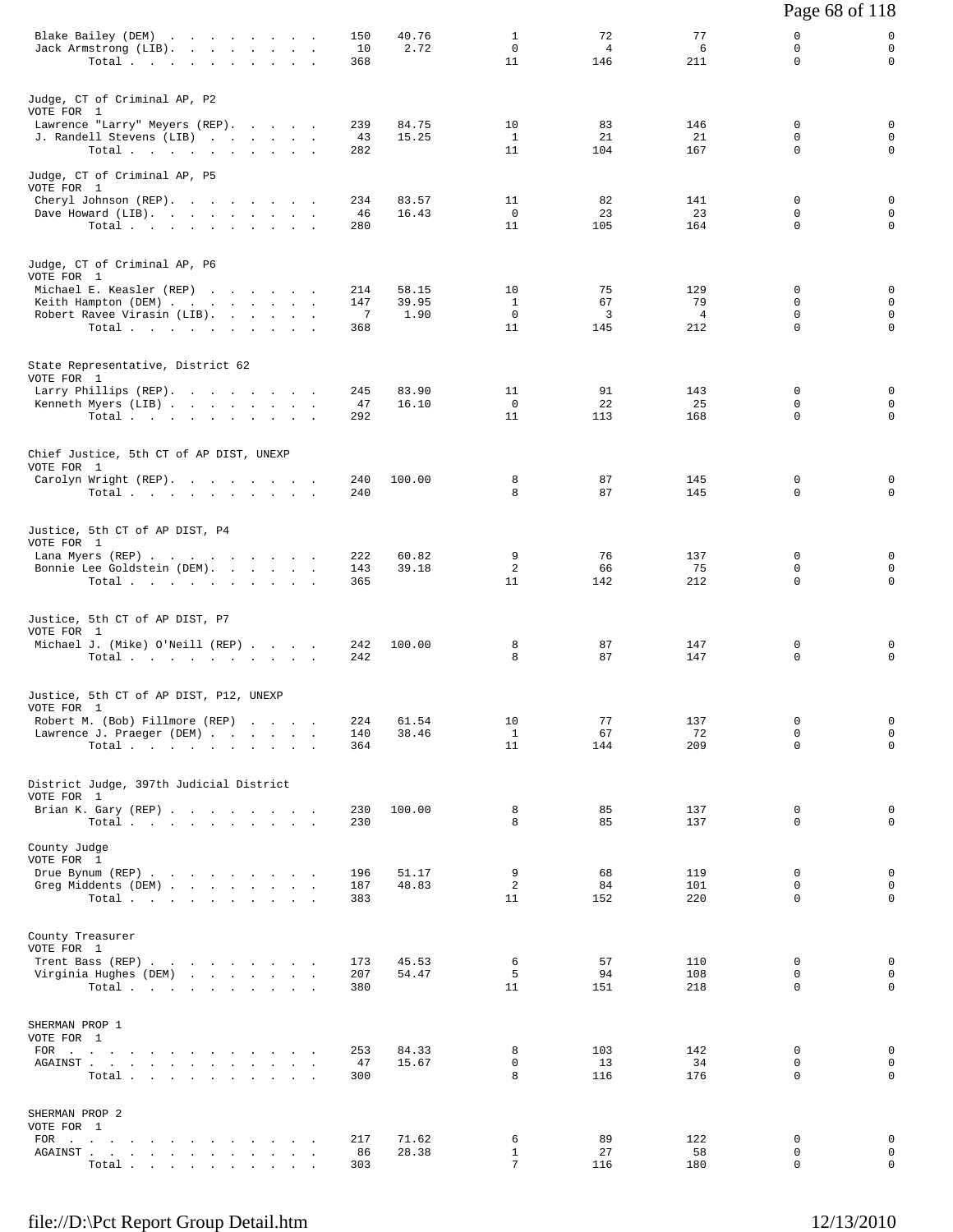| SHERMAN PROP 3<br>VOTE FOR 1                                                                                                                                                                                                                                                                                     |                                                                     |                                       |                                          |                                      |                                                         |                                             |                                                        |                                                           |                                                                                         |
|------------------------------------------------------------------------------------------------------------------------------------------------------------------------------------------------------------------------------------------------------------------------------------------------------------------|---------------------------------------------------------------------|---------------------------------------|------------------------------------------|--------------------------------------|---------------------------------------------------------|---------------------------------------------|--------------------------------------------------------|-----------------------------------------------------------|-----------------------------------------------------------------------------------------|
| FOR<br>the contract of the contract of the contract of<br>AGAINST<br>Total .<br>the company of the company of the company of                                                                                                                                                                                     |                                                                     |                                       | 233<br>78<br>311                         | 74.92<br>25.08                       | 8<br>$\mathbf 0$<br>8                                   | 98<br>21<br>119                             | 127<br>57<br>184                                       | 0<br>$\mathbf 0$<br>$\mathbf 0$                           | $\mathbf 0$<br>$\mathbf 0$<br>$\mathbf 0$                                               |
| SHERMAN PROP 4<br>VOTE FOR 1<br>FOR<br>${\tt AGAINST} \hspace{1.5cm} . \hspace{1.5cm} . \hspace{1.5cm} . \hspace{1.5cm} . \hspace{1.5cm} . \hspace{1.5cm} . \hspace{1.5cm} . \hspace{1.5cm} . \hspace{1.5cm} . \hspace{1.5cm} . \hspace{1.5cm} . \hspace{1.5cm} .$<br>Total                                      |                                                                     |                                       | 131<br>181<br>312                        | 41.99<br>58.01                       | 5<br>3<br>8                                             | 61<br>58<br>119                             | 65<br>120<br>185                                       | 0<br>0<br>$\mathbf 0$                                     | $\mathbf 0$<br>0<br>$\mathbf 0$                                                         |
| SHERMAN PROP 5<br>VOTE FOR 1<br>${\tt AGAINST} \hspace{1.5cm} . \hspace{1.5cm} . \hspace{1.5cm} . \hspace{1.5cm} . \hspace{1.5cm} . \hspace{1.5cm} . \hspace{1.5cm} . \hspace{1.5cm} . \hspace{1.5cm} . \hspace{1.5cm} . \hspace{1.5cm} . \hspace{1.5cm} . \hspace{1.5cm} .$<br>Total $\cdots$ $\cdots$ $\cdots$ |                                                                     |                                       | 211<br>99<br>310                         | 68.06<br>31.94                       | 7<br>$\mathbf 0$<br>7                                   | 85<br>34<br>119                             | 119<br>65<br>184                                       | 0<br>0<br>$\Omega$                                        | $\mathbf 0$<br>$\mathbf 0$<br>$\mathbf 0$                                               |
| SHERMAN PROP 6<br>VOTE FOR 1<br>FOR $\qquad \qquad \ldots \qquad \qquad \ldots \qquad \qquad \ldots \qquad \ldots \qquad \ldots$<br>AGAINST<br>Total                                                                                                                                                             |                                                                     | $\sim$                                | 256<br>57<br>313                         | 81.79<br>18.21                       | 8<br>$\mathbf 0$<br>8                                   | 104<br>15<br>119                            | 144<br>42<br>186                                       | 0<br>0<br>0                                               | $\mathbf 0$<br>0<br>$\mathbf 0$                                                         |
| PREC REPORT-GROUP DETAIL                                                                                                                                                                                                                                                                                         |                                                                     |                                       |                                          | GENERAL ELECTION<br>NOVEMBER 2, 2010 | GRAYSON COUNTY, TEXAS                                   |                                             |                                                        | OFFICIAL                                                  |                                                                                         |
| RUN DATE:11/22/10 11:30 AM<br>0032 PCT 33<br>REGISTERED VOTERS - TOTAL<br>BALLOTS CAST - TOTAL ALL BALLOTS.                                                                                                                                                                                                      |                                                                     | TOTAL VOTES<br>and the control of the | 1,191<br>552                             | ႜ                                    | EV MAIL<br>5                                            | EV IVO<br>128                               | ED IVO<br>419                                          | PROV/EV<br>0                                              | PROV/ED<br>$\mathbf 0$                                                                  |
| BALLOTS CAST - TOTAL PAGE 1 BALLOTS.<br>VOTER TURNOUT - TOTAL ALL BALLOTS                                                                                                                                                                                                                                        |                                                                     | <b>Contract Contract</b>              | 552                                      | 46.35                                | 5                                                       | 128                                         | 419                                                    | $\mathbf 0$                                               | 0                                                                                       |
| STRAIGHT PARTY<br>VOTE FOR 1<br>REPUBLICAN PARTY (REP)<br>DEMOCRATIC PARTY (DEM)<br>LIBERTARIAN PARTY (LIB).<br>GREEN PARTY (GRN).<br>Total.                                                                                                                                                                     |                                                                     |                                       | 287<br>28<br>2<br>1<br>318               | 90.25<br>8.81<br>.63<br>.31          | 3<br>$\mathbf{1}$<br>$\mathbf 0$<br>0<br>$\overline{4}$ | 75<br>3<br>$\mathbf 0$<br>$\mathbf 0$<br>78 | 209<br>24<br>2<br>1<br>236                             | 0<br>$\Omega$<br>0<br>0<br>$\mathbf 0$                    | $\mathbf 0$<br>0<br>$\mathbf 0$<br>$\mathbf 0$<br>$\mathbf 0$                           |
| US Representative, DIST 4<br>VOTE FOR 1<br>Ralph M. Hall (REP)<br>VaLinda Hathcox (DEM)<br>Jim D. Prindle (LIB).<br>Shane Shepard (IND)<br>Total                                                                                                                                                                 | and the contract of the state of<br>the contract of the contract of |                                       | 467<br>52<br>13<br>13<br>545             | 85.69<br>9.54<br>2.39<br>2.39        | 3<br>2<br>$\mathbf 0$<br>$\Omega$<br>5                  | 107<br>13<br>2<br>4<br>126                  | 357<br>37<br>11<br>9<br>414                            | 0<br>$\Omega$<br>0<br>$\Omega$<br>0                       | 0<br>0<br>$\mathbf 0$<br>$\Omega$<br>$\mathbf 0$                                        |
| Governor<br>VOTE FOR 1<br>Rick Perry (REP)<br>Bill White (DEM)<br>Kathie Glass (LIB)<br>Deb Shafto (GRN)<br>WRITE-IN.<br>the contract of the contract of the contract of<br>Total                                                                                                                                |                                                                     |                                       | 442<br>85<br>12<br>8<br>0<br>547         | 80.80<br>15.54<br>2.19<br>1.46       | 3<br>2<br>$\mathbf 0$<br>$\mathbf 0$<br>0<br>5          | 99<br>21<br>3<br>4<br>$\mathsf 0$<br>127    | 340<br>62<br>9<br>$\overline{4}$<br>$\mathsf 0$<br>415 | 0<br>0<br>$\mathbf 0$<br>$\Omega$<br>$\Omega$<br>$\Omega$ | $\mathsf 0$<br>$\mathsf 0$<br>$\mathbf 0$<br>$\mathsf 0$<br>$\mathsf 0$<br>$\mathbf{0}$ |
| Lieutenant Governor<br>VOTE FOR 1<br>David Dewhurst (REP).<br>Linda Chavez-Thompson (DEM)<br>Scott Jameson (LIB)<br>Herb Gonzales, Jr. (GRN)<br>Total                                                                                                                                                            |                                                                     |                                       | 472<br>58<br>15<br>$\overline{4}$<br>549 | 85.97<br>10.56<br>2.73<br>.73        | 3<br>$\overline{a}$<br>$\mathbf 0$<br>$\mathsf{O}$<br>5 | 112<br>12<br>2<br>2<br>128                  | 357<br>44<br>13<br>2<br>416                            | 0<br>$\Omega$<br>$\mathbf 0$<br>$\mathbf 0$<br>$\Omega$   | $\mathsf 0$<br>$\mathbf 0$<br>$\mathbf 0$<br>$\mathbf 0$<br>$\mathbf 0$                 |
| Attorney General<br>VOTE FOR 1<br>Greg Abbott (REP).<br>Barbara Ann Radnofsky (DEM)<br>Jon Roland (LIB)<br>Total.                                                                                                                                                                                                |                                                                     |                                       | 476<br>55<br>16<br>547                   | 87.02<br>10.05<br>2.93               | 3<br>2<br>$\mathbf 0$<br>5                              | 114<br>10<br>$\overline{4}$<br>128          | 359<br>43<br>12<br>414                                 | 0<br>0<br>$\mathbf 0$<br>$\Omega$                         | $\mathsf 0$<br>$\mathsf 0$<br>$\mathbf{0}$<br>$\mathbf 0$                               |
| Comptroller of Public Accounts<br>VOTE FOR 1<br>Susan Combs (REP).<br>Mary J. Ruwart (LIB).<br>Edward Lindsay (GRN).<br>Total                                                                                                                                                                                    |                                                                     |                                       | 478<br>27<br>14<br>519                   | 92.10<br>5.20<br>2.70                | 3<br>$\mathbf 0$<br>$\mathbf{1}$<br>$\overline{4}$      | 115<br>4<br>$\overline{4}$<br>123           | 360<br>23<br>9<br>392                                  | 0<br>$\mathbf 0$<br>0<br>$\mathbf 0$                      | $\mathbf 0$<br>$\mathsf 0$<br>$\mathsf 0$<br>$\mathbf{0}$                               |

Page 69 of 118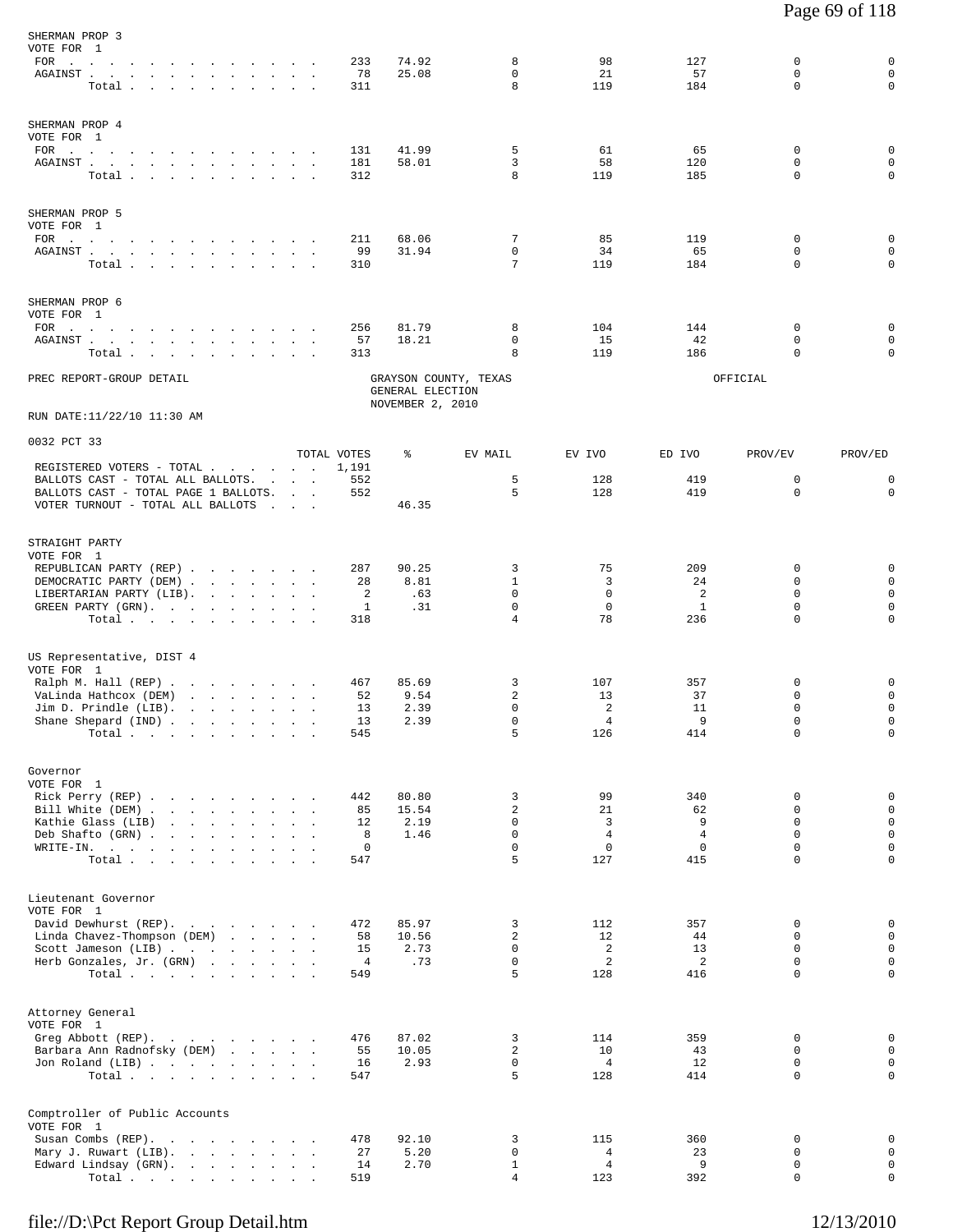| Commissioner of the General Land Office                   |                                                                                 |  |           |                |                               |                       |                      |                             |                            |
|-----------------------------------------------------------|---------------------------------------------------------------------------------|--|-----------|----------------|-------------------------------|-----------------------|----------------------|-----------------------------|----------------------------|
| VOTE FOR 1<br>Jerry Patterson (REP)                       |                                                                                 |  | 469       | 86.69          | 4                             | 111                   | 354                  | 0                           | 0                          |
| Hector Uribe (DEM)                                        | the contract of the contract of the                                             |  | 51        | 9.43           | $\mathbf{1}$                  | 11                    | 39                   | $\Omega$                    | $\mathbf 0$                |
| James L. Holdar (LIB)                                     | and the state of the state of the state of                                      |  | 21        | 3.88           | $\mathbf 0$                   | $\overline{4}$        | 17                   | $\mathbf 0$                 | $\mathsf 0$                |
| Total                                                     |                                                                                 |  | 541       |                | 5                             | 126                   | 410                  | $\Omega$                    | $\mathbf 0$                |
| Commissioner of Agriculture                               |                                                                                 |  |           |                |                               |                       |                      |                             |                            |
| VOTE FOR 1<br>Todd Staples (REP)                          | the contract of the contract of the con-                                        |  | 468       | 86.67          | 3                             | 113                   | 352                  | 0                           | 0                          |
| Hank Gilbert (DEM)                                        | the contract of the contract of the                                             |  | 59        | 10.93          | $\overline{c}$                | 11                    | 46                   | $\Omega$                    | $\mathbf 0$                |
| Rick Donaldson (LIB).                                     |                                                                                 |  | 13        | 2.41           | $\mathbf 0$                   | $\mathbf{1}$          | 12                   | 0                           | $\mathbf 0$                |
| Total                                                     |                                                                                 |  | 540       |                | 5                             | 125                   | 410                  | $\mathbf 0$                 | $\mathbf 0$                |
| Railroad Commissioner                                     |                                                                                 |  |           |                |                               |                       |                      |                             |                            |
| VOTE FOR 1<br>David Porter (REP)                          |                                                                                 |  | 465       | 85.32          | 3                             | 111                   | 351                  | 0                           | 0                          |
| Jeff Weems (DEM)                                          |                                                                                 |  | 60        | 11.01          | $\overline{c}$                | 11                    | 47                   | $\Omega$                    | $\mathbf 0$                |
| Roger Gary (LIB)                                          |                                                                                 |  | 14<br>6   | 2.57<br>1.10   | $\mathbf 0$<br>0              | 2<br>2                | 12<br>$\overline{4}$ | 0<br>$\Omega$               | $\mathbf 0$<br>$\mathbf 0$ |
| Art Browning (GRN)<br>Total.                              | the contract of the contract of the contract of the contract of the contract of |  | 545       |                | 5                             | 126                   | 414                  | $\mathbf 0$                 | $\mathbf 0$                |
| Justice, Supreme Court, P3                                |                                                                                 |  |           |                |                               |                       |                      |                             |                            |
| VOTE FOR 1                                                |                                                                                 |  |           |                |                               |                       |                      |                             |                            |
| Debra Lehrmann (REP).                                     |                                                                                 |  | 463       | 84.95          | 3                             | 114                   | 346                  | 0                           | 0                          |
| Jim Sharp (DEM)                                           |                                                                                 |  | 63<br>19  | 11.56<br>3.49  | $\overline{c}$<br>$\mathbf 0$ | 12<br>$\mathbf{1}$    | 49<br>18             | $\Omega$<br>$\mathbf 0$     | $\mathbf 0$<br>$\mathbf 0$ |
| William Bryan Strange, III (LIB).<br>Total                |                                                                                 |  | 545       |                | 5                             | 127                   | 413                  | $\Omega$                    | $\mathbf 0$                |
|                                                           |                                                                                 |  |           |                |                               |                       |                      |                             |                            |
| Justice, Supreme Court, P5<br>VOTE FOR 1                  |                                                                                 |  |           |                |                               |                       |                      |                             |                            |
| Paul Green (REP)                                          |                                                                                 |  | 468       | 86.03          | 3                             | 113                   | 352                  | $\Omega$                    | 0                          |
| Bill Moody (DEM)                                          |                                                                                 |  | 59        | 10.85          | $\overline{c}$                | 12                    | 45                   | $\Omega$                    | $\mathbf 0$                |
| Tom Oxford (LIB)<br>Total                                 |                                                                                 |  | 17<br>544 | 3.13           | 0<br>5                        | 2<br>127              | 15<br>412            | 0<br>$\Omega$               | $\mathbf 0$<br>$\mathbf 0$ |
|                                                           |                                                                                 |  |           |                |                               |                       |                      |                             |                            |
| Justice, Supreme Court, P9<br>VOTE FOR 1                  |                                                                                 |  |           |                |                               |                       |                      |                             |                            |
| Eva Guzman (REP)                                          |                                                                                 |  | 458       | 84.50          | 3                             | 111                   | 344                  | 0                           | 0                          |
| Blake Bailey (DEM)                                        |                                                                                 |  | 61        | 11.25          | 2                             | 12                    | 47                   | 0                           | $\mathbf 0$                |
| Jack Armstrong (LIB).<br>Total $\cdots$ $\cdots$ $\cdots$ |                                                                                 |  | 23<br>542 | 4.24           | $\mathbf 0$<br>5              | $\overline{4}$<br>127 | 19<br>410            | $\mathbf 0$<br>$\Omega$     | $\mathbf 0$<br>$\Omega$    |
|                                                           |                                                                                 |  |           |                |                               |                       |                      |                             |                            |
| Judge, CT of Criminal AP, P2<br>VOTE FOR 1                |                                                                                 |  |           |                |                               |                       |                      |                             |                            |
| Lawrence "Larry" Meyers (REP).                            |                                                                                 |  | 474       | 92.04          | 3                             | 113                   | 358                  | 0                           | 0                          |
| J. Randell Stevens (LIB)                                  |                                                                                 |  | 41        | 7.96           | 0                             | 10                    | 31                   | 0                           | $\mathbf 0$                |
| Total                                                     |                                                                                 |  | 515       |                | 3                             | 123                   | 389                  | $\Omega$                    | $\mathbf 0$                |
| Judge, CT of Criminal AP, P5<br>VOTE FOR 1                |                                                                                 |  |           |                |                               |                       |                      |                             |                            |
| Cheryl Johnson (REP).                                     |                                                                                 |  | 469       | 91.25          | 3                             | 112                   | 354                  | 0                           | $\mathbf 0$                |
| Dave Howard (LIB).<br>Total $\cdots$                      |                                                                                 |  | 45<br>514 | 8.75           | $\mathsf{O}$<br>3             | 10<br>122             | 35<br>389            | $\mathbf 0$<br>$\Omega$     | $\mathbf 0$<br>$\mathbf 0$ |
|                                                           |                                                                                 |  |           |                |                               |                       |                      |                             |                            |
| Judge, CT of Criminal AP, P6<br>VOTE FOR 1                |                                                                                 |  |           |                |                               |                       |                      |                             |                            |
| Michael E. Keasler (REP)                                  |                                                                                 |  | 467       | 86.80          | 3                             | 114                   | 350                  | $\mathbf 0$                 | $\mathbf 0$                |
| Keith Hampton (DEM)<br>Robert Ravee Virasin (LIB).        |                                                                                 |  | 57<br>14  | 10.59<br>2.60  | 2<br>$\mathbf 0$              | 12<br>$\mathbf{1}$    | 43<br>13             | 0<br>0                      | $\mathbf 0$<br>$\mathbf 0$ |
| Total                                                     |                                                                                 |  | 538       |                | 5                             | 127                   | 406                  | $\Omega$                    | $\mathbf 0$                |
| State Representative, District 62                         |                                                                                 |  |           |                |                               |                       |                      |                             |                            |
| VOTE FOR 1                                                |                                                                                 |  |           |                |                               |                       |                      |                             |                            |
| Larry Phillips (REP).                                     |                                                                                 |  | 477       | 91.73          | 3                             | 115                   | 359                  | 0                           | 0                          |
| Kenneth Myers (LIB)<br>Total                              |                                                                                 |  | 43<br>520 | 8.27           | $\mathbf 0$<br>3              | 9<br>124              | 34<br>393            | 0<br>$\Omega$               | $\mathbf 0$<br>$\mathbf 0$ |
|                                                           |                                                                                 |  |           |                |                               |                       |                      |                             |                            |
| Chief Justice, 5th CT of AP DIST, UNEXP<br>VOTE FOR 1     |                                                                                 |  |           |                |                               |                       |                      |                             |                            |
| Carolyn Wright (REP).                                     |                                                                                 |  | 491       | 100.00         | 3                             | 117                   | 371                  | $\mathbf 0$                 | 0                          |
| Total $\cdots$ $\cdots$ $\cdots$ $\cdots$                 |                                                                                 |  | 491       |                | 3                             | 117                   | 371                  | $\Omega$                    | $\mathbf 0$                |
| Justice, 5th CT of AP DIST, P4                            |                                                                                 |  |           |                |                               |                       |                      |                             |                            |
| VOTE FOR 1                                                |                                                                                 |  |           |                |                               |                       |                      |                             |                            |
| Lana Myers (REP)<br>Bonnie Lee Goldstein (DEM).           |                                                                                 |  | 483<br>54 | 89.94<br>10.06 | 3<br>2                        | 115<br>11             | 365<br>41            | $\mathbf 0$<br>$\mathsf{O}$ | 0<br>$\mathbf 0$           |
| Total                                                     |                                                                                 |  | 537       |                | 5                             | 126                   | 406                  | 0                           | $\mathsf{O}$               |
|                                                           |                                                                                 |  |           |                |                               |                       |                      |                             |                            |

Justice, 5th CT of AP DIST, P7 VOTE FOR 1

#### file://D:\Pct Report Group Detail.htm 12/13/2010

Page 70 of 118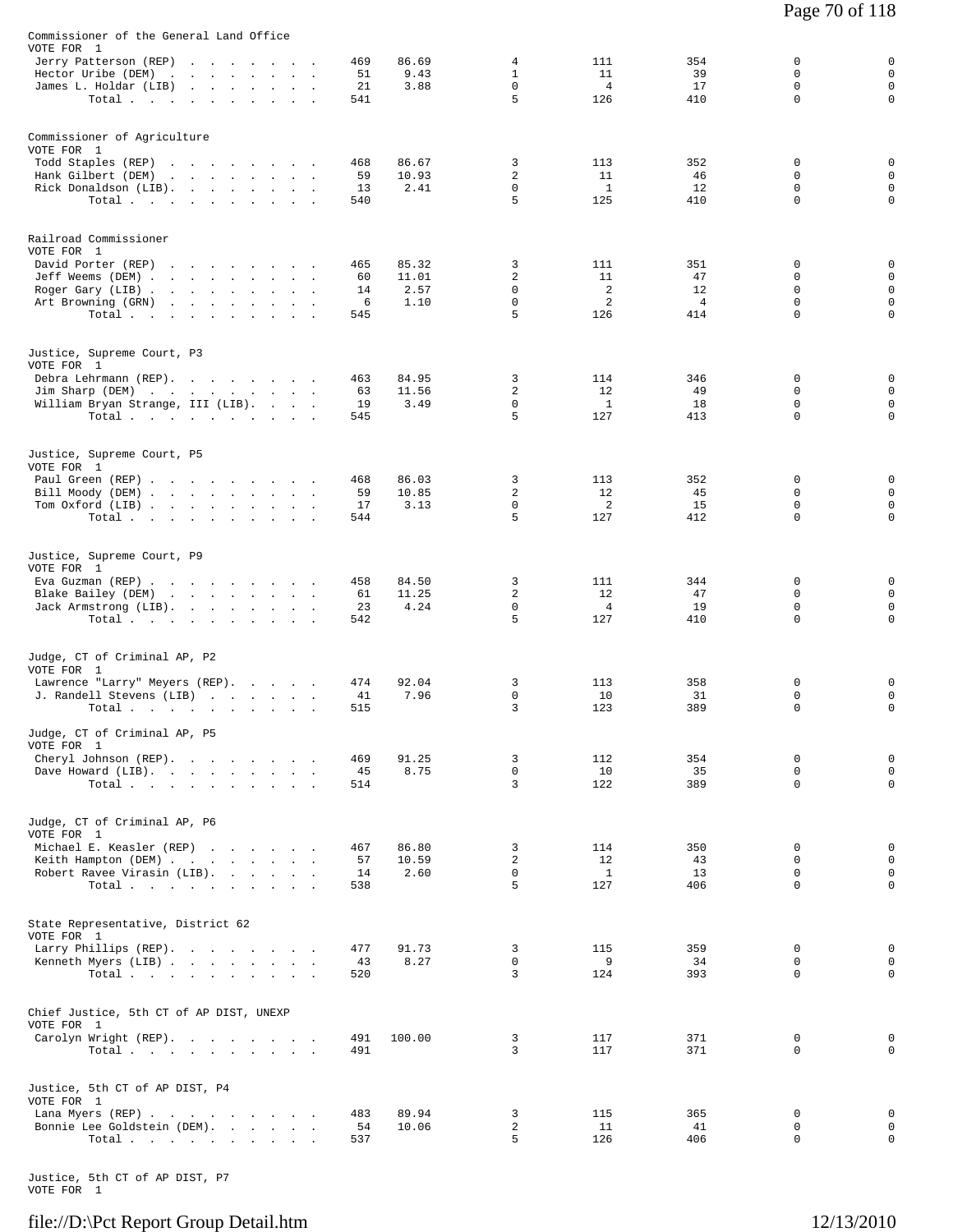|                                                                                                                          |  |  |                               |                                           |                            |                                   |                  |                            | Page 71 of 118                            |
|--------------------------------------------------------------------------------------------------------------------------|--|--|-------------------------------|-------------------------------------------|----------------------------|-----------------------------------|------------------|----------------------------|-------------------------------------------|
| Michael J. (Mike) O'Neill (REP)<br>Total                                                                                 |  |  | 489<br>489                    | 100.00                                    | 3<br>3                     | 116<br>116                        | 370<br>370       | 0<br>$\mathbf 0$           | 0<br>$\mathbf 0$                          |
| Justice, 5th CT of AP DIST, P12, UNEXP                                                                                   |  |  |                               |                                           |                            |                                   |                  |                            |                                           |
| VOTE FOR 1<br>Robert M. (Bob) Fillmore (REP)<br>Lawrence J. Praeger (DEM)<br>Total.                                      |  |  | 484<br>57<br>541              | 89.46<br>10.54                            | 3<br>2<br>5                | 115<br>10<br>125                  | 366<br>45<br>411 | 0<br>0<br>$\mathbf 0$      | $\mathbf 0$<br>$\mathbf 0$<br>$\mathbf 0$ |
| District Judge, 397th Judicial District                                                                                  |  |  |                               |                                           |                            |                                   |                  |                            |                                           |
| VOTE FOR 1<br>Brian K. Gary (REP)<br>Total.                                                                              |  |  | 491<br>491                    | 100.00                                    | 3<br>3                     | 117<br>117                        | 371<br>371       | 0<br>0                     | 0<br>$\mathbf 0$                          |
| County Judge                                                                                                             |  |  |                               |                                           |                            |                                   |                  |                            |                                           |
| VOTE FOR 1<br>Drue Bynum (REP)<br>Greg Middents (DEM)<br>Total                                                           |  |  | 482<br>64<br>546              | 88.28<br>11.72                            | 3<br>$\overline{a}$<br>5   | 115<br>12<br>127                  | 364<br>50<br>414 | 0<br>0<br>$\Omega$         | 0<br>$\mathbf 0$<br>$\mathbf 0$           |
| County Treasurer                                                                                                         |  |  |                               |                                           |                            |                                   |                  |                            |                                           |
| VOTE FOR 1<br>Trent Bass (REP)<br>Virginia Hughes (DEM)<br>Total.                                                        |  |  | 466<br>78<br>544              | 85.66<br>14.34                            | 3<br>2<br>5                | 107<br>20<br>127                  | 356<br>56<br>412 | 0<br>0<br>$\Omega$         | 0<br>$\mathbf 0$<br>$\mathbf 0$           |
| PREC REPORT-GROUP DETAIL                                                                                                 |  |  |                               | GRAYSON COUNTY, TEXAS<br>GENERAL ELECTION |                            |                                   |                  | OFFICIAL                   |                                           |
| RUN DATE:11/22/10 11:30 AM                                                                                               |  |  |                               | NOVEMBER 2, 2010                          |                            |                                   |                  |                            |                                           |
| 0033 PCT 34                                                                                                              |  |  |                               |                                           |                            |                                   |                  |                            |                                           |
| REGISTERED VOTERS - TOTAL<br>BALLOTS CAST - TOTAL ALL BALLOTS.                                                           |  |  | TOTAL VOTES<br>3,083<br>1,136 | ႜ                                         | EV MAIL<br>17              | EV IVO<br>171                     | ED IVO<br>948    | PROV/EV<br>0               | PROV/ED<br>0                              |
| BALLOTS CAST - TOTAL PAGE 1 BALLOTS.<br>VOTER TURNOUT - TOTAL ALL BALLOTS                                                |  |  | 1,136                         | 36.85                                     | 17                         | 171                               | 948              | $\mathbf 0$                | $\mathbf 0$                               |
| STRAIGHT PARTY                                                                                                           |  |  |                               |                                           |                            |                                   |                  |                            |                                           |
| VOTE FOR 1<br>REPUBLICAN PARTY (REP)                                                                                     |  |  | 495                           | 77.46                                     | 7                          | 91                                | 397              | 0                          | 0                                         |
| DEMOCRATIC PARTY (DEM)<br>LIBERTARIAN PARTY (LIB).<br>GREEN PARTY (GRN), , , , , , , , ,                                 |  |  | 139<br>2<br>3                 | 21.75<br>.31<br>.47                       | 3<br>0<br>$\mathbf 0$      | 15<br>$\mathbf 0$<br>$\mathbf{1}$ | 121<br>2<br>2    | 0<br>0<br>$\mathbf 0$      | $\mathbf 0$<br>$\mathbf 0$<br>$\mathbf 0$ |
| Total.                                                                                                                   |  |  | 639                           |                                           | 10                         | 107                               | 522              | $\Omega$                   | $\Omega$                                  |
| US Representative, DIST 4<br>VOTE FOR 1                                                                                  |  |  |                               |                                           |                            |                                   |                  |                            |                                           |
| Ralph M. Hall (REP) .<br>and the contract of the contract of<br>VaLinda Hathcox (DEM)<br>and a strain and a strain and a |  |  | 821<br>225                    | 73.90<br>20.25                            | 13<br>3                    | 129<br>33                         | 679<br>189       | $\mathsf 0$<br>$\mathbf 0$ | $\mathbf 0$<br>$\mathbf{0}$               |
| Jim D. Prindle (LIB).<br>and a state of the state of the state of<br>Shane Shepard (IND)                                 |  |  | 30<br>35                      | 2.70<br>3.15                              | 0<br>$\mathbf 0$           | $\overline{2}$<br>3               | 28<br>32         | $\Omega$<br>$\mathbf 0$    | $\mathbf 0$<br>$\mathbf 0$                |
| Total                                                                                                                    |  |  | 1,111                         |                                           | 16                         | 167                               | 928              | $\Omega$                   | $\mathbf 0$                               |
| Governor<br>VOTE FOR 1                                                                                                   |  |  |                               |                                           |                            |                                   |                  |                            |                                           |
| Rick Perry (REP)<br>Bill White (DEM)                                                                                     |  |  | 739<br>350                    | 65.57<br>31.06                            | 12<br>5                    | 119<br>48                         | 608<br>297       | 0<br>$\mathbf 0$           | $\mathbf 0$<br>$\mathbf 0$                |
| Kathie Glass (LIB)<br>Deb Shafto (GRN)                                                                                   |  |  | 30<br>7                       | 2.66<br>.62                               | $\mathbf 0$<br>$\mathbf 0$ | 2<br>$\mathbf{1}$                 | 28<br>6          | 0<br>$\mathbf 0$           | $\mathbf 0$<br>$\mathbf 0$                |
| WRITE-IN.<br>Total $\cdots$ $\cdots$ $\cdots$                                                                            |  |  | $\mathbf{1}$<br>1,127         | .09                                       | $\mathbf 0$<br>17          | $\mathbf 0$<br>170                | 1<br>940         | $\Omega$<br>$\mathbf 0$    | $\mathbf 0$<br>$\mathbf 0$                |
| Lieutenant Governor                                                                                                      |  |  |                               |                                           |                            |                                   |                  |                            |                                           |
| VOTE FOR 1<br>David Dewhurst (REP).                                                                                      |  |  | 814                           | 72.81                                     | 12<br>5                    | 128<br>36                         | 674<br>215       | 0<br>0                     | $\mathbf 0$<br>$\mathbf 0$                |
| Linda Chavez-Thompson (DEM)<br>Scott Jameson (LIB)                                                                       |  |  | 256<br>39                     | 22.90<br>3.49                             | $\mathbf 0$<br>0           | $\overline{4}$<br>1               | 35<br>8          | $\mathbf 0$<br>$\mathbf 0$ | $\mathbf 0$<br>$\mathbf 0$                |
| Herb Gonzales, Jr. (GRN)<br>Total                                                                                        |  |  | 9<br>1,118                    | .81                                       | 17                         | 169                               | 932              | $\mathbf 0$                | $\mathbf 0$                               |
| Attorney General                                                                                                         |  |  |                               |                                           |                            |                                   |                  |                            |                                           |
| VOTE FOR 1<br>Greg Abbott (REP).<br>Barbara Ann Radnofsky (DEM)                                                          |  |  | 853<br>233                    | 76.16<br>20.80                            | 14<br>3                    | 130<br>35                         | 709<br>195       | 0<br>$\mathbf 0$           | $\mathbf 0$<br>$\mathbf{0}$               |
| Jon Roland (LIB)<br>Total                                                                                                |  |  | 34<br>1,120                   | 3.04                                      | 0<br>17                    | 4<br>169                          | 30<br>934        | 0<br>$\mathbf 0$           | 0<br>$\mathbf 0$                          |
| Comptroller of Public Accounts                                                                                           |  |  |                               |                                           |                            |                                   |                  |                            |                                           |
| VOTE FOR 1<br>Susan Combs (REP).<br>the contract of the contract of the                                                  |  |  | 869                           | 88.13                                     | 14                         | 139                               | 716              | 0                          | $\mathbf 0$                               |
| Mary J. Ruwart (LIB).<br>Edward Lindsay (GRN).<br>the contract of the contract of                                        |  |  | 76<br>41                      | 7.71<br>4.16                              | 0<br>0                     | 6<br>6                            | 70<br>35         | 0<br>$\mathbf 0$           | $\mathbf 0$<br>$\mathbf 0$                |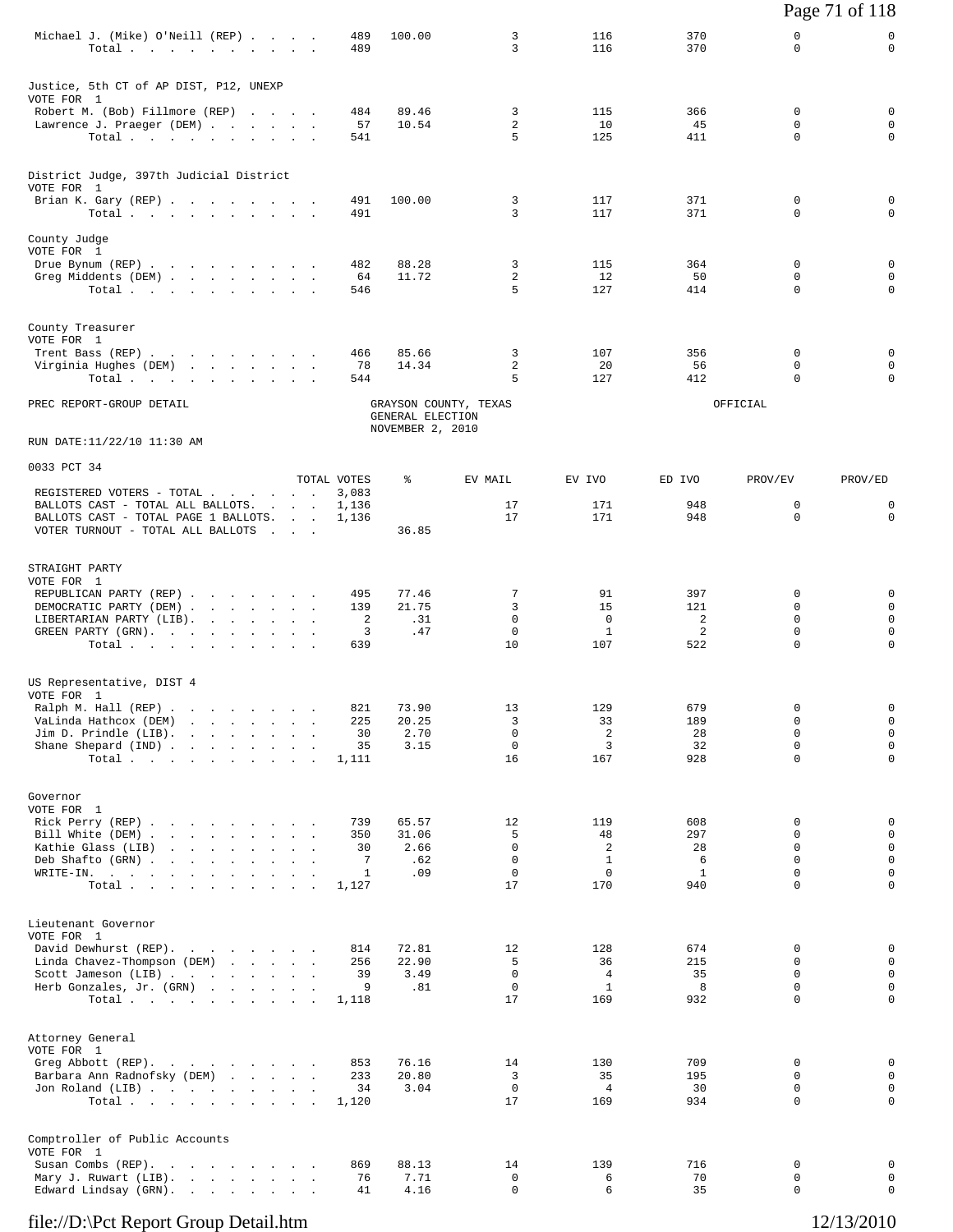| 986<br>Total                                                                                        | 14                   | 151                   | 821        | 0                       | $\mathsf{O}$                |
|-----------------------------------------------------------------------------------------------------|----------------------|-----------------------|------------|-------------------------|-----------------------------|
| Commissioner of the General Land Office                                                             |                      |                       |            |                         |                             |
| VOTE FOR 1<br>Jerry Patterson (REP)<br>833<br>75.18                                                 | 14                   | 131                   | 688        | 0                       | 0                           |
| Hector Uribe (DEM)<br>238<br>21.48<br>3.34<br>James L. Holdar (LIB)<br>37                           | 3<br>$\mathbf{0}$    | 32<br>$\overline{4}$  | 203<br>33  | 0<br>$\Omega$           | $\mathbf 0$<br>$\mathbf 0$  |
| Total.<br>1,108                                                                                     | 17                   | 167                   | 924        | $\mathbf 0$             | $\mathbf 0$                 |
| Commissioner of Agriculture                                                                         |                      |                       |            |                         |                             |
| VOTE FOR 1                                                                                          |                      |                       |            |                         |                             |
| Todd Staples (REP)<br>806<br>72.74<br>Hank Gilbert (DEM)<br>265<br>23.92                            | 14<br>3              | 129<br>38             | 663<br>224 | 0<br>0                  | 0<br>$\mathbf 0$            |
| Rick Donaldson (LIB).<br>3.34<br>37<br>$\sim$<br>Total.<br>1,108                                    | $\mathbf 0$<br>17    | 2<br>169              | 35<br>922  | $\mathbf 0$<br>0        | $\mathbf 0$<br>$\mathbf 0$  |
|                                                                                                     |                      |                       |            |                         |                             |
| Railroad Commissioner<br>VOTE FOR 1                                                                 |                      |                       |            |                         |                             |
| David Porter (REP)<br>796<br>71.45                                                                  | 14                   | 126                   | 656        | 0                       | 0                           |
| Jeff Weems (DEM)<br>23.52<br>262<br>Roger Gary (LIB)<br>31<br>2.78                                  | 3<br>$\mathbf 0$     | 38<br>1               | 221<br>30  | 0<br>0                  | $\mathbf 0$<br>$\mathbf 0$  |
| 2.24<br>Art Browning (GRN)<br>25                                                                    | $\mathbf 0$<br>17    | 2<br>167              | 23<br>930  | $\mathbf 0$<br>$\Omega$ | $\mathbf 0$<br>$\mathbf 0$  |
| Total<br>1,114                                                                                      |                      |                       |            |                         |                             |
| Justice, Supreme Court, P3<br>VOTE FOR 1                                                            |                      |                       |            |                         |                             |
| Debra Lehrmann (REP).<br>802<br>71.93                                                               | 14                   | 132                   | 656        | 0                       | 0                           |
| Jim Sharp (DEM)<br>279<br>25.02<br>3.05<br>William Bryan Strange, III (LIB).<br>34                  | 3<br>$\mathbf{0}$    | 38<br>$\mathbf 0$     | 238<br>34  | 0<br>$\Omega$           | $\mathbf 0$<br>$\mathbf 0$  |
| Total<br>1,115                                                                                      | 17                   | 170                   | 928        | $\mathbf 0$             | $\mathbf 0$                 |
| Justice, Supreme Court, P5                                                                          |                      |                       |            |                         |                             |
| VOTE FOR 1<br>72.25<br>Paul Green (REP)<br>802                                                      | 14                   | 126                   | 662        | 0                       | 0                           |
| 24.86<br>Bill Moody (DEM)<br>276                                                                    | 3                    | 38                    | 235        | 0                       | $\mathbf 0$                 |
| Tom Oxford (LIB)<br>2.88<br>32<br>Total $\cdots$<br>1,110                                           | $\circ$<br>17        | $\overline{4}$<br>168 | 28<br>925  | 0<br>0                  | $\mathbf 0$<br>$\mathbf 0$  |
|                                                                                                     |                      |                       |            |                         |                             |
| Justice, Supreme Court, P9<br>VOTE FOR 1                                                            |                      |                       |            |                         |                             |
| Eva Guzman (REP)<br>782<br>70.32<br>273<br>24.55<br>Blake Bailey (DEM)                              | 14<br>3              | 125<br>37             | 643<br>233 | 0<br>0                  | 0<br>$\mathbf 0$            |
| 5.13<br>Jack Armstrong (LIB).<br>57<br>Total.<br>1,112                                              | $\mathbf{0}$<br>17   | 5<br>167              | 52<br>928  | 0<br>$\Omega$           | $\mathsf 0$<br>$\mathbf 0$  |
|                                                                                                     |                      |                       |            |                         |                             |
| Judge, CT of Criminal AP, P2<br>VOTE FOR 1                                                          |                      |                       |            |                         |                             |
| Lawrence "Larry" Meyers (REP).<br>855<br>87.60                                                      | 14                   | 136                   | 705        | 0                       | 0                           |
| J. Randell Stevens (LIB)<br>121<br>12.40<br>976<br>Total                                            | $\overline{0}$<br>14 | 13<br>149             | 108<br>813 | $\Omega$<br>0           | 0<br>$\mathbf 0$            |
| Judge, CT of Criminal AP, P5                                                                        |                      |                       |            |                         |                             |
| VOTE FOR 1<br>Cheryl Johnson (REP).<br>844<br>86.74                                                 | 14                   | 134                   | 696        | 0                       | 0                           |
| 129<br>13.26<br>Dave Howard (LIB).                                                                  | $\mathbf 0$          | 16                    | 113        | 0                       | $\mathbf 0$                 |
| Total<br>973                                                                                        | 14                   | 150                   | 809        | 0                       | 0                           |
| Judge, CT of Criminal AP, P6                                                                        |                      |                       |            |                         |                             |
| VOTE FOR 1<br>Michael E. Keasler (REP)<br>72.77<br>807                                              | 14                   | 126                   | 667        | 0                       | 0                           |
| Keith Hampton (DEM)<br>23.90<br>265<br>Robert Ravee Virasin (LIB).<br>3.34<br>37                    | 3<br>$\mathbf 0$     | 37<br>$\overline{4}$  | 225<br>33  | 0<br>0                  | $\mathbf 0$<br>0            |
| Total<br>1,109                                                                                      | 17                   | 167                   | 925        | $\mathbf 0$             | $\mathsf{O}$                |
| State Representative, District 62                                                                   |                      |                       |            |                         |                             |
| VOTE FOR 1<br>Larry Phillips (REP).<br>874<br>87.66                                                 | 13                   | 140                   | 721        | 0                       | 0                           |
| Kenneth Myers (LIB)<br>123<br>12.34                                                                 | $\overline{0}$       | 14                    | 109        | 0                       | 0                           |
| Total<br>997                                                                                        | 13                   | 154                   | 830        | 0                       | 0                           |
| Chief Justice, 5th CT of AP DIST, UNEXP<br>VOTE FOR 1                                               |                      |                       |            |                         |                             |
| Carolyn Wright (REP).<br>894<br>100.00                                                              | 14                   | 142                   | 738        | 0                       | 0                           |
| Total<br>894                                                                                        | 14                   | 142                   | 738        | 0                       | 0                           |
| Justice, 5th CT of AP DIST, P4<br>VOTE FOR 1                                                        |                      |                       |            |                         |                             |
| Lana Myers (REP)<br>836<br>75.93                                                                    | 14                   | 131                   | 691        | 0                       | 0                           |
| Bonnie Lee Goldstein (DEM).<br>265<br>24.07<br>$\texttt{Total}~~.~~.~~.~~.~~.~~.~~.~~.~~.$<br>1,101 | 3<br>17              | 34<br>165             | 228<br>919 | 0<br>0                  | $\mathsf 0$<br>$\mathsf{O}$ |
|                                                                                                     |                      |                       |            |                         |                             |

Page 72 of 118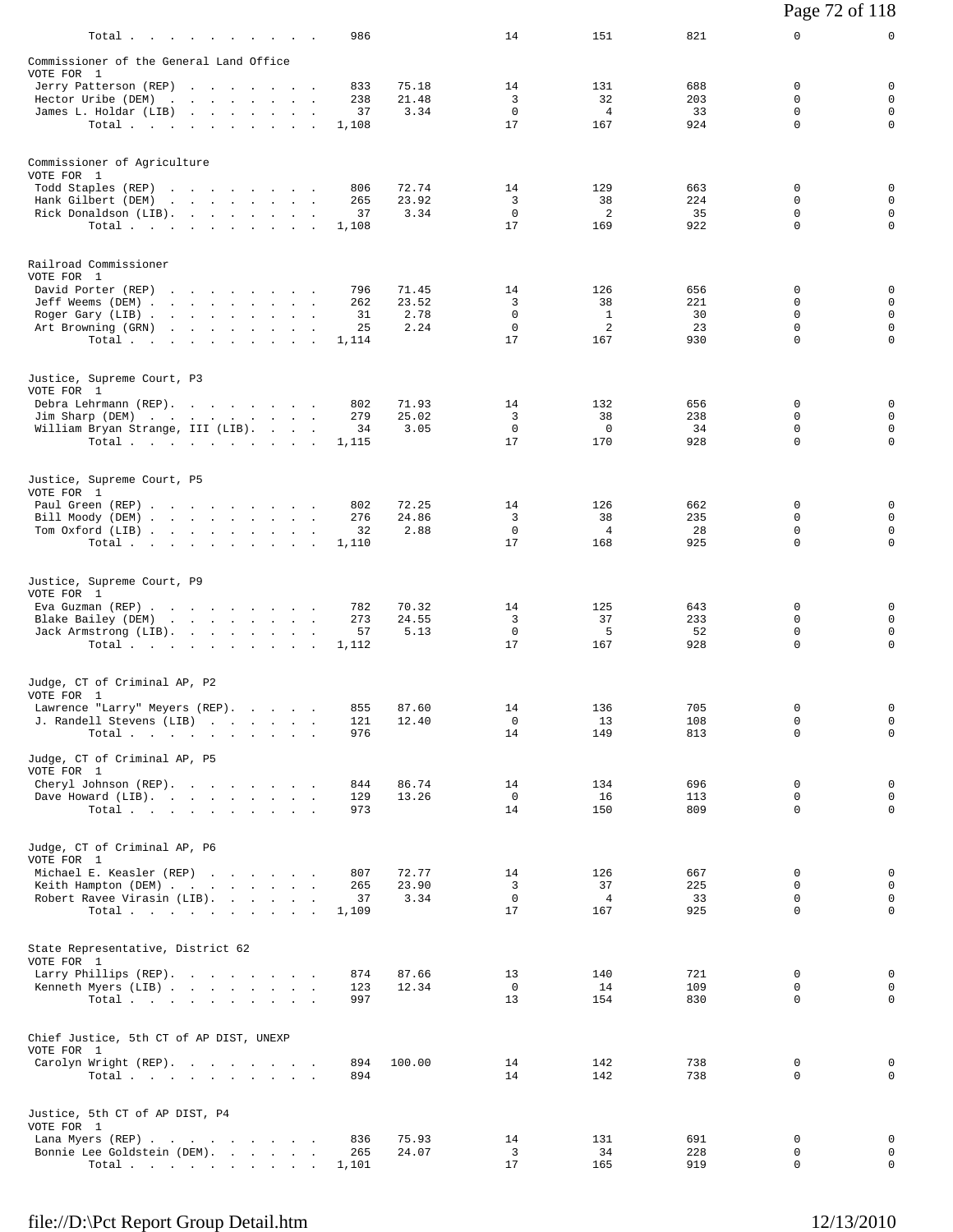| Justice, 5th CT of AP DIST, P7                                                                                                                                                                          |  |                               |                                      |                                           |                                               |                                         |                                                               |                                                                         |
|---------------------------------------------------------------------------------------------------------------------------------------------------------------------------------------------------------|--|-------------------------------|--------------------------------------|-------------------------------------------|-----------------------------------------------|-----------------------------------------|---------------------------------------------------------------|-------------------------------------------------------------------------|
| VOTE FOR 1<br>Michael J. (Mike) O'Neill (REP)<br>Total $\cdots$ $\cdots$ $\cdots$                                                                                                                       |  | 890<br>890                    | 100.00                               | 14<br>14                                  | 141<br>141                                    | 735<br>735                              | 0<br>$\Omega$                                                 | $\mathbf 0$<br>$\mathbf 0$                                              |
| Justice, 5th CT of AP DIST, P12, UNEXP<br>VOTE FOR 1                                                                                                                                                    |  |                               |                                      |                                           |                                               |                                         |                                                               |                                                                         |
| Robert M. (Bob) Fillmore (REP)<br>Lawrence J. Praeger (DEM)<br>Total                                                                                                                                    |  | 845<br>261<br>1,106           | 76.40<br>23.60                       | 14<br>3<br>17                             | 132<br>33<br>165                              | 699<br>225<br>924                       | 0<br>$\Omega$<br>$\Omega$                                     | $\mathbf 0$<br>$\mathbf 0$<br>$\mathbf 0$                               |
| District Judge, 397th Judicial District<br>VOTE FOR 1<br>Brian K. Gary (REP)                                                                                                                            |  | 886                           | 100.00                               | 13                                        | 138                                           | 735                                     | 0                                                             | $\mathbf 0$                                                             |
| Total $\cdots$ $\cdots$ $\cdots$                                                                                                                                                                        |  | 886                           |                                      | 13                                        | 138                                           | 735                                     | $\Omega$                                                      | $\mathbf 0$                                                             |
| County Judge<br>VOTE FOR 1<br>Drue Bynum (REP)<br>Greg Middents (DEM)<br>Total                                                                                                                          |  | 842<br>277<br>1,119           | 75.25<br>24.75                       | 13<br>3<br>16                             | 132<br>37<br>169                              | 697<br>237<br>934                       | 0<br>0<br>0                                                   | $\mathbf 0$<br>$\mathbf 0$<br>$\mathbf 0$                               |
| County Treasurer<br>VOTE FOR 1                                                                                                                                                                          |  |                               |                                      |                                           |                                               |                                         |                                                               |                                                                         |
| Trent Bass (REP)<br>Virginia Hughes (DEM)<br>Total $\cdots$ $\cdots$ $\cdots$                                                                                                                           |  | 805<br>310<br>1,115           | 72.20<br>27.80                       | 13<br>$\overline{\mathbf{3}}$<br>16       | 123<br>45<br>168                              | 669<br>262<br>931                       | 0<br>0<br>0                                                   | $\mathbf 0$<br>$\mathbf 0$<br>$\mathbf 0$                               |
| PREC REPORT-GROUP DETAIL                                                                                                                                                                                |  |                               | GENERAL ELECTION<br>NOVEMBER 2, 2010 | GRAYSON COUNTY, TEXAS                     |                                               |                                         | OFFICIAL                                                      |                                                                         |
| RUN DATE:11/22/10 11:30 AM<br>0034 PCT 35                                                                                                                                                               |  |                               |                                      |                                           |                                               |                                         |                                                               |                                                                         |
| REGISTERED VOTERS - TOTAL                                                                                                                                                                               |  | TOTAL VOTES<br>2,384          | ៖                                    | EV MAIL                                   | EV IVO                                        | ED IVO                                  | PROV/EV                                                       | PROV/ED                                                                 |
| BALLOTS CAST - TOTAL ALL BALLOTS.<br>BALLOTS CAST - TOTAL PAGE 1 BALLOTS.<br>VOTER TURNOUT - TOTAL ALL BALLOTS                                                                                          |  | 820<br>820                    | 34.40                                | 11<br>11                                  | 208<br>208                                    | 601<br>601                              | 0<br>$\mathbf 0$                                              | 0<br>$\mathbf 0$                                                        |
| STRAIGHT PARTY<br>VOTE FOR 1                                                                                                                                                                            |  |                               |                                      |                                           |                                               |                                         |                                                               |                                                                         |
| REPUBLICAN PARTY (REP)<br>DEMOCRATIC PARTY (DEM)<br>LIBERTARIAN PARTY (LIB).<br>GREEN PARTY (GRN).<br>Total                                                                                             |  | 353<br>57<br>2<br>0<br>412    | 85.68<br>13.83<br>.49                | 5<br>$\mathbf 0$<br>$\mathbf 0$<br>0<br>5 | 88<br>13<br>$\mathbf 0$<br>$\mathbf 0$<br>101 | 260<br>44<br>2<br>0<br>306              | 0<br>0<br>$\mathbf 0$<br>$\mathbf 0$<br>$\mathbf 0$           | 0<br>$\mathbf 0$<br>$\mathbf 0$<br>0<br>$\mathbf 0$                     |
| US Representative, DIST 4<br>VOTE FOR 1                                                                                                                                                                 |  |                               |                                      |                                           |                                               |                                         |                                                               |                                                                         |
| Ralph M. Hall (REP) .<br>the company of the company of the company of<br>VaLinda Hathcox (DEM)<br>the contract of the contract of the<br>Jim D. Prindle (LIB). $\ldots$<br>Shane Shepard (IND)<br>Total |  | 653<br>106<br>22<br>19<br>800 | 81.63<br>13.25<br>2.75<br>2.38       | 7<br>2<br>0<br>$\mathsf 0$<br>9           | 169<br>29<br>2<br>4<br>204                    | 477<br>75<br>20<br>15<br>587            | $\mathbf 0$<br>$\mathbf 0$<br>$\mathbf 0$<br>0<br>$\mathbf 0$ | $\mathbf 0$<br>$\mathsf 0$<br>$\mathsf 0$<br>$\mathbf 0$<br>$\mathbf 0$ |
| Governor<br>VOTE FOR 1<br>Rick Perry (REP)                                                                                                                                                              |  | 607                           | 74.39                                | 9                                         | 162                                           | 436                                     | 0                                                             | $\mathbf 0$                                                             |
| Bill White (DEM)<br>Kathie Glass (LIB)<br>Deb Shafto (GRN)<br>WRITE-IN.<br>Total                                                                                                                        |  | 182<br>21<br>3<br>3<br>816    | 22.30<br>2.57<br>.37<br>.37          | 2<br>0<br>0<br>0<br>11                    | 42<br>1<br>0<br><sup>1</sup><br>206           | 138<br>20<br>3<br>$\overline{c}$<br>599 | 0<br>0<br>$\mathbf 0$<br>$\mathbf 0$<br>$\Omega$              | 0<br>$\mathbf 0$<br>$\mathbf 0$<br>$\mathbf 0$<br>$\mathbf 0$           |
| Lieutenant Governor                                                                                                                                                                                     |  |                               |                                      |                                           |                                               |                                         |                                                               |                                                                         |
| VOTE FOR 1<br>David Dewhurst (REP).<br>Linda Chavez-Thompson (DEM)<br>Scott Jameson (LIB)<br>Herb Gonzales, Jr. (GRN)<br>Total $\cdots$                                                                 |  | 661<br>119<br>24<br>7<br>811  | 81.50<br>14.67<br>2.96<br>.86        | 11<br>0<br>0<br>$\mathbf 0$<br>11         | 174<br>29<br>3<br>$\mathbf 0$<br>206          | 476<br>90<br>21<br>7<br>594             | 0<br>$\mathbf 0$<br>$\Omega$<br>$\mathbf 0$<br>$\Omega$       | $\mathbf 0$<br>$\mathbf 0$<br>$\mathbf 0$<br>$\mathbf 0$<br>$\mathbf 0$ |
| Attorney General                                                                                                                                                                                        |  |                               |                                      |                                           |                                               |                                         |                                                               |                                                                         |
| VOTE FOR 1<br>Greg Abbott (REP).<br>Barbara Ann Radnofsky (DEM)<br>Jon Roland (LIB)<br>Total                                                                                                            |  | 680<br>113<br>13<br>806       | 84.37<br>14.02<br>1.61               | 11<br>$\mathbf 0$<br>0<br>11              | 178<br>27<br>$\overline{0}$<br>205            | 491<br>86<br>13<br>590                  | 0<br>$\mathbf 0$<br>$\mathbf 0$<br>$\mathbf 0$                | 0<br>$\mathbf 0$<br>0<br>$\mathbf 0$                                    |
| Comptroller of Public Accounts<br>VOTE FOR 1<br>Susan Combs (REP).                                                                                                                                      |  | 682                           | 92.16                                | 11                                        | 178                                           | 493                                     | 0                                                             | $\mathbf 0$                                                             |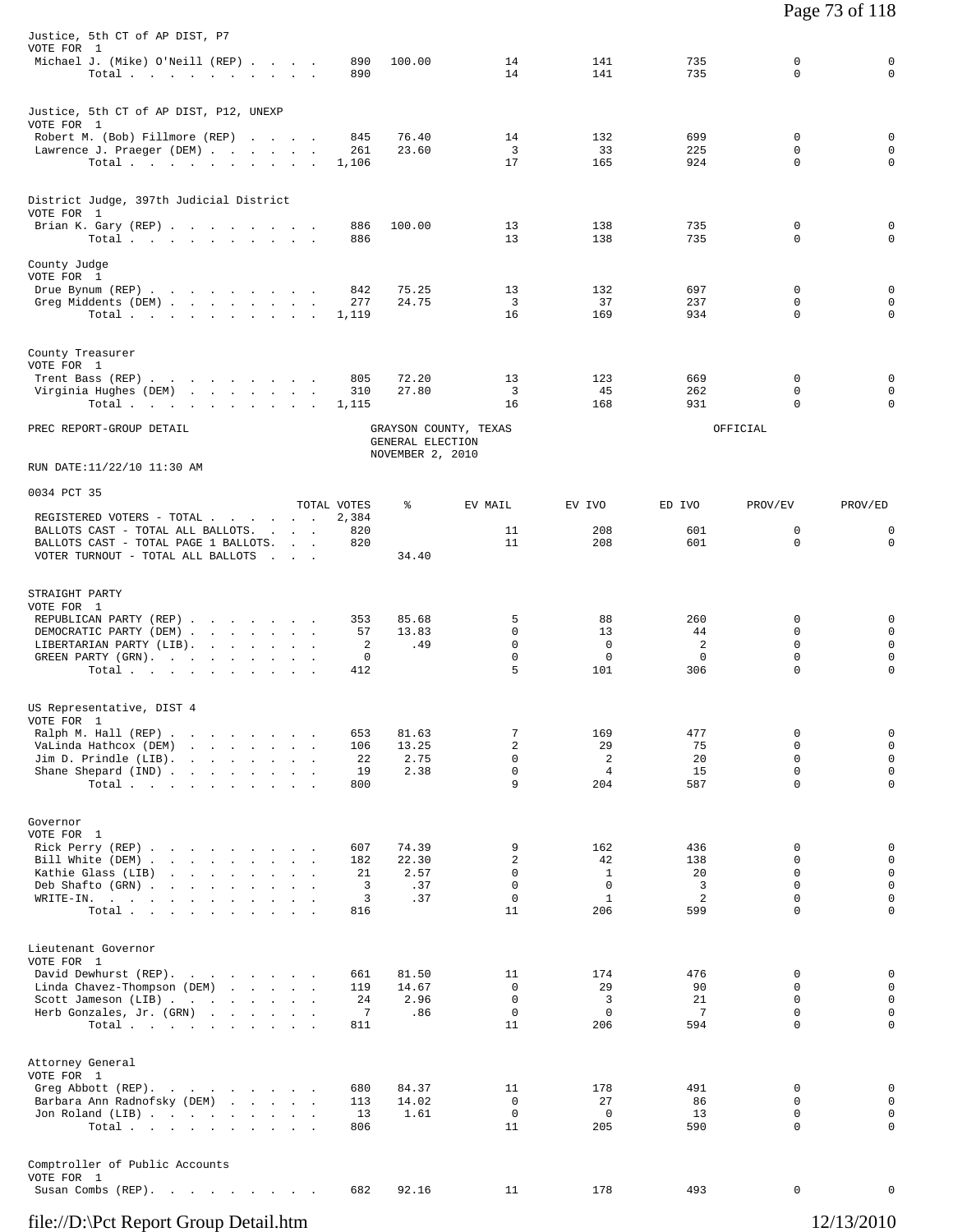|                                                                                                                                                                                                                                                                          |                 |                |                             |                            |                 | Page 74 of 118          |                             |
|--------------------------------------------------------------------------------------------------------------------------------------------------------------------------------------------------------------------------------------------------------------------------|-----------------|----------------|-----------------------------|----------------------------|-----------------|-------------------------|-----------------------------|
| Mary J. Ruwart (LIB).<br>Edward Lindsay (GRN).<br>Total.                                                                                                                                                                                                                 | 38<br>20<br>740 | 5.14<br>2.70   | 0<br>$\mathbf 0$<br>11      | 7<br>$\overline{a}$<br>187 | 31<br>18<br>542 | 0<br>0<br>$\Omega$      | 0<br>$\mathbf 0$<br>0       |
| Commissioner of the General Land Office                                                                                                                                                                                                                                  |                 |                |                             |                            |                 |                         |                             |
| VOTE FOR 1<br>Jerry Patterson (REP)                                                                                                                                                                                                                                      | 661             | 83.25          | 9                           | 174                        | 478             | 0                       | 0                           |
| Hector Uribe (DEM)<br>the contract of the contract of the contract of<br>James L. Holdar (LIB)                                                                                                                                                                           | 113<br>20       | 14.23<br>2.52  | 2<br>$\mathbf 0$            | 24<br>$\overline{4}$       | 87<br>16        | $\Omega$<br>0           | $\mathbf 0$<br>$\mathsf{O}$ |
| Total                                                                                                                                                                                                                                                                    | 794             |                | 11                          | 202                        | 581             | $\Omega$                | $\mathbf 0$                 |
| Commissioner of Agriculture                                                                                                                                                                                                                                              |                 |                |                             |                            |                 |                         |                             |
| VOTE FOR 1<br>Todd Staples (REP)<br><u>in the second contract of the second contract of the second contract of the second contract of the second contract of the second contract of the second contract of the second contract of the second contract of the second </u> | 649             | 81.53          | 9                           | 169                        | 471             | $\mathbf 0$             | 0                           |
| Hank Gilbert (DEM)                                                                                                                                                                                                                                                       | 128             | 16.08          | $\overline{a}$              | 29                         | 97              | 0                       | $\mathbf 0$                 |
| Rick Donaldson (LIB).<br>Total                                                                                                                                                                                                                                           | 19<br>796       | 2.39           | $\mathbf{0}$<br>11          | 3<br>201                   | 16<br>584       | $\Omega$<br>$\mathbf 0$ | $\mathbf 0$<br>$\mathbf 0$  |
| Railroad Commissioner                                                                                                                                                                                                                                                    |                 |                |                             |                            |                 |                         |                             |
| VOTE FOR 1<br>David Porter (REP)                                                                                                                                                                                                                                         | 634             | 79.95          | 8                           | 168                        | 458             | 0                       | 0                           |
| Jeff Weems (DEM)                                                                                                                                                                                                                                                         | 127             | 16.02          | 2                           | 31                         | 94              | $\Omega$                | $\mathbf 0$                 |
| Roger Gary (LIB)<br>Art Browning (GRN)<br>the contract of the contract of the contract of                                                                                                                                                                                | 20<br>12        | 2.52<br>1.51   | $\mathbf{1}$<br>$\mathbf 0$ | 2<br>$\mathbf{1}$          | 17<br>11        | $\Omega$<br>0           | $\mathbf 0$<br>$\mathsf{O}$ |
| Total                                                                                                                                                                                                                                                                    | 793             |                | 11                          | 202                        | 580             | $\Omega$                | $\mathbf 0$                 |
| Justice, Supreme Court, P3<br>VOTE FOR 1                                                                                                                                                                                                                                 |                 |                |                             |                            |                 |                         |                             |
| Debra Lehrmann (REP).                                                                                                                                                                                                                                                    | 637             | 79.92          | 9                           | 166                        | 462             | 0                       | 0                           |
| Jim Sharp (DEM)<br>William Bryan Strange, III (LIB).                                                                                                                                                                                                                     | 139<br>21       | 17.44<br>2.63  | 2<br>$\mathbf 0$            | 34<br>2                    | 103<br>19       | 0<br>$\mathbf 0$        | $\mathbf 0$<br>$\mathsf{O}$ |
| Total.                                                                                                                                                                                                                                                                   | 797             |                | 11                          | 202                        | 584             | $\Omega$                | $\mathbf 0$                 |
| Justice, Supreme Court, P5                                                                                                                                                                                                                                               |                 |                |                             |                            |                 |                         |                             |
| VOTE FOR 1<br>Paul Green (REP)                                                                                                                                                                                                                                           | 632             | 80.92          | 9                           | 163                        | 460             | 0                       | 0                           |
| Bill Moody (DEM)<br>Tom Oxford (LIB)                                                                                                                                                                                                                                     | 127<br>22       | 16.26<br>2.82  | 2<br>$\Omega$               | 34<br>2                    | 91<br>20        | 0<br>$\Omega$           | $\mathbf 0$<br>$\mathbf 0$  |
| Total $\cdots$ $\cdots$ $\cdots$                                                                                                                                                                                                                                         | 781             |                | 11                          | 199                        | 571             | $\mathbf 0$             | $\mathbf 0$                 |
| Justice, Supreme Court, P9                                                                                                                                                                                                                                               |                 |                |                             |                            |                 |                         |                             |
| VOTE FOR 1<br>Eva Guzman (REP)                                                                                                                                                                                                                                           | 624             | 79.59          | 7                           | 166                        | 451             | 0                       | 0                           |
| Blake Bailey (DEM)<br>the contract of the contract of the contract of the contract of the contract of                                                                                                                                                                    | 131             | 16.71<br>3.70  | 3                           | 32<br>$\overline{c}$       | 96<br>26        | $\Omega$<br>$\mathbf 0$ | $\mathbf 0$<br>$\mathbf 0$  |
| Jack Armstrong (LIB).<br>Total.                                                                                                                                                                                                                                          | 29<br>784       |                | $\mathbf{1}$<br>11          | 200                        | 573             | 0                       | $\mathbf 0$                 |
| Judge, CT of Criminal AP, P2                                                                                                                                                                                                                                             |                 |                |                             |                            |                 |                         |                             |
| VOTE FOR 1<br>Lawrence "Larry" Meyers (REP).                                                                                                                                                                                                                             | 671             | 91.92          | 11                          | 175                        | 485             | $\mathbf 0$             | 0                           |
| J. Randell Stevens (LIB)                                                                                                                                                                                                                                                 | 59              | 8.08           | $\mathsf{O}$                | 9                          | 50              | $\mathbf 0$             | $\mathbf 0$                 |
| Total<br>Judge, CT of Criminal AP, P5                                                                                                                                                                                                                                    | 730             |                | 11                          | 184                        | 535             | $\Omega$                | $\mathbf 0$                 |
| VOTE FOR 1                                                                                                                                                                                                                                                               |                 |                |                             |                            |                 |                         |                             |
| Cheryl Johnson (REP).<br>Dave Howard (LIB).                                                                                                                                                                                                                              | 658<br>66       | 90.88<br>9.12  | 9<br>$\overline{a}$         | 172<br>8                   | 477<br>56       | 0<br>$\mathbf 0$        | 0<br>$\mathbf 0$            |
| Total                                                                                                                                                                                                                                                                    | 724             |                | 11                          | 180                        | 533             | $\mathbf 0$             | $\mathbf 0$                 |
| Judge, CT of Criminal AP, P6<br>VOTE FOR 1                                                                                                                                                                                                                               |                 |                |                             |                            |                 |                         |                             |
| Michael E. Keasler (REP)                                                                                                                                                                                                                                                 | 641             | 81.76          | 9                           | 168                        | 464             | 0                       | 0                           |
| Keith Hampton (DEM)<br>Robert Ravee Virasin (LIB).                                                                                                                                                                                                                       | 124<br>19       | 15.82<br>2.42  | 2<br>$\circ$                | 29<br>$\overline{3}$       | 93<br>16        | $\Omega$<br>$\mathbf 0$ | 0<br>$\mathbf 0$            |
| Total                                                                                                                                                                                                                                                                    | 784             |                | 11                          | 200                        | 573             | $\Omega$                | 0                           |
| State Representative, District 62                                                                                                                                                                                                                                        |                 |                |                             |                            |                 |                         |                             |
| VOTE FOR 1<br>Larry Phillips (REP).                                                                                                                                                                                                                                      | 688             | 92.47          | 9                           | 184                        | 495             | 0                       | 0                           |
| Kenneth Myers (LIB)<br>Total                                                                                                                                                                                                                                             | 56<br>744       | 7.53           | $\mathbf 0$<br>9            | 6<br>190                   | 50<br>545       | $\mathbf 0$<br>$\Omega$ | $\mathbf 0$<br>0            |
|                                                                                                                                                                                                                                                                          |                 |                |                             |                            |                 |                         |                             |
| Chief Justice, 5th CT of AP DIST, UNEXP<br>VOTE FOR 1                                                                                                                                                                                                                    |                 |                |                             |                            |                 |                         |                             |
| Carolyn Wright (REP).<br>Total                                                                                                                                                                                                                                           | 685<br>685      | 100.00         | 8<br>8                      | 175<br>175                 | 502<br>502      | 0<br>0                  | 0<br>$\mathbf 0$            |
|                                                                                                                                                                                                                                                                          |                 |                |                             |                            |                 |                         |                             |
| Justice, 5th CT of AP DIST, P4<br>VOTE FOR 1                                                                                                                                                                                                                             |                 |                |                             |                            |                 |                         |                             |
| Lana Myers (REP)<br>Bonnie Lee Goldstein (DEM).                                                                                                                                                                                                                          | 647<br>128      | 83.48<br>16.52 | 7<br>2                      | 168<br>30                  | 472<br>96       | $\mathbf 0$<br>0        | 0<br>$\mathbf 0$            |
| Total                                                                                                                                                                                                                                                                    | 775             |                | 9                           | 198                        | 568             | 0                       | $\mathbf 0$                 |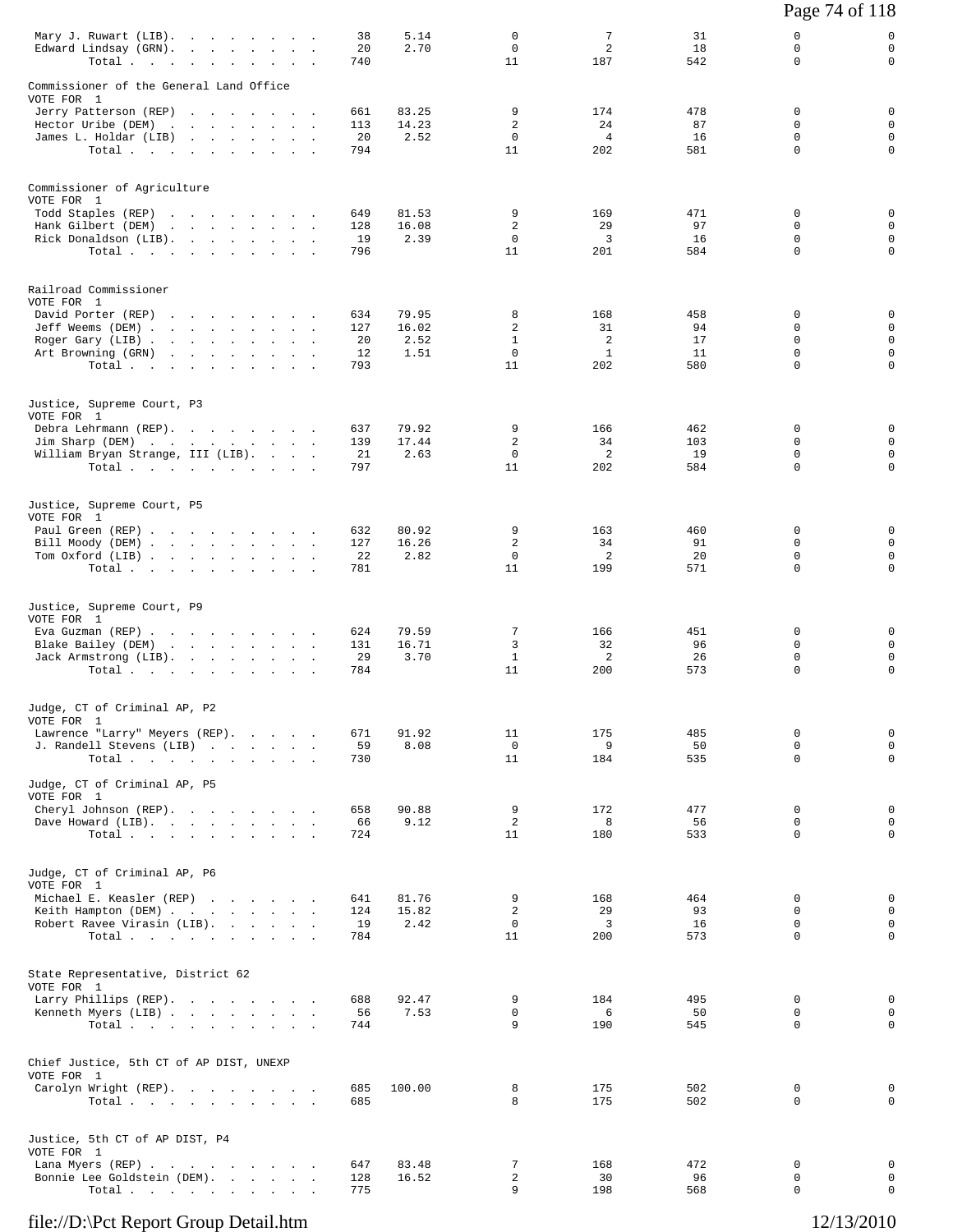| Justice, 5th CT of AP DIST, P7                                                                                                                                                                                                                             |                    |                                                               |                             |                      |                    |                  |                            |
|------------------------------------------------------------------------------------------------------------------------------------------------------------------------------------------------------------------------------------------------------------|--------------------|---------------------------------------------------------------|-----------------------------|----------------------|--------------------|------------------|----------------------------|
| VOTE FOR 1<br>Michael J. (Mike) O'Neill (REP)                                                                                                                                                                                                              | 686                | 100.00                                                        | 8                           | 175                  | 503                | 0                | 0                          |
| Total.                                                                                                                                                                                                                                                     | 686                |                                                               | 8                           | 175                  | 503                | 0                | $\mathbf 0$                |
| Justice, 5th CT of AP DIST, P12, UNEXP                                                                                                                                                                                                                     |                    |                                                               |                             |                      |                    |                  |                            |
| VOTE FOR 1<br>Robert M. (Bob) Fillmore (REP)                                                                                                                                                                                                               | 651                | 84.22                                                         | 7                           | 169                  | 475                | 0                | 0                          |
| Lawrence J. Praeger (DEM)                                                                                                                                                                                                                                  | 122                | 15.78                                                         | 2                           | 29                   | 91                 | 0                | $\mathbf 0$                |
| Total                                                                                                                                                                                                                                                      | 773                |                                                               | 9                           | 198                  | 566                | 0                | $\mathbf 0$                |
| District Judge, 397th Judicial District                                                                                                                                                                                                                    |                    |                                                               |                             |                      |                    |                  |                            |
| VOTE FOR 1                                                                                                                                                                                                                                                 |                    |                                                               |                             |                      |                    |                  |                            |
| Brian K. Gary (REP)<br>Total $\cdots$ $\cdots$ $\cdots$                                                                                                                                                                                                    | 697<br>697         | 100.00                                                        | 8<br>8                      | 182<br>182           | 507<br>507         | 0<br>0           | 0<br>$\Omega$              |
|                                                                                                                                                                                                                                                            |                    |                                                               |                             |                      |                    |                  |                            |
| County Judge<br>VOTE FOR 1                                                                                                                                                                                                                                 |                    |                                                               |                             |                      |                    |                  |                            |
| Drue Bynum (REP)                                                                                                                                                                                                                                           | 640                | 79.90                                                         | 9                           | 164                  | 467                | 0                | $\mathbf 0$                |
| Greg Middents (DEM)<br>Total.                                                                                                                                                                                                                              | 161<br>801         | 20.10                                                         | $\mathbf 0$<br>9            | 41<br>205            | 120<br>587         | 0<br>0           | $\mathbf 0$<br>$\mathbf 0$ |
|                                                                                                                                                                                                                                                            |                    |                                                               |                             |                      |                    |                  |                            |
| County Treasurer<br>VOTE FOR 1                                                                                                                                                                                                                             |                    |                                                               |                             |                      |                    |                  |                            |
| Trent Bass (REP)                                                                                                                                                                                                                                           | 586                | 73.07                                                         | 7                           | 147                  | 432                | 0                | 0                          |
| Virginia Hughes (DEM)                                                                                                                                                                                                                                      | 216                | 26.93                                                         | 2                           | 58                   | 156                | 0                | 0                          |
| Total                                                                                                                                                                                                                                                      | 802                |                                                               | 9                           | 205                  | 588                | 0                | $\mathbf 0$                |
| PREC REPORT-GROUP DETAIL                                                                                                                                                                                                                                   |                    | GRAYSON COUNTY, TEXAS<br>GENERAL ELECTION<br>NOVEMBER 2, 2010 |                             |                      |                    | OFFICIAL         |                            |
| RUN DATE:11/22/10 11:30 AM                                                                                                                                                                                                                                 |                    |                                                               |                             |                      |                    |                  |                            |
| 0035 PCT 36                                                                                                                                                                                                                                                |                    |                                                               |                             |                      |                    |                  |                            |
| REGISTERED VOTERS - TOTAL                                                                                                                                                                                                                                  | TOTAL VOTES<br>943 | ႜ                                                             | EV MAIL                     | EV IVO               | ED IVO             | PROV/EV          | PROV/ED                    |
| BALLOTS CAST - TOTAL ALL BALLOTS.                                                                                                                                                                                                                          | 241                |                                                               | 12                          | 99                   | 130                | 0                | 0                          |
| BALLOTS CAST - TOTAL PAGE 1 BALLOTS.<br>BALLOTS CAST - TOTAL PAGE 2 BALLOTS.                                                                                                                                                                               | 236<br>234         |                                                               | 7<br>5                      | 99<br>99             | 130<br>130         | $\mathbf 0$<br>0 | $\mathbf 0$<br>$\Omega$    |
| VOTER TURNOUT - TOTAL ALL BALLOTS                                                                                                                                                                                                                          |                    | 25.56                                                         |                             |                      |                    |                  |                            |
|                                                                                                                                                                                                                                                            |                    |                                                               |                             |                      |                    |                  |                            |
| STRAIGHT PARTY<br>VOTE FOR 1                                                                                                                                                                                                                               |                    |                                                               |                             |                      |                    |                  |                            |
| REPUBLICAN PARTY (REP)                                                                                                                                                                                                                                     | 36                 | 25.35                                                         | 2                           | 16                   | 18                 | 0                | 0                          |
| DEMOCRATIC PARTY (DEM)                                                                                                                                                                                                                                     | 104                | 73.24                                                         | $\mathbf{1}$<br>$\mathbf 0$ | 39<br>$\overline{0}$ | 64<br>$^{\circ}$   | 0<br>0           | $\mathbf 0$<br>$\mathsf 0$ |
| LIBERTARIAN PARTY (LIB).<br>GREEN PARTY (GRN).                                                                                                                                                                                                             | 0<br>2             | 1.41                                                          | $\mathbf 0$                 | $\mathbf 0$          | 2                  | 0                | $\mathsf 0$                |
| Total $\cdots$ $\cdots$ $\cdots$ $\cdots$                                                                                                                                                                                                                  | 142                |                                                               | 3                           | 55                   | 84                 | 0                | 0                          |
|                                                                                                                                                                                                                                                            |                    |                                                               |                             |                      |                    |                  |                            |
| US Representative, DIST 4<br>VOTE FOR 1                                                                                                                                                                                                                    |                    |                                                               |                             |                      |                    |                  |                            |
| Ralph M. Hall (REP)                                                                                                                                                                                                                                        | 98                 | 42.79                                                         | 3                           | 49                   | 46                 | 0                | 0                          |
| VaLinda Hathcox (DEM)<br>Jim D. Prindle (LIB).<br>the contract of the contract of the                                                                                                                                                                      | 126<br>4           | 55.02<br>1.75                                                 | $\overline{a}$<br>$\Omega$  | 46<br>2              | 78<br>2            | 0<br>$\Omega$    | $\mathsf 0$<br>$\mathsf 0$ |
| Shane Shepard (IND)                                                                                                                                                                                                                                        | 1                  | .44                                                           | $\mathbf 0$                 | $\mathbf 0$          | $\mathbf{1}$       | 0                | $\mathbf 0$                |
| Total                                                                                                                                                                                                                                                      | 229                |                                                               | 5                           | 97                   | 127                | $\Omega$         | $\mathbf 0$                |
| Governor                                                                                                                                                                                                                                                   |                    |                                                               |                             |                      |                    |                  |                            |
| VOTE FOR 1                                                                                                                                                                                                                                                 |                    |                                                               |                             |                      |                    |                  |                            |
| Rick Perry (REP)<br>Bill White (DEM)                                                                                                                                                                                                                       | 86<br>144          | 36.60<br>61.28                                                | 4<br>3                      | 42<br>55             | 40<br>86           | 0<br>0           | $\mathsf 0$<br>$\mathbf 0$ |
| <u>in the second contract of the second contract of the second contract of the second contract of the second contract of the second contract of the second contract of the second contract of the second contract of the second </u><br>Kathie Glass (LIB) | 3                  | 1.28                                                          | $\mathbf 0$                 | 0                    | 3                  | 0                | $\mathsf 0$                |
| Deb Shafto (GRN)                                                                                                                                                                                                                                           | 2                  | .85                                                           | $\mathbf 0$                 | $\mathbf{1}$         | $\mathbf{1}$       | $\Omega$         | $\mathsf 0$                |
| WRITE-IN.<br>the contract of the contract of the contract of<br>Total                                                                                                                                                                                      | 0<br>235           |                                                               | $\Omega$<br>7               | $\Omega$<br>98       | $\mathbf 0$<br>130 | 0<br>$\Omega$    | $\mathbf 0$<br>$\mathbf 0$ |
|                                                                                                                                                                                                                                                            |                    |                                                               |                             |                      |                    |                  |                            |
| Lieutenant Governor                                                                                                                                                                                                                                        |                    |                                                               |                             |                      |                    |                  |                            |
| VOTE FOR 1<br>David Dewhurst (REP).                                                                                                                                                                                                                        | 90                 | 38.79                                                         | 4                           | 44                   | 42                 | 0                | 0                          |
| Linda Chavez-Thompson (DEM)                                                                                                                                                                                                                                | 137                | 59.05                                                         | 3                           | 51                   | 83                 | $\Omega$         | $\mathsf 0$                |
| Scott Jameson (LIB)<br>Herb Gonzales, Jr. (GRN)                                                                                                                                                                                                            | 3<br>2             | 1.29<br>.86                                                   | $\Omega$<br>$\mathbf 0$     | 3<br>$\mathbf 0$     | $\mathbf 0$<br>2   | $\Omega$<br>0    | $\mathbf 0$<br>$\mathsf 0$ |
| Total                                                                                                                                                                                                                                                      | 232                |                                                               | 7                           | 98                   | 127                | $\Omega$         | $\mathbf 0$                |
|                                                                                                                                                                                                                                                            |                    |                                                               |                             |                      |                    |                  |                            |
| Attorney General<br>VOTE FOR 1                                                                                                                                                                                                                             |                    |                                                               |                             |                      |                    |                  |                            |
| Greg Abbott (REP).                                                                                                                                                                                                                                         | 95                 | 40.60                                                         | 4                           | 47                   | 44                 | 0                | $\mathsf 0$                |
| Barbara Ann Radnofsky (DEM)<br>Jon Roland (LIB)                                                                                                                                                                                                            | 137<br>2           | 58.55<br>.85                                                  | 3<br>$\mathbf 0$            | 51<br>$\mathbf{1}$   | 83<br>$\mathbf{1}$ | 0<br>0           | $\mathsf 0$<br>0           |
| Total.                                                                                                                                                                                                                                                     | 234                |                                                               | 7                           | 99                   | 128                | 0                | $\Omega$                   |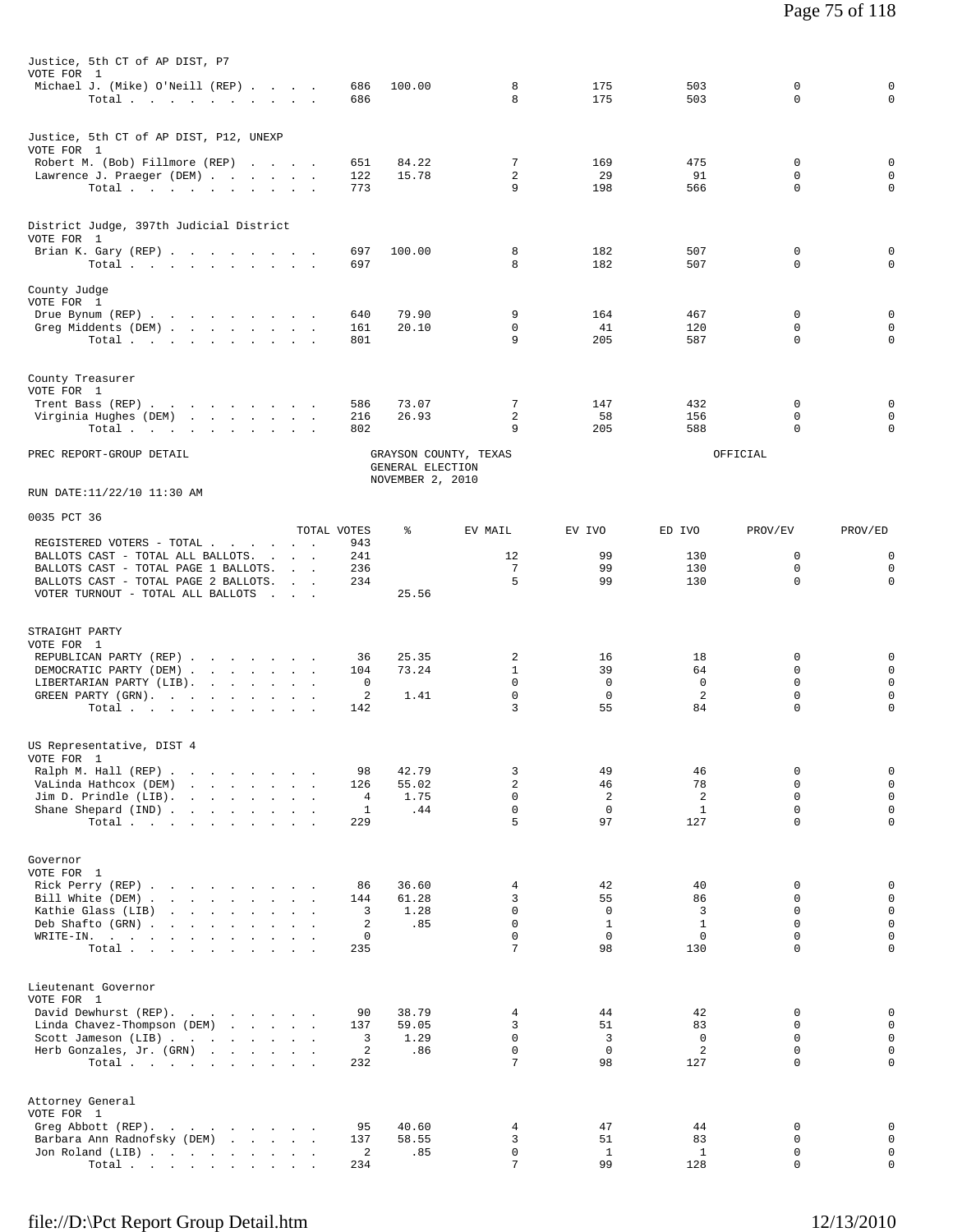| Commissioner of the General Land Office<br>VOTE FOR 1<br>5<br>0<br>Jerry Patterson (REP)<br>92<br>39.66<br>46<br>41<br>0<br>$\mathbf 0$<br>$\mathbf{1}$<br>50<br>83<br>$\Omega$<br>Hector Uribe (DEM)<br>134<br>57.76<br>the contract of the contract of the<br>$\overline{a}$<br>2.59<br>$\mathbf{1}$<br>3<br>2<br>$\mathbf 0$<br>0<br>James L. Holdar (LIB)<br>6<br>7<br>0<br>99<br>126<br>0<br>Total<br>232<br>Commissioner of Agriculture<br>VOTE FOR 1<br>37.66<br>0<br>Todd Staples (REP)<br>87<br>4<br>42<br>41<br>0<br>the contract of the contract of the con-<br>3<br>$\mathbf 0$<br>$\mathsf 0$<br>Hank Gilbert (DEM)<br>53<br>84<br>and a strategic control of the<br>140<br>60.61<br><b>Contract Contract</b><br>$\overline{a}$<br>$\mathsf 0$<br>Rick Donaldson (LIB).<br>1.73<br>0<br>3<br>$\mathbf{1}$<br>0<br>4<br>7<br>98<br>126<br>$\mathbf 0$<br>0<br>231<br>Total<br>Railroad Commissioner<br>VOTE FOR 1<br>37.23<br>39<br>0<br>David Porter (REP)<br>4<br>43<br>0<br>86<br>$\mathsf 0$<br>58.87<br>3<br>50<br>83<br>0<br>Jeff Weems (DEM)<br>136<br>$\mathbf 0$<br>3<br>2<br>$\mathbf 0$<br>$\mathsf 0$<br>5<br>2.16<br>Roger Gary (LIB)<br>$\Omega$<br>2<br>2<br>$\Omega$<br>$\mathsf 0$<br>4<br>1.73<br>Art Browning (GRN)<br>the contract of the contract of the contract of the contract of the contract of<br>7<br>0<br>98<br>126<br>0<br>Total.<br>231<br>Justice, Supreme Court, P3<br>VOTE FOR 1<br>45<br>39<br>0<br>0<br>Debra Lehrmann (REP).<br>38.26<br>4<br>88<br>$\mathbf 0$<br>3<br>60.87<br>53<br>84<br>$\Omega$<br>Jim Sharp (DEM)<br>140<br>$\mathbf 0$<br>$\mathbf 0$<br>2<br>$\mathbf 0$<br>$\mathsf 0$<br>William Bryan Strange, III (LIB).<br>2<br>.87<br>7<br>0<br>98<br>0<br>Total $\cdots$<br>230<br>125<br>Justice, Supreme Court, P5<br>VOTE FOR 1<br>37.28<br>42<br>39<br>0<br>Paul Green (REP)<br>85<br>4<br>0<br>3<br>$\mathbf 0$<br>$\mathsf 0$<br>61.84<br>54<br>84<br>Bill Moody (DEM)<br>141<br><b>Service</b><br>$\sim$<br>$\mathbf 0$<br>$\mathsf 0$<br>2<br>.88<br>0<br>Tom Oxford (LIB)<br><sup>1</sup><br>1<br>7<br>97<br>124<br>0<br>Total<br>228<br>0<br>Justice, Supreme Court, P9<br>VOTE FOR 1<br>38.33<br>5<br>39<br>0<br>0<br>Eva Guzman (REP)<br>87<br>43<br>Blake Bailey (DEM)<br>59.91<br>$\mathbf{1}$<br>53<br>82<br>0<br>0<br>136<br>$\mathsf 0$<br>$\overline{4}$<br>1.76<br>$\mathbf{1}$<br>$\mathbf{1}$<br>2<br>0<br>Jack Armstrong (LIB).<br>7<br>97<br>$\mathbf 0$<br>$\mathbf 0$<br>227<br>123<br>Total.<br>$\sim$ $\sim$ $\sim$<br>Judge, CT of Criminal AP, P2<br>VOTE FOR 1<br>Lawrence "Larry" Meyers (REP).<br>78.29<br>5<br>51<br>45<br>0<br>0<br>101<br>$\mathbf{1}$<br>10<br>17<br>$\mathbf 0$<br>$\mathsf 0$<br>J. Randell Stevens (LIB)<br>28<br>21.71<br>6<br>$\mathbf 0$<br>$\mathbf 0$<br>Total<br>61<br>62<br>129<br>Judge, CT of Criminal AP, P5<br>0<br>77.95<br>$\overline{4}$<br>51<br>44<br>Cheryl Johnson (REP).<br>99<br>0<br>$\overline{a}$<br>$\mathsf 0$<br>22.05<br>10<br>16<br>0<br>Dave Howard (LIB).<br>28<br>6<br>$\mathbf 0$<br>$\mathbf 0$<br>Total<br>127<br>61<br>60<br>Judge, CT of Criminal AP, P6<br>VOTE FOR 1<br>$\mathsf 0$<br>Michael E. Keasler (REP)<br>37.28<br>39<br>$\mathbf 0$<br>85<br>4<br>42<br>Keith Hampton (DEM)<br>61.40<br>3<br>54<br>83<br>0<br>$\mathbf 0$<br>140<br>3<br>$\mathbf 0$<br>2<br>$\mathbf 0$<br>$\mathsf 0$<br>Robert Ravee Virasin (LIB).<br>1.32<br>$\mathbf{1}$<br>7<br>$\Omega$<br>0<br>Total<br>98<br>123<br>228<br>State Representative, District 62<br>VOTE FOR 1<br>Larry Phillips (REP).<br>79.23<br>$\mathbf{3}$<br>53<br>47<br>0<br>0<br>103<br>$\mathbf{1}$<br>$\mathbf 0$<br>27<br>20.77<br>8<br>18<br>$\mathbf 0$<br>Kenneth Myers (LIB)<br>$\overline{4}$<br>$\mathbf 0$<br>130<br>61<br>65<br>$\Omega$<br>Total $\cdots$<br>Chief Justice, 5th CT of AP DIST, UNEXP<br>VOTE FOR 1<br>Carolyn Wright (REP).<br>$4\overline{ }$<br>53<br>0<br>105<br>100.00<br>48<br>0<br>$\overline{4}$<br>53<br>$\mathsf 0$<br>105<br>48<br>0<br>Total. | Comptroller of Public Accounts<br>VOTE FOR 1<br>Susan Combs (REP).<br>Mary J. Ruwart (LIB).<br>Edward Lindsay (GRN).<br>Total $\cdots$ $\cdots$ | $\ddot{\phantom{a}}$<br><b>Service</b><br>$\mathbf{r}$<br>$\sim$<br>$\blacksquare$<br>$\ddot{\phantom{a}}$ | 98<br>20<br>15<br>133 | 73.68<br>15.04<br>11.28 | 4<br>2<br>$\mathbf 0$<br>6 | 50<br>8<br>5<br>63 | 44<br>10<br>10<br>64 | 0<br>$\Omega$<br>$\mathsf 0$<br>$\mathbf 0$ | 0<br>$\mathbf{0}$<br>0<br>$\mathbf 0$ |
|-------------------------------------------------------------------------------------------------------------------------------------------------------------------------------------------------------------------------------------------------------------------------------------------------------------------------------------------------------------------------------------------------------------------------------------------------------------------------------------------------------------------------------------------------------------------------------------------------------------------------------------------------------------------------------------------------------------------------------------------------------------------------------------------------------------------------------------------------------------------------------------------------------------------------------------------------------------------------------------------------------------------------------------------------------------------------------------------------------------------------------------------------------------------------------------------------------------------------------------------------------------------------------------------------------------------------------------------------------------------------------------------------------------------------------------------------------------------------------------------------------------------------------------------------------------------------------------------------------------------------------------------------------------------------------------------------------------------------------------------------------------------------------------------------------------------------------------------------------------------------------------------------------------------------------------------------------------------------------------------------------------------------------------------------------------------------------------------------------------------------------------------------------------------------------------------------------------------------------------------------------------------------------------------------------------------------------------------------------------------------------------------------------------------------------------------------------------------------------------------------------------------------------------------------------------------------------------------------------------------------------------------------------------------------------------------------------------------------------------------------------------------------------------------------------------------------------------------------------------------------------------------------------------------------------------------------------------------------------------------------------------------------------------------------------------------------------------------------------------------------------------------------------------------------------------------------------------------------------------------------------------------------------------------------------------------------------------------------------------------------------------------------------------------------------------------------------------------------------------------------------------------------------------------------------------------------------------------------------------------------------------------------------------------------------------------------------------------------------------------------------------------------------------------------------------------------------------------------------------------------------------------------------------------------------------------------------------------------------------------------------------|-------------------------------------------------------------------------------------------------------------------------------------------------|------------------------------------------------------------------------------------------------------------|-----------------------|-------------------------|----------------------------|--------------------|----------------------|---------------------------------------------|---------------------------------------|
|                                                                                                                                                                                                                                                                                                                                                                                                                                                                                                                                                                                                                                                                                                                                                                                                                                                                                                                                                                                                                                                                                                                                                                                                                                                                                                                                                                                                                                                                                                                                                                                                                                                                                                                                                                                                                                                                                                                                                                                                                                                                                                                                                                                                                                                                                                                                                                                                                                                                                                                                                                                                                                                                                                                                                                                                                                                                                                                                                                                                                                                                                                                                                                                                                                                                                                                                                                                                                                                                                                                                                                                                                                                                                                                                                                                                                                                                                                                                                                                                             |                                                                                                                                                 |                                                                                                            |                       |                         |                            |                    |                      |                                             |                                       |
|                                                                                                                                                                                                                                                                                                                                                                                                                                                                                                                                                                                                                                                                                                                                                                                                                                                                                                                                                                                                                                                                                                                                                                                                                                                                                                                                                                                                                                                                                                                                                                                                                                                                                                                                                                                                                                                                                                                                                                                                                                                                                                                                                                                                                                                                                                                                                                                                                                                                                                                                                                                                                                                                                                                                                                                                                                                                                                                                                                                                                                                                                                                                                                                                                                                                                                                                                                                                                                                                                                                                                                                                                                                                                                                                                                                                                                                                                                                                                                                                             |                                                                                                                                                 |                                                                                                            |                       |                         |                            |                    |                      |                                             |                                       |
|                                                                                                                                                                                                                                                                                                                                                                                                                                                                                                                                                                                                                                                                                                                                                                                                                                                                                                                                                                                                                                                                                                                                                                                                                                                                                                                                                                                                                                                                                                                                                                                                                                                                                                                                                                                                                                                                                                                                                                                                                                                                                                                                                                                                                                                                                                                                                                                                                                                                                                                                                                                                                                                                                                                                                                                                                                                                                                                                                                                                                                                                                                                                                                                                                                                                                                                                                                                                                                                                                                                                                                                                                                                                                                                                                                                                                                                                                                                                                                                                             |                                                                                                                                                 |                                                                                                            |                       |                         |                            |                    |                      |                                             |                                       |
|                                                                                                                                                                                                                                                                                                                                                                                                                                                                                                                                                                                                                                                                                                                                                                                                                                                                                                                                                                                                                                                                                                                                                                                                                                                                                                                                                                                                                                                                                                                                                                                                                                                                                                                                                                                                                                                                                                                                                                                                                                                                                                                                                                                                                                                                                                                                                                                                                                                                                                                                                                                                                                                                                                                                                                                                                                                                                                                                                                                                                                                                                                                                                                                                                                                                                                                                                                                                                                                                                                                                                                                                                                                                                                                                                                                                                                                                                                                                                                                                             |                                                                                                                                                 |                                                                                                            |                       |                         |                            |                    |                      |                                             |                                       |
|                                                                                                                                                                                                                                                                                                                                                                                                                                                                                                                                                                                                                                                                                                                                                                                                                                                                                                                                                                                                                                                                                                                                                                                                                                                                                                                                                                                                                                                                                                                                                                                                                                                                                                                                                                                                                                                                                                                                                                                                                                                                                                                                                                                                                                                                                                                                                                                                                                                                                                                                                                                                                                                                                                                                                                                                                                                                                                                                                                                                                                                                                                                                                                                                                                                                                                                                                                                                                                                                                                                                                                                                                                                                                                                                                                                                                                                                                                                                                                                                             |                                                                                                                                                 |                                                                                                            |                       |                         |                            |                    |                      |                                             |                                       |
|                                                                                                                                                                                                                                                                                                                                                                                                                                                                                                                                                                                                                                                                                                                                                                                                                                                                                                                                                                                                                                                                                                                                                                                                                                                                                                                                                                                                                                                                                                                                                                                                                                                                                                                                                                                                                                                                                                                                                                                                                                                                                                                                                                                                                                                                                                                                                                                                                                                                                                                                                                                                                                                                                                                                                                                                                                                                                                                                                                                                                                                                                                                                                                                                                                                                                                                                                                                                                                                                                                                                                                                                                                                                                                                                                                                                                                                                                                                                                                                                             |                                                                                                                                                 |                                                                                                            |                       |                         |                            |                    |                      |                                             |                                       |
|                                                                                                                                                                                                                                                                                                                                                                                                                                                                                                                                                                                                                                                                                                                                                                                                                                                                                                                                                                                                                                                                                                                                                                                                                                                                                                                                                                                                                                                                                                                                                                                                                                                                                                                                                                                                                                                                                                                                                                                                                                                                                                                                                                                                                                                                                                                                                                                                                                                                                                                                                                                                                                                                                                                                                                                                                                                                                                                                                                                                                                                                                                                                                                                                                                                                                                                                                                                                                                                                                                                                                                                                                                                                                                                                                                                                                                                                                                                                                                                                             |                                                                                                                                                 |                                                                                                            |                       |                         |                            |                    |                      |                                             |                                       |
|                                                                                                                                                                                                                                                                                                                                                                                                                                                                                                                                                                                                                                                                                                                                                                                                                                                                                                                                                                                                                                                                                                                                                                                                                                                                                                                                                                                                                                                                                                                                                                                                                                                                                                                                                                                                                                                                                                                                                                                                                                                                                                                                                                                                                                                                                                                                                                                                                                                                                                                                                                                                                                                                                                                                                                                                                                                                                                                                                                                                                                                                                                                                                                                                                                                                                                                                                                                                                                                                                                                                                                                                                                                                                                                                                                                                                                                                                                                                                                                                             |                                                                                                                                                 |                                                                                                            |                       |                         |                            |                    |                      |                                             |                                       |
|                                                                                                                                                                                                                                                                                                                                                                                                                                                                                                                                                                                                                                                                                                                                                                                                                                                                                                                                                                                                                                                                                                                                                                                                                                                                                                                                                                                                                                                                                                                                                                                                                                                                                                                                                                                                                                                                                                                                                                                                                                                                                                                                                                                                                                                                                                                                                                                                                                                                                                                                                                                                                                                                                                                                                                                                                                                                                                                                                                                                                                                                                                                                                                                                                                                                                                                                                                                                                                                                                                                                                                                                                                                                                                                                                                                                                                                                                                                                                                                                             |                                                                                                                                                 |                                                                                                            |                       |                         |                            |                    |                      |                                             |                                       |
|                                                                                                                                                                                                                                                                                                                                                                                                                                                                                                                                                                                                                                                                                                                                                                                                                                                                                                                                                                                                                                                                                                                                                                                                                                                                                                                                                                                                                                                                                                                                                                                                                                                                                                                                                                                                                                                                                                                                                                                                                                                                                                                                                                                                                                                                                                                                                                                                                                                                                                                                                                                                                                                                                                                                                                                                                                                                                                                                                                                                                                                                                                                                                                                                                                                                                                                                                                                                                                                                                                                                                                                                                                                                                                                                                                                                                                                                                                                                                                                                             |                                                                                                                                                 |                                                                                                            |                       |                         |                            |                    |                      |                                             |                                       |
|                                                                                                                                                                                                                                                                                                                                                                                                                                                                                                                                                                                                                                                                                                                                                                                                                                                                                                                                                                                                                                                                                                                                                                                                                                                                                                                                                                                                                                                                                                                                                                                                                                                                                                                                                                                                                                                                                                                                                                                                                                                                                                                                                                                                                                                                                                                                                                                                                                                                                                                                                                                                                                                                                                                                                                                                                                                                                                                                                                                                                                                                                                                                                                                                                                                                                                                                                                                                                                                                                                                                                                                                                                                                                                                                                                                                                                                                                                                                                                                                             | VOTE FOR 1                                                                                                                                      |                                                                                                            |                       |                         |                            |                    |                      |                                             |                                       |
|                                                                                                                                                                                                                                                                                                                                                                                                                                                                                                                                                                                                                                                                                                                                                                                                                                                                                                                                                                                                                                                                                                                                                                                                                                                                                                                                                                                                                                                                                                                                                                                                                                                                                                                                                                                                                                                                                                                                                                                                                                                                                                                                                                                                                                                                                                                                                                                                                                                                                                                                                                                                                                                                                                                                                                                                                                                                                                                                                                                                                                                                                                                                                                                                                                                                                                                                                                                                                                                                                                                                                                                                                                                                                                                                                                                                                                                                                                                                                                                                             |                                                                                                                                                 |                                                                                                            |                       |                         |                            |                    |                      |                                             |                                       |
|                                                                                                                                                                                                                                                                                                                                                                                                                                                                                                                                                                                                                                                                                                                                                                                                                                                                                                                                                                                                                                                                                                                                                                                                                                                                                                                                                                                                                                                                                                                                                                                                                                                                                                                                                                                                                                                                                                                                                                                                                                                                                                                                                                                                                                                                                                                                                                                                                                                                                                                                                                                                                                                                                                                                                                                                                                                                                                                                                                                                                                                                                                                                                                                                                                                                                                                                                                                                                                                                                                                                                                                                                                                                                                                                                                                                                                                                                                                                                                                                             |                                                                                                                                                 |                                                                                                            |                       |                         |                            |                    |                      |                                             |                                       |
|                                                                                                                                                                                                                                                                                                                                                                                                                                                                                                                                                                                                                                                                                                                                                                                                                                                                                                                                                                                                                                                                                                                                                                                                                                                                                                                                                                                                                                                                                                                                                                                                                                                                                                                                                                                                                                                                                                                                                                                                                                                                                                                                                                                                                                                                                                                                                                                                                                                                                                                                                                                                                                                                                                                                                                                                                                                                                                                                                                                                                                                                                                                                                                                                                                                                                                                                                                                                                                                                                                                                                                                                                                                                                                                                                                                                                                                                                                                                                                                                             |                                                                                                                                                 |                                                                                                            |                       |                         |                            |                    |                      |                                             |                                       |
|                                                                                                                                                                                                                                                                                                                                                                                                                                                                                                                                                                                                                                                                                                                                                                                                                                                                                                                                                                                                                                                                                                                                                                                                                                                                                                                                                                                                                                                                                                                                                                                                                                                                                                                                                                                                                                                                                                                                                                                                                                                                                                                                                                                                                                                                                                                                                                                                                                                                                                                                                                                                                                                                                                                                                                                                                                                                                                                                                                                                                                                                                                                                                                                                                                                                                                                                                                                                                                                                                                                                                                                                                                                                                                                                                                                                                                                                                                                                                                                                             |                                                                                                                                                 |                                                                                                            |                       |                         |                            |                    |                      |                                             |                                       |
|                                                                                                                                                                                                                                                                                                                                                                                                                                                                                                                                                                                                                                                                                                                                                                                                                                                                                                                                                                                                                                                                                                                                                                                                                                                                                                                                                                                                                                                                                                                                                                                                                                                                                                                                                                                                                                                                                                                                                                                                                                                                                                                                                                                                                                                                                                                                                                                                                                                                                                                                                                                                                                                                                                                                                                                                                                                                                                                                                                                                                                                                                                                                                                                                                                                                                                                                                                                                                                                                                                                                                                                                                                                                                                                                                                                                                                                                                                                                                                                                             |                                                                                                                                                 |                                                                                                            |                       |                         |                            |                    |                      |                                             |                                       |

Justice, 5th CT of AP DIST, P4 VOTE FOR 1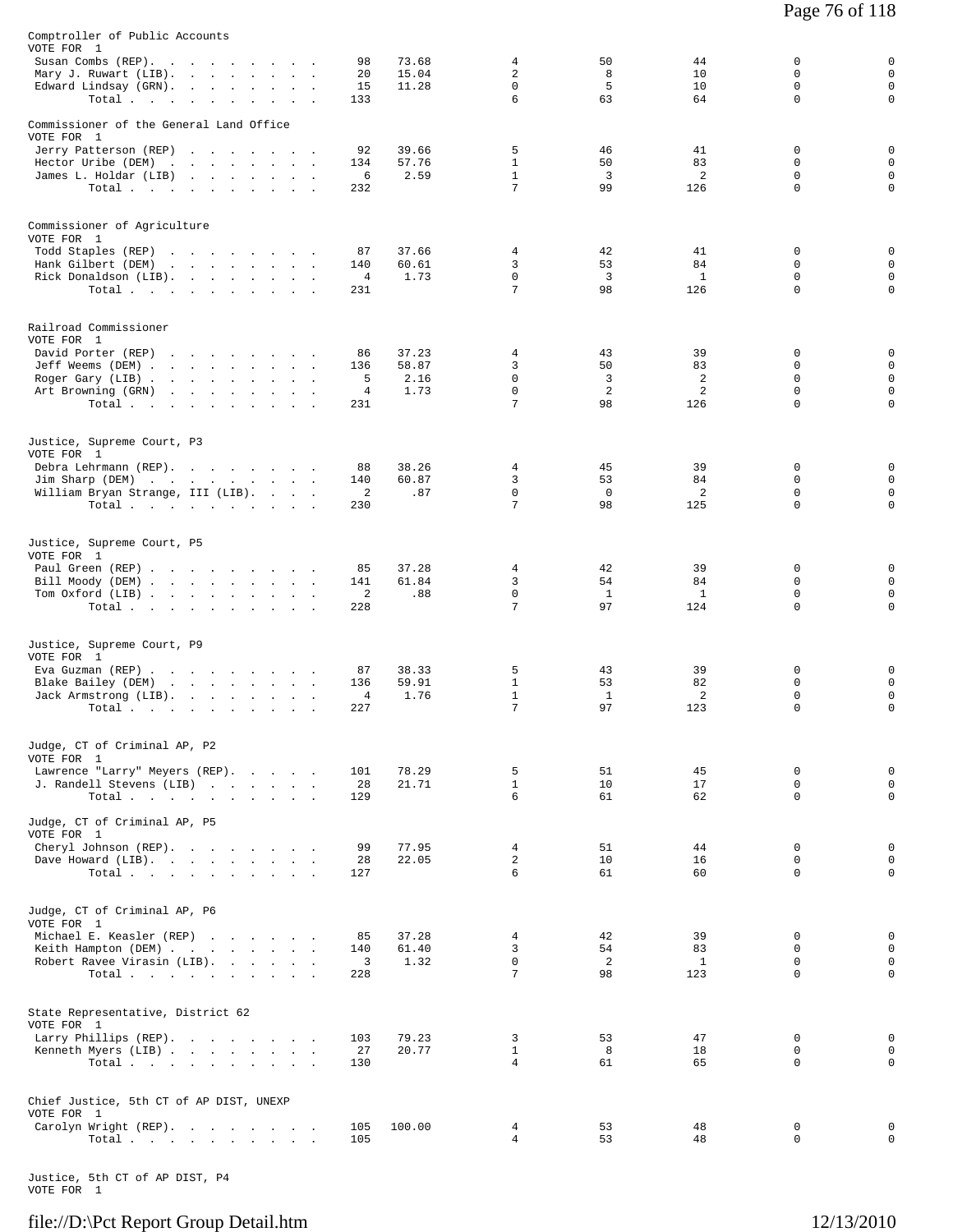|                                                                                                                                                                                                                                                                                        |                                          |                         |                   |                  |                            |                |                               |                              | Page 77 of 118                            |
|----------------------------------------------------------------------------------------------------------------------------------------------------------------------------------------------------------------------------------------------------------------------------------------|------------------------------------------|-------------------------|-------------------|------------------|----------------------------|----------------|-------------------------------|------------------------------|-------------------------------------------|
| Lana Myers (REP)<br>Bonnie Lee Goldstein (DEM).<br>Total $\cdots$ $\cdots$ $\cdots$ $\cdots$                                                                                                                                                                                           |                                          |                         | 86<br>141<br>227  | 37.89<br>62.11   | 2<br>3<br>5                | 44<br>54<br>98 | 40<br>84<br>124               | 0<br>0<br>$\Omega$           | 0<br>$\mathbf 0$<br>0                     |
| Justice, 5th CT of AP DIST, P7<br>VOTE FOR 1<br>Michael J. (Mike) O'Neill (REP)<br>Total                                                                                                                                                                                               |                                          |                         | 106<br>106        | 100.00           | 3<br>3                     | 54<br>54       | 49<br>49                      | 0<br>0                       | 0<br>$\mathbf 0$                          |
| Justice, 5th CT of AP DIST, P12, UNEXP<br>VOTE FOR 1<br>Robert M. (Bob) Fillmore (REP)<br>Lawrence J. Praeger (DEM)                                                                                                                                                                    |                                          |                         | 87<br>139         | 38.50<br>61.50   | 2<br>3                     | 43<br>53       | 42<br>83                      | $\mathbf 0$<br>0             | 0<br>$\mathbf 0$                          |
| Total                                                                                                                                                                                                                                                                                  |                                          |                         | 226               |                  | 5                          | 96             | 125                           | $\mathbf 0$                  | $\mathbf 0$                               |
| District Judge, 397th Judicial District<br>VOTE FOR 1                                                                                                                                                                                                                                  |                                          |                         |                   |                  |                            |                |                               |                              |                                           |
| Brian K. Gary (REP)<br>Total                                                                                                                                                                                                                                                           |                                          |                         | 107<br>107        | 100.00           | 4<br>4                     | 54<br>54       | 49<br>49                      | $\mathbf 0$<br>0             | 0<br>0                                    |
| County Judge<br>VOTE FOR 1<br>Drue Bynum (REP)<br>Greg Middents (DEM)<br>Total $\cdots$ $\cdots$ $\cdots$ $\cdots$                                                                                                                                                                     |                                          |                         | 69<br>157<br>226  | 30.53<br>69.47   | 2<br>3<br>5                | 31<br>63<br>94 | 36<br>91<br>127               | $\mathbf 0$<br>0<br>$\Omega$ | 0<br>$\mathbf 0$<br>$\mathbf 0$           |
| County Treasurer<br>VOTE FOR 1<br>Trent Bass (REP)<br>Virginia Hughes (DEM)<br>Total $\cdots$ $\cdots$ $\cdots$                                                                                                                                                                        |                                          |                         | 77<br>151<br>228  | 33.77<br>66.23   | 2<br>3<br>5                | 39<br>56<br>95 | 36<br>92<br>128               | 0<br>0<br>$\Omega$           | 0<br>$\mathbf 0$<br>$\mathbf 0$           |
| SHERMAN PROP 1<br>VOTE FOR 1<br>FOR $\cdots$<br>AGAINST<br>Total $\cdots$ $\cdots$ $\cdots$ $\cdots$                                                                                                                                                                                   |                                          |                         | 146<br>21<br>167  | 87.43<br>12.57   | 5<br>0<br>5                | 67<br>9<br>76  | 74<br>$12 \overline{ }$<br>86 | 0<br>0<br>$\Omega$           | 0<br>$\mathbf 0$<br>$\mathbf 0$           |
| SHERMAN PROP 2<br>VOTE FOR 1<br>FOR $\cdots$<br>AGAINST<br>Total                                                                                                                                                                                                                       |                                          |                         | 134<br>46<br>180  | 74.44<br>25.56   | 5<br>0<br>5                | 54<br>24<br>78 | 75<br>22<br>97                | 0<br>0<br>$\Omega$           | 0<br>$\mathbf 0$<br>$\Omega$              |
| SHERMAN PROP 3<br>VOTE FOR 1<br>$FOR$<br>AGAINST<br>Total                                                                                                                                                                                                                              | $\sim$<br>$\ddot{\phantom{a}}$<br>$\sim$ | $\sim$<br>$\sim$        | 133<br>46<br>179  | 74.30<br>25.70   | 5<br>0<br>5                | 56<br>22<br>78 | 72<br>24<br>96                | $\Omega$<br>0<br>$\Omega$    | $\mathbf 0$<br>$\mathbf 0$<br>$\mathbf 0$ |
| SHERMAN PROP 4<br>VOTE FOR 1<br>FOR $\cdots$<br>AGAINST<br>Total $\cdots$ $\cdots$ $\cdots$                                                                                                                                                                                            |                                          |                         | 89<br>92<br>181   | 49.17<br>50.83   | 2<br>3<br>5                | 44<br>37<br>81 | 43<br>52<br>95                | $\mathbf 0$<br>0<br>$\Omega$ | 0<br>$\mathbf 0$<br>$\Omega$              |
| SHERMAN PROP 5<br>VOTE FOR 1<br>${\tt AGAINST} \hspace{1.5cm} . \hspace{1.5cm} . \hspace{1.5cm} . \hspace{1.5cm} . \hspace{1.5cm} . \hspace{1.5cm} . \hspace{1.5cm} . \hspace{1.5cm} . \hspace{1.5cm} . \hspace{1.5cm} . \hspace{1.5cm} . \hspace{1.5cm} . \hspace{1.5cm} .$<br>Total. |                                          |                         | 121<br>51<br>172  | 70.35<br>29.65   | 3<br>$\mathbf{1}$<br>4     | 57<br>22<br>79 | 61<br>28<br>89                | 0<br>0<br>$\Omega$           | 0<br>$\mathbf 0$<br>$\Omega$              |
| SHERMAN PROP 6<br>VOTE FOR 1<br>FOR $\cdots$<br>AGAINST                                                                                                                                                                                                                                |                                          |                         | 155<br>22         | 87.57<br>12.43   | 5<br>$\mathbf 0$           | 67<br>14       | 83<br>8                       | $\mathbf 0$<br>$\Omega$      | $\mathbf 0$<br>0                          |
| Total<br>PREC REPORT-GROUP DETAIL                                                                                                                                                                                                                                                      | and a straightful contract and a         |                         | 177               | GENERAL ELECTION | 5<br>GRAYSON COUNTY, TEXAS | 81             | 91                            | $\Omega$<br>OFFICIAL         | $\Omega$                                  |
| RUN DATE:11/22/10 11:30 AM                                                                                                                                                                                                                                                             |                                          |                         |                   | NOVEMBER 2, 2010 |                            |                |                               |                              |                                           |
| 0036 PCT 37                                                                                                                                                                                                                                                                            |                                          |                         | TOTAL VOTES       | ៖                | EV MAIL                    | EV IVO         | ED IVO                        | PROV/EV                      | PROV/ED                                   |
| REGISTERED VOTERS - TOTAL<br>BALLOTS CAST - TOTAL ALL BALLOTS.<br>BALLOTS CAST - TOTAL PAGE 1 BALLOTS.<br>VOTER TURNOUT - TOTAL ALL BALLOTS                                                                                                                                            |                                          | <b>Carl Corporation</b> | 830<br>363<br>363 | 43.73            | 8<br>8                     | 73<br>73       | 282<br>282                    | 0<br>$\mathbf 0$             | 0<br>$\Omega$                             |

STRAIGHT PARTY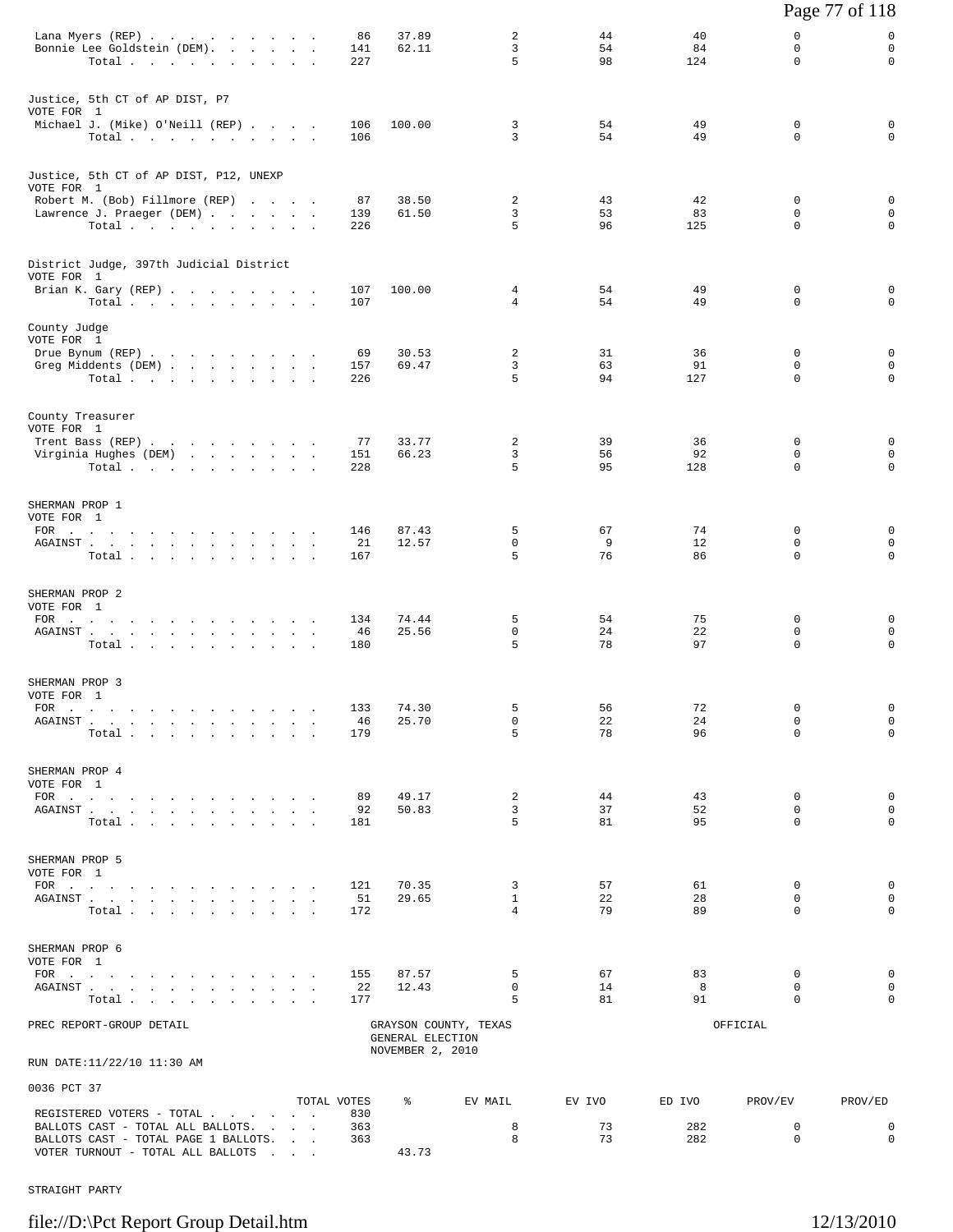| VOTE FOR 1<br>REPUBLICAN PARTY (REP)<br>DEMOCRATIC PARTY (DEM)<br>LIBERTARIAN PARTY (LIB).<br>$\sim$<br>$\sim$<br>GREEN PARTY (GRN).<br>Total                                                             | $\ddot{\phantom{a}}$<br>$\cdot$<br>$\sim$ $\sim$            | 86.47<br>147<br>20<br>11.76<br>2<br>1.18<br>1<br>.59<br>170                            | 2<br>2<br>$\Omega$<br>$\mathbf 0$<br>4            | 31<br>3<br>$\mathbf 0$<br>$\mathbf 0$<br>34        | 114<br>15<br>$\overline{c}$<br>$\mathbf{1}$<br>132 | 0<br>0<br>$\mathbf 0$<br>0<br>$\mathbf 0$<br>$\Omega$<br>$\mathsf 0$<br>$\mathbf 0$<br>$\mathbf 0$<br>$\Omega$                               |
|-----------------------------------------------------------------------------------------------------------------------------------------------------------------------------------------------------------|-------------------------------------------------------------|----------------------------------------------------------------------------------------|---------------------------------------------------|----------------------------------------------------|----------------------------------------------------|----------------------------------------------------------------------------------------------------------------------------------------------|
| US Representative, DIST 4<br>VOTE FOR 1<br>Ralph M. Hall (REP)<br>VaLinda Hathcox (DEM)<br>Jim D. Prindle (LIB).<br>Shane Shepard (IND)<br>Total $\cdots$ $\cdots$ $\cdots$                               |                                                             | 81.06<br>291<br>38<br>10.58<br>17<br>4.74<br>3.62<br>13<br>359                         | 6<br>2<br>0<br>$\mathbf 0$<br>8                   | 63<br>4<br>4<br>2<br>73                            | 222<br>32<br>13<br>11<br>278                       | 0<br>0<br>$\mathbf 0$<br>0<br>$\mathbf 0$<br>0<br>$\mathbf 0$<br>$\mathbf 0$<br>$\mathbf 0$<br>$\Omega$                                      |
| Governor<br>VOTE FOR 1<br>Rick Perry (REP)<br>Bill White (DEM)<br>Kathie Glass (LIB)<br>the company of the company of the<br>Deb Shafto (GRN)<br>$\texttt{WRTTE-IN.}$<br>Total $\cdots$ $\cdots$ $\cdots$ | <b>Service</b><br>$\cdot$<br>$\ddot{\phantom{a}}$<br>$\sim$ | 75.48<br>274<br>66<br>18.18<br>16<br>4.41<br>3<br>.83<br>$\overline{4}$<br>1.10<br>363 | 6<br>$\overline{a}$<br>0<br>$\mathbf 0$<br>0<br>8 | 57<br>11<br>4<br>$\mathbf 0$<br>$\mathbf{1}$<br>73 | 211<br>53<br>12<br>3<br>3<br>282                   | 0<br>0<br>$\mathbf 0$<br>0<br>$\mathbf 0$<br>$\Omega$<br>$\mathbf 0$<br>$\mathsf 0$<br>$\mathbf 0$<br>$\mathbf 0$<br>$\Omega$<br>$\mathbf 0$ |
| Lieutenant Governor<br>VOTE FOR 1<br>David Dewhurst (REP).<br>Linda Chavez-Thompson (DEM)<br>Scott Jameson (LIB)<br>Herb Gonzales, Jr. (GRN)<br>Total.                                                    |                                                             | 82.78<br>298<br>11.94<br>43<br>13<br>3.61<br>6<br>1.67<br>360                          | 6<br>2<br>0<br>$\mathbf 0$<br>8                   | 66<br>5<br>$\overline{2}$<br>$\mathbf 0$<br>73     | 226<br>36<br>11<br>6<br>279                        | 0<br>0<br>$\mathbf 0$<br>$\Omega$<br>$\mathbf 0$<br>$\mathbf 0$<br>$\mathsf 0$<br>$\Omega$<br>$\mathsf{O}$<br>0                              |
| Attorney General<br>VOTE FOR 1<br>Greg Abbott (REP).<br>Barbara Ann Radnofsky (DEM)<br>Jon Roland (LIB)<br>Total                                                                                          |                                                             | 300<br>83.33<br>12.50<br>45<br>15<br>4.17<br>360                                       | 6<br>2<br>$\mathsf 0$<br>8                        | 65<br>6<br>$\overline{2}$<br>73                    | 229<br>37<br>13<br>279                             | 0<br>0<br>$\mathbf 0$<br>$\Omega$<br>$\mathbf 0$<br>$\mathbf 0$<br>$\mathbf 0$<br>0                                                          |
| Comptroller of Public Accounts<br>VOTE FOR 1<br>Susan Combs (REP).<br>Mary J. Ruwart (LIB).<br>Edward Lindsay (GRN).<br>Total<br>$\sim$                                                                   | $\sim 10^{-10}$ km $^{-1}$                                  | 304<br>90.75<br>22<br>6.57<br>9<br>2.69<br>335                                         | 6<br>$\mathbf 0$<br>0<br>6                        | 65<br>$\overline{a}$<br>$\mathbf{1}$<br>68         | 233<br>20<br>8<br>261                              | 0<br>0<br>$\mathbf 0$<br>$\mathbf 0$<br>$\mathsf 0$<br>0<br>$\Omega$<br>$\mathbf 0$                                                          |
| Commissioner of the General Land Office<br>VOTE FOR 1<br>Jerry Patterson (REP)<br>Hector Uribe (DEM)<br>James L. Holdar (LIB)<br>Total                                                                    |                                                             | 82.20<br>291<br>45<br>12.71<br>18<br>5.08<br>354                                       | 6<br>2<br>0<br>8                                  | 65<br>5<br>$\mathbf{1}$<br>71                      | 220<br>38<br>17<br>275                             | $\mathbf 0$<br>0<br>$\mathbf 0$<br>$\mathsf{O}$<br>0<br>0<br>$\mathbf 0$<br>$\mathbf 0$                                                      |
| Commissioner of Agriculture<br>VOTE FOR 1<br>Todd Staples (REP)<br>Hank Gilbert (DEM)<br>Rick Donaldson (LIB).<br>Total                                                                                   |                                                             | 292<br>81.79<br>47<br>13.17<br>5.04<br>18<br>357                                       | 6<br>2<br>$\mathbf 0$<br>8                        | 64<br>6<br>$\mathbf{1}$<br>71                      | 222<br>39<br>17<br>278                             | 0<br>0<br>$\mathbf 0$<br>$\Omega$<br>$\mathbf 0$<br>0<br>$\mathbf 0$<br>0                                                                    |
| Railroad Commissioner<br>VOTE FOR 1<br>David Porter (REP)<br>Jeff Weems (DEM)<br>Roger Gary (LIB)<br>Art Browning (GRN)<br>Total.                                                                         |                                                             | 290<br>81.46<br>12.92<br>46<br>17<br>4.78<br>3<br>.84<br>356                           | 6<br>$\overline{a}$<br>0<br>0<br>8                | 63<br>6<br>$\mathbf{1}$<br>$\mathbf 0$<br>70       | 221<br>38<br>16<br>3<br>278                        | 0<br>0<br>$\mathbf 0$<br>0<br>$\mathbf 0$<br>0<br>$\mathbf 0$<br>0<br>$\mathsf{O}$<br>0                                                      |
| Justice, Supreme Court, P3<br>VOTE FOR 1<br>Debra Lehrmann (REP).<br>Jim Sharp (DEM)<br>William Bryan Strange, III (LIB).<br>Total                                                                        |                                                             | 294<br>82.82<br>12.39<br>44<br>17<br>4.79<br>355                                       | 6<br>2<br>0<br>8                                  | 65<br>5<br>$\mathbf{1}$<br>71                      | 223<br>37<br>16<br>276                             | 0<br>$\Omega$<br>$\mathbf 0$<br>0<br>$\mathbf 0$<br>0<br>$\mathsf{O}$<br>$\Omega$                                                            |
| Justice, Supreme Court, P5<br>VOTE FOR 1<br>Paul Green (REP)<br>Bill Moody (DEM)<br>Tom Oxford (LIB)<br>Total                                                                                             |                                                             | 289<br>81.64<br>47<br>13.28<br>5.08<br>18<br>354                                       | 6<br>2<br>0<br>8                                  | 63<br>5<br>3<br>71                                 | 220<br>40<br>15<br>275                             | 0<br>0<br>$\mathbf 0$<br>0<br>$\mathbf 0$<br>0<br>0<br>$\mathsf{O}$                                                                          |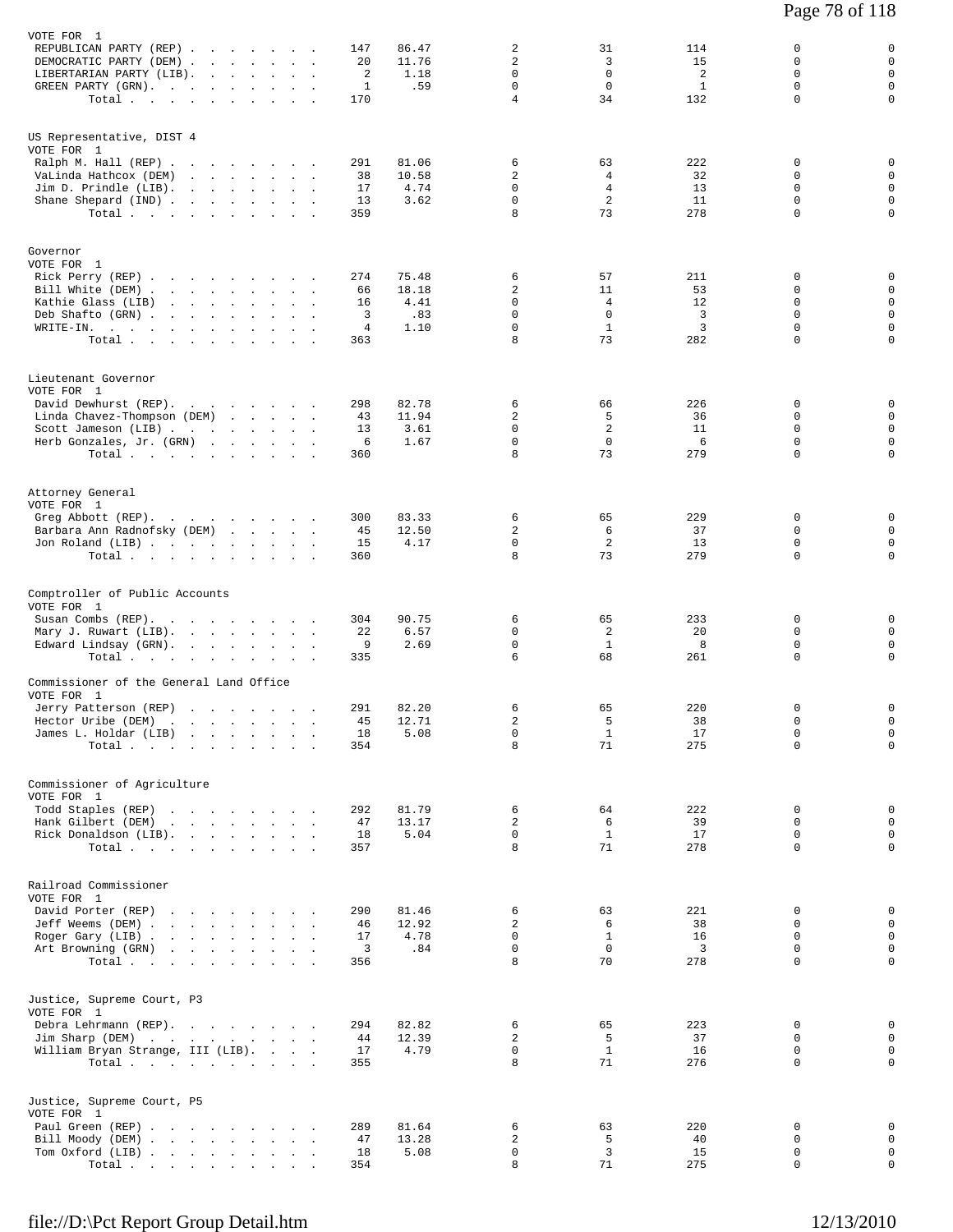| Justice, Supreme Court, P9<br>VOTE FOR 1<br>Eva Guzman (REP)                 | 287                  | 81.07<br>6                                | 61                                      | 220              | $\mathbf 0$<br>0                                                                    |
|------------------------------------------------------------------------------|----------------------|-------------------------------------------|-----------------------------------------|------------------|-------------------------------------------------------------------------------------|
| Blake Bailey (DEM)<br>Jack Armstrong (LIB).<br>Total                         | 47<br>20<br>354      | 13.28<br>2<br>0<br>5.65<br>8              | $7\phantom{.0}$<br>$\overline{3}$<br>71 | 38<br>17<br>275  | $\mathbf 0$<br>$\Omega$<br>$\mathbf 0$<br>$\mathbf 0$<br>$\mathbf 0$<br>$\mathbf 0$ |
| Judge, CT of Criminal AP, P2<br>VOTE FOR 1<br>Lawrence "Larry" Meyers (REP). | 302                  | 90.69<br>6                                | 64                                      | 232              | $\Omega$<br>$\mathbf 0$                                                             |
| J. Randell Stevens (LIB)<br>Total $\cdots$                                   | 31<br>333            | $\mathbf 0$<br>9.31<br>6                  | $\overline{4}$<br>68                    | 27<br>259        | $\mathbf 0$<br>$\mathbf 0$<br>$\Omega$<br>$\Omega$                                  |
| Judge, CT of Criminal AP, P5<br>VOTE FOR 1                                   |                      |                                           |                                         |                  |                                                                                     |
| Cheryl Johnson (REP).<br>Dave Howard (LIB).<br>Total                         | 301<br>33<br>334     | 90.12<br>6<br>9.88<br>0<br>6              | 64<br>5<br>69                           | 231<br>28<br>259 | 0<br>0<br>0<br>$\mathbf 0$<br>$\Omega$<br>$\mathbf 0$                               |
| Judge, CT of Criminal AP, P6<br>VOTE FOR 1                                   |                      |                                           |                                         |                  |                                                                                     |
| Michael E. Keasler (REP)                                                     | 293                  | 83.00<br>6                                | 63                                      | 224              | 0<br>0                                                                              |
| Keith Hampton (DEM)                                                          | 44                   | 12.46<br>2                                | 6                                       | 36               | $\Omega$<br>0                                                                       |
| Robert Ravee Virasin (LIB).<br>Total                                         | 16<br>353            | $\mathbf 0$<br>4.53<br>8                  | $\overline{2}$<br>71                    | 14<br>274        | $\mathbf 0$<br>$\mathbf 0$<br>$\Omega$<br>0                                         |
|                                                                              |                      |                                           |                                         |                  |                                                                                     |
| State Representative, District 62<br>VOTE FOR 1                              |                      |                                           |                                         |                  |                                                                                     |
| Larry Phillips (REP).                                                        | 301                  | 4<br>89.58                                | 66                                      | 231              | 0<br>$\mathbf 0$                                                                    |
| Kenneth Myers (LIB)<br>Total                                                 | 35<br>336            | $\mathbf 0$<br>10.42<br>4                 | $\overline{4}$<br>70                    | 31<br>262        | $\mathbf 0$<br>$\mathbf 0$<br>0<br>$\mathbf 0$                                      |
| Chief Justice, 5th CT of AP DIST, UNEXP                                      |                      |                                           |                                         |                  |                                                                                     |
| VOTE FOR 1                                                                   |                      |                                           |                                         |                  |                                                                                     |
| Carolyn Wright (REP).<br>Total $\cdots$                                      | 304<br>100.00<br>304 | 6<br>6                                    | 63<br>63                                | 235<br>235       | 0<br>$\mathbf 0$<br>$\mathbf 0$<br>0                                                |
| Justice, 5th CT of AP DIST, P4<br>VOTE FOR 1                                 |                      |                                           |                                         |                  |                                                                                     |
| Lana Myers (REP)                                                             | 298                  | 85.88<br>6                                | 64                                      | 228              | 0<br>0                                                                              |
| Bonnie Lee Goldstein (DEM).<br>Total $\cdots$                                | 49<br>347            | 14.12<br>2<br>8                           | 6<br>70                                 | 41<br>269        | 0<br>0<br>$\mathbf 0$<br>0                                                          |
| Justice, 5th CT of AP DIST, P7                                               |                      |                                           |                                         |                  |                                                                                     |
| VOTE FOR 1                                                                   |                      |                                           |                                         |                  |                                                                                     |
| Michael J. (Mike) O'Neill (REP)<br>Total.                                    | 308<br>100.00<br>308 | 6<br>6                                    | 64<br>64                                | 238<br>238       | 0<br>0<br>0<br>$\mathbf 0$                                                          |
| Justice, 5th CT of AP DIST, P12, UNEXP<br>VOTE FOR 1                         |                      |                                           |                                         |                  |                                                                                     |
| Robert M. (Bob) Fillmore (REP)                                               | 301                  | 86.49<br>6                                | 65                                      | 230              | $\mathbf 0$<br>0                                                                    |
| Lawrence J. Praeger (DEM)                                                    | 47                   | 2<br>13.51<br>8                           | 5<br>70                                 | 40<br>270        | $\mathbf 0$<br>0<br>$\mathbf 0$<br>$\mathbf 0$                                      |
| Total                                                                        | 348                  |                                           |                                         |                  |                                                                                     |
| District Judge, 397th Judicial District<br>VOTE FOR 1                        |                      |                                           |                                         |                  |                                                                                     |
| Brian K. Gary (REP)<br>Total $\cdots$                                        | 306<br>100.00<br>306 | 4<br>4                                    | 64<br>64                                | 238<br>238       | 0<br>0<br>$\Omega$<br>$\Omega$                                                      |
| County Judge<br>VOTE FOR 1                                                   |                      |                                           |                                         |                  |                                                                                     |
| Drue Bynum (REP)<br>Greg Middents (DEM)                                      | 295<br>61            | 82.87<br>4<br>2<br>17.13                  | 65<br>8                                 | 226<br>51        | 0<br>0<br>0<br>0                                                                    |
| Total $\cdots$ $\cdots$ $\cdots$ $\cdots$                                    | 356                  | 6                                         | 73                                      | 277              | $\mathbf 0$<br>$\mathbf 0$                                                          |
| County Treasurer<br>VOTE FOR 1                                               |                      |                                           |                                         |                  |                                                                                     |
| Trent Bass (REP)                                                             | 278                  | 77.87<br>4                                | 61                                      | 213              | 0<br>0                                                                              |
| Virginia Hughes (DEM)<br>Total                                               | 79<br>357            | 2<br>22.13<br>6                           | 11<br>72                                | 66<br>279        | $\Omega$<br>0<br>$\mathbf 0$<br>$\mathbf 0$                                         |
| County Commissioner, Precinct 2<br>VOTE FOR 1                                |                      |                                           |                                         |                  |                                                                                     |
| David Whitlock (REP).                                                        | 258                  | 72.88<br>4                                | 59                                      | 195              | 0<br>0                                                                              |
| Roy Fuller (DEM)<br>Total                                                    | 96<br>354            | 2<br>27.12<br>6                           | 13<br>72                                | 81<br>276        | 0<br>0<br>$\mathbf 0$<br>0                                                          |
|                                                                              |                      |                                           |                                         |                  |                                                                                     |
| PREC REPORT-GROUP DETAIL                                                     |                      | GRAYSON COUNTY, TEXAS<br>GENERAL ELECTION |                                         | OFFICIAL         |                                                                                     |

NOVEMBER 2, 2010 RUN DATE:11/22/10 11:30 AM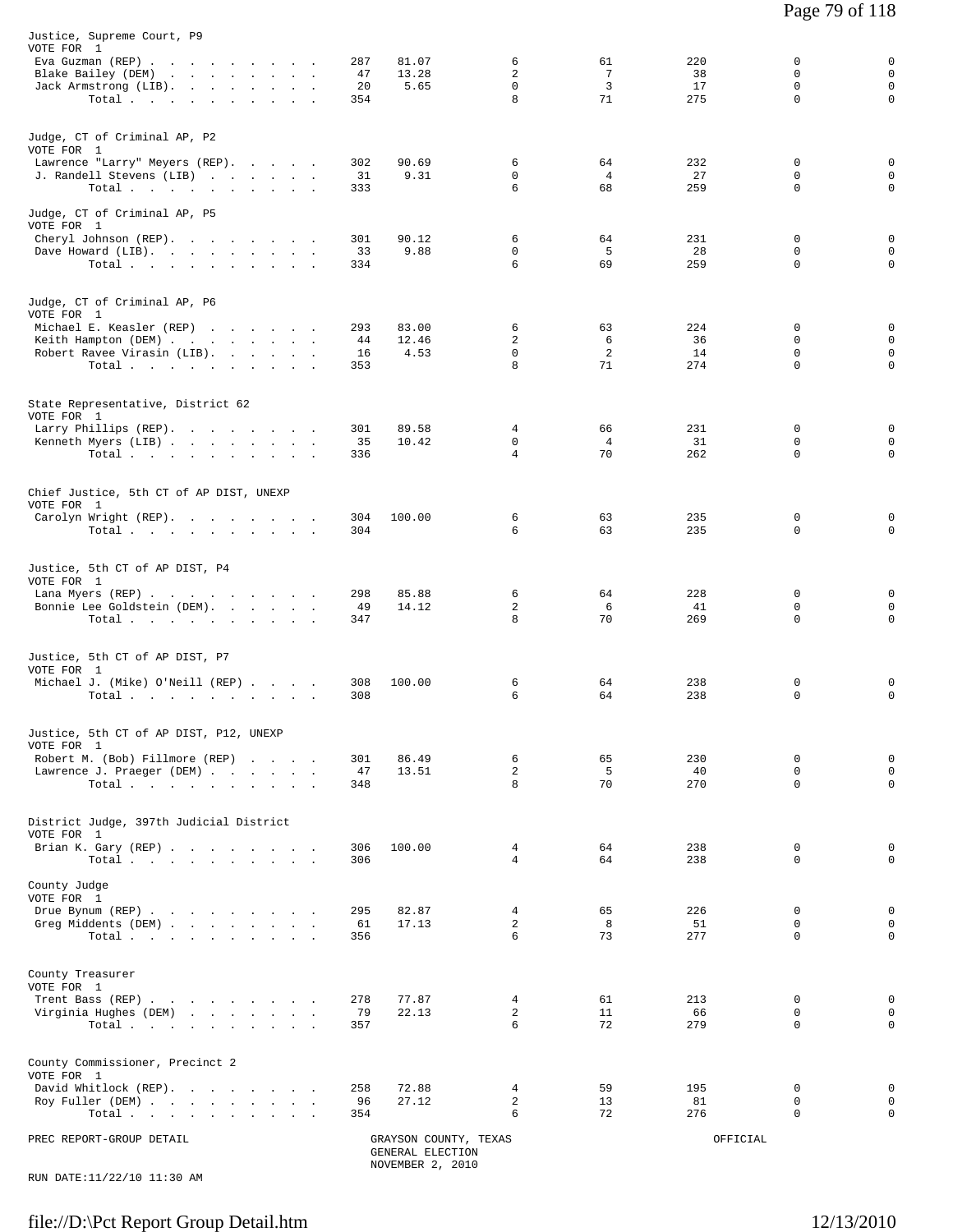| Page 80 of 118 |
|----------------|
|----------------|

| 0037 PCT 38                                                                                                                                                                                                                                                                    |                              |                      |                |                            |                   |                     |                            |                            |
|--------------------------------------------------------------------------------------------------------------------------------------------------------------------------------------------------------------------------------------------------------------------------------|------------------------------|----------------------|----------------|----------------------------|-------------------|---------------------|----------------------------|----------------------------|
| REGISTERED VOTERS - TOTAL                                                                                                                                                                                                                                                      | and the company of           | TOTAL VOTES<br>1,428 | ៖              | EV MAIL                    | EV IVO            | ED IVO              | PROV/EV                    | PROV/ED                    |
| BALLOTS CAST - TOTAL ALL BALLOTS.<br>BALLOTS CAST - TOTAL PAGE 1 BALLOTS.                                                                                                                                                                                                      | and the contract of the con- | 494<br>494           |                | 10<br>10                   | 80<br>80          | 404<br>404          | 0<br>$\mathbf 0$           | 0<br>$\mathbf 0$           |
| VOTER TURNOUT - TOTAL ALL BALLOTS                                                                                                                                                                                                                                              | $\sim$ $\sim$ $\sim$         |                      | 34.59          |                            |                   |                     |                            |                            |
|                                                                                                                                                                                                                                                                                |                              |                      |                |                            |                   |                     |                            |                            |
| STRAIGHT PARTY<br>VOTE FOR 1                                                                                                                                                                                                                                                   |                              |                      |                |                            |                   |                     |                            |                            |
| REPUBLICAN PARTY (REP)                                                                                                                                                                                                                                                         |                              | 157                  | 68.56          | 2                          | 30                | 125                 | 0                          | 0                          |
| DEMOCRATIC PARTY (DEM)<br>LIBERTARIAN PARTY (LIB).                                                                                                                                                                                                                             |                              | 72<br>$\mathbf 0$    | 31.44          | $\mathbf{1}$<br>$\Omega$   | 12<br>$\Omega$    | 59<br>0             | $\mathbf 0$<br>$\Omega$    | $\mathbf 0$<br>$\mathbf 0$ |
| GREEN PARTY (GRN).                                                                                                                                                                                                                                                             |                              | 0                    |                | 0                          | 0                 | 0                   | 0                          | $\mathbf 0$                |
| Total                                                                                                                                                                                                                                                                          |                              | 229                  |                | 3                          | 42                | 184                 | $\mathbf 0$                | $\mathbf 0$                |
| US Representative, DIST 4                                                                                                                                                                                                                                                      |                              |                      |                |                            |                   |                     |                            |                            |
| VOTE FOR 1                                                                                                                                                                                                                                                                     |                              |                      |                |                            |                   |                     |                            |                            |
| Ralph M. Hall (REP)<br>VaLinda Hathcox (DEM)<br>the contract of the contract of the contract of                                                                                                                                                                                |                              | 344<br>109           | 71.67<br>22.71 | 8<br>2                     | 56<br>19          | 280<br>88           | 0<br>$\mathbf 0$           | $\mathbf 0$<br>$\mathbf 0$ |
| Jim D. Prindle (LIB). $\ldots$                                                                                                                                                                                                                                                 |                              | 13                   | 2.71           | 0                          | 2                 | 11                  | 0                          | $\mathbf 0$                |
| Shane Shepard (IND)<br>Total $\cdots$ $\cdots$ $\cdots$                                                                                                                                                                                                                        |                              | 14<br>480            | 2.92           | $\mathbf 0$<br>10          | 2<br>79           | 12<br>391           | $\mathbf 0$<br>$\mathbf 0$ | $\mathbf 0$<br>$\mathbf 0$ |
|                                                                                                                                                                                                                                                                                |                              |                      |                |                            |                   |                     |                            |                            |
| Governor                                                                                                                                                                                                                                                                       |                              |                      |                |                            |                   |                     |                            |                            |
| VOTE FOR 1<br>Rick Perry (REP)                                                                                                                                                                                                                                                 |                              | 307                  | 62.53          | 8                          | 54                | 245                 | 0                          | 0                          |
| Bill White (DEM)                                                                                                                                                                                                                                                               |                              | 170                  | 34.62          | 2                          | 24                | 144                 | $\Omega$                   | $\mathbf 0$                |
| Kathie Glass (LIB)<br><u>in the second contract of the second contract of the second contract of the second contract of the second contract of the second contract of the second contract of the second contract of the second contract of the second </u><br>Deb Shafto (GRN) |                              | 12<br>1              | 2.44<br>.20    | $\mathbf 0$<br>$\mathbf 0$ | 1<br>$\mathbf{1}$ | 11<br>0             | $\mathbf 0$<br>$\mathbf 0$ | $\mathbf 0$<br>$\mathbf 0$ |
| WRITE-IN.                                                                                                                                                                                                                                                                      |                              | 1                    | .20            | $\mathbf 0$                | $\mathbf 0$       | 1                   | $\mathbf 0$                | $\mathbf 0$                |
| Total $\cdots$ $\cdots$ $\cdots$                                                                                                                                                                                                                                               |                              | 491                  |                | 10                         | 80                | 401                 | 0                          | $\mathbf 0$                |
| Lieutenant Governor                                                                                                                                                                                                                                                            |                              |                      |                |                            |                   |                     |                            |                            |
| VOTE FOR 1<br>David Dewhurst (REP).                                                                                                                                                                                                                                            |                              | 353                  | 72.78          | 9                          | 58                | 286                 | 0                          | 0                          |
| Linda Chavez-Thompson (DEM)<br>Scott Jameson (LIB)                                                                                                                                                                                                                             |                              | 119<br>11            | 24.54<br>2.27  | $\mathbf{1}$<br>0          | 19<br>3           | 99<br>8             | $\mathbf 0$<br>$\Omega$    | $\mathbf 0$<br>$\mathbf 0$ |
| Herb Gonzales, Jr. (GRN)                                                                                                                                                                                                                                                       |                              | 2                    | .41            | 0                          | 0                 | $\overline{a}$      | $\mathbf 0$                | $\mathbf 0$                |
| Total $\cdots$                                                                                                                                                                                                                                                                 |                              | 485                  |                | 10                         | 80                | 395                 | $\Omega$                   | $\mathbf 0$                |
|                                                                                                                                                                                                                                                                                |                              |                      |                |                            |                   |                     |                            |                            |
| Attorney General<br>VOTE FOR 1                                                                                                                                                                                                                                                 |                              |                      |                |                            |                   |                     |                            |                            |
| Greg Abbott (REP).<br>Barbara Ann Radnofsky (DEM)                                                                                                                                                                                                                              |                              | 357<br>116           | 73.61<br>23.92 | 8<br>$\overline{c}$        | 56<br>22          | 293<br>92           | 0<br>$\mathbf 0$           | 0<br>$\mathbf 0$           |
| Jon Roland (LIB)                                                                                                                                                                                                                                                               |                              | 12                   | 2.47           | 0                          | 2                 | 10                  | $\mathbf 0$                | $\mathbf 0$                |
| Total                                                                                                                                                                                                                                                                          |                              | 485                  |                | 10                         | 80                | 395                 | $\mathbf 0$                | $\mathbf 0$                |
| Comptroller of Public Accounts                                                                                                                                                                                                                                                 |                              |                      |                |                            |                   |                     |                            |                            |
| VOTE FOR 1                                                                                                                                                                                                                                                                     |                              |                      |                | 7                          |                   |                     | 0                          | $\mathbf 0$                |
| Susan Combs (REP).<br>Mary J. Ruwart (LIB).                                                                                                                                                                                                                                    | $\sim$ $\sim$                | 358<br>29            | 87.75<br>7.11  | 0                          | 57<br>7           | 294<br>22           | $\mathbf 0$                | $\mathsf 0$                |
| Edward Lindsay (GRN).<br>Total                                                                                                                                                                                                                                                 |                              | 21<br>408            | 5.15           | $\mathbf 0$<br>7           | 5<br>69           | 16<br>332           | $\mathbf 0$<br>$\mathbf 0$ | $\mathsf 0$<br>$\mathbf 0$ |
|                                                                                                                                                                                                                                                                                |                              |                      |                |                            |                   |                     |                            |                            |
| Commissioner of the General Land Office<br>VOTE FOR 1                                                                                                                                                                                                                          |                              |                      |                |                            |                   |                     |                            |                            |
| Jerry Patterson (REP)                                                                                                                                                                                                                                                          |                              | 344                  | 72.57          | 6                          | 56                | 282                 | 0                          | $\mathbf 0$                |
| Hector Uribe (DEM)<br>James L. Holdar (LIB)                                                                                                                                                                                                                                    |                              | 115<br>15            | 24.26<br>3.16  | 3<br>0                     | 19<br>5           | 93<br>10            | 0<br>$\mathbf 0$           | $\mathsf 0$<br>$\mathbf 0$ |
| Total $\cdots$                                                                                                                                                                                                                                                                 |                              | 474                  |                | 9                          | 80                | 385                 | $\Omega$                   | $\mathbf 0$                |
|                                                                                                                                                                                                                                                                                |                              |                      |                |                            |                   |                     |                            |                            |
| Commissioner of Agriculture<br>VOTE FOR 1                                                                                                                                                                                                                                      |                              |                      |                |                            |                   |                     |                            |                            |
| Todd Staples (REP)<br>Hank Gilbert (DEM)<br>the contract of the contract of the contract of the contract of the contract of                                                                                                                                                    |                              | 328<br>134           | 68.62<br>28.03 | 6<br>3                     | 55<br>18          | 267<br>113          | 0<br>$\mathbf 0$           | 0<br>$\mathsf 0$           |
| Rick Donaldson (LIB).                                                                                                                                                                                                                                                          |                              | 16                   | 3.35           | $\mathbf 0$                | 6                 | 10                  | $\mathbf 0$                | $\mathsf 0$                |
| Total $\cdots$                                                                                                                                                                                                                                                                 |                              | 478                  |                | 9                          | 79                | 390                 | $\mathbf 0$                | $\mathbf 0$                |
| Railroad Commissioner                                                                                                                                                                                                                                                          |                              |                      |                |                            |                   |                     |                            |                            |
| VOTE FOR 1                                                                                                                                                                                                                                                                     |                              |                      |                |                            |                   |                     |                            |                            |
| David Porter (REP)<br>Jeff Weems (DEM)                                                                                                                                                                                                                                         |                              | 328<br>134           | 68.33<br>27.92 | 6<br>3                     | 53<br>21          | 269<br>110          | 0<br>$\Omega$              | 0<br>$\mathsf 0$           |
| Roger Gary (LIB)                                                                                                                                                                                                                                                               |                              | 13<br>5              | 2.71<br>1.04   | 0<br>0                     | 4<br>$\mathbf{1}$ | 9<br>$\overline{4}$ | $\mathbf 0$<br>$\mathbf 0$ | $\mathbf 0$<br>$\mathsf 0$ |
| Art Browning (GRN)<br>Total                                                                                                                                                                                                                                                    |                              | 480                  |                | 9                          | 79                | 392                 | $\mathbf 0$                | $\mathsf 0$                |
|                                                                                                                                                                                                                                                                                |                              |                      |                |                            |                   |                     |                            |                            |
| Justice, Supreme Court, P3                                                                                                                                                                                                                                                     |                              |                      |                |                            |                   |                     |                            |                            |
| VOTE FOR 1<br>Debra Lehrmann (REP).                                                                                                                                                                                                                                            |                              | 322                  | 67.36          | 6                          | 54                | 262                 | 0                          | $\mathbf 0$                |
| Jim Sharp (DEM)<br>William Bryan Strange, III (LIB).                                                                                                                                                                                                                           |                              | 145<br>11            | 30.33<br>2.30  | 3<br>0                     | 22<br>3           | 120<br>8            | 0<br>0                     | $\mathbf 0$<br>$\mathbf 0$ |
| Total                                                                                                                                                                                                                                                                          |                              | 478                  |                | 9                          | 79                | 390                 | $\mathbf 0$                | $\mathbf 0$                |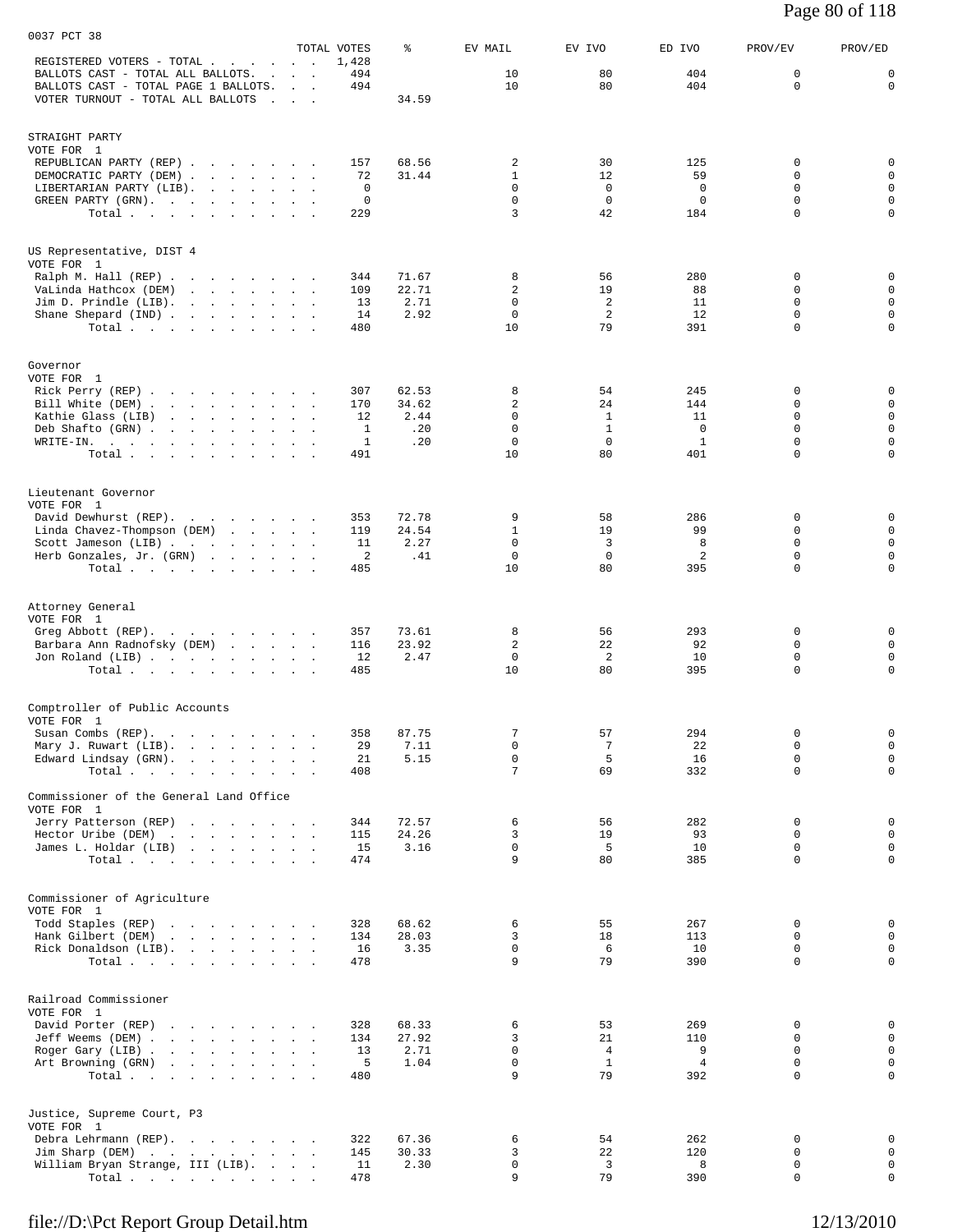| Justice, Supreme Court, P5<br>VOTE FOR 1<br>Paul Green (REP)<br>Bill Moody (DEM)<br>Tom Oxford (LIB)<br>Total                                                                        | 327<br>136<br>11<br>474 | 68.99<br>28.69<br>2.32 | 6<br>3<br>$\mathsf{O}$<br>9 | 54<br>22<br>3<br>79              | 267<br>111<br>8<br>386  | 0<br>$\mathbf 0$<br>0<br>$\mathbf 0$ | 0<br>$\mathbf 0$<br>$\mathbf 0$<br>0 |
|--------------------------------------------------------------------------------------------------------------------------------------------------------------------------------------|-------------------------|------------------------|-----------------------------|----------------------------------|-------------------------|--------------------------------------|--------------------------------------|
| Justice, Supreme Court, P9<br>VOTE FOR 1<br>Eva Guzman (REP)<br>Blake Bailey (DEM)<br>Jack Armstrong (LIB).<br>Total                                                                 | 311<br>144<br>19<br>474 | 65.61<br>30.38<br>4.01 | 6<br>3<br>0<br>9            | 51<br>24<br>$\overline{4}$<br>79 | 254<br>117<br>15<br>386 | 0<br>$\mathbf 0$<br>0<br>0           | 0<br>$\mathsf 0$<br>0<br>$\mathbf 0$ |
| Judge, CT of Criminal AP, P2<br>VOTE FOR 1<br>Lawrence "Larry" Meyers (REP).<br>J. Randell Stevens (LIB)<br>Total<br>Judge, CT of Criminal AP, P5                                    | 342<br>55<br>397        | 86.15<br>13.85         | 7<br>0<br>7                 | 55<br>13<br>68                   | 280<br>42<br>322        | 0<br>0<br>0                          | 0<br>0<br>0                          |
| VOTE FOR 1<br>Cheryl Johnson (REP).<br>Dave Howard (LIB).<br>Total                                                                                                                   | 351<br>44<br>395        | 88.86<br>11.14         | 7<br>0<br>7                 | 55<br>13<br>68                   | 289<br>31<br>320        | 0<br>$\mathsf 0$<br>0                | 0<br>0<br>0                          |
| Judge, CT of Criminal AP, P6<br>VOTE FOR 1<br>Michael E. Keasler (REP)<br>Keith Hampton (DEM)<br>Robert Ravee Virasin (LIB).<br>Total                                                | 328<br>133<br>12<br>473 | 69.34<br>28.12<br>2.54 | 6<br>3<br>0<br>9            | 55<br>21<br>3<br>79              | 267<br>109<br>9<br>385  | 0<br>$\mathbf 0$<br>0<br>$\mathbf 0$ | 0<br>$\mathsf 0$<br>0<br>0           |
| State Representative, District 62<br>VOTE FOR 1<br>Larry Phillips (REP).<br>Kenneth Myers (LIB)<br>Total.                                                                            | 358<br>56<br>414        | 86.47<br>13.53         | 8<br>0<br>8                 | 58<br>11<br>69                   | 292<br>45<br>337        | 0<br>0<br>$\mathbf 0$                | 0<br>$\mathbf 0$<br>$\mathbf 0$      |
| Chief Justice, 5th CT of AP DIST, UNEXP<br>VOTE FOR 1<br>Carolyn Wright (REP).<br>Total $\cdots$ $\cdots$ $\cdots$ $\cdots$                                                          | 360<br>360              | 100.00                 | 6<br>6                      | 61<br>61                         | 293<br>293              | 0<br>0                               | 0<br>$\mathbf 0$                     |
| Justice, 5th CT of AP DIST, P4<br>VOTE FOR 1<br>Lana Myers (REP)<br>Bonnie Lee Goldstein (DEM).<br>$\texttt{Total}~~\cdot~~\cdot~~\cdot~~\cdot~~\cdot~~\cdot~~\cdot~~\cdot~~\cdot~~$ | 335<br>131<br>466       | 71.89<br>28.11         | 6<br>3<br>$\mathsf{Q}$      | 58<br>20<br>78                   | 271<br>108<br>379       | 0<br>$\mathbf 0$<br>$\Omega$         | 0<br>0<br>$\mathbf 0$                |
| Justice, 5th CT of AP DIST, P7<br>VOTE FOR 1<br>Michael J. (Mike) O'Neill (REP)<br>Total $\cdots$ $\cdots$ $\cdots$ $\cdots$                                                         | 365<br>365              | 100.00                 | 6<br>6                      | 61<br>61                         | 298<br>298              | $\mathbf 0$<br>$\Omega$              | 0<br>$\mathbf 0$                     |
| Justice, 5th CT of AP DIST, P12, UNEXP<br>VOTE FOR 1<br>Robert M. (Bob) Fillmore (REP)<br>Lawrence J. Praeger (DEM)<br>Total $\cdots$ $\cdots$ $\cdots$ $\cdots$                     | 340<br>129<br>469       | 72.49<br>27.51         | 6<br>3<br>9                 | 56<br>22<br>78                   | 278<br>104<br>382       | 0<br>$\mathbf 0$<br>0                | 0<br>$\mathbf 0$<br>$\mathbf 0$      |
| District Judge, 397th Judicial District<br>VOTE FOR 1<br>Brian K. Gary (REP)<br>$\texttt{Total}~~.~~.~~.~~.~~.~~.~~.~~.~~.$                                                          | 360<br>360              | 100.00                 | 6<br>6                      | 61<br>61                         | 293<br>293              | 0<br>$\Omega$                        | 0<br>$\mathbf 0$                     |
| County Judge<br>VOTE FOR 1<br>Drue Bynum (REP)<br>Greg Middents (DEM)<br>Total $\cdots$ $\cdots$ $\cdots$ $\cdots$                                                                   | 331<br>153<br>484       | 68.39<br>31.61         | 5<br>5<br>10                | 50<br>28<br>78                   | 276<br>120<br>396       | 0<br>$\mathbf 0$<br>$\Omega$         | 0<br>$\mathbf 0$<br>0                |
| County Treasurer<br>VOTE FOR 1<br>Trent Bass (REP)<br>Virginia Hughes (DEM)<br>Total.                                                                                                | 314<br>167<br>481       | 65.28<br>34.72         | $\overline{4}$<br>6<br>10   | 47<br>31<br>78                   | 263<br>130<br>393       | 0<br>$\mathbf 0$<br>0                | 0<br>$\mathbf 0$<br>0                |

County Commissioner, Precinct 2 VOTE FOR 1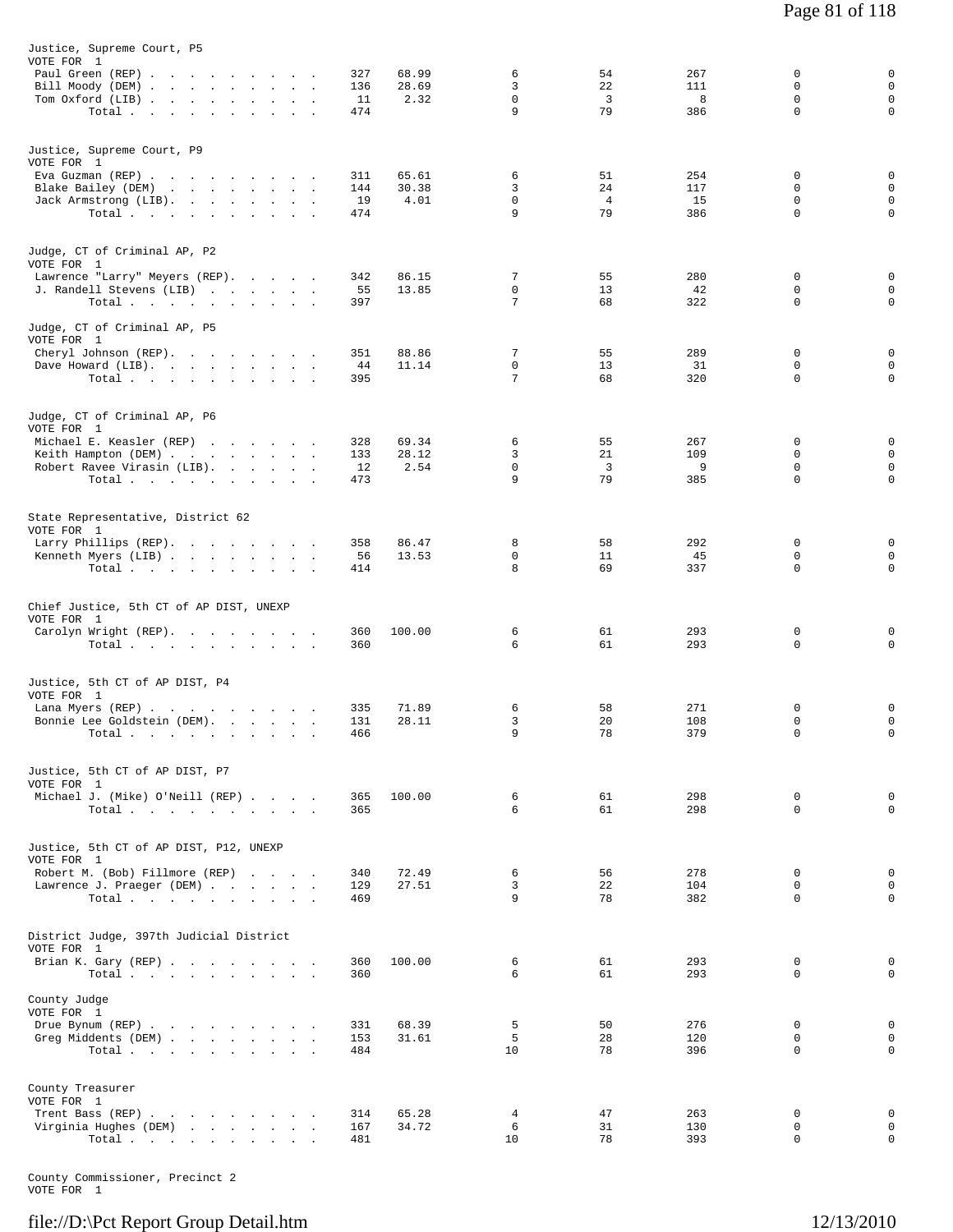# Page 82 of 118

| David Whitlock (REP). 306 62.83 |  |  |  |  |     | つちの |  |
|---------------------------------|--|--|--|--|-----|-----|--|
| Roy Fuller (DEM) 181 37.17      |  |  |  |  |     |     |  |
| Total 487                       |  |  |  |  | 1 N | 398 |  |
|                                 |  |  |  |  |     |     |  |

PREC REPORT-GROUP DETAIL GRAYSON COUNTY, TEXAS OFFICIAL GENERAL ELECTION NOVEMBER 2, 2010

RUN DATE:11/22/10 11:30 AM

| 0038 PCT 39                                                                                                                                                                                           | TOTAL VOTES                                                   |                                       | ႜ                              | EV MAIL                                                                   | EV IVO                                       | ED IVO                                                       | PROV/EV                              | PROV/ED                              |
|-------------------------------------------------------------------------------------------------------------------------------------------------------------------------------------------------------|---------------------------------------------------------------|---------------------------------------|--------------------------------|---------------------------------------------------------------------------|----------------------------------------------|--------------------------------------------------------------|--------------------------------------|--------------------------------------|
| REGISTERED VOTERS - TOTAL<br>BALLOTS CAST - TOTAL ALL BALLOTS.<br>BALLOTS CAST - TOTAL PAGE 1 BALLOTS.<br>VOTER TURNOUT - TOTAL ALL BALLOTS                                                           | <b>Contract Contract Contract</b><br><b>Contract Contract</b> | 399<br>74<br>74                       | 18.55                          | $\mathbf 0$<br>$\mathbf 0$                                                | 43<br>43                                     | 31<br>31                                                     | 0<br>$\mathbf 0$                     | 0<br>$\mathbf 0$                     |
| STRAIGHT PARTY<br>VOTE FOR 1<br>REPUBLICAN PARTY (REP)<br>DEMOCRATIC PARTY (DEM)<br>LIBERTARIAN PARTY (LIB).<br>GREEN PARTY (GRN).<br>Total.                                                          |                                                               | 28<br>24<br>0<br>1<br>53              | 52.83<br>45.28<br>1.89         | 0<br>$\mathbf 0$<br>$\mathbf 0$<br>$\mathbf 0$<br>$\Omega$                | 13<br>13<br>0<br>$\mathbf{1}$<br>27          | 15<br>11<br>$\mathbf 0$<br>$\mathbf 0$<br>26                 | 0<br>0<br>0<br>0<br>$\Omega$         | 0<br>0<br>0<br>0<br>$\Omega$         |
|                                                                                                                                                                                                       |                                                               |                                       |                                |                                                                           |                                              |                                                              |                                      |                                      |
| US Representative, DIST 4<br>VOTE FOR 1<br>Ralph M. Hall (REP)<br>VaLinda Hathcox (DEM)<br>and the state of the state of the state of<br>Join D. Prindle (LIB).<br>Shane Shepard (IND)<br>Total.      |                                                               | 42<br>28<br>3<br>1<br>74              | 56.76<br>37.84<br>4.05<br>1.35 | 0<br>$\mathbf 0$<br>$\Omega$<br>$\mathbf 0$<br>$\mathbf 0$                | 24<br>16<br>2<br>$\mathbf{1}$<br>43          | 18<br>12<br>1<br>$\mathbf 0$<br>31                           | 0<br>0<br>0<br>0<br>$\mathbf 0$      | 0<br>0<br>$\Omega$<br>0<br>0         |
| Governor<br>VOTE FOR 1<br>Rick Perry (REP)<br>Bill White (DEM)<br>Kathie Glass (LIB)<br>Deb Shafto (GRN)<br>WRITE-IN.<br>Total.                                                                       |                                                               | 39<br>27<br>3<br>3<br>0<br>72         | 54.17<br>37.50<br>4.17<br>4.17 | 0<br>$\mathbf 0$<br>$\mathbf 0$<br>$\mathbf 0$<br>$\mathbf 0$<br>$\Omega$ | 21<br>16<br>3<br>2<br>$\mathbf 0$<br>42      | 18<br>11<br>$\mathbf 0$<br>$\mathbf{1}$<br>$\mathbf 0$<br>30 | 0<br>0<br>0<br>$\mathbf 0$<br>0<br>0 | 0<br>0<br>0<br>0<br>0<br>0           |
| Lieutenant Governor<br>VOTE FOR 1<br>David Dewhurst (REP).<br>the company of the company of the company of<br>Linda Chavez-Thompson (DEM)<br>Scott Jameson (LIB)<br>Herb Gonzales, Jr. (GRN)<br>Total |                                                               | 43<br>28<br>2<br>1<br>74              | 58.11<br>37.84<br>2.70<br>1.35 | 0<br>$\mathbf 0$<br>$\mathbf 0$<br>$\mathbf 0$<br>$\Omega$                | 24<br>16<br>2<br>$\mathbf{1}$<br>43          | 19<br>12<br>0<br>$\mathbf 0$<br>31                           | 0<br>0<br>0<br>0<br>0                | 0<br>0<br>0<br>0<br>0                |
| Attorney General<br>VOTE FOR 1<br>Greg Abbott (REP).<br>Barbara Ann Radnofsky (DEM)<br>Jon Roland (LIB)<br>Total                                                                                      |                                                               | 44<br>27<br>2<br>73                   | 60.27<br>36.99<br>2.74         | 0<br>$\mathbf 0$<br>$\mathbf 0$<br>$\mathbf 0$                            | 25<br>16<br>$\mathbf{1}$<br>42               | 19<br>11<br>$\mathbf{1}$<br>31                               | 0<br>0<br>0<br>$\mathbf 0$           | 0<br>0<br>0<br>0                     |
| Comptroller of Public Accounts<br>VOTE FOR 1<br>Susan Combs (REP).<br>Mary J. Ruwart (LIB).<br>the contract of the contract of<br>Edward Lindsay (GRN).<br>Total.                                     | $\overline{\phantom{a}}$                                      | 44<br>3<br>6<br>53                    | 83.02<br>5.66<br>11.32         | 0<br>0<br>$\mathbf 0$<br>$\mathbf 0$                                      | 25<br>$\overline{a}$<br>$\overline{4}$<br>31 | 19<br>$\mathbf{1}$<br>$\overline{a}$<br>22                   | 0<br>0<br>$\mathbf 0$<br>0           | 0<br>0<br>$\mathbf 0$<br>$\mathbf 0$ |
| Commissioner of the General Land Office<br>VOTE FOR 1<br>Jerry Patterson (REP)<br>Hector Uribe (DEM)<br>James L. Holdar (LIB)<br>Total                                                                |                                                               | 44<br>29<br>$\mathbf 0$<br>73         | 60.27<br>39.73                 | 0<br>0<br>$\mathbf 0$<br>$\mathbf 0$                                      | 25<br>17<br>$\mathbf 0$<br>42                | 19<br>12<br>$\mathbf 0$<br>31                                | 0<br>0<br>$\mathbf 0$<br>0           | 0<br>0<br>0<br>0                     |
| Commissioner of Agriculture<br>VOTE FOR 1<br>Todd Staples (REP)<br>Hank Gilbert (DEM)<br>Rick Donaldson (LIB).<br>Total $\cdots$                                                                      |                                                               | 43<br>27<br>2<br>72                   | 59.72<br>37.50<br>2.78         | 0<br>$\mathbf 0$<br>$\mathbf 0$<br>$\mathbf 0$                            | 24<br>15<br>2<br>41                          | 19<br>12<br>$\overline{0}$<br>31                             | 0<br>0<br>0<br>$\mathbf 0$           | 0<br>0<br>0<br>$\mathbf 0$           |
| Railroad Commissioner<br>VOTE FOR 1<br>David Porter (REP)<br>Jeff Weems (DEM)<br>Roger Gary (LIB)<br>Art Browning (GRN)<br>Total                                                                      |                                                               | 43<br>25<br>2<br>$\overline{4}$<br>74 | 58.11<br>33.78<br>2.70<br>5.41 | 0<br>$\mathbf 0$<br>$\mathbf 0$<br>$\mathbf 0$<br>$\mathbf 0$             | 24<br>14<br>$\overline{a}$<br>3<br>43        | 19<br>11<br>$\mathbf 0$<br>1<br>31                           | 0<br>0<br>0<br>0<br>$\mathbf 0$      | $\mathbf 0$<br>0<br>0<br>0<br>0      |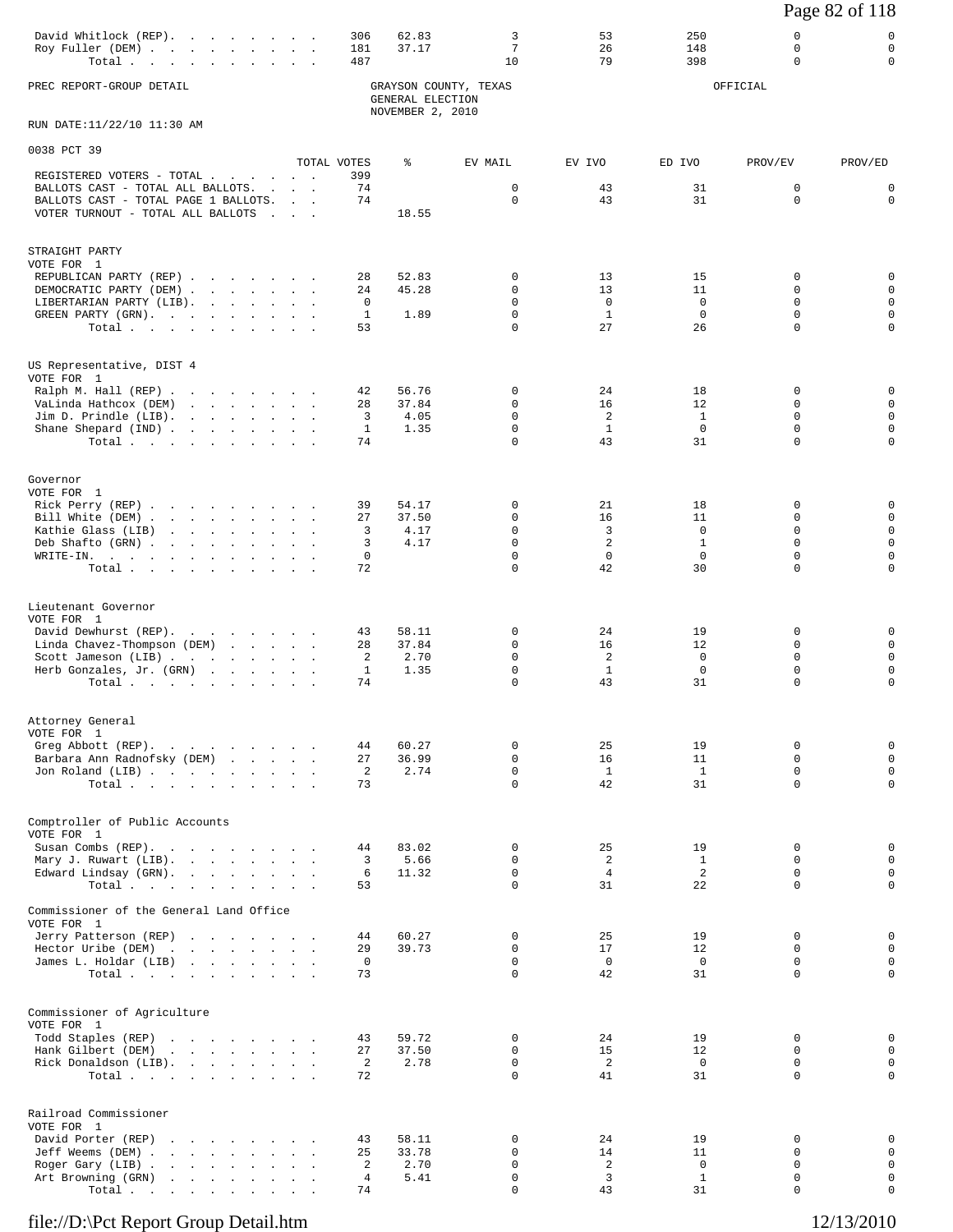| Justice, Supreme Court, P3                              |          |               |                         |                    |                      |                            |                            |
|---------------------------------------------------------|----------|---------------|-------------------------|--------------------|----------------------|----------------------------|----------------------------|
| VOTE FOR 1                                              |          |               |                         |                    |                      |                            |                            |
| Debra Lehrmann (REP).                                   | 46       | 62.16         | 0                       | 27                 | 19                   | $\mathbf 0$                | 0                          |
| Jim Sharp (DEM)                                         | 27       | 36.49         | $\Omega$<br>$\mathbf 0$ | 15                 | 12<br>$\overline{0}$ | $\Omega$<br>$\mathbf 0$    | $\mathbf 0$<br>$\mathbf 0$ |
| William Bryan Strange, III (LIB).<br>Total              | 1<br>74  | 1.35          | $\mathbf 0$             | $\mathbf{1}$<br>43 | 31                   | $\mathbf 0$                | $\mathbf 0$                |
|                                                         |          |               |                         |                    |                      |                            |                            |
|                                                         |          |               |                         |                    |                      |                            |                            |
| Justice, Supreme Court, P5<br>VOTE FOR 1                |          |               |                         |                    |                      |                            |                            |
| Paul Green (REP)                                        | 45       | 61.64         | 0                       | 26                 | 19                   | $\mathbf 0$                | 0                          |
| Bill Moody (DEM)                                        | 27       | 36.99         | 0                       | 15                 | 12                   | $\mathbf 0$                | $\mathbf 0$                |
| Tom Oxford (LIB)                                        | 1        | 1.37          | 0                       | <sup>1</sup>       | $\overline{0}$       | 0                          | $\mathbf 0$                |
| Total.                                                  | 73       |               | 0                       | 42                 | 31                   | $\mathbf 0$                | $\mathbf 0$                |
|                                                         |          |               |                         |                    |                      |                            |                            |
| Justice, Supreme Court, P9                              |          |               |                         |                    |                      |                            |                            |
| VOTE FOR 1                                              |          |               |                         |                    |                      |                            |                            |
| Eva Guzman (REP)                                        | 44       | 59.46         | 0                       | 25                 | 19                   | $\Omega$                   | 0                          |
| Blake Bailey (DEM)                                      | 28<br>2  | 37.84<br>2.70 | 0<br>0                  | 16<br>2            | 12<br>$^{\circ}$     | 0<br>$\mathbf 0$           | $\mathbf 0$<br>$\mathbf 0$ |
| Jack Armstrong (LIB).<br>Total.                         | 74       |               | $\Omega$                | 43                 | 31                   | $\Omega$                   | $\mathbf 0$                |
|                                                         |          |               |                         |                    |                      |                            |                            |
|                                                         |          |               |                         |                    |                      |                            |                            |
| Judge, CT of Criminal AP, P2                            |          |               |                         |                    |                      |                            |                            |
| VOTE FOR 1<br>Lawrence "Larry" Meyers (REP).            | 45       | 81.82         | 0                       | 25                 | 20                   | $\mathbf 0$                | 0                          |
| J. Randell Stevens (LIB)                                | 10       | 18.18         | 0                       | 6                  | $\overline{4}$       | $\mathbf 0$                | 0                          |
| Total.                                                  | 55       |               | $\Omega$                | 31                 | 24                   | $\Omega$                   | $\mathbf 0$                |
|                                                         |          |               |                         |                    |                      |                            |                            |
| Judge, CT of Criminal AP, P5                            |          |               |                         |                    |                      |                            |                            |
| VOTE FOR 1<br>Cheryl Johnson (REP).                     | 44       | 80.00         | 0                       | 24                 | 20                   | $\mathbf 0$                | 0                          |
| Dave Howard (LIB).                                      | 11       | 20.00         | 0                       | $7\phantom{.0}$    | $\overline{4}$       | $\mathsf{O}$               | $\mathbf 0$                |
| Total $\cdots$ $\cdots$ $\cdots$ $\cdots$               | 55       |               | $\Omega$                | 31                 | 24                   | 0                          | $\mathbf 0$                |
|                                                         |          |               |                         |                    |                      |                            |                            |
| Judge, CT of Criminal AP, P6                            |          |               |                         |                    |                      |                            |                            |
| VOTE FOR 1                                              |          |               |                         |                    |                      |                            |                            |
| Michael E. Keasler (REP)                                | 43       | 58.90         | 0                       | 24                 | 19                   | $\Omega$                   | 0                          |
| Keith Hampton (DEM)                                     | 29       | 39.73         | $\mathbf 0$             | 17                 | 12                   | $\mathbf 0$                | $\mathbf 0$                |
| Robert Ravee Virasin (LIB).                             | 1        | 1.37          | 0                       | $\mathbf{1}$       | $^{\circ}$           | 0                          | $\mathsf 0$                |
| Total.                                                  | 73       |               | $\Omega$                | 42                 | 31                   | $\Omega$                   | $\mathbf 0$                |
|                                                         |          |               |                         |                    |                      |                            |                            |
| State Representative, District 62                       |          |               |                         |                    |                      |                            |                            |
| VOTE FOR 1                                              |          |               |                         |                    |                      |                            |                            |
| Larry Phillips (REP).                                   | 45       | 83.33         | 0<br>0                  | 26                 | 19<br>$\overline{4}$ | 0<br>0                     | 0<br>0                     |
| Kenneth Myers (LIB)<br>Total $\cdots$ $\cdots$ $\cdots$ | 9<br>54  | 16.67         | 0                       | 5<br>31            | 23                   | 0                          | $\mathsf{O}$               |
|                                                         |          |               |                         |                    |                      |                            |                            |
|                                                         |          |               |                         |                    |                      |                            |                            |
| Chief Justice, 5th CT of AP DIST, UNEXP                 |          |               |                         |                    |                      |                            |                            |
| VOTE FOR 1<br>Carolyn Wright (REP).                     | 48       | 100.00        | 0                       | 27                 | 21                   | 0                          | 0                          |
| Total                                                   | 48       |               | 0                       | 27                 | 21                   | 0                          | 0                          |
|                                                         |          |               |                         |                    |                      |                            |                            |
|                                                         |          |               |                         |                    |                      |                            |                            |
| Justice, 5th CT of AP DIST, P4<br>VOTE FOR 1            |          |               |                         |                    |                      |                            |                            |
| Lana Myers (REP)                                        | 47       | 64.38         | 0                       | 27                 | 20                   | $\mathbf 0$                | 0                          |
| Bonnie Lee Goldstein (DEM).                             | 26       | 35.62         | $\mathbf 0$             | 15                 | 11                   | $\mathbf 0$                | $\mathbf 0$                |
| Total                                                   | 73       |               | $\Omega$                | 42                 | 31                   | $\Omega$                   | 0                          |
|                                                         |          |               |                         |                    |                      |                            |                            |
| Justice, 5th CT of AP DIST, P7                          |          |               |                         |                    |                      |                            |                            |
| VOTE FOR 1                                              |          |               |                         |                    |                      |                            |                            |
| Michael J. (Mike) O'Neill (REP)                         | 48       | 100.00        | $\mathbf 0$             | 27                 | 21                   | $\mathbf 0$                | 0                          |
| Total $\cdots$                                          | 48       |               | $\Omega$                | 27                 | 21                   | $\Omega$                   | $\mathbf 0$                |
|                                                         |          |               |                         |                    |                      |                            |                            |
| Justice, 5th CT of AP DIST, P12, UNEXP                  |          |               |                         |                    |                      |                            |                            |
| VOTE FOR 1                                              |          |               |                         |                    |                      |                            |                            |
| Robert M. (Bob) Fillmore (REP)                          | 45       | 61.64         | $\mathbf{0}$            | 25                 | 20                   | $\mathbf 0$                | 0                          |
| Lawrence J. Praeger (DEM)                               | 28       | 38.36         | $\Omega$                | 17                 | 11                   | $\Omega$                   | 0                          |
| Total $\cdots$                                          | 73       |               | $\mathbf 0$             | 42                 | 31                   | $\mathbf 0$                | $\mathbf 0$                |
|                                                         |          |               |                         |                    |                      |                            |                            |
| District Judge, 397th Judicial District                 |          |               |                         |                    |                      |                            |                            |
| VOTE FOR 1                                              |          |               |                         |                    |                      |                            |                            |
| Brian K. Gary (REP)                                     | 47       | 100.00        | 0<br>$\Omega$           | 26                 | 21                   | $\mathbf 0$<br>$\mathbf 0$ | 0<br>0                     |
| Total.                                                  | 47       |               |                         | 26                 | 21                   |                            |                            |
| County Judge                                            |          |               |                         |                    |                      |                            |                            |
| VOTE FOR 1                                              |          |               |                         |                    |                      |                            |                            |
| Drue Bynum (REP)                                        | 45       | 60.81         | 0                       | 27                 | 18                   | $\mathbf 0$                | $\mathbf 0$                |
| Greg Middents (DEM)<br>Total.                           | 29<br>74 | 39.19         | 0<br>$\mathbf 0$        | 16<br>43           | 13<br>31             | 0<br>0                     | $\mathbf 0$<br>$\mathbf 0$ |
|                                                         |          |               |                         |                    |                      |                            |                            |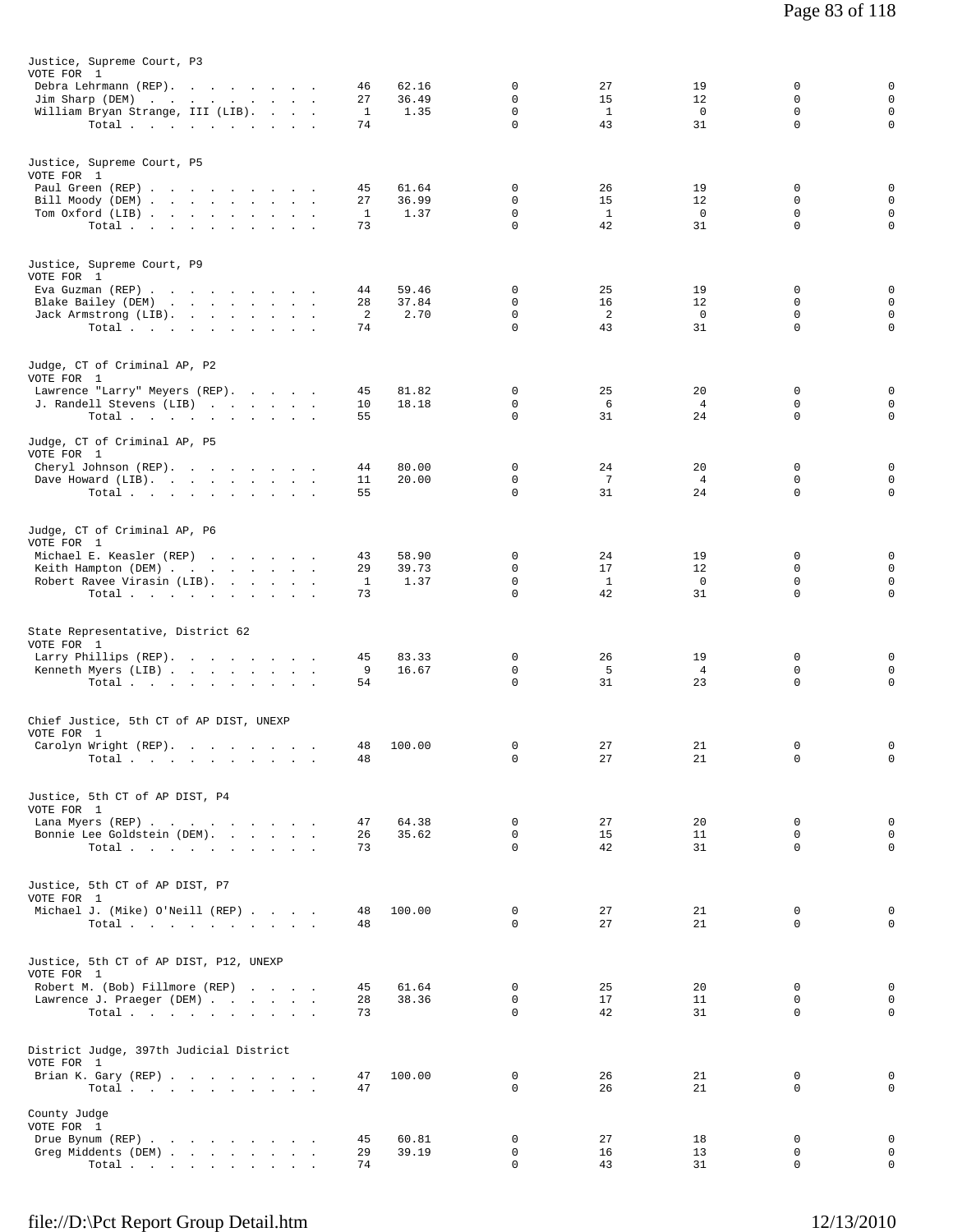| County Treasurer<br>VOTE FOR 1<br>Trent Bass (REP)<br>Virginia Hughes (DEM)<br>Total.                                                                                  |  |                                   | 44<br>29<br>73                               | 60.27<br>39.73                       | 0<br>0<br>0                                 | 24<br>18<br>42                                       | 20<br>11<br>31                                           | 0<br>$\mathbf 0$<br>$\Omega$                                               | $\mathbf 0$<br>$\mathbf 0$<br>$\mathbf 0$                                    |
|------------------------------------------------------------------------------------------------------------------------------------------------------------------------|--|-----------------------------------|----------------------------------------------|--------------------------------------|---------------------------------------------|------------------------------------------------------|----------------------------------------------------------|----------------------------------------------------------------------------|------------------------------------------------------------------------------|
| County Commissioner, Precinct 2<br>VOTE FOR 1<br>David Whitlock (REP).<br>Roy Fuller (DEM)<br>Total $\cdots$ $\cdots$ $\cdots$ $\cdots$                                |  |                                   | 44<br>30<br>74                               | 59.46<br>40.54                       | 0<br>0<br>$\Omega$                          | 26<br>17<br>43                                       | 18<br>13<br>31                                           | $\mathbf 0$<br>$\mathbf 0$<br>$\Omega$                                     | 0<br>$\mathbf 0$<br>$\mathbf 0$                                              |
| PREC REPORT-GROUP DETAIL                                                                                                                                               |  |                                   |                                              | GENERAL ELECTION                     | GRAYSON COUNTY, TEXAS                       |                                                      |                                                          | OFFICIAL                                                                   |                                                                              |
| RUN DATE:11/22/10 11:30 AM                                                                                                                                             |  |                                   |                                              | NOVEMBER 2, 2010                     |                                             |                                                      |                                                          |                                                                            |                                                                              |
| 0039 PCT 40                                                                                                                                                            |  |                                   |                                              |                                      |                                             |                                                      |                                                          |                                                                            |                                                                              |
| REGISTERED VOTERS - TOTAL<br>BALLOTS CAST - TOTAL ALL BALLOTS.<br>BALLOTS CAST - TOTAL PAGE 1 BALLOTS.<br>VOTER TURNOUT - TOTAL ALL BALLOTS                            |  | <b>Contract Contract Contract</b> | TOTAL VOTES<br>1,781<br>647<br>647           | ៖<br>36.33                           | EV MAIL<br>9<br>9                           | EV IVO<br>194<br>194                                 | ED IVO<br>443<br>443                                     | PROV/EV<br>$\mathbf{1}$<br>$\mathbf{1}$                                    | PROV/ED<br>$\mathsf 0$<br>$\mathbf 0$                                        |
| STRAIGHT PARTY<br>VOTE FOR 1<br>REPUBLICAN PARTY (REP)<br>DEMOCRATIC PARTY (DEM)<br>LIBERTARIAN PARTY (LIB).<br>GREEN PARTY (GRN).<br>Total.                           |  |                                   | 302<br>43<br>2<br>$\mathbf 0$<br>347         | 87.03<br>12.39<br>.58                | 1<br>$\overline{a}$<br>0<br>$\Omega$<br>3   | 85<br>17<br><sup>1</sup><br>$\mathbf 0$<br>103       | 215<br>24<br><sup>1</sup><br>$\mathbf 0$<br>240          | 1<br>0<br>$\Omega$<br>$\mathbf 0$<br>$\mathbf{1}$                          | $\mathbf 0$<br>$\mathbf 0$<br>$\mathbf 0$<br>$\mathbf 0$<br>$\mathbf 0$      |
| US Representative, DIST 4<br>VOTE FOR 1<br>Ralph M. Hall (REP)<br>VaLinda Hathcox (DEM)<br>Jim D. Prindle (LIB).<br>Shane Shepard (IND)<br>Total.                      |  |                                   | 512<br>89<br>18<br>16<br>635                 | 80.63<br>14.02<br>2.83<br>2.52       | 4<br>3<br>$\mathbf{1}$<br>$\mathbf{1}$<br>9 | 148<br>35<br>4<br>$\overline{3}$<br>190              | 359<br>51<br>13<br>12<br>435                             | 1<br>0<br>$\mathbf 0$<br>$\mathbf 0$<br>$\mathbf{1}$                       | 0<br>$\mathbf 0$<br>$\mathsf 0$<br>$\mathbf 0$<br>$\Omega$                   |
| Governor<br>VOTE FOR 1<br>Rick Perry (REP)<br>Bill White (DEM)<br>Kathie Glass (LIB)<br>Deb Shafto (GRN)<br>WRITE-IN.<br>Total.                                        |  |                                   | 500<br>117<br>20<br>5<br>$\mathbf{1}$<br>643 | 77.76<br>18.20<br>3.11<br>.78<br>.16 | 6<br>3<br>$\Omega$<br>$\mathbf 0$<br>0<br>9 | 146<br>37<br>7<br>$\mathbf{1}$<br>$\mathbf 0$<br>191 | 347<br>77<br>13<br>$\overline{4}$<br>$\mathbf{1}$<br>442 | 1<br>$\mathbf 0$<br>$\Omega$<br>$\mathbf 0$<br>$\mathbf 0$<br>$\mathbf{1}$ | 0<br>$\mathbf 0$<br>$\mathbf 0$<br>$\mathbf 0$<br>$\mathbf 0$<br>$\mathbf 0$ |
| Lieutenant Governor<br>VOTE FOR 1<br>David Dewhurst (REP).<br>Linda Chavez-Thompson (DEM)<br>Scott Jameson (LIB)<br>Herb Gonzales, Jr. (GRN)<br>Total, , , , , , , , , |  |                                   | 511<br>98<br>23<br>1<br>633                  | 80.73<br>15.48<br>3.63<br>.16        | 5<br>3<br>$\mathbf{1}$<br>$\Omega$<br>9     | 144<br>36<br>9<br>$\mathbf 0$<br>189                 | 361<br>59<br>13<br>$\mathbf{1}$<br>434                   | 1<br>$\Omega$<br>$\mathbf 0$<br>$\Omega$<br>$\mathbf{1}$                   | $\mathbf 0$<br>$\mathsf 0$<br>$\mathsf 0$<br>$\mathbf 0$<br>$\mathsf 0$      |
| Attorney General<br>VOTE FOR 1<br>Greg Abbott (REP).<br>Barbara Ann Radnofsky (DEM)<br>Jon Roland (LIB)<br>Total.                                                      |  |                                   | 528<br>89<br>21<br>638                       | 82.76<br>13.95<br>3.29               | 5<br>3<br>$\mathbf{1}$<br>9                 | 149<br>33<br>9<br>191                                | 373<br>53<br>11<br>437                                   | 1<br>$\Omega$<br>$\mathbf 0$<br>$\mathbf{1}$                               | $\mathbb O$<br>$\mathsf 0$<br>$\mathbf 0$<br>$\mathbf 0$                     |
| Comptroller of Public Accounts<br>VOTE FOR 1<br>Susan Combs (REP).<br>Mary J. Ruwart (LIB).<br>Edward Lindsay (GRN).<br>Total.                                         |  |                                   | 530<br>33<br>23<br>586                       | 90.44<br>5.63<br>3.92                | 6<br>0<br>$\mathbf{1}$<br>7                 | 153<br>11<br>-7<br>171                               | 370<br>22<br>15<br>407                                   | 1<br>$\mathbf 0$<br>$\mathbf 0$<br>$\mathbf{1}$                            | 0<br>$\mathsf 0$<br>$\mathsf 0$<br>$\mathbf 0$                               |
| Commissioner of the General Land Office<br>VOTE FOR 1<br>Jerry Patterson (REP)<br>Hector Uribe (DEM)<br>James L. Holdar (LIB)<br>Total                                 |  |                                   | 512<br>90<br>24<br>626                       | 81.79<br>14.38<br>3.83               | 6<br>3<br>0<br>9                            | 145<br>32<br>10<br>187                               | 360<br>55<br>14<br>429                                   | 1<br>$\mathbf 0$<br>0<br>$\mathbf{1}$                                      | $\mathbb O$<br>$\mathsf 0$<br>$\mathsf 0$<br>$\mathbf 0$                     |
| Commissioner of Agriculture<br>VOTE FOR 1<br>Todd Staples (REP)<br>Hank Gilbert (DEM)<br>Rick Donaldson (LIB).<br>Total                                                |  |                                   | 511<br>96<br>24<br>631                       | 80.98<br>15.21<br>3.80               | 5<br>4<br>0<br>9                            | 145<br>33<br>11<br>189                               | 360<br>59<br>13<br>432                                   | 1<br>$\mathbf 0$<br>$\mathbf 0$<br>$\mathbf{1}$                            | $\mathbf 0$<br>$\mathsf 0$<br>$\mathsf{O}$<br>$\mathsf 0$                    |

Page 84 of 118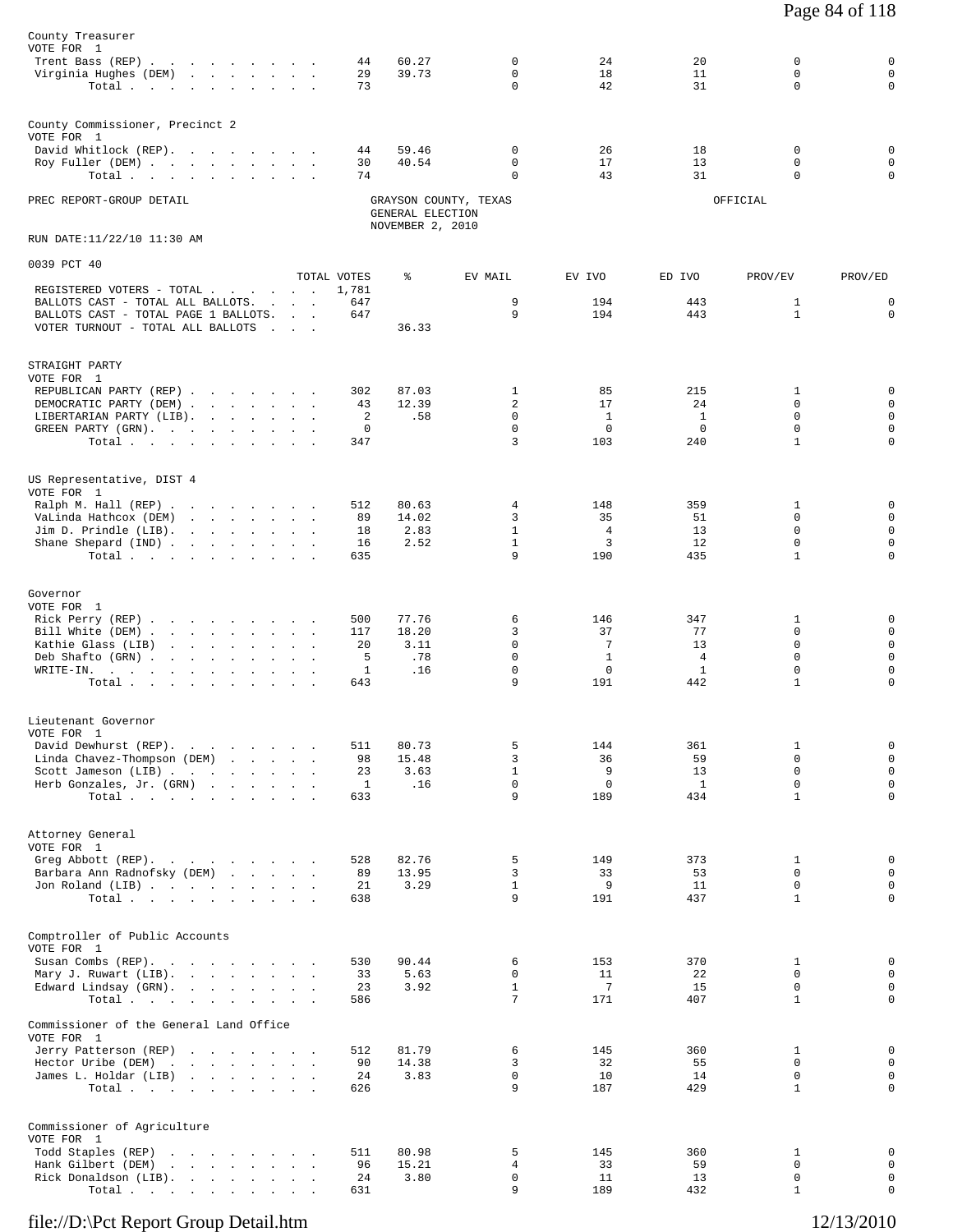| Railroad Commissioner<br>VOTE FOR 1                                                                                                   |                                                                                 |                                          |                                |                                           |                                       |                             |                                                      |                                                     |
|---------------------------------------------------------------------------------------------------------------------------------------|---------------------------------------------------------------------------------|------------------------------------------|--------------------------------|-------------------------------------------|---------------------------------------|-----------------------------|------------------------------------------------------|-----------------------------------------------------|
| David Porter (REP)<br>Jeff Weems (DEM)<br>Roger Gary (LIB)<br>Art Browning (GRN)<br>Total                                             | the contract of the contract of the con-<br>the contract of the contract of the | 504<br>98<br>19<br>$\overline{7}$<br>628 | 80.25<br>15.61<br>3.03<br>1.11 | 6<br>3<br>$\mathbf 0$<br>$\mathbf 0$<br>9 | 141<br>37<br>9<br>$\mathbf{1}$<br>188 | 356<br>58<br>10<br>6<br>430 | 1<br>0<br>$\mathbf 0$<br>$\mathbf 0$<br>$\mathbf{1}$ | 0<br>$\mathbf 0$<br>$\mathbf 0$<br>$\mathbf 0$<br>0 |
| Justice, Supreme Court, P3<br>VOTE FOR 1<br>Debra Lehrmann (REP).<br>Jim Sharp (DEM)<br>William Bryan Strange, III (LIB).<br>Total    |                                                                                 | 495<br>113<br>23<br>631                  | 78.45<br>17.91<br>3.65         | 6<br>3<br>$\mathbf 0$<br>9                | 142<br>39<br>9<br>190                 | 346<br>71<br>14<br>431      | 1<br>0<br>$\mathbf 0$<br>$\mathbf{1}$                | 0<br>$\mathbf 0$<br>$\mathbf 0$<br>$\mathsf 0$      |
| Justice, Supreme Court, P5<br>VOTE FOR 1<br>Paul Green (REP)<br>Bill Moody (DEM)<br>Tom Oxford (LIB)<br>Total                         |                                                                                 | 500<br>108<br>22<br>630                  | 79.37<br>17.14<br>3.49         | 5<br>3<br>0<br>8                          | 144<br>37<br>8<br>189                 | 350<br>68<br>14<br>432      | 1<br>0<br>0<br>$\mathbf{1}$                          | 0<br>$\mathbf 0$<br>$\mathbf 0$<br>$\mathbf 0$      |
| Justice, Supreme Court, P9<br>VOTE FOR 1<br>Eva Guzman (REP)<br>Blake Bailey (DEM)<br>Jack Armstrong (LIB).<br>Total                  |                                                                                 | 493<br>112<br>24<br>629                  | 78.38<br>17.81<br>3.82         | 6<br>3<br>0<br>9                          | 143<br>39<br>7<br>189                 | 343<br>70<br>17<br>430      | 1<br>0<br>0<br>$\mathbf{1}$                          | 0<br>$\mathsf 0$<br>$\mathbf 0$<br>0                |
| Judge, CT of Criminal AP, P2<br>VOTE FOR 1<br>Lawrence "Larry" Meyers (REP).<br>J. Randell Stevens (LIB)<br>Total                     |                                                                                 | 521<br>64<br>585                         | 89.06<br>10.94                 | 5<br>2<br>7                               | 152<br>20<br>172                      | 363<br>42<br>405            | $\mathbf{1}$<br>0<br>$\mathbf{1}$                    | 0<br>0<br>$\mathbf 0$                               |
| Judge, CT of Criminal AP, P5<br>VOTE FOR 1<br>Cheryl Johnson (REP).<br>Dave Howard (LIB).<br>Total                                    |                                                                                 | 524<br>58<br>582                         | 90.03<br>9.97                  | 6<br>$\mathbf{1}$<br>7                    | 154<br>18<br>172                      | 363<br>39<br>402            | $\mathbf{1}$<br>0<br>$\mathbf{1}$                    | 0<br>0<br>$\mathbf 0$                               |
| Judge, CT of Criminal AP, P6<br>VOTE FOR 1<br>Michael E. Keasler (REP)<br>Keith Hampton (DEM)<br>Robert Ravee Virasin (LIB).<br>Total |                                                                                 | 504<br>100<br>21<br>625                  | 80.64<br>16.00<br>3.36         | 5<br>3<br>$\mathbf 0$<br>8                | 146<br>34<br>7<br>187                 | 352<br>63<br>14<br>429      | $\mathbf{1}$<br>$\mathbf 0$<br>0<br>$\mathbf{1}$     | 0<br>$\mathbf 0$<br>0<br>0                          |
| State Representative, District 62<br>VOTE FOR 1<br>Larry Phillips (REP).<br>Kenneth Myers (LIB)<br>Total,                             |                                                                                 | 545<br>50<br>595                         | 91.60<br>8.40                  | 6<br>$\mathbf{1}$<br>7                    | 158<br>17<br>175                      | 380<br>32<br>412            | 1<br>0<br>$\mathbf{1}$                               | 0<br>0<br>0                                         |
| Chief Justice, 5th CT of AP DIST, UNEXP<br>VOTE FOR 1<br>Carolyn Wright (REP).<br>Total                                               |                                                                                 | 536<br>536                               | 100.00                         | 6<br>6                                    | 153<br>153                            | 376<br>376                  | 1<br>$\mathbf{1}$                                    | 0<br>0                                              |
| Justice, 5th CT of AP DIST, P4<br>VOTE FOR 1<br>Lana Myers (REP)<br>Bonnie Lee Goldstein (DEM).<br>Total $\cdots$                     |                                                                                 | 525<br>98<br>623                         | 84.27<br>15.73                 | 6<br>3<br>9                               | 152<br>37<br>189                      | 366<br>58<br>424            | 1<br>0<br>$\mathbf{1}$                               | 0<br>$\mathbf 0$<br>0                               |
| Justice, 5th CT of AP DIST, P7<br>VOTE FOR 1<br>Michael J. (Mike) O'Neill (REP)<br>Total                                              |                                                                                 | 537<br>537                               | 100.00                         | 6<br>6                                    | 152<br>152                            | 378<br>378                  | 1<br>$\mathbf{1}$                                    | 0<br>0                                              |
| Justice, 5th CT of AP DIST, P12, UNEXP<br>VOTE FOR 1<br>Robert M. (Bob) Fillmore (REP)<br>Lawrence J. Praeger (DEM)<br>Total          |                                                                                 | 528<br>96<br>624                         | 84.62<br>15.38                 | 6<br>3<br>9                               | 152<br>35<br>187                      | 369<br>58<br>427            | 1<br>0<br>$\mathbf{1}$                               | 0<br>0<br>$\mathbf 0$                               |
| District Judge, 397th Judicial District<br>VOTE FOR 1<br>Brian K. Gary (REP)                                                          |                                                                                 | 539                                      | 100.00                         | 6                                         | 151                                   | 381                         | $\mathbf{1}$                                         | 0                                                   |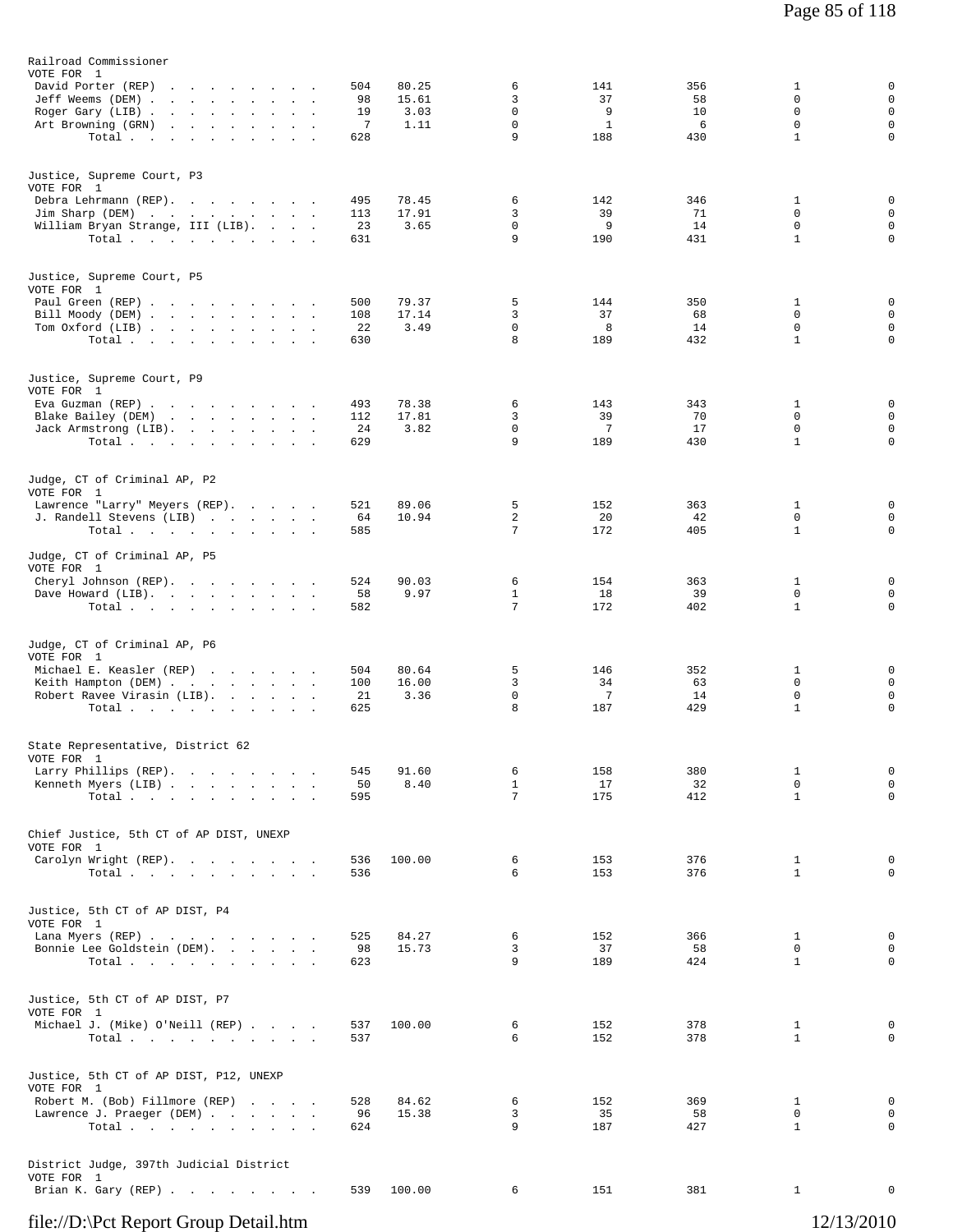|                                                                                                                                    |                                                               |                 |                  |                               |                      |                      |                             | Page 86 of 118              |
|------------------------------------------------------------------------------------------------------------------------------------|---------------------------------------------------------------|-----------------|------------------|-------------------------------|----------------------|----------------------|-----------------------------|-----------------------------|
| Total.                                                                                                                             |                                                               | 539             |                  | 6                             | 151                  | 381                  | $\mathbf{1}$                | 0                           |
| County Judge<br>VOTE FOR 1                                                                                                         |                                                               |                 |                  |                               |                      |                      |                             |                             |
| Drue Bynum (REP)                                                                                                                   |                                                               | 516             | 80.37            | 6                             | 152                  | 357                  | 1                           | 0                           |
| Greg Middents (DEM)<br>Total $\cdots$ $\cdots$ $\cdots$                                                                            |                                                               | 126<br>642      | 19.63            | 3<br>9                        | 39<br>191            | 84<br>441            | 0<br>$\mathbf{1}$           | 0<br>$\mathbf 0$            |
| County Treasurer                                                                                                                   |                                                               |                 |                  |                               |                      |                      |                             |                             |
| VOTE FOR 1<br>Trent Bass (REP)                                                                                                     |                                                               | 481             | 75.87            | 4                             | 130                  | 346                  | 1                           | 0                           |
| Virginia Hughes (DEM)<br>Total                                                                                                     |                                                               | 153<br>634      | 24.13            | 5<br>9                        | 59<br>189            | 89<br>435            | $\mathbf 0$<br>$\mathbf{1}$ | $\mathsf 0$<br>$\mathbf 0$  |
| PREC REPORT-GROUP DETAIL                                                                                                           |                                                               |                 | GENERAL ELECTION | GRAYSON COUNTY, TEXAS         |                      |                      | OFFICIAL                    |                             |
| RUN DATE:11/22/10 11:30 AM                                                                                                         |                                                               |                 | NOVEMBER 2, 2010 |                               |                      |                      |                             |                             |
| 0040 PCT 41                                                                                                                        |                                                               | TOTAL VOTES     | ႜ                | EV MAIL                       | EV IVO               | ED IVO               | PROV/EV                     | PROV/ED                     |
| REGISTERED VOTERS - TOTAL                                                                                                          |                                                               | 1,120           |                  |                               |                      |                      |                             |                             |
| BALLOTS CAST - TOTAL ALL BALLOTS.<br>BALLOTS CAST - TOTAL PAGE 1 BALLOTS.<br>VOTER TURNOUT - TOTAL ALL BALLOTS                     | <b>Contract Contract</b><br><b>Contract Contract Contract</b> | 418<br>418      | 37.32            | 2<br>2                        | 172<br>172           | 244<br>244           | 0<br>$\mathbf 0$            | 0<br>$\mathbf 0$            |
| STRAIGHT PARTY                                                                                                                     |                                                               |                 |                  |                               |                      |                      |                             |                             |
| VOTE FOR 1<br>REPUBLICAN PARTY (REP)                                                                                               |                                                               | 163             | 80.30            | 0                             | 68                   | 95                   | 0                           | 0                           |
| DEMOCRATIC PARTY (DEM)<br>LIBERTARIAN PARTY (LIB).                                                                                 |                                                               | 35<br>5         | 17.24<br>2.46    | $\mathbf 0$<br>$\mathbf 0$    | 16<br>$\mathbf{1}$   | 19<br>4              | 0<br>0                      | $\mathbf 0$<br>$\mathsf 0$  |
| GREEN PARTY (GRN).                                                                                                                 |                                                               | 0               |                  | $\mathbf 0$                   | $\mathbf 0$          | $\mathbf 0$          | 0                           | 0                           |
| Total                                                                                                                              |                                                               | 203             |                  | $\Omega$                      | 85                   | 118                  | 0                           | $\mathbf 0$                 |
| US Representative, DIST 4                                                                                                          |                                                               |                 |                  |                               |                      |                      |                             |                             |
| VOTE FOR 1<br>Ralph M. Hall (REP)                                                                                                  |                                                               | 302             | 74.38            | $\mathbf 0$                   | 124                  | 178                  | 0                           | 0                           |
| VaLinda Hathcox (DEM)<br>Jim D. Prindle $(LIB)$ .                                                                                  |                                                               | 76<br>18        | 18.72<br>4.43    | $\mathbf 0$<br>1              | 32<br>$\overline{4}$ | 44<br>13             | 0<br>$\Omega$               | $\mathsf 0$<br>$\mathsf 0$  |
| Shane Shepard (IND)                                                                                                                |                                                               | 10              | 2.46             | $\mathsf 0$                   | 6                    | $\overline{4}$       | 0                           | $\mathsf 0$                 |
| Total                                                                                                                              |                                                               | 406             |                  | $\mathbf{1}$                  | 166                  | 239                  | 0                           | $\mathbf 0$                 |
| Governor                                                                                                                           |                                                               |                 |                  |                               |                      |                      |                             |                             |
| VOTE FOR 1<br>Rick Perry (REP)                                                                                                     |                                                               | 295             | 71.08            | 1                             | 119                  | 175                  | 0                           | 0                           |
| Bill White (DEM)<br>Kathie Glass (LIB)<br>the contract of the state of the<br>$\ddot{\phantom{a}}$                                 |                                                               | 105<br>12       | 25.30<br>2.89    | $\mathbf{1}$<br>$\mathbf 0$   | 48<br>3              | 56<br>9              | 0<br>0                      | $\mathsf 0$<br>0            |
| Deb Shafto (GRN).<br>the contract of the contract of<br>$\sim$<br>$\ddot{\phantom{a}}$                                             |                                                               | 3               | .72              | $\mathbf 0$                   | $\mathbf{1}$         | $\overline{a}$       | 0                           | 0                           |
| WRITE-IN.<br>the contract of the contract of the contract of the contract of<br>Total                                              |                                                               | $\Omega$<br>415 |                  | $\Omega$<br>2                 | $\Omega$<br>171      | $\Omega$<br>242      | $\Omega$<br>0               | $\mathbf 0$<br>$\mathbf 0$  |
|                                                                                                                                    |                                                               |                 |                  |                               |                      |                      |                             |                             |
| Lieutenant Governor<br>VOTE FOR 1                                                                                                  |                                                               |                 |                  |                               |                      |                      |                             |                             |
| David Dewhurst (REP).<br>Linda Chavez-Thompson (DEM)                                                                               |                                                               | 298<br>91       | 72.51<br>22.14   | $\mathbf{1}$<br>$\mathbf{1}$  | 123<br>41            | 174<br>49            | 0<br>$\Omega$               | $\mathsf 0$<br>$\mathbf{0}$ |
| Scott Jameson (LIB)                                                                                                                |                                                               | 16              | 3.89             | $\mathbf 0$<br>$\mathbf 0$    | 4<br>2               | 12<br>$\overline{4}$ | 0<br>0                      | $\mathsf 0$<br>$\mathsf 0$  |
| Herb Gonzales, Jr. (GRN)<br>Total                                                                                                  |                                                               | 6<br>411        | 1.46             | $\overline{a}$                | 170                  | 239                  | 0                           | $\mathbf 0$                 |
|                                                                                                                                    |                                                               |                 |                  |                               |                      |                      |                             |                             |
| Attorney General<br>VOTE FOR 1                                                                                                     |                                                               |                 |                  |                               |                      |                      |                             |                             |
| Greq Abbott (REP).                                                                                                                 |                                                               | 309             | 75.18            | $\mathbf{1}$                  | 128                  | 180                  | 0                           | $\mathsf 0$                 |
| Barbara Ann Radnofsky (DEM)<br>Jon Roland (LIB)                                                                                    |                                                               | 84<br>18        | 20.44<br>4.38    | $\mathbf{1}$<br>$\Omega$      | 34<br>6              | 49<br>12             | 0<br>$\Omega$               | $\mathbf 0$<br>$\mathbf 0$  |
| Total $\cdots$                                                                                                                     |                                                               | 411             |                  | $\overline{a}$                | 168                  | 241                  | $\mathbf 0$                 | $\mathbf 0$                 |
| Comptroller of Public Accounts                                                                                                     |                                                               |                 |                  |                               |                      |                      |                             |                             |
| VOTE FOR 1<br>Susan Combs (REP).                                                                                                   |                                                               | 321             | 86.29            | 0                             | 129                  | 192                  | 0                           | 0                           |
| Mary J. Ruwart (LIB).                                                                                                              |                                                               | 30              | 8.06             | 2                             | 13                   | 15                   | 0                           | $\mathsf 0$                 |
| Edward Lindsay (GRN).<br>Total                                                                                                     |                                                               | 21<br>372       | 5.65             | $\mathbf 0$<br>$\overline{a}$ | 10<br>152            | 11<br>218            | $\mathbf 0$<br>0            | $\mathbf{0}$<br>$\mathbf 0$ |
| Commissioner of the General Land Office                                                                                            |                                                               |                 |                  |                               |                      |                      |                             |                             |
| VOTE FOR 1<br>Jerry Patterson (REP)                                                                                                |                                                               | 307             | 75.25            | $\mathbf{1}$                  | 125                  | 181                  | 0                           | 0                           |
| Hector Uribe (DEM)                                                                                                                 |                                                               | 83              | 20.34            | $\mathbf{1}$                  | 36                   | 46                   | $\Omega$                    | $\mathbf 0$                 |
| James L. Holdar (LIB)<br>Total                                                                                                     |                                                               | 18<br>408       | 4.41             | $\mathbf 0$<br>$\overline{a}$ | 8<br>169             | 10<br>237            | $\mathbf 0$<br>0            | $\mathbf{0}$<br>$\mathbf 0$ |
|                                                                                                                                    |                                                               |                 |                  |                               |                      |                      |                             |                             |
| Commissioner of Agriculture<br>VOTE FOR 1                                                                                          |                                                               |                 |                  |                               |                      |                      |                             |                             |
| Todd Staples (REP)<br>the contract of the contract of the contract of<br>Hank Gilbert (DEM)<br>the contract of the contract of the |                                                               | 299<br>87       | 72.93<br>21.22   | 0<br>$\mathbf{1}$             | 122<br>36            | 177<br>50            | 0<br>0                      | 0<br>$\mathbf 0$            |
|                                                                                                                                    |                                                               |                 |                  |                               |                      |                      |                             |                             |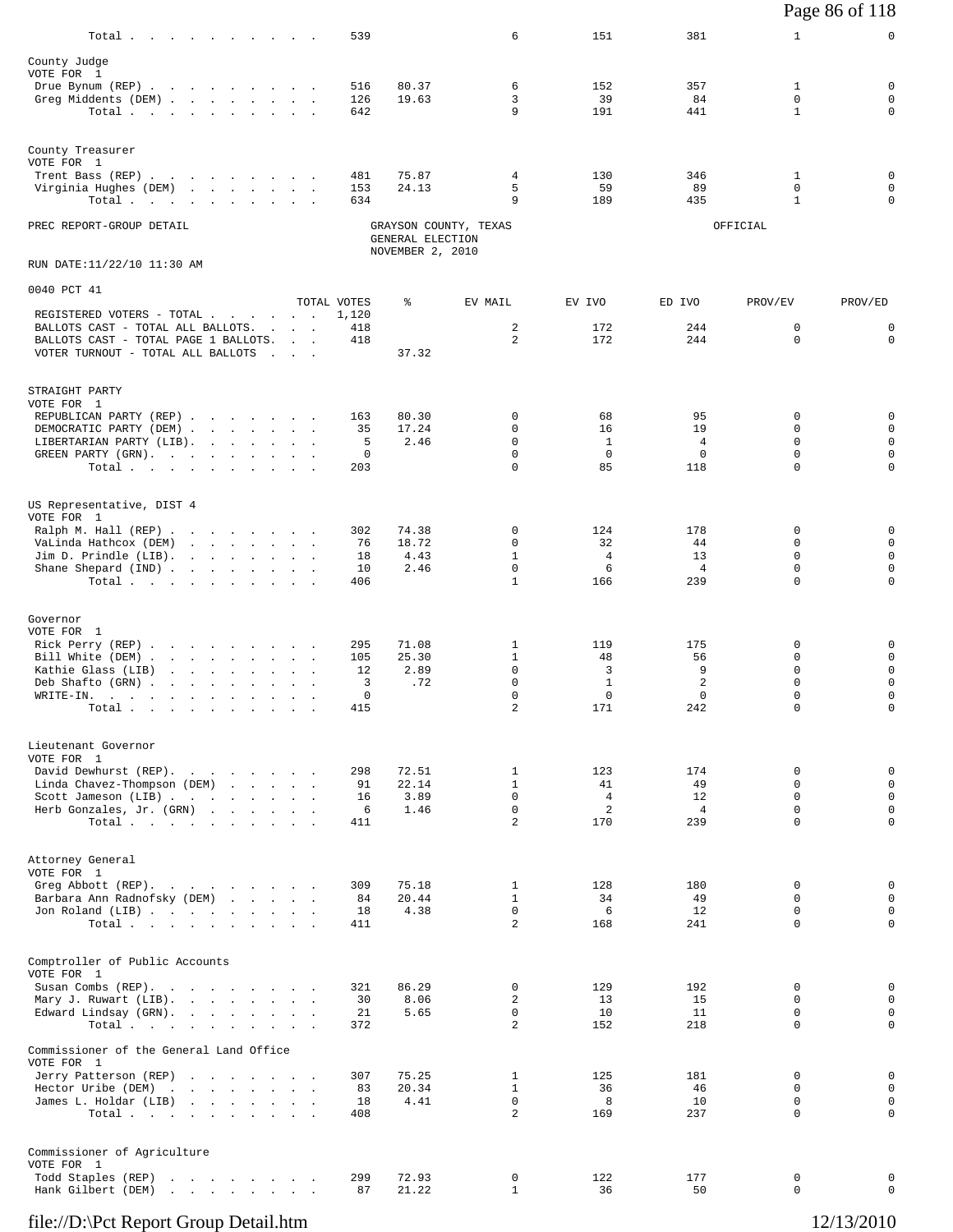|                                                             |            |                |                                |            |            | Page 87 of 118          |                            |
|-------------------------------------------------------------|------------|----------------|--------------------------------|------------|------------|-------------------------|----------------------------|
| Rick Donaldson (LIB).<br>Total                              | 24<br>410  | 5.85           | $\mathbf{1}$<br>$\overline{a}$ | 11<br>169  | 12<br>239  | 0<br>0                  | 0<br>$\mathbf 0$           |
| Railroad Commissioner                                       |            |                |                                |            |            |                         |                            |
| VOTE FOR 1<br>David Porter (REP)                            | 295        | 72.30          | 1                              | 121        | 173        | 0                       | 0                          |
| Jeff Weems (DEM)                                            | 79         | 19.36          | $\mathbf{1}$                   | 33         | 45         | 0                       | $\mathbf 0$                |
| Roger Gary (LIB)<br>Art Browning (GRN)                      | 23<br>11   | 5.64<br>2.70   | 0<br>$\mathbf 0$               | 10<br>6    | 13<br>5    | 0<br>0                  | $\mathbf 0$<br>$\mathbf 0$ |
| Total                                                       | 408        |                | $\overline{a}$                 | 170        | 236        | $\mathbf 0$             | $\mathbf 0$                |
| Justice, Supreme Court, P3<br>VOTE FOR 1                    |            |                |                                |            |            |                         |                            |
| Debra Lehrmann (REP).                                       | 296        | 72.02          | 1                              | 123        | 172        | 0                       | 0                          |
| Jim Sharp (DEM)<br>William Bryan Strange, III (LIB).        | 95<br>20   | 23.11<br>4.87  | $\mathbf{1}$<br>0              | 35<br>11   | 59<br>9    | $\Omega$<br>$\mathbf 0$ | 0<br>$\mathbf 0$           |
| Total $\cdots$                                              | 411        |                | $\overline{a}$                 | 169        | 240        | 0                       | 0                          |
| Justice, Supreme Court, P5<br>VOTE FOR 1                    |            |                |                                |            |            |                         |                            |
| Paul Green (REP)<br>Bill Moody (DEM)                        | 297<br>87  | 72.97<br>21.38 | 1<br>$\mathbf{1}$              | 122<br>34  | 174<br>52  | 0<br>0                  | 0<br>$\mathbf 0$           |
| Tom Oxford (LIB)                                            | 23         | 5.65           | 0                              | 10         | 13         | 0                       | 0                          |
| Total                                                       | 407        |                | $\overline{a}$                 | 166        | 239        | $\mathbf 0$             | $\mathbf 0$                |
| Justice, Supreme Court, P9<br>VOTE FOR 1                    |            |                |                                |            |            |                         |                            |
| Eva Guzman (REP)<br>Blake Bailey (DEM)                      | 287<br>93  | 70.69<br>22.91 | 1<br>$\mathbf{1}$              | 121<br>35  | 165<br>57  | 0<br>0                  | 0<br>0                     |
| Jack Armstrong (LIB).                                       | 26         | 6.40           | $\mathbf 0$<br>2               | 10         | 16         | $\mathbf 0$<br>$\Omega$ | $\mathbf 0$<br>$\mathbf 0$ |
| Total                                                       | 406        |                |                                | 166        | 238        |                         |                            |
| Judge, CT of Criminal AP, P2<br>VOTE FOR 1                  |            |                |                                |            |            |                         |                            |
| Lawrence "Larry" Meyers (REP).<br>J. Randell Stevens (LIB)  | 320<br>49  | 86.72<br>13.28 | $\mathbf{1}$<br>$\mathbf{1}$   | 129<br>22  | 190<br>26  | 0<br>0                  | 0<br>0                     |
| Total $\cdots$                                              | 369        |                | 2                              | 151        | 216        | 0                       | 0                          |
| Judge, CT of Criminal AP, P5<br>VOTE FOR 1                  |            |                |                                |            |            |                         |                            |
| Cheryl Johnson (REP).<br>Dave Howard (LIB).                 | 315<br>52  | 85.83<br>14.17 | $\mathbf{1}$<br>$\mathbf{1}$   | 127<br>23  | 187<br>28  | 0<br>0                  | 0<br>0                     |
| Total                                                       | 367        |                | 2                              | 150        | 215        | 0                       | $\mathsf 0$                |
| Judge, CT of Criminal AP, P6                                |            |                |                                |            |            |                         |                            |
| VOTE FOR 1<br>Michael E. Keasler (REP)                      | 295        | 72.84          | $\mathbf{1}$                   | 122        | 172        | 0                       | 0                          |
| Keith Hampton (DEM)<br>Robert Ravee Virasin (LIB).          | 90<br>20   | 22.22<br>4.94  | $\mathbf{1}$<br>0              | 36<br>8    | 53<br>12   | 0<br>0                  | 0<br>$\mathbf 0$           |
| Total.                                                      | 405        |                | $\overline{a}$                 | 166        | 237        | $\Omega$                | $\mathbf 0$                |
| State Representative, District 62                           |            |                |                                |            |            |                         |                            |
| VOTE FOR 1<br>Larry Phillips (REP).                         | 327        | 87.20          | 0                              | 130        | 197        | 0                       | 0                          |
| Kenneth Myers (LIB)                                         | 48         | 12.80          | $\mathbf{1}$<br>$\mathbf{1}$   | 23         | 24         | 0<br>$\Omega$           | 0<br>0                     |
| Total $\cdots$ $\cdots$ $\cdots$ $\cdots$                   | 375        |                |                                | 153        | 221        |                         |                            |
| Chief Justice, 5th CT of AP DIST, UNEXP<br>VOTE FOR 1       |            |                |                                |            |            |                         |                            |
| Carolyn Wright (REP).<br>Total $\cdots$ $\cdots$ $\cdots$   | 329<br>329 | 100.00         | $\mathbf{1}$<br>$\mathbf{1}$   | 132<br>132 | 196<br>196 | 0<br>$\Omega$           | 0<br>$\Omega$              |
| Justice, 5th CT of AP DIST, P4                              |            |                |                                |            |            |                         |                            |
| VOTE FOR 1<br>Lana Myers (REP)                              | 316        | 78.61          | $\mathbf{1}$                   | 130        | 185        | 0                       | 0                          |
| Bonnie Lee Goldstein (DEM).                                 | 86         | 21.39          | 0                              | 35         | 51         | 0                       | 0                          |
| Total $\cdots$ $\cdots$ $\cdots$ $\cdots$                   | 402        |                | $\mathbf{1}$                   | 165        | 236        | $\Omega$                | 0                          |
| Justice, 5th CT of AP DIST, P7<br>VOTE FOR 1                |            |                |                                |            |            |                         |                            |
| Michael J. (Mike) O'Neill (REP)                             | 332        | 100.00         | $\mathbf{1}$<br>$\mathbf{1}$   | 133        | 198        | 0<br>0                  | 0<br>0                     |
| Total                                                       | 332        |                |                                | 133        | 198        |                         |                            |
| Justice, 5th CT of AP DIST, P12, UNEXP<br>VOTE FOR 1        |            |                |                                |            |            |                         |                            |
| Robert M. (Bob) Fillmore (REP)<br>Lawrence J. Praeger (DEM) | 312<br>92  | 77.23<br>22.77 | $\mathbf{1}$<br>0              | 128<br>37  | 183<br>55  | 0<br>0                  | $\mathbf{0}$<br>0          |
| Total $\cdots$                                              | 404        |                | $\mathbf{1}$                   | 165        | 238        | 0                       | $\mathbf 0$                |
|                                                             |            |                |                                |            |            |                         |                            |

District Judge, 397th Judicial District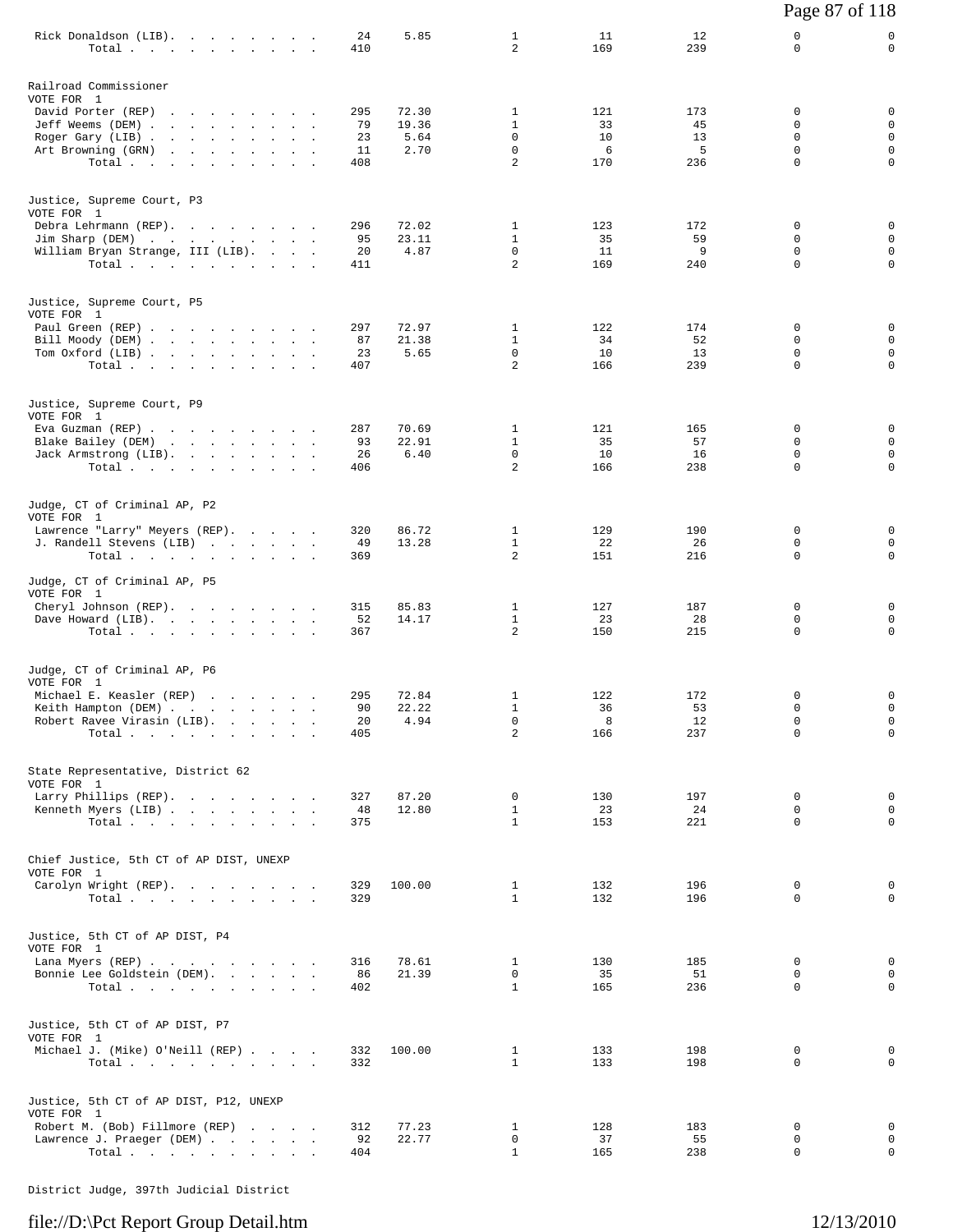| VOTE FOR 1<br>Brian K. Gary (REP)<br>Total $\cdots$ $\cdots$ $\cdots$ $\cdots$                                                                                                                                         |                                        | 329<br>329                         | 100.00                               | $\mathbf{1}$<br>$\mathbf{1}$                                        | 132<br>132                                                          | 196<br>196                                               | $\mathbf 0$<br>$\mathbf 0$                                             | 0<br>$\mathbf 0$                                                                |
|------------------------------------------------------------------------------------------------------------------------------------------------------------------------------------------------------------------------|----------------------------------------|------------------------------------|--------------------------------------|---------------------------------------------------------------------|---------------------------------------------------------------------|----------------------------------------------------------|------------------------------------------------------------------------|---------------------------------------------------------------------------------|
| County Judge<br>VOTE FOR 1<br>Drue Bynum (REP)<br>Greg Middents (DEM)<br>Total                                                                                                                                         |                                        | 286<br>124<br>410                  | 69.76<br>30.24                       | 1<br>$\Omega$<br>$\mathbf{1}$                                       | 117<br>51<br>168                                                    | 168<br>73<br>241                                         | 0<br>$\Omega$<br>$\mathbf 0$                                           | $\mathsf 0$<br>0<br>$\mathbf 0$                                                 |
| County Treasurer<br>VOTE FOR 1<br>Trent Bass (REP)<br>Virginia Hughes (DEM)<br>Total                                                                                                                                   |                                        | 287<br>117<br>404                  | 71.04<br>28.96                       | 1<br>$\Omega$<br>$\mathbf{1}$                                       | 119<br>48<br>167                                                    | 167<br>69<br>236                                         | 0<br>$\Omega$<br>$\Omega$                                              | 0<br>$\mathbf 0$<br>$\mathbf 0$                                                 |
| County Commissioner, Precinct 2<br>VOTE FOR 1<br>David Whitlock (REP).<br>Roy Fuller (DEM)<br>Total                                                                                                                    |                                        | 280<br>129<br>409                  | 68.46<br>31.54                       | 1<br>$\mathbf{1}$<br>2                                              | 119<br>49<br>168                                                    | 160<br>79<br>239                                         | 0<br>$\Omega$<br>$\Omega$                                              | 0<br>0<br>0                                                                     |
| PREC REPORT-GROUP DETAIL                                                                                                                                                                                               |                                        |                                    | GENERAL ELECTION<br>NOVEMBER 2, 2010 | GRAYSON COUNTY, TEXAS                                               |                                                                     |                                                          | OFFICIAL                                                               |                                                                                 |
| RUN DATE:11/22/10 11:30 AM                                                                                                                                                                                             |                                        |                                    |                                      |                                                                     |                                                                     |                                                          |                                                                        |                                                                                 |
| 0041 PCT 42<br>REGISTERED VOTERS - TOTAL<br>BALLOTS CAST - TOTAL ALL BALLOTS.<br>BALLOTS CAST - TOTAL PAGE 1 BALLOTS.                                                                                                  |                                        | TOTAL VOTES<br>1,809<br>731<br>731 | ႜ                                    | EV MAIL<br>7<br>7                                                   | EV IVO<br>198<br>198                                                | ED IVO<br>524<br>524                                     | PROV/EV<br>$\mathbf 0$<br>0                                            | PROV/ED<br>$\overline{\mathbf{c}}$<br>$\overline{c}$                            |
| VOTER TURNOUT - TOTAL ALL BALLOTS                                                                                                                                                                                      | <b>Contract Contract Street</b>        |                                    | 40.41                                |                                                                     |                                                                     |                                                          |                                                                        |                                                                                 |
| STRAIGHT PARTY<br>VOTE FOR 1<br>REPUBLICAN PARTY (REP)<br>DEMOCRATIC PARTY (DEM)<br>LIBERTARIAN PARTY (LIB).<br>GREEN PARTY (GRN).<br>Total                                                                            |                                        | 250<br>62<br>6<br>1<br>319         | 78.37<br>19.44<br>1.88<br>.31        | 3<br>$\mathbf 0$<br>2<br>$\mathbf 0$<br>5                           | 71<br>16<br>-1<br>0<br>88                                           | 176<br>45<br>3<br>$\mathbf{1}$<br>225                    | $\Omega$<br>$\Omega$<br>0<br>$\Omega$<br>$\Omega$                      | 0<br>$\mathbf{1}$<br>$\mathbf 0$<br>$\mathbf 0$<br>$\mathbf{1}$                 |
| US Representative, DIST 4<br>VOTE FOR 1<br>Ralph M. Hall (REP)<br>VaLinda Hathcox (DEM)<br>Jim D. Prindle (LIB).<br>Shane Shepard (IND)<br>Total                                                                       |                                        | 546<br>122<br>25<br>20<br>713      | 76.58<br>17.11<br>3.51<br>2.81       | 5<br>$\Omega$<br>$\overline{a}$<br>$\mathbf 0$<br>7                 | 152<br>34<br>6<br>3<br>195                                          | 388<br>87<br>17<br>17<br>509                             | 0<br>$\Omega$<br>$\mathbf 0$<br>$\mathbf 0$<br>$\mathbf 0$             | $\mathbf{1}$<br>$\mathbf{1}$<br>$\mathbf 0$<br>0<br>$\overline{2}$              |
| Governor<br>VOTE FOR 1<br>Rick Perry (REP)<br>Bill White (DEM)<br>Kathie Glass (LIB)<br>Deb Shafto (GRN).<br>the contract of the contract of the<br>WRITE-IN.<br>the contract of the contract of the<br>Total $\cdots$ | and the contract of the con-<br>$\sim$ | 487<br>212<br>15<br>6<br>1<br>721  | 67.55<br>29.40<br>2.08<br>.83<br>.14 | 4<br>$\mathbf{1}$<br>$\overline{a}$<br>$\Omega$<br>$\mathbf 0$<br>7 | 138<br>52<br>$\overline{4}$<br>$\overline{2}$<br>$\mathbf 0$<br>196 | 344<br>158<br>9<br>$\overline{4}$<br>$\mathbf{1}$<br>516 | 0<br>$\mathbf 0$<br>$\mathbf 0$<br>$\Omega$<br>$\mathbf 0$<br>$\Omega$ | $\,1\,$<br>$1\,$<br>$\mathsf 0$<br>$\mathbf 0$<br>$\mathbf 0$<br>$\overline{a}$ |
| Lieutenant Governor<br>VOTE FOR 1<br>David Dewhurst (REP).<br>Linda Chavez-Thompson (DEM)<br>Scott Jameson (LIB)<br>Herb Gonzales, Jr. (GRN)<br>Total $\cdots$                                                         |                                        | 538<br>146<br>22<br>8<br>714       | 75.35<br>20.45<br>3.08<br>1.12       | 4<br>$\mathbf{1}$<br>$\overline{c}$<br>$\mathbf 0$<br>7             | 156<br>32<br>6<br>2<br>196                                          | 377<br>112<br>14<br>6<br>509                             | 0<br>$\mathbf 0$<br>$\Omega$<br>$\mathbf 0$<br>$\Omega$                | $\mathbf{1}$<br>$\mathbf{1}$<br>$\mathbf 0$<br>$\mathbf 0$<br>$\overline{a}$    |
| Attorney General<br>VOTE FOR 1<br>Greg Abbott (REP).<br>Barbara Ann Radnofsky (DEM)<br>Jon Roland (LIB)<br>Total                                                                                                       |                                        | 562<br>128<br>23<br>713            | 78.82<br>17.95<br>3.23               | 5<br>$\mathbf 0$<br>$\overline{c}$<br>7                             | 159<br>30<br>5<br>194                                               | 397<br>97<br>16<br>510                                   | 0<br>$\mathbf 0$<br>$\Omega$<br>$\Omega$                               | $\mathbf{1}$<br>$\mathbf{1}$<br>$\mathbf 0$<br>2                                |
| Comptroller of Public Accounts<br>VOTE FOR 1<br>Susan Combs (REP).<br>Mary J. Ruwart (LIB).<br>Edward Lindsay (GRN).<br>Total                                                                                          |                                        | 573<br>43<br>25<br>641             | 89.39<br>6.71<br>3.90                | 5<br>2<br>$\mathbf 0$<br>7                                          | 160<br>8<br>5<br>173                                                | 407<br>33<br>20<br>460                                   | 0<br>$\Omega$<br>$\mathbf 0$<br>$\mathbf 0$                            | $\mathbf{1}$<br>$\mathbf 0$<br>$\mathsf 0$<br>$\mathbf{1}$                      |
| Commissioner of the General Land Office<br>VOTE FOR 1<br>Jerry Patterson (REP)                                                                                                                                         |                                        | 540                                | 77.03                                | $\overline{4}$                                                      | 153                                                                 | 382                                                      | 0                                                                      | $\mathbf{1}$                                                                    |

Page 88 of 118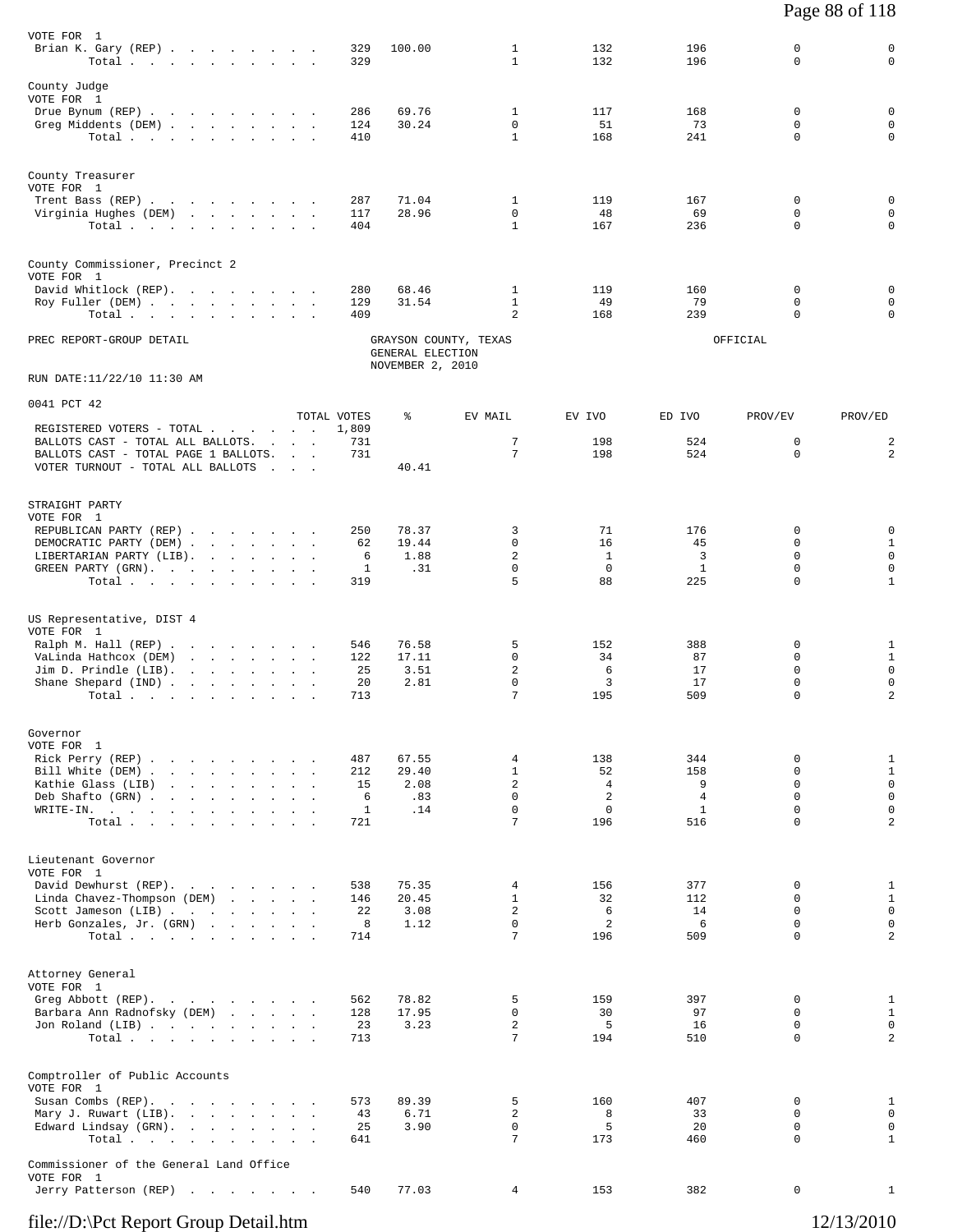|                                                                        |                  |                |                               |                       |                 | Page 89 of 118             |                                               |
|------------------------------------------------------------------------|------------------|----------------|-------------------------------|-----------------------|-----------------|----------------------------|-----------------------------------------------|
| Hector Uribe (DEM)<br>James L. Holdar (LIB)<br>Total $\cdots$          | 129<br>32<br>701 | 18.40<br>4.56  | $\mathbf{1}$<br>2<br>7        | 29<br>8<br>190        | 98<br>22<br>502 | 0<br>0<br>$\Omega$         | $\mathbf{1}$<br>$\mathsf 0$<br>$\overline{a}$ |
| Commissioner of Agriculture<br>VOTE FOR 1                              |                  |                |                               |                       |                 |                            |                                               |
| Todd Staples (REP)<br>Hank Gilbert (DEM)                               | 518<br>161       | 73.37<br>22.80 | 5<br>0                        | 151<br>33             | 361<br>127      | 0<br>0                     | $\mathbf{1}$<br>$1\,$                         |
| Rick Donaldson (LIB).<br>Total $\cdots$                                | 27<br>706        | 3.82           | 2<br>7                        | 9<br>193              | 16<br>504       | $\mathbf 0$<br>$\mathbf 0$ | $\mathsf 0$<br>$\overline{c}$                 |
| Railroad Commissioner<br>VOTE FOR 1                                    |                  |                |                               |                       |                 |                            |                                               |
| David Porter (REP)<br>Jeff Weems (DEM)                                 | 501<br>158       | 71.37<br>22.51 | 4<br>$\mathbf{1}$             | 144<br>36             | 352<br>120      | 0<br>$\Omega$              | $\mathbf{1}$<br>$1\,$                         |
| Roger Gary (LIB)<br>Art Browning (GRN)                                 | 27<br>16         | 3.85<br>2.28   | 2<br>$\mathbf 0$              | 6<br>4                | 19<br>12        | $\mathbf 0$<br>0           | $\mathsf 0$<br>$\mathsf 0$                    |
| Total.                                                                 | 702              |                | 7                             | 190                   | 503             | 0                          | 2                                             |
| Justice, Supreme Court, P3<br>VOTE FOR 1                               |                  |                |                               |                       |                 |                            |                                               |
| Debra Lehrmann (REP).<br>Jim Sharp (DEM)                               | 493<br>179       | 70.43<br>25.57 | 5<br>0                        | 146<br>37             | 341<br>141      | 0<br>0                     | $\mathbf{1}$<br>$\mathbf{1}$                  |
| William Bryan Strange, III (LIB).<br>Total $\cdots$                    | 28<br>700        | 4.00           | 2<br>7                        | 9<br>192              | 17<br>499       | $\mathbf 0$<br>$\Omega$    | 0<br>$\overline{\mathbf{c}}$                  |
| Justice, Supreme Court, P5<br>VOTE FOR 1                               |                  |                |                               |                       |                 |                            |                                               |
| Paul Green (REP)<br>Bill Moody (DEM)                                   | 505<br>167       | 72.04<br>23.82 | 4<br>$\mathbf{1}$             | 141<br>40             | 359<br>125      | 0<br>0                     | $\mathbf{1}$<br>$\mathbf{1}$                  |
| Tom Oxford (LIB)<br>Total $\cdots$                                     | 29<br>701        | 4.14           | 2<br>7                        | 7<br>188              | 20<br>504       | 0<br>0                     | 0<br>$\overline{a}$                           |
| Justice, Supreme Court, P9<br>VOTE FOR 1                               |                  |                |                               |                       |                 |                            |                                               |
| Eva Guzman (REP)                                                       | 485<br>176       | 69.38<br>25.18 | 5<br>0                        | 140<br>37             | 339<br>138      | 0<br>$\Omega$              | $\mathbf{1}$<br>$\mathbf{1}$                  |
| Blake Bailey (DEM)<br>Jack Armstrong (LIB).<br>Total $\cdots$          | 38<br>699        | 5.44           | $\overline{c}$<br>7           | 10<br>187             | 26<br>503       | $\mathbf 0$<br>0           | 0<br>$\overline{\mathbf{c}}$                  |
| Judge, CT of Criminal AP, P2<br>VOTE FOR 1                             |                  |                |                               |                       |                 |                            |                                               |
| Lawrence "Larry" Meyers (REP).<br>J. Randell Stevens (LIB)             | 567              | 89.72<br>10.28 | 5<br>2                        | 159<br>10             | 402<br>53       | 0<br>0                     | $\mathbf{1}$<br>0                             |
| Total.                                                                 | 65<br>632        |                | 7                             | 169                   | 455             | 0                          | $\mathbf{1}$                                  |
| Judge, CT of Criminal AP, P5<br>VOTE FOR 1                             |                  |                |                               |                       |                 |                            |                                               |
| Cheryl Johnson (REP).<br>Dave Howard (LIB).                            | 565<br>69        | 89.12<br>10.88 | 5<br>2                        | 156<br>14             | 403<br>53       | 0<br>$\Omega$              | $\mathbf{1}$<br>$\mathsf 0$                   |
| Total $\cdots$                                                         | 634              |                | 7                             | 170                   | 456             | $\mathbf 0$                | $\mathbf{1}$                                  |
| Judge, CT of Criminal AP, P6<br>VOTE FOR 1<br>Michael E. Keasler (REP) | 514              | 73.96          | 5                             | 144                   | 364             | 0                          | $\mathbf{1}$                                  |
| Keith Hampton (DEM)                                                    | 160<br>21        | 23.02<br>3.02  | $\mathbf 0$<br>$\overline{a}$ | 36<br>$7\phantom{.0}$ | 123<br>12       | 0<br>$\mathbf 0$           | $\mathbf{1}$<br>$\mathsf 0$                   |
| Robert Ravee Virasin (LIB).<br>Total $\cdots$                          | 695              |                | 7                             | 187                   | 499             | 0                          | $\overline{\mathbf{c}}$                       |
| State Representative, District 62<br>VOTE FOR 1                        |                  |                |                               |                       |                 |                            |                                               |
| Larry Phillips (REP).<br>Kenneth Myers (LIB)                           | 586<br>70        | 89.33<br>10.67 | 5<br>$\overline{a}$           | 168<br>11             | 412<br>57       | 0<br>$\mathbf 0$           | $\mathbf{1}$<br>$\mathsf 0$                   |
| Total $\cdots$ $\cdots$ $\cdots$ $\cdots$                              | 656              |                | 7                             | 179                   | 469             | $\Omega$                   | $\mathbf{1}$                                  |
| Chief Justice, 5th CT of AP DIST, UNEXP<br>VOTE FOR 1                  |                  |                |                               |                       |                 |                            |                                               |
| Carolyn Wright (REP).<br>Total $\cdots$                                | 594<br>594       | 100.00         | 5<br>5                        | 162<br>162            | 426<br>426      | 0<br>$\Omega$              | 1<br>$\mathbf{1}$                             |
| Justice, 5th CT of AP DIST, P4                                         |                  |                |                               |                       |                 |                            |                                               |
| VOTE FOR 1<br>Lana Myers (REP)                                         | 540              | 78.37          | 5                             | 151                   | 383             | 0                          | $\mathbf{1}$                                  |
| Bonnie Lee Goldstein (DEM).<br>Total $\cdots$ $\cdots$ $\cdots$        | 149<br>689       | 21.63          | 0<br>5                        | 38<br>189             | 110<br>493      | 0<br>$\mathbf 0$           | $\mathbf{1}$<br>$\overline{a}$                |
| Justice, 5th CT of AP DIST, P7<br>VOTE FOR 1                           |                  |                |                               |                       |                 |                            |                                               |
| Michael J. (Mike) O'Neill (REP)<br>Total                               | 559<br>559       | 100.00         | 5<br>5                        | 160<br>160            | 393<br>393      | 0<br>0                     | $\mathbf{1}$<br>$\mathbf{1}$                  |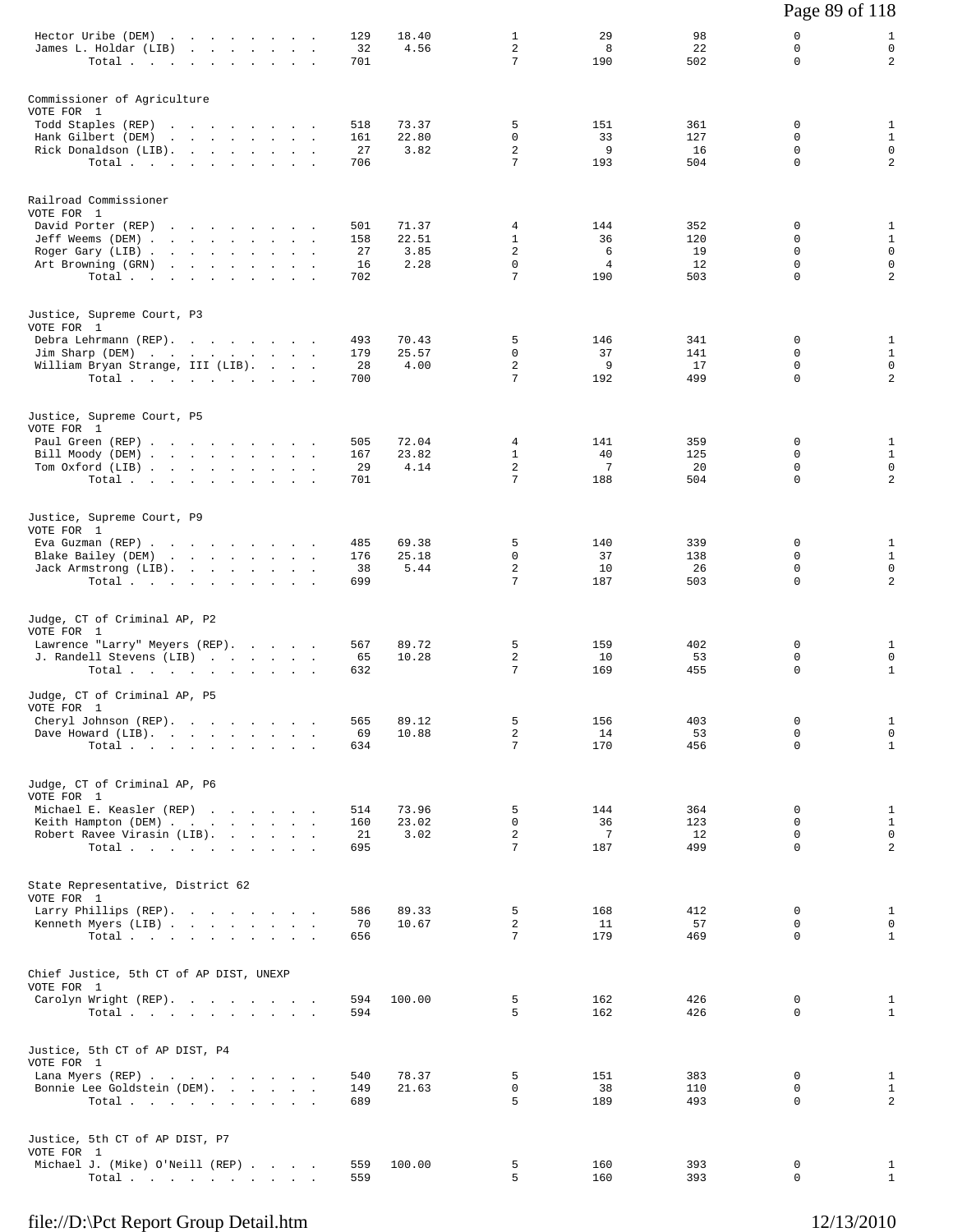| Justice, 5th CT of AP DIST, P12, UNEXP<br>VOTE FOR 1                                                                                                                                                     |             |                                      |                         |                    |                  |                            |                              |
|----------------------------------------------------------------------------------------------------------------------------------------------------------------------------------------------------------|-------------|--------------------------------------|-------------------------|--------------------|------------------|----------------------------|------------------------------|
| Robert M. (Bob) Fillmore (REP)                                                                                                                                                                           | 544         | 78.61                                | 5                       | 157                | 381              | 0                          | $\mathbf{1}$                 |
| Lawrence J. Praeger (DEM)                                                                                                                                                                                | 148         | 21.39                                | $\mathbf 0$             | 32                 | 115              | $\mathbf 0$                | $\mathbf{1}$                 |
| Total                                                                                                                                                                                                    | 692         |                                      | 5                       | 189                | 496              | $\mathbf 0$                | 2                            |
| District Judge, 397th Judicial District                                                                                                                                                                  |             |                                      |                         |                    |                  |                            |                              |
| VOTE FOR 1                                                                                                                                                                                               |             |                                      |                         |                    |                  |                            |                              |
| Brian K. Gary (REP)<br>Total $\cdots$ $\cdots$ $\cdots$                                                                                                                                                  | 572<br>572  | 100.00                               | 5<br>5                  | 159<br>159         | 407<br>407       | 0<br>$\mathbf 0$           | $\mathbf{1}$<br>$\mathbf{1}$ |
|                                                                                                                                                                                                          |             |                                      |                         |                    |                  |                            |                              |
| County Judge<br>VOTE FOR 1                                                                                                                                                                               |             |                                      |                         |                    |                  |                            |                              |
| Drue Bynum (REP)                                                                                                                                                                                         | 480         | 66.57                                | 5                       | 139                | 336              | 0                          | 0                            |
| Greg Middents (DEM)<br>Total $\cdots$ $\cdots$ $\cdots$ $\cdots$                                                                                                                                         | 241<br>721  | 33.43                                | 0<br>5                  | 58<br>197          | 181<br>517       | $\mathbf 0$<br>$\mathbf 0$ | $\sqrt{2}$<br>$\overline{2}$ |
|                                                                                                                                                                                                          |             |                                      |                         |                    |                  |                            |                              |
| County Treasurer                                                                                                                                                                                         |             |                                      |                         |                    |                  |                            |                              |
| VOTE FOR 1                                                                                                                                                                                               |             |                                      |                         |                    |                  |                            |                              |
| Trent Bass (REP)<br>Virginia Hughes (DEM)                                                                                                                                                                | 469<br>245  | 65.69<br>34.31                       | 5<br>$\mathbf 0$        | 122<br>75          | 341<br>169       | 0<br>0                     | 1<br>$\mathbf{1}$            |
| Total                                                                                                                                                                                                    | 714         |                                      | 5                       | 197                | 510              | $\mathbf 0$                | 2                            |
|                                                                                                                                                                                                          |             |                                      |                         |                    |                  |                            |                              |
| County Commissioner, Precinct 2                                                                                                                                                                          |             |                                      |                         |                    |                  |                            |                              |
| VOTE FOR 1<br>David Whitlock (REP).                                                                                                                                                                      | 484         | 67.22                                | 5                       | 136                | 343              | 0                          | 0                            |
| Roy Fuller (DEM)                                                                                                                                                                                         | 236         | 32.78                                | 0                       | 60                 | 174              | 0                          | $\sqrt{2}$                   |
| Total.                                                                                                                                                                                                   | 720         |                                      | 5                       | 196                | 517              | 0                          | 2                            |
| PREC REPORT-GROUP DETAIL                                                                                                                                                                                 |             |                                      | GRAYSON COUNTY, TEXAS   |                    |                  | OFFICIAL                   |                              |
|                                                                                                                                                                                                          |             | GENERAL ELECTION<br>NOVEMBER 2, 2010 |                         |                    |                  |                            |                              |
| RUN DATE:11/22/10 11:30 AM                                                                                                                                                                               |             |                                      |                         |                    |                  |                            |                              |
| 0042 PCT 43                                                                                                                                                                                              |             |                                      |                         |                    |                  |                            |                              |
|                                                                                                                                                                                                          | TOTAL VOTES | ႜ                                    | EV MAIL                 | EV IVO             | ED IVO           | PROV/EV                    | PROV/ED                      |
| REGISTERED VOTERS - TOTAL<br>BALLOTS CAST - TOTAL ALL BALLOTS.                                                                                                                                           | 255<br>56   |                                      | 0                       | 15                 | 41               | 0                          | 0                            |
| BALLOTS CAST - TOTAL PAGE 1 BALLOTS.                                                                                                                                                                     | 56          |                                      | 0                       | 15                 | 41               | $\mathbf 0$                | $\mathsf 0$                  |
| VOTER TURNOUT - TOTAL ALL BALLOTS                                                                                                                                                                        |             | 21.96                                |                         |                    |                  |                            |                              |
|                                                                                                                                                                                                          |             |                                      |                         |                    |                  |                            |                              |
| STRAIGHT PARTY<br>VOTE FOR 1                                                                                                                                                                             |             |                                      |                         |                    |                  |                            |                              |
| REPUBLICAN PARTY (REP)                                                                                                                                                                                   | 17          | 60.71                                | 0                       | 4                  | 13               | 0                          | $\mathbf 0$                  |
| DEMOCRATIC PARTY (DEM)<br>LIBERTARIAN PARTY (LIB).                                                                                                                                                       | 11<br>0     | 39.29                                | 0<br>$\mathbf 0$        | 8<br>$\mathbf 0$   | 3<br>$\mathbf 0$ | $\mathbf 0$<br>$\mathbf 0$ | $\mathbf 0$<br>$\mathbf 0$   |
| GREEN PARTY (GRN).                                                                                                                                                                                       | 0           |                                      | $\mathbf 0$             | $\mathbf 0$        | $\mathbf 0$      | $\mathbf 0$                | $\mathbf 0$                  |
| Total $\cdots$ $\cdots$ $\cdots$                                                                                                                                                                         | 28          |                                      | 0                       | 12                 | 16               | 0                          | 0                            |
|                                                                                                                                                                                                          |             |                                      |                         |                    |                  |                            |                              |
| US Representative, DIST 4<br>VOTE FOR 1                                                                                                                                                                  |             |                                      |                         |                    |                  |                            |                              |
| Ralph M. Hall (REP)                                                                                                                                                                                      | 31          | 57.41                                | 0                       | 4                  | 27               | $\Omega$                   | $\mathbb O$                  |
| VaLinda Hathcox (DEM)<br>the contract of the contract of the<br>Jim D. Prindle (LIB).<br>the contract of the contract of the contract of the contract of the contract of the contract of the contract of | 15<br>5     | 27.78<br>9.26                        | $\Omega$<br>$\mathbf 0$ | 11<br>$\mathbf 0$  | 4<br>5           | $\Omega$<br>$\mathbf 0$    | $\mathbf 0$<br>$\mathbf 0$   |
| Shane Shepard (IND)                                                                                                                                                                                      | 3           | 5.56                                 | $\mathbf 0$             | $\mathbf 0$        | 3                | $\mathbf 0$                | $\mathsf 0$                  |
| Total                                                                                                                                                                                                    | 54          |                                      | $\Omega$                | 15                 | 39               | $\Omega$                   | $\mathbf 0$                  |
|                                                                                                                                                                                                          |             |                                      |                         |                    |                  |                            |                              |
| Governor<br>VOTE FOR 1                                                                                                                                                                                   |             |                                      |                         |                    |                  |                            |                              |
| Rick Perry (REP)                                                                                                                                                                                         | 29          | 53.70                                | 0                       | 2                  | 27               | 0                          | $\mathbf 0$                  |
| Bill White (DEM)<br>Kathie Glass (LIB)                                                                                                                                                                   | 19<br>3     | 35.19<br>5.56                        | $\Omega$<br>0           | 12<br>$\mathbf{1}$ | 7<br>2           | $\Omega$<br>$\Omega$       | $\mathbf 0$<br>$\mathsf 0$   |
| Deb Shafto (GRN)                                                                                                                                                                                         | 3           | 5.56                                 | $\mathbf 0$             | $\mathbf 0$        | 3                | $\Omega$                   | $\mathbf 0$                  |
| WRITE-IN.                                                                                                                                                                                                | 0           |                                      | 0                       | $\mathbf 0$        | $\mathsf 0$      | $\mathbf 0$                | $\mathbf 0$                  |
| Total                                                                                                                                                                                                    | 54          |                                      | 0                       | 15                 | 39               | $\Omega$                   | $\mathbf 0$                  |
|                                                                                                                                                                                                          |             |                                      |                         |                    |                  |                            |                              |
| Lieutenant Governor<br>VOTE FOR 1                                                                                                                                                                        |             |                                      |                         |                    |                  |                            |                              |
| David Dewhurst (REP).<br>the contract of the contract of                                                                                                                                                 | 33          | 61.11                                | 0                       | 4                  | 29               | 0                          | $\mathsf 0$                  |
| Linda Chavez-Thompson (DEM)<br>Scott Jameson (LIB)                                                                                                                                                       | 17<br>3     | 31.48<br>5.56                        | 0<br>$\mathbf 0$        | 11<br>$\mathbf 0$  | 6<br>3           | 0<br>$\mathbf 0$           | $\mathbf 0$<br>$\mathbf 0$   |
| Herb Gonzales, Jr. (GRN)                                                                                                                                                                                 | 1           | 1.85                                 | 0                       | $\mathbf 0$        | $\mathbf{1}$     | 0                          | $\mathbf 0$                  |
| Total $\cdots$ $\cdots$ $\cdots$ $\cdots$                                                                                                                                                                | 54          |                                      | 0                       | 15                 | 39               | $\Omega$                   | $\mathbf 0$                  |
|                                                                                                                                                                                                          |             |                                      |                         |                    |                  |                            |                              |
| Attorney General<br>VOTE FOR 1                                                                                                                                                                           |             |                                      |                         |                    |                  |                            |                              |
| Greg Abbott (REP).                                                                                                                                                                                       | 34          | 64.15                                | 0                       | 5                  | 29               | 0                          | $\mathbb O$                  |
| Barbara Ann Radnofsky (DEM)<br>Jon Roland (LIB)                                                                                                                                                          | 16<br>3     | 30.19<br>5.66                        | 0<br>0                  | 10<br>$\mathbf 0$  | 6<br>3           | 0<br>$\mathsf 0$           | $\mathsf 0$<br>$\mathsf 0$   |
| Total.                                                                                                                                                                                                   | 53          |                                      | $\mathbf 0$             | 15                 | 38               | $\mathbf 0$                | $\Omega$                     |

Comptroller of Public Accounts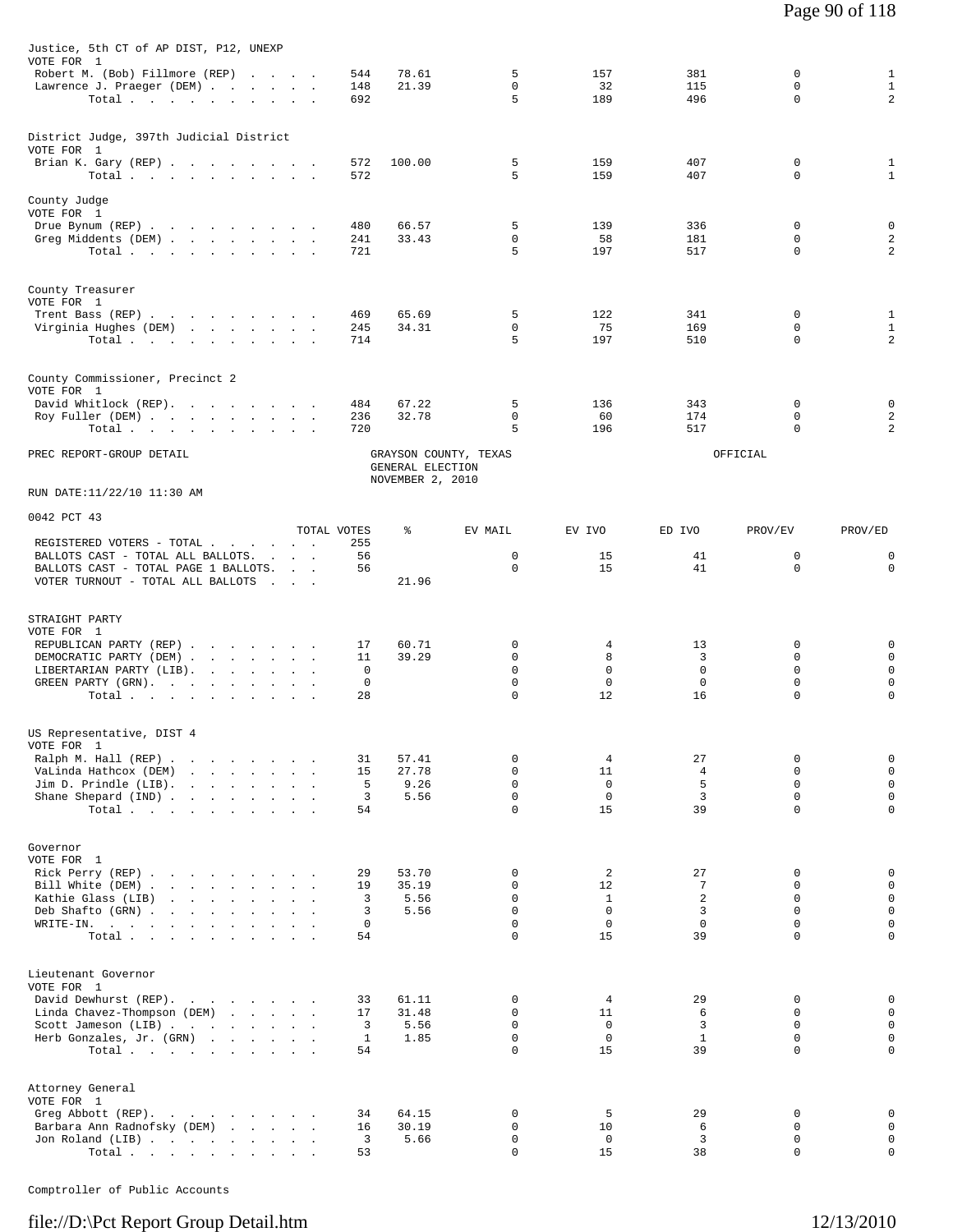| VOTE FOR 1<br>Susan Combs (REP).                        | 36                   | 83.72          | 0                            | 5                               | 31                  | 0                            | 0                                         |
|---------------------------------------------------------|----------------------|----------------|------------------------------|---------------------------------|---------------------|------------------------------|-------------------------------------------|
| Mary J. Ruwart (LIB).<br>Edward Lindsay (GRN).<br>Total | 5<br>2<br>43         | 11.63<br>4.65  | 0<br>$\Omega$<br>$\mathbf 0$ | $\overline{a}$<br>$\Omega$<br>7 | 3<br>2<br>36        | 0<br>$\Omega$<br>$\mathbf 0$ | $\mathbf 0$<br>$\mathbf 0$<br>$\mathbf 0$ |
| Commissioner of the General Land Office                 |                      |                |                              |                                 |                     |                              |                                           |
| VOTE FOR 1<br>Jerry Patterson (REP)                     | 33                   | 61.11          | 0                            | 4                               | 29                  | 0                            | 0                                         |
| Hector Uribe (DEM)<br>James L. Holdar (LIB)             | 17<br>$\overline{4}$ | 31.48<br>7.41  | 0<br>0                       | 11<br>$\mathbf 0$               | 6<br>$\overline{4}$ | $\Omega$<br>$\Omega$         | $\mathbf 0$<br>$\mathbf 0$                |
| Total                                                   | 54                   |                | $\Omega$                     | 15                              | 39                  | $\mathbf 0$                  | $\mathbf 0$                               |
| Commissioner of Agriculture<br>VOTE FOR 1               |                      |                |                              |                                 |                     |                              |                                           |
| Todd Staples (REP)                                      | 32                   | 59.26          | 0                            | 4                               | 28                  | 0                            | 0                                         |
| Hank Gilbert (DEM)<br>Rick Donaldson (LIB).             | 17<br>5              | 31.48<br>9.26  | $\Omega$<br>$\mathbf 0$      | 11<br>$\mathbf 0$               | 6<br>5              | $\Omega$<br>$\mathbf 0$      | $\mathbf 0$<br>$\mathbf 0$                |
| Total $\cdots$                                          | 54                   |                | $\mathbf 0$                  | 15                              | 39                  | $\Omega$                     | $\mathbf 0$                               |
| Railroad Commissioner<br>VOTE FOR 1                     |                      |                |                              |                                 |                     |                              |                                           |
| David Porter (REP)                                      | 32<br>17             | 59.26<br>31.48 | 0<br>0                       | $\overline{4}$<br>11            | 28<br>6             | 0<br>0                       | 0<br>$\mathbf 0$                          |
| Jeff Weems (DEM)<br>Roger Gary (LIB)                    | 4                    | 7.41           | 0                            | $\mathbf 0$                     | $\overline{4}$      | 0                            | $\mathbf 0$                               |
| Art Browning (GRN)<br>Total $\cdots$                    | 1<br>54              | 1.85           | $\mathsf 0$<br>$\Omega$      | $\mathbf 0$<br>15               | $\mathbf{1}$<br>39  | $\mathbf 0$<br>$\Omega$      | $\mathbf 0$<br>$\mathbf 0$                |
| Justice, Supreme Court, P3                              |                      |                |                              |                                 |                     |                              |                                           |
| VOTE FOR 1<br>Debra Lehrmann (REP).                     | 32                   | 59.26          | 0                            | 4                               | 28                  | 0                            | 0                                         |
| Jim Sharp (DEM)<br>William Bryan Strange, III (LIB).    | 17<br>5              | 31.48<br>9.26  | 0<br>0                       | 11<br>$\mathbf 0$               | 6<br>5              | $\mathbf 0$<br>$\Omega$      | $\mathbf 0$<br>$\mathbf 0$                |
| Total                                                   | 54                   |                | $\Omega$                     | 15                              | 39                  | $\mathbf 0$                  | $\mathbf 0$                               |
| Justice, Supreme Court, P5                              |                      |                |                              |                                 |                     |                              |                                           |
| VOTE FOR 1<br>Paul Green (REP)                          | 31                   | 57.41          | 0                            | 5                               | 26                  | 0                            | 0                                         |
| Bill Moody (DEM)<br>Tom Oxford (LIB)                    | 17<br>6              | 31.48<br>11.11 | $\Omega$<br>$\mathbf 0$      | 10<br>$\mathbf 0$               | 7<br>6              | $\Omega$<br>$\mathbf 0$      | $\mathbf 0$<br>$\mathbf 0$                |
| Total $\cdots$                                          | 54                   |                | $\mathbf 0$                  | 15                              | 39                  | 0                            | $\mathbf 0$                               |
| Justice, Supreme Court, P9<br>VOTE FOR 1                |                      |                |                              |                                 |                     |                              |                                           |
| Eva Guzman (REP)                                        | 30                   | 55.56          | 0                            | 4                               | 26                  | 0                            | 0                                         |
| Blake Bailey (DEM)<br>Jack Armstrong (LIB).             | 19<br>5              | 35.19<br>9.26  | $\mathbf 0$<br>0             | 11<br>$\overline{0}$            | 8<br>5              | $\mathbf 0$<br>$\mathbf 0$   | $\mathbf 0$<br>$\mathsf 0$                |
| Total $\cdots$ $\cdots$ $\cdots$                        | 54                   |                | $\Omega$                     | 15                              | 39                  | $\Omega$                     | $\mathbf 0$                               |
| Judge, CT of Criminal AP, P2<br>VOTE FOR 1              |                      |                |                              |                                 |                     |                              |                                           |
| Lawrence "Larry" Meyers (REP).                          | 34                   | 77.27          | 0                            | 5                               | 29                  | 0                            | $\mathbf 0$                               |
| J. Randell Stevens (LIB)<br>Total                       | 10<br>44             | 22.73          | $\mathbf 0$<br>$\Omega$      | 3<br>8                          | 7<br>36             | 0<br>$\mathbf 0$             | $\mathbf 0$<br>$\mathbf 0$                |
| Judge, CT of Criminal AP, P5<br>VOTE FOR 1              |                      |                |                              |                                 |                     |                              |                                           |
| Cheryl Johnson (REP).<br>Dave Howard (LIB).             | 35<br>9              | 79.55<br>20.45 | $\mathbf 0$<br>0             | 5<br>3                          | 30<br>6             | $\mathbf 0$<br>0             | 0<br>$\mathbf 0$                          |
| Total                                                   | 44                   |                | $\mathbf 0$                  | 8                               | 36                  | 0                            | $\mathsf{O}$                              |
| Judge, CT of Criminal AP, P6<br>VOTE FOR 1              |                      |                |                              |                                 |                     |                              |                                           |
| Michael E. Keasler (REP)                                | 33                   | 61.11          | $\Omega$                     | $\overline{4}$                  | 29                  | $\Omega$                     | 0                                         |
| Keith Hampton (DEM)<br>Robert Ravee Virasin (LIB).      | 18<br>3              | 33.33<br>5.56  | 0<br>$\mathbf 0$             | 11<br>$\overline{0}$            | 7<br>3              | 0<br>0                       | $\mathbf 0$<br>$\mathbf 0$                |
| Total                                                   | 54                   |                | $\Omega$                     | 15                              | 39                  | $\Omega$                     | $\mathbf 0$                               |
| State Representative, District 62<br>VOTE FOR 1         |                      |                |                              |                                 |                     |                              |                                           |
| Larry Phillips (REP).                                   | 32                   | 72.73          | 0                            | 5                               | 27                  | 0                            | $\mathbf 0$                               |
| Kenneth Myers (LIB)<br>Total                            | 12<br>44             | 27.27          | 0<br>$\Omega$                | 3<br>8                          | 9<br>36             | 0<br>$\mathbf 0$             | 0<br>$\mathbf 0$                          |
| Chief Justice, 5th CT of AP DIST, UNEXP                 |                      |                |                              |                                 |                     |                              |                                           |
| VOTE FOR 1<br>Carolyn Wright (REP).                     | 37                   | 100.00         | $\mathbf 0$                  | 5                               | 32                  | 0                            | 0                                         |
| Total $\cdots$                                          | 37                   |                | $\Omega$                     | 5                               | 32                  | 0                            | $\mathbf 0$                               |
| Justice, 5th CT of AP DIST, P4<br>VOTE FOR 1            |                      |                |                              |                                 |                     |                              |                                           |
| Lana Myers (REP)                                        | 37                   | 68.52          | 0                            | 5                               | 32                  | 0                            | 0                                         |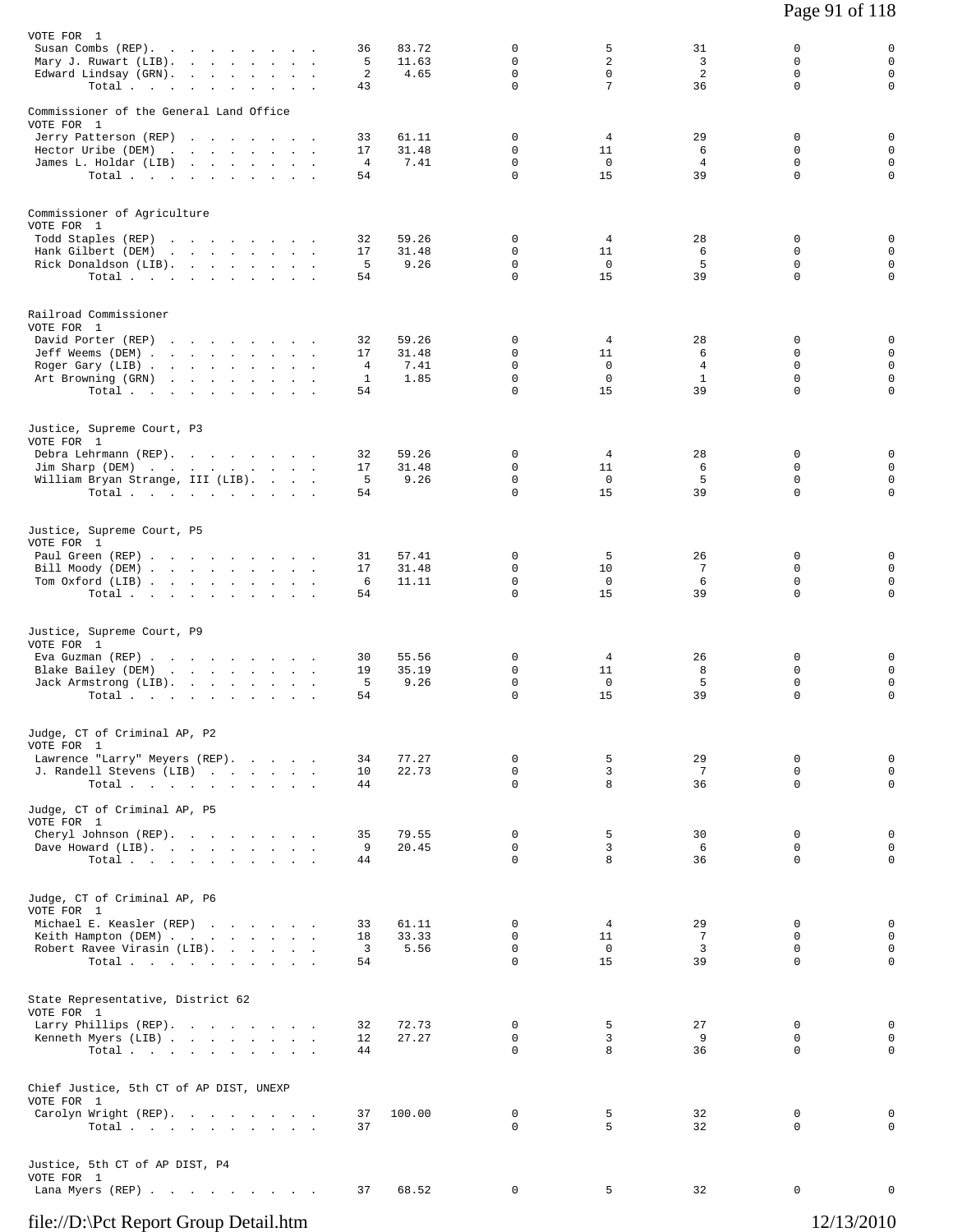|                                                                                                                                                                 |                       |                                           |                              |                                    |                                    |                                        | Page 92 of 118                         |
|-----------------------------------------------------------------------------------------------------------------------------------------------------------------|-----------------------|-------------------------------------------|------------------------------|------------------------------------|------------------------------------|----------------------------------------|----------------------------------------|
| Bonnie Lee Goldstein (DEM).<br>Total                                                                                                                            | 17<br>54              | 31.48                                     | 0<br>$\Omega$                | 10<br>15                           | $7\phantom{.0}$<br>39              | 0<br>$\Omega$                          | 0<br>$\mathbf 0$                       |
| Justice, 5th CT of AP DIST, P7                                                                                                                                  |                       |                                           |                              |                                    |                                    |                                        |                                        |
| VOTE FOR 1<br>Michael J. (Mike) O'Neill (REP)<br>Total.                                                                                                         | 35<br>35              | 100.00                                    | 0<br>$\Omega$                | 5<br>5                             | 30<br>30                           | $\mathbf 0$<br>$\Omega$                | 0<br>$\Omega$                          |
| Justice, 5th CT of AP DIST, P12, UNEXP                                                                                                                          |                       |                                           |                              |                                    |                                    |                                        |                                        |
| VOTE FOR 1<br>Robert M. (Bob) Fillmore (REP)<br>Lawrence J. Praeger (DEM)                                                                                       | 35<br>19              | 64.81<br>35.19                            | 0<br>0                       | $\overline{4}$<br>11               | 31<br>8                            | $\mathbf 0$<br>$\mathbf 0$             | 0<br>$\mathbf 0$                       |
| Total.                                                                                                                                                          | 54                    |                                           | 0                            | 15                                 | 39                                 | $\mathbf 0$                            | $\mathbf 0$                            |
| District Judge, 397th Judicial District<br>VOTE FOR 1                                                                                                           |                       |                                           |                              |                                    |                                    |                                        |                                        |
| Brian K. Gary (REP)<br>Total                                                                                                                                    | 36<br>36              | 100.00                                    | 0<br>$\Omega$                | 5<br>5                             | 31<br>31                           | $\mathbf 0$<br>$\Omega$                | 0<br>0                                 |
| County Judge<br>VOTE FOR 1                                                                                                                                      |                       |                                           |                              |                                    |                                    |                                        |                                        |
| Drue Bynum (REP)<br>Greg Middents (DEM)                                                                                                                         | 34<br>20              | 62.96<br>37.04                            | $\mathbf 0$<br>0             | 5<br>10                            | 29<br>10                           | $\mathbf 0$<br>0                       | $\mathbf 0$<br>0                       |
| Total                                                                                                                                                           | 54                    |                                           | $\Omega$                     | 15                                 | 39                                 | $\Omega$                               | $\mathbf 0$                            |
| County Treasurer<br>VOTE FOR 1                                                                                                                                  |                       |                                           |                              |                                    |                                    |                                        |                                        |
| Trent Bass (REP)<br>Virginia Hughes (DEM)                                                                                                                       | 34<br>20              | 62.96<br>37.04                            | 0<br>$\mathbf 0$             | 4<br>11                            | 30<br>9                            | 0<br>$\mathbf 0$                       | 0<br>$\mathbf 0$                       |
| Total                                                                                                                                                           | 54                    |                                           | 0                            | 15                                 | 39                                 | $\Omega$                               | $\mathbf 0$                            |
| County Commissioner, Precinct 4<br>VOTE FOR 1                                                                                                                   |                       |                                           |                              |                                    |                                    |                                        |                                        |
| Bart Lawrence (REP)<br>Mike Brady (DEM)                                                                                                                         | 35<br>19              | 64.81<br>35.19                            | 0<br>0                       | $\overline{4}$<br>11               | 31<br>8                            | 0<br>0                                 | 0<br>0                                 |
| Total                                                                                                                                                           | 54                    |                                           | 0                            | 15                                 | 39                                 | $\mathbf 0$                            | $\mathbf 0$                            |
| PREC REPORT-GROUP DETAIL                                                                                                                                        |                       | GRAYSON COUNTY, TEXAS<br>GENERAL ELECTION |                              |                                    |                                    | OFFICIAL                               |                                        |
| RUN DATE:11/22/10 11:30 AM                                                                                                                                      |                       | NOVEMBER 2, 2010                          |                              |                                    |                                    |                                        |                                        |
| 0043 PCT 44                                                                                                                                                     | TOTAL VOTES           | ႜ                                         | EV MAIL                      | EV IVO                             | ED IVO                             | PROV/EV                                | PROV/ED                                |
| REGISTERED VOTERS - TOTAL<br>BALLOTS CAST - TOTAL ALL BALLOTS.<br><b>Contract Contract</b>                                                                      | 778<br>330            |                                           | 3                            | 128                                | 199                                | 0                                      | 0                                      |
| BALLOTS CAST - TOTAL PAGE 1 BALLOTS.<br>VOTER TURNOUT - TOTAL ALL BALLOTS<br>.                                                                                  | 330                   | 42.42                                     | 3                            | 128                                | 199                                | $\mathbf 0$                            | $\mathbf 0$                            |
| STRAIGHT PARTY<br>VOTE FOR 1                                                                                                                                    |                       |                                           |                              |                                    |                                    |                                        |                                        |
| REPUBLICAN PARTY (REP)<br>DEMOCRATIC PARTY (DEM)                                                                                                                | 124<br>21             | 84.35<br>14.29                            | 2<br>$\Omega$                | 42<br>10                           | 80<br>11                           | $\mathbf 0$<br>$\Omega$                | 0<br>$\mathbf 0$                       |
| LIBERTARIAN PARTY (LIB).<br>GREEN PARTY (GRN).                                                                                                                  | 1<br>1                | .68<br>.68                                | $\Omega$<br>$\mathbf 0$      | $\Omega$<br>$\mathbf{1}$           | $\mathbf{1}$<br>$\mathbf 0$        | $\Omega$<br>$\mathbf 0$                | $\mathbf{0}$<br>$\mathbf 0$            |
| Total.                                                                                                                                                          | 147                   |                                           | $\overline{a}$               | 53                                 | 92                                 | $\Omega$                               | $\mathbf 0$                            |
| US Representative, DIST 4<br>VOTE FOR 1                                                                                                                         |                       |                                           |                              |                                    |                                    |                                        |                                        |
| Ralph M. Hall (REP)<br>VaLinda Hathcox (DEM)<br>the contract of the contract of the contract of the contract of the contract of the contract of the contract of | 248<br>58             | 77.02<br>18.01                            | 2<br>$\mathbf{1}$            | 85<br>33                           | 161<br>24                          | $\Omega$<br>$\mathbf 0$                | $\mathbf 0$<br>$\mathbf 0$             |
| Jim D. Prindle (LIB).<br>the company of the company of the<br>Shane Shepard (IND)                                                                               | 10<br>6               | 3.11<br>1.86                              | $\Omega$<br>$\Omega$         | 2<br>3                             | 8<br>3                             | $\mathbf 0$<br>$\Omega$                | $\mathbf 0$<br>$\mathbf 0$             |
| Total                                                                                                                                                           | 322                   |                                           | 3                            | 123                                | 196                                | $\Omega$                               | $\mathbf 0$                            |
| Governor                                                                                                                                                        |                       |                                           |                              |                                    |                                    |                                        |                                        |
| VOTE FOR 1<br>Rick Perry (REP)<br>Bill White (DEM)                                                                                                              | 243                   | 75.23<br>21.98                            | 2<br>$\mathbf{1}$            | 82<br>39                           | 159<br>31                          | $\mathbf 0$<br>$\Omega$                | 0<br>$\mathbf 0$                       |
|                                                                                                                                                                 |                       |                                           |                              |                                    |                                    |                                        |                                        |
| Kathie Glass (LIB)<br>the contract of the contract of the contract of                                                                                           | 71<br>$7\phantom{.0}$ | 2.17                                      | $\Omega$                     | $\mathbf{1}$                       | 6                                  | $\Omega$                               | $\mathbf{0}$                           |
| Deb Shafto (GRN)<br>WRITE-IN.                                                                                                                                   | 2<br>$\mathbf 0$      | .62                                       | $\mathbf 0$<br>$\Omega$<br>3 | $\mathbf{1}$<br>$\mathbf 0$<br>123 | $\mathbf{1}$<br>$\mathbf 0$<br>197 | $\mathbf 0$<br>$\Omega$<br>$\Omega$    | $\mathsf 0$<br>$\mathbf 0$<br>$\Omega$ |
| Total.                                                                                                                                                          | 323                   |                                           |                              |                                    |                                    |                                        |                                        |
| Lieutenant Governor<br>VOTE FOR 1                                                                                                                               |                       |                                           |                              |                                    |                                    |                                        |                                        |
| David Dewhurst (REP).<br>Linda Chavez-Thompson (DEM)                                                                                                            | 247<br>59             | 76.95<br>18.38                            | 2<br>$\mathbf{1}$            | 85<br>33                           | 160<br>25                          | 0<br>$\Omega$                          | 0<br>$\mathbf 0$                       |
| Scott Jameson (LIB)<br>Herb Gonzales, Jr. (GRN)<br>Total.                                                                                                       | 13<br>2<br>321        | 4.05<br>.62                               | $\Omega$<br>$\mathbf 0$<br>3 | $\mathbf{1}$<br>2<br>121           | 12<br>$\mathbf 0$<br>197           | $\Omega$<br>$\mathbf 0$<br>$\mathbf 0$ | $\mathbf 0$<br>$\mathbf 0$<br>0        |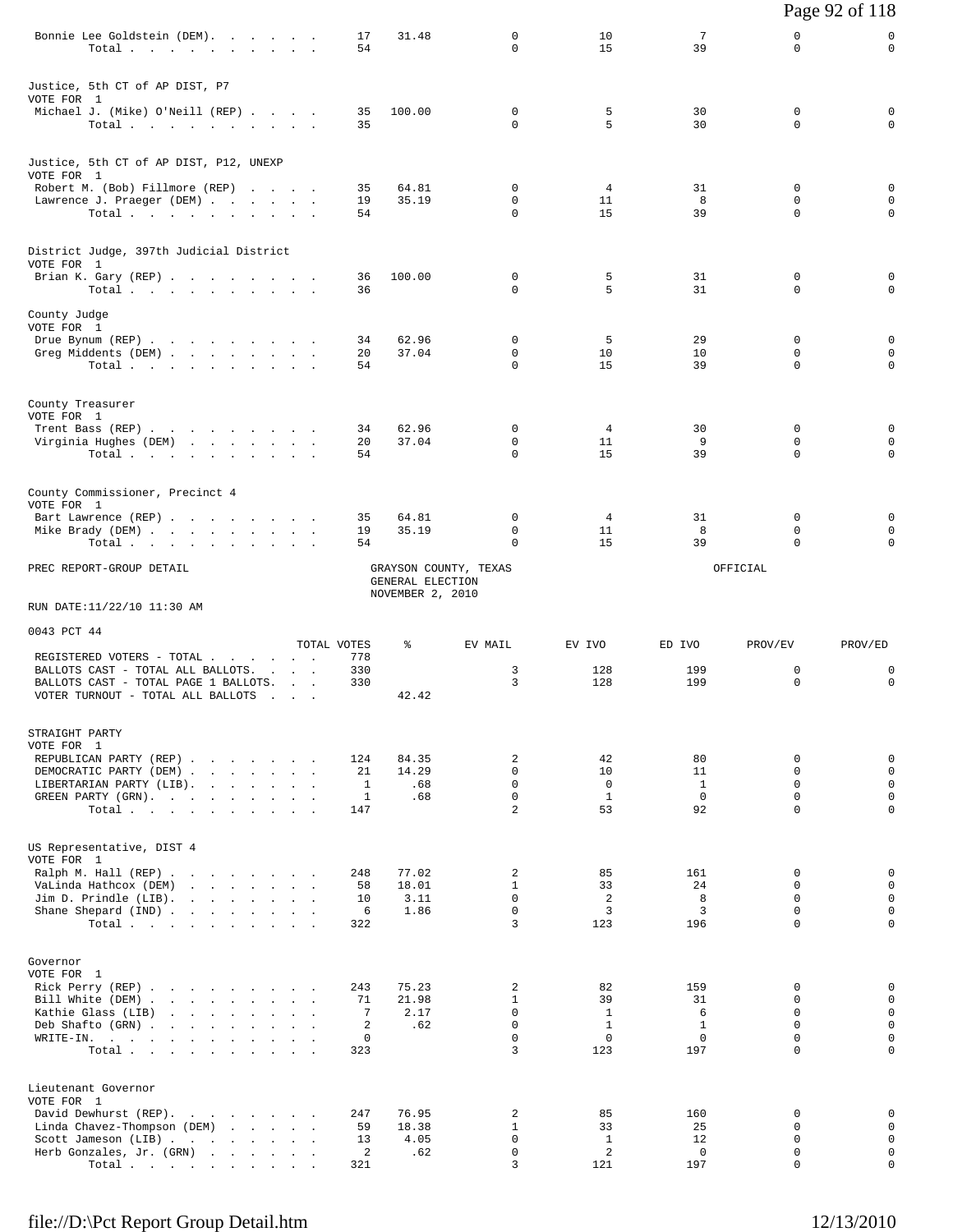| Attorney General<br>VOTE FOR 1<br>Greg Abbott (REP).<br>Barbara Ann Radnofsky (DEM)<br>Jon Roland (LIB)                       | Total.                                                                                                                                                                                                                                                                                                                                | 253<br>61<br>11<br>325      | 77.85<br>18.77<br>3.38         | 2<br>$\mathbf{1}$<br>$\Omega$<br>3                   | 86<br>36<br><sup>1</sup><br>123        | 165<br>24<br>10<br>199              | 0<br>$\mathbf 0$<br>$\Omega$<br>$\mathbf 0$       | 0<br>$\mathbf 0$<br>$\mathsf 0$<br>$\mathsf{O}$               |
|-------------------------------------------------------------------------------------------------------------------------------|---------------------------------------------------------------------------------------------------------------------------------------------------------------------------------------------------------------------------------------------------------------------------------------------------------------------------------------|-----------------------------|--------------------------------|------------------------------------------------------|----------------------------------------|-------------------------------------|---------------------------------------------------|---------------------------------------------------------------|
| Comptroller of Public Accounts<br>VOTE FOR 1<br>Susan Combs (REP).<br>Mary J. Ruwart (LIB).<br>Edward Lindsay (GRN).          | Total                                                                                                                                                                                                                                                                                                                                 | 261<br>29<br>10<br>300      | 87.00<br>9.67<br>3.33          | 2<br>$\mathbf{1}$<br>$\mathbf 0$<br>3                | 93<br>10<br>7<br>110                   | 166<br>18<br>3<br>187               | 0<br>$\Omega$<br>$\mathbf 0$<br>0                 | 0<br>$\mathbf 0$<br>$\mathbf 0$<br>$\mathbf 0$                |
| Commissioner of the General Land Office<br>VOTE FOR 1<br>Jerry Patterson (REP)<br>Hector Uribe (DEM)<br>James L. Holdar (LIB) | Total                                                                                                                                                                                                                                                                                                                                 | 249<br>57<br>13<br>319      | 78.06<br>17.87<br>4.08         | $\overline{c}$<br>$\mathbf{1}$<br>$\mathbf 0$<br>3   | 85<br>31<br>4<br>120                   | 162<br>25<br>9<br>196               | 0<br>$\Omega$<br>$\mathbf 0$<br>$\Omega$          | 0<br>$\mathbf 0$<br>$\mathbf 0$<br>$\mathbf 0$                |
| Commissioner of Agriculture<br>VOTE FOR 1<br>Todd Staples (REP)<br>Hank Gilbert (DEM)<br>Rick Donaldson (LIB).                | the contract of the contract of the contract of<br>the contract of the contract of the contract of<br>Total                                                                                                                                                                                                                           | 243<br>66<br>10<br>319      | 76.18<br>20.69<br>3.13         | 2<br>$\mathbf{1}$<br>$\mathbf 0$<br>3                | 85<br>34<br>$\overline{3}$<br>122      | 156<br>31<br>7<br>194               | $\Omega$<br>$\mathbf 0$<br>0<br>$\Omega$          | 0<br>$\mathbf 0$<br>$\mathsf{O}$<br>$\mathbf 0$               |
| Railroad Commissioner<br>VOTE FOR 1<br>David Porter (REP)<br>Jeff Weems (DEM)<br>Roger Gary (LIB)<br>Art Browning (GRN)       | and the contract of the contract of the contract of the contract of the contract of the contract of the contract of the contract of the contract of the contract of the contract of the contract of the contract of the contra<br>$\sim$<br>the contract of the contract of the contract of the contract of the contract of<br>Total. | 242<br>62<br>12<br>6<br>322 | 75.16<br>19.25<br>3.73<br>1.86 | 2<br>$\mathbf{1}$<br>$\mathbf 0$<br>$\mathbf 0$<br>3 | 85<br>31<br>3<br>$\overline{4}$<br>123 | 155<br>30<br>9<br>2<br>196          | 0<br>$\Omega$<br>$\mathbf 0$<br>$\Omega$<br>0     | 0<br>$\mathbf 0$<br>$\mathbf 0$<br>$\mathsf 0$<br>$\mathbf 0$ |
| Justice, Supreme Court, P3<br>VOTE FOR 1<br>Debra Lehrmann (REP).<br>Jim Sharp (DEM)<br>William Bryan Strange, III (LIB).     | Total.                                                                                                                                                                                                                                                                                                                                | 234<br>75<br>10<br>319      | 73.35<br>23.51<br>3.13         | 2<br>$\mathbf{1}$<br>$\mathsf 0$<br>3                | 77<br>39<br>3<br>119                   | 155<br>35<br>$7\phantom{.0}$<br>197 | 0<br>$\Omega$<br>0<br>$\Omega$                    | 0<br>$\mathbf 0$<br>$\mathbf 0$<br>$\mathbf 0$                |
| Justice, Supreme Court, P5<br>VOTE FOR 1<br>Paul Green (REP)<br>Bill Moody (DEM)<br>Tom Oxford (LIB)<br>Total                 | $\sim$<br>$\sim$                                                                                                                                                                                                                                                                                                                      | 230<br>67<br>16<br>313      | 73.48<br>21.41<br>5.11         | 2<br>$\mathbf{1}$<br>0<br>3                          | 79<br>34<br>4<br>117                   | 149<br>32<br>12<br>193              | 0<br>$\mathbf 0$<br>0<br>$\Omega$                 | 0<br>$\mathbf 0$<br>$\mathsf{O}$<br>$\mathbf 0$               |
| Justice, Supreme Court, P9<br>VOTE FOR 1<br>Eva Guzman (REP)<br>Blake Bailey (DEM)<br>Jack Armstrong (LIB).                   | $\texttt{Total}~~.~~.~~.~~.~~.~~.~~.~~.~~.$                                                                                                                                                                                                                                                                                           | 224<br>68<br>21<br>313      | 71.57<br>21.73<br>6.71         | $\overline{2}$<br>$\mathbf{1}$<br>$\Omega$<br>3      | 77<br>36<br>5<br>118                   | 145<br>31<br>16<br>192              | $\mathbf 0$<br>$\Omega$<br>$\Omega$<br>$\Omega$   | 0<br>$\mathsf 0$<br>$\mathbf 0$<br>$\mathbf 0$                |
| Judge, CT of Criminal AP, P2<br>VOTE FOR 1<br>Lawrence "Larry" Meyers (REP).<br>J. Randell Stevens (LIB)                      | Total                                                                                                                                                                                                                                                                                                                                 | 247<br>45<br>292            | 84.59<br>15.41                 | 2<br>$\mathbf{1}$<br>3                               | 81<br>21<br>102                        | 164<br>23<br>187                    | 0<br>0<br>$\Omega$                                | 0<br>$\mathbf 0$<br>$\mathbf 0$                               |
| Judge, CT of Criminal AP, P5<br>VOTE FOR 1<br>Cheryl Johnson (REP).<br>Dave Howard (LIB).                                     | Total,                                                                                                                                                                                                                                                                                                                                | 246<br>43<br>289            | 85.12<br>14.88                 | $\overline{a}$<br>$\mathbf{1}$<br>3                  | 82<br>20<br>102                        | 162<br>22<br>184                    | 0<br>$\Omega$<br>$\Omega$                         | 0<br>$\mathbf 0$<br>$\mathbf 0$                               |
| Judge, CT of Criminal AP, P6<br>VOTE FOR 1<br>Michael E. Keasler (REP)<br>Keith Hampton (DEM)<br>Robert Ravee Virasin (LIB).  | Total                                                                                                                                                                                                                                                                                                                                 | 227<br>71<br>15<br>313      | 72.52<br>22.68<br>4.79         | 2<br>$\mathbf{1}$<br>$\mathbf 0$<br>3                | 79<br>35<br>$\overline{4}$<br>118      | 146<br>35<br>11<br>192              | $^{\circ}$<br>$\Omega$<br>$\mathbf 0$<br>$\Omega$ | $\mathbf 0$<br>0<br>$\mathbf 0$<br>$\Omega$                   |
| State Representative, District 62<br>VOTE FOR 1<br>Larry Phillips (REP).<br>Kenneth Myers (LIB)                               | Total                                                                                                                                                                                                                                                                                                                                 | 264<br>38<br>302            | 87.42<br>12.58                 | 2<br>$\mathbf{1}$<br>3                               | 91<br>17<br>108                        | 171<br>20<br>191                    | 0<br>0<br>$\Omega$                                | 0<br>$\mathbf 0$<br>$\Omega$                                  |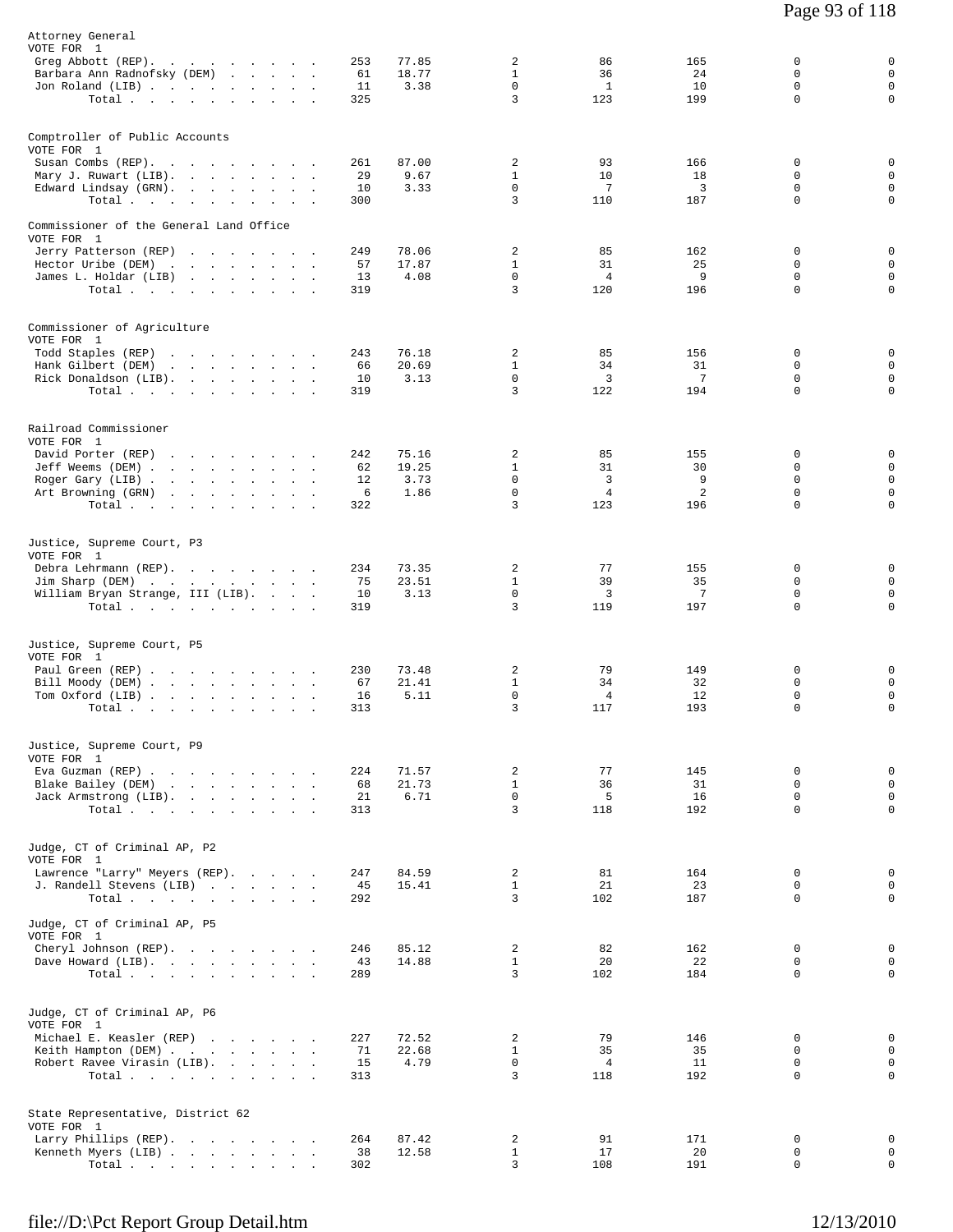| Chief Justice, 5th CT of AP DIST, UNEXP<br>VOTE FOR 1<br>Carolyn Wright (REP).                                                           | 266              | 100.00                               | 2                          | 90                 | 174                    | 0                               | 0                                         |
|------------------------------------------------------------------------------------------------------------------------------------------|------------------|--------------------------------------|----------------------------|--------------------|------------------------|---------------------------------|-------------------------------------------|
| Total<br>Justice, 5th CT of AP DIST, P4                                                                                                  | 266              |                                      | $\overline{a}$             | 90                 | 174                    | $\mathbf 0$                     | $\mathbf 0$                               |
| VOTE FOR 1                                                                                                                               |                  |                                      |                            |                    |                        |                                 |                                           |
| Lana Myers (REP)<br>Bonnie Lee Goldstein (DEM).<br>Total                                                                                 | 245<br>66<br>311 | 78.78<br>21.22                       | 2<br>$\mathbf{1}$<br>3     | 81<br>34<br>115    | 162<br>31<br>193       | 0<br>$\mathbf 0$<br>$\mathbf 0$ | 0<br>$\mathsf 0$<br>$\mathbf 0$           |
| Justice, 5th CT of AP DIST, P7<br>VOTE FOR 1                                                                                             |                  |                                      |                            |                    |                        |                                 |                                           |
| Michael J. (Mike) O'Neill (REP)<br>Total                                                                                                 | 261<br>261       | 100.00                               | 2<br>2                     | 85<br>85           | 174<br>174             | 0<br>$\mathbf 0$                | 0<br>$\mathbf 0$                          |
| Justice, 5th CT of AP DIST, P12, UNEXP<br>VOTE FOR 1                                                                                     |                  |                                      |                            |                    |                        |                                 |                                           |
| Robert M. (Bob) Fillmore (REP)<br>Lawrence J. Praeger (DEM)<br>Total                                                                     | 250<br>65<br>315 | 79.37<br>20.63                       | 2<br>$\mathbf{1}$<br>3     | 84<br>33<br>117    | 164<br>31<br>195       | 0<br>0<br>$\mathbf 0$           | $\mathbf 0$<br>$\mathsf 0$<br>$\mathbf 0$ |
| District Judge, 397th Judicial District<br>VOTE FOR 1                                                                                    |                  |                                      |                            |                    |                        |                                 |                                           |
| Brian K. Gary (REP)<br>Total $\cdots$                                                                                                    | 261<br>261       | 100.00                               | 2<br>2                     | 88<br>88           | 171<br>171             | 0<br>0                          | 0<br>$\mathbf 0$                          |
| County Judge<br>VOTE FOR 1                                                                                                               |                  |                                      |                            |                    |                        |                                 |                                           |
| Drue Bynum (REP)<br>Greg Middents (DEM)                                                                                                  | 247<br>79        | 75.77<br>24.23                       | 2<br>$\mathbf{1}$          | 88<br>36           | 157<br>42              | 0<br>0                          | 0<br>$\mathbf 0$                          |
| Total                                                                                                                                    | 326              |                                      | 3                          | 124                | 199                    | $\mathbf 0$                     | $\mathbf 0$                               |
| County Treasurer<br>VOTE FOR 1                                                                                                           |                  |                                      |                            |                    |                        |                                 |                                           |
| Trent Bass (REP)<br>Virginia Hughes (DEM)                                                                                                | 239<br>83        | 74.22<br>25.78                       | 2<br>$\mathbf{1}$          | 75<br>47           | 162<br>35              | 0<br>0                          | 0<br>0                                    |
| Total                                                                                                                                    | 322              |                                      | 3                          | 122                | 197                    | $\mathbf 0$                     | $\mathbf 0$                               |
| County Commissioner, Precinct 2<br>VOTE FOR 1<br>David Whitlock (REP).                                                                   | 250              | 76.22                                | 2                          | 89                 | 159                    | 0                               | 0                                         |
| Roy Fuller (DEM)<br>Total                                                                                                                | 78<br>328        | 23.78                                | $\mathbf{1}$<br>3          | 38<br>127          | 39<br>198              | 0<br>$\mathbf 0$                | $\mathsf 0$<br>$\mathbf 0$                |
| PREC REPORT-GROUP DETAIL                                                                                                                 |                  | GENERAL ELECTION<br>NOVEMBER 2, 2010 | GRAYSON COUNTY, TEXAS      |                    |                        | OFFICIAL                        |                                           |
| RUN DATE:11/22/10 11:30 AM                                                                                                               |                  |                                      |                            |                    |                        |                                 |                                           |
| 0044 PCT 45                                                                                                                              | TOTAL VOTES      | နွ                                   | EV MAIL                    | EV IVO             | ED IVO                 | PROV/EV                         | PROV/ED                                   |
| REGISTERED VOTERS - TOTAL<br>BALLOTS CAST - TOTAL ALL BALLOTS.                                                                           | 1,599<br>656     |                                      | 7                          | 381                | 268                    | $\mathsf 0$                     | $\mathbf 0$                               |
| BALLOTS CAST - TOTAL PAGE 1 BALLOTS.<br>VOTER TURNOUT - TOTAL ALL BALLOTS<br><b>Carl Corp.</b>                                           | 656              | 41.03                                | 7                          | 381                | 268                    | $\mathbf 0$                     | $\mathbf 0$                               |
| STRAIGHT PARTY<br>VOTE FOR 1                                                                                                             |                  |                                      |                            |                    |                        |                                 |                                           |
| REPUBLICAN PARTY (REP)                                                                                                                   | 289              | 82.81                                | 3                          | 177                | 109                    | 0                               | $\mathsf 0$                               |
| DEMOCRATIC PARTY (DEM)<br>LIBERTARIAN PARTY (LIB).                                                                                       | 53<br>6          | 15.19<br>1.72                        | $\mathbf 0$<br>$\mathbf 0$ | 34<br>5            | 19<br>$\mathbf{1}$     | $\mathbf 0$<br>$\Omega$         | $\mathbf 0$<br>$\mathsf 0$                |
| GREEN PARTY (GRN).<br>Total                                                                                                              | 1<br>349         | .29                                  | $\mathbf 0$<br>3           | $\mathbf 0$<br>216 | <sup>1</sup><br>130    | $\mathbf 0$<br>$\Omega$         | $\mathbf 0$<br>$\mathbf 0$                |
| US Representative, DIST 4<br>VOTE FOR 1                                                                                                  |                  |                                      |                            |                    |                        |                                 |                                           |
| Ralph M. Hall (REP)<br>VaLinda Hathcox (DEM)                                                                                             | 515<br>91        | 79.60<br>14.06                       | 5<br>2                     | 293<br>57          | 217<br>32              | 0<br>$\mathbf 0$                | 0<br>$\mathsf 0$                          |
| Jim D. Prindle (LIB).<br>the contract of the contract of the contract of the contract of the contract of the contract of the contract of | 19               | 2.94                                 | $\Omega$                   | 11                 | 8                      | $\Omega$                        | $\mathbf 0$                               |
| Shane Shepard (IND)<br>Total $\cdots$ $\cdots$ $\cdots$ $\cdots$                                                                         | 22<br>647        | 3.40                                 | $\mathbf 0$<br>7           | 15<br>376          | $7\phantom{.0}$<br>264 | $\mathbf 0$<br>$\Omega$         | $\mathbf 0$<br>$\mathbf 0$                |
| Governor<br>VOTE FOR 1                                                                                                                   |                  |                                      |                            |                    |                        |                                 |                                           |
| Rick Perry (REP)<br>Bill White (DEM)                                                                                                     | 475<br>151       | 72.85<br>23.16                       | 7<br>$\mathbf 0$           | 273<br>94          | 195<br>57              | $\Omega$<br>$\mathbf 0$         | $\mathbf 0$<br>$\mathbf 0$                |
| Kathie Glass (LIB)                                                                                                                       | 19<br>6          | 2.91                                 | $\mathbf 0$<br>$\mathbf 0$ | 10<br>2            | 9<br>$\overline{4}$    | $\mathbf 0$<br>$\mathbf 0$      | $\mathbf 0$<br>$\mathbf 0$                |
| Deb Shafto (GRN)<br>WRITE-IN.<br>the contract of the contract of the contract of                                                         | $\mathbf{1}$     | .92<br>.15                           | $\mathbf 0$                | $\mathbf 0$        | $\mathbf{1}$           | $\mathbf 0$                     | $\mathbf 0$                               |
| Total                                                                                                                                    | 652              |                                      | 7                          | 379                | 266                    | $\mathbf 0$                     | $\mathbf 0$                               |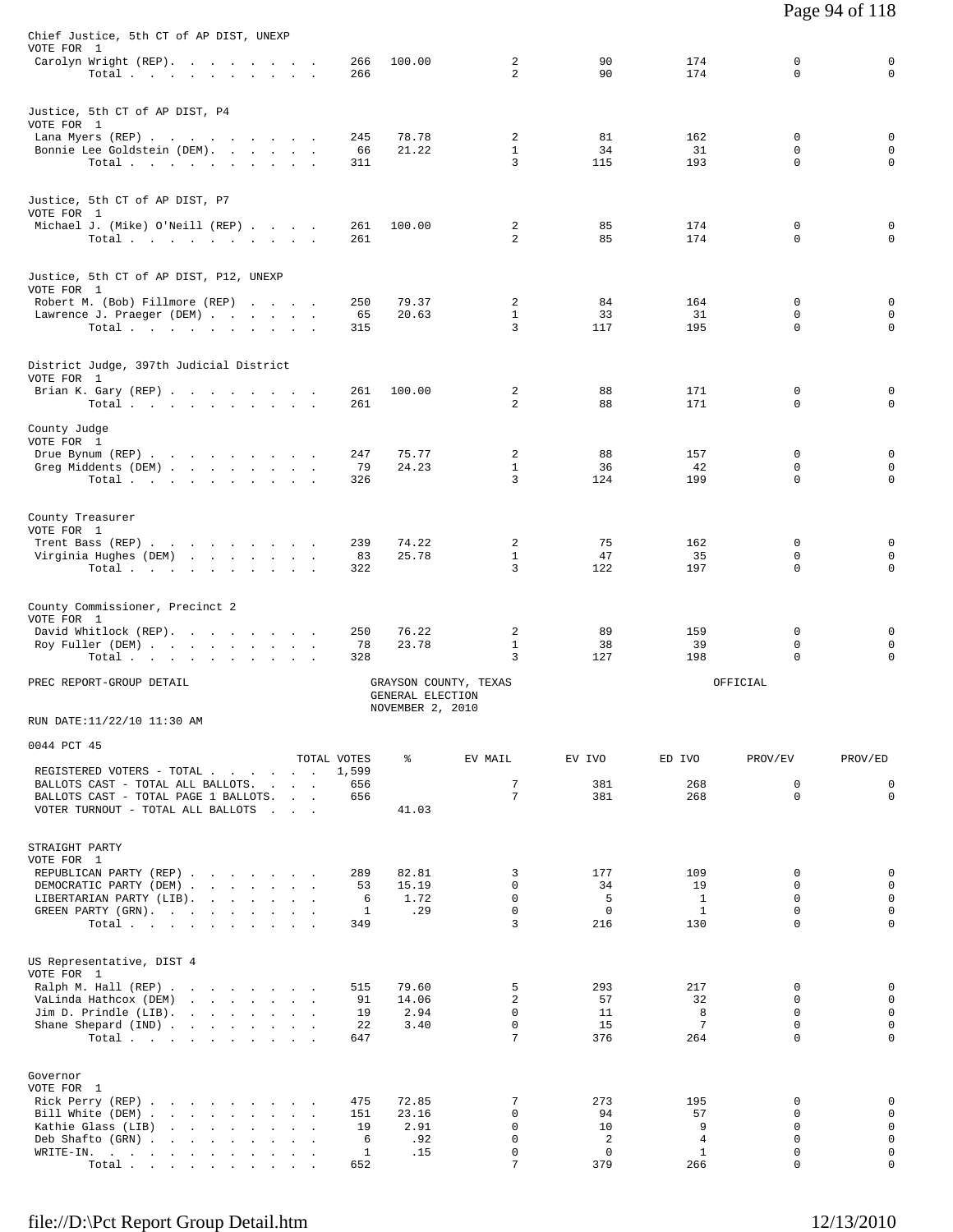| Lieutenant Governor<br>VOTE FOR 1                                                   |                                |            |                |                     |                |           |                         |                            |
|-------------------------------------------------------------------------------------|--------------------------------|------------|----------------|---------------------|----------------|-----------|-------------------------|----------------------------|
| David Dewhurst (REP).                                                               |                                | 510        | 79.19          | 7<br>0              | 293            | 210       | 0<br>0                  | 0<br>$\mathsf 0$           |
| Linda Chavez-Thompson (DEM)<br>the company of the company of<br>Scott Jameson (LIB) |                                | 111<br>17  | 17.24<br>2.64  | $\mathbf 0$         | 68<br>11       | 43<br>6   | $\mathbf 0$             | $\mathbf 0$                |
| Herb Gonzales, Jr. (GRN)<br>$\sim$                                                  |                                | 6          | .93            | 0                   | 2              | 4         | $\mathbf 0$             | $\mathsf 0$                |
| Total $\cdots$ $\cdots$ $\cdots$                                                    |                                | 644        |                | 7                   | 374            | 263       | $\mathbf 0$             | $\mathbf 0$                |
| Attorney General                                                                    |                                |            |                |                     |                |           |                         |                            |
| VOTE FOR 1                                                                          |                                |            |                | 7                   |                |           |                         |                            |
| Greg Abbott (REP).<br>Barbara Ann Radnofsky (DEM)                                   |                                | 520<br>97  | 81.12<br>15.13 | 0                   | 294<br>61      | 219<br>36 | 0<br>0                  | 0<br>$\mathsf 0$           |
| Jon Roland (LIB)                                                                    |                                | 24         | 3.74           | 0                   | 17             | 7         | 0                       | $\mathbf 0$                |
| Total                                                                               |                                | 641        |                | 7                   | 372            | 262       | $\mathbf 0$             | $\mathbf 0$                |
| Comptroller of Public Accounts                                                      |                                |            |                |                     |                |           |                         |                            |
| VOTE FOR 1                                                                          |                                |            |                |                     |                |           |                         |                            |
| Susan Combs (REP).<br>Mary J. Ruwart (LIB).<br>$\sim$                               |                                | 527<br>35  | 89.78<br>5.96  | 7<br>0              | 300<br>24      | 220<br>11 | 0<br>0                  | 0<br>$\mathsf 0$           |
| Edward Lindsay (GRN).                                                               |                                | 25         | 4.26           | 0                   | 14             | 11        | 0                       | $\mathsf 0$                |
| Total                                                                               |                                | 587        |                | 7                   | 338            | 242       | 0                       | 0                          |
| Commissioner of the General Land Office<br>VOTE FOR 1                               |                                |            |                |                     |                |           |                         |                            |
| Jerry Patterson (REP)                                                               |                                | 513        | 80.03          | 7                   | 294            | 212       | 0                       | 0                          |
| Hector Uribe (DEM)<br>the contract of the contract of the<br>James L. Holdar (LIB)  |                                | 100<br>28  | 15.60<br>4.37  | 0<br>$\mathbf 0$    | 61<br>16       | 39<br>12  | $\mathbf 0$<br>0        | $\mathsf 0$<br>$\mathsf 0$ |
| Total                                                                               |                                | 641        |                | 7                   | 371            | 263       | 0                       | $\mathbf 0$                |
|                                                                                     |                                |            |                |                     |                |           |                         |                            |
| Commissioner of Agriculture<br>VOTE FOR 1                                           |                                |            |                |                     |                |           |                         |                            |
| Todd Staples (REP)<br>the contract of the contract of the                           |                                | 504        | 78.14<br>18.29 | 4<br>2              | 286<br>72      | 214<br>44 | 0<br>0                  | 0<br>0                     |
| Hank Gilbert (DEM)<br>Rick Donaldson (LIB).                                         |                                | 118<br>23  | 3.57           | $\mathbf{1}$        | 15             | 7         | $\mathbf 0$             | $\mathsf 0$                |
| Total $\cdots$ $\cdots$ $\cdots$                                                    |                                | 645        |                | 7                   | 373            | 265       | $\mathbf 0$             | $\mathbf 0$                |
| Railroad Commissioner                                                               |                                |            |                |                     |                |           |                         |                            |
| VOTE FOR 1                                                                          |                                |            |                |                     |                |           |                         |                            |
| David Porter (REP)<br>Jeff Weems (DEM)                                              |                                | 496<br>113 | 77.14<br>17.57 | 7<br>0              | 286<br>68      | 203<br>45 | 0<br>0                  | 0<br>$\mathbf 0$           |
| Roger Gary (LIB).<br>the company of the company<br>$\sim$                           | $\sim$<br>$\ddot{\phantom{a}}$ | 25         | 3.89           | 0                   | 14             | 11        | $\mathbf 0$             | $\mathsf 0$                |
| Art Browning (GRN)<br>the contract of the contract of the                           |                                | 9          | 1.40           | 0                   | $\overline{4}$ | 5         | 0                       | $\mathbf 0$                |
| Total                                                                               |                                | 643        |                | 7                   | 372            | 264       | $\mathbf 0$             | $\mathbf 0$                |
| Justice, Supreme Court, P3                                                          |                                |            |                |                     |                |           |                         |                            |
| VOTE FOR 1<br>Debra Lehrmann (REP).                                                 |                                | 492        | 76.40          | 5                   | 280            | 207       | 0                       | 0                          |
| Jim Sharp (DEM)                                                                     |                                | 124        | 19.25          | 2                   | 77             | 45        | 0                       | $\mathsf 0$                |
| William Bryan Strange, III (LIB).                                                   | $\sim$ $\sim$ $\sim$ $\sim$    | 28         | 4.35           | $\mathbf 0$         | 17             | 11        | 0                       | $\mathbf 0$                |
| Total                                                                               |                                | 644        |                | 7                   | 374            | 263       | $\mathbf 0$             | $\mathbf 0$                |
| Justice, Supreme Court, P5                                                          |                                |            |                |                     |                |           |                         |                            |
| VOTE FOR 1                                                                          |                                |            |                |                     |                |           | 0                       |                            |
| Paul Green (REP)<br>Bill Moody (DEM)                                                |                                | 497<br>114 | 78.02<br>17.90 | 5<br>2              | 285<br>71      | 207<br>41 | 0                       | 0<br>$\mathbf 0$           |
| Tom Oxford (LIB)                                                                    |                                | 26         | 4.08           | $\Omega$            | 15             | 11        | $\Omega$                | $\mathbf 0$                |
| Total                                                                               |                                | 637        |                | 7                   | 371            | 259       | $\mathbf 0$             | $\mathbf 0$                |
| Justice, Supreme Court, P9                                                          |                                |            |                |                     |                |           |                         |                            |
| VOTE FOR 1                                                                          |                                |            |                |                     |                |           |                         |                            |
| Eva Guzman (REP)<br>Blake Bailey (DEM)                                              |                                | 478<br>127 | 75.04<br>19.94 | 4<br>$\overline{a}$ | 269<br>82      | 205<br>43 | $\mathbf 0$<br>$\Omega$ | 0<br>$\mathbf 0$           |
| Jack Armstrong (LIB).                                                               |                                | 32         | 5.02           | $\mathbf{1}$        | 18             | 13        | $\mathbf 0$             | $\mathbf 0$                |
| Total                                                                               |                                | 637        |                | $7\overline{ }$     | 369            | 261       | 0                       | $\mathbf 0$                |
| Judge, CT of Criminal AP, P2                                                        |                                |            |                |                     |                |           |                         |                            |
| VOTE FOR 1                                                                          |                                |            |                |                     |                |           |                         |                            |
| Lawrence "Larry" Meyers (REP).<br>J. Randell Stevens (LIB)                          |                                | 526<br>56  | 90.38<br>9.62  | 7<br>0              | 298<br>36      | 221<br>20 | 0<br>0                  | 0<br>$\mathbf 0$           |
| Total                                                                               |                                | 582        |                | 7                   | 334            | 241       | 0                       | 0                          |
| Judge, CT of Criminal AP, P5                                                        |                                |            |                |                     |                |           |                         |                            |
| VOTE FOR 1<br>Cheryl Johnson (REP).                                                 |                                | 517        | 89.14          | 7                   | 294            | 216       | 0                       | 0                          |
| Dave Howard (LIB).                                                                  |                                | 63         | 10.86          | $\mathbf 0$         | 39             | 24        | 0                       | $\mathbf 0$                |
| Total                                                                               |                                | 580        |                | 7                   | 333            | 240       | 0                       | $\mathbf 0$                |
| Judge, CT of Criminal AP, P6                                                        |                                |            |                |                     |                |           |                         |                            |
| VOTE FOR 1                                                                          |                                |            |                |                     |                |           |                         |                            |
| Michael E. Keasler (REP)<br>Keith Hampton (DEM)                                     |                                | 502<br>103 | 79.18<br>16.25 | 7<br>$\mathbf 0$    | 290<br>64      | 205<br>39 | 0<br>0                  | 0<br>$\mathbf 0$           |
| Robert Ravee Virasin (LIB).                                                         |                                | 29         | 4.57           | 0                   | 16             | 13        | 0                       | $\mathbf 0$                |
| Total $\cdots$                                                                      |                                | 634        |                | 7                   | 370            | 257       | 0                       | $\mathbf 0$                |
|                                                                                     |                                |            |                |                     |                |           |                         |                            |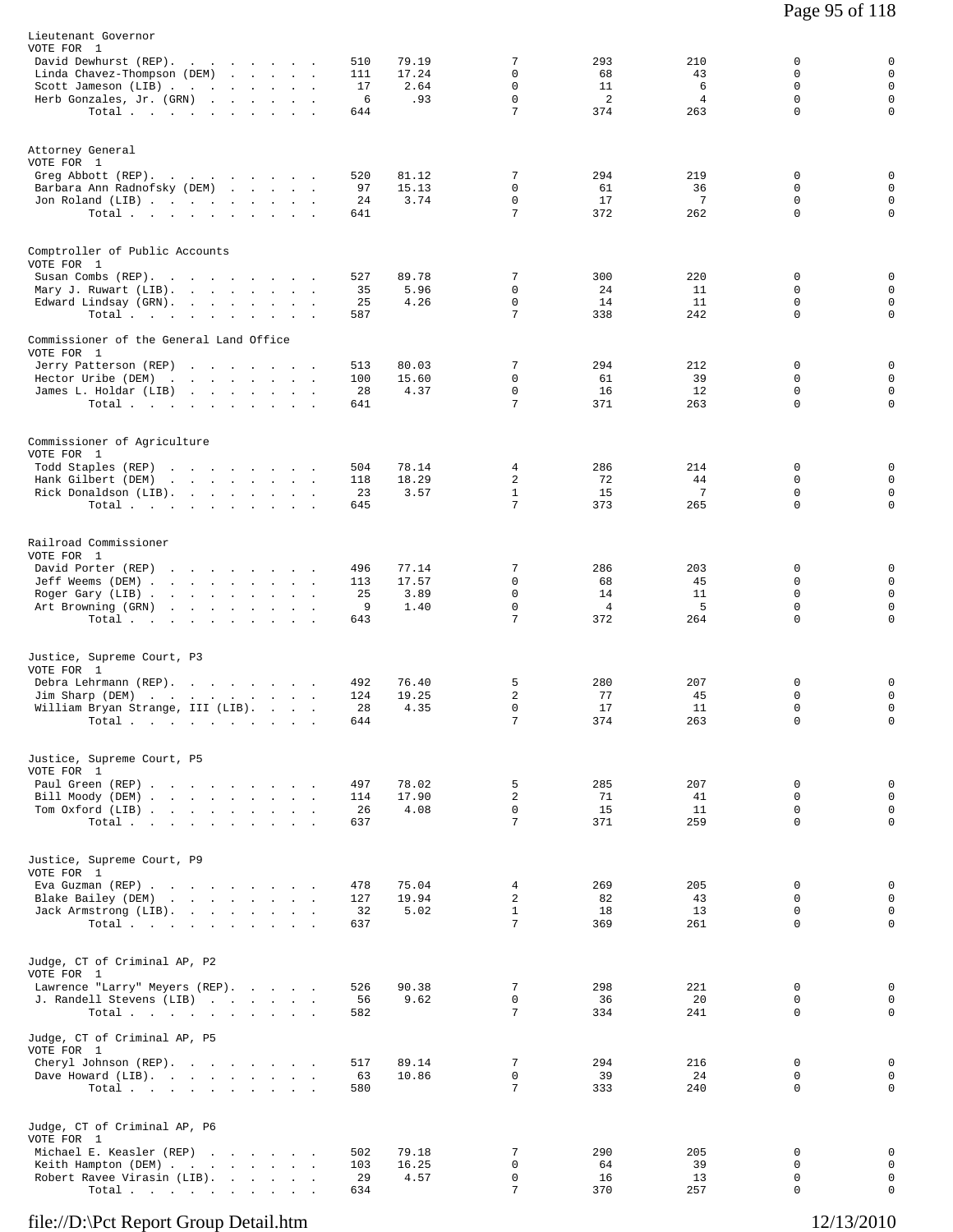| State Representative, District 62                         |                    |                  |                             |                  |                  |             |                            |
|-----------------------------------------------------------|--------------------|------------------|-----------------------------|------------------|------------------|-------------|----------------------------|
| VOTE FOR 1                                                |                    |                  | 7                           | 294              | 217              | 0           | $\mathsf 0$                |
| Larry Phillips (REP).<br>Kenneth Myers (LIB)              | 518<br>73          | 87.65<br>12.35   | $\mathbf 0$                 | 43               | 30               | $\mathbf 0$ | $\mathbf 0$                |
| Total.                                                    | 591                |                  | 7                           | 337              | 247              | 0           | $\mathbf 0$                |
|                                                           |                    |                  |                             |                  |                  |             |                            |
| Chief Justice, 5th CT of AP DIST, UNEXP                   |                    |                  |                             |                  |                  |             |                            |
| VOTE FOR 1                                                |                    |                  |                             |                  |                  |             |                            |
| Carolyn Wright (REP).<br>Total $\cdots$ $\cdots$ $\cdots$ | 538<br>538         | 100.00           | 7<br>7                      | 308<br>308       | 223<br>223       | 0<br>0      | 0<br>0                     |
|                                                           |                    |                  |                             |                  |                  |             |                            |
|                                                           |                    |                  |                             |                  |                  |             |                            |
| Justice, 5th CT of AP DIST, P4<br>VOTE FOR 1              |                    |                  |                             |                  |                  |             |                            |
| Lana Myers (REP)                                          | 519                | 82.38            | 7                           | 295              | 217              | 0           | 0                          |
| Bonnie Lee Goldstein (DEM).                               | 111                | 17.62            | 0                           | 69               | 42               | $\mathbf 0$ | $\mathsf 0$                |
| Total.                                                    | 630                |                  | 7                           | 364              | 259              | 0           | $\mathbf 0$                |
|                                                           |                    |                  |                             |                  |                  |             |                            |
| Justice, 5th CT of AP DIST, P7                            |                    |                  |                             |                  |                  |             |                            |
| VOTE FOR 1<br>Michael J. (Mike) O'Neill (REP)             | 544                | 100.00           | 7                           | 309              | 228              | 0           | 0                          |
| Total.                                                    | 544                |                  | 7                           | 309              | 228              | 0           | $\mathbf 0$                |
|                                                           |                    |                  |                             |                  |                  |             |                            |
| Justice, 5th CT of AP DIST, P12, UNEXP                    |                    |                  |                             |                  |                  |             |                            |
| VOTE FOR 1                                                |                    |                  |                             |                  |                  |             |                            |
| Robert M. (Bob) Fillmore (REP)                            | 525                | 83.33            | 7                           | 298              | 220              | 0           | $\mathsf 0$                |
| Lawrence J. Praeger (DEM)<br>Total                        | 105<br>630         | 16.67            | 0<br>7                      | 68<br>366        | 37<br>257        | 0<br>0      | 0<br>$\mathbf 0$           |
|                                                           |                    |                  |                             |                  |                  |             |                            |
|                                                           |                    |                  |                             |                  |                  |             |                            |
| District Judge, 397th Judicial District<br>VOTE FOR 1     |                    |                  |                             |                  |                  |             |                            |
| Brian K. Gary (REP)                                       | 525                | 100.00           | 7                           | 299              | 219              | 0           | 0                          |
| Total $\cdots$ $\cdots$ $\cdots$ $\cdots$                 | 525                |                  | 7                           | 299              | 219              | 0           | 0                          |
| County Judge                                              |                    |                  |                             |                  |                  |             |                            |
| VOTE FOR 1                                                |                    |                  |                             |                  |                  |             |                            |
| Drue Bynum (REP)                                          | 482                | 74.73            | 5                           | 285              | 192              | 0<br>0      | 0                          |
| Greg Middents (DEM)<br>Total                              | 163<br>645         | 25.27            | 2<br>7                      | 89<br>374        | 72<br>264        | 0           | $\mathsf 0$<br>$\mathbf 0$ |
|                                                           |                    |                  |                             |                  |                  |             |                            |
|                                                           |                    |                  |                             |                  |                  |             |                            |
| County Treasurer<br>VOTE FOR 1                            |                    |                  |                             |                  |                  |             |                            |
| Trent Bass (REP)                                          | 471                | 73.25            | 5                           | 265              | 201              | 0           | 0                          |
| Virginia Hughes (DEM)                                     | 172                | 26.75            | 2<br>7                      | 107              | 63               | 0<br>0      | $\mathsf 0$<br>$\mathbf 0$ |
| Total                                                     | 643                |                  |                             | 372              | 264              |             |                            |
|                                                           |                    |                  |                             |                  |                  |             |                            |
| County Commissioner, Precinct 2<br>VOTE FOR 1             |                    |                  |                             |                  |                  |             |                            |
| David Whitlock (REP).                                     | 448                | 69.03            | 6                           | 254              | 188              | 0           | 0                          |
| Roy Fuller (DEM)                                          | 201                | 30.97            | 0                           | 122              | 79               | 0           | $\mathbf 0$                |
| Total $\cdots$ $\cdots$ $\cdots$                          | 649                |                  | 6                           | 376              | 267              | $\Omega$    | $\mathbf 0$                |
| PREC REPORT-GROUP DETAIL                                  |                    |                  | GRAYSON COUNTY, TEXAS       |                  |                  | OFFICIAL    |                            |
|                                                           |                    | GENERAL ELECTION |                             |                  |                  |             |                            |
| RUN DATE:11/22/10 11:30 AM                                |                    | NOVEMBER 2, 2010 |                             |                  |                  |             |                            |
|                                                           |                    |                  |                             |                  |                  |             |                            |
| 0045 PCT 46                                               |                    |                  |                             |                  |                  |             |                            |
| REGISTERED VOTERS - TOTAL                                 | TOTAL VOTES<br>646 | ៖                | EV MAIL                     | EV IVO           | ED IVO           | PROV/EV     | PROV/ED                    |
| BALLOTS CAST - TOTAL ALL BALLOTS.                         | 324                |                  | 10                          | 194              | 120              | 0           | 0                          |
| BALLOTS CAST - TOTAL PAGE 1 BALLOTS.                      | 324                |                  | 10                          | 194              | 120              | $\mathbf 0$ | $\mathbf 0$                |
| VOTER TURNOUT - TOTAL ALL BALLOTS                         |                    | 50.15            |                             |                  |                  |             |                            |
|                                                           |                    |                  |                             |                  |                  |             |                            |
| STRAIGHT PARTY                                            |                    |                  |                             |                  |                  |             |                            |
| VOTE FOR 1<br>REPUBLICAN PARTY (REP)                      | 142                | 85.03            | 5                           | 85               | 52               | 0           | $\mathsf 0$                |
| DEMOCRATIC PARTY (DEM)                                    | 25                 | 14.97            | $\mathbf{1}$                | 13               | 11               | $\Omega$    | $\mathbf 0$                |
| LIBERTARIAN PARTY (LIB).                                  | 0                  |                  | 0                           | $\mathbf 0$      | $\mathbf 0$      | 0           | 0                          |
| GREEN PARTY (GRN).<br>Total.                              | 0<br>167           |                  | 0<br>6                      | $^{\circ}$<br>98 | $^{\circ}$<br>63 | 0<br>0      | $\mathsf 0$<br>$\mathbf 0$ |
|                                                           |                    |                  |                             |                  |                  |             |                            |
|                                                           |                    |                  |                             |                  |                  |             |                            |
| US Representative, DIST 4<br>VOTE FOR 1                   |                    |                  |                             |                  |                  |             |                            |
| Ralph M. Hall (REP)                                       | 254                | 79.13            | 6                           | 163              | 85               | 0           | 0                          |
| VaLinda Hathcox (DEM)                                     | 47                 | 14.64            | $\mathbf{1}$                | 22               | 24               | 0           | $\mathsf 0$                |
| Jim D. Prindle $(LIB)$ .<br>Shane Shepard (IND)           | 12<br>8            | 3.74<br>2.49     | $\mathbf{1}$<br>$\mathbf 0$ | 4<br>5           | 7<br>3           | 0<br>0      | $\mathbf 0$<br>$\mathsf 0$ |
| Total.                                                    | 321                |                  | 8                           | 194              | 119              | 0           | $\mathbf 0$                |

Governor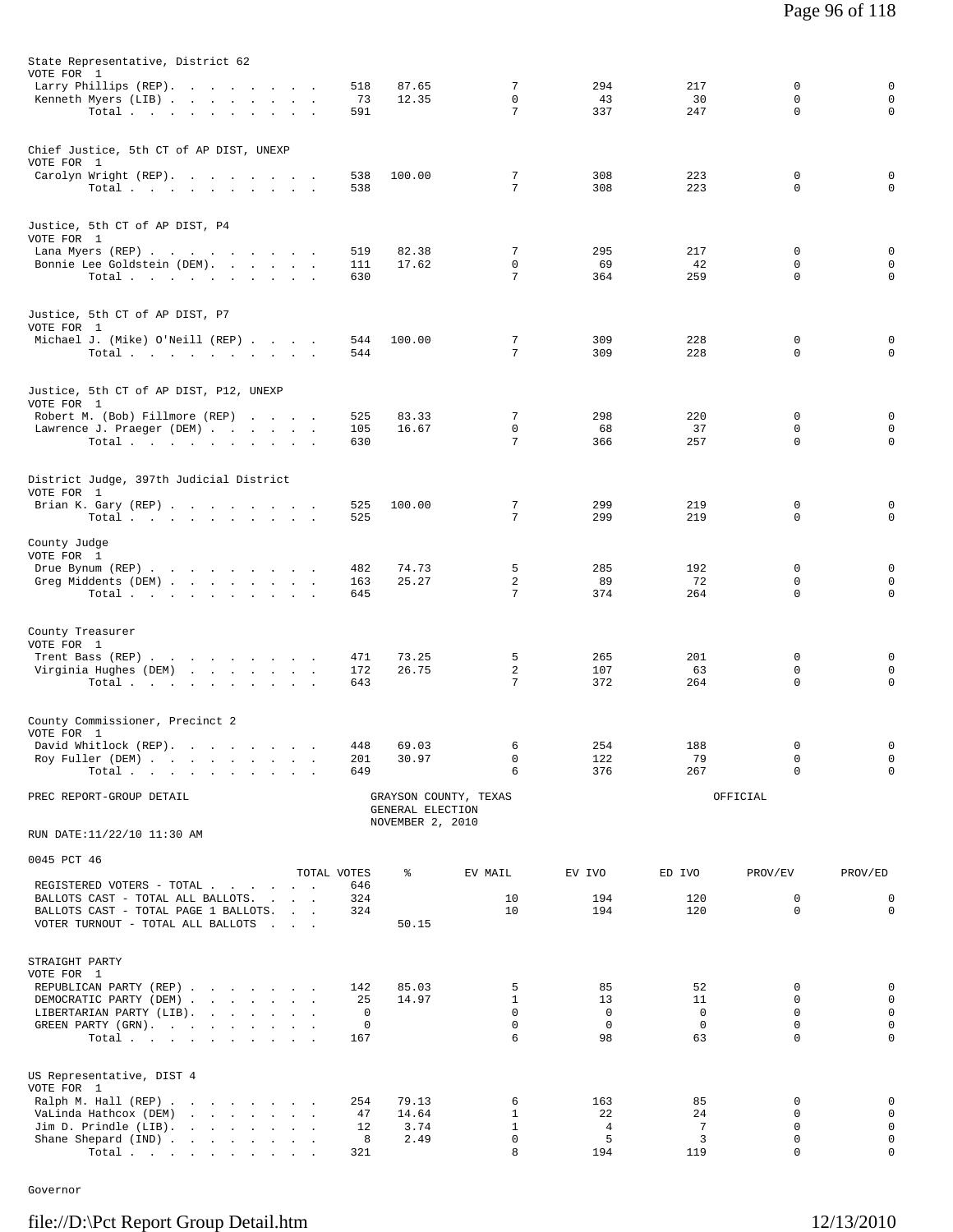| VOTE FOR 1<br>Rick Perry (REP)<br>Bill White (DEM)<br>Kathie Glass (LIB)<br>Deb Shafto (GRN)<br>WRITE-IN.<br>Total                                    | the contract of the contract of                                    | $\cdot$<br>$\cdot$ |        | 236<br>75<br>10<br>0<br>0<br>321 | 73.52<br>23.36<br>3.12        | 7<br>3<br>$\Omega$<br>$\mathbf 0$<br>0<br>10 | 149<br>42<br>3<br>$\mathbf 0$<br>$\mathbf 0$<br>194 | 80<br>30<br>7<br>$\mathbf 0$<br>$\mathbf 0$<br>117 | 0<br>0<br>$\Omega$<br>$\mathbf 0$<br>0<br>$\Omega$ | 0<br>$\mathbf 0$<br>$\mathsf 0$<br>$\mathbf 0$<br>$\mathsf 0$<br>$\mathbf 0$ |
|-------------------------------------------------------------------------------------------------------------------------------------------------------|--------------------------------------------------------------------|--------------------|--------|----------------------------------|-------------------------------|----------------------------------------------|-----------------------------------------------------|----------------------------------------------------|----------------------------------------------------|------------------------------------------------------------------------------|
| Lieutenant Governor<br>VOTE FOR 1<br>David Dewhurst (REP).<br>Linda Chavez-Thompson (DEM)<br>Scott Jameson (LIB)<br>Herb Gonzales, Jr. (GRN)<br>Total |                                                                    |                    |        | 259<br>53<br>9<br>1<br>322       | 80.43<br>16.46<br>2.80<br>.31 | 7<br>2<br>$\mathbf{1}$<br>$\mathbf 0$<br>10  | 162<br>28<br>$\overline{4}$<br>$\mathbf 0$<br>194   | 90<br>23<br>$\overline{4}$<br>$\mathbf{1}$<br>118  | 0<br>$\Omega$<br>$\Omega$<br>$\mathbf 0$<br>0      | 0<br>$\mathbf 0$<br>$\mathbf 0$<br>$\mathbf 0$<br>$\mathbf 0$                |
| Attorney General<br>VOTE FOR 1<br>Greg Abbott (REP).<br>Barbara Ann Radnofsky (DEM)<br>Jon Roland (LIB)<br>Total                                      |                                                                    |                    |        | 265<br>51<br>3<br>319            | 83.07<br>15.99<br>.94         | 8<br>2<br>0<br>10                            | 164<br>25<br>2<br>191                               | 93<br>24<br>1<br>118                               | 0<br>0<br>$\mathbf 0$<br>$\mathbf 0$               | 0<br>$\mathbf 0$<br>$\mathbf 0$<br>$\mathsf{O}$                              |
| Comptroller of Public Accounts<br>VOTE FOR 1<br>Susan Combs (REP).<br>Mary J. Ruwart (LIB).<br>Edward Lindsay (GRN).<br>Total.                        |                                                                    |                    |        | 273<br>14<br>9<br>296            | 92.23<br>4.73<br>3.04         | 8<br>$\mathbf{1}$<br>$\mathbf 0$<br>9        | 170<br>7<br>$\mathbf{1}$<br>178                     | 95<br>6<br>8<br>109                                | $\Omega$<br>0<br>0<br>$\Omega$                     | 0<br>$\mathsf 0$<br>$\mathbf 0$<br>$\mathbf 0$                               |
| Commissioner of the General Land Office<br>VOTE FOR 1<br>Jerry Patterson (REP)<br>Hector Uribe (DEM)<br>James L. Holdar (LIB)<br>Total.               |                                                                    |                    | $\sim$ | 263<br>46<br>6<br>315            | 83.49<br>14.60<br>1.90        | 8<br>2<br>0<br>10                            | 167<br>22<br>$\mathbf{1}$<br>190                    | 88<br>22<br>5<br>115                               | $\Omega$<br>$\mathbf 0$<br>0<br>$\Omega$           | 0<br>$\mathbf 0$<br>$\mathsf{O}$<br>$\mathbf 0$                              |
| Commissioner of Agriculture<br>VOTE FOR 1<br>Todd Staples (REP)<br>Hank Gilbert (DEM)<br>Rick Donaldson (LIB).<br>Total                               | the company of the company of the company of                       |                    |        | 253<br>51<br>9<br>313            | 80.83<br>16.29<br>2.88        | 8<br>2<br>$\mathbf 0$<br>10                  | 159<br>26<br>5<br>190                               | 86<br>23<br>$\overline{4}$<br>113                  | 0<br>0<br>$\Omega$<br>$\mathbf 0$                  | 0<br>$\mathbf 0$<br>$\mathbf 0$<br>$\mathbf 0$                               |
| Railroad Commissioner<br>VOTE FOR 1<br>David Porter (REP)<br>Jeff Weems (DEM).<br>Roger Gary (LIB).<br>Art Browning (GRN)<br>Total                    | the contract of the contract of<br>the contract of the contract of | <b>Service</b>     |        | 251<br>55<br>8<br>2<br>316       | 79.43<br>17.41<br>2.53<br>.63 | 8<br>2<br>$\mathbf 0$<br>0<br>10             | 158<br>29<br>$\overline{4}$<br>0<br>191             | 85<br>24<br>$\overline{4}$<br>2<br>115             | 0<br>0<br>$\mathbf 0$<br>0<br>0                    | 0<br>$\mathsf 0$<br>$\mathbf 0$<br>$\mathsf{O}$<br>$\mathbf{0}$              |
| Justice, Supreme Court, P3<br>VOTE FOR 1<br>Debra Lehrmann (REP).<br>Jim Sharp (DEM)<br>William Bryan Strange, III (LIB).<br>Total, , , , , , , , ,   |                                                                    |                    |        | 253<br>59<br>5<br>317            | 79.81<br>18.61<br>1.58        | 8<br>2<br>$\mathbf 0$<br>10                  | 159<br>30<br>$\overline{3}$<br>192                  | 86<br>27<br>2<br>115                               | $\mathbf 0$<br>$\mathbf 0$<br>0<br>$\Omega$        | $\mathbf 0$<br>$\mathbf 0$<br>$\mathbf 0$<br>$\mathbf 0$                     |
| Justice, Supreme Court, P5<br>VOTE FOR 1<br>Paul Green (REP)<br>Bill Moody (DEM)<br>Tom Oxford (LIB)<br>Total $\cdots$ $\cdots$ $\cdots$ $\cdots$     |                                                                    |                    |        | 254<br>51<br>7<br>312            | 81.41<br>16.35<br>2.24        | 8<br>2<br>$\mathbf 0$<br>10                  | 158<br>27<br>$\overline{4}$<br>189                  | 88<br>22<br>3<br>113                               | $\mathbf 0$<br>$\mathbf 0$<br>$\Omega$<br>0        | 0<br>$\mathbf 0$<br>$\mathbf 0$<br>$\mathsf{O}$                              |
| Justice, Supreme Court, P9<br>VOTE FOR 1<br>Eva Guzman (REP)<br>Blake Bailey (DEM)<br>Jack Armstrong (LIB).<br>Total                                  |                                                                    |                    |        | 249<br>56<br>9<br>314            | 79.30<br>17.83<br>2.87        | 8<br>2<br>$\mathbf 0$<br>10                  | 157<br>29<br>$\overline{4}$<br>190                  | 84<br>25<br>5<br>114                               | 0<br>$\Omega$<br>$\mathbf 0$<br>0                  | 0<br>$\mathbf 0$<br>$\mathbf 0$<br>$\mathbf 0$                               |
| Judge, CT of Criminal AP, P2<br>VOTE FOR 1<br>Lawrence "Larry" Meyers (REP).<br>J. Randell Stevens (LIB)<br>Total                                     |                                                                    |                    |        | 265<br>28<br>293                 | 90.44<br>9.56                 | 8<br>$\mathbf{1}$<br>9                       | 166<br>14<br>180                                    | 91<br>13<br>104                                    | 0<br>$\mathbf 0$<br>0                              | 0<br>$\mathbf 0$<br>0                                                        |
| Judge, CT of Criminal AP, P5<br>VOTE FOR 1<br>Cheryl Johnson (REP).<br>Dave Howard (LIB).                                                             |                                                                    |                    |        | 265<br>24                        | 91.70<br>8.30                 | 8<br>$\mathbf{1}$                            | 165<br>12                                           | 92<br>11                                           | 0<br>0                                             | 0<br>$\mathbf 0$                                                             |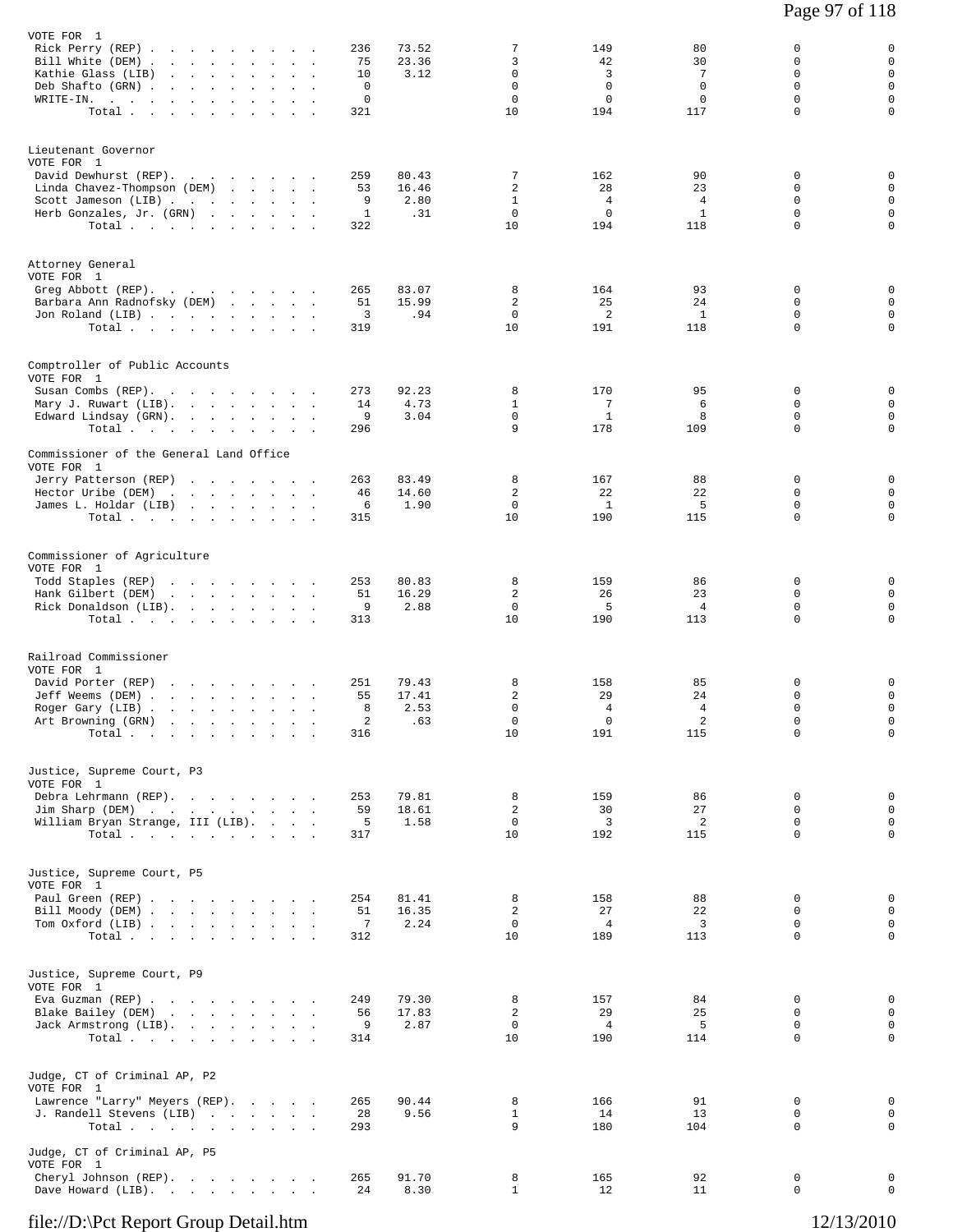| Total                                                            | 289         |                  | 9                     | 177                | 103                  | 0                       | 0                           |
|------------------------------------------------------------------|-------------|------------------|-----------------------|--------------------|----------------------|-------------------------|-----------------------------|
|                                                                  |             |                  |                       |                    |                      |                         |                             |
| Judge, CT of Criminal AP, P6<br>VOTE FOR 1                       |             |                  |                       |                    |                      |                         |                             |
| Michael E. Keasler (REP)                                         | 258         | 82.69            | 8                     | 162                | 88                   | 0                       | 0                           |
| Keith Hampton (DEM)<br>Robert Ravee Virasin (LIB).               | 49<br>5     | 15.71<br>1.60    | 2<br>$\mathbf 0$      | 27<br><sup>1</sup> | 20<br>$\overline{4}$ | $\Omega$<br>$\mathbf 0$ | $\mathbf 0$<br>$\mathbf 0$  |
| Total.                                                           | 312         |                  | 10                    | 190                | 112                  | 0                       | $\mathbf 0$                 |
|                                                                  |             |                  |                       |                    |                      |                         |                             |
| State Representative, District 62<br>VOTE FOR 1                  |             |                  |                       |                    |                      |                         |                             |
| Larry Phillips (REP).                                            | 270         | 90.60            | 8                     | 168                | 94                   | $\Omega$                | $\mathbf 0$                 |
| Kenneth Myers (LIB)<br>Total $\cdots$ $\cdots$ $\cdots$ $\cdots$ | 28<br>298   | 9.40             | $\mathbf{1}$<br>9     | 14<br>182          | 13<br>107            | $\mathbf 0$<br>$\Omega$ | $\mathbf 0$<br>0            |
|                                                                  |             |                  |                       |                    |                      |                         |                             |
| Chief Justice, 5th CT of AP DIST, UNEXP                          |             |                  |                       |                    |                      |                         |                             |
| VOTE FOR 1<br>Carolyn Wright (REP).                              | 269         | 100.00           | 9                     | 169                | 91                   | 0                       | 0                           |
| Total                                                            | 269         |                  | 9                     | 169                | 91                   | $\mathbf 0$             | 0                           |
|                                                                  |             |                  |                       |                    |                      |                         |                             |
| Justice, 5th CT of AP DIST, P4<br>VOTE FOR 1                     |             |                  |                       |                    |                      |                         |                             |
| Lana Myers (REP)                                                 | 259         | 83.55            | 8                     | 164                | 87                   | 0                       | 0                           |
| Bonnie Lee Goldstein (DEM).<br>Total                             | 51<br>310   | 16.45            | 2<br>10               | 25<br>189          | 24<br>111            | $\Omega$<br>$\mathbf 0$ | 0<br>$\mathbf 0$            |
|                                                                  |             |                  |                       |                    |                      |                         |                             |
| Justice, 5th CT of AP DIST, P7                                   |             |                  |                       |                    |                      |                         |                             |
| VOTE FOR 1<br>Michael J. (Mike) O'Neill (REP)                    | 267         | 100.00           | 9                     | 169                | 89                   | 0                       | 0                           |
| Total.                                                           | 267         |                  | 9                     | 169                | 89                   | $\Omega$                | 0                           |
|                                                                  |             |                  |                       |                    |                      |                         |                             |
| Justice, 5th CT of AP DIST, P12, UNEXP                           |             |                  |                       |                    |                      |                         |                             |
| VOTE FOR 1<br>Robert M. (Bob) Fillmore (REP)                     | 262         | 83.97            | 8                     | 165                | 89                   | 0                       | 0                           |
| Lawrence J. Praeger (DEM)                                        | 50          | 16.03            | 2                     | 25                 | 23                   | 0                       | 0                           |
| Total.                                                           | 312         |                  | 10                    | 190                | 112                  | $\Omega$                | 0                           |
|                                                                  |             |                  |                       |                    |                      |                         |                             |
| District Judge, 397th Judicial District<br>VOTE FOR 1            |             |                  |                       |                    |                      |                         |                             |
| Brian K. Gary (REP)                                              | 261         | 100.00           | 6                     | 165                | 90                   | 0                       | 0                           |
| Total.                                                           | 261         |                  | 6                     | 165                | 90                   | $\Omega$                | $\mathbf 0$                 |
| County Judge<br>VOTE FOR 1                                       |             |                  |                       |                    |                      |                         |                             |
| Drue Bynum (REP)                                                 | 240         | 74.30            | $7\phantom{.0}$       | 148                | 85                   | 0                       | 0                           |
| Greg Middents (DEM)                                              | 83          | 25.70            | 2<br>9                | 46                 | 35                   | $\Omega$                | 0<br>$\mathbf 0$            |
| Total                                                            | 323         |                  |                       | 194                | 120                  | 0                       |                             |
| County Treasurer                                                 |             |                  |                       |                    |                      |                         |                             |
| VOTE FOR 1                                                       |             |                  |                       |                    |                      |                         |                             |
| Trent Bass (REP)<br>Virginia Hughes (DEM)                        | 223<br>99   | 69.25<br>30.75   | 6<br>3                | 137<br>56          | 80<br>40             | $\mathbf 0$<br>$\Omega$ | 0<br>$\mathbf 0$            |
| Total $\cdots$ $\cdots$ $\cdots$ $\cdots$                        | 322         |                  | 9                     | 193                | 120                  | $\Omega$                | 0                           |
|                                                                  |             |                  |                       |                    |                      |                         |                             |
| County Commissioner, Precinct 2<br>VOTE FOR 1                    |             |                  |                       |                    |                      |                         |                             |
| David Whitlock (REP).                                            | 219         | 68.01            | 5                     | 146                | 68                   | 0                       | 0                           |
| Roy Fuller (DEM)<br>Total                                        | 103<br>322  | 31.99            | $\overline{4}$<br>9   | 48<br>194          | 51<br>119            | $\Omega$<br>0           | $\mathbf 0$<br>0            |
| PREC REPORT-GROUP DETAIL                                         |             |                  | GRAYSON COUNTY, TEXAS |                    |                      | OFFICIAL                |                             |
|                                                                  |             | GENERAL ELECTION |                       |                    |                      |                         |                             |
| RUN DATE:11/22/10 11:30 AM                                       |             | NOVEMBER 2, 2010 |                       |                    |                      |                         |                             |
| 0046 PCT 47                                                      |             |                  |                       |                    |                      |                         |                             |
|                                                                  | TOTAL VOTES | နွ               | EV MAIL               | EV IVO             | ED IVO               | PROV/EV                 | PROV/ED                     |
| REGISTERED VOTERS - TOTAL<br>BALLOTS CAST - TOTAL ALL BALLOTS.   | 562<br>244  |                  | $\mathbf 0$           | 113                | 131                  | $\mathbf 0$             | $\mathbf 0$                 |
| BALLOTS CAST - TOTAL PAGE 1 BALLOTS.                             | 244         |                  | $\mathbf 0$           | 113                | 131                  | $\mathbf 0$             | $\mathbf 0$                 |
| VOTER TURNOUT - TOTAL ALL BALLOTS                                |             | 43.42            |                       |                    |                      |                         |                             |
| STRAIGHT PARTY                                                   |             |                  |                       |                    |                      |                         |                             |
| VOTE FOR 1                                                       |             |                  |                       |                    |                      |                         |                             |
| REPUBLICAN PARTY (REP)<br>DEMOCRATIC PARTY (DEM)                 | 92<br>19    | 82.14<br>16.96   | 0<br>$\mathbf 0$      | 50<br>8            | 42<br>11             | $\Omega$<br>$\mathbf 0$ | 0<br>$\mathbf 0$            |
| LIBERTARIAN PARTY (LIB).                                         | 1           | .89              | 0                     | $\mathbf 0$        | <sup>1</sup>         | $\Omega$                | $\mathsf{O}$                |
| GREEN PARTY (GRN).<br>Total                                      | 0<br>112    |                  | 0<br>$\mathbf 0$      | $\mathbf 0$<br>58  | $\Omega$<br>54       | 0<br>0                  | $\mathsf{O}$<br>$\mathbf 0$ |
|                                                                  |             |                  |                       |                    |                      |                         |                             |

US Representative, DIST 4

# file://D:\Pct Report Group Detail.htm 12/13/2010

Page 98 of 118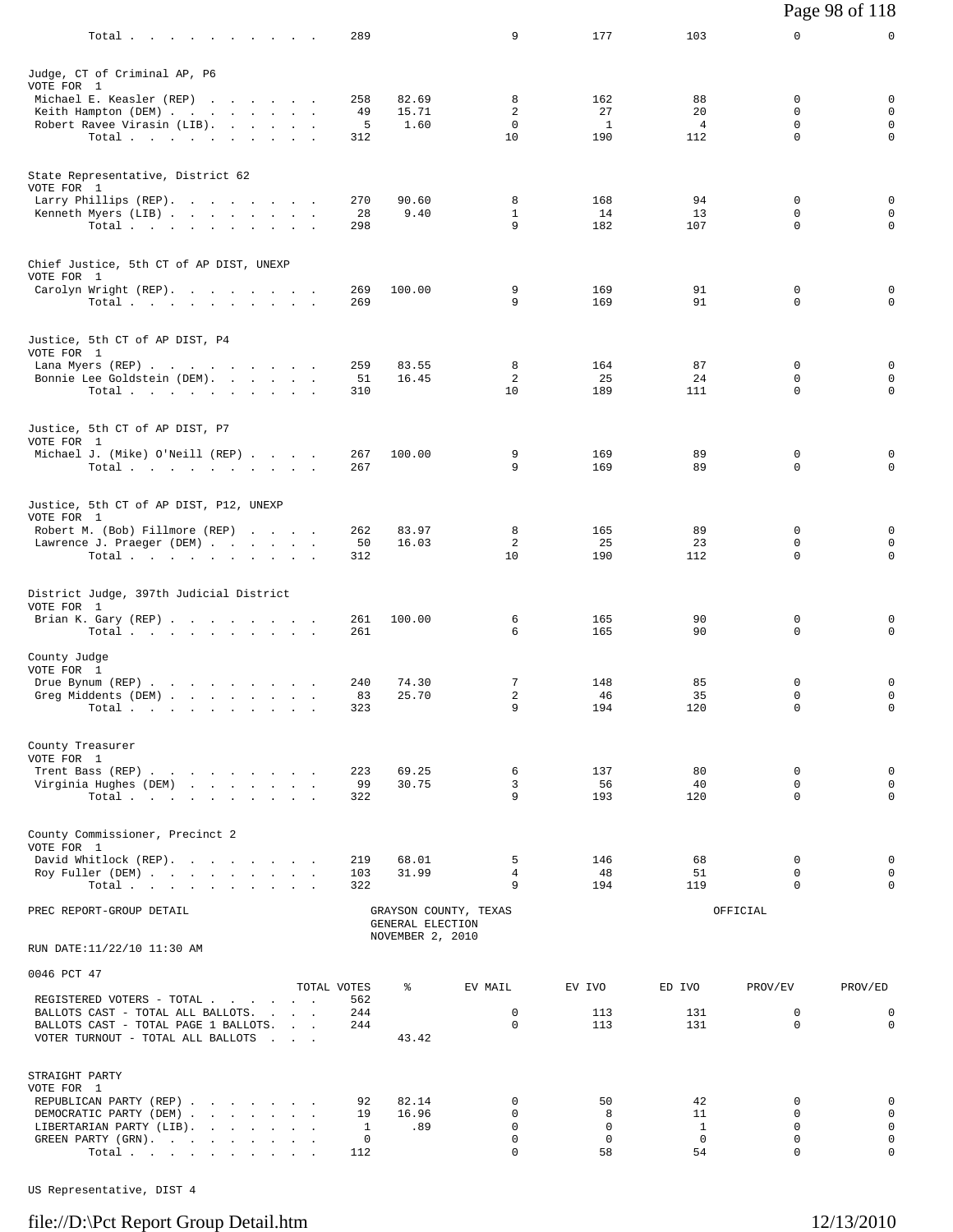| VOTE FOR 1                                                                      |                                          |                                |                   |          |               |                         |                       |                       |                      |                             |
|---------------------------------------------------------------------------------|------------------------------------------|--------------------------------|-------------------|----------|---------------|-------------------------|-----------------------|-----------------------|----------------------|-----------------------------|
| Ralph M. Hall (REP)                                                             |                                          |                                |                   | 184      | 76.03         | 0                       | 86                    | 98                    | 0                    | 0                           |
| VaLinda Hathcox (DEM)                                                           | the contract of the contract of          |                                | $\sim$<br>$\cdot$ | 46<br>7  | 19.01<br>2.89 | 0<br>$\mathbf 0$        | 20<br>5               | 26<br>$\overline{a}$  | 0<br>$\mathbf 0$     | $\mathbf 0$<br>$\mathbf 0$  |
| Jim D. Prindle (LIB).<br><b>Contract</b><br>Shane Shepard (IND)                 | <b>Contract</b>                          | $\mathbf{r}$<br>$\cdot$        |                   | 5        | 2.07          | $\mathbf 0$             | $\mathbf{1}$          | $\overline{4}$        | $\Omega$             | $\mathsf 0$                 |
| Total                                                                           |                                          | $\sim$<br>$\cdot$              |                   | 242      |               | $\Omega$                | 112                   | 130                   | $\mathbf 0$          | $\mathsf{O}$                |
|                                                                                 |                                          |                                |                   |          |               |                         |                       |                       |                      |                             |
|                                                                                 |                                          |                                |                   |          |               |                         |                       |                       |                      |                             |
| Governor                                                                        |                                          |                                |                   |          |               |                         |                       |                       |                      |                             |
| VOTE FOR 1<br>Rick Perry (REP).<br>the company of the company of the company of |                                          |                                |                   | 174      | 71.90         | 0                       | 85                    | 89                    | 0                    | 0                           |
| Bill White (DEM).<br>the contract of the contract of the contract of            |                                          |                                |                   | 60       | 24.79         | $\Omega$                | 24                    | 36                    | $\Omega$             | $\mathbf 0$                 |
| Kathie Glass (LIB)                                                              | and the company                          | $\sim$<br>$\mathbf{r}$         |                   | 8        | 3.31          | $\mathbf 0$             | 3                     | 5                     | $\mathbf 0$          | $\mathbf 0$                 |
| Deb Shafto (GRN).                                                               | the contract of the contract of          | $\ddot{\phantom{0}}$           |                   | 0        |               | $\mathbf 0$             | $\mathbf 0$           | 0                     | 0                    | $\mathsf 0$                 |
| WRITE-IN.<br>the contract of the contract of the                                |                                          |                                |                   | 0        |               | $\Omega$                | $\mathbf 0$           | $\mathbf 0$           | $\Omega$             | $\mathbf 0$                 |
| Total                                                                           |                                          | $\ddot{\phantom{0}}$           |                   | 242      |               | $\mathbf 0$             | 112                   | 130                   | $\mathbf 0$          | $\mathbf 0$                 |
|                                                                                 |                                          |                                |                   |          |               |                         |                       |                       |                      |                             |
| Lieutenant Governor                                                             |                                          |                                |                   |          |               |                         |                       |                       |                      |                             |
| VOTE FOR 1                                                                      |                                          |                                |                   |          |               |                         |                       |                       |                      |                             |
| David Dewhurst (REP).                                                           |                                          |                                |                   | 184      | 75.72         | 0                       | 85                    | 99                    | 0                    | 0                           |
| Linda Chavez-Thompson (DEM)                                                     |                                          |                                |                   | 48       | 19.75         | $\mathbf 0$             | 24                    | 24                    | $\Omega$             | $\mathbf 0$                 |
| Scott Jameson (LIB)                                                             |                                          |                                |                   | 11       | 4.53          | $\mathbf 0$             | $\overline{4}$        | 7                     | $\mathbf 0$          | $\mathbf 0$                 |
| Herb Gonzales, Jr. (GRN)                                                        |                                          |                                |                   | 0        |               | $\mathbf 0$             | $\mathbf 0$           | 0                     | $\mathbf 0$          | $\mathsf 0$                 |
| Total $\cdots$                                                                  |                                          |                                |                   | 243      |               | $\mathbf 0$             | 113                   | 130                   | $\mathbf 0$          | $\mathbf 0$                 |
|                                                                                 |                                          |                                |                   |          |               |                         |                       |                       |                      |                             |
| Attorney General                                                                |                                          |                                |                   |          |               |                         |                       |                       |                      |                             |
| VOTE FOR 1                                                                      |                                          |                                |                   |          |               |                         |                       |                       |                      |                             |
| Greg Abbott (REP).<br>the contract of the contract of the                       |                                          |                                |                   | 193      | 79.75         | $\mathbf 0$             | 91                    | 102                   | 0                    | 0                           |
| Barbara Ann Radnofsky (DEM)                                                     |                                          |                                |                   | 44       | 18.18         | 0                       | 20                    | 24                    | 0                    | $\mathbf 0$                 |
| Jon Roland (LIB)                                                                |                                          |                                |                   | 5        | 2.07          | 0                       | $\mathbf{1}$          | 4                     | 0                    | $\mathsf 0$                 |
| Total                                                                           |                                          |                                |                   | 242      |               | $\mathbf 0$             | 112                   | 130                   | $\Omega$             | $\mathbf 0$                 |
|                                                                                 |                                          |                                |                   |          |               |                         |                       |                       |                      |                             |
| Comptroller of Public Accounts                                                  |                                          |                                |                   |          |               |                         |                       |                       |                      |                             |
| VOTE FOR 1                                                                      |                                          |                                |                   |          |               |                         |                       |                       |                      |                             |
| Susan Combs (REP).                                                              |                                          |                                |                   | 196      | 88.69         | 0                       | 93                    | 103                   | 0                    | 0                           |
| Mary J. Ruwart (LIB).                                                           |                                          |                                | $\sim$            | 15       | 6.79          | 0                       | 5                     | 10                    | 0                    | $\mathbf 0$                 |
| Edward Lindsay (GRN).                                                           |                                          |                                |                   | 10       | 4.52          | $\mathbf 0$             | 6                     | $\overline{4}$        | $\Omega$             | $\mathbf 0$                 |
| Total                                                                           |                                          | $\sim$<br>$\ddot{\phantom{0}}$ |                   | 221      |               | $\mathbf 0$             | 104                   | 117                   | $\mathbf 0$          | $\mathbf 0$                 |
| Commissioner of the General Land Office                                         |                                          |                                |                   |          |               |                         |                       |                       |                      |                             |
| VOTE FOR 1                                                                      |                                          |                                |                   |          |               |                         |                       |                       |                      |                             |
| Jerry Patterson (REP)                                                           |                                          |                                |                   | 190      | 78.51         | 0                       | 89                    | 101                   | 0                    | 0                           |
| Hector Uribe (DEM)                                                              |                                          |                                |                   | 41       | 16.94         | 0                       | 20                    | 21                    | 0                    | $\mathbf 0$                 |
| James L. Holdar (LIB)                                                           |                                          |                                |                   | 11       | 4.55          | 0                       | 3                     | 8                     | $\mathbf 0$          | $\mathbf 0$                 |
| Total                                                                           |                                          |                                |                   | 242      |               | $\Omega$                | 112                   | 130                   | $\mathbf 0$          | $\mathbf 0$                 |
|                                                                                 |                                          |                                |                   |          |               |                         |                       |                       |                      |                             |
| Commissioner of Agriculture                                                     |                                          |                                |                   |          |               |                         |                       |                       |                      |                             |
| VOTE FOR 1                                                                      |                                          |                                |                   |          |               |                         |                       |                       |                      |                             |
| Todd Staples (REP)                                                              | the contract of the contract of          |                                |                   | 182      | 74.90         | $\mathbf 0$             | 88                    | 94                    | 0                    | 0                           |
| Hank Gilbert (DEM)                                                              | and a strong control of the state of the |                                |                   | 49       | 20.16         | $\mathbf 0$             | 23                    | 26                    | 0                    | 0                           |
| Rick Donaldson (LIB).                                                           |                                          |                                |                   | 12       | 4.94          | $\mathbf 0$             | $\overline{a}$        | 10                    | $\mathbf 0$          | $\mathsf 0$                 |
| $Total \cdot \cdot \cdot \cdot \cdot \cdot \cdot \cdot \cdot \cdot$             |                                          |                                |                   | 243      |               | 0                       | 113                   | 130                   | 0                    | 0                           |
|                                                                                 |                                          |                                |                   |          |               |                         |                       |                       |                      |                             |
| Railroad Commissioner                                                           |                                          |                                |                   |          |               |                         |                       |                       |                      |                             |
| VOTE FOR 1                                                                      |                                          |                                |                   |          |               |                         |                       |                       |                      |                             |
| David Porter (REP)                                                              |                                          |                                |                   | 182      | 75.21         | 0                       | 86                    | 96                    | $\mathbf 0$          | 0                           |
| Jeff Weems (DEM)                                                                |                                          |                                |                   | 50       | 20.66         | $\mathbf 0$             | 23                    | 27                    | $\Omega$             | $\mathbf{0}$                |
| Roger Gary (LIB)                                                                |                                          |                                |                   | 7        | 2.89          | $\mathbf 0$             | $\overline{a}$        | 5                     | 0                    | $\mathbf 0$                 |
| Art Browning (GRN)                                                              |                                          |                                |                   | 3        | 1.24          | $\mathbf 0$             | $\overline{a}$        | $\mathbf{1}$          | $\mathbf 0$          | $\mathsf 0$                 |
| Total                                                                           |                                          |                                |                   | 242      |               | $\Omega$                | 113                   | 129                   | $\Omega$             | $\Omega$                    |
|                                                                                 |                                          |                                |                   |          |               |                         |                       |                       |                      |                             |
| Justice, Supreme Court, P3                                                      |                                          |                                |                   |          |               |                         |                       |                       |                      |                             |
| VOTE FOR 1                                                                      |                                          |                                |                   |          |               |                         |                       |                       |                      |                             |
| Debra Lehrmann (REP).                                                           |                                          |                                |                   | 181      | 74.79         | 0                       | 85                    | 96                    | $\mathbf 0$          | 0                           |
| Jim Sharp (DEM)                                                                 |                                          |                                |                   | 55       | 22.73         | $\Omega$                | 25                    | 30                    | $\Omega$             | $\mathbf 0$                 |
| William Bryan Strange, III (LIB).<br>Total                                      |                                          |                                |                   | 6<br>242 | 2.48          | 0<br>$\Omega$           | 2<br>112              | $\overline{4}$<br>130 | $\Omega$<br>$\Omega$ | $\mathbf 0$<br>$\mathbf 0$  |
|                                                                                 |                                          |                                |                   |          |               |                         |                       |                       |                      |                             |
|                                                                                 |                                          |                                |                   |          |               |                         |                       |                       |                      |                             |
| Justice, Supreme Court, P5                                                      |                                          |                                |                   |          |               |                         |                       |                       |                      |                             |
| VOTE FOR 1                                                                      |                                          |                                |                   |          |               |                         |                       |                       |                      |                             |
| Paul Green (REP)                                                                |                                          |                                |                   | 184      | 75.72         | $\mathbf 0$             | 85                    | 99                    | 0                    | 0                           |
| Bill Moody (DEM)                                                                |                                          |                                |                   | 50       | 20.58         | $\Omega$                | 24                    | 26                    | $\Omega$             | $\mathbf 0$                 |
| Tom Oxford (LIB)<br>Total                                                       |                                          |                                |                   | 9<br>243 | 3.70          | $\mathbf 0$<br>$\Omega$ | $\overline{4}$<br>113 | 5<br>130              | 0<br>$\Omega$        | $\mathsf 0$<br>$\mathbf 0$  |
|                                                                                 |                                          |                                |                   |          |               |                         |                       |                       |                      |                             |
|                                                                                 |                                          |                                |                   |          |               |                         |                       |                       |                      |                             |
| Justice, Supreme Court, P9                                                      |                                          |                                |                   |          |               |                         |                       |                       |                      |                             |
| VOTE FOR 1                                                                      |                                          |                                |                   |          |               |                         |                       |                       |                      |                             |
| Eva Guzman (REP)                                                                |                                          |                                |                   | 173      | 71.49         | $\mathbf 0$             | 83                    | 90                    | $\mathbf 0$          | 0                           |
| Blake Bailey (DEM)                                                              |                                          |                                |                   | 57<br>12 | 23.55<br>4.96 | $\mathbf 0$<br>0        | 22<br>-7              | 35<br>5               | $\mathbf 0$<br>0     | $\mathbf 0$<br>$\mathsf{O}$ |
| Jack Armstrong (LIB).<br>Total                                                  |                                          |                                |                   | 242      |               | $\mathbf 0$             | 112                   | 130                   | 0                    | $\mathbf 0$                 |
|                                                                                 |                                          |                                |                   |          |               |                         |                       |                       |                      |                             |

Judge, CT of Criminal AP, P2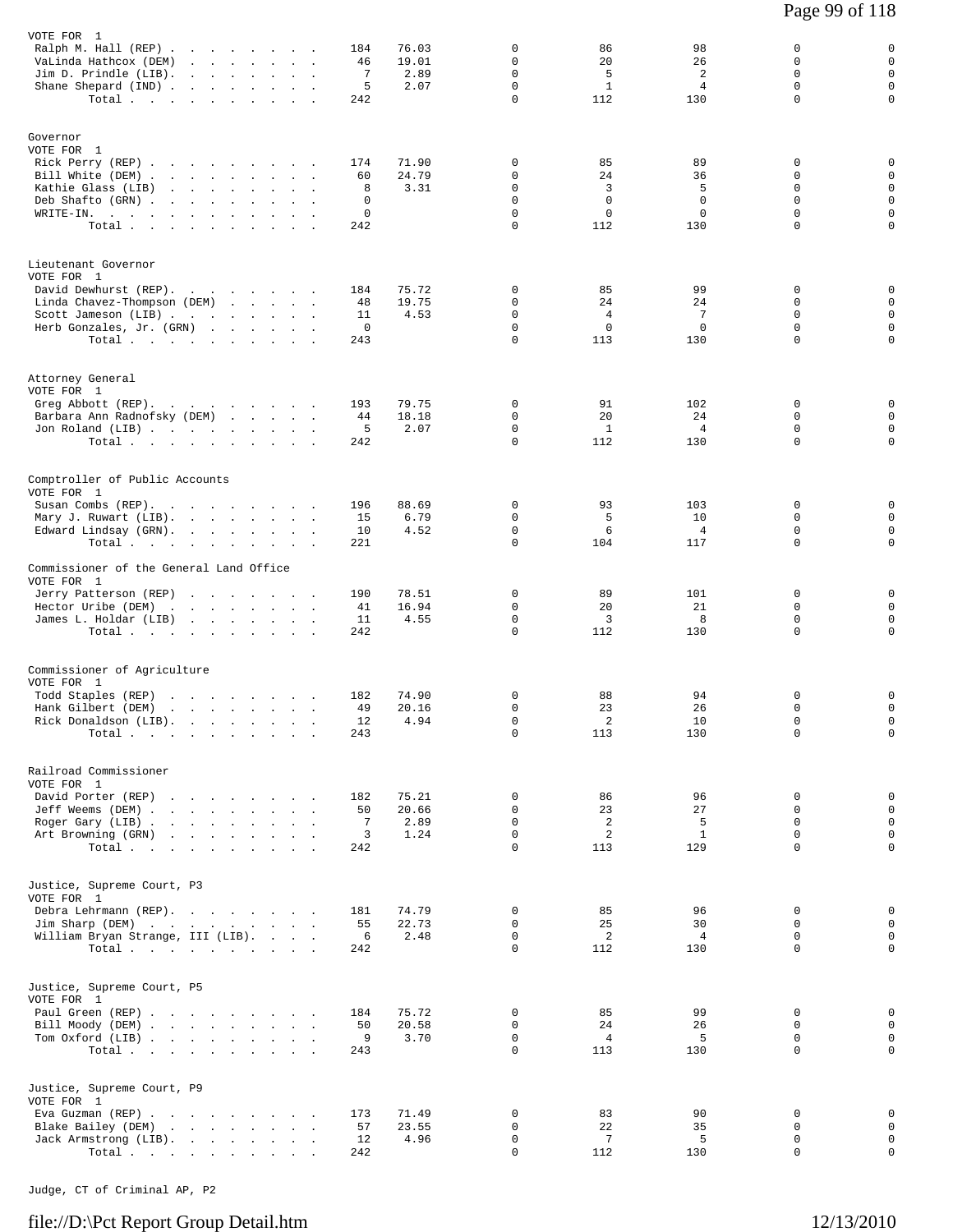| VOTE FOR 1                                                                                                                    |                                                     |                  |                  | 0                           |                 |                       | 0                     |                       |
|-------------------------------------------------------------------------------------------------------------------------------|-----------------------------------------------------|------------------|------------------|-----------------------------|-----------------|-----------------------|-----------------------|-----------------------|
| Lawrence "Larry" Meyers (REP).<br>J. Randell Stevens (LIB)                                                                    |                                                     | 197<br>22        | 89.95<br>10.05   | 0                           | 92<br>9         | 105<br>13             | $\mathbf 0$           | 0<br>$\mathbf 0$      |
| Total.                                                                                                                        |                                                     | 219              |                  | 0                           | 101             | 118                   | 0                     | 0                     |
| Judge, CT of Criminal AP, P5<br>VOTE FOR 1                                                                                    |                                                     |                  |                  |                             |                 |                       |                       |                       |
| Cheryl Johnson (REP).                                                                                                         |                                                     | 194<br>24        | 88.99<br>11.01   | 0<br>$\Omega$               | 91<br>9         | 103<br>15             | 0<br>$\Omega$         | 0<br>0                |
| Dave Howard (LIB).<br>Total $\cdots$                                                                                          |                                                     | 218              |                  | 0                           | 100             | 118                   | $\mathbf 0$           | $\mathbf 0$           |
| Judge, CT of Criminal AP, P6                                                                                                  |                                                     |                  |                  |                             |                 |                       |                       |                       |
| VOTE FOR 1<br>Michael E. Keasler (REP)                                                                                        |                                                     | 185              | 77.41            | 0                           | 88              | 97                    | 0                     | 0                     |
| Keith Hampton (DEM)                                                                                                           |                                                     | 48               | 20.08            | 0                           | 21              | 27                    | 0                     | 0                     |
| Robert Ravee Virasin (LIB).                                                                                                   |                                                     | 6<br>239         | 2.51             | $\mathbf 0$<br>0            | 2<br>111        | $\overline{4}$<br>128 | $\mathbf 0$<br>0      | $\mathbf 0$<br>0      |
| Total $\cdots$                                                                                                                |                                                     |                  |                  |                             |                 |                       |                       |                       |
| State Representative, District 62<br>VOTE FOR 1                                                                               |                                                     |                  |                  |                             |                 |                       |                       |                       |
| Larry Phillips (REP).                                                                                                         |                                                     | 191              | 87.61            | $\mathbf{0}$                | 90              | 101                   | 0                     | 0                     |
| Kenneth Myers (LIB)<br>Total                                                                                                  |                                                     | 27<br>218        | 12.39            | 0<br>0                      | 11<br>101       | 16<br>117             | 0<br>0                | $\mathbf 0$<br>0      |
|                                                                                                                               |                                                     |                  |                  |                             |                 |                       |                       |                       |
| Chief Justice, 5th CT of AP DIST, UNEXP<br>VOTE FOR 1                                                                         |                                                     |                  |                  |                             |                 |                       |                       |                       |
| Carolyn Wright (REP).<br>Total $\cdots$ $\cdots$ $\cdots$                                                                     |                                                     | 204<br>204       | 100.00           | 0<br>$\Omega$               | 94<br>94        | 110<br>110            | 0<br>0                | 0<br>$\mathbf 0$      |
|                                                                                                                               |                                                     |                  |                  |                             |                 |                       |                       |                       |
| Justice, 5th CT of AP DIST, P4<br>VOTE FOR 1                                                                                  |                                                     |                  |                  |                             |                 |                       |                       |                       |
| Lana Myers (REP)<br>Bonnie Lee Goldstein (DEM).                                                                               |                                                     | 189<br>52        | 78.42<br>21.58   | $\mathbf{0}$<br>$\mathbf 0$ | 87<br>25        | 102<br>27             | 0<br>0                | 0<br>$\mathbf 0$      |
| Total $\cdots$                                                                                                                |                                                     | 241              |                  | 0                           | 112             | 129                   | 0                     | $\mathbf 0$           |
| Justice, 5th CT of AP DIST, P7                                                                                                |                                                     |                  |                  |                             |                 |                       |                       |                       |
| VOTE FOR 1<br>Michael J. (Mike) O'Neill (REP)                                                                                 |                                                     | 207              | 100.00           | 0                           | 96              | 111                   | 0                     | 0                     |
| Total $\cdots$ $\cdots$ $\cdots$ $\cdots$                                                                                     |                                                     | 207              |                  | $\Omega$                    | 96              | 111                   | $\mathbf 0$           | $\mathbf 0$           |
| Justice, 5th CT of AP DIST, P12, UNEXP<br>VOTE FOR 1<br>Robert M. (Bob) Fillmore (REP)<br>Lawrence J. Praeger (DEM)<br>Total. |                                                     | 195<br>47<br>242 | 80.58<br>19.42   | 0<br>0<br>0                 | 91<br>21<br>112 | 104<br>26<br>130      | 0<br>0<br>$\mathbf 0$ | 0<br>$\mathbf 0$<br>0 |
|                                                                                                                               |                                                     |                  |                  |                             |                 |                       |                       |                       |
| District Judge, 397th Judicial District<br>VOTE FOR 1                                                                         |                                                     |                  |                  |                             |                 |                       |                       |                       |
| Brian K. Gary (REP)                                                                                                           |                                                     | 203              | 100.00           | 0                           | 91              | 112                   | 0                     | 0                     |
| Total $\cdots$ $\cdots$ $\cdots$ $\cdots$                                                                                     |                                                     | 203              |                  | 0                           | 91              | 112                   | 0                     | $\mathsf 0$           |
| County Judge<br>VOTE FOR 1                                                                                                    |                                                     |                  |                  |                             |                 |                       |                       |                       |
| Drue Bynum (REP)                                                                                                              |                                                     | 168              | 69.42            | $\mathbf{0}$                | 81              | 87                    | 0                     | 0                     |
| Greg Middents (DEM)                                                                                                           |                                                     | 74               | 30.58            | $\Omega$<br>0               | 31              | 43                    | 0<br>$\mathbf 0$      | 0<br>$\mathbf 0$      |
| Total                                                                                                                         |                                                     | 242              |                  |                             | 112             | 130                   |                       |                       |
| County Treasurer<br>VOTE FOR 1                                                                                                |                                                     |                  |                  |                             |                 |                       |                       |                       |
| Trent Bass (REP)                                                                                                              |                                                     | 173              | 71.19            | $\mathbf{0}$<br>0           | 77<br>36        | 96<br>34              | 0<br>0                | 0<br>$\mathbf 0$      |
| Virginia Hughes (DEM)<br>Total $\cdots$                                                                                       |                                                     | 70<br>243        | 28.81            | $\Omega$                    | 113             | 130                   | 0                     | $\mathbf 0$           |
|                                                                                                                               |                                                     |                  |                  |                             |                 |                       |                       |                       |
| County Commissioner, Precinct 2<br>VOTE FOR 1                                                                                 |                                                     |                  |                  |                             |                 |                       |                       |                       |
| David Whitlock (REP).<br>Roy Fuller (DEM)                                                                                     |                                                     | 152<br>89        | 63.07<br>36.93   | 0<br>$\mathbf 0$            | 68<br>44        | 84<br>45              | 0<br>$\mathbf 0$      | 0<br>$\mathbf 0$      |
| Total                                                                                                                         |                                                     | 241              |                  | 0                           | 112             | 129                   | 0                     | 0                     |
| PREC REPORT-GROUP DETAIL                                                                                                      |                                                     |                  | GENERAL ELECTION | GRAYSON COUNTY, TEXAS       |                 |                       | OFFICIAL              |                       |
| RUN DATE:11/22/10 11:30 AM                                                                                                    |                                                     |                  | NOVEMBER 2, 2010 |                             |                 |                       |                       |                       |
| 0047 PCT 49                                                                                                                   |                                                     |                  |                  |                             |                 |                       |                       |                       |
|                                                                                                                               |                                                     | TOTAL VOTES      | ႜ                | EV MAIL                     | EV IVO          | ED IVO                | PROV/EV               | PROV/ED               |
| REGISTERED VOTERS - TOTAL                                                                                                     |                                                     | 1,039            |                  |                             |                 |                       |                       |                       |
| BALLOTS CAST - TOTAL ALL BALLOTS.<br>BALLOTS CAST - TOTAL PAGE 1 BALLOTS.                                                     | and the contract of the<br><b>Contract Contract</b> | 398<br>398       |                  | 5<br>5                      | 209<br>209      | 184<br>184            | 0<br>0                | 0<br>0                |
| VOTER TURNOUT - TOTAL ALL BALLOTS                                                                                             | <b>Contract Contract Contract</b>                   |                  | 38.31            |                             |                 |                       |                       |                       |

STRAIGHT PARTY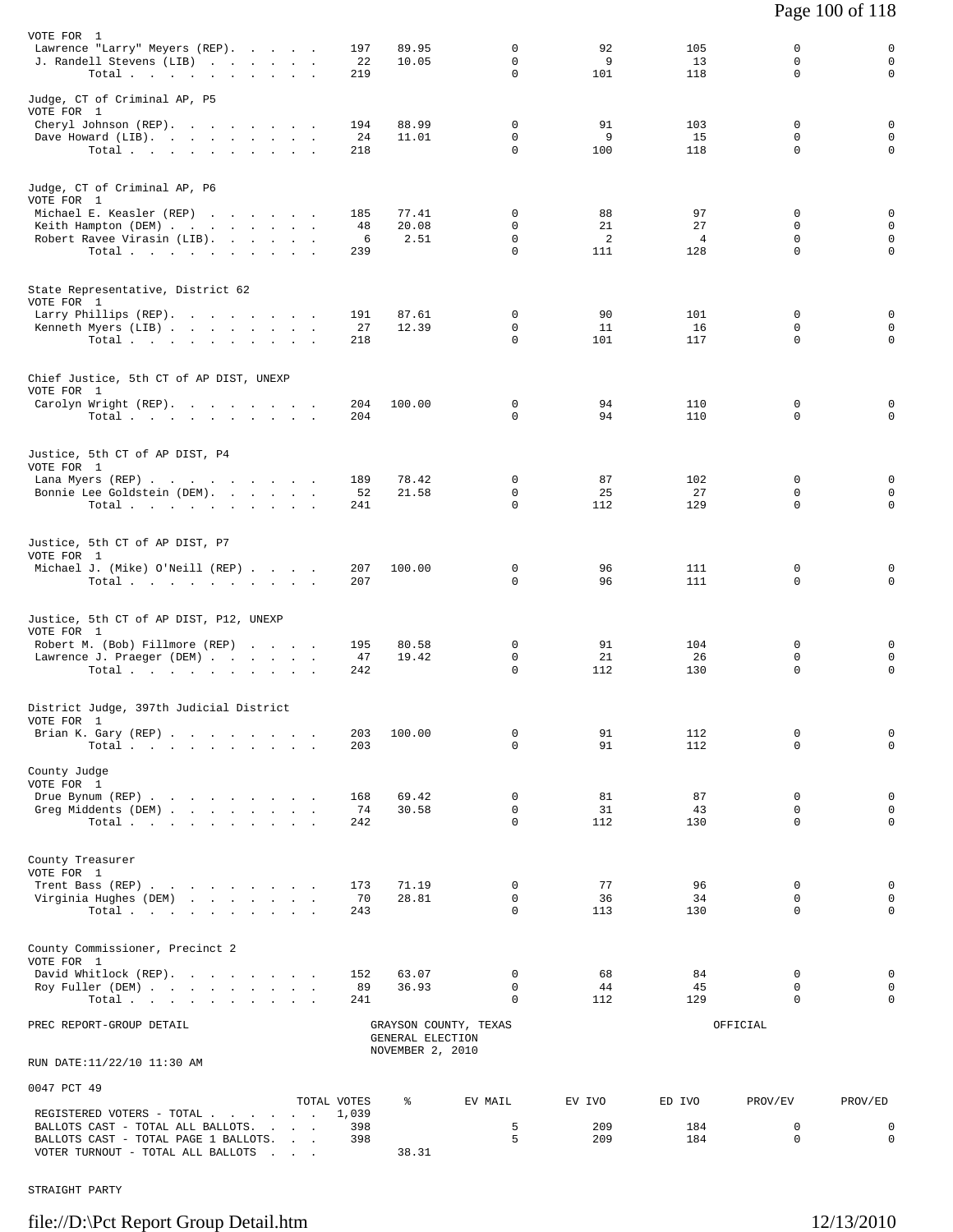| VOTE FOR 1<br>REPUBLICAN PARTY (REP)<br>DEMOCRATIC PARTY (DEM)<br>LIBERTARIAN PARTY (LIB).<br>$\ddot{\phantom{a}}$<br>GREEN PARTY (GRN).<br>and the state of the state of the<br>$\sim$<br>$\sim$<br>Total $\cdots$ $\cdots$ $\cdots$                                                                 | $\sim$<br>$\sim$ $\sim$ | 80.85<br>152<br>35<br>18.62<br>$\mathbf{1}$<br>.53<br>0<br>188      | 5<br>0<br>0<br>$\mathbf 0$<br>5                     | 76<br>17<br>$\mathbf 0$<br>$\mathbf 0$<br>93          | 71<br>18<br>$\mathbf{1}$<br>$\mathbf 0$<br>90        | 0<br>0<br>$\Omega$<br>$\mathbf 0$<br>$\Omega$                   | 0<br>$\mathbf 0$<br>$\mathbf 0$<br>$\mathsf 0$<br>$\mathbf 0$                        |
|-------------------------------------------------------------------------------------------------------------------------------------------------------------------------------------------------------------------------------------------------------------------------------------------------------|-------------------------|---------------------------------------------------------------------|-----------------------------------------------------|-------------------------------------------------------|------------------------------------------------------|-----------------------------------------------------------------|--------------------------------------------------------------------------------------|
| US Representative, DIST 4<br>VOTE FOR 1<br>Ralph M. Hall $(REP)$<br>VaLinda Hathcox (DEM)<br>$Jim D. Prindle (LIB).$<br>Shane Shepard (IND)<br>Total $\cdots$ $\cdots$ $\cdots$                                                                                                                       |                         | 78.83<br>309<br>14.80<br>58<br>14<br>3.57<br>2.81<br>11<br>392      | 5<br>$\mathbf 0$<br>0<br>0<br>5                     | 167<br>28<br>5<br>6<br>206                            | 137<br>30<br>9<br>5<br>181                           | 0<br>0<br>0<br>$\mathbf 0$<br>$\Omega$                          | 0<br>$\mathbf 0$<br>$\mathsf 0$<br>$\mathbf 0$<br>$\mathbf 0$                        |
| Governor<br>VOTE FOR 1<br>Rick Perry (REP)<br>Bill White (DEM).<br>the contract of the contract of the contract of<br>Kathie Glass (LIB)<br>and a series of the series of the series of<br>Deb Shafto (GRN).<br>and the company<br>$\sim$<br>$\cdot$<br>WRITE-IN.<br>Total $\cdots$ $\cdots$ $\cdots$ |                         | 278<br>70.03<br>102<br>25.69<br>2.77<br>11<br>1.51<br>6<br>0<br>397 | 5<br>0<br>0<br>$\mathbf 0$<br>$\mathbf 0$<br>5      | 145<br>54<br>5<br>5<br>$\mathbf{0}$<br>209            | 128<br>48<br>6<br>$\mathbf{1}$<br>$\mathbf 0$<br>183 | 0<br>0<br>$\Omega$<br>$\mathbf 0$<br>$\mathbf 0$<br>$\mathbf 0$ | 0<br>$\mathbf 0$<br>$\mathbf 0$<br>$\mathsf{O}\xspace$<br>$\mathbf 0$<br>$\mathbf 0$ |
| Lieutenant Governor<br>VOTE FOR 1<br>David Dewhurst (REP).<br>Linda Chavez-Thompson (DEM)<br>Scott Jameson (LIB)<br>Herb Gonzales, Jr. (GRN)<br>Total $\cdots$ $\cdots$ $\cdots$                                                                                                                      | $\sim$                  | 79.64<br>313<br>16.79<br>66<br>10<br>2.54<br>4<br>1.02<br>393       | 5<br>$\mathbf 0$<br>$\mathbf 0$<br>$\mathbf 0$<br>5 | 168<br>31<br>$\overline{4}$<br>4<br>207               | 140<br>35<br>6<br>$\mathbf 0$<br>181                 | 0<br>0<br>$\mathbf 0$<br>$\Omega$<br>0                          | 0<br>$\mathsf 0$<br>$\mathbf 0$<br>$\mathsf 0$<br>$\mathsf 0$                        |
| Attorney General<br>VOTE FOR 1<br>Greg Abbott (REP).<br>Barbara Ann Radnofsky (DEM)<br>Jon Roland (LIB)<br>Total                                                                                                                                                                                      |                         | 80.46<br>313<br>15.94<br>62<br>14<br>3.60<br>389                    | 5<br>$\mathbf 0$<br>$\mathsf 0$<br>5                | 167<br>31<br>5<br>203                                 | 141<br>31<br>9<br>181                                | 0<br>$\Omega$<br>$\mathbf 0$<br>0                               | 0<br>$\mathbf 0$<br>$\mathbf 0$<br>$\mathbf 0$                                       |
| Comptroller of Public Accounts<br>VOTE FOR 1<br>Susan Combs (REP).<br>Mary J. Ruwart (LIB).<br>Edward Lindsay (GRN).<br>Total<br>$\sim$                                                                                                                                                               | $\sim$                  | 314<br>89.71<br>25<br>7.14<br>11<br>3.14<br>350                     | 5<br>$\mathbf 0$<br>$\mathbf 0$<br>5                | 168<br>9<br>4<br>181                                  | 141<br>16<br>7<br>164                                | 0<br>$\mathbf 0$<br>0<br>$\Omega$                               | 0<br>$\mathbf 0$<br>$\mathbf 0$<br>$\mathbf 0$                                       |
| Commissioner of the General Land Office<br>VOTE FOR 1<br>Jerry Patterson (REP)<br>Hector Uribe (DEM)<br>James L. Holdar (LIB)<br>Total $\cdots$                                                                                                                                                       |                         | 78.95<br>300<br>65<br>17.11<br>15<br>3.95<br>380                    | 5<br>0<br>0<br>5                                    | 159<br>33<br>6<br>198                                 | 136<br>32<br>9<br>177                                | 0<br>0<br>0<br>$\mathbf 0$                                      | 0<br>$\mathsf{O}$<br>$\overline{0}$<br>$\mathbf 0$                                   |
| Commissioner of Agriculture<br>VOTE FOR 1<br>Todd Staples (REP)<br>Hank Gilbert (DEM)<br>Rick Donaldson (LIB).<br>Total $\cdots$                                                                                                                                                                      |                         | 297<br>77.75<br>18.06<br>69<br>4.19<br>16<br>382                    | 5<br>$\mathbf 0$<br>$\mathsf{O}$<br>5               | 158<br>36<br>6<br>200                                 | 134<br>33<br>10<br>177                               | 0<br>$\Omega$<br>0<br>0                                         | 0<br>$\mathbf 0$<br>$\mathbf 0$<br>$\mathbf 0$                                       |
| Railroad Commissioner<br>VOTE FOR 1<br>David Porter (REP)<br>Jeff Weems (DEM)<br>Roger Gary (LIB)<br>Art Browning (GRN)<br>Total $\cdots$                                                                                                                                                             |                         | 76.96<br>294<br>69<br>18.06<br>15<br>3.93<br>4<br>1.05<br>382       | 5<br>0<br>0<br>$\mathsf{O}$<br>5                    | 154<br>35<br>$7\phantom{.0}$<br>$\overline{a}$<br>198 | 135<br>34<br>8<br>2<br>179                           | 0<br>0<br>0<br>0<br>0                                           | 0<br>$\mathbf 0$<br>$\mathbf 0$<br>$\mathbf 0$<br>$\mathbf 0$                        |
| Justice, Supreme Court, P3<br>VOTE FOR 1<br>Debra Lehrmann (REP).<br>Jim Sharp (DEM)<br>William Bryan Strange, III (LIB).<br>Total                                                                                                                                                                    |                         | 76.36<br>294<br>76<br>19.74<br>15<br>3.90<br>385                    | 5<br>0<br>0<br>5                                    | 158<br>36<br>7<br>201                                 | 131<br>40<br>8<br>179                                | $\Omega$<br>0<br>0<br>$\Omega$                                  | 0<br>$\mathbf 0$<br>$\mathbf 0$<br>$\mathbf 0$                                       |
| Justice, Supreme Court, P5<br>VOTE FOR 1<br>Paul Green (REP)<br>Bill Moody (DEM)<br>Tom Oxford (LIB)<br>Total $\cdots$                                                                                                                                                                                |                         | 79.21<br>301<br>17.63<br>67<br>12<br>3.16<br>380                    | 5<br>0<br>0<br>5                                    | 158<br>32<br>6<br>196                                 | 138<br>35<br>6<br>179                                | 0<br>0<br>$\mathbf 0$<br>0                                      | 0<br>0<br>$\mathbf 0$<br>$\mathbf 0$                                                 |

Page 101 of 118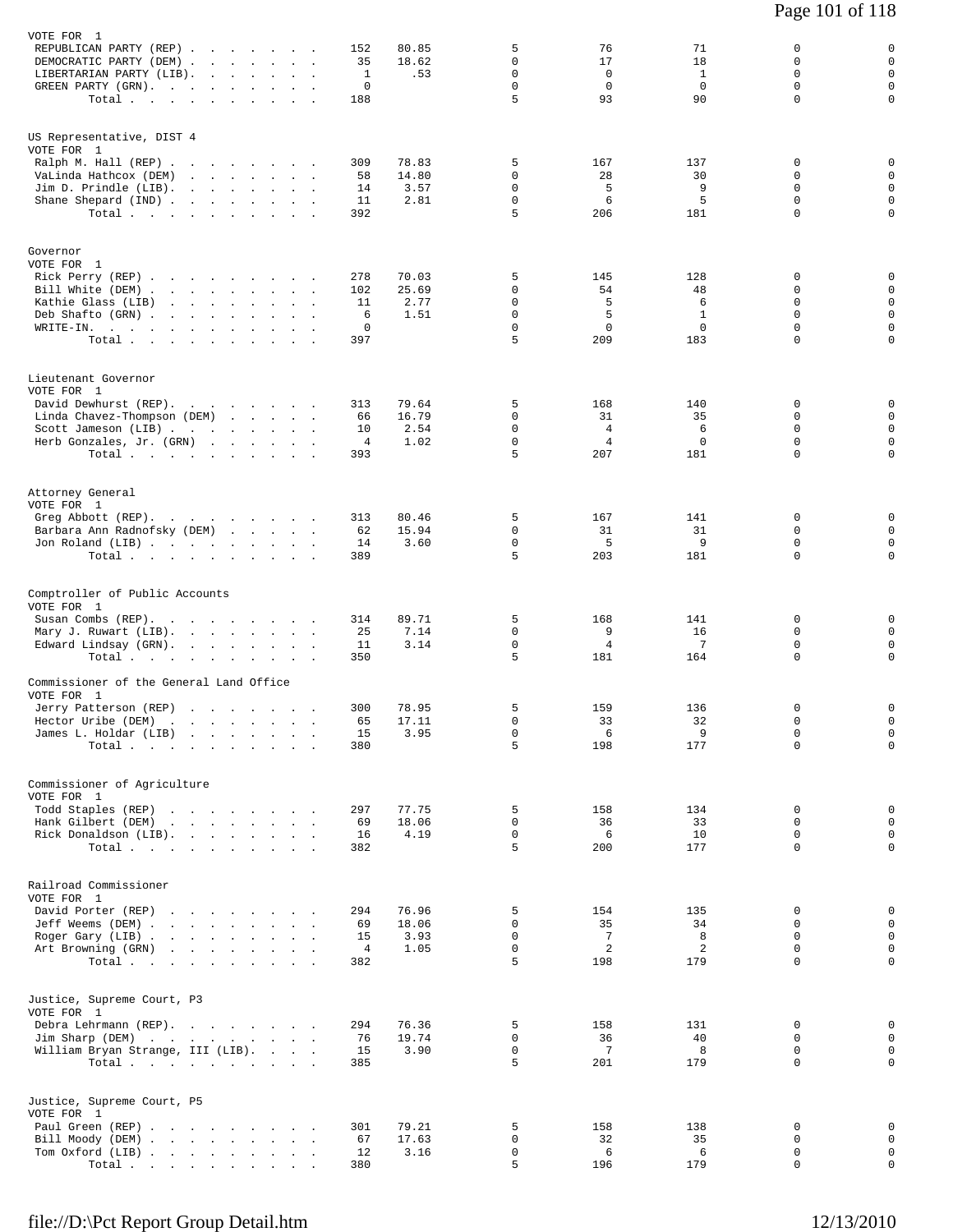| Justice, Supreme Court, P9<br>VOTE FOR 1<br>Eva Guzman (REP)<br>Blake Bailey (DEM)<br>Jack Armstrong (LIB).<br>Total. | 294<br>77.17<br>71<br>18.64<br>4.20<br>16<br>381 | 5<br>$\mathbf 0$<br>$\mathbf 0$<br>5 | 155<br>35<br>6<br>196 | 134<br>36<br>10<br>180 | 0<br>$\Omega$<br>$\mathbf 0$<br>$\Omega$ | 0<br>$\mathbf 0$<br>$\mathbf 0$<br>$\mathbf 0$ |
|-----------------------------------------------------------------------------------------------------------------------|--------------------------------------------------|--------------------------------------|-----------------------|------------------------|------------------------------------------|------------------------------------------------|
| Judge, CT of Criminal AP, P2<br>VOTE FOR 1<br>Lawrence "Larry" Meyers (REP).<br>J. Randell Stevens (LIB)<br>Total     | 306<br>88.44<br>11.56<br>40<br>346               | 5<br>$\mathbf 0$<br>5                | 161<br>16<br>177      | 140<br>24<br>164       | $\Omega$<br>$\mathbf 0$<br>$\Omega$      | $\mathbf 0$<br>$\mathbf 0$<br>0                |
| Judge, CT of Criminal AP, P5<br>VOTE FOR 1<br>Cheryl Johnson (REP).                                                   | 87.79<br>302                                     | 5                                    | 160                   | 137                    | $\Omega$                                 | $\mathbf 0$                                    |
| Dave Howard (LIB).<br>Total $\cdots$ $\cdots$ $\cdots$ $\cdots$                                                       | 42<br>12.21<br>344                               | 0<br>5                               | 17<br>177             | 25<br>162              | 0<br>$\Omega$                            | $\mathbf 0$<br>$\mathbf 0$                     |
| Judge, CT of Criminal AP, P6<br>VOTE FOR 1<br>Michael E. Keasler (REP)                                                | 78.95<br>300                                     | 5                                    | 157                   | 138                    | 0                                        | 0                                              |
| Keith Hampton (DEM)                                                                                                   | 66<br>17.37                                      | $\Omega$                             | 33                    | 33                     | $\Omega$                                 | $\mathbf 0$                                    |
| Robert Ravee Virasin (LIB).<br>Total.                                                                                 | 3.68<br>14<br>380                                | $\mathbf 0$<br>5                     | 6<br>196              | 8<br>179               | $\mathbf 0$<br>$\Omega$                  | $\mathbf 0$<br>0                               |
| State Representative, District 62                                                                                     |                                                  |                                      |                       |                        |                                          |                                                |
| VOTE FOR 1<br>Larry Phillips (REP).                                                                                   | 315<br>88.24                                     | 5                                    | 170                   | 140                    | $\mathbf 0$                              | 0                                              |
| Kenneth Myers (LIB)                                                                                                   | 11.76<br>42                                      | $\Omega$                             | 16                    | 26                     | $\Omega$                                 | $\mathbf 0$                                    |
| Total                                                                                                                 | 357                                              | 5                                    | 186                   | 166                    | 0                                        | $\mathbf 0$                                    |
| Chief Justice, 5th CT of AP DIST, UNEXP                                                                               |                                                  |                                      |                       |                        |                                          |                                                |
| VOTE FOR 1<br>Carolyn Wright (REP).                                                                                   | 322<br>100.00                                    | 5                                    | 167                   | 150                    | $\mathbf 0$                              | $\mathbf 0$                                    |
| Total $\cdots$ $\cdots$ $\cdots$ $\cdots$                                                                             | 322                                              | 5                                    | 167                   | 150                    | $\Omega$                                 | $\Omega$                                       |
| Justice, 5th CT of AP DIST, P4<br>VOTE FOR 1                                                                          | 82.23<br>310                                     | 5                                    | 163                   | 142                    | 0                                        | 0                                              |
| Lana Myers (REP)<br>Bonnie Lee Goldstein (DEM).                                                                       | 67<br>17.77                                      | $\mathbf 0$                          | 32                    | 35                     | 0                                        | $\mathbf 0$                                    |
| Total.                                                                                                                | 377                                              | 5                                    | 195                   | 177                    | $\Omega$                                 | $\Omega$                                       |
| Justice, 5th CT of AP DIST, P7<br>VOTE FOR 1<br>Michael J. (Mike) O'Neill (REP)                                       | 322<br>100.00                                    | 5                                    | 168                   | 149                    | 0                                        | 0                                              |
| Total $\cdots$ $\cdots$ $\cdots$                                                                                      | 322                                              | 5                                    | 168                   | 149                    | 0                                        | 0                                              |
| Justice, 5th CT of AP DIST, P12, UNEXP<br>VOTE FOR 1                                                                  |                                                  |                                      |                       |                        |                                          |                                                |
| Robert M. (Bob) Fillmore (REP)                                                                                        | 308<br>81.70                                     | 5                                    | 160                   | 143                    | 0                                        | 0                                              |
| Lawrence J. Praeger (DEM)                                                                                             | 69<br>18.30                                      | $\mathsf{O}$                         | 34                    | 35                     | 0                                        | $\mathbf 0$                                    |
| Total.                                                                                                                | 377                                              | 5                                    | 194                   | 178                    | $\Omega$                                 | $\mathbf 0$                                    |
| District Judge, 397th Judicial District                                                                               |                                                  |                                      |                       |                        |                                          |                                                |
| VOTE FOR 1<br>Brian K. Gary (REP)<br>Total                                                                            | 321<br>100.00<br>321                             | 5<br>5                               | 169<br>169            | 147<br>147             | $\mathbf 0$<br>0                         | 0<br>0                                         |
| County Judge<br>VOTE FOR 1                                                                                            |                                                  |                                      |                       |                        |                                          |                                                |
| Drue Bynum (REP)<br>Greg Middents (DEM)                                                                               | 282<br>71.76<br>28.24<br>111                     | 5<br>$\mathbf 0$                     | 151<br>55             | 126<br>56              | 0<br>0                                   | 0<br>$\mathbf 0$                               |
| Total                                                                                                                 | 393                                              | 5                                    | 206                   | 182                    | $\mathbf 0$                              | $\mathbf 0$                                    |
| County Treasurer<br>VOTE FOR 1                                                                                        |                                                  |                                      |                       |                        |                                          |                                                |
| Trent Bass (REP)                                                                                                      | 69.35<br>267                                     | 5                                    | 136                   | 126                    | 0                                        | 0                                              |
| Virginia Hughes (DEM)<br>Total                                                                                        | 118<br>30.65<br>385                              | $\mathbf 0$<br>5                     | 65<br>201             | 53<br>179              | 0<br>$\Omega$                            | $\mathbf 0$<br>$\mathbf 0$                     |
| County Commissioner, Precinct 4                                                                                       |                                                  |                                      |                       |                        |                                          |                                                |
| VOTE FOR 1                                                                                                            |                                                  | 5                                    |                       |                        | 0                                        | 0                                              |
| Bart Lawrence (REP)<br>Mike Brady (DEM)                                                                               | 306<br>79.07<br>20.93<br>81                      | $\mathbf 0$                          | 158<br>45             | 143<br>36              | 0                                        | $\mathbf 0$                                    |
| Total                                                                                                                 | 387                                              | 5                                    | 203                   | 179                    | $\Omega$                                 | $\mathbf 0$                                    |
| PREC REPORT-GROUP DETAIL                                                                                              | GRAYSON COUNTY, TEXAS<br>GENERAL ELECTION        |                                      |                       | OFFICIAL               |                                          |                                                |

NOVEMBER 2, 2010 RUN DATE:11/22/10 11:30 AM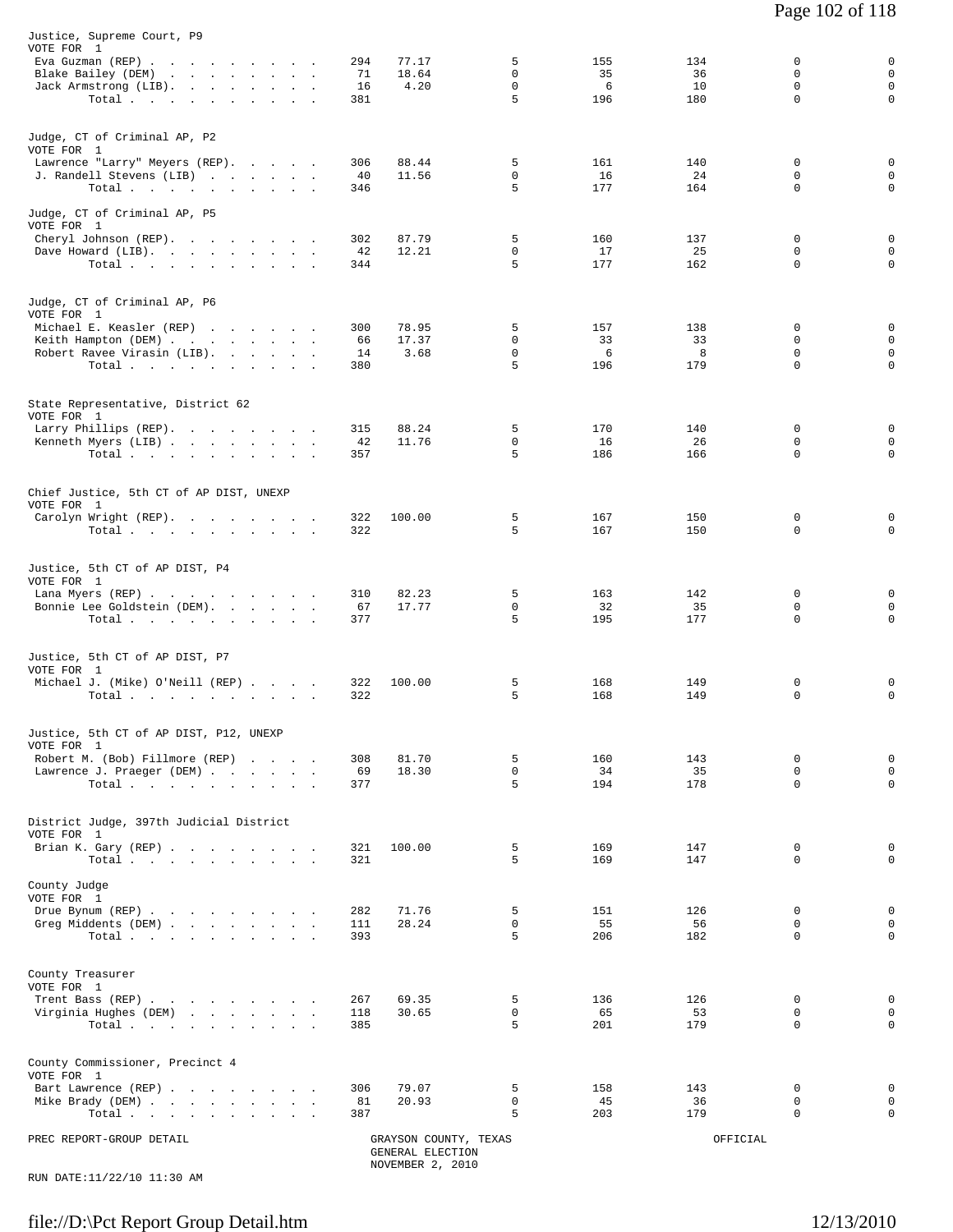| Page 103 of 118 |
|-----------------|
|-----------------|

| 0048 PCT 51                                                                          |                                   |                      |                |                            |                    |                    |                         |                            |
|--------------------------------------------------------------------------------------|-----------------------------------|----------------------|----------------|----------------------------|--------------------|--------------------|-------------------------|----------------------------|
| REGISTERED VOTERS - TOTAL                                                            | <b>Contract Contract</b>          | TOTAL VOTES<br>2,521 | နွ             | EV MAIL                    | EV IVO             | ED IVO             | PROV/EV                 | PROV/ED                    |
| BALLOTS CAST - TOTAL ALL BALLOTS.<br>BALLOTS CAST - TOTAL PAGE 1 BALLOTS.            | and the contract of the           | 815<br>815           |                | 15<br>15                   | 499<br>499         | 301<br>301         | 0<br>$\mathbf 0$        | 0<br>$\mathbf 0$           |
| VOTER TURNOUT - TOTAL ALL BALLOTS                                                    | <b>Contract Contract Contract</b> |                      | 32.33          |                            |                    |                    |                         |                            |
|                                                                                      |                                   |                      |                |                            |                    |                    |                         |                            |
| STRAIGHT PARTY<br>VOTE FOR 1                                                         |                                   |                      |                |                            |                    |                    |                         |                            |
| REPUBLICAN PARTY (REP)                                                               |                                   | 344                  | 76.27          | 10                         | 229                | 105                | 0                       | 0                          |
| DEMOCRATIC PARTY (DEM)<br>LIBERTARIAN PARTY (LIB).                                   |                                   | 105<br>2             | 23.28<br>.44   | 2<br>$\Omega$              | 62<br>$\mathbf{1}$ | 41<br>$\mathbf{1}$ | $\mathbf 0$<br>$\Omega$ | $\mathbf 0$<br>$\mathbf 0$ |
| GREEN PARTY (GRN).                                                                   |                                   | 0                    |                | 0                          | 0                  | 0                  | 0                       | 0                          |
| Total                                                                                |                                   | 451                  |                | 12                         | 292                | 147                | $\mathbf 0$             | 0                          |
| US Representative, DIST 4                                                            |                                   |                      |                |                            |                    |                    |                         |                            |
| VOTE FOR 1                                                                           |                                   |                      |                |                            |                    |                    |                         |                            |
| Ralph M. Hall (REP)<br>VaLinda Hathcox (DEM)<br>the contract of the contract of the  |                                   | 589<br>167           | 73.81<br>20.93 | 13<br>$\overline{c}$       | 360<br>99          | 216<br>66          | 0<br>$\mathbf 0$        | 0<br>$\mathbf 0$           |
| Jim D. Prindle (LIB). $\ldots$                                                       |                                   | 19                   | 2.38           | 0                          | 11                 | 8                  | 0                       | $\mathbf 0$                |
| Shane Shepard (IND)<br>Total                                                         |                                   | 23<br>798            | 2.88           | $\mathbf 0$<br>15          | 15<br>485          | 8<br>298           | 0<br>$\mathbf 0$        | $\mathsf 0$<br>0           |
|                                                                                      |                                   |                      |                |                            |                    |                    |                         |                            |
| Governor                                                                             |                                   |                      |                |                            |                    |                    |                         |                            |
| VOTE FOR 1<br>Rick Perry (REP)                                                       |                                   | 560                  | 69.31          | 13                         | 345                | 202                | 0                       | 0                          |
| Bill White (DEM)                                                                     |                                   | 239                  | 29.58          | 2                          | 142                | 95                 | 0                       | 0                          |
| Kathie Glass (LIB)<br>Deb Shafto (GRN)                                               |                                   | 7<br>1               | .87<br>.12     | $\mathbf 0$<br>$\mathbf 0$ | 5<br>$\mathbf 0$   | 2<br>$\mathbf{1}$  | $\mathbf 0$<br>0        | $\mathbf 0$<br>$\mathsf 0$ |
| WRITE-IN.                                                                            |                                   | 1                    | .12            | $\mathbf 0$                | $\mathbf{1}$       | $\mathbf 0$        | $\mathbf 0$             | 0                          |
| Total $\cdots$ $\cdots$<br>$\sim$                                                    | $\sim$                            | 808                  |                | 15                         | 493                | 300                | $\Omega$                | 0                          |
| Lieutenant Governor                                                                  |                                   |                      |                |                            |                    |                    |                         |                            |
| VOTE FOR 1                                                                           |                                   |                      |                |                            |                    |                    |                         |                            |
| David Dewhurst (REP).<br>Linda Chavez-Thompson (DEM)                                 |                                   | 585<br>195           | 72.67<br>24.22 | 13<br>2                    | 363<br>112         | 209<br>81          | 0<br>0                  | 0<br>$\mathbf 0$           |
| Scott Jameson (LIB)                                                                  |                                   | 20                   | 2.48           | $\Omega$                   | 12                 | 8                  | $\Omega$                | $\mathsf 0$                |
| Herb Gonzales, Jr. (GRN)<br>Total.                                                   |                                   | 5<br>805             | .62            | $\mathbf 0$<br>15          | 2<br>489           | 3<br>301           | $\mathbf 0$<br>$\Omega$ | 0<br>0                     |
|                                                                                      |                                   |                      |                |                            |                    |                    |                         |                            |
| Attorney General                                                                     |                                   |                      |                |                            |                    |                    |                         |                            |
| VOTE FOR 1<br>Greg Abbott (REP).                                                     |                                   | 605                  | 75.81          | 13                         | 378                | 214                | 0                       | 0                          |
| Barbara Ann Radnofsky (DEM)                                                          |                                   | 173                  | 21.68          | 2                          | 98                 | 73                 | $\mathbf 0$             | $\mathbf 0$                |
| Jon Roland (LIB)<br>Total                                                            |                                   | 20<br>798            | 2.51           | $\mathbf 0$<br>15          | 13<br>489          | 7<br>294           | 0<br>$\mathbf 0$        | 0<br>0                     |
|                                                                                      |                                   |                      |                |                            |                    |                    |                         |                            |
| Comptroller of Public Accounts                                                       |                                   |                      |                |                            |                    |                    |                         |                            |
| VOTE FOR 1<br>Susan Combs (REP).                                                     |                                   | 606                  | 86.94          | 13                         | 375                | 218                | 0                       | $\mathsf 0$                |
| Mary J. Ruwart (LIB).                                                                | $\sim$                            | 48                   | 6.89           | $\mathbf 0$                | 24                 | 24                 | 0                       | $\mathsf 0$                |
| Edward Lindsay (GRN).<br>Total                                                       | <b>Carl Carl</b>                  | 43<br>697            | 6.17           | $\mathbf 0$<br>13          | 28<br>427          | 15<br>257          | $\mathbf 0$<br>0        | $\mathsf 0$<br>0           |
|                                                                                      |                                   |                      |                |                            |                    |                    |                         |                            |
| Commissioner of the General Land Office<br>VOTE FOR 1                                |                                   |                      |                |                            |                    |                    |                         |                            |
| Jerry Patterson (REP)<br>Hector Uribe (DEM)<br>the contract of the contract of the   |                                   | 577<br>185           | 73.13<br>23.45 | 13<br>2                    | 361<br>104         | 203<br>79          | 0<br>0                  | 0<br>$\mathsf 0$           |
| James L. Holdar (LIB)                                                                |                                   | 27                   | 3.42           | $\mathbf 0$                | 14                 | 13                 | $\mathbf 0$             | $\mathsf 0$                |
| Total.                                                                               |                                   | 789                  |                | 15                         | 479                | 295                | 0                       | 0                          |
|                                                                                      |                                   |                      |                |                            |                    |                    |                         |                            |
| Commissioner of Agriculture<br>VOTE FOR 1                                            |                                   |                      |                |                            |                    |                    |                         |                            |
| Todd Staples (REP)<br>Hank Gilbert (DEM)<br>the contract of the contract of the con- |                                   | 570<br>195           | 72.43<br>24.78 | 12<br>2                    | 358<br>109         | 200<br>84          | 0<br>0                  | 0<br>$\mathsf 0$           |
| Rick Donaldson (LIB).                                                                |                                   | 22                   | 2.80           | $\mathbf 0$                | 15                 | 7                  | 0                       | $\mathsf 0$                |
| Total.                                                                               |                                   | 787                  |                | 14                         | 482                | 291                | $\mathbf 0$             | 0                          |
| Railroad Commissioner                                                                |                                   |                      |                |                            |                    |                    |                         |                            |
| VOTE FOR 1                                                                           |                                   |                      |                |                            |                    |                    |                         |                            |
| David Porter (REP)<br>Jeff Weems (DEM)                                               |                                   | 562<br>191           | 71.23<br>24.21 | 13<br>2                    | 351<br>109         | 198<br>80          | 0<br>0                  | 0<br>0                     |
| Roger Gary (LIB)                                                                     |                                   | 18                   | 2.28           | 0                          | 10                 | 8                  | $\mathbf 0$             | 0                          |
| Art Browning (GRN)<br>Total.                                                         |                                   | 18<br>789            | 2.28           | 0<br>15                    | 11<br>481          | 7<br>293           | 0<br>$\mathbf 0$        | 0<br>0                     |
|                                                                                      |                                   |                      |                |                            |                    |                    |                         |                            |
| Justice, Supreme Court, P3                                                           |                                   |                      |                |                            |                    |                    |                         |                            |
| VOTE FOR 1                                                                           |                                   |                      |                |                            |                    |                    |                         |                            |
| Debra Lehrmann (REP).<br>Jim Sharp (DEM)                                             |                                   | 562<br>212           | 70.69<br>26.67 | 13<br>2                    | 351<br>117         | 198<br>93          | 0<br>0                  | 0<br>0                     |
| William Bryan Strange, III (LIB).                                                    |                                   | 21                   | 2.64           | 0                          | 14                 | 7                  | 0                       | 0                          |
| Total                                                                                |                                   | 795                  |                | 15                         | 482                | 298                | 0                       | 0                          |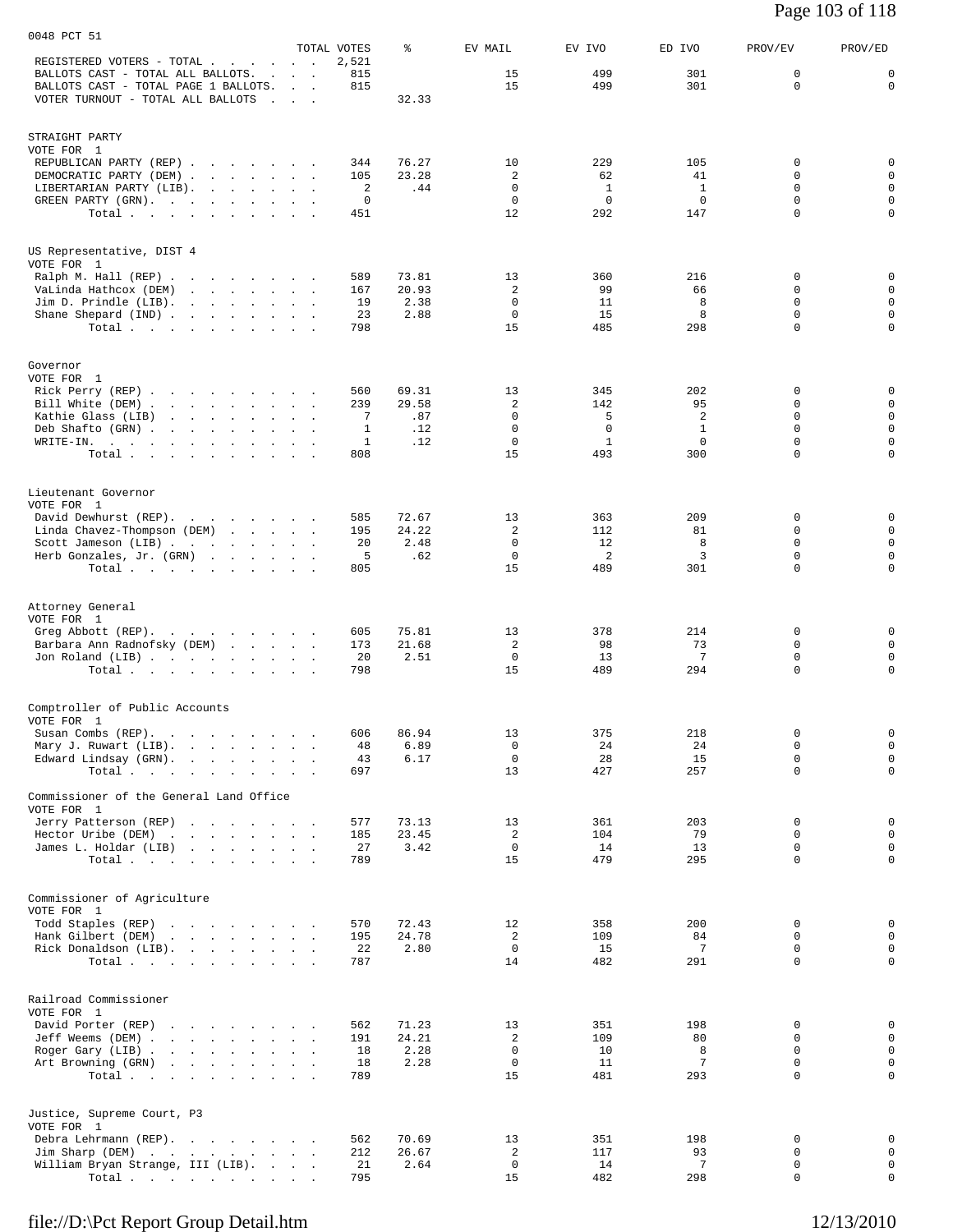| Justice, Supreme Court, P5<br>VOTE FOR 1<br>Paul Green (REP)<br>Bill Moody (DEM)<br>Tom Oxford (LIB)<br>Total                             | 72.26<br>568<br>200<br>25.45<br>2.29<br>18<br>786 | 13<br>2<br>$\mathbf 0$<br>15 | 353<br>116<br>9<br>478  | 202<br>82<br>9<br>293  | 0<br>$\mathbf 0$<br>0<br>$\mathbf 0$ | 0<br>$\mathbf 0$<br>$\mathsf 0$<br>0 |
|-------------------------------------------------------------------------------------------------------------------------------------------|---------------------------------------------------|------------------------------|-------------------------|------------------------|--------------------------------------|--------------------------------------|
| Justice, Supreme Court, P9<br>VOTE FOR 1<br>Eva Guzman (REP)<br>Blake Bailey (DEM)<br>Jack Armstrong (LIB).<br>Total                      | 555<br>71.15<br>25.38<br>198<br>27<br>3.46<br>780 | 13<br>2<br>0<br>15           | 344<br>113<br>17<br>474 | 198<br>83<br>10<br>291 | 0<br>0<br>0<br>$\mathbf 0$           | 0<br>$\mathsf 0$<br>0<br>0           |
| Judge, CT of Criminal AP, P2<br>VOTE FOR 1<br>Lawrence "Larry" Meyers (REP).<br>J. Randell Stevens (LIB)<br>Total                         | 610<br>88.66<br>78<br>11.34<br>688                | 13<br>$\mathbf{0}$<br>13     | 377<br>40<br>417        | 220<br>38<br>258       | 0<br>$\mathbf 0$<br>$\mathbf 0$      | 0<br>0<br>0                          |
| Judge, CT of Criminal AP, P5<br>VOTE FOR 1<br>Cheryl Johnson (REP).<br>Dave Howard (LIB).<br>Total                                        | 611<br>88.81<br>77<br>11.19<br>688                | 13<br>$\mathbf 0$<br>13      | 375<br>44<br>419        | 223<br>33<br>256       | 0<br>0<br>$\mathbf 0$                | 0<br>0<br>$\mathbf 0$                |
| Judge, CT of Criminal AP, P6<br>VOTE FOR 1<br>Michael E. Keasler (REP)<br>Keith Hampton (DEM)<br>Robert Ravee Virasin (LIB).<br>Total.    | 566<br>72.56<br>194<br>24.87<br>20<br>2.56<br>780 | 13<br>2<br>$\mathbf 0$<br>15 | 354<br>110<br>10<br>474 | 199<br>82<br>10<br>291 | 0<br>0<br>0<br>0                     | 0<br>0<br>$\mathsf 0$<br>0           |
| State Representative, District 62<br>VOTE FOR 1<br>Larry Phillips (REP).<br>Kenneth Myers (LIB)<br>Total.                                 | 605<br>86.55<br>94<br>13.45<br>699                | 13<br>$^{\circ}$<br>13       | 376<br>51<br>427        | 216<br>43<br>259       | 0<br>0<br>0                          | 0<br>$\mathbf 0$<br>0                |
| Chief Justice, 5th CT of AP DIST, UNEXP<br>VOTE FOR 1<br>Carolyn Wright (REP).<br>Total                                                   | 100.00<br>621<br>621                              | 13<br>13                     | 381<br>381              | 227<br>227             | 0<br>0                               | 0<br>0                               |
| Justice, 5th CT of AP DIST, P4<br>VOTE FOR 1<br>Lana Myers (REP)<br>Bonnie Lee Goldstein (DEM).<br>Total $\cdots$ $\cdots$<br>$\bullet$ . | 75.32<br>589<br>24.68<br>193<br>782               | 13<br>2<br>15                | 366<br>109<br>475       | 210<br>82<br>292       | 0<br>0<br>$\Omega$                   | 0<br>0<br>0                          |
| Justice, 5th CT of AP DIST, P7<br>VOTE FOR 1<br>Michael J. (Mike) O'Neill (REP)<br>Total $\cdots$                                         | 100.00<br>628<br>628                              | 13<br>13                     | 386<br>386              | 229<br>229             | $\mathbf 0$<br>$\Omega$              | 0<br>$\Omega$                        |
| Justice, 5th CT of AP DIST, P12, UNEXP<br>VOTE FOR 1<br>Robert M. (Bob) Fillmore (REP)<br>Lawrence J. Praeger (DEM)<br>Total              | 582<br>74.62<br>198<br>25.38<br>780               | 13<br>2<br>15                | 359<br>115<br>474       | 210<br>81<br>291       | 0<br>$\Omega$<br>$\mathbf 0$         | 0<br>$\mathbf 0$<br>$\mathbf 0$      |
| District Judge, 397th Judicial District<br>VOTE FOR 1<br>Brian K. Gary (REP)<br>Total.                                                    | 628<br>100.00<br>628                              | 13<br>13                     | 387<br>387              | 228<br>228             | 0<br>$\Omega$                        | 0<br>$\Omega$                        |
| County Judge<br>VOTE FOR 1<br>Drue Bynum (REP)<br>Greg Middents (DEM)<br>Total                                                            | 546<br>68.51<br>251<br>31.49<br>797               | 11<br>$\overline{3}$<br>14   | 338<br>152<br>490       | 197<br>96<br>293       | 0<br>$\mathbf 0$<br>$\Omega$         | 0<br>$\mathbf 0$<br>0                |
| County Treasurer<br>VOTE FOR 1<br>Trent Bass (REP)<br>Virginia Hughes (DEM)<br>Total                                                      | 532<br>67.43<br>257<br>32.57<br>789               | 12<br>3<br>15                | 330<br>151<br>481       | 190<br>103<br>293      | 0<br>$\mathbf 0$<br>0                | 0<br>$\mathbf 0$<br>0                |

County Commissioner, Precinct 2 VOTE FOR 1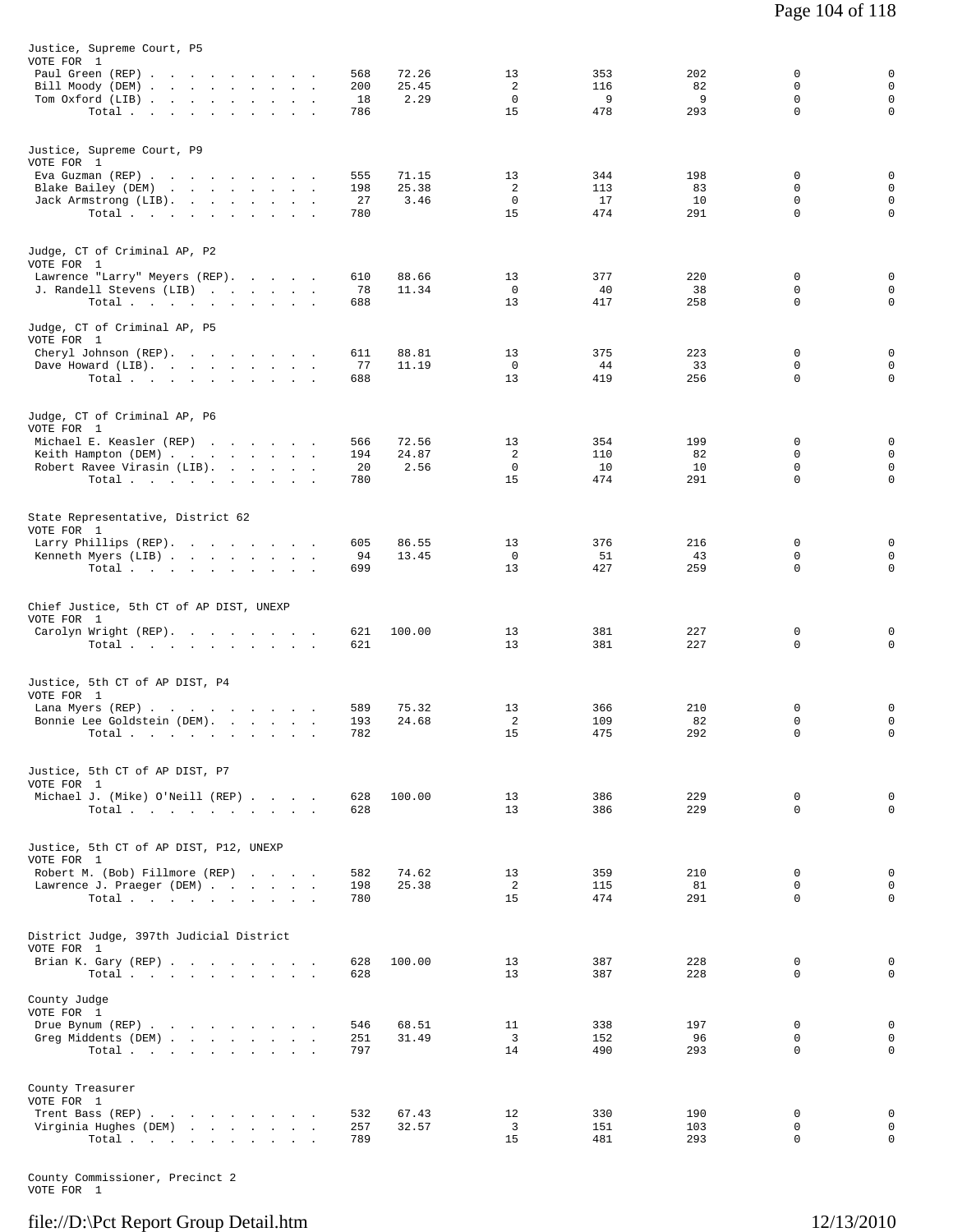# Page 105 of 118

| David Whitlock (REP). 540 67.75 |  |  |  |  |  | 330 | 197 |  |
|---------------------------------|--|--|--|--|--|-----|-----|--|
| Roy Fuller (DEM) 257 32.25      |  |  |  |  |  | 156 |     |  |
| Total 797                       |  |  |  |  |  | 486 | 296 |  |
|                                 |  |  |  |  |  |     |     |  |

PREC REPORT-GROUP DETAIL GRAYSON COUNTY, TEXAS OFFICIAL GENERAL ELECTION NOVEMBER 2, 2010

RUN DATE:11/22/10 11:30 AM

| 0049 PCT 53                                                                        |                                                             |                      |                |                             |                       |                |                         |                         |
|------------------------------------------------------------------------------------|-------------------------------------------------------------|----------------------|----------------|-----------------------------|-----------------------|----------------|-------------------------|-------------------------|
| REGISTERED VOTERS - TOTAL                                                          |                                                             | TOTAL VOTES<br>1,332 | ៖              | EV MAIL                     | EV IVO                | ED IVO         | PROV/EV                 | PROV/ED                 |
| BALLOTS CAST - TOTAL ALL BALLOTS.                                                  |                                                             | 316                  |                | 27                          | 150                   | 139            | 0                       | $\mathbf 0$             |
| BALLOTS CAST - TOTAL PAGE 1 BALLOTS.<br>BALLOTS CAST - TOTAL PAGE 2 BALLOTS.       |                                                             | 304<br>301           |                | 15<br>12                    | 150<br>150            | 139<br>139     | 0<br>$\Omega$           | $\mathbf 0$<br>$\Omega$ |
| VOTER TURNOUT - TOTAL ALL BALLOTS                                                  | $\mathcal{L}^{\text{max}}$ , and $\mathcal{L}^{\text{max}}$ |                      | 23.72          |                             |                       |                |                         |                         |
|                                                                                    |                                                             |                      |                |                             |                       |                |                         |                         |
| STRAIGHT PARTY                                                                     |                                                             |                      |                |                             |                       |                |                         |                         |
| VOTE FOR 1                                                                         |                                                             |                      |                |                             |                       |                |                         |                         |
| REPUBLICAN PARTY (REP)                                                             |                                                             | 87<br>76             | 52.73<br>46.06 | 2<br>$\Omega$               | 41<br>37              | 44<br>39       | 0<br>0                  | $\mathbf 0$<br>$\Omega$ |
| DEMOCRATIC PARTY (DEM)<br>LIBERTARIAN PARTY (LIB).                                 |                                                             | 2                    | 1.21           | $\mathbf 0$                 | $\mathbf 0$           | 2              | $\mathbf 0$             | 0                       |
| GREEN PARTY (GRN), , , , , , , , ,                                                 |                                                             | 0                    |                | $\mathbf 0$                 | $\mathbf 0$           | $\mathbf 0$    | 0                       | 0                       |
| Total                                                                              |                                                             | 165                  |                | 2                           | 78                    | 85             | $\mathbf 0$             | $\Omega$                |
|                                                                                    |                                                             |                      |                |                             |                       |                |                         |                         |
| US Representative, DIST 4                                                          |                                                             |                      |                |                             |                       |                |                         |                         |
| VOTE FOR 1<br>Ralph M. Hall (REP)                                                  |                                                             | 174                  | 58.00          | 11                          | 79                    | 84             | 0                       | 0                       |
| VaLinda Hathcox (DEM)                                                              |                                                             | 108                  | 36.00          | 1                           | 57                    | 50             | 0                       | 0                       |
| Join D. Prindle (LIB).                                                             |                                                             | 9                    | 3.00           | $\mathbf 0$                 | 8<br>5                | $\mathbf{1}$   | 0<br>0                  | 0<br>$\Omega$           |
| Shane Shepard (IND)<br>Total.                                                      |                                                             | 9<br>300             | 3.00           | $\mathbf{1}$<br>13          | 149                   | 3<br>138       | 0                       | 0                       |
|                                                                                    |                                                             |                      |                |                             |                       |                |                         |                         |
| Governor                                                                           |                                                             |                      |                |                             |                       |                |                         |                         |
| VOTE FOR 1                                                                         |                                                             |                      |                |                             |                       |                |                         |                         |
| Rick Perry (REP)                                                                   |                                                             | 160                  | 52.81          | 8                           | 75                    | 77             | 0                       | 0                       |
| Bill White (DEM)<br>Kathie Glass (LIB)                                             |                                                             | 130<br>11            | 42.90<br>3.63  | 5<br>$\mathbf 0$            | 70<br>5               | 55<br>6        | $\Omega$<br>$\mathbf 0$ | 0<br>0                  |
| Deb Shafto (GRN)                                                                   |                                                             | 0                    |                | $\mathbf 0$                 | $\mathbf 0$           | 0              | 0                       | $\Omega$                |
| WRITE-IN.                                                                          |                                                             | 2                    | .66            | $\overline{2}$              | $\mathbf 0$           | 0              | 0                       | 0                       |
| Total.                                                                             |                                                             | 303                  |                | 15                          | 150                   | 138            | $\mathbf 0$             | $\Omega$                |
|                                                                                    |                                                             |                      |                |                             |                       |                |                         |                         |
| Lieutenant Governor<br>VOTE FOR 1                                                  |                                                             |                      |                |                             |                       |                |                         |                         |
| David Dewhurst (REP).                                                              |                                                             | 178                  | 58.75          | 12                          | 83                    | 83             | 0                       | 0                       |
| Linda Chavez-Thompson (DEM)                                                        |                                                             | 108<br>12            | 35.64<br>3.96  | 2<br>$\mathbf{1}$           | 58<br>6               | 48<br>5        | 0<br>$\mathbf 0$        | 0<br>0                  |
| Scott Jameson (LIB)<br>Herb Gonzales, Jr. (GRN)                                    |                                                             | 5                    | 1.65           | 0                           | 3                     | $\overline{a}$ | 0                       | 0                       |
| Total                                                                              |                                                             | 303                  |                | 15                          | 150                   | 138            | $\mathbf 0$             | $\Omega$                |
|                                                                                    |                                                             |                      |                |                             |                       |                |                         |                         |
| Attorney General                                                                   |                                                             |                      |                |                             |                       |                |                         |                         |
| VOTE FOR 1<br>Greg Abbott (REP).                                                   |                                                             | 181                  | 60.13          | 13                          | 82                    | 86             | $\mathbf 0$             | 0                       |
| Barbara Ann Radnofsky (DEM)                                                        |                                                             | 109                  | 36.21          | $\mathbf{1}$                | 61                    | 47             | 0                       | 0                       |
| Jon Roland (LIB)                                                                   |                                                             | 11                   | 3.65           | 1                           | $\overline{4}$        | 6              | 0                       | 0                       |
| Total $\cdots$ $\cdots$ $\cdots$                                                   |                                                             | 301                  |                | 15                          | 147                   | 139            | 0                       | $\Omega$                |
|                                                                                    |                                                             |                      |                |                             |                       |                |                         |                         |
| Comptroller of Public Accounts<br>VOTE FOR 1                                       |                                                             |                      |                |                             |                       |                |                         |                         |
| Susan Combs (REP).                                                                 |                                                             | 189                  | 81.12          | 14                          | 92                    | 83             | 0                       | 0                       |
| Mary J. Ruwart (LIB).                                                              |                                                             | 32                   | 13.73          | $\mathbf{1}$<br>$\mathbf 0$ | 15<br>9               | 16<br>3        | $\mathbf 0$<br>$\Omega$ | $\mathbf 0$<br>0        |
| Edward Lindsay (GRN).<br>Total.                                                    |                                                             | 12<br>233            | 5.15           | 15                          | 116                   | 102            | $\mathbf 0$             | $\mathbf 0$             |
|                                                                                    |                                                             |                      |                |                             |                       |                |                         |                         |
| Commissioner of the General Land Office<br>VOTE FOR 1                              |                                                             |                      |                |                             |                       |                |                         |                         |
| Jerry Patterson (REP)                                                              |                                                             | 180                  | 60.00          | 13                          | 85                    | 82             | 0                       | 0                       |
| Hector Uribe (DEM)                                                                 |                                                             | 110                  | 36.67          | $\mathbf{1}$                | 59                    | 50             | 0                       | 0                       |
| James L. Holdar (LIB)<br>Total $\cdots$                                            |                                                             | 10<br>300            | 3.33           | $\mathbf{1}$<br>15          | $\overline{4}$<br>148 | 5<br>137       | 0<br>$\mathbf 0$        | 0<br>$\mathbf 0$        |
|                                                                                    |                                                             |                      |                |                             |                       |                |                         |                         |
| Commissioner of Agriculture                                                        |                                                             |                      |                |                             |                       |                |                         |                         |
| VOTE FOR 1                                                                         |                                                             |                      |                |                             |                       |                |                         |                         |
| Todd Staples (REP)                                                                 |                                                             | 167                  | 55.67          | 12                          | 79                    | 76             | 0<br>$\Omega$           | 0                       |
| Hank Gilbert (DEM)<br>the contract of the contract of the<br>Rick Donaldson (LIB). |                                                             | 122<br>11            | 40.67<br>3.67  | 2<br>$\mathbf 0$            | 63<br>6               | 57<br>5        | $\mathbf 0$             | 0<br>$\mathbf 0$        |
| Total $\cdots$                                                                     |                                                             | 300                  |                | 14                          | 148                   | 138            | 0                       | 0                       |
|                                                                                    |                                                             |                      |                |                             |                       |                |                         |                         |
| Railroad Commissioner                                                              |                                                             |                      |                |                             |                       |                |                         |                         |
| VOTE FOR 1<br>David Porter (REP)<br>and the company of the company of              |                                                             | 163                  | 54.15          | 11                          | 74                    | 78             | $\mathbf 0$             | 0                       |
| Jeff Weems (DEM)                                                                   |                                                             | 118                  | 39.20          | 3                           | 63                    | 52             | $\mathbf 0$             | $\mathbf 0$             |
| Roger Gary (LIB)                                                                   |                                                             | 15                   | 4.98           | $\mathbf{1}$                | 9                     | 5              | 0                       | $\mathbf 0$             |
| Art Browning (GRN)                                                                 |                                                             | 5                    | 1.66           | $\mathbf 0$                 | $\overline{3}$        | $\overline{a}$ | 0                       | $\Omega$                |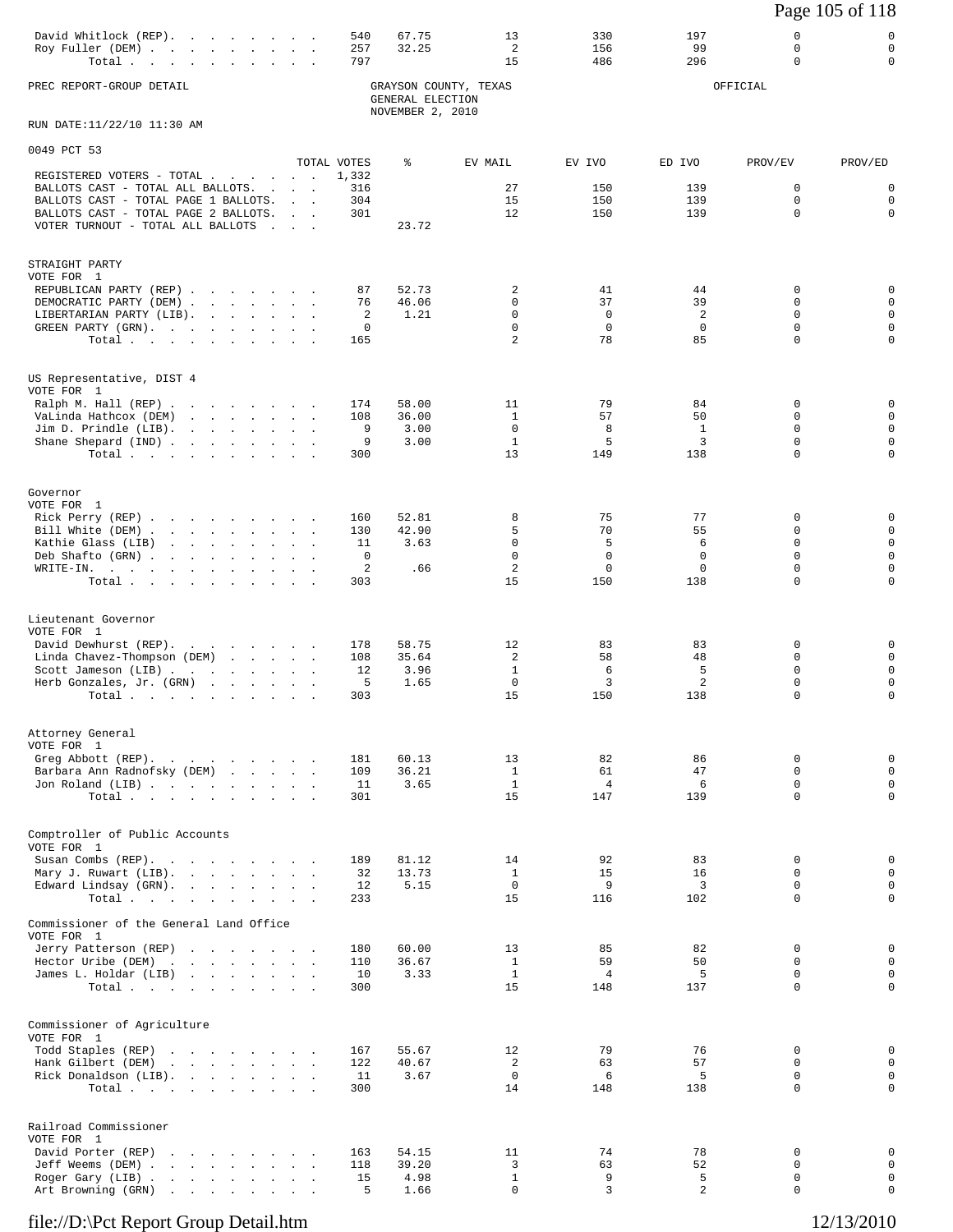|                                                       |            |                |                  |                |          | Page 106 of 118  |                            |
|-------------------------------------------------------|------------|----------------|------------------|----------------|----------|------------------|----------------------------|
| Total.                                                | 301        |                | 15               | 149            | 137      | 0                | 0                          |
| Justice, Supreme Court, P3<br>VOTE FOR 1              |            |                |                  |                |          |                  |                            |
| Debra Lehrmann (REP).<br>Jim Sharp (DEM)              | 164<br>129 | 54.30<br>42.72 | 13<br>2          | 74<br>70       | 77<br>57 | $\mathbf 0$<br>0 | 0<br>0                     |
| William Bryan Strange, III (LIB).                     | 9          | 2.98           | 0                | $\overline{4}$ | 5        | 0                | $\mathsf 0$                |
| Total                                                 | 302        |                | 15               | 148            | 139      | 0                | $\mathbf 0$                |
| Justice, Supreme Court, P5<br>VOTE FOR 1              |            |                |                  |                |          |                  |                            |
| Paul Green (REP)                                      | 165        | 54.82          | 12               | 76             | 77       | 0                | 0                          |
| Bill Moody (DEM)<br>Tom Oxford (LIB)                  | 123<br>13  | 40.86<br>4.32  | 3<br>$\mathbf 0$ | 65<br>8        | 55<br>5  | 0<br>0           | $\mathsf 0$<br>$\mathsf 0$ |
| Total                                                 | 301        |                | 15               | 149            | 137      | 0                | $\mathsf 0$                |
| Justice, Supreme Court, P9                            |            |                |                  |                |          |                  |                            |
| VOTE FOR 1<br>Eva Guzman (REP)                        | 161        | 53.85          | 11               | 75             | 75       | 0                | 0                          |
| Blake Bailey (DEM)<br>Jack Armstrong (LIB).           | 121<br>17  | 40.47<br>5.69  | 2<br>2           | 64<br>9        | 55<br>6  | 0<br>0           | $\mathsf 0$<br>$\mathsf 0$ |
| Total                                                 | 299        |                | 15               | 148            | 136      | $\mathbf 0$      | $\mathbf 0$                |
| Judge, CT of Criminal AP, P2                          |            |                |                  |                |          |                  |                            |
| VOTE FOR 1<br>Lawrence "Larry" Meyers (REP).          | 183        | 80.26          | 13               | 90             | 80       | 0                | 0                          |
| J. Randell Stevens (LIB)<br>Total                     | 45<br>228  | 19.74          | 2<br>15          | 26<br>116      | 17<br>97 | 0<br>$\mathbf 0$ | 0<br>$\mathbf 0$           |
| Judge, CT of Criminal AP, P5                          |            |                |                  |                |          |                  |                            |
| VOTE FOR 1<br>Cheryl Johnson (REP).                   | 176        | 77.19          | 13               | 82             | 81       | 0                | 0                          |
| Dave Howard (LIB).<br>$\sim$                          | 52         | 22.81          | 2                | 33             | 17       | 0                | $\mathsf 0$                |
| Total                                                 | 228        |                | 15               | 115            | 98       | 0                | 0                          |
| Judge, CT of Criminal AP, P6                          |            |                |                  |                |          |                  |                            |
| VOTE FOR 1<br>Michael E. Keasler (REP)                | 164        | 54.85          | 12               | 75             | 77       | 0                | 0                          |
| Keith Hampton (DEM)<br>Robert Ravee Virasin (LIB).    | 123<br>12  | 41.14<br>4.01  | 3<br>$^{\circ}$  | 67<br>7        | 53<br>5  | 0<br>0           | $\mathsf 0$<br>$\mathsf 0$ |
| Total                                                 | 299        |                | 15               | 149            | 135      | $\mathbf 0$      | 0                          |
| State Representative, District 62                     |            |                |                  |                |          |                  |                            |
| VOTE FOR 1<br>Larry Phillips (REP).                   | 185        | 81.50          | 12               | 91             | 82       | 0                | 0                          |
| Kenneth Myers (LIB)                                   | 42         | 18.50          | $\mathbf 0$      | 25             | 17<br>99 | 0<br>0           | $\mathsf 0$<br>0           |
| Total $\cdots$                                        | 227        |                | 12               | 116            |          |                  |                            |
| Chief Justice, 5th CT of AP DIST, UNEXP<br>VOTE FOR 1 |            |                |                  |                |          |                  |                            |
| Carolyn Wright (REP).                                 | 195        | 100.00         | 13               | 97             | 85       | 0                | 0                          |
| Total.                                                | 195        |                | 13               | 97             | 85       | $\Omega$         | $\mathbf 0$                |
| Justice, 5th CT of AP DIST, P4<br>VOTE FOR 1          |            |                |                  |                |          |                  |                            |
| Lana Myers (REP)<br>Bonnie Lee Goldstein (DEM).       | 174<br>121 | 58.98<br>41.02 | 11<br>2          | 80<br>67       | 83<br>52 | 0<br>0           | 0<br>0                     |
| Total.                                                | 295        |                | 13               | 147            | 135      | $\Omega$         | $\mathbf 0$                |
| Justice, 5th CT of AP DIST, P7                        |            |                |                  |                |          |                  |                            |
| VOTE FOR 1<br>Michael J. (Mike) O'Neill (REP)         | 198        | 100.00         | 13               | 100            | 85       | 0                | 0                          |
| Total $\cdots$                                        | 198        |                | 13 <sup>°</sup>  | 100            | 85       | $\Omega$         | $\Omega$                   |
| Justice, 5th CT of AP DIST, P12, UNEXP                |            |                |                  |                |          |                  |                            |
| VOTE FOR 1<br>Robert M. (Bob) Fillmore (REP)          | 176        | 60.07          | 12               | 82             | 82       | 0                | 0                          |
| Lawrence J. Praeger (DEM)                             | 117        | 39.93          | $\mathbf{1}$     | 64             | 52       | $\mathbf 0$      | $\mathbf 0$                |
| Total.                                                | 293        |                | 13               | 146            | 134      | 0                | 0                          |
| District Judge, 397th Judicial District<br>VOTE FOR 1 |            |                |                  |                |          |                  |                            |
| Brian K. Gary (REP)<br>Total                          | 192<br>192 | 100.00         | 11<br>11         | 95<br>95       | 86<br>86 | 0<br>$\mathbf 0$ | 0<br>$\mathbf 0$           |
| County Judge                                          |            |                |                  |                |          |                  |                            |
| VOTE FOR 1<br>Drue Bynum (REP)                        | 155        | 51.84          | 8                | 74             | 73       | 0                | $\mathbf 0$                |
| Greg Middents (DEM)                                   | 144        | 48.16          | 4                | 75             | 65       | 0                | 0                          |
| Total                                                 | 299        |                | 12               | 149            | 138      | $\mathbf 0$      | 0                          |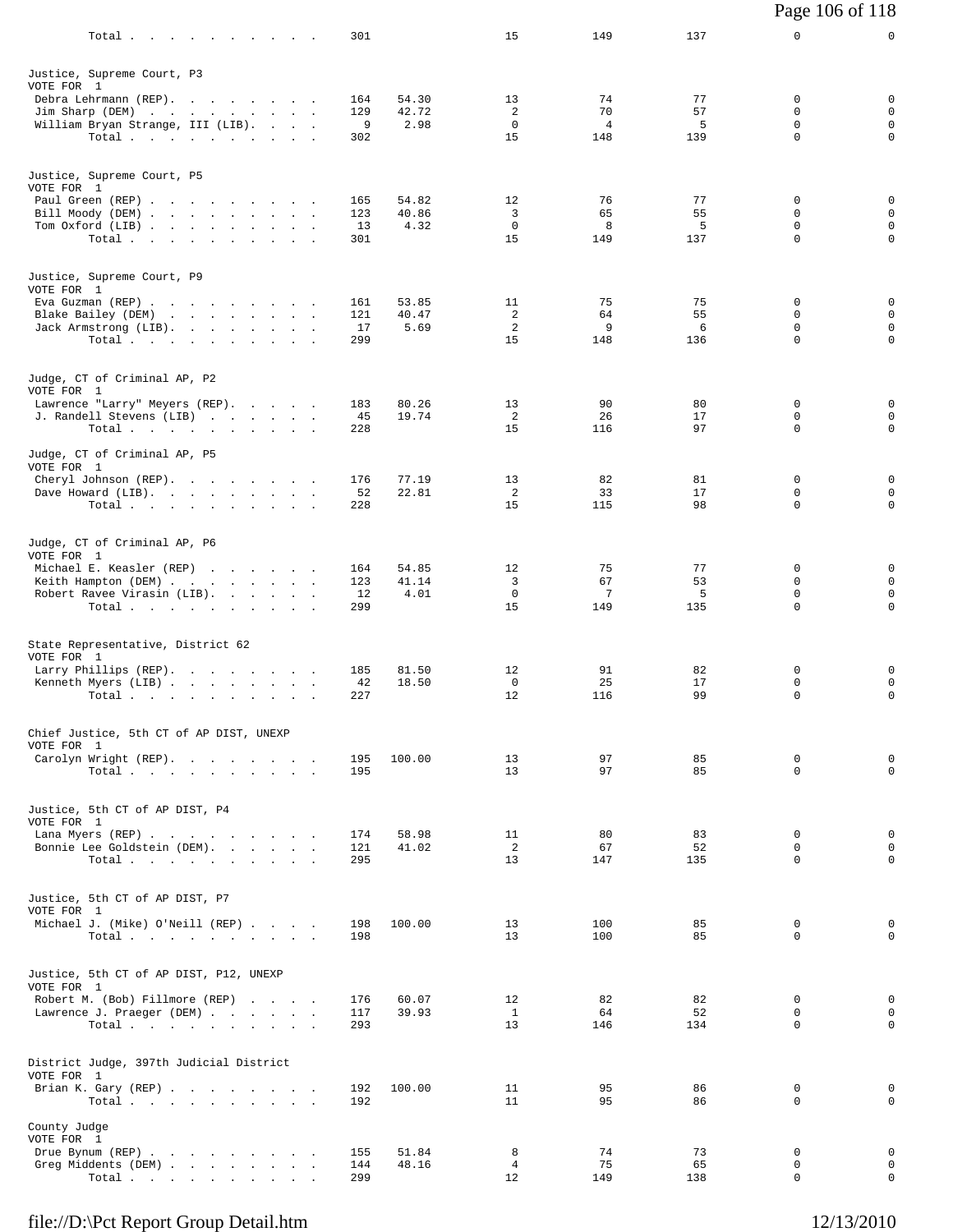| REPUBLICAN PARTY (REP)<br>DEMOCRATIC PARTY (DEM)<br>LIBERTARIAN PARTY (LIB).<br>GREEN PARTY (GRN).                                                                                                                                                                                                                                                                                                                 | Total                                                                                       |                          |        |              |                                                               | 236<br>27<br>3<br>$\mathsf{O}$<br>266 | 88.72<br>10.15<br>1.13               | 3<br>$\mathbf 0$<br>$\mathbf 0$<br>$\mathbf 0$<br>3 | 67<br>9<br>$\mathbf{1}$<br>$\mathbf 0$<br>77 | 166<br>18<br>2<br>$\overline{0}$<br>186 | 0<br>$\mathbf 0$<br>$\Omega$<br>$\mathbf 0$<br>0 | $\mathbf 0$<br>$\mathbf 0$<br>$\mathsf 0$<br>$\mathbf 0$<br>$\mathbf 0$ |
|--------------------------------------------------------------------------------------------------------------------------------------------------------------------------------------------------------------------------------------------------------------------------------------------------------------------------------------------------------------------------------------------------------------------|---------------------------------------------------------------------------------------------|--------------------------|--------|--------------|---------------------------------------------------------------|---------------------------------------|--------------------------------------|-----------------------------------------------------|----------------------------------------------|-----------------------------------------|--------------------------------------------------|-------------------------------------------------------------------------|
| REGISTERED VOTERS - TOTAL<br>BALLOTS CAST - TOTAL ALL BALLOTS.<br>BALLOTS CAST - TOTAL PAGE 1 BALLOTS.<br>VOTER TURNOUT - TOTAL ALL BALLOTS<br>STRAIGHT PARTY<br>VOTE FOR 1                                                                                                                                                                                                                                        |                                                                                             |                          |        |              | <b>Contract Contract</b><br><b>Contract Contract Contract</b> | TOTAL VOTES<br>1,325<br>539<br>539    | ៖<br>40.68                           | EV MAIL<br>5<br>5                                   | EV IVO<br>178<br>178                         | ED IVO<br>356<br>356                    | PROV/EV<br>0<br>$\Omega$                         | PROV/ED<br>0<br>$\mathbf 0$                                             |
| PREC REPORT-GROUP DETAIL<br>RUN DATE:11/22/10 11:30 AM<br>0050 PCT 54                                                                                                                                                                                                                                                                                                                                              |                                                                                             |                          |        |              |                                                               |                                       | GENERAL ELECTION<br>NOVEMBER 2, 2010 | GRAYSON COUNTY, TEXAS                               |                                              |                                         | OFFICIAL                                         |                                                                         |
| SHERMAN PROP 6<br>VOTE FOR 1<br>$FOR$<br>AGAINST                                                                                                                                                                                                                                                                                                                                                                   | Total                                                                                       | <b>Contract Contract</b> |        | $\sim$       | $\sim$                                                        | 208<br>53<br>261                      | 79.69<br>20.31                       | 10<br>$\mathbf{1}$<br>11                            | 107<br>25<br>132                             | 91<br>27<br>118                         | 0<br>0<br>0                                      | 0<br>0<br>$\mathbf 0$                                                   |
| SHERMAN PROP 5<br>VOTE FOR 1<br>FOR $\qquad \qquad \ldots \qquad \qquad \ldots \qquad \qquad \ldots \qquad \ldots$<br>AGAINST.                                                                                                                                                                                                                                                                                     | the company of the company of the company of<br>Total $\cdots$ $\cdots$ $\cdots$            |                          |        |              |                                                               | 171<br>89<br>260                      | 65.77<br>34.23                       | 8<br>$\overline{4}$<br>12                           | 85<br>45<br>130                              | 78<br>40<br>118                         | 0<br>0<br>$\mathbf 0$                            | 0<br>0<br>$\mathbf 0$                                                   |
| SHERMAN PROP 4<br>VOTE FOR 1<br>FOR $\cdots$ $\cdots$ $\cdots$<br>AGAINST                                                                                                                                                                                                                                                                                                                                          | Total $\cdots$ $\cdots$ $\cdots$                                                            | $\sim$ $\sim$            |        | $\sim$       | $\sim$                                                        | 99<br>161<br>260                      | 38.08<br>61.92                       | 2<br>9<br>11                                        | 49<br>82<br>131                              | 48<br>70<br>118                         | 0<br>0<br>0                                      | 0<br>0<br>$\mathbf 0$                                                   |
| SHERMAN PROP 3<br>VOTE FOR 1<br>$FOR$<br>AGAINST.<br>Total .                                                                                                                                                                                                                                                                                                                                                       | the contract of the contract of the con-<br>the contract of the contract of the contract of |                          | $\sim$ | $\mathbf{r}$ | $\sim$                                                        | 177<br>82<br>259                      | 68.34<br>31.66                       | 9<br>3<br>12                                        | 89<br>40<br>129                              | 79<br>39<br>118                         | 0<br>$\Omega$<br>0                               | 0<br>0<br>$\mathbf 0$                                                   |
| SHERMAN PROP 2<br>VOTE FOR 1<br>FOR $\qquad \qquad \ldots \qquad \qquad \ldots \qquad \qquad \ldots \qquad \ldots \qquad \ldots$<br>${\tt AGAINST} \hspace{0.1in} . \hspace{0.1in} . \hspace{0.1in} . \hspace{0.1in} . \hspace{0.1in} . \hspace{0.1in} . \hspace{0.1in} . \hspace{0.1in} . \hspace{0.1in} . \hspace{0.1in} . \hspace{0.1in} . \hspace{0.1in} . \hspace{0.1in} . \hspace{0.1in} . \hspace{0.1in} .$ | Total $\cdots$ $\cdots$ $\cdots$                                                            |                          |        |              | $\sim 10^{-11}$<br>$\sim$                                     | 166<br>88<br>254                      | 65.35<br>34.65                       | 11<br><sup>1</sup><br>12                            | 87<br>41<br>128                              | 68<br>46<br>114                         | 0<br>0<br>$\mathbf 0$                            | 0<br>0<br>$\mathbf 0$                                                   |
| SHERMAN PROP 1<br>VOTE FOR 1<br>FOR $\qquad \qquad \ldots \qquad \qquad \ldots \qquad \qquad \ldots \qquad \ldots$<br>AGAINST.                                                                                                                                                                                                                                                                                     | the state of the state of the state of<br>Total                                             | $\sim 10^{-11}$          |        | $\mathbf{r}$ | $\sim$<br>$\ddot{\phantom{a}}$                                | 201<br>51<br>252                      | 79.76<br>20.24                       | 11<br>1<br>12                                       | 99<br>25<br>124                              | 91<br>25<br>116                         | 0<br>0<br>$\mathbf 0$                            | $\mathbf 0$<br>0<br>$\mathbf 0$                                         |
| VOTE FOR 1<br>Trent Bass (REP)<br>Virginia Hughes (DEM)                                                                                                                                                                                                                                                                                                                                                            | Total                                                                                       |                          |        |              | $\sim$ $\sim$                                                 | 151<br>148<br>299                     | 50.50<br>49.50                       | 9<br>3<br>12                                        | 69<br>80<br>149                              | 73<br>65<br>138                         | 0<br>0<br>0                                      | 0<br>$\mathbf 0$<br>$\mathbf 0$                                         |

Lieutenant Governor

VOTE FOR 1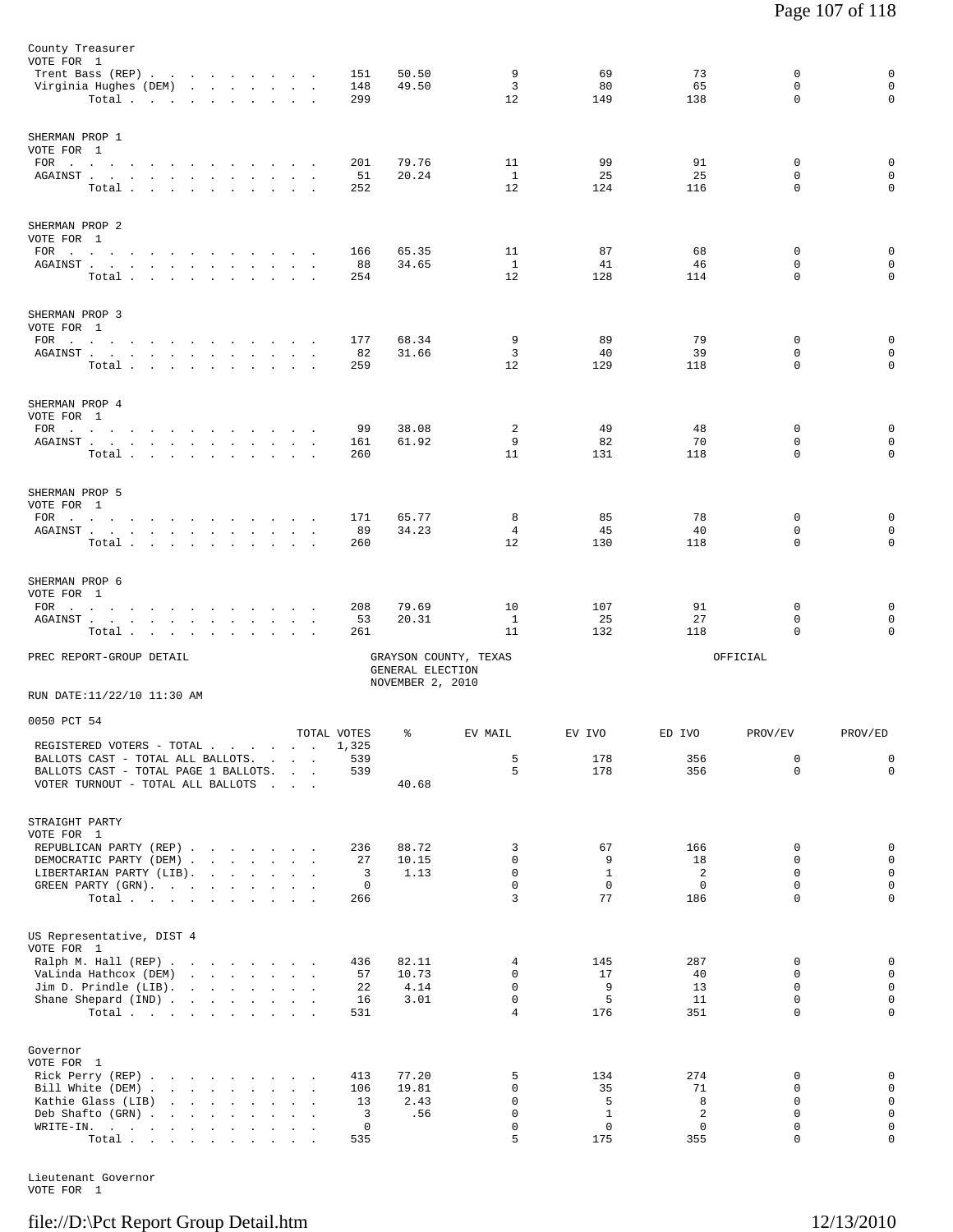|                                                                                                                                                          |  |                                          |                               |                                                      |                                        |                                          | Page 108 of 118                                         |                                                               |
|----------------------------------------------------------------------------------------------------------------------------------------------------------|--|------------------------------------------|-------------------------------|------------------------------------------------------|----------------------------------------|------------------------------------------|---------------------------------------------------------|---------------------------------------------------------------|
| David Dewhurst (REP).<br>Linda Chavez-Thompson (DEM)<br>Scott Jameson (LIB)<br>Herb Gonzales, Jr. (GRN)<br>Total $\cdots$                                |  | 445<br>67<br>16<br>$\overline{4}$<br>532 | 83.65<br>12.59<br>3.01<br>.75 | 5<br>$\mathbf 0$<br>$\mathbf 0$<br>$\mathsf{O}$<br>5 | 146<br>23<br>-5<br>$\mathbf{1}$<br>175 | 294<br>44<br>11<br>$\overline{3}$<br>352 | 0<br>$\mathbf 0$<br>$\Omega$<br>$\mathbf 0$<br>$\Omega$ | 0<br>$\mathbf 0$<br>$\mathbf 0$<br>$\mathbf 0$<br>$\mathbf 0$ |
| Attorney General<br>VOTE FOR 1<br>Greg Abbott (REP).<br>Barbara Ann Radnofsky (DEM)<br>Jon Roland (LIB)<br>Total                                         |  | 458<br>59<br>15<br>532                   | 86.09<br>11.09<br>2.82        | 5<br>0<br>$\mathbf 0$<br>5                           | 150<br>19<br>6<br>175                  | 303<br>40<br>9<br>352                    | 0<br>0<br>0<br>$\mathbf 0$                              | 0<br>$\mathbf 0$<br>$\mathbf 0$<br>$\mathbf 0$                |
| Comptroller of Public Accounts<br>VOTE FOR 1<br>Susan Combs (REP).<br>Mary J. Ruwart (LIB).<br>Edward Lindsay (GRN).<br>Total $\cdots$ $\cdots$ $\cdots$ |  | 467<br>23<br>20<br>510                   | 91.57<br>4.51<br>3.92         | 5<br>0<br>$\mathbf 0$<br>5                           | 152<br>8<br>7<br>167                   | 310<br>15<br>13<br>338                   | 0<br>0<br>$\mathbf 0$<br>0                              | 0<br>$\mathbf 0$<br>$\mathbf 0$<br>$\mathbf 0$                |
| Commissioner of the General Land Office<br>VOTE FOR 1<br>Jerry Patterson (REP)<br>Hector Uribe (DEM)<br>James L. Holdar (LIB)<br>Total $\cdots$          |  | 452<br>55<br>23<br>530                   | 85.28<br>10.38<br>4.34        | 5<br>$\mathbf 0$<br>$\mathsf{O}$<br>5                | 146<br>19<br>9<br>174                  | 301<br>36<br>14<br>351                   | 0<br>0<br>$\mathbf 0$<br>$\Omega$                       | $\mathbf 0$<br>0<br>$\mathbf 0$<br>$\mathbf 0$                |
| Commissioner of Agriculture<br>VOTE FOR 1<br>Todd Staples (REP)<br>Hank Gilbert (DEM)<br>Rick Donaldson (LIB).<br>Total $\cdots$                         |  | 450<br>63<br>15<br>528                   | 85.23<br>11.93<br>2.84        | 5<br>$\mathbf 0$<br>$\mathbf 0$<br>5                 | 148<br>19<br>6<br>173                  | 297<br>44<br>9<br>350                    | 0<br>0<br>0<br>$\mathbf 0$                              | 0<br>$\mathbf 0$<br>$\mathsf 0$<br>$\mathbf 0$                |
| Railroad Commissioner<br>VOTE FOR 1<br>David Porter (REP)<br>Jeff Weems (DEM)<br>Roger Gary (LIB)<br>Art Browning (GRN)<br>Total                         |  | 434<br>$\sim$<br>74<br>16<br>5<br>529    | 82.04<br>13.99<br>3.02<br>.95 | 5<br>$\Omega$<br>$\mathsf 0$<br>$\mathbf 0$<br>5     | 144<br>23<br>6<br>2<br>175             | 285<br>51<br>10<br>3<br>349              | 0<br>$\Omega$<br>$\mathbf 0$<br>0<br>$\Omega$           | 0<br>$\mathbf 0$<br>$\mathbf 0$<br>$\mathsf 0$<br>$\mathbf 0$ |
| Justice, Supreme Court, P3<br>VOTE FOR 1<br>Debra Lehrmann (REP).<br>Jim Sharp (DEM)<br>William Bryan Strange, III (LIB).<br>Total                       |  | 432<br>77<br>22<br>531                   | 81.36<br>14.50<br>4.14        | 5<br>$\mathbf 0$<br>$\mathbf 0$<br>5                 | 140<br>26<br>8<br>174                  | 287<br>51<br>14<br>352                   | 0<br>0<br>$\mathbf 0$<br>$\Omega$                       | 0<br>$\mathbf 0$<br>$\mathsf 0$<br>$\mathbf 0$                |
| Justice, Supreme Court, P5<br>VOTE FOR 1<br>Paul Green (REP)<br>Bill Moody (DEM)<br>Tom Oxford (LIB)<br>Total                                            |  | 441<br>68<br>17<br>526                   | 83.84<br>12.93<br>3.23        | 5<br>$\mathbf 0$<br>$\mathbf 0$<br>5                 | 145<br>22<br>5<br>172                  | 291<br>46<br>12<br>349                   | $\mathbf 0$<br>$\Omega$<br>0<br>$\Omega$                | 0<br>$\mathbf 0$<br>$\mathbf 0$<br>$\mathbf 0$                |
| Justice, Supreme Court, P9<br>VOTE FOR 1<br>Eva Guzman (REP)<br>Blake Bailey (DEM)<br>Jack Armstrong (LIB).<br>Total                                     |  | 424<br>74<br>27<br>525                   | 80.76<br>14.10<br>5.14        | 5<br>$\Omega$<br>$\mathbf 0$<br>5                    | 138<br>26<br>8<br>172                  | 281<br>48<br>19<br>348                   | $\mathbf 0$<br>$\Omega$<br>$\mathbf 0$<br>$\Omega$      | 0<br>$\mathbf 0$<br>$\mathbf 0$<br>$\mathbf 0$                |
| Judge, CT of Criminal AP, P2<br>VOTE FOR 1<br>Lawrence "Larry" Meyers (REP).<br>J. Randell Stevens (LIB)<br>Total                                        |  | 455<br>48<br>503                         | 90.46<br>9.54                 | 5<br>$\mathbf 0$<br>5                                | 152<br>13<br>165                       | 298<br>35<br>333                         | $\mathbf 0$<br>$\mathbf 0$<br>$\Omega$                  | $\mathbf 0$<br>$\mathbf 0$<br>$\mathbf 0$                     |
| Judge, CT of Criminal AP, P5<br>VOTE FOR 1<br>Cheryl Johnson (REP).<br>Dave Howard (LIB).<br>Total                                                       |  | 451<br>51<br>502                         | 89.84<br>10.16                | 5<br>$\Omega$<br>5                                   | 150<br>16<br>166                       | 296<br>35<br>331                         | 0<br>$\Omega$<br>$\mathbf 0$                            | $\mathbf{0}$<br>$\mathbf{0}$<br>$\mathbf 0$                   |
| Judge, CT of Criminal AP, P6<br>VOTE FOR 1<br>Michael E. Keasler (REP)<br>Keith Hampton (DEM)<br>Robert Ravee Virasin (LIB).<br>Total                    |  | 432<br>72<br>19<br>523                   | 82.60<br>13.77<br>3.63        | 5<br>0<br>$\mathsf{O}$<br>5                          | 144<br>23<br>5<br>172                  | 283<br>49<br>14<br>346                   | 0<br>$\mathbf 0$<br>0<br>$\mathbf 0$                    | $\mathbf 0$<br>$\mathbf 0$<br>$\mathbf 0$<br>$\mathbf 0$      |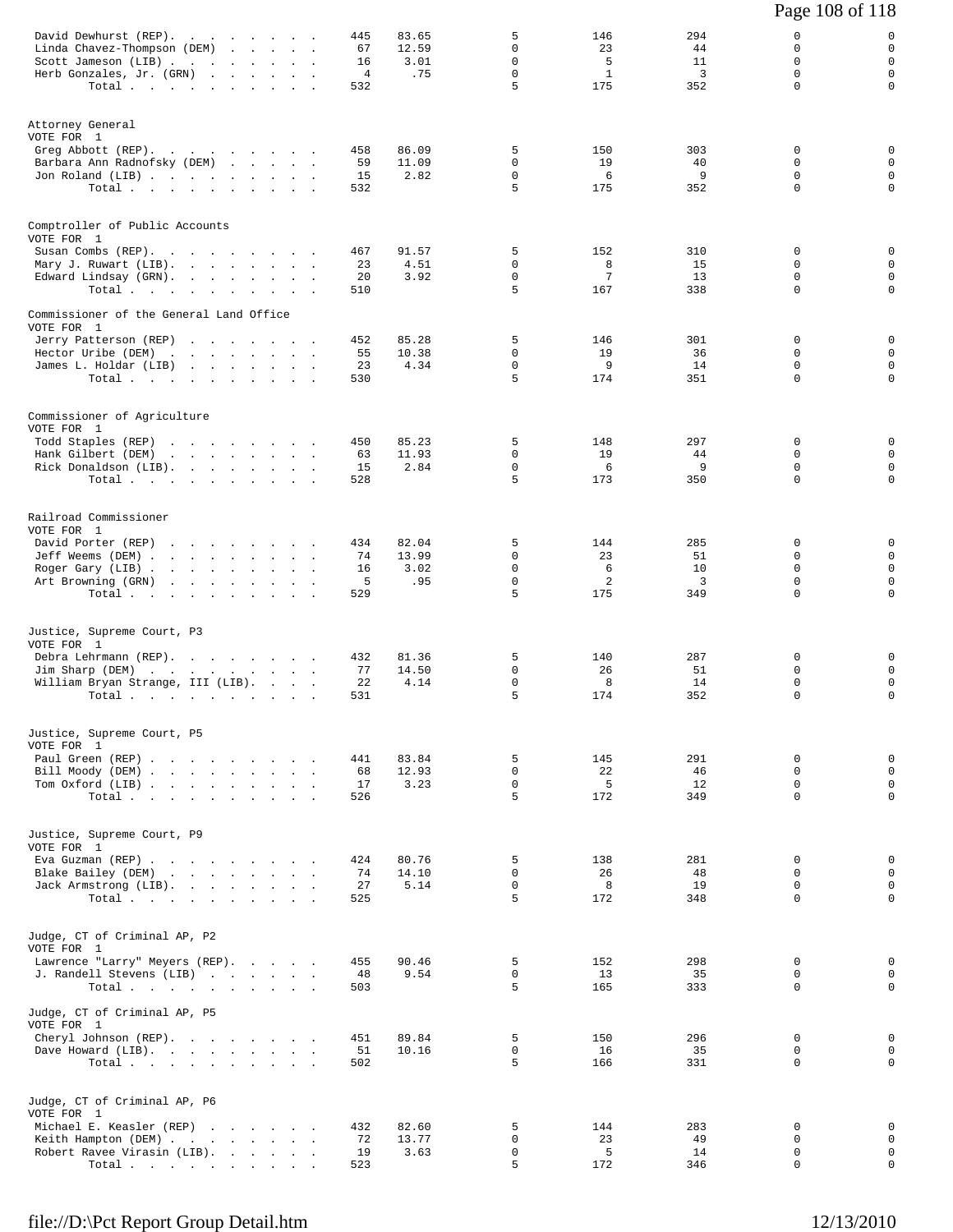| Jim D. Prindle $(LIB)$ .<br>Shane Shepard (IND)<br>Total<br>Governor<br>VOTE FOR 1<br>Rick Perry (REP)                                                     | 12<br>11<br>482<br>213      | 2.49<br>2.28<br>44.01                                         | $\mathbf{1}$<br>$\mathbf 0$<br>6<br>4  | $\overline{3}$<br>5<br>266<br>116               | 8<br>6<br>210<br>93                 | $\Omega$<br>$\mathbf 0$<br>$\Omega$<br>0                | $\mathbf{0}$<br>$\mathbf 0$<br>$\mathbf 0$<br>0     |
|------------------------------------------------------------------------------------------------------------------------------------------------------------|-----------------------------|---------------------------------------------------------------|----------------------------------------|-------------------------------------------------|-------------------------------------|---------------------------------------------------------|-----------------------------------------------------|
| US Representative, DIST 4<br>VOTE FOR 1<br>Ralph M. Hall (REP)<br>VaLinda Hathcox (DEM)                                                                    | 226<br>233                  | 46.89<br>48.34                                                | 3<br>2                                 | 125<br>133                                      | 98<br>98                            | $\Omega$<br>0                                           | $\mathbf 0$<br>$\mathbf 0$                          |
| STRAIGHT PARTY<br>VOTE FOR 1<br>REPUBLICAN PARTY (REP)<br>DEMOCRATIC PARTY (DEM)<br>LIBERTARIAN PARTY (LIB).<br>GREEN PARTY (GRN).<br>Total,               | 132<br>181<br>3<br>1<br>317 | 41.64<br>57.10<br>.95<br>.32                                  | 3<br>2<br>$\Omega$<br>$\mathbf 0$<br>5 | 67<br>98<br>$\mathbf{1}$<br>$\mathbf{1}$<br>167 | 62<br>81<br>2<br>$\mathbf 0$<br>145 | 0<br>$\mathbf 0$<br>$\Omega$<br>$\mathbf 0$<br>$\Omega$ | 0<br>$\mathbf 0$<br>$\mathbf 0$<br>0<br>$\mathbf 0$ |
| TOTAL VOTES<br>REGISTERED VOTERS - TOTAL<br>BALLOTS CAST - TOTAL ALL BALLOTS.<br>BALLOTS CAST - TOTAL PAGE 1 BALLOTS.<br>VOTER TURNOUT - TOTAL ALL BALLOTS | 1,632<br>490<br>490         | ៖<br>30.02                                                    | EV MAIL<br>8<br>8                      | EV IVO<br>270<br>270                            | ED IVO<br>212<br>212                | PROV/EV<br>0<br>$\Omega$                                | PROV/ED<br>$\mathsf 0$<br>$\Omega$                  |
| RUN DATE:11/22/10 11:30 AM<br>0051 PCT 58                                                                                                                  |                             |                                                               |                                        |                                                 |                                     |                                                         |                                                     |
| PREC REPORT-GROUP DETAIL                                                                                                                                   |                             | GRAYSON COUNTY, TEXAS<br>GENERAL ELECTION<br>NOVEMBER 2, 2010 |                                        |                                                 |                                     | OFFICIAL                                                |                                                     |
| County Treasurer<br>VOTE FOR 1<br>Trent Bass (REP)<br>Virginia Hughes (DEM)<br>Total                                                                       | 411<br>123<br>534           | 76.97<br>23.03                                                | 3<br>$\mathbf{1}$<br>4                 | 123<br>54<br>177                                | 285<br>68<br>353                    | $\mathbf 0$<br>0<br>$\mathbf 0$                         | 0<br>$\mathbf 0$<br>$\mathbf 0$                     |
| County Judge<br>VOTE FOR 1<br>Drue Bynum (REP)<br>Greg Middents (DEM)<br>Total                                                                             | 423<br>109<br>532           | 79.51<br>20.49                                                | 4<br>$\mathbf 0$<br>$\overline{4}$     | 144<br>31<br>175                                | 275<br>78<br>353                    | 0<br>0<br>$\mathbf 0$                                   | 0<br>$\mathsf 0$<br>$\mathbf 0$                     |
| District Judge, 397th Judicial District<br>VOTE FOR 1<br>Brian K. Gary (REP)<br>Total                                                                      | 460<br>460                  | 100.00                                                        | 4<br>4                                 | 153<br>153                                      | 303<br>303                          | 0<br>0                                                  | 0<br>$\mathbf 0$                                    |
| Justice, 5th CT of AP DIST, P12, UNEXP<br>VOTE FOR 1<br>Robert M. (Bob) Fillmore (REP)<br>Lawrence J. Praeger (DEM)<br>Total.                              | 453<br>71<br>524            | 86.45<br>13.55                                                | 4<br>$\mathbf 0$<br>4                  | 152<br>21<br>173                                | 297<br>50<br>347                    | $\mathbf 0$<br>$\mathbf 0$<br>0                         | 0<br>$\mathbf 0$<br>$\mathbf 0$                     |
| Justice, 5th CT of AP DIST, P7<br>VOTE FOR 1<br>Michael J. (Mike) O'Neill (REP)<br>Total $\cdots$ $\cdots$ $\cdots$ $\cdots$                               | 463<br>463                  | 100.00                                                        | 4<br>4                                 | 157<br>157                                      | 302<br>302                          | $\mathbf 0$<br>0                                        | 0<br>0                                              |
| Justice, 5th CT of AP DIST, P4<br>VOTE FOR 1<br>Lana Myers (REP)<br>Bonnie Lee Goldstein (DEM).<br>Total                                                   | 450<br>71<br>521            | 86.37<br>13.63                                                | 4<br>0<br>$\overline{4}$               | 149<br>23<br>172                                | 297<br>48<br>345                    | 0<br>0<br>$\mathbf 0$                                   | 0<br>0<br>$\mathbf 0$                               |
| Chief Justice, 5th CT of AP DIST, UNEXP<br>VOTE FOR 1<br>Carolyn Wright (REP).<br>Total                                                                    | 468<br>468                  | 100.00                                                        | 3<br>3                                 | 155<br>155                                      | 310<br>310                          | 0<br>$\mathbf 0$                                        | 0<br>$\mathbf 0$                                    |
| State Representative, District 62<br>VOTE FOR 1<br>Larry Phillips (REP).<br>Kenneth Myers (LIB)<br>Total                                                   | 453<br>56<br>509            | 89.00<br>11.00                                                | 4<br>$\mathbf 0$<br>4                  | 152<br>15<br>167                                | 297<br>41<br>338                    | 0<br>$\mathbf 0$<br>0                                   | 0<br>$\mathbf 0$<br>$\mathbf 0$                     |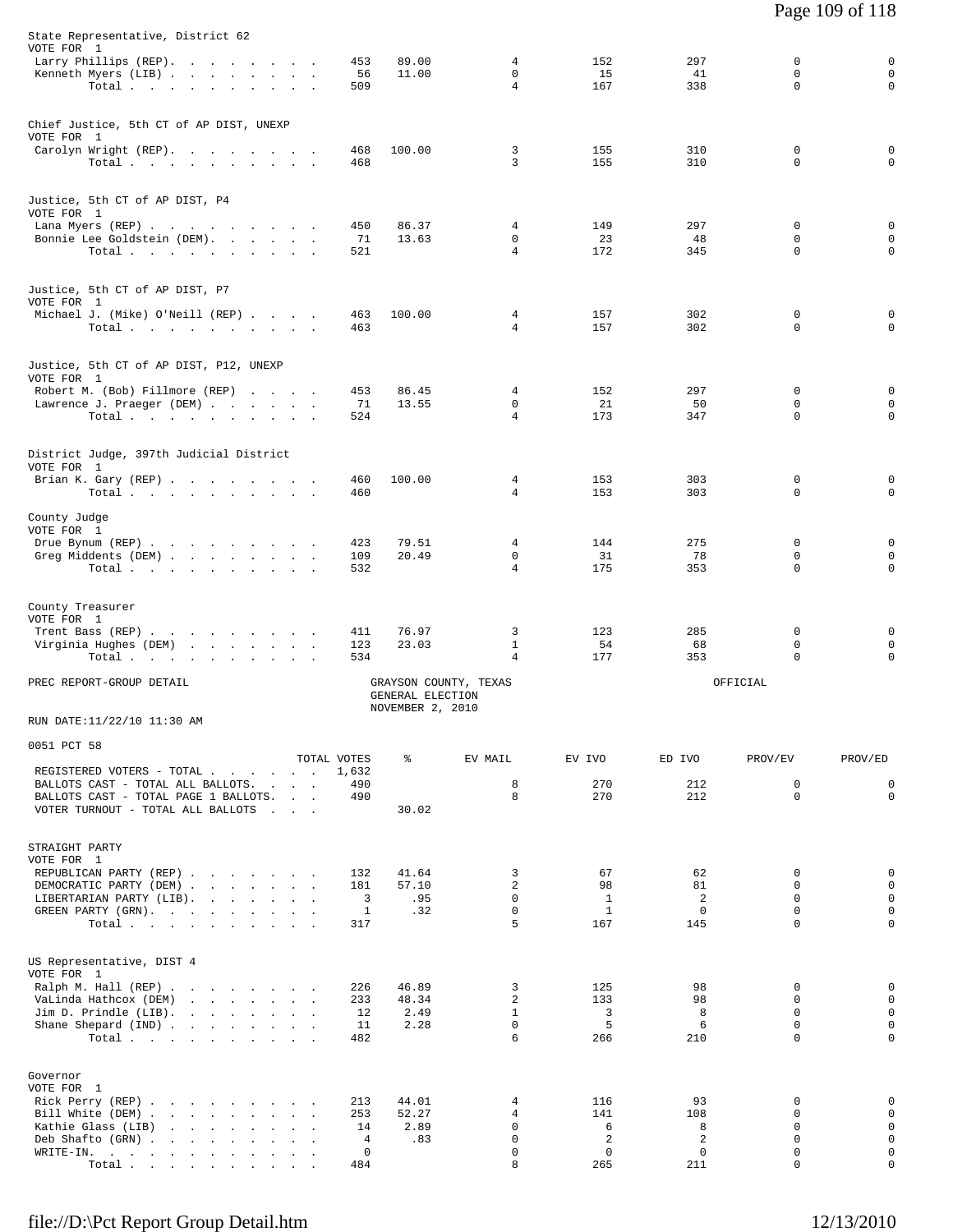| Lieutenant Governor<br>VOTE FOR 1<br>David Dewhurst (REP).<br>Linda Chavez-Thompson (DEM)<br>Scott Jameson (LIB)<br>Herb Gonzales, Jr. (GRN)<br>Total $\cdots$ | the company of the company of | the contract of the contract |        | 225<br>243<br>11<br>$\overline{4}$<br>483 | 46.58<br>50.31<br>2.28<br>.83  | 4<br>4<br>0<br>0<br>8                  | 124<br>134<br>5<br>$\overline{a}$<br>265 | 97<br>105<br>6<br>2<br>210 | 0<br>$\mathbf 0$<br>0<br>$\mathsf 0$<br>$\mathbf 0$      | 0<br>$\mathsf 0$<br>$\mathsf 0$<br>$\mathsf 0$<br>0 |
|----------------------------------------------------------------------------------------------------------------------------------------------------------------|-------------------------------|------------------------------|--------|-------------------------------------------|--------------------------------|----------------------------------------|------------------------------------------|----------------------------|----------------------------------------------------------|-----------------------------------------------------|
| Attorney General<br>VOTE FOR 1<br>Greg Abbott (REP).<br>Barbara Ann Radnofsky (DEM)<br>Jon Roland (LIB)<br>Total                                               |                               | the company of the company   |        | 230<br>242<br>11<br>483                   | 47.62<br>50.10<br>2.28         | 4<br>4<br>0<br>8                       | 128<br>135<br>$\overline{4}$<br>267      | 98<br>103<br>7<br>208      | 0<br>0<br>0<br>0                                         | 0<br>$\mathsf 0$<br>$\mathsf 0$<br>$\mathsf 0$      |
| Comptroller of Public Accounts<br>VOTE FOR 1<br>Susan Combs (REP).<br>Mary J. Ruwart (LIB).<br>Edward Lindsay (GRN).<br>Total                                  |                               |                              |        | 244<br>33<br>31<br>308                    | 79.22<br>10.71<br>10.06        | 5<br>$\mathbf{1}$<br>$\mathbf{1}$<br>7 | 137<br>17<br>18<br>172                   | 102<br>15<br>12<br>129     | 0<br>0<br>0<br>$\mathbf 0$                               | 0<br>0<br>$\mathsf 0$<br>$\mathbf 0$                |
| Commissioner of the General Land Office<br>VOTE FOR 1<br>Jerry Patterson (REP)<br>Hector Uribe (DEM)<br>James L. Holdar (LIB)<br>Total                         |                               |                              |        | 221<br>241<br>17<br>479                   | 46.14<br>50.31<br>3.55         | 4<br>4<br>$\mathbf 0$<br>8             | 126<br>134<br>6<br>266                   | 91<br>103<br>11<br>205     | 0<br>0<br>$\mathbf 0$<br>$\mathbf 0$                     | 0<br>0<br>0<br>$\mathbf 0$                          |
| Commissioner of Agriculture<br>VOTE FOR 1<br>Todd Staples (REP)<br>Hank Gilbert (DEM)<br>Rick Donaldson (LIB).<br>Total                                        |                               |                              |        | 219<br>247<br>14<br>480                   | 45.63<br>51.46<br>2.92         | 4<br>$\overline{4}$<br>$\Omega$<br>8   | 122<br>138<br>6<br>266                   | 93<br>105<br>8<br>206      | 0<br>0<br>0<br>0                                         | 0<br>0<br>0<br>0                                    |
| Railroad Commissioner<br>VOTE FOR 1<br>David Porter (REP)<br>Jeff Weems (DEM)<br>Roger Gary (LIB)<br>Art Browning (GRN)<br>Total                               |                               | <b>Service</b>               | $\sim$ | 213<br>251<br>9<br>8<br>481               | 44.28<br>52.18<br>1.87<br>1.66 | 4<br>4<br>0<br>$\mathbf 0$<br>8        | 117<br>140<br>4<br>5<br>266              | 92<br>107<br>5<br>3<br>207 | 0<br>0<br>0<br>$\mathbf 0$<br>$\Omega$                   | 0<br>0<br>$\mathsf 0$<br>0<br>0                     |
| Justice, Supreme Court, P3<br>VOTE FOR 1<br>Debra Lehrmann (REP).<br>Jim Sharp (DEM)<br>William Bryan Strange, III (LIB).<br>Total                             |                               | $\ddot{\phantom{a}}$         |        | 214<br>254<br>13<br>481                   | 44.49<br>52.81<br>2.70         | 4<br>3<br>$\mathbf{1}$<br>8            | 118<br>143<br>6<br>267                   | 92<br>108<br>6<br>206      | 0<br>0<br>0<br>$\mathbf 0$                               | 0<br>$\mathsf 0$<br>0<br>0                          |
| Justice, Supreme Court, P5<br>VOTE FOR 1<br>Paul Green (REP)<br>Bill Moody (DEM)<br>Tom Oxford (LIB)<br>Total                                                  |                               |                              |        | 214<br>250<br>17<br>481                   | 44.49<br>51.98<br>3.53         | 4<br>3<br>$\mathbf{1}$<br>8            | 120<br>138<br>7<br>265                   | 90<br>109<br>9<br>208      | $\mathbf 0$<br>$\mathbf 0$<br>$\mathbf 0$<br>$\mathbf 0$ | 0<br>$\mathbf 0$<br>$\mathbf 0$<br>0                |
| Justice, Supreme Court, P9<br>VOTE FOR 1<br>Eva Guzman (REP)<br>Blake Bailey (DEM)<br>Jack Armstrong (LIB).<br>Total.                                          |                               |                              |        | 211<br>249<br>19<br>479                   | 44.05<br>51.98<br>3.97         | 4<br>3<br>$\mathbf{1}$<br>8            | 116<br>141<br>8<br>265                   | 91<br>105<br>10<br>206     | $\mathbf 0$<br>0<br>0<br>$\mathbf 0$                     | 0<br>$\mathbf 0$<br>$\mathsf 0$<br>$\mathbf 0$      |
| Judge, CT of Criminal AP, P2<br>VOTE FOR 1<br>Lawrence "Larry" Meyers (REP).<br>J. Randell Stevens (LIB)<br>Total                                              |                               |                              |        | 236<br>75<br>311                          | 75.88<br>24.12                 | 6<br>$\mathbf{1}$<br>7                 | 127<br>42<br>169                         | 103<br>32<br>135           | $\Omega$<br>0<br>0                                       | 0<br>0<br>$\mathbf 0$                               |
| Judge, CT of Criminal AP, P5<br>VOTE FOR 1<br>Cheryl Johnson (REP).<br>Dave Howard (LIB).<br>Total                                                             |                               |                              |        | 242<br>69<br>311                          | 77.81<br>22.19                 | 6<br>$\mathbf{1}$<br>7                 | 133<br>38<br>171                         | 103<br>30<br>133           | 0<br>$\mathbf 0$<br>0                                    | 0<br>$\mathbf 0$<br>0                               |
| Judge, CT of Criminal AP, P6<br>VOTE FOR 1<br>Michael E. Keasler (REP)<br>Keith Hampton (DEM)<br>Robert Ravee Virasin (LIB).<br>Total.                         |                               |                              |        | 214<br>248<br>15<br>477                   | 44.86<br>51.99<br>3.14         | 5<br>3<br>$\mathbf 0$<br>8             | 116<br>140<br>8<br>264                   | 93<br>105<br>7<br>205      | 0<br>$\Omega$<br>$\mathsf 0$<br>0                        | 0<br>$\mathbf 0$<br>0<br>0                          |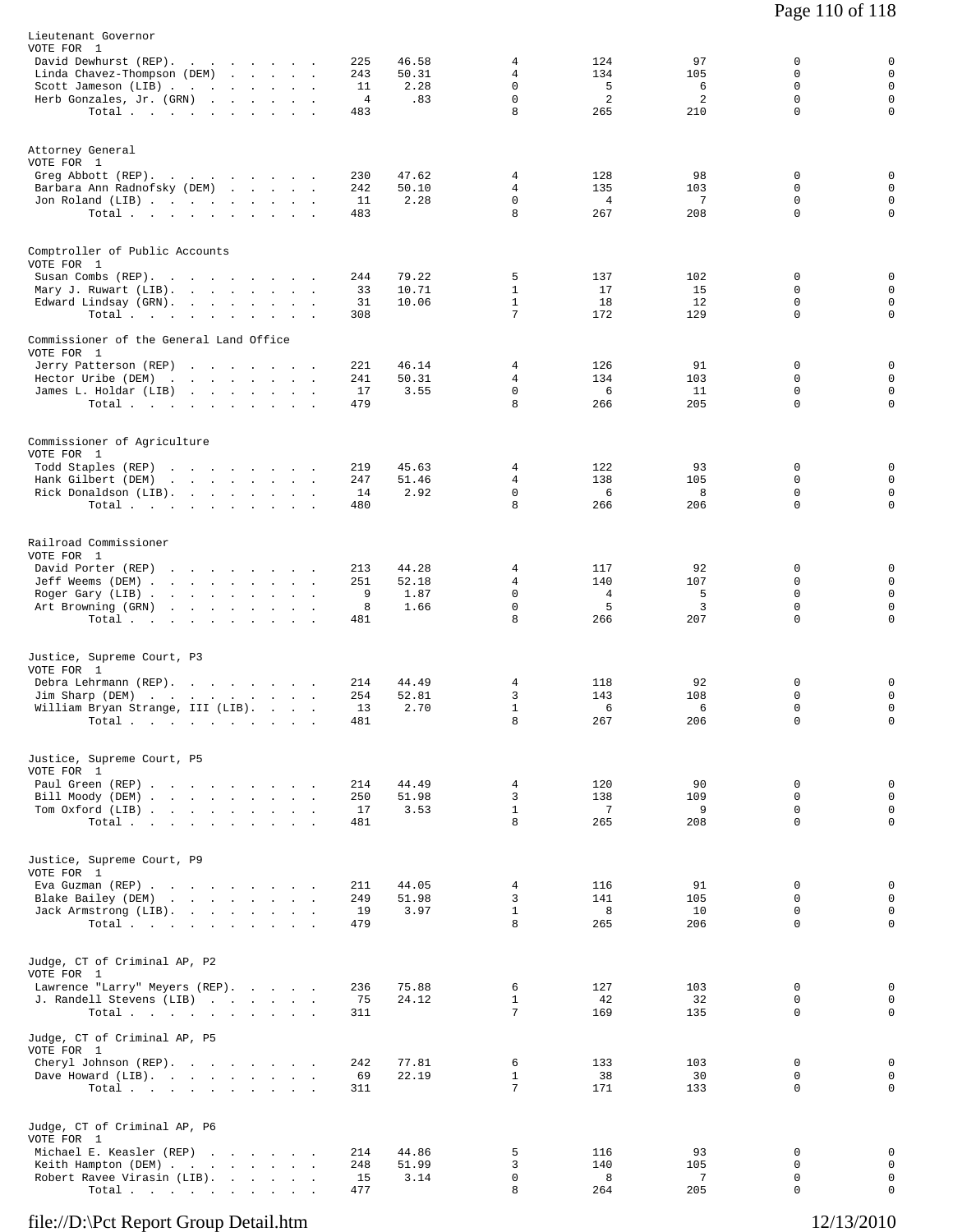| State Representative, District 62                                         |              |                                      |                       |                    |                      |                  |          |
|---------------------------------------------------------------------------|--------------|--------------------------------------|-----------------------|--------------------|----------------------|------------------|----------|
| VOTE FOR 1<br>Larry Phillips (REP).                                       | 244          | 78.21                                | 4                     | 133                | 107                  | 0                | 0        |
| Kenneth Myers (LIB)                                                       | 68           | 21.79                                | $\mathbf{1}$          | 38                 | 29                   | 0                |          |
| Total.                                                                    | 312          |                                      | 5                     | 171                | 136                  | 0                | 0        |
| Chief Justice, 5th CT of AP DIST, UNEXP                                   |              |                                      |                       |                    |                      |                  |          |
| VOTE FOR 1                                                                | 258          | 100.00                               | 4                     | 139                | 115                  | 0                | 0        |
| Carolyn Wright (REP).<br>Total                                            | 258          |                                      | $\overline{4}$        | 139                | 115                  | $\mathbf 0$      | O        |
|                                                                           |              |                                      |                       |                    |                      |                  |          |
| Justice, 5th CT of AP DIST, P4<br>VOTE FOR 1                              |              |                                      |                       |                    |                      |                  |          |
| Lana Myers (REP)                                                          | 224          | 47.76                                | 4                     | 124                | 96                   | 0                | 0        |
| Bonnie Lee Goldstein (DEM).<br>Total.                                     | 245<br>469   | 52.24                                | 2<br>6                | 137<br>261         | 106<br>202           | 0<br>$\mathbf 0$ | O        |
|                                                                           |              |                                      |                       |                    |                      |                  |          |
| Justice, 5th CT of AP DIST, P7<br>VOTE FOR 1                              |              |                                      |                       |                    |                      |                  |          |
| Michael J. (Mike) O'Neill (REP)                                           | 251          | 100.00                               | 3                     | 135                | 113                  | 0                | 0        |
| Total $\cdots$                                                            | 251          |                                      | 3                     | 135                | 113                  | 0                | 0        |
| Justice, 5th CT of AP DIST, P12, UNEXP                                    |              |                                      |                       |                    |                      |                  |          |
| VOTE FOR 1                                                                |              |                                      |                       |                    |                      |                  |          |
| Robert M. (Bob) Fillmore (REP)<br>Lawrence J. Praeger (DEM)               | 223<br>253   | 46.85<br>53.15                       | 3<br>2                | 124<br>140         | 96<br>111            | 0<br>0           | U        |
| Total.                                                                    | 476          |                                      | 5                     | 264                | 207                  | 0                | 0        |
|                                                                           |              |                                      |                       |                    |                      |                  |          |
| District Judge, 397th Judicial District<br>VOTE FOR 1                     |              |                                      |                       |                    |                      |                  |          |
| Brian K. Gary (REP)                                                       | 250          | 100.00                               | 3                     | 137                | 110                  | 0                | 0        |
| Total $\cdots$                                                            | 250          |                                      | 3                     | 137                | 110                  | 0                | 0        |
| County Judge                                                              |              |                                      |                       |                    |                      |                  |          |
| VOTE FOR 1<br>Drue Bynum (REP)                                            | 210          | 44.21                                | 3                     | 115                | 92                   | 0                |          |
| Greg Middents (DEM)                                                       | 265          | 55.79                                | 3                     | 147                | 115                  | 0                | 0        |
| Total                                                                     | 475          |                                      | 6                     | 262                | 207                  | $\mathbf 0$      | $\Omega$ |
| County Treasurer                                                          |              |                                      |                       |                    |                      |                  |          |
| VOTE FOR 1                                                                |              |                                      |                       |                    |                      |                  |          |
| Trent Bass (REP)                                                          | 205          | 42.89                                | 3                     | 109                | 93                   | 0                | 0        |
| Virginia Hughes (DEM)<br>Total.                                           | 273<br>478   | 57.11                                | 3<br>6                | 157<br>266         | 113<br>206           | 0<br>$\mathbf 0$ | O        |
|                                                                           |              |                                      |                       |                    |                      |                  |          |
| County Commissioner, Precinct 4                                           |              |                                      |                       |                    |                      |                  |          |
| VOTE FOR 1<br>Bart Lawrence (REP)                                         | 226          | 46.79                                | 3                     | 126                | 97                   | 0                | 0        |
| Mike Brady (DEM)                                                          | 257          | 53.21                                | 3                     | 142                | 112                  | 0                |          |
| Total                                                                     | 483          |                                      | 6                     | 268                | 209                  | $\mathbf 0$      |          |
| PREC REPORT-GROUP DETAIL                                                  |              |                                      | GRAYSON COUNTY, TEXAS |                    |                      | OFFICIAL         |          |
|                                                                           |              | GENERAL ELECTION<br>NOVEMBER 2, 2010 |                       |                    |                      |                  |          |
| RUN DATE:11/22/10 11:30 AM                                                |              |                                      |                       |                    |                      |                  |          |
| 0052 PCT 64                                                               | TOTAL VOTES  | ៖                                    | EV MAIL               | EV IVO             | ED IVO               | PROV/EV          | PROV/ED  |
| REGISTERED VOTERS - TOTAL                                                 | 1,973        |                                      |                       |                    |                      |                  |          |
| BALLOTS CAST - TOTAL ALL BALLOTS.<br>BALLOTS CAST - TOTAL PAGE 1 BALLOTS. | 741<br>741   |                                      | 19<br>19              | 378<br>378         | 344<br>344           | 0<br>$\mathbf 0$ | 0<br>0   |
| VOTER TURNOUT - TOTAL ALL BALLOTS                                         |              | 37.56                                |                       |                    |                      |                  |          |
|                                                                           |              |                                      |                       |                    |                      |                  |          |
| STRAIGHT PARTY<br>VOTE FOR 1                                              |              |                                      |                       |                    |                      |                  |          |
| REPUBLICAN PARTY (REP)                                                    | 352          | 77.02                                | 10                    | 180                | 162                  | 0                |          |
| DEMOCRATIC PARTY (DEM)<br>LIBERTARIAN PARTY (LIB).                        | 101<br>3     | 22.10<br>.66                         | 4<br>$\mathbf 0$      | 46<br>$\mathbf{1}$ | 51<br>2              | 0<br>0           |          |
| GREEN PARTY (GRN).                                                        | $\mathbf{1}$ | .22                                  | $\mathbf 0$           | $\mathbf{1}$       | $\mathbf 0$          | 0                |          |
| Total.                                                                    | 457          |                                      | 14                    | 228                | 215                  | $\Omega$         | $\Omega$ |
|                                                                           |              |                                      |                       |                    |                      |                  |          |
| US Representative, DIST 4<br>VOTE FOR 1                                   |              |                                      |                       |                    |                      |                  |          |
| Ralph M. Hall (REP)                                                       | 540          | 74.59                                | 14<br>4               | 271                | 255                  | 0<br>0           |          |
| VaLinda Hathcox (DEM)<br>Jim D. Prindle $(LIB)$ .                         | 140<br>19    | 19.34<br>2.62                        | $\mathbf 0$           | 69<br>15           | 67<br>$\overline{4}$ | 0                | 0        |
| Shane Shepard (IND)                                                       | 25           | 3.45                                 | $\mathbf 0$           | 13                 | 12                   | $\mathbf 0$      | O        |

Total . . . . . . . . . . 724 18 368 338 0 0

Governor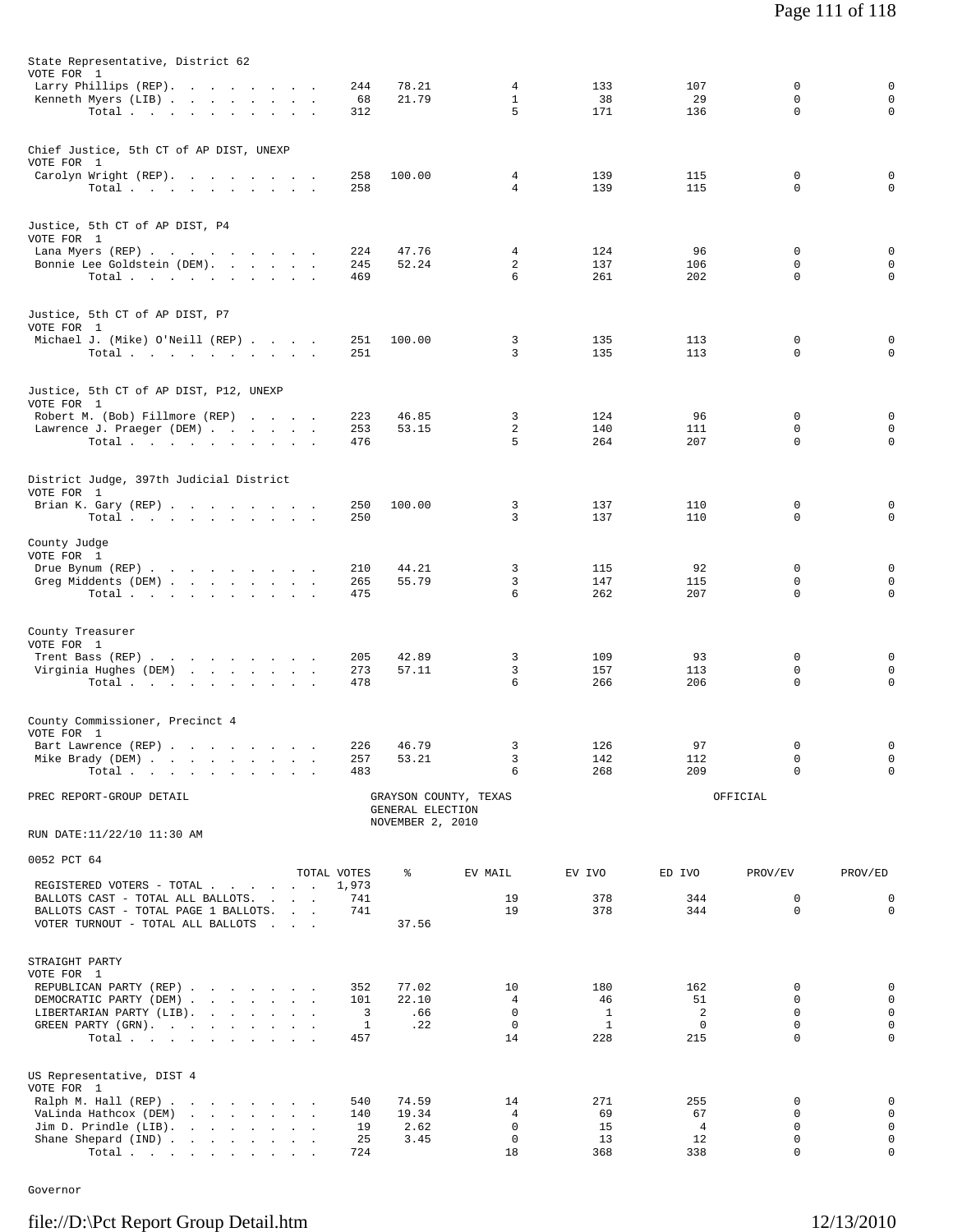| VOTE FOR 1                                                                                                                                   |                      |                                |            |                |                               |              |                        |                  |                  |
|----------------------------------------------------------------------------------------------------------------------------------------------|----------------------|--------------------------------|------------|----------------|-------------------------------|--------------|------------------------|------------------|------------------|
| Rick Perry (REP)<br>Bill White (DEM) .                                                                                                       |                      |                                | 513<br>200 | 70.27<br>27.40 | 15<br>4                       | 265<br>101   | 233<br>95              | 0<br>0           | 0<br>$\mathsf 0$ |
| the contract of the contract of the<br>Kathie Glass (LIB)<br>$\mathbf{r} = \mathbf{r} \times \mathbf{r}$ . The set of $\mathbf{r}$<br>$\sim$ |                      |                                | 13         | 1.78           | $\Omega$                      | 5            | 8                      | $\Omega$         | $\mathbf 0$      |
| Deb Shafto (GRN)<br>$\ddot{\phantom{a}}$                                                                                                     |                      |                                | 3          | .41            | $\mathbf 0$                   | $\mathbf{1}$ | 2                      | $\mathbf 0$      | $\mathsf 0$      |
| WRITE-IN.                                                                                                                                    | $\blacksquare$       | $\sim$                         | 1          | .14            | $\mathbf 0$                   | $\mathbf 0$  | $\mathbf{1}$           | $\mathbf 0$      | 0                |
| Total                                                                                                                                        |                      |                                | 730        |                | 19                            | 372          | 339                    | $\Omega$         | 0                |
| Lieutenant Governor                                                                                                                          |                      |                                |            |                |                               |              |                        |                  |                  |
| VOTE FOR 1                                                                                                                                   |                      |                                |            |                |                               |              |                        |                  |                  |
| David Dewhurst (REP).                                                                                                                        |                      |                                | 549        | 75.72          | 15                            | 279          | 255                    | 0                | 0                |
| Linda Chavez-Thompson (DEM)                                                                                                                  |                      |                                | 157        | 21.66          | 4<br>$\mathbf 0$              | 81<br>8      | 72<br>8                | 0<br>0           | 0<br>0           |
| Scott Jameson (LIB)<br>Herb Gonzales, Jr. (GRN)                                                                                              |                      |                                | 16<br>3    | 2.21<br>.41    | $\mathbf 0$                   | 1            | 2                      | $\mathbf 0$      | $\mathsf 0$      |
| Total                                                                                                                                        |                      |                                | 725        |                | 19                            | 369          | 337                    | 0                | 0                |
|                                                                                                                                              |                      |                                |            |                |                               |              |                        |                  |                  |
| Attorney General<br>VOTE FOR 1                                                                                                               |                      |                                |            |                |                               |              |                        |                  |                  |
| Greg Abbott (REP).                                                                                                                           |                      |                                | 564        | 77.37          | 15                            | 291          | 258                    | 0                | 0                |
| Barbara Ann Radnofsky (DEM)                                                                                                                  |                      |                                | 154        | 21.12          | 4                             | 76           | 74                     | 0                | $\mathsf 0$      |
| Jon Roland (LIB)<br>Total                                                                                                                    |                      |                                | 11<br>729  | 1.51           | 0<br>19                       | 4<br>371     | $7\phantom{.0}$<br>339 | 0<br>$\mathbf 0$ | $\mathsf 0$<br>0 |
|                                                                                                                                              |                      |                                |            |                |                               |              |                        |                  |                  |
| Comptroller of Public Accounts                                                                                                               |                      |                                |            |                |                               |              |                        |                  |                  |
| VOTE FOR 1                                                                                                                                   |                      |                                | 562        | 90.65          | 13                            | 292          | 257                    | $\Omega$         | 0                |
| Susan Combs (REP).<br>Mary J. Ruwart (LIB).                                                                                                  |                      |                                | 33         | 5.32           | 0                             | 10           | 23                     | 0                | 0                |
| Edward Lindsay (GRN).                                                                                                                        |                      |                                | 25         | 4.03           | $\mathbf{1}$                  | 17           | 7                      | 0                | 0                |
| Total $\cdots$                                                                                                                               |                      |                                | 620        |                | 14                            | 319          | 287                    | 0                | 0                |
| Commissioner of the General Land Office                                                                                                      |                      |                                |            |                |                               |              |                        |                  |                  |
| VOTE FOR 1<br>Jerry Patterson (REP)<br>the contract of the contract of the                                                                   |                      |                                | 547        | 76.29          | 15                            | 280          | 252                    | 0                | 0                |
| Hector Uribe (DEM)<br>the contract of the contract of                                                                                        |                      |                                | 156        | 21.76          | $\overline{4}$                | 78           | 74                     | $\mathbf 0$      | $\mathbf 0$      |
| James L. Holdar (LIB)                                                                                                                        |                      |                                | 14         | 1.95           | $\mathbf 0$                   | 8            | 6                      | 0                | 0                |
| Total                                                                                                                                        |                      |                                | 717        |                | 19                            | 366          | 332                    | 0                | 0                |
| Commissioner of Agriculture                                                                                                                  |                      |                                |            |                |                               |              |                        |                  |                  |
| VOTE FOR 1                                                                                                                                   |                      |                                |            |                |                               |              |                        |                  |                  |
| Todd Staples (REP)<br>the contract of the contract of the                                                                                    |                      |                                | 538        | 75.03          | 14                            | 277          | 247                    | 0                | 0                |
| Hank Gilbert (DEM)<br>the contract of the contract of the                                                                                    |                      |                                | 165        | 23.01          | 4                             | 83           | 78                     | 0                | $\mathsf 0$      |
| Rick Donaldson (LIB).<br>Total                                                                                                               |                      |                                | 14<br>717  | 1.95           | $\mathbf{0}$<br>18            | 7<br>367     | 7<br>332               | 0<br>$\mathbf 0$ | 0<br>0           |
|                                                                                                                                              |                      |                                |            |                |                               |              |                        |                  |                  |
| Railroad Commissioner                                                                                                                        |                      |                                |            |                |                               |              |                        |                  |                  |
| VOTE FOR 1                                                                                                                                   |                      |                                |            |                |                               |              |                        |                  |                  |
| David Porter (REP)<br>the contract of the contract of the                                                                                    |                      |                                | 529        | 73.57          | 12<br>6                       | 271<br>87    | 246<br>77              | 0<br>0           | 0<br>0           |
| Jeff Weems (DEM).<br>the contract of the contract of<br>Roger Gary (LIB).<br>and a strain and a strain and                                   | $\ddot{\phantom{a}}$ | $\sim$<br>$\ddot{\phantom{a}}$ | 170<br>15  | 23.64<br>2.09  | $\mathbf 0$                   | 7            | 8                      | $\mathbf 0$      | 0                |
| Art Browning (GRN)<br>and the control of the                                                                                                 |                      |                                | 5          | .70            | 0                             | 2            | 3                      | 0                | 0                |
| Total                                                                                                                                        |                      |                                | 719        |                | $18\,$                        | 367          | 334                    | 0                | $\circ$          |
| Justice, Supreme Court, P3                                                                                                                   |                      |                                |            |                |                               |              |                        |                  |                  |
| VOTE FOR 1                                                                                                                                   |                      |                                |            |                |                               |              |                        |                  |                  |
| Debra Lehrmann (REP).                                                                                                                        |                      |                                | 526        | 73.06          | 12                            | 273          | 241                    | $\mathbf 0$      | $\mathbf 0$      |
| Jim Sharp (DEM)                                                                                                                              |                      |                                | 179        | 24.86          | $\overline{4}$<br>$\mathbf 0$ | 88<br>8      | 87<br>7                | $\mathbf 0$<br>0 | $\mathbf 0$<br>0 |
| William Bryan Strange, III (LIB).<br>Total                                                                                                   |                      |                                | 15<br>720  | 2.08           | 16                            | 369          | 335                    | $\Omega$         | $\mathbf 0$      |
|                                                                                                                                              |                      |                                |            |                |                               |              |                        |                  |                  |
| Justice, Supreme Court, P5                                                                                                                   |                      |                                |            |                |                               |              |                        |                  |                  |
| VOTE FOR 1                                                                                                                                   |                      |                                |            |                |                               |              |                        |                  |                  |
| Paul Green (REP)<br>Bill Moody (DEM)                                                                                                         |                      |                                | 526<br>176 | 73.16<br>24.48 | 12<br>$\overline{4}$          | 273<br>89    | 241<br>83              | 0<br>0           | 0<br>$\mathbf 0$ |
| Tom Oxford (LIB)                                                                                                                             |                      |                                | 17         | 2.36           | $\overline{0}$                | -7           | 10                     | $\Omega$         | 0                |
| Total $\cdots$ $\cdots$ $\cdots$ $\cdots$                                                                                                    |                      |                                | 719        |                | 16                            | 369          | 334                    | $\mathbf 0$      | 0                |
|                                                                                                                                              |                      |                                |            |                |                               |              |                        |                  |                  |
| Justice, Supreme Court, P9<br>VOTE FOR 1                                                                                                     |                      |                                |            |                |                               |              |                        |                  |                  |
| Eva Guzman (REP)                                                                                                                             |                      |                                | 526        | 73.67          | 12                            | 274          | 240                    | 0                | 0                |
| Blake Bailey (DEM)                                                                                                                           |                      |                                | 170        | 23.81          | $\overline{4}$                | 84           | 82                     | 0                | $\mathbf 0$      |
| Jack Armstrong (LIB).                                                                                                                        |                      |                                | 18         | 2.52           | $\overline{0}$                | 9            | 9                      | $\mathbf 0$      | 0                |
| Total                                                                                                                                        |                      |                                | 714        |                | 16                            | 367          | 331                    | 0                | $\mathbf 0$      |
| Judge, CT of Criminal AP, P2                                                                                                                 |                      |                                |            |                |                               |              |                        |                  |                  |
| VOTE FOR 1<br>Lawrence "Larry" Meyers (REP).                                                                                                 |                      |                                | 555        | 90.24          | 12                            | 288          | 255                    | 0                | 0                |
| J. Randell Stevens (LIB)                                                                                                                     |                      |                                | 60         | 9.76           | $\mathbf 0$                   | 29           | 31                     | $\mathbf 0$      | $\mathbf 0$      |
| Total                                                                                                                                        |                      |                                | 615        |                | 12                            | 317          | 286                    | 0                | 0                |
| Judge, CT of Criminal AP, P5                                                                                                                 |                      |                                |            |                |                               |              |                        |                  |                  |
| VOTE FOR 1                                                                                                                                   |                      |                                | 555        | 90.10          |                               |              |                        | 0                | 0                |
| Cheryl Johnson (REP).<br>Dave Howard (LIB).                                                                                                  |                      |                                | 61         | 9.90           | 12<br>$\Omega$                | 287<br>31    | 256<br>30              | $\Omega$         | $\mathbf 0$      |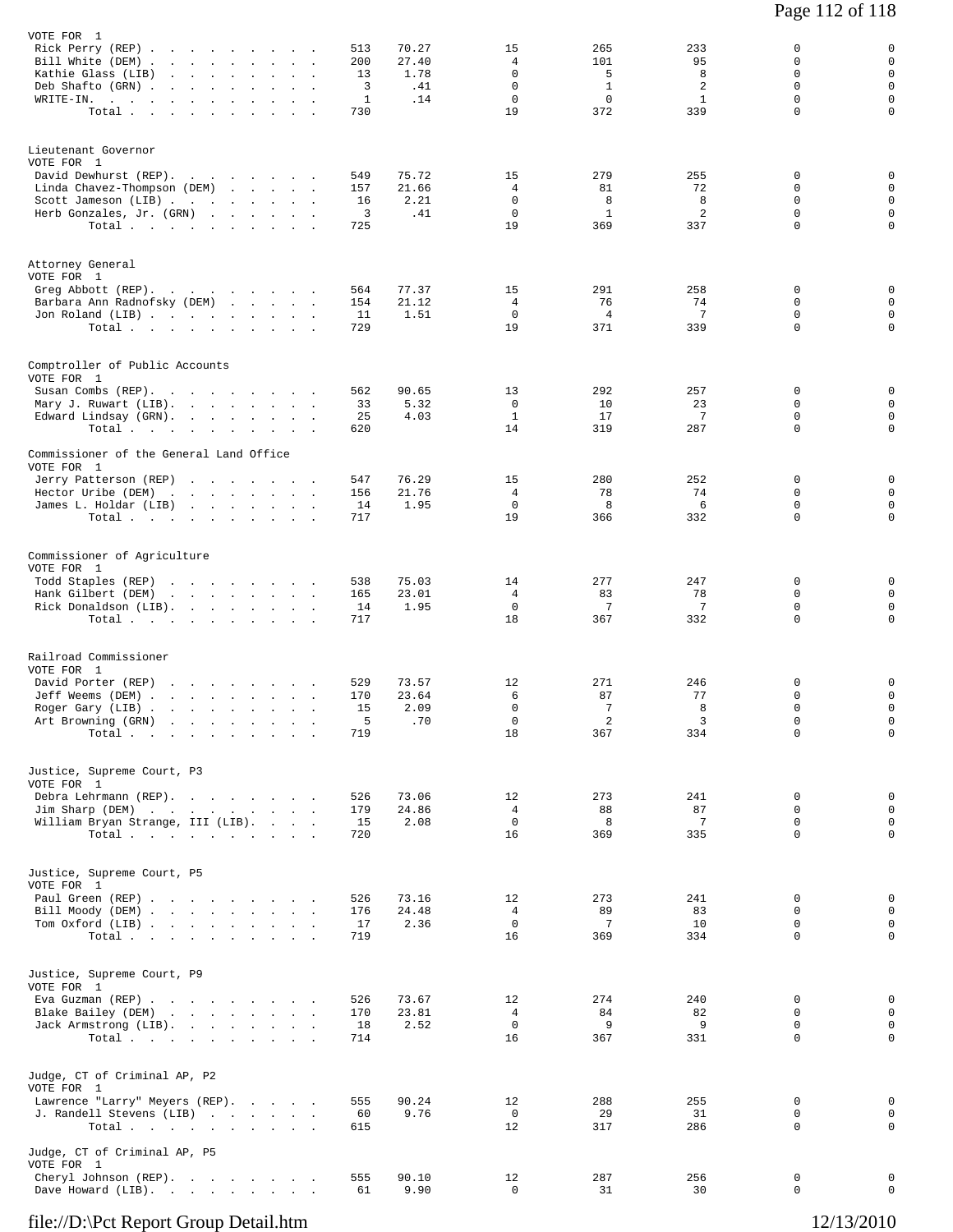|                                                                              |                      |                  |                       |                   |                    |                  | Page 113 of 118            |
|------------------------------------------------------------------------------|----------------------|------------------|-----------------------|-------------------|--------------------|------------------|----------------------------|
| Total.                                                                       | 616                  |                  | 12                    | 318               | 286                | 0                | 0                          |
| Judge, CT of Criminal AP, P6                                                 |                      |                  |                       |                   |                    |                  |                            |
| VOTE FOR 1                                                                   |                      |                  |                       |                   |                    |                  |                            |
| Michael E. Keasler (REP)<br>Keith Hampton (DEM)                              | 522<br>170           | 73.52<br>23.94   | 12<br>4               | 271<br>85         | 239<br>81          | 0<br>0           | 0<br>$\mathbf 0$           |
| Robert Ravee Virasin (LIB).                                                  | 18                   | 2.54             | 0                     | 9                 | 9                  | 0                | 0                          |
| Total $\cdots$                                                               | 710                  |                  | 16                    | 365               | 329                | 0                | $\mathbf 0$                |
| State Representative, District 62                                            |                      |                  |                       |                   |                    |                  |                            |
| VOTE FOR 1<br>Larry Phillips (REP).                                          | 570                  | 90.19            | 13                    | 292               | 265                | 0                | 0                          |
| Kenneth Myers (LIB)                                                          | 62                   | 9.81             | $\mathbf{1}$          | 30                | 31                 | 0                | 0                          |
| Total                                                                        | 632                  |                  | 14                    | 322               | 296                | 0                | 0                          |
| Chief Justice, 5th CT of AP DIST, UNEXP<br>VOTE FOR 1                        |                      |                  |                       |                   |                    |                  |                            |
| Carolyn Wright (REP).                                                        | 575                  | 100.00           | 12                    | 297               | 266                | $\mathbf 0$      | 0                          |
| Total $\cdots$ $\cdots$ $\cdots$                                             | 575                  |                  | 12                    | 297               | 266                | 0                | 0                          |
| Justice, 5th CT of AP DIST, P4<br>VOTE FOR 1                                 |                      |                  |                       |                   |                    |                  |                            |
| Lana Myers (REP)                                                             | 540                  | 76.16            | 12                    | 283               | 245                | 0                | 0                          |
| Bonnie Lee Goldstein (DEM).<br>Total                                         | 169<br>709           | 23.84            | $\overline{4}$<br>16  | 84<br>367         | 81<br>326          | 0<br>$\mathbf 0$ | 0<br>0                     |
|                                                                              |                      |                  |                       |                   |                    |                  |                            |
| Justice, 5th CT of AP DIST, P7                                               |                      |                  |                       |                   |                    |                  |                            |
| VOTE FOR 1<br>Michael J. (Mike) O'Neill (REP)                                | 575                  | 100.00           | 12                    | 296               | 267                | 0                | 0                          |
| Total                                                                        | 575                  |                  | 12                    | 296               | 267                | 0                | 0                          |
| Justice, 5th CT of AP DIST, P12, UNEXP<br>VOTE FOR 1                         |                      |                  |                       |                   |                    |                  |                            |
| Robert M. (Bob) Fillmore (REP)                                               | 544                  | 76.08            | 12                    | 280               | 252                | 0                | 0                          |
| Lawrence J. Praeger (DEM)<br>Total                                           | 171<br>715           | 23.92            | $\overline{4}$<br>16  | 87<br>367         | 80<br>332          | 0<br>0           | 0<br>0                     |
|                                                                              |                      |                  |                       |                   |                    |                  |                            |
| District Judge, 397th Judicial District<br>VOTE FOR 1                        |                      |                  |                       |                   |                    |                  |                            |
| Brian K. Gary (REP)<br>Total                                                 | 573<br>573           | 100.00           | 12<br>12              | 299<br>299        | 262<br>262         | 0<br>0           | 0<br>0                     |
| County Judge                                                                 |                      |                  |                       |                   |                    |                  |                            |
| VOTE FOR 1<br>Drue Bynum (REP)                                               | 535                  | 73.49            | 14                    | 280               | 241                | 0                | 0                          |
| Greg Middents (DEM)                                                          | 193                  | 26.51            | 4                     | 93                | 96                 | 0                | $\mathbf 0$                |
| Total                                                                        | 728                  |                  | 18                    | 373               | 337                | 0                | 0                          |
| County Treasurer                                                             |                      |                  |                       |                   |                    |                  |                            |
| VOTE FOR 1<br>Trent Bass (REP)                                               | 512                  | 70.91            | 14                    | 258               | 240                | $\mathbf 0$      | 0                          |
| Virginia Hughes (DEM)                                                        | 210                  | 29.09            | - 5                   | 112               | 93                 | $\Omega$         | $\mathbf 0$                |
| Total                                                                        | 722                  |                  | 19                    | 370               | 333                | $\Omega$         | 0                          |
| County Commissioner, Precinct 4<br>VOTE FOR 1                                |                      |                  |                       |                   |                    |                  |                            |
| Bart Lawrence (REP)                                                          | 537                  | 74.27            | 14                    | 272               | 251                | $\mathbf 0$      | 0                          |
| Mike Brady (DEM)<br>Total.                                                   | 186<br>723           | 25.73            | - 5<br>19             | 98<br>370         | 83<br>334          | $\Omega$<br>0    | 0<br>0                     |
| PREC REPORT-GROUP DETAIL                                                     |                      | GENERAL ELECTION | GRAYSON COUNTY, TEXAS |                   |                    | OFFICIAL         |                            |
| RUN DATE:11/22/10 11:30 AM                                                   |                      | NOVEMBER 2, 2010 |                       |                   |                    |                  |                            |
| 0053 PCT 65                                                                  |                      |                  |                       |                   |                    |                  |                            |
| REGISTERED VOTERS - TOTAL                                                    | TOTAL VOTES<br>1,252 | ៖                | EV MAIL               | EV IVO            | ED IVO             | PROV/EV          | PROV/ED                    |
| BALLOTS CAST - TOTAL ALL BALLOTS.                                            | 503                  |                  | 10                    | 250               | 243                | $\mathbf 0$      | 0                          |
| BALLOTS CAST - TOTAL PAGE 1 BALLOTS.<br>BALLOTS CAST - TOTAL PAGE 2 BALLOTS. | 498<br>498           |                  | 5<br>5                | 250<br>250        | 243<br>243         | 0<br>$\Omega$    | $\mathbf 0$<br>$\mathbf 0$ |
| VOTER TURNOUT - TOTAL ALL BALLOTS                                            |                      | 40.18            |                       |                   |                    |                  |                            |
| STRAIGHT PARTY                                                               |                      |                  |                       |                   |                    |                  |                            |
| VOTE FOR 1                                                                   |                      |                  |                       |                   |                    |                  |                            |
| REPUBLICAN PARTY (REP)<br>DEMOCRATIC PARTY (DEM)                             | 159<br>90            | 62.35<br>35.29   | $\mathbf 0$<br>3      | 81<br>48          | 78<br>39           | 0<br>0           | 0<br>0                     |
| LIBERTARIAN PARTY (LIB).                                                     | 6                    | 2.35             | $\Omega$              | 2                 | $\overline{4}$     | $\Omega$         | $\mathbf 0$                |
| GREEN PARTY (GRN).<br>Total                                                  | 0<br>255             |                  | 0<br>3                | $^{\circ}$<br>131 | $\mathbf 0$<br>121 | 0<br>$\mathbf 0$ | 0<br>0                     |
|                                                                              |                      |                  |                       |                   |                    |                  |                            |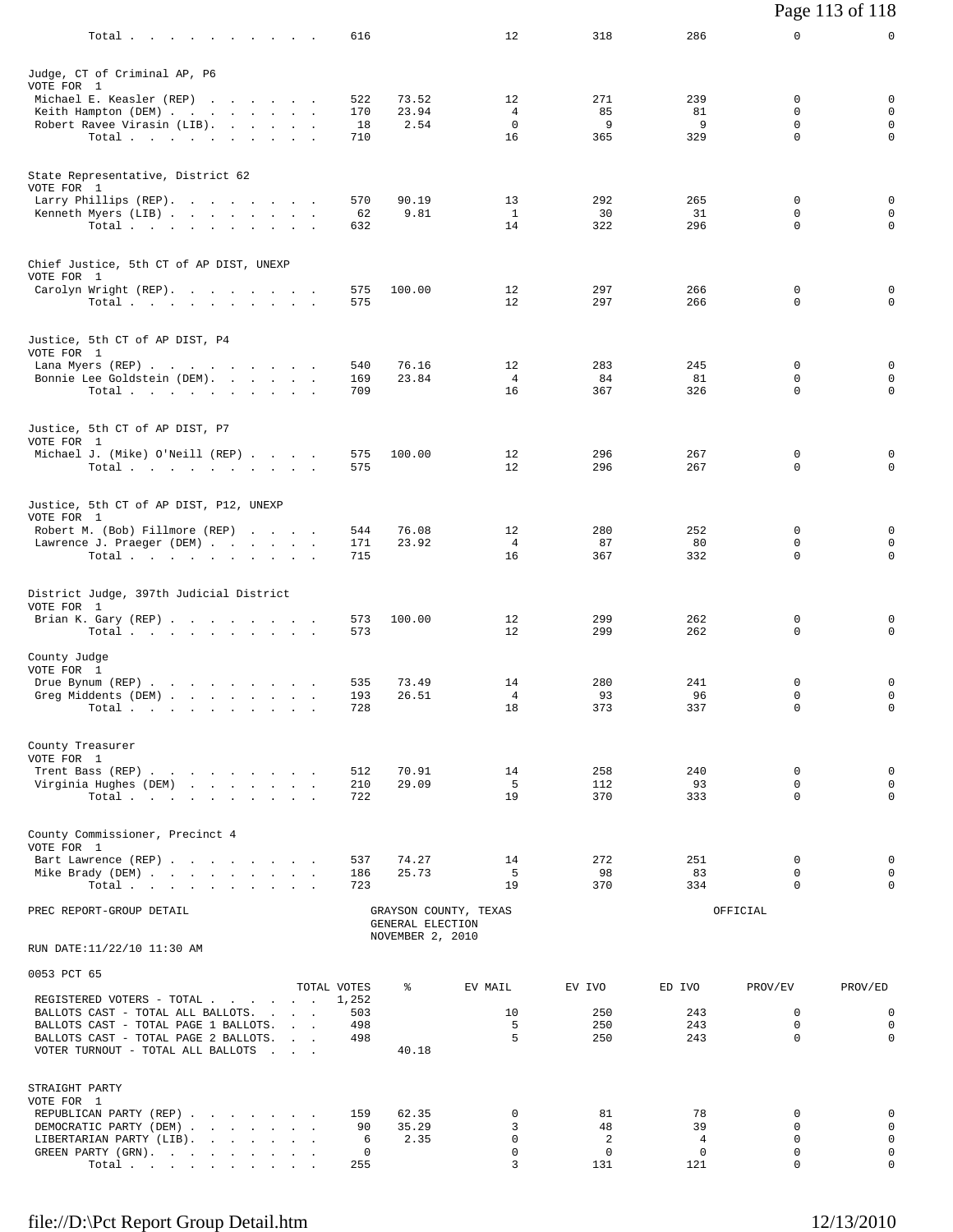| US Representative, DIST 4<br>VOTE FOR 1<br>Ralph M. Hall (REP)<br>VaLinda Hathcox (DEM)<br>Jim D. Prindle (LIB).<br>Shane Shepard (IND)<br>Total.        | $\ddot{\phantom{a}}$<br>$\sim 100$ | 64.49<br>316<br>28.98<br>142<br>19<br>3.88<br>13<br>2.65<br>490    | $\mathbf 0$<br>5<br>$\mathbf 0$<br>$\mathbf 0$<br>5      | 154<br>75<br>8<br>7<br>244                 | 162<br>62<br>11<br>6<br>241               | 0<br>$\Omega$<br>$\mathbf 0$<br>0<br>$\mathbf 0$ | $\mathbf 0$<br>$\mathbf 0$<br>$\mathbf 0$<br>$\mathbf 0$<br>$\mathbf 0$ |
|----------------------------------------------------------------------------------------------------------------------------------------------------------|------------------------------------|--------------------------------------------------------------------|----------------------------------------------------------|--------------------------------------------|-------------------------------------------|--------------------------------------------------|-------------------------------------------------------------------------|
| Governor<br>VOTE FOR 1<br>Rick Perry (REP)<br>Bill White (DEM)<br>Kathie Glass (LIB)<br>Deb Shafto (GRN)<br>$\texttt{WRTTE-IN.}$ , , , , , , ,<br>Total  | $\sim$                             | 289<br>58.86<br>38.09<br>187<br>2.85<br>14<br>.20<br>1<br>0<br>491 | $\mathbf 0$<br>5<br>0<br>$\mathbf 0$<br>$\mathbf 0$<br>5 | 142<br>96<br>7<br>$\mathbf{1}$<br>0<br>246 | 147<br>86<br>7<br>$\mathbf 0$<br>0<br>240 | 0<br>0<br>0<br>$\mathbf 0$<br>0<br>$\mathbf 0$   | 0<br>0<br>$\mathbf 0$<br>$\mathsf 0$<br>$\mathbf 0$<br>$\mathbf 0$      |
| Lieutenant Governor<br>VOTE FOR 1<br>David Dewhurst (REP).<br>Linda Chavez-Thompson (DEM)<br>Scott Jameson (LIB)<br>Herb Gonzales, Jr. (GRN)<br>Total.   |                                    | 316<br>64.10<br>156<br>31.64<br>17<br>3.45<br>4<br>.81<br>493      | $\mathbf 0$<br>5<br>0<br>0<br>5                          | 154<br>83<br>8<br>$\mathbf{1}$<br>246      | 162<br>68<br>9<br>3<br>242                | 0<br>0<br>0<br>0<br>$\mathbf 0$                  | 0<br>$\mathbf 0$<br>$\mathbf 0$<br>$\mathbf 0$<br>$\mathbf 0$           |
| Attorney General<br>VOTE FOR 1<br>Greg Abbott (REP).<br>Barbara Ann Radnofsky (DEM)<br>Jon Roland (LIB)<br>Total                                         | and the state of the state of      | 339<br>68.90<br>141<br>28.66<br>12<br>2.44<br>492                  | $\mathbf 0$<br>5<br>$\mathbf 0$<br>5                     | 168<br>74<br>5<br>247                      | 171<br>62<br>$7\phantom{.0}$<br>240       | 0<br>0<br>$\mathbf 0$<br>0                       | 0<br>0<br>$\mathbf 0$<br>$\mathbf 0$                                    |
| Comptroller of Public Accounts<br>VOTE FOR 1<br>Susan Combs (REP).<br>Mary J. Ruwart (LIB).<br>Edward Lindsay (GRN).<br>Total $\cdots$ $\cdots$ $\cdots$ | $\sim$                             | 85.19<br>345<br>9.38<br>38<br>22<br>5.43<br>405                    | 0<br>$\mathbf{1}$<br>$\mathbf{1}$<br>2                   | 170<br>18<br>12<br>200                     | 175<br>19<br>9<br>203                     | 0<br>0<br>0<br>$\mathbf 0$                       | 0<br>$\mathbf 0$<br>$\mathbf 0$<br>$\mathbf 0$                          |
| Commissioner of the General Land Office<br>VOTE FOR 1<br>Jerry Patterson (REP)<br>Hector Uribe (DEM)<br>James L. Holdar (LIB)<br>Total.                  |                                    | 320<br>66.12<br>146<br>30.17<br>18<br>3.72<br>484                  | $\mathbf 0$<br>5<br>$\mathsf 0$<br>5                     | 161<br>75<br>7<br>243                      | 159<br>66<br>11<br>236                    | 0<br>0<br>0<br>$\mathbf 0$                       | 0<br>$\mathbf 0$<br>$\mathbf 0$<br>$\mathbf 0$                          |
| Commissioner of Agriculture<br>VOTE FOR 1<br>Todd Staples (REP)<br>Hank Gilbert (DEM)<br>Rick Donaldson (LIB)<br>Total                                   |                                    | 309<br>64.11<br>156<br>32.37<br>17<br>3.53<br>482                  | $\mathbf 0$<br>5<br>0<br>5                               | 154<br>81<br>6<br>241                      | 155<br>70<br>11<br>236                    | 0<br>0<br>0<br>0                                 | 0<br>$\mathbf 0$<br>$\mathbf 0$<br>$\mathbf 0$                          |
| Railroad Commissioner<br>VOTE FOR 1<br>David Porter (REP)<br>Jeff Weems (DEM)<br>Roger Gary (LIB)<br>Art Browning (GRN)<br>Total.                        |                                    | 62.73<br>303<br>33.13<br>160<br>3.31<br>16<br>.83<br>4<br>483      | 0<br>5<br>0<br>0<br>5                                    | 150<br>83<br>6<br>3<br>242                 | 153<br>72<br>10<br>$\mathbf{1}$<br>236    | 0<br>0<br>0<br>0<br>0                            | 0<br>0<br>$\mathbf 0$<br>$\mathbf 0$<br>0                               |
| Justice, Supreme Court, P3<br>VOTE FOR 1<br>Debra Lehrmann (REP).<br>Jim Sharp (DEM)<br>William Bryan Strange, III (LIB).<br>Total                       |                                    | 60.82<br>295<br>35.26<br>171<br>3.92<br>19<br>485                  | $\mathbf 0$<br>5<br>0<br>5                               | 143<br>90<br>8<br>241                      | 152<br>76<br>11<br>239                    | 0<br>0<br>0<br>0                                 | 0<br>$\mathsf 0$<br>0<br>$\mathsf{O}$                                   |
| Justice, Supreme Court, P5<br>VOTE FOR 1<br>Paul Green (REP)<br>Bill Moody (DEM)<br>Tom Oxford (LIB)<br>Total                                            |                                    | 62.73<br>303<br>34.16<br>165<br>15<br>3.11<br>483                  | 0<br>5<br>0<br>5                                         | 148<br>85<br>6<br>239                      | 155<br>75<br>9<br>239                     | 0<br>0<br>0<br>$\Omega$                          | 0<br>0<br>$\mathsf{O}$<br>$\mathbf 0$                                   |
| Justice, Supreme Court, P9<br>VOTE FOR 1<br>Eva Guzman (REP)<br>Blake Bailey (DEM)<br>Jack Armstrong (LIB).<br>Total $\ldots$                            |                                    | 59.75<br>288<br>34.85<br>168<br>5.39<br>26<br>482                  | 0<br>5<br>0<br>5                                         | 143<br>83<br>12<br>238                     | 145<br>80<br>14<br>239                    | 0<br>0<br>0<br>0                                 | 0<br>0<br>$\mathsf 0$<br>$\mathsf{O}$                                   |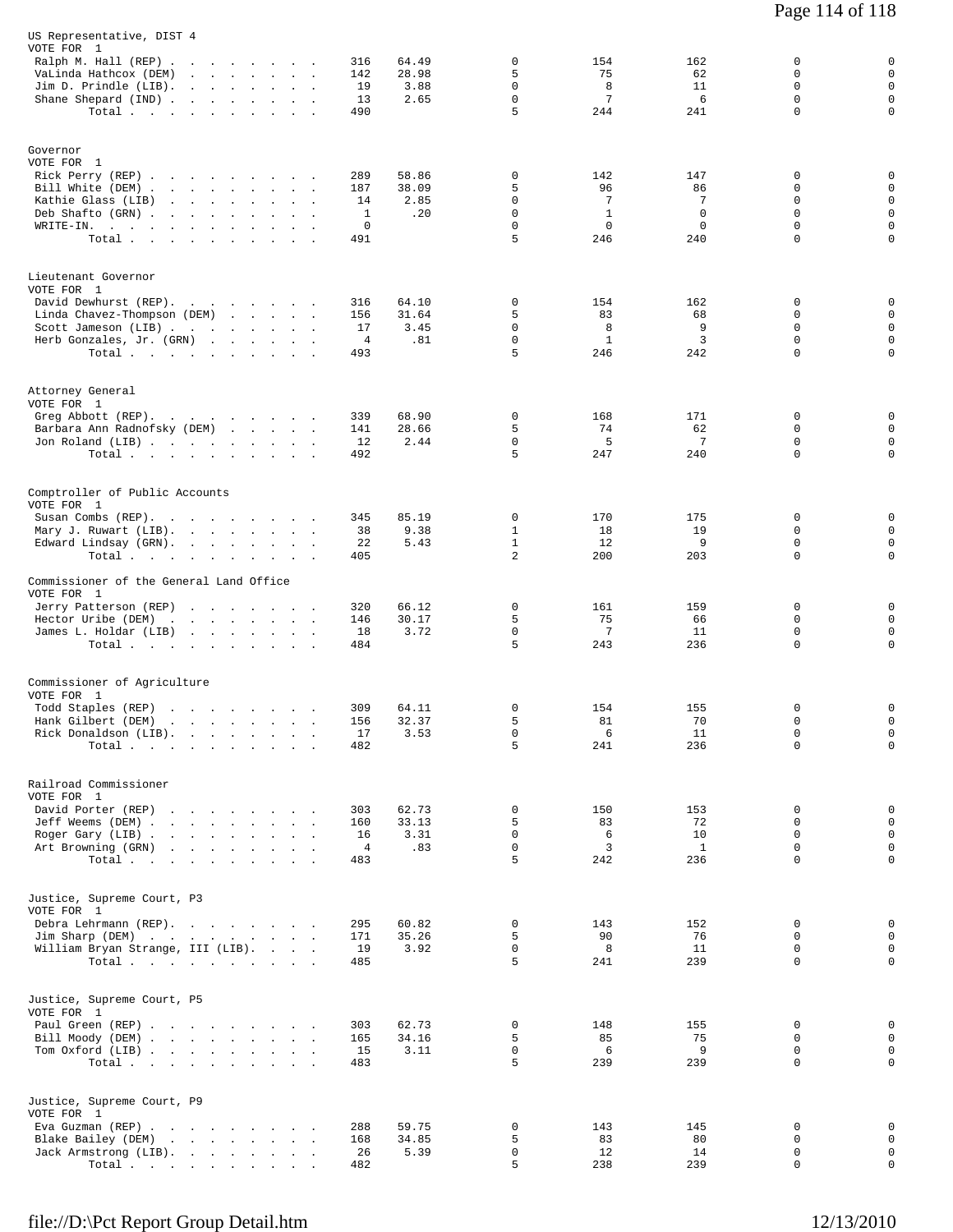| VOTE FOR 1<br>$\mathbf 0$<br>Lawrence "Larry" Meyers (REP).<br>84.71<br>164<br>174<br>338<br>15.29<br>2<br>31<br>28<br>J. Randell Stevens (LIB)<br>61<br>$\overline{a}$<br>195<br>202<br>399<br>Total<br>Judge, CT of Criminal AP, P5<br>VOTE FOR 1<br>85.64<br>174<br>Cheryl Johnson (REP).<br>340<br>$\mathbf{1}$<br>165<br>$\mathbf{1}$<br>27<br>29<br>Dave Howard (LIB).<br>57<br>14.36<br>397<br>2<br>192<br>203<br>Total<br>Judge, CT of Criminal AP, P6<br>VOTE FOR 1<br>Michael E. Keasler (REP)<br>62.58<br>0<br>147<br>154<br>301<br>5<br>85<br>75<br>Keith Hampton (DEM)<br>165<br>34.30 | 0<br>0<br>$\mathbf 0$<br>$\mathbf 0$<br>$\mathbf 0$<br>$\mathbf 0$<br>0<br>0<br>$\mathbf 0$<br>$\mathbf 0$<br>$\Omega$<br>0 |
|-----------------------------------------------------------------------------------------------------------------------------------------------------------------------------------------------------------------------------------------------------------------------------------------------------------------------------------------------------------------------------------------------------------------------------------------------------------------------------------------------------------------------------------------------------------------------------------------------------|-----------------------------------------------------------------------------------------------------------------------------|
|                                                                                                                                                                                                                                                                                                                                                                                                                                                                                                                                                                                                     |                                                                                                                             |
|                                                                                                                                                                                                                                                                                                                                                                                                                                                                                                                                                                                                     |                                                                                                                             |
|                                                                                                                                                                                                                                                                                                                                                                                                                                                                                                                                                                                                     |                                                                                                                             |
|                                                                                                                                                                                                                                                                                                                                                                                                                                                                                                                                                                                                     |                                                                                                                             |
|                                                                                                                                                                                                                                                                                                                                                                                                                                                                                                                                                                                                     |                                                                                                                             |
|                                                                                                                                                                                                                                                                                                                                                                                                                                                                                                                                                                                                     |                                                                                                                             |
|                                                                                                                                                                                                                                                                                                                                                                                                                                                                                                                                                                                                     |                                                                                                                             |
|                                                                                                                                                                                                                                                                                                                                                                                                                                                                                                                                                                                                     |                                                                                                                             |
|                                                                                                                                                                                                                                                                                                                                                                                                                                                                                                                                                                                                     |                                                                                                                             |
|                                                                                                                                                                                                                                                                                                                                                                                                                                                                                                                                                                                                     | 0<br>0                                                                                                                      |
| 0<br>6<br>9                                                                                                                                                                                                                                                                                                                                                                                                                                                                                                                                                                                         | $\mathbf 0$<br>0<br>0<br>0                                                                                                  |
| Robert Ravee Virasin (LIB).<br>15<br>3.12<br>5<br>238<br>481<br>238<br>Total.                                                                                                                                                                                                                                                                                                                                                                                                                                                                                                                       | $\mathbf 0$<br>0                                                                                                            |
|                                                                                                                                                                                                                                                                                                                                                                                                                                                                                                                                                                                                     |                                                                                                                             |
| State Representative, District 62                                                                                                                                                                                                                                                                                                                                                                                                                                                                                                                                                                   |                                                                                                                             |
| VOTE FOR 1                                                                                                                                                                                                                                                                                                                                                                                                                                                                                                                                                                                          |                                                                                                                             |
| 179<br>171<br>Larry Phillips (REP).<br>351<br>85.40<br>$\mathbf{1}$<br>14.60<br>$\mathbf{1}$<br>26<br>33<br>Kenneth Myers (LIB)<br>60                                                                                                                                                                                                                                                                                                                                                                                                                                                               | 0<br>0<br>0<br>0                                                                                                            |
| $\overline{a}$<br>205<br>204<br>Total<br>411                                                                                                                                                                                                                                                                                                                                                                                                                                                                                                                                                        | 0<br>0                                                                                                                      |
|                                                                                                                                                                                                                                                                                                                                                                                                                                                                                                                                                                                                     |                                                                                                                             |
| Chief Justice, 5th CT of AP DIST, UNEXP                                                                                                                                                                                                                                                                                                                                                                                                                                                                                                                                                             |                                                                                                                             |
| VOTE FOR 1<br>Carolyn Wright (REP).<br>351<br>100.00<br>2<br>169<br>180                                                                                                                                                                                                                                                                                                                                                                                                                                                                                                                             | 0<br>0                                                                                                                      |
| 2<br>169<br>180<br>Total $\cdots$ $\cdots$ $\cdots$ $\cdots$<br>351                                                                                                                                                                                                                                                                                                                                                                                                                                                                                                                                 | 0<br>0                                                                                                                      |
|                                                                                                                                                                                                                                                                                                                                                                                                                                                                                                                                                                                                     |                                                                                                                             |
| Justice, 5th CT of AP DIST, P4                                                                                                                                                                                                                                                                                                                                                                                                                                                                                                                                                                      |                                                                                                                             |
| VOTE FOR 1                                                                                                                                                                                                                                                                                                                                                                                                                                                                                                                                                                                          |                                                                                                                             |
| Lana Myers (REP)<br>316<br>66.25<br>0<br>151<br>165<br>5<br>Bonnie Lee Goldstein (DEM).<br>161<br>33.75<br>83<br>73                                                                                                                                                                                                                                                                                                                                                                                                                                                                                 | $\mathbf 0$<br>0<br>0<br>$\mathbf 0$                                                                                        |
| 477<br>5<br>234<br>238<br>Total.                                                                                                                                                                                                                                                                                                                                                                                                                                                                                                                                                                    | 0<br>0                                                                                                                      |
|                                                                                                                                                                                                                                                                                                                                                                                                                                                                                                                                                                                                     |                                                                                                                             |
| Justice, 5th CT of AP DIST, P7                                                                                                                                                                                                                                                                                                                                                                                                                                                                                                                                                                      |                                                                                                                             |
| VOTE FOR 1<br>Michael J. (Mike) O'Neill (REP)<br>2<br>172<br>179<br>353<br>100.00                                                                                                                                                                                                                                                                                                                                                                                                                                                                                                                   | 0<br>0                                                                                                                      |
| 2<br>172<br>Total $\cdots$ $\cdots$ $\cdots$<br>353<br>179                                                                                                                                                                                                                                                                                                                                                                                                                                                                                                                                          | 0<br>0                                                                                                                      |
|                                                                                                                                                                                                                                                                                                                                                                                                                                                                                                                                                                                                     |                                                                                                                             |
| Justice, 5th CT of AP DIST, P12, UNEXP                                                                                                                                                                                                                                                                                                                                                                                                                                                                                                                                                              |                                                                                                                             |
| VOTE FOR 1<br>Robert M. (Bob) Fillmore (REP)<br>323<br>67.01<br>$^{\circ}$<br>156<br>167                                                                                                                                                                                                                                                                                                                                                                                                                                                                                                            | 0<br>0                                                                                                                      |
| 5<br>74<br>32.99<br>80<br>Lawrence J. Praeger (DEM)<br>159                                                                                                                                                                                                                                                                                                                                                                                                                                                                                                                                          | 0<br>0                                                                                                                      |
| 5<br>236<br>241<br>Total $\cdots$<br>482                                                                                                                                                                                                                                                                                                                                                                                                                                                                                                                                                            | 0<br>0                                                                                                                      |
|                                                                                                                                                                                                                                                                                                                                                                                                                                                                                                                                                                                                     |                                                                                                                             |
|                                                                                                                                                                                                                                                                                                                                                                                                                                                                                                                                                                                                     |                                                                                                                             |
| District Judge, 397th Judicial District                                                                                                                                                                                                                                                                                                                                                                                                                                                                                                                                                             |                                                                                                                             |
| VOTE FOR 1<br>2<br>100.00<br>173<br>174<br>Brian K. Gary (REP)<br>349                                                                                                                                                                                                                                                                                                                                                                                                                                                                                                                               | 0<br>0                                                                                                                      |
| $\overline{a}$<br>173<br>174<br>$\texttt{Total} \quad . \qquad . \qquad . \qquad . \qquad . \qquad . \qquad . \qquad .$<br>349                                                                                                                                                                                                                                                                                                                                                                                                                                                                      | $\mathbf 0$<br>$\mathbf 0$                                                                                                  |
| County Judge                                                                                                                                                                                                                                                                                                                                                                                                                                                                                                                                                                                        |                                                                                                                             |
| VOTE FOR 1                                                                                                                                                                                                                                                                                                                                                                                                                                                                                                                                                                                          |                                                                                                                             |
| 283<br>57.40<br>0<br>142<br>141<br>Drue Bynum (REP)                                                                                                                                                                                                                                                                                                                                                                                                                                                                                                                                                 | 0<br>0<br>$\mathbf 0$<br>$\mathbf 0$                                                                                        |
| 5<br>104<br>101<br>Greg Middents (DEM)<br>210<br>42.60<br>5<br>246<br>242<br>493<br>Total.                                                                                                                                                                                                                                                                                                                                                                                                                                                                                                          | $\mathbf 0$<br>$\Omega$                                                                                                     |
|                                                                                                                                                                                                                                                                                                                                                                                                                                                                                                                                                                                                     |                                                                                                                             |
| County Treasurer                                                                                                                                                                                                                                                                                                                                                                                                                                                                                                                                                                                    |                                                                                                                             |
| VOTE FOR 1                                                                                                                                                                                                                                                                                                                                                                                                                                                                                                                                                                                          |                                                                                                                             |
| 280<br>57.03<br>0<br>133<br>147<br>Trent Bass (REP)<br>5<br>93<br>Virginia Hughes (DEM)<br>211<br>42.97<br>113                                                                                                                                                                                                                                                                                                                                                                                                                                                                                      | 0<br>0<br>$\mathbf 0$<br>0                                                                                                  |
| 5<br>246<br>Total<br>491<br>240                                                                                                                                                                                                                                                                                                                                                                                                                                                                                                                                                                     | $\mathbf 0$<br>$\Omega$                                                                                                     |
|                                                                                                                                                                                                                                                                                                                                                                                                                                                                                                                                                                                                     |                                                                                                                             |
| County Commissioner, Precinct 4                                                                                                                                                                                                                                                                                                                                                                                                                                                                                                                                                                     |                                                                                                                             |
| VOTE FOR 1<br>64.21<br>0<br>154<br>160<br>Bart Lawrence (REP)<br>314                                                                                                                                                                                                                                                                                                                                                                                                                                                                                                                                | 0<br>$\mathbf 0$                                                                                                            |
| 5<br>92<br>78<br>Mike Brady (DEM)<br>175<br>35.79                                                                                                                                                                                                                                                                                                                                                                                                                                                                                                                                                   | 0<br>$\mathbf 0$                                                                                                            |
| 489<br>5<br>246<br>238<br>Total.                                                                                                                                                                                                                                                                                                                                                                                                                                                                                                                                                                    | $\mathbf 0$<br>0                                                                                                            |
|                                                                                                                                                                                                                                                                                                                                                                                                                                                                                                                                                                                                     |                                                                                                                             |
| SHERMAN PROP 1<br>VOTE FOR 1                                                                                                                                                                                                                                                                                                                                                                                                                                                                                                                                                                        |                                                                                                                             |
| 87.50<br>175<br>191<br>FOR $\cdots$<br>371<br>5                                                                                                                                                                                                                                                                                                                                                                                                                                                                                                                                                     | 0<br>$\mathbf 0$                                                                                                            |
| 0<br>25<br>${\tt AGAINST} \hspace{1.5cm} . \hspace{1.5cm} . \hspace{1.5cm} . \hspace{1.5cm} . \hspace{1.5cm} . \hspace{1.5cm} . \hspace{1.5cm} . \hspace{1.5cm} . \hspace{1.5cm} . \hspace{1.5cm} . \hspace{1.5cm} . \hspace{1.5cm} .$<br>53<br>12.50<br>28<br>$\sim$<br>5<br>424<br>203<br>216                                                                                                                                                                                                                                                                                                     | $\mathbf 0$<br>0<br>$\mathbf 0$<br>$\mathbf 0$                                                                              |
| Total $\cdots$ $\cdots$ $\cdots$                                                                                                                                                                                                                                                                                                                                                                                                                                                                                                                                                                    |                                                                                                                             |
|                                                                                                                                                                                                                                                                                                                                                                                                                                                                                                                                                                                                     |                                                                                                                             |
| SHERMAN PROP 2<br>VOTE FOR 1                                                                                                                                                                                                                                                                                                                                                                                                                                                                                                                                                                        |                                                                                                                             |
| 323<br>75.29<br>4<br>158<br>FOR $\cdots$ $\cdots$ $\cdots$ $\cdots$ $\cdots$<br>161<br>$\sim$<br>$\mathbf{1}$<br>49<br>56<br>AGAINST<br>106<br>24.71                                                                                                                                                                                                                                                                                                                                                                                                                                                | 0<br>0<br>0<br>$\mathbf 0$                                                                                                  |

Page 115 of 118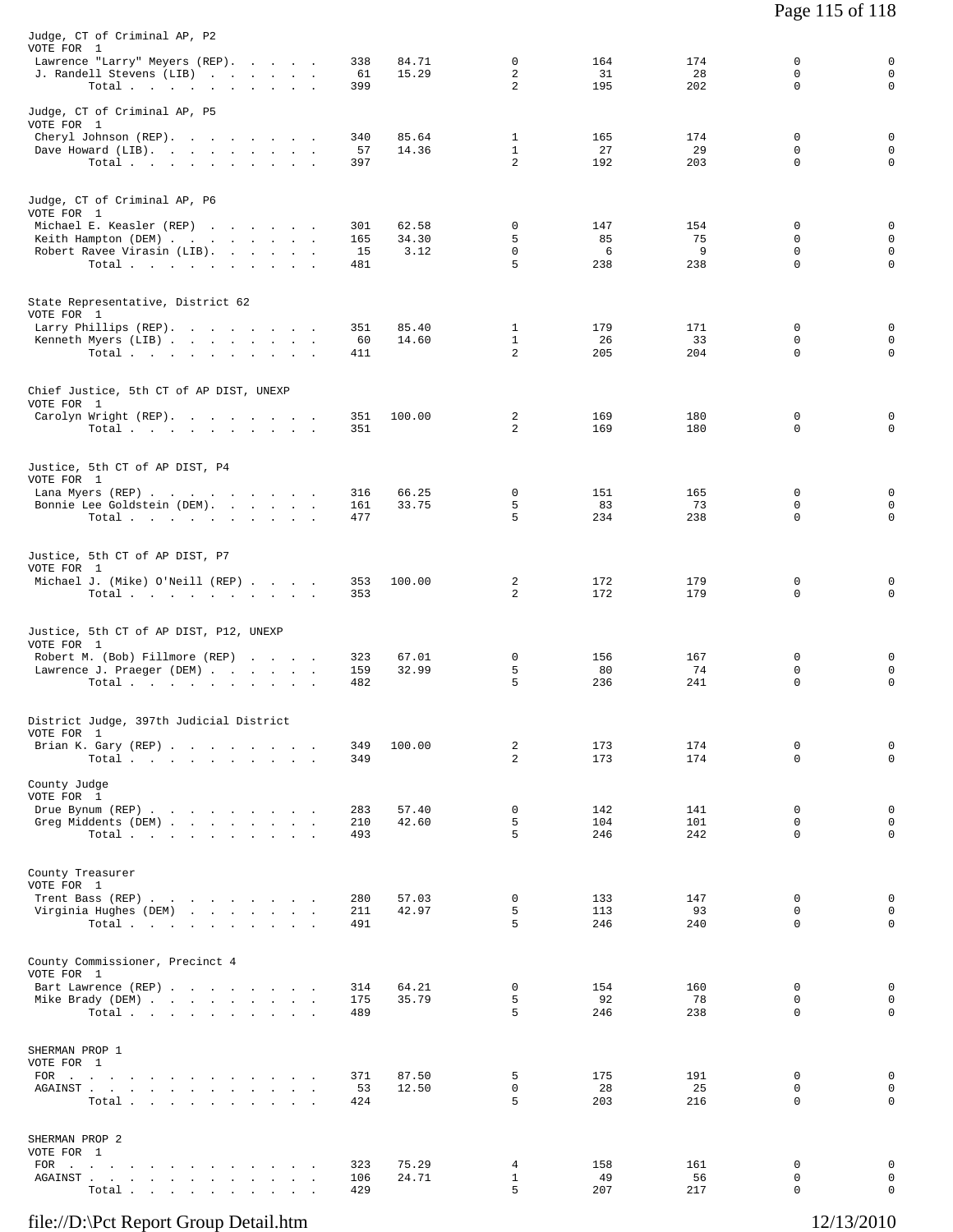| SHERMAN PROP 3<br>VOTE FOR 1<br>AGAINST<br>Total $\cdots$ $\cdots$ $\cdots$                                                                                                                                                                                                                                                                                                                                                           |                                                    | 333<br>93<br>426                            | 78.17<br>21.83                       | 3<br>$\overline{2}$<br>5                                 | 166<br>38<br>204                                         | 164<br>53<br>217                        | $\mathbf 0$<br>0<br>0                                                  | 0<br>$\mathbf 0$<br>$\mathbf 0$                                               |
|---------------------------------------------------------------------------------------------------------------------------------------------------------------------------------------------------------------------------------------------------------------------------------------------------------------------------------------------------------------------------------------------------------------------------------------|----------------------------------------------------|---------------------------------------------|--------------------------------------|----------------------------------------------------------|----------------------------------------------------------|-----------------------------------------|------------------------------------------------------------------------|-------------------------------------------------------------------------------|
| SHERMAN PROP 4<br>VOTE FOR 1<br>FOR $\cdots$<br>AGAINST.<br>the contract of the contract of the con-<br>Total                                                                                                                                                                                                                                                                                                                         | <b>Contract Contract</b>                           | 205<br>232<br>437                           | 46.91<br>53.09                       | $\mathbf 0$<br>4<br>4                                    | 97<br>113<br>210                                         | 108<br>115<br>223                       | $\mathbf 0$<br>$\Omega$<br>0                                           | 0<br>$\mathbf 0$<br>0                                                         |
| SHERMAN PROP 5<br>VOTE FOR 1<br>FOR $\qquad \qquad \ldots \qquad \qquad \ldots \qquad \qquad \ldots \qquad \ldots \qquad \ldots$<br>${\tt AGAINST} \hspace{0.1in} . \hspace{0.1in} . \hspace{0.1in} . \hspace{0.1in} . \hspace{0.1in} . \hspace{0.1in} . \hspace{0.1in} . \hspace{0.1in} . \hspace{0.1in} . \hspace{0.1in} . \hspace{0.1in} . \hspace{0.1in} . \hspace{0.1in} . \hspace{0.1in} .$<br>Total $\cdots$ $\cdots$ $\cdots$ | $\sim$                                             | 316<br>122<br>438                           | 72.15<br>27.85                       | 1<br>4<br>5                                              | 161<br>50<br>211                                         | 154<br>68<br>222                        | $\mathbf 0$<br>0<br>0                                                  | 0<br>$\mathbf 0$<br>0                                                         |
| SHERMAN PROP 6<br>VOTE FOR 1<br>$\texttt{FOR} \quad . \qquad . \qquad . \qquad . \qquad . \qquad . \qquad . \qquad .$<br>$\sim$<br>AGAINST                                                                                                                                                                                                                                                                                            |                                                    | 387<br>45                                   | 89.58<br>10.42                       | 5<br>$\mathbf 0$                                         | 184<br>24                                                | 198<br>21                               | 0<br>0                                                                 | 0<br>$\mathbf 0$                                                              |
| Total<br>PREC REPORT-GROUP DETAIL                                                                                                                                                                                                                                                                                                                                                                                                     |                                                    | 432                                         | GENERAL ELECTION<br>NOVEMBER 2, 2010 | 5<br>GRAYSON COUNTY, TEXAS                               | 208                                                      | 219                                     | $\Omega$<br>OFFICIAL                                                   | 0                                                                             |
| RUN DATE:11/22/10 11:30 AM                                                                                                                                                                                                                                                                                                                                                                                                            |                                                    |                                             |                                      |                                                          |                                                          |                                         |                                                                        |                                                                               |
| 0054 PCT 66                                                                                                                                                                                                                                                                                                                                                                                                                           |                                                    | TOTAL VOTES                                 | ႜ                                    | EV MAIL                                                  | EV IVO                                                   | ED IVO                                  | PROV/EV                                                                | PROV/ED                                                                       |
| REGISTERED VOTERS - TOTAL<br>BALLOTS CAST - TOTAL ALL BALLOTS.<br>BALLOTS CAST - TOTAL PAGE 1 BALLOTS.<br>VOTER TURNOUT - TOTAL ALL BALLOTS                                                                                                                                                                                                                                                                                           | $\sim$ $\sim$<br><b>Contract Contract Contract</b> | 2,091<br>688<br>688                         | 32.90                                | 17<br>17                                                 | 393<br>393                                               | 278<br>278                              | 0<br>$\mathbf 0$                                                       | 0<br>$\mathbf 0$                                                              |
| STRAIGHT PARTY<br>VOTE FOR 1<br>REPUBLICAN PARTY (REP)<br>DEMOCRATIC PARTY (DEM).<br>LIBERTARIAN PARTY (LIB).<br>GREEN PARTY (GRN).<br>Total $\cdots$ $\cdots$ $\cdots$                                                                                                                                                                                                                                                               | the company of the company of                      | 245<br>102<br>5<br>1<br>353                 | 69.41<br>28.90<br>1.42<br>.28        | 10<br>3<br>0<br>$\mathbf 0$<br>13                        | 140<br>64<br>2<br><sup>1</sup><br>207                    | 95<br>35<br>3<br>0<br>133               | 0<br>0<br>0<br>0<br>$\Omega$                                           | 0<br>$\mathbf 0$<br>$\mathsf 0$<br>0<br>0                                     |
| US Representative, DIST 4<br>VOTE FOR 1<br>Ralph M. Hall (REP)<br>VaLinda Hathcox (DEM)<br>Jim D. Prindle (LIB).<br>and the contract of the state of<br>Shane Shepard (IND)<br>Total<br>$\sim 1000$ km s $^{-1}$<br>$\cdot$                                                                                                                                                                                                           | $\sim$<br>$\cdot$<br>$\overline{\phantom{a}}$      | 496<br>141<br>18<br>18<br>673               | 73.70<br>20.95<br>2.67<br>2.67       | 15<br>2<br>$\mathbf 0$<br>$\mathbf 0$<br>17              | 281<br>86<br>6<br>12<br>385                              | 200<br>53<br>12<br>6<br>271             | 0<br>0<br>0<br>$\mathbf 0$<br>$\Omega$                                 | 0<br>0<br>0<br>$\mathsf 0$<br>0                                               |
| Governor<br>VOTE FOR 1<br>Rick Perry (REP)<br>Bill White (DEM)<br>Kathie Glass (LIB)<br>and the contract of the contract of the contract of the contract of the contract of the contract of the contract of<br>Deb Shafto (GRN)<br>WRITE-IN.<br>the contract of the contract of the contract of<br>Total                                                                                                                              |                                                    | 456<br>200<br>20<br>6<br>$\mathbf 0$<br>682 | 66.86<br>29.33<br>2.93<br>.88        | 13<br>3<br>$\mathbf{1}$<br>$\mathbf 0$<br>$\Omega$<br>17 | 259<br>120<br>7<br>$\overline{4}$<br>$\mathbf{0}$<br>390 | 184<br>77<br>12<br>2<br>$\Omega$<br>275 | 0<br>$\Omega$<br>$\mathbf 0$<br>$\mathbf 0$<br>$\Omega$<br>$\mathbf 0$ | $\mathsf 0$<br>$\mathbf{0}$<br>$\mathsf 0$<br>$\mathsf 0$<br>$\mathbf 0$<br>0 |
| Lieutenant Governor<br>VOTE FOR 1<br>David Dewhurst (REP).<br>Linda Chavez-Thompson (DEM)<br>Scott Jameson (LIB)<br>Herb Gonzales, Jr. (GRN)<br>Total                                                                                                                                                                                                                                                                                 |                                                    | 491<br>155<br>22<br>6<br>674                | 72.85<br>23.00<br>3.26<br>.89        | 13<br>$\overline{4}$<br>$\mathbf 0$<br>$\mathbf 0$<br>17 | 280<br>90<br>9<br>4<br>383                               | 198<br>61<br>13<br>2<br>274             | 0<br>$\Omega$<br>$\mathbf 0$<br>$\mathbf 0$<br>$\Omega$                | $\mathsf 0$<br>$\mathbf{0}$<br>$\mathbf 0$<br>0<br>0                          |
| Attorney General<br>VOTE FOR 1<br>Greg Abbott (REP).<br>Barbara Ann Radnofsky (DEM)<br>Jon Roland (LIB)<br>Total $\cdots$                                                                                                                                                                                                                                                                                                             |                                                    | 503<br>153<br>14<br>670                     | 75.07<br>22.84<br>2.09               | 12<br>-5<br>$\overline{0}$<br>17                         | 287<br>88<br>7<br>382                                    | 204<br>60<br>7<br>271                   | 0<br>$\Omega$<br>$\mathbf 0$<br>$\Omega$                               | $\mathsf 0$<br>$\mathbf 0$<br>$\mathbf 0$<br>$\mathbf 0$                      |
| Comptroller of Public Accounts<br>VOTE FOR 1<br>Susan Combs (REP).<br>Mary J. Ruwart (LIB).<br>Edward Lindsay (GRN).<br>Total.                                                                                                                                                                                                                                                                                                        |                                                    | 512<br>33<br>36<br>581                      | 88.12<br>5.68<br>6.20                | 14<br>$\overline{0}$<br>1<br>15                          | 291<br>17<br>21<br>329                                   | 207<br>16<br>14<br>237                  | 0<br>$\mathbf 0$<br>0<br>0                                             | 0<br>$\mathbf 0$<br>$\mathbf 0$<br>0                                          |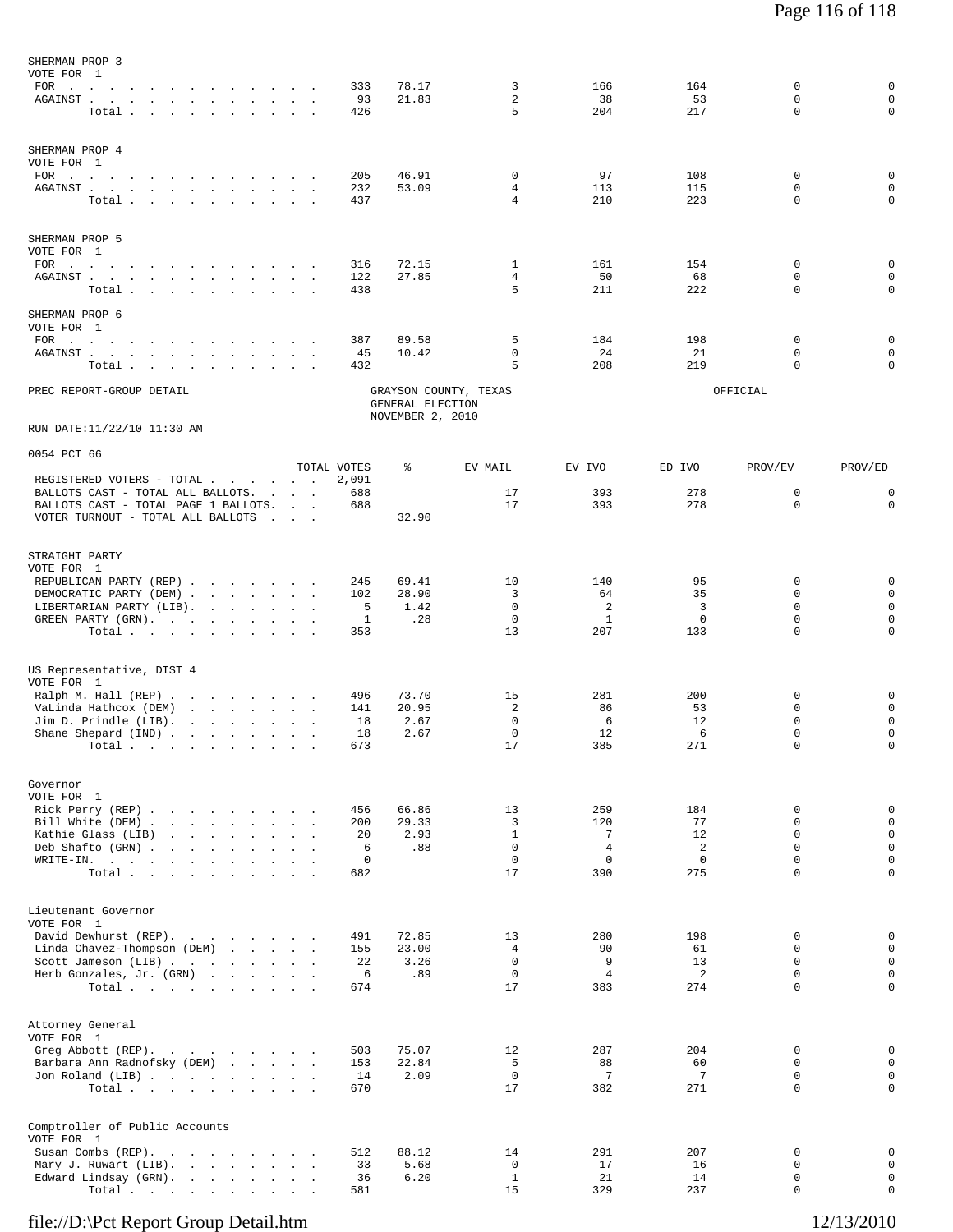| Commissioner of the General Land Office                                                                                                                                                                       |                               |                                |                                             |                             |                             |                                                     |                                                               |
|---------------------------------------------------------------------------------------------------------------------------------------------------------------------------------------------------------------|-------------------------------|--------------------------------|---------------------------------------------|-----------------------------|-----------------------------|-----------------------------------------------------|---------------------------------------------------------------|
| VOTE FOR 1<br>Jerry Patterson (REP)<br>the contract of the contract of<br>Hector Uribe (DEM)<br>and a strain and a strain and<br>James L. Holdar (LIB)<br>and a strong control of the state<br>$\sim 10^{-1}$ | 493<br>144<br>25              | 74.47<br>21.75<br>3.78         | 14<br>3<br>$\mathbf 0$                      | 280<br>87<br>15             | 199<br>54<br>10             | 0<br>$\mathbf 0$<br>$\mathbf 0$                     | 0<br>$\mathbf 0$<br>$\mathsf 0$                               |
| Total $\cdots$                                                                                                                                                                                                | 662                           |                                | 17                                          | 382                         | 263                         | $\mathbf 0$                                         | $\mathsf 0$                                                   |
| Commissioner of Agriculture<br>VOTE FOR 1<br>Todd Staples (REP)                                                                                                                                               | 482                           | 72.37                          | 14                                          | 272                         | 196                         | 0                                                   | 0                                                             |
| Hank Gilbert (DEM)<br>the contract of the contract of the contract of<br>Rick Donaldson (LIB).<br>Total                                                                                                       | 160<br>24<br>666              | 24.02<br>3.60                  | 3<br>0<br>17                                | 100<br>11<br>383            | 57<br>13<br>266             | $\mathbf 0$<br>0<br>$\mathbf 0$                     | $\mathsf 0$<br>$\mathsf 0$<br>$\mathbf 0$                     |
| Railroad Commissioner<br>VOTE FOR 1                                                                                                                                                                           |                               |                                |                                             |                             |                             |                                                     |                                                               |
| David Porter (REP)<br>Jeff Weems (DEM)<br>Roger Gary (LIB)<br>Art Browning (GRN)<br>Total $\cdots$                                                                                                            | 465<br>170<br>17<br>10<br>662 | 70.24<br>25.68<br>2.57<br>1.51 | 14<br>3<br>$\mathbf 0$<br>$\mathbf 0$<br>17 | 263<br>106<br>6<br>7<br>382 | 188<br>61<br>11<br>3<br>263 | 0<br>0<br>$\mathbf 0$<br>$\mathbf 0$<br>$\mathbf 0$ | 0<br>$\mathsf 0$<br>$\mathsf 0$<br>$\mathsf 0$<br>$\mathbf 0$ |
| Justice, Supreme Court, P3<br>VOTE FOR 1                                                                                                                                                                      |                               |                                |                                             |                             |                             |                                                     |                                                               |
| Debra Lehrmann (REP).<br>Jim Sharp (DEM)<br>William Bryan Strange, III (LIB).<br>Total                                                                                                                        | 469<br>171<br>22<br>662       | 70.85<br>25.83<br>3.32         | 14<br>3<br>$\mathbf 0$<br>17                | 268<br>101<br>11<br>380     | 187<br>67<br>11<br>265      | 0<br>0<br>$\mathbf 0$<br>0                          | 0<br>$\mathsf 0$<br>$\mathsf 0$<br>$\mathsf 0$                |
| Justice, Supreme Court, P5<br>VOTE FOR 1                                                                                                                                                                      |                               |                                |                                             |                             |                             |                                                     |                                                               |
| Paul Green (REP)<br>Bill Moody (DEM)<br>Tom Oxford (LIB)<br>Total                                                                                                                                             | 472<br>167<br>17<br>656       | 71.95<br>25.46<br>2.59         | 11<br>4<br>0<br>15                          | 270<br>102<br>6<br>378      | 191<br>61<br>11<br>263      | 0<br>0<br>0<br>$\mathbf 0$                          | 0<br>$\mathsf 0$<br>$\mathsf 0$<br>$\mathbf 0$                |
| Justice, Supreme Court, P9<br>VOTE FOR 1                                                                                                                                                                      |                               |                                |                                             |                             |                             |                                                     |                                                               |
| Eva Guzman (REP)<br>Blake Bailey (DEM)<br>Jack Armstrong (LIB).<br>Total                                                                                                                                      | 454<br>175<br>26<br>655       | 69.31<br>26.72<br>3.97         | 12<br>3<br>$\mathbf 0$<br>15                | 256<br>108<br>12<br>376     | 186<br>64<br>14<br>264      | 0<br>0<br>0<br>$\mathbf 0$                          | 0<br>$\mathsf 0$<br>$\mathsf 0$<br>$\mathbf 0$                |
| Judge, CT of Criminal AP, P2                                                                                                                                                                                  |                               |                                |                                             |                             |                             |                                                     |                                                               |
| VOTE FOR 1<br>Lawrence "Larry" Meyers (REP).<br>J. Randell Stevens (LIB)<br>Total                                                                                                                             | 504<br>68<br>572              | 88.11<br>11.89                 | 12<br>$\mathbf{1}$<br>13                    | 288<br>37<br>325            | 204<br>30<br>234            | 0<br>0<br>$\mathbf 0$                               | 0<br>$\mathsf 0$<br>$\mathbf 0$                               |
| Judge, CT of Criminal AP, P5<br>VOTE FOR 1                                                                                                                                                                    |                               |                                |                                             |                             |                             |                                                     |                                                               |
| Cheryl Johnson (REP).<br>Dave Howard (LIB).<br>Total                                                                                                                                                          | 501<br>72<br>573              | 87.43<br>12.57                 | 13<br>0<br>13                               | 283<br>45<br>328            | 205<br>27<br>232            | 0<br>$\mathbf 0$<br>$\mathbf 0$                     | 0<br>$\mathsf 0$<br>$\mathbf 0$                               |
| Judge, CT of Criminal AP, P6<br>VOTE FOR 1                                                                                                                                                                    |                               |                                |                                             |                             |                             |                                                     |                                                               |
| Michael E. Keasler (REP)<br>Keith Hampton (DEM)<br>Robert Ravee Virasin (LIB).<br>Total                                                                                                                       | 468<br>167<br>17<br>652       | 71.78<br>25.61<br>2.61         | 12<br>3<br>$^{\circ}$<br>15                 | 267<br>102<br>-7<br>376     | 189<br>62<br>10<br>261      | 0<br>$\mathbf 0$<br>$\mathbf 0$<br>$\Omega$         | $\mathsf 0$<br>$\mathsf 0$<br>$\mathsf 0$<br>$\mathbf 0$      |
| State Representative, District 62<br>VOTE FOR 1                                                                                                                                                               |                               |                                |                                             |                             |                             |                                                     |                                                               |
| Larry Phillips (REP).<br>Kenneth Myers (LIB)<br>Total                                                                                                                                                         | 516<br>72<br>588              | 87.76<br>12.24                 | 14<br>$\mathbf 0$<br>14                     | 296<br>37<br>333            | 206<br>35<br>241            | 0<br>0<br>0                                         | 0<br>$\mathbf 0$<br>$\mathbf 0$                               |
| Chief Justice, 5th CT of AP DIST, UNEXP<br>VOTE FOR 1                                                                                                                                                         |                               |                                |                                             |                             |                             |                                                     |                                                               |
| Carolyn Wright (REP).<br>Total $\cdots$                                                                                                                                                                       | 515<br>515                    | 100.00                         | 14<br>14                                    | 296<br>296                  | 205<br>205                  | 0<br>0                                              | 0<br>$\mathbf 0$                                              |
| Justice, 5th CT of AP DIST, P4<br>VOTE FOR 1                                                                                                                                                                  |                               |                                |                                             |                             |                             |                                                     |                                                               |
| Lana Myers (REP)<br>Bonnie Lee Goldstein (DEM).<br>Total $\cdots$ $\cdots$ $\cdots$                                                                                                                           | 484<br>162<br>646             | 74.92<br>25.08                 | 11<br>3<br>14                               | 276<br>98<br>374            | 197<br>61<br>258            | 0<br>0<br>0                                         | 0<br>$\mathsf 0$<br>$\mathsf 0$                               |

Justice, 5th CT of AP DIST, P7